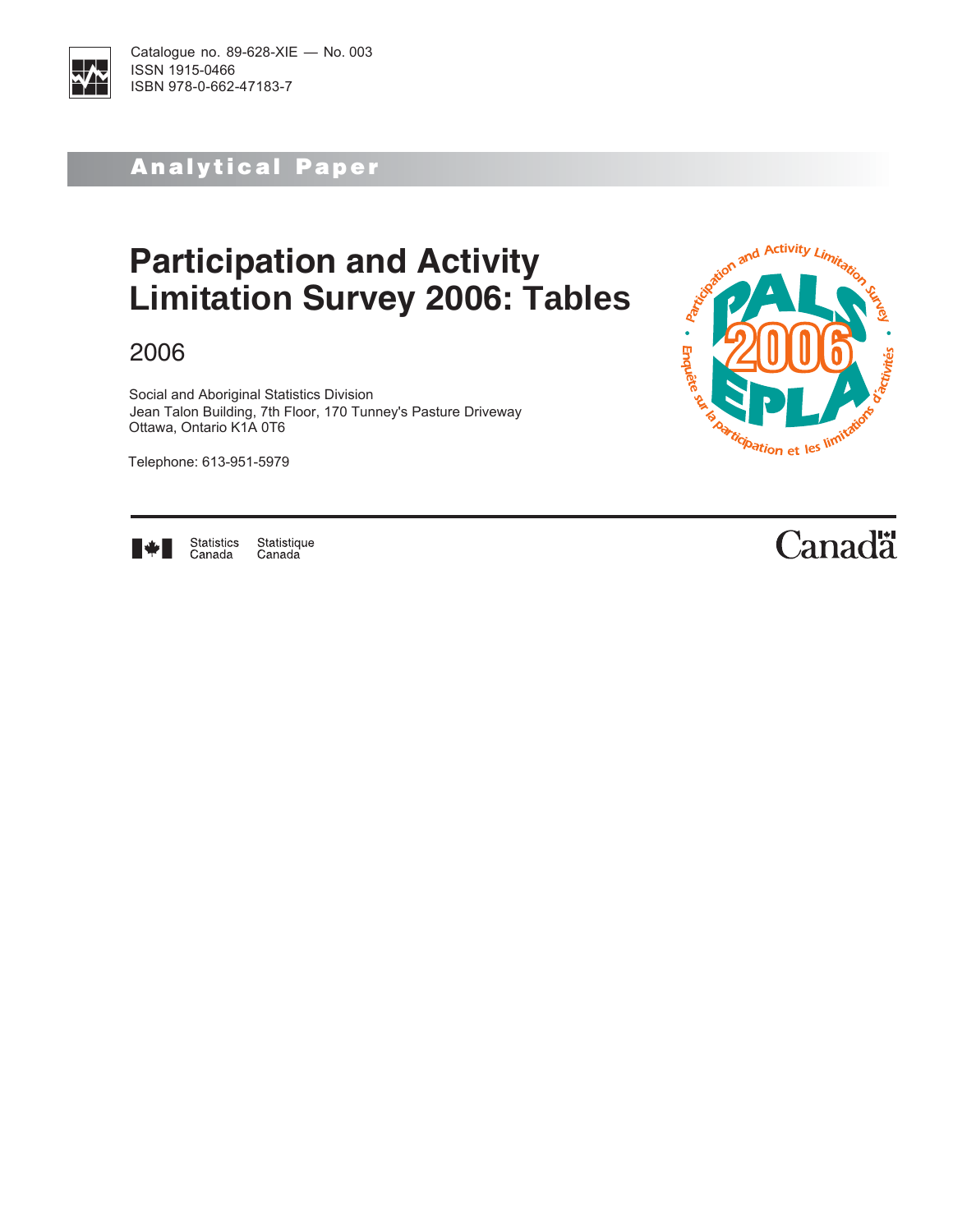### **How to obtain more information**

For information about this product or the wide range of services and data available from Statistics Canada, visit our website at www.statcan.ca or contact us by e-mail at infostats@statcan.ca or by telephone from 8:30 a.m. to 4:30 p.m. Monday to Friday:

#### **Statistics Canada National Contact Centre**

Toll-free telephone (Canada and the United States):

| Inquiries line                                              | 1-800-263-1136 |
|-------------------------------------------------------------|----------------|
| National telecommunications device for the hearing impaired | 1-800-363-7629 |
| Fax line                                                    | 1-877-287-4369 |
| Depository Services Program inquiries line                  | 1-800-635-7943 |
| Depository Services Program fax line                        | 1-800-565-7757 |
| Local or international calls:                               |                |
| Inquiries line                                              | 1-613-951-8116 |
| Fax line                                                    | 1-613-951-0581 |
|                                                             |                |

#### **Information to access the product**

This product, Catalogue no. 89-628-XIE, is available for free in electronic format. To obtain a single issue, visit our website at www.statcan.ca and select "Publications."

#### **Standards of service to the public**

Statistics Canada is committed to serving its clients in a prompt, reliable and courteous manner. To this end, the Agency has developed standards of service which its employees observe in serving its clients. To obtain a copy of these service standards, please contact Statistics Canada toll free at 1-800-263-1136. The service standards are also published on www.statcan.ca under "About us" > "Providing services to Canadians."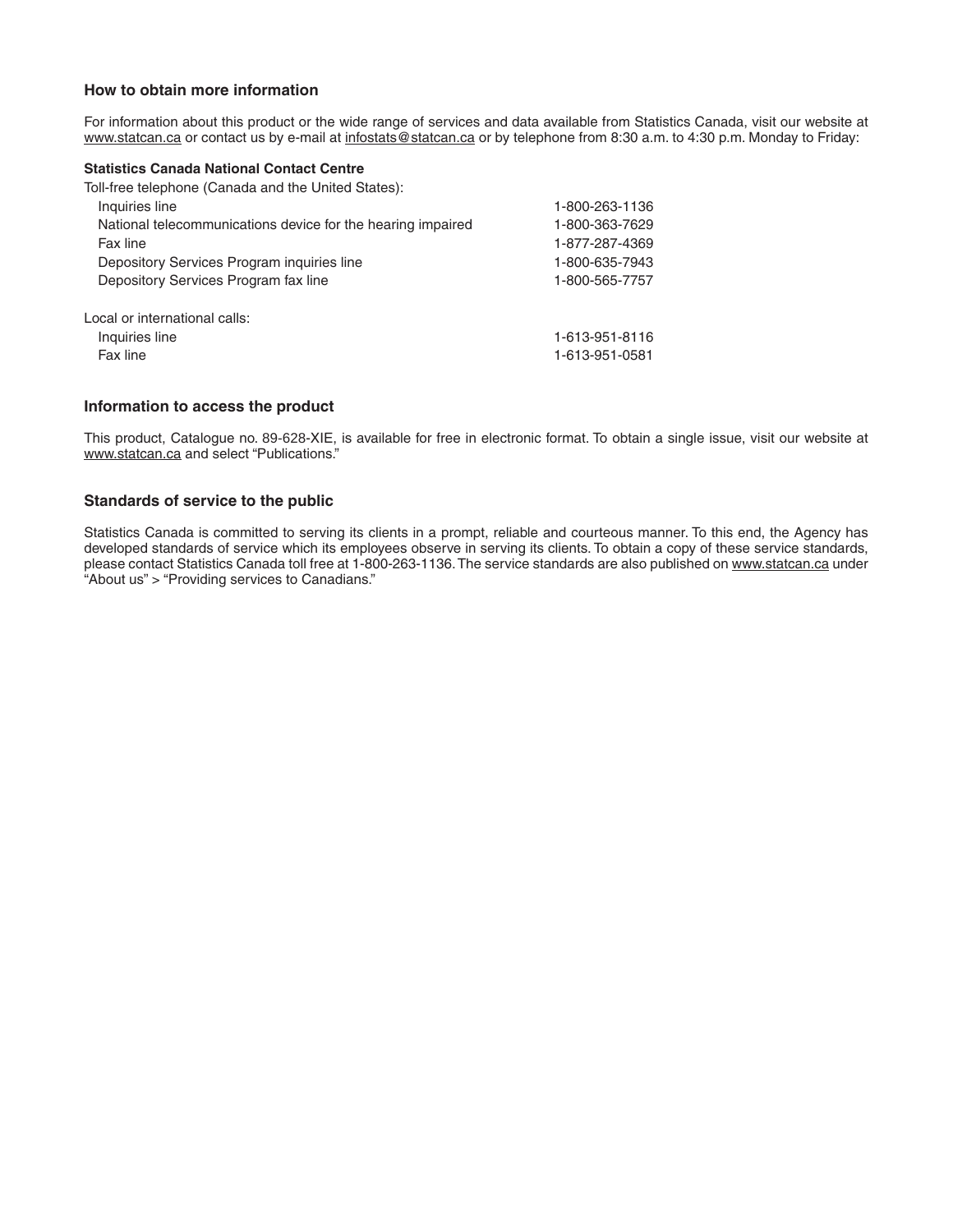

Statistics Canada Social and Aboriginal Statistics Division

The 2006 Participation and Activity Limitation Survey: Disability in Canada

## **Participation and Activity Limitation Survey 2006: Tables <sup>t</sup>**

## 2006

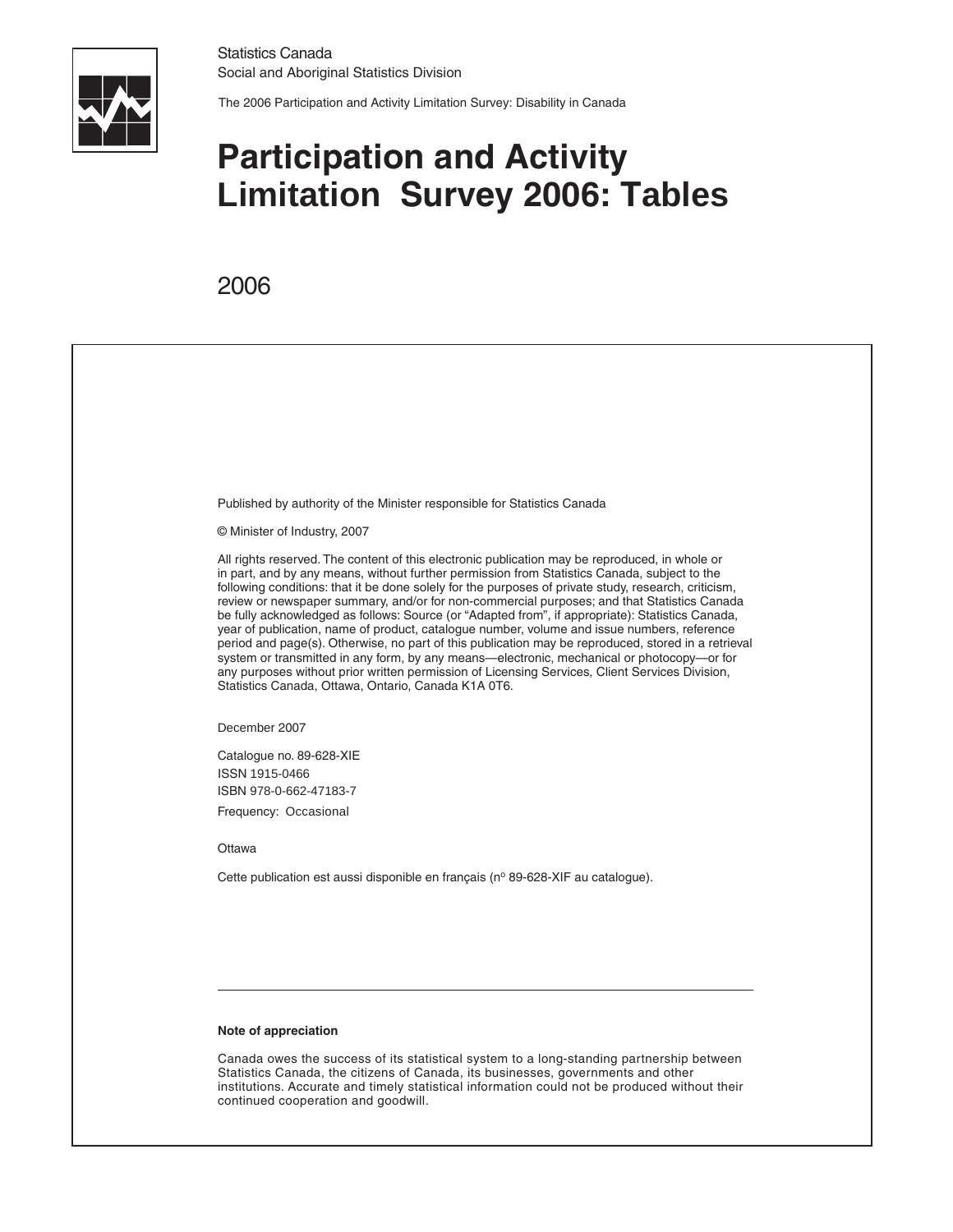### **Symbols**

The following standard symbols are used in Statistics Canada publications:

- . not available for any reference period
- .. not available for a specific reference period
- ... not applicable
- 0 true zero or a value rounded to zero
- $0<sup>s</sup>$  value rounded to 0 (zero) where there is a meaningful distinction between true zero and the value that was rounded
- p preliminary
- r revised
- x suppressed to meet the confidentiality requirements of the *Statistics Act*
- E use with caution
- F too unreliable to be published

### **Contributors**

Suzanne Belair, Valérie Bizier, Phyllis Chong, Monique Foisy, Félix Fortin, Julie Foucreault, Patric Fournier-Savard, Glenn Glover, Richard Hodgins, Matthew Hoffarth, Krista Kowalchuk, Jessica Legault, Mario Lisciotto, Andrew MacKenzie, Denis Malo, Joey Mousseau, Lucie Parisien, Shirin Roshanafshar, Paul Sereda, Melissa Sleightholm, Susan Stobert, Lucie Veilleux, Ziggy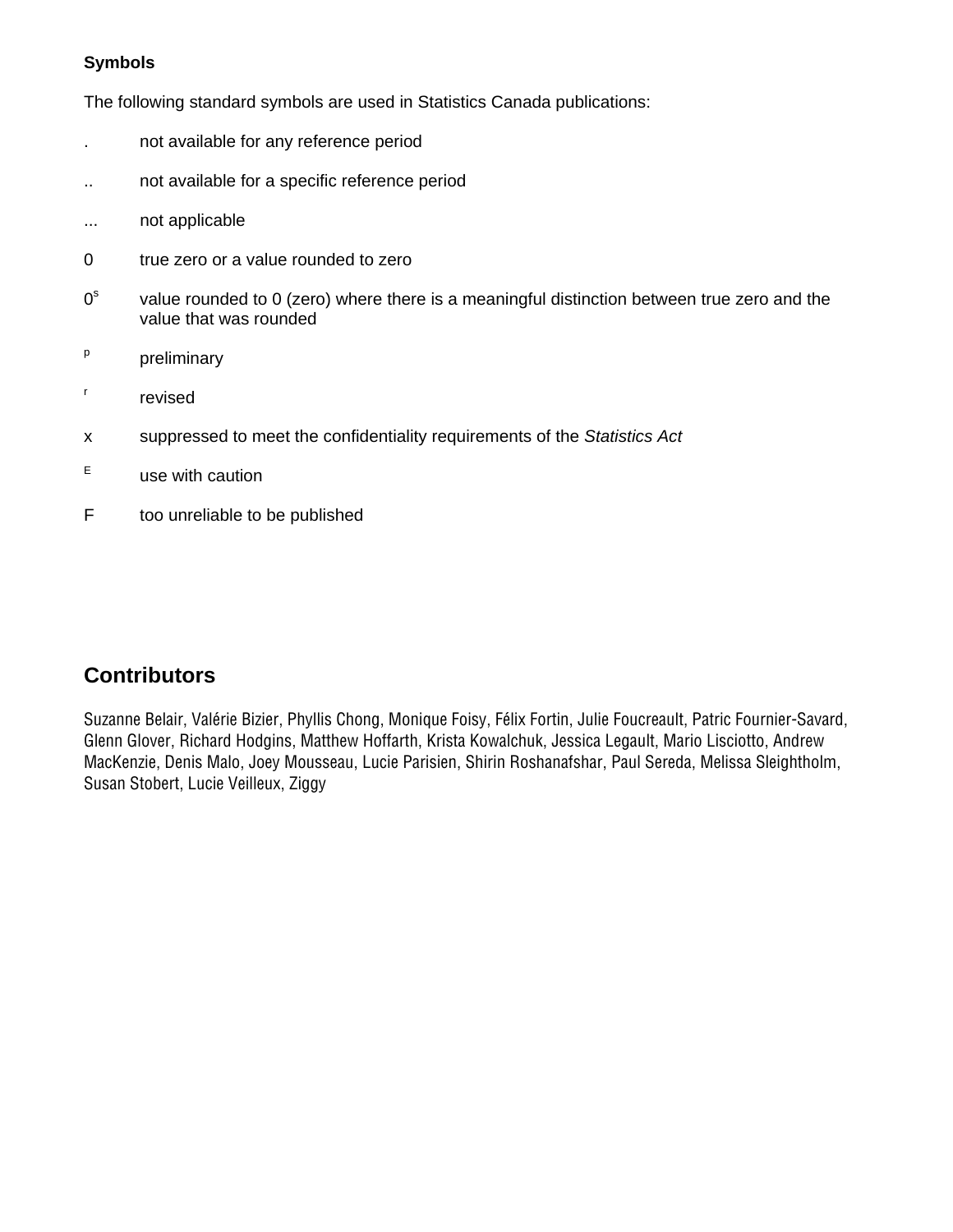### **Table of Contents**

| Introduction |                                                                                       | $\overline{2}$ |
|--------------|---------------------------------------------------------------------------------------|----------------|
| Series 1     | Children and adults with and without disabilities by sex and age groups, for          |                |
|              | Canada, 2001 and 2006                                                                 | 3              |
| Series 2     | Adults and children with and without disabilities by sex and age groups, for          |                |
|              | Canada, provinces and territories, 2001 and 2006                                      | 5              |
| Series 3     | Disability rates for children by sex and age groups, for Canada, provinces and        |                |
|              | territories, 2001 and 2006                                                            | 31             |
| Series 4     | Severity of disability for adults and children with disabilities by sex and age       |                |
|              | groups, for Canada, provinces and territories, 2001 and 2006                          | 57             |
| Series 5     | Type of disability for adults and children with disabilities by sex, for Canada, 2001 |                |
|              | and 2006                                                                              | 83             |
| Series 6     | Type of disability for adults and children with disabilities, Canada, provinces and   |                |
|              | territories, 2001 and 2006                                                            | 93             |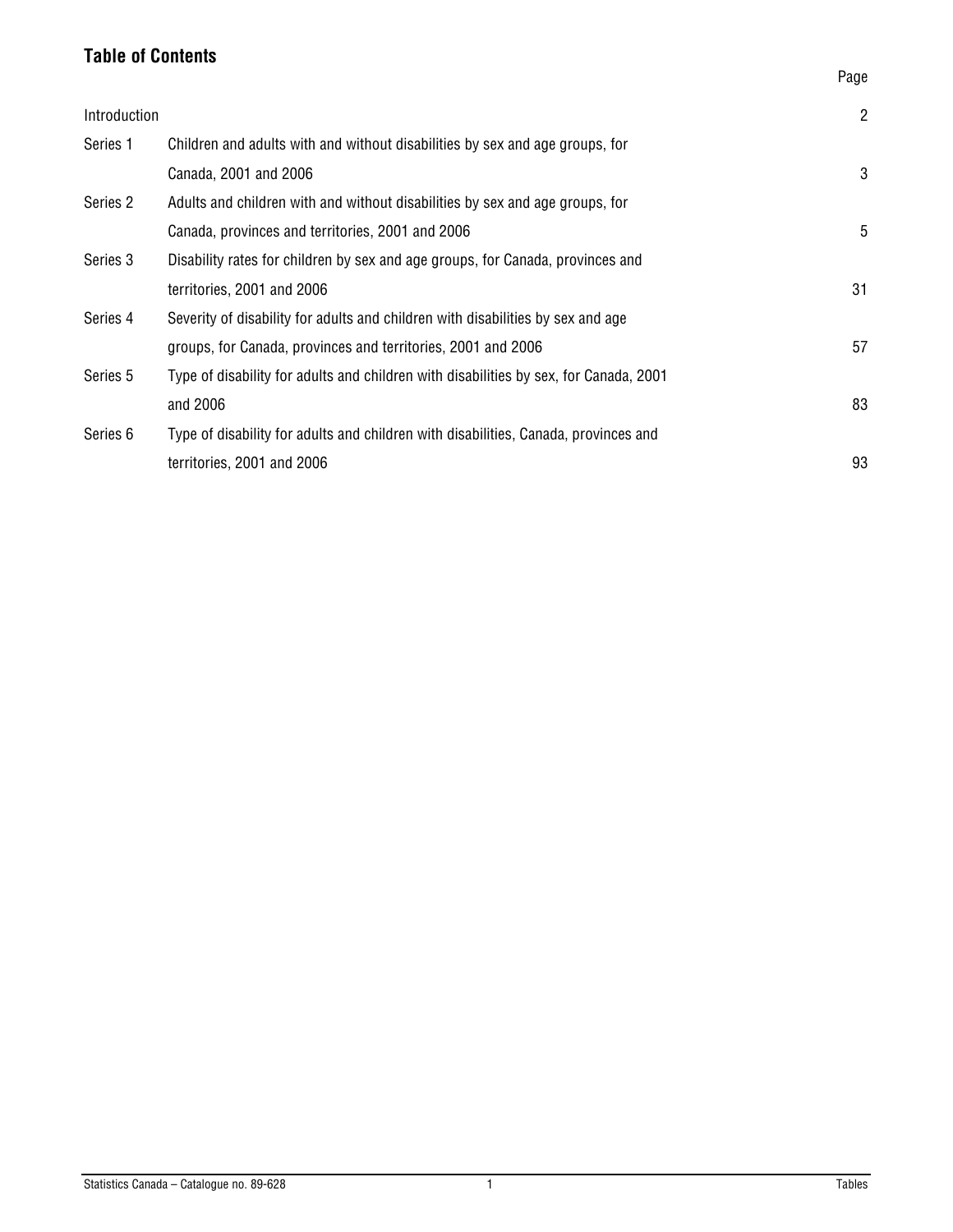## <span id="page-5-0"></span>**The 2006 Participation and Activity Limitation Survey: A Profile of Disability in Canada - Tables**

### **Introduction**

The Participation and Activity Limitation Survey (PALS) is Canada's national survey that gathers information about adults and children whose daily activities are limited by a physical, mental, or other health-related condition or problem.

This document presents data tables associated to the first report "The 2006 Participation and Activity Limitation Survey: A Profile of Disability in Canada".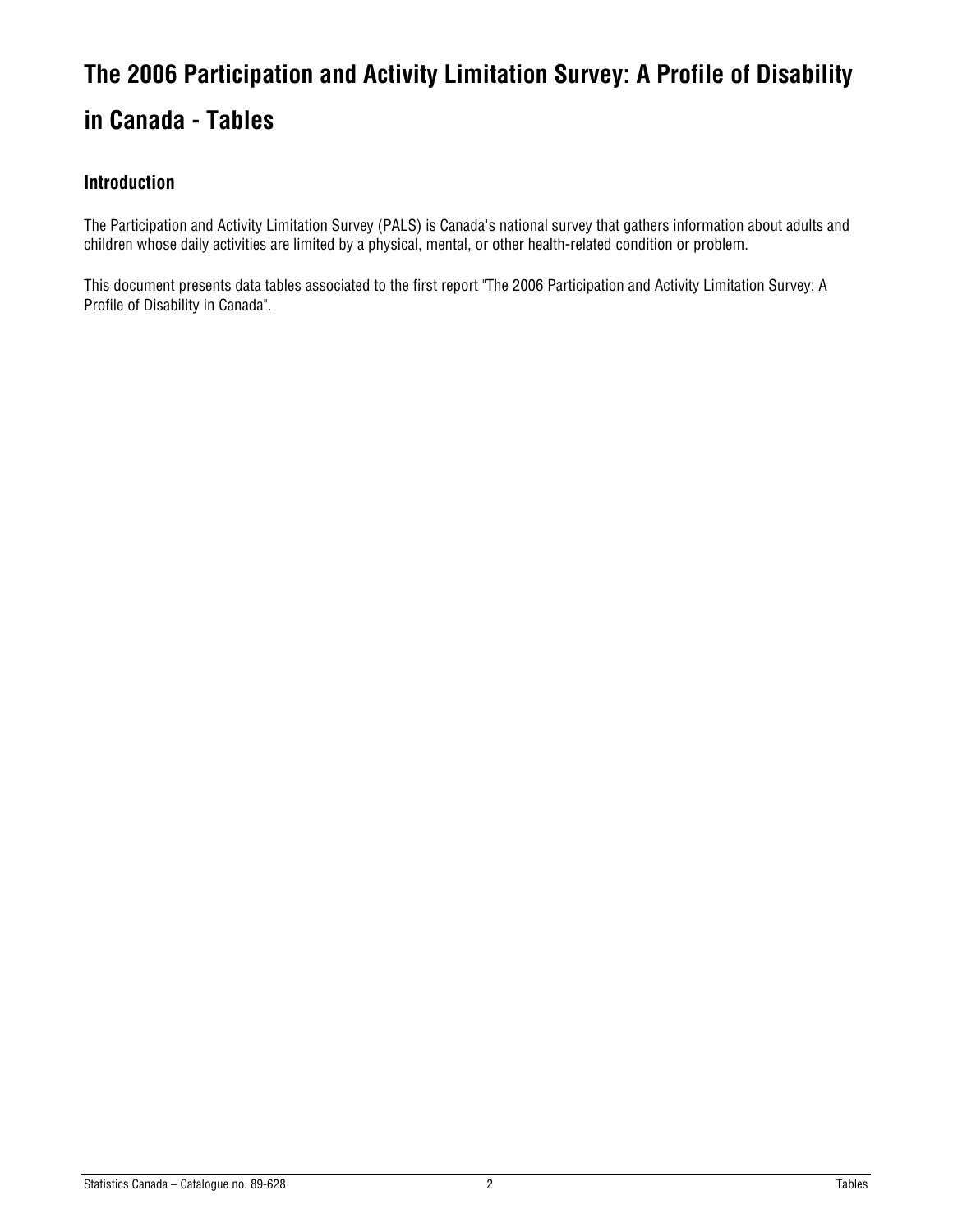|                                 |                    | <b>Total population</b>      |            |
|---------------------------------|--------------------|------------------------------|------------|
|                                 | Total <sup>2</sup> | Males                        | Females    |
| Age groups                      |                    |                              |            |
| Total - all ages                | 28,991,770         | 14,234,850                   | 14,756,920 |
| Total - aged less than 15 years | 5,546,020          | 2,839,160                    | 2,706,850  |
| $0$ to $4$                      | 1,641,680          | 841,640                      | 800,040    |
| 5 to 14                         | 3,904,330          | 1,997,520                    | 1,906,810  |
| Total - aged 15 years and over  | 23,445,750         | 11,395,690                   | 12,050,060 |
| 15 to 64                        | 19,858,350         | 9,821,720                    | 10,036,630 |
| 15 to 19                        | 1,987,210          | 1,024,120                    | 963,090    |
| 20 to 24                        | 1,896,490          | 955,900                      | 940,580    |
| 25 to 34                        | 3,877,140          | 1,900,910                    | 1,976,230  |
| 35 to 44                        | 4,971,940          | 2,439,410                    | 2,532,530  |
| 45 to 54                        | 4,318,660          | 2,122,830                    | 2,195,830  |
| 55 to 64                        | 2,806,900          | 1,378,550                    | 1,428,350  |
| 65 and over                     | 3,587,410          | 1,573,970                    | 2,013,430  |
| 65 to 74                        | 2,082,750          | 980,210                      | 1,102,540  |
| 75 and over                     | 1,504,660          | 593,770                      | 910,890    |
|                                 |                    | Persons with disabilities    |            |
|                                 | Total <sup>2</sup> | Males                        | Females    |
| Age groups                      |                    |                              |            |
| Total - all ages                | 3,601,270          | 1,640,120                    | 1,961,150  |
| Total - aged less than 15 years | 180,930            | 113,220                      | 67,710     |
| $0$ to $4$                      | 26,210             | 16,030                       | 10,180     |
| 5 to 14                         | 154,720            | 97,180                       | 57,530     |
| Total - aged 15 years and over  | 3,420,340          | 1,526,900                    | 1,893,440  |
| 15 to 64                        | 1,968,490          | 921,020                      | 1,047,470  |
| 15 to 19                        | 69,380             | 35,990                       | 33,390     |
| 20 to 24                        | 81,650             | 38,510                       | 43,140     |
| 25 to 34                        | 199,960            | 92,320                       | 107,640    |
| 35 to 44                        | 426,650            | 196,260                      | 230,390    |
| 45 to 54                        | 580,050            | 266,840                      | 313,210    |
| 55 to 64                        | 610,800            | 291,100                      | 319,700    |
| 65 and over                     | 1,451,840          | 605,880                      | 845,970    |
| 65 to 74                        | 649,180            | 296,310                      | 352,860    |
| 75 and over                     | 802,670            | 309,570                      | 493,100    |
|                                 |                    | Persons without disabilities |            |
|                                 | Total <sup>2</sup> | Males                        | Females    |
| Age groups                      |                    |                              |            |
| Total - all ages                | 25,390,510         | 12,594,740                   | 12,795,770 |
| Total - aged less than 15 years | 5,365,090          | 2,725,950                    | 2,639,140  |
| $0$ to $4$                      | 1,615,480          | 825,610                      | 789,860    |
| 5 to 14                         | 3,749,610          | 1,900,340                    | 1,849,280  |
| Total - aged 15 years and over  | 20,025,420         | 9,868,790                    | 10,156,630 |
| 15 to 64                        | 17,889,850         | 8,900,690                    | 8,989,160  |
| 15 to 19                        | 1,917,830          | 988,130                      | 929,700    |
| 20 to 24                        | 1,814,840          | 917,400                      | 897,440    |
| 25 to 34                        | 3,677,180          | 1,808,590                    | 1,868,600  |
| 35 to 44                        | 4,545,290          | 2,243,150                    | 2,302,140  |
| 45 to 54                        | 3,738,610          | 1,855,990                    | 1,882,630  |
| 55 to 64                        | 2,196,100          | 1,087,450                    | 1,108,650  |
| 65 and over                     | 2,135,560          | 968,100                      | 1,167,470  |
| 65 to 74                        | 1,433,570          | 683,890                      | 749,680    |
| 75 and over                     | 701,990            | 284,200                      | 417,790    |

<span id="page-6-0"></span>**Table 1.1** Children abd adults with and without disabilities by sex and age groups, Canada<sup>1</sup>, 2001

1. The Canada total excludes the Yukon, Northwest Territories and Nunavut.

2. The sum of the values for each category may differ from the total due to rounding.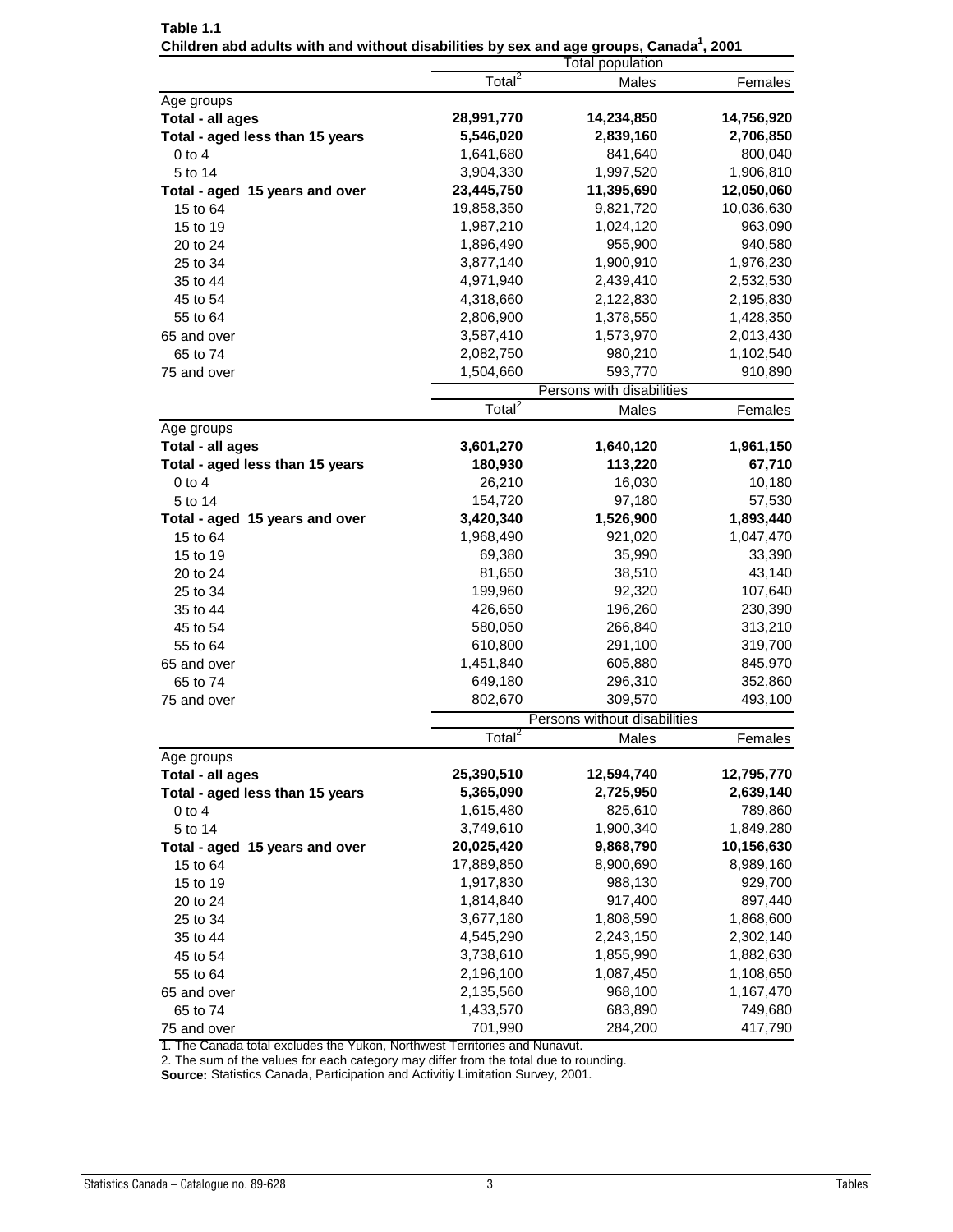| addition in the direct vital or diodom |                        | oupo, ourraua<br>Total population |            |
|----------------------------------------|------------------------|-----------------------------------|------------|
|                                        | Total <sup>2</sup>     | Males                             | Females    |
| Age groups                             |                        |                                   |            |
| Total - all ages                       | 30,893,640             | 15,148,230                        | 15,745,410 |
| Total - aged less than 15 years        | 5,471,360              | 2,801,380                         | 2,669,970  |
| $0$ to $4$                             | 1,656,040              | 846,870                           | 809,170    |
| 5 to 14                                | 3,815,310              | 1,954,510                         | 1,860,800  |
| Total - aged 15 years and over         | 25,422,280             | 12,346,840                        | 13,075,440 |
| 15 to 64                               | 21,373,150             | 10,545,670                        | 10,827,480 |
| 15 to 19                               | 2,102,370              | 1,085,100                         | 1,017,270  |
| 20 to 24                               | 2,044,710              | 1,028,600                         | 1,016,110  |
| 25 to 34                               | 3,942,260              | 1,924,600                         | 2,017,670  |
| 35 to 44                               | 4,747,620              | 2,323,860                         | 2,423,760  |
| 45 to 54                               | 4,912,800              | 2,405,140                         | 2,507,670  |
| 55 to 64                               | 3,623,390              | 1,778,390                         | 1,845,000  |
| 65 and over                            | 4,049,140              | 1,801,170                         | 2,247,960  |
| 65 to 74                               | 2,239,630              | 1,065,700                         | 1,173,930  |
| 75 and over                            | 1,809,500              | 735,470                           | 1,074,030  |
|                                        |                        | Persons with disabilities         |            |
|                                        | Total <sup>2</sup>     | Males                             | Females    |
| Age groups                             |                        |                                   |            |
| Total - all ages                       | 4,417,870              | 2,024,700                         | 2,393,180  |
| Total - aged less than 15 years        | 202,350                | 129,210                           | 73,140     |
| $0$ to $4$                             | 27,540                 | 17,770                            | 9,770      |
| 5 to 14                                | 174,810                | 111,440                           | 63,370     |
| Total - aged 15 years and over         | 4,215,530              | 1,895,480                         | 2,320,040  |
| 15 to 64                               | 2,457,940              | 1,151,530                         | 1,306,410  |
| 15 to 19                               | 96,060                 | 51,400                            | 44,660     |
| 20 to 24                               | 99,440                 | 49,540                            | 49,900     |
| 25 to 34                               | 239,600                | 109,080                           | 130,530    |
| 35 to 44                               | 456,930                | 217,380                           | 239,540    |
| 45 to 54                               | 740,990                | 337,450                           | 403,550    |
| 55 to 64                               | 824,920                | 386,690                           | 438,230    |
| 65 and over                            | 1,757,590              | 743,960                           | 1,013,630  |
| 65 to 74                               | 739,500                | 346,720                           | 392,790    |
| 75 and over                            | 1,018,090              | 397,240                           | 620,850    |
|                                        |                        | Persons without disabilities      |            |
|                                        | Total $\overline{1^2}$ | Males                             | Females    |
| Age groups                             |                        |                                   |            |
| Total - all ages                       | 26,475,770             | 13,123,530                        | 13,352,230 |
| Total - aged less than 15 years        | 5,269,010              | 2,672,170                         | 2,596,840  |
| $0$ to $4$                             | 1,628,500              | 829,100                           | 799,410    |
| 5 to 14                                | 3,640,500              | 1,843,070                         | 1,797,430  |
| Total - aged 15 years and over         | 21,206,760             | 10,451,360                        | 10,755,400 |
| 15 to 64                               | 18,915,210             | 9,394,140                         | 9,521,070  |
| 15 to 19                               | 2,006,310              | 1,033,700                         | 972,610    |
| 20 to 24                               | 1,945,270              | 979,060                           | 966,210    |
| 25 to 34                               | 3,702,660              | 1,815,520                         | 1,887,140  |
| 35 to 44                               | 4,290,690              | 2,106,470                         | 2,184,210  |
| 45 to 54                               | 4,171,810              | 2,067,690                         | 2,104,120  |
| 55 to 64                               | 2,798,470              | 1,391,700                         | 1,406,770  |
| 65 and over                            | 2,291,550              | 1,057,220                         | 1,234,330  |
| 65 to 74                               | 1,500,130              | 718,990                           | 781,150    |
| 75 and over                            | 791,420                | 338,230                           | 453,190    |

| <b>Table 1.1-1</b>                                                                                  |  |
|-----------------------------------------------------------------------------------------------------|--|
| Children abd adults with and without disabilities by sex and age groups, Canada <sup>1</sup> , 2006 |  |

1. The Canada total includes the Yukon, Northwest Territories and Nunavut.

2. The sum of the values for each category may differ from the total due to rounding.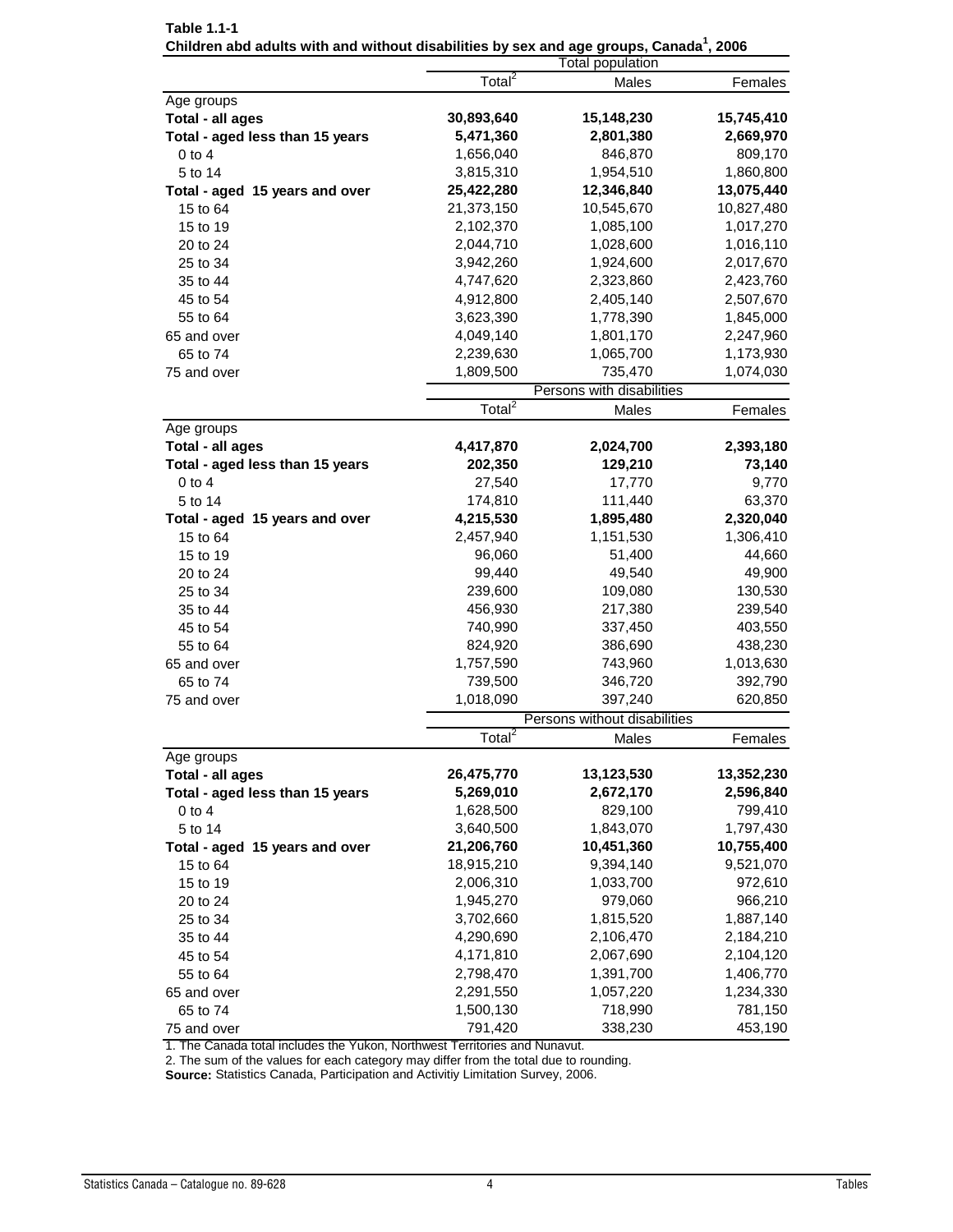|                                 |                        | Total population             |            |
|---------------------------------|------------------------|------------------------------|------------|
|                                 | Total <sup>2</sup>     | Males                        | Females    |
| Age groups                      |                        |                              |            |
| Total - all ages                | 28,991,770             | 14,234,850                   | 14,756,920 |
| Total - aged less than 15 years | 5,546,020              | 2,839,160                    | 2,706,850  |
| $0$ to $4$                      | 1,641,680              | 841,640                      | 800,040    |
| 5 to 14                         | 3,904,330              | 1,997,520                    | 1,906,810  |
| Total - aged 15 years and over  | 23,445,760             | 11,395,690                   | 12,050,070 |
| 15 to 64                        | 19,858,350             | 9,821,720                    | 10,036,630 |
| 15 to 24                        | 3,883,690              | 1,980,020                    | 1,903,680  |
| 25 to 44                        | 8,849,090              | 4,340,320                    | 4,508,770  |
| 45 to 64                        | 7,125,570              | 3,501,380                    | 3,624,190  |
| 65 and over                     | 3,587,410              | 1,573,970                    | 2,013,430  |
| 65 to 74                        | 2,082,750              | 980,210                      | 1,102,540  |
| 75 and over                     | 1,504,660              | 593,770                      | 910,890    |
|                                 |                        | Persons with disabilities    |            |
|                                 | Total $^2$             | Males                        | Females    |
| Age groups                      |                        |                              |            |
| Total - all ages                | 3,601,270              | 1,640,120                    | 1,961,150  |
| Total - aged less than 15 years | 180,930                | 113,220                      | 67,710     |
| $0$ to $4$                      | 26,210                 | 16,030                       | 10,180     |
| 5 to 14                         | 154,720                | 97,180                       | 57,530     |
| Total - aged 15 years and over  | 3,420,340              | 1,526,900                    | 1,893,440  |
| 15 to 64                        | 1,968,490              | 921,020                      | 1,047,470  |
| 15 to 24                        | 151,030                | 74,500                       | 76,530     |
| 25 to 44                        | 626,610                | 288,590                      | 338,030    |
| 45 to 64                        | 1,190,850              | 557,940                      | 632,910    |
| 65 and over                     | 1,451,840              | 605,880                      | 845,970    |
| 65 to 74                        | 649,180                | 296,310                      | 352,860    |
| 75 and over                     | 802,670                | 309,570                      | 493,100    |
|                                 |                        | Persons without disabilities |            |
|                                 | Total $\overline{a^2}$ | Males                        | Females    |
| Age groups                      |                        |                              |            |
| Total - all ages                | 25,390,510             | 12,594,740                   | 12,795,770 |
| Total - aged less than 15 years | 5,365,090              | 2,725,950                    | 2,639,140  |
| $0$ to $4$                      | 1,615,480              | 825,610                      | 789,860    |
| 5 to 14                         | 3,749,610              | 1,900,340                    | 1,849,280  |
| Total - aged 15 years and over  | 20,025,420             | 9,868,790                    | 10,156,630 |
| 15 to 64                        | 17,889,850             | 8,900,690                    | 8,989,160  |
| 15 to 24                        | 3,732,670              | 1,905,520                    | 1,827,140  |
| 25 to 44                        | 8,222,480              | 4,051,730                    | 4,170,740  |
| 45 to 64                        | 5,934,710              | 2,943,430                    | 2,991,280  |
| 65 and over                     | 2,135,560              | 968,100                      | 1,167,470  |
| 65 to 74                        | 1,433,570              | 683,890                      | 749,680    |
| 75 and over                     | 701,990                | 284,200                      | 417,790    |

<span id="page-8-0"></span>**Table 2.1** Adults and children with and without disabilities by sex and age groups, Canada<sup>1</sup>, 2001

1. The Canada total excludes the Yukon, Northwest Territories and Nunavut.

2. The sum of the values for each category may differ from the total due to rounding.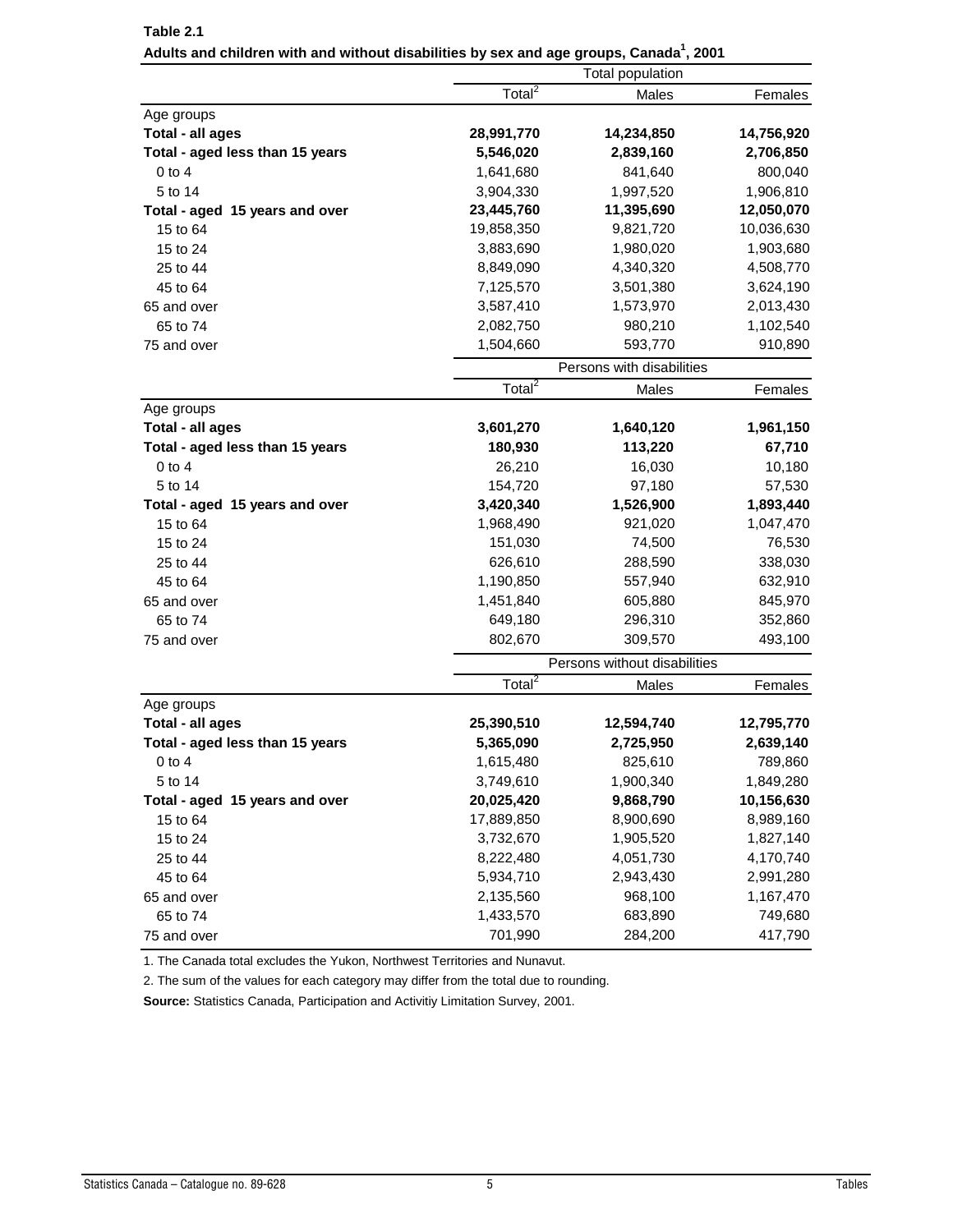|                                 |                        | Total population             |            |
|---------------------------------|------------------------|------------------------------|------------|
|                                 | Total <sup>2</sup>     | Males                        | Females    |
| Age groups                      |                        |                              |            |
| Total - all ages                | 30,893,640             | 15,148,230                   | 15,745,410 |
| Total - aged less than 15 years | 5,471,360              | 2,801,380                    | 2,669,970  |
| $0$ to $4$                      | 1,656,040              | 846,870                      | 809,170    |
| 5 to 14                         | 3,815,310              | 1,954,510                    | 1,860,800  |
| Total - aged 15 years and over  | 25,422,280             | 12,346,840                   | 13,075,440 |
| 15 to 64                        | 21,373,150             | 10,545,670                   | 10,827,480 |
| 15 to 24                        | 4,147,070              | 2,113,690                    | 2,033,380  |
| 25 to 44                        | 8,689,880              | 4,248,450                    | 4,441,430  |
| 45 to 64                        | 8,536,190              | 4,183,520                    | 4,352,670  |
| 65 and over                     | 4,049,140              | 1,801,170                    | 2,247,960  |
| 65 to 74                        | 2,239,630              | 1,065,700                    | 1,173,930  |
| 75 and over                     | 1,809,500              | 735,470                      | 1,074,030  |
|                                 |                        | Persons with disabilities    |            |
|                                 | Total $^2$             | Males                        | Females    |
| Age groups                      |                        |                              |            |
| Total - all ages                | 4,417,870              | 2,024,700                    | 2,393,180  |
| Total - aged less than 15 years | 202,350                | 129,210                      | 73,140     |
| $0$ to $4$                      | 27,540                 | 17,770                       | 9,770      |
| 5 to 14                         | 174,810                | 111,440                      | 63,370     |
| Total - aged 15 years and over  | 4,215,530              | 1,895,480                    | 2,320,040  |
| 15 to 64                        | 2,457,940              | 1,151,530                    | 1,306,410  |
| 15 to 24                        | 195,500                | 100,940                      | 94,560     |
| 25 to 44                        | 696,530                | 326,460                      | 370,070    |
| 45 to 64                        | 1,565,910              | 724,130                      | 841,780    |
| 65 and over                     | 1,757,590              | 743,960                      | 1,013,630  |
| 65 to 74                        | 739,500                | 346,720                      | 392,790    |
| 75 and over                     | 1,018,090              | 397,240                      | 620,850    |
|                                 |                        | Persons without disabilities |            |
|                                 | Total $\overline{a^2}$ | Males                        | Females    |
| Age groups                      |                        |                              |            |
| Total - all ages                | 26,475,770             | 13,123,530                   | 13,352,230 |
| Total - aged less than 15 years | 5,269,010              | 2,672,170                    | 2,596,840  |
| $0$ to $4$                      | 1,628,500              | 829,100                      | 799,410    |
| 5 to 14                         | 3,640,500              | 1,843,070                    | 1,797,430  |
| Total - aged 15 years and over  | 21,206,760             | 10,451,360                   | 10,755,400 |
| 15 to 64                        | 18,915,210             | 9,394,140                    | 9,521,070  |
| 15 to 24                        | 3,951,580              | 2,012,760                    | 1,938,820  |
| 25 to 44                        | 7,993,350              | 3,922,000                    | 4,071,350  |
| 45 to 64                        | 6,970,280              | 3,459,390                    | 3,510,890  |
| 65 and over                     | 2,291,550              | 1,057,220                    | 1,234,330  |
| 65 to 74                        | 1,500,130              | 718,990                      | 781,150    |
| 75 and over                     | 791,420                | 338,230                      | 453,190    |

**Table 2.1-1 Adults and children with and without disabilities by sex and age groups, Canada<sup>1</sup> , 2006**

1. The Canada total includes the Yukon, Northwest Territories and Nunavut.

2. The sum of the values for each category may differ from the total due to rounding.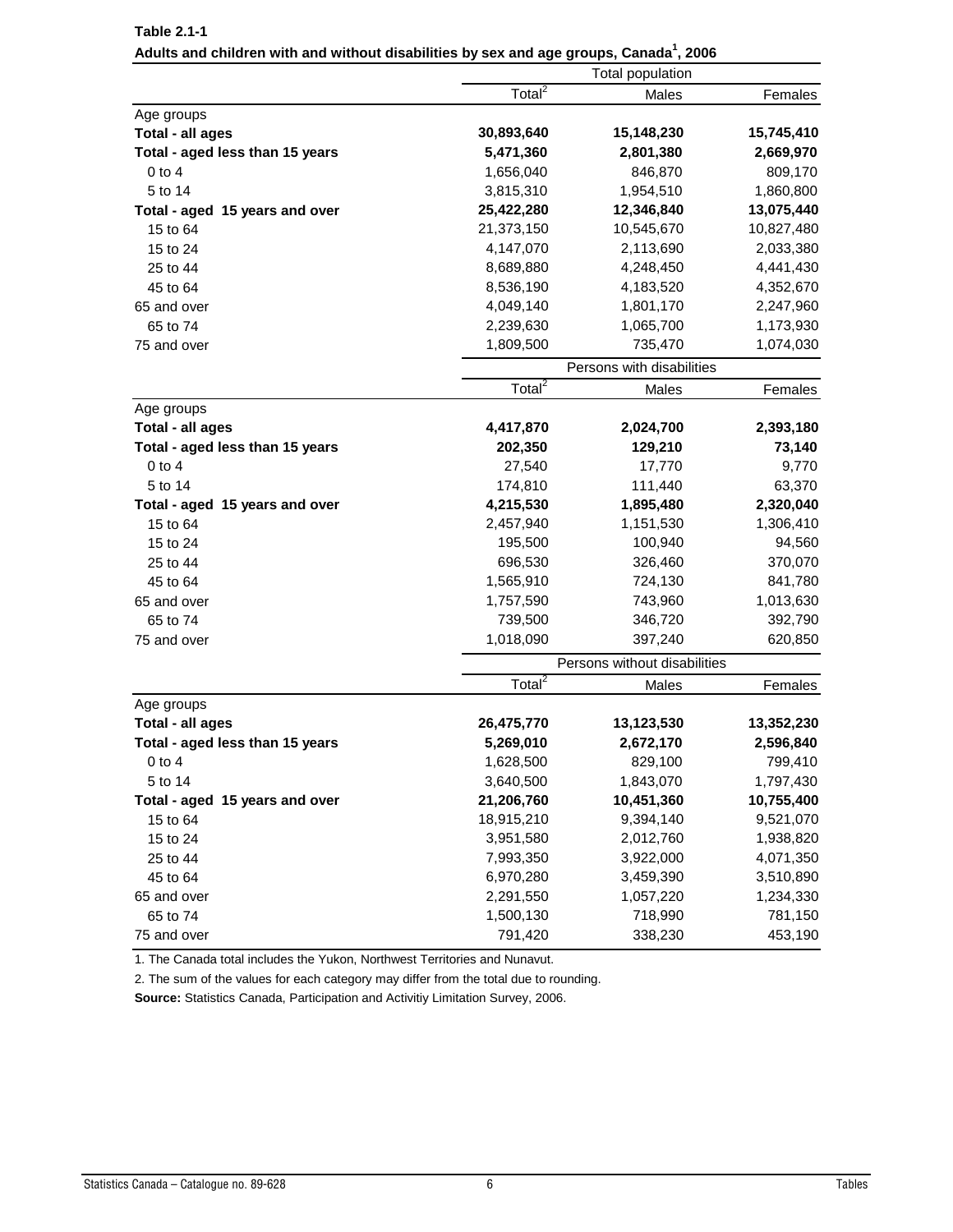|                                 | Total population   |                              |                  |
|---------------------------------|--------------------|------------------------------|------------------|
|                                 | Total <sup>1</sup> | Males                        | Females          |
| Age groups                      |                    |                              |                  |
| Total - all ages                | 492,800            | 241,400                      | 251,410          |
| Total - aged less than 15 years | 84,950             | 43,610                       | 41,340           |
| $0$ to $4$                      | 23,550             | 12,000                       | 11,550           |
| 5 to 14                         | 61,390             | 31,600                       | 29,790           |
| Total - aged 15 years and over  | 407,850            | 197,790                      | 210,060          |
| 15 to 64                        | 349,560            | 171,370                      | 178,190          |
| 15 to 24                        | 70,820             | 36,170                       | 34,660           |
| 25 to 44                        | 146,240            | 70,040                       | 76,190           |
| 45 to 64                        | 132,500            | 65,160                       | 67,340           |
| 65 and over                     | 58,290             | 26,420                       | 31,870           |
| 65 to 74                        | 34,380             | 16,630                       | 17,750           |
| 75 and over                     | 23,910             | 9,790                        | 14,130           |
|                                 |                    | Persons with disabilities    |                  |
|                                 | Total <sup>1</sup> | Males                        | Females          |
| Age groups                      |                    |                              |                  |
| Total - all ages                | 60,500             | 29,390                       | 31,110           |
| Total - aged less than 15 years | 2,800              | 1,740                        | 1,060            |
| $0$ to 4                        | 360                | 260                          | 100 <sup>E</sup> |
| 5 to 14                         | 2,440              | 1,470                        | 960              |
| Total - aged 15 years and over  | 57,690             | 27,650                       | 30,050           |
| 15 to 64                        | 35,130             | 17,390                       | 17,740           |
| 15 to 24                        | 2,520              | 1,310                        | 1,210            |
| 25 to 44                        | 10,600             | 4,820                        | 5,780            |
| 45 to 64                        | 22,010             | 11,260                       | 10,750           |
| 65 and over                     | 22,570             | 10,260                       | 12,300           |
| 65 to 74                        | 10,370             | 5,070                        | 5,300            |
| 75 and over                     | 12,200             | 5,190                        | 7,010            |
|                                 |                    | Persons without disabilities |                  |
|                                 | Total <sup>1</sup> | Males                        | Females          |
| Age groups                      |                    |                              |                  |
| Total - all ages                | 432,310            | 212,010                      | 220,300          |
| Total - aged less than 15 years | 82,150             | 41,870                       | 40,280           |
| 0 to 4                          | 23,190             | 11,740                       | 11,450           |
| 5 to 14                         | 58,960             | 30,130                       | 28,830           |
| Total - aged 15 years and over  | 350,160            | 170,140                      | 180,020          |
| 15 to 64                        | 314,430            | 153,980                      | 160,450          |
| 15 to 24                        | 68,310             | 34,860                       | 33,450           |
| 25 to 44                        | 135,630            | 65,220                       | 70,410           |
| 45 to 64                        | 110,490            | 53,910                       | 56,580           |
| 65 and over                     | 35,730             | 16,160                       | 19,570           |
| 65 to 74                        | 24,010             | 11,560                       | 12,450           |
| 75 and over                     | 11,710             | 4,590                        | 7,120            |

**Table 2.2 Adults and children with and without disabilities by sex and age groups, Newfoundland and Labrador, 2001**

<sup>E</sup> use with caution

1. The sum of the values for each category may differ from the total due to rounding.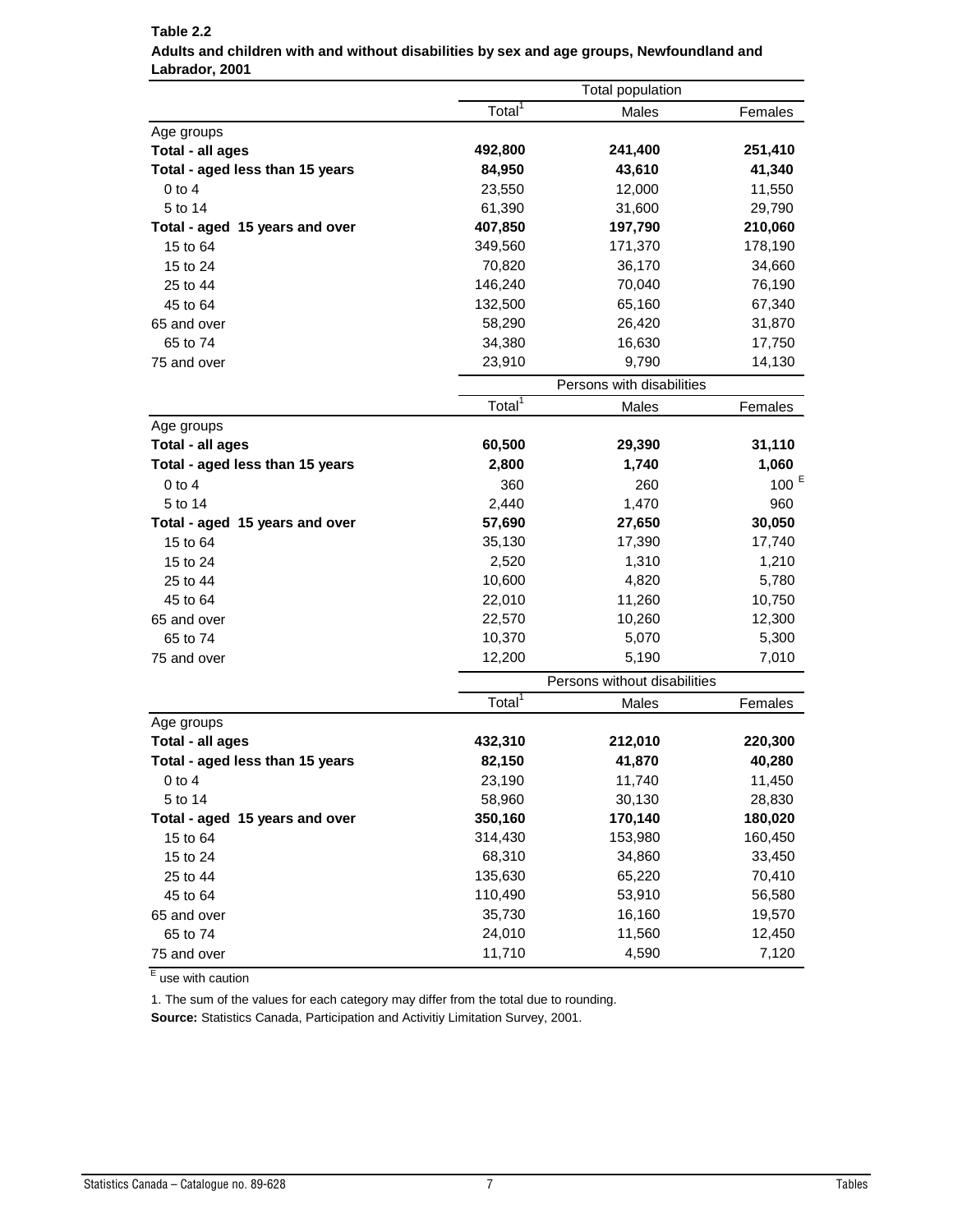|                                 | Total population   |                              |         |
|---------------------------------|--------------------|------------------------------|---------|
|                                 | Total <sup>1</sup> | Males                        | Females |
| Age groups                      |                    |                              |         |
| Total - all ages                | 498,920            | 243,100                      | 255,830 |
| Total - aged less than 15 years | 77,730             | 39,800                       | 37,930  |
| $0$ to $4$                      | 22,600             | 11,550                       | 11,040  |
| 5 to 14                         | 55,130             | 28,240                       | 26,890  |
| Total - aged 15 years and over  | 421,190            | 203,300                      | 217,890 |
| 15 to 64                        | 355,070            | 173,000                      | 182,070 |
| 15 to 24                        | 65,100             | 33,070                       | 32,020  |
| 25 to 44                        | 135,700            | 64,170                       | 71,530  |
| 45 to 64                        | 154,270            | 75,750                       | 78,510  |
| 65 and over                     | 66,120             | 30,300                       | 35,820  |
| 65 to 74                        | 39,070             | 19,270                       | 19,810  |
| 75 and over                     | 27,050             | 11,030                       | 16,010  |
|                                 |                    | Persons with disabilities    |         |
|                                 | Total <sup>1</sup> | Males                        | Females |
| Age groups                      |                    |                              |         |
| Total - all ages                | 74,510             | 36,470                       | 38,040  |
| Total - aged less than 15 years | 3,010              | 1,890                        | 1,120   |
| $0$ to 4                        | 440                | 210                          | 230     |
| 5 to 14                         | 2,570              | 1,680                        | 890     |
| Total - aged 15 years and over  | 71,500             | 34,580                       | 36,920  |
| 15 to 64                        | 44,430             | 22,340                       | 22,090  |
| 15 to 24                        | 3,120              | 1,650                        | 1,460   |
| 25 to 44                        | 11,660             | 5,560                        | 6,100   |
| 45 to 64                        | 29,650             | 15,130                       | 14,520  |
| 65 and over                     | 27,070             | 12,240                       | 14,840  |
| 65 to 74                        | 12,120             | 6,360                        | 5,760   |
| 75 and over                     | 14,950             | 5,870                        | 9,080   |
|                                 |                    | Persons without disabilities |         |
|                                 | Total <sup>1</sup> | Males                        | Females |
| Age groups                      |                    |                              |         |
| Total - all ages                | 424,410            | 206,630                      | 217,790 |
| Total - aged less than 15 years | 74,720             | 37,900                       | 36,820  |
| 0 to 4                          | 22,160             | 11,340                       | 10,820  |
| 5 to 14                         | 52,560             | 26,560                       | 26,000  |
| Total - aged 15 years and over  | 349,690            | 168,720                      | 180,970 |
| 15 to 64                        | 310,640            | 150,660                      | 159,980 |
| 15 to 24                        | 61,980             | 31,420                       | 30,560  |
| 25 to 44                        | 124,050            | 58,610                       | 65,440  |
| 45 to 64                        | 124,620            | 60,630                       | 63,990  |
| 65 and over                     | 39,050             | 18,060                       | 20,990  |
| 65 to 74                        | 26,950             | 12,910                       | 14,050  |
| 75 and over                     | 12,100             | 5,160                        | 6,940   |

**Table 2.2-1 Adults and children with and without disabilities by sex and age groups, Newfoundland and Labrador, 2006**

1. The sum of the values for each category may differ from the total due to rounding.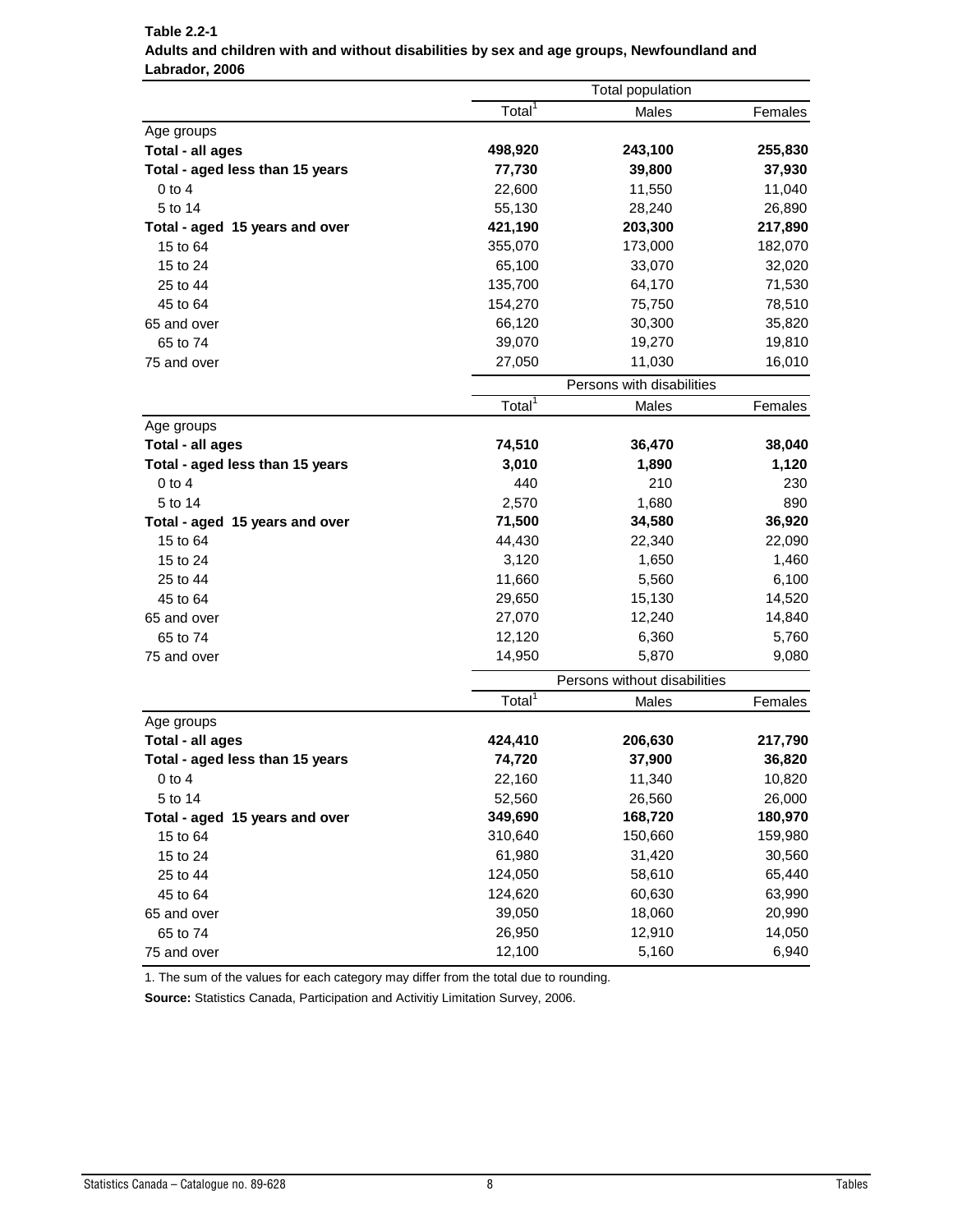|                                 | <b>Total population</b> |                              |                 |
|---------------------------------|-------------------------|------------------------------|-----------------|
|                                 | Total $\overline{1}$    | Males                        | Females         |
| Age groups                      |                         |                              |                 |
| Total - all ages                | 132,850                 | 64,730                       | 68,120          |
| Total - aged less than 15 years | 26,560                  | 13,550                       | 13,000          |
| $0$ to $4$                      | 7,570                   | 3,820                        | 3,740           |
| 5 to 14                         | 18,990                  | 9,730                        | 9,260           |
| Total - aged 15 years and over  | 106,290                 | 51,180                       | 55,110          |
| 15 to 64                        | 89,340                  | 43,970                       | 45,380          |
| 15 to 24                        | 18,850                  | 9,490                        | 9,360           |
| 25 to 44                        | 37,440                  | 18,150                       | 19,300          |
| 45 to 64                        | 33,050                  | 16,330                       | 16,720          |
| 65 and over                     | 16,950                  | 7,210                        | 9,740           |
| 65 to 74                        | 9,500                   | 4,540                        | 4,960           |
| 75 and over                     | 7,450                   | 2,670                        | 4,780           |
|                                 |                         | Persons with disabilities    |                 |
|                                 | Total <sup>1</sup>      | Males                        | Females         |
| Age groups                      |                         |                              |                 |
| Total - all ages                | 18,970                  | 8,490                        | 10,480          |
| Total - aged less than 15 years | 940                     | 580                          | 350             |
| $0$ to $4$                      | 170                     | 100 <sup>E</sup>             | 70 <sup>E</sup> |
| 5 to 14                         | 770                     | 480                          | 280             |
| Total - aged 15 years and over  | 18,030                  | 7,910                        | 10,120          |
| 15 to 64                        | 10,510                  | 4,820                        | 5,680           |
| 15 to 24                        | 850                     | 360                          | 490             |
| 25 to 44                        | 2,920                   | 1,340                        | 1,580           |
| 45 to 64                        | 6,740                   | 3,120                        | 3,620           |
| 65 and over                     | 7,520                   | 3,090                        | 4,440           |
| 65 to 74                        | 3,260                   | 1,540                        | 1,710           |
| 75 and over                     | 4,270                   | 1,550                        | 2,720           |
|                                 |                         | Persons without disabilities |                 |
|                                 | Total <sup>1</sup>      | Males                        | Females         |
| Age groups                      |                         |                              |                 |
| Total - all ages                | 113,880                 | 56,240                       | 57,640          |
| Total - aged less than 15 years | 25,620                  | 12,970                       | 12,650          |
| $0$ to $4$                      | 7,390                   | 3,720                        | 3,670           |
| 5 to 14                         | 18,220                  | 9,240                        | 8,980           |
| Total - aged 15 years and over  | 88,260                  | 43,270                       | 44,990          |
| 15 to 64                        | 78,840                  | 39,150                       | 39,690          |
| 15 to 24                        | 18,000                  | 9,130                        | 8,870           |
| 25 to 44                        | 34,520                  | 16,800                       | 17,720          |
| 45 to 64                        | 26,310                  | 13,210                       | 13,100          |
| 65 and over                     | 9,430                   | 4,130                        | 5,300           |
| 65 to 74                        | 6,240                   | 3,000                        | 3,240           |
| 75 and over                     | 3,190                   | 1,130                        | 2,060           |

**Table 2.3 Adults and children with and without disabilities by sex and age groups, Prince Edward Island, 2001**

E use with caution

1. The sum of the values for each category may differ from the total due to rounding.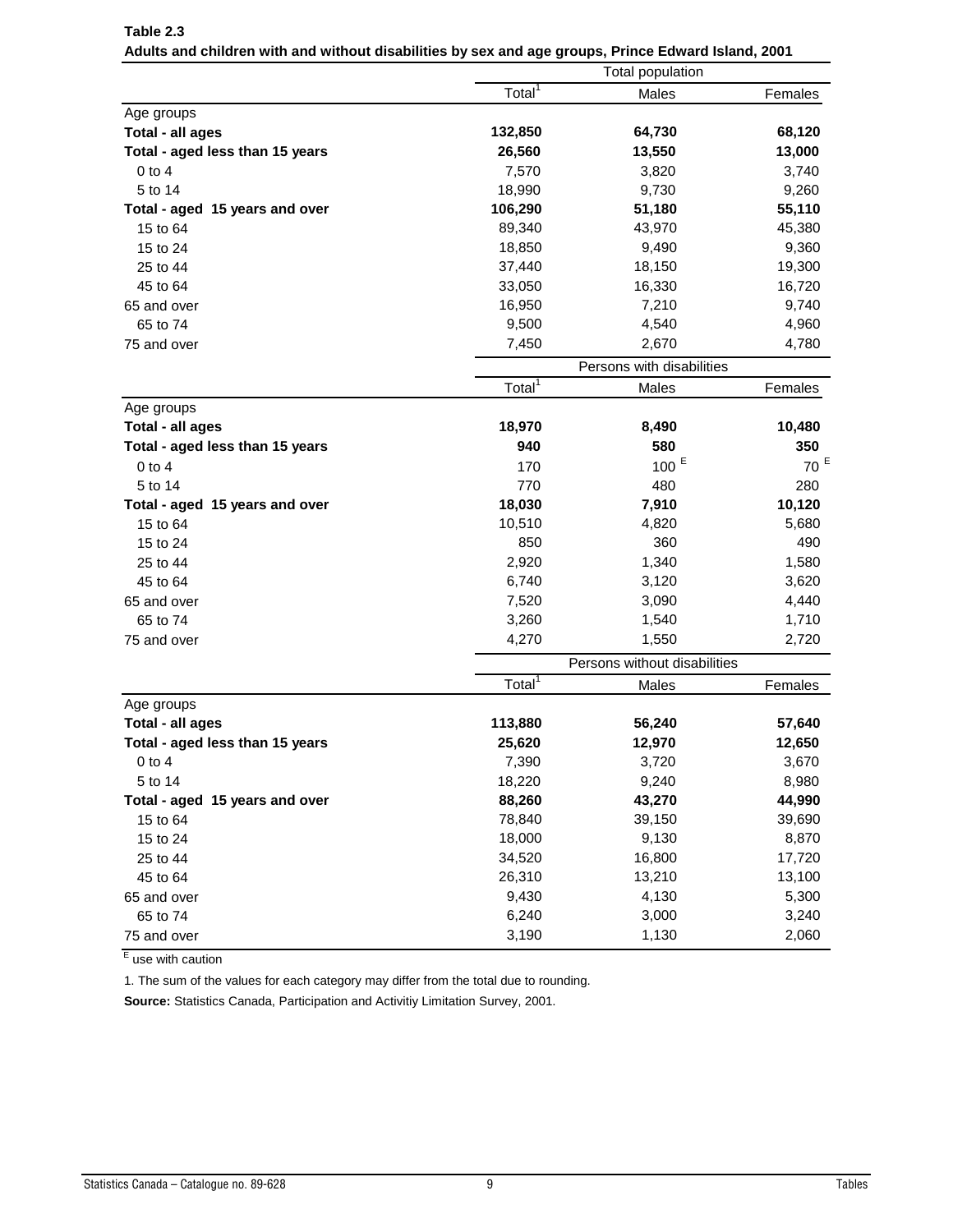|                                 | Total population   |                              |         |
|---------------------------------|--------------------|------------------------------|---------|
|                                 | Total <sup>1</sup> | Males                        | Females |
| Age groups                      |                    |                              |         |
| Total - all ages                | 133,750            | 64,770                       | 68,980  |
| Total - aged less than 15 years | 23,870             | 12,230                       | 11,640  |
| $0$ to $4$                      | 6,580              | 3,230                        | 3,350   |
| 5 to 14                         | 17,290             | 9,000                        | 8,290   |
| Total - aged 15 years and over  | 109,880            | 52,540                       | 57,340  |
| 15 to 64                        | 91,050             | 44,040                       | 47,010  |
| 15 to 24                        | 18,450             | 9,340                        | 9,100   |
| 25 to 44                        | 34,420             | 16,260                       | 18,160  |
| 45 to 64                        | 38,180             | 18,440                       | 19,740  |
| 65 and over                     | 18,830             | 8,490                        | 10,340  |
| 65 to 74                        | 10,580             | 5,130                        | 5,450   |
| 75 and over                     | 8,250              | 3,360                        | 4,890   |
|                                 |                    | Persons with disabilities    |         |
|                                 | Total <sup>1</sup> | Males                        | Females |
| Age groups                      |                    |                              |         |
| Total - all ages                | 21,750             | 10,130                       | 11,630  |
| Total - aged less than 15 years | 980                | 630                          | 350     |
| $0$ to $4$                      | 190 <sup>E</sup>   | 80 <sup>E</sup>              | 110 $E$ |
| 5 to 14                         | 790                | 550                          | 250     |
| Total - aged 15 years and over  | 20,770             | 9,500                        | 11,270  |
| 15 to 64                        | 11,790             | 5,600                        | 6,190   |
| 15 to 24                        | 750                | 350                          | 400     |
| 25 to 44                        | 2,990              | 1,390                        | 1,600   |
| 45 to 64                        | 8,060              | 3,860                        | 4,200   |
| 65 and over                     | 8,980              | 3,900                        | 5,080   |
| 65 to 74                        | 3,770              | 1,870                        | 1,900   |
| 75 and over                     | 5,210              | 2,030                        | 3,180   |
|                                 |                    | Persons without disabilities |         |
|                                 | Total <sup>1</sup> | Males                        | Females |
| Age groups                      |                    |                              |         |
| Total - all ages                | 111,990            | 54,640                       | 57,350  |
| Total - aged less than 15 years | 22,890             | 11,600                       | 11,280  |
| 0 to 4                          | 6,390              | 3,150                        | 3,240   |
| 5 to 14                         | 16,490             | 8,450                        | 8,040   |
| Total - aged 15 years and over  | 89,110             | 43,040                       | 46,070  |
| 15 to 64                        | 79,250             | 38,440                       | 40,810  |
| 15 to 24                        | 17,700             | 9,000                        | 8,700   |
| 25 to 44                        | 31,440             | 14,870                       | 16,560  |
| 45 to 64                        | 30,120             | 14,570                       | 15,550  |
| 65 and over                     | 9,850              | 4,600                        | 5,260   |
| 65 to 74                        | 6,810              | 3,260                        | 3,550   |
| 75 and over                     | 3,040              | 1,340                        | 1,710   |

**Table 2.3-1 Adults and children with and without disabilities by sex and age groups, Prince Edward Island, 2006**

1. The sum of the values for each category may differ from the total due to rounding.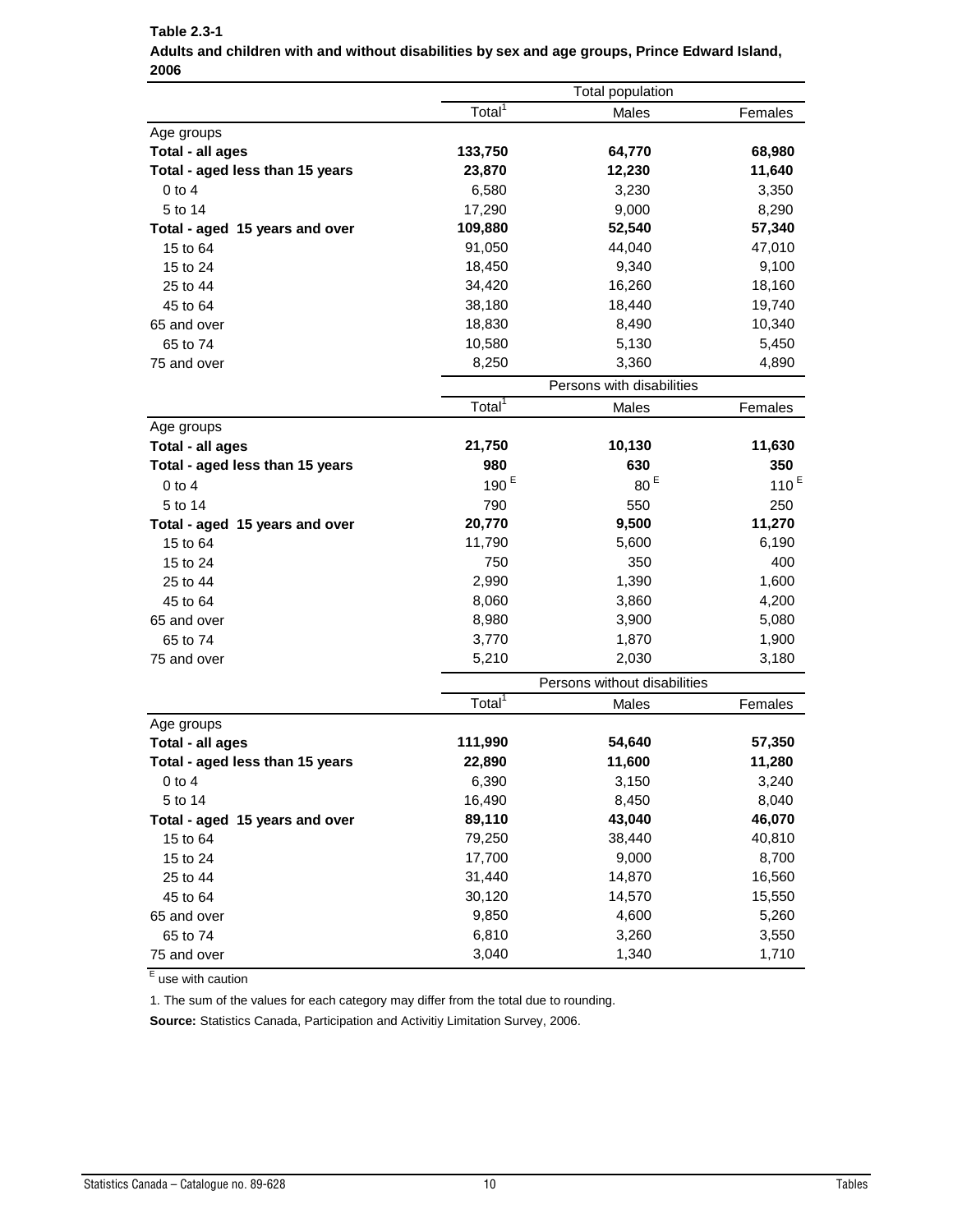|                                 |                    | Total population             |                  |
|---------------------------------|--------------------|------------------------------|------------------|
|                                 | Total <sup>1</sup> | Males                        | Females          |
| Age groups                      |                    |                              |                  |
| Total - all ages                | 888,900            | 430,730                      | 458,170          |
| Total - aged less than 15 years | 162,220            | 82,710                       | 79,510           |
| $0$ to 4                        | 46,510             | 24,020                       | 22,490           |
| 5 to 14                         | 115,710            | 58,690                       | 57,020           |
| Total - aged 15 years and over  | 726,670            | 348,020                      | 378,660          |
| 15 to 64                        | 607,570            | 296,880                      | 310,680          |
| 15 to 24                        | 115,840            | 58,070                       | 57,760           |
| 25 to 44                        | 263,600            | 127,010                      | 136,590          |
| 45 to 64                        | 228,130            | 111,800                      | 116,330          |
| 65 and over                     | 119,100            | 51,130                       | 67,970           |
| 65 to 74                        | 65,520             | 30,600                       | 34,920           |
| 75 and over                     | 53,590             | 20,540                       | 33,050           |
|                                 |                    | Persons with disabilities    |                  |
|                                 | Total <sup>1</sup> | Males                        | Females          |
| Age groups                      |                    |                              |                  |
| Total - all ages                | 152,210            | 71,880                       | 80,320           |
| Total - aged less than 15 years | 6,210              | 3,960                        | 2,250            |
| $0$ to $4$                      | 630                | 350 <sup>E</sup>             | 270 <sup>E</sup> |
| 5 to 14                         | 5,580              | 3,610                        | 1,980            |
| Total - aged 15 years and over  | 146,000            | 67,920                       | 78,080           |
| 15 to 64                        | 87,310             | 43,360                       | 43,940           |
| 15 to 24                        | 6,190              | 3,080                        | 3,110            |
| 25 to 44                        | 26,200             | 12,580                       | 13,630           |
| 45 to 64                        | 54,910             | 27,710                       | 27,210           |
| 65 and over                     | 58,690             | 24,560                       | 34,130           |
| 65 to 74                        | 26,020             | 12,020                       | 14,000           |
| 75 and over                     | 32,670             | 12,540                       | 20,130           |
|                                 |                    | Persons without disabilities |                  |
|                                 | Total <sup>1</sup> | Males                        | Females          |
| Age groups                      |                    |                              |                  |
| Total - all ages                | 736,690            | 358,850                      | 377,840          |
| Total - aged less than 15 years | 156,010            | 78,750                       | 77,260           |
| $0$ to $4$                      | 45,890             | 23,670                       | 22,220           |
| 5 to 14                         | 110,130            | 55,080                       | 55,040           |
| Total - aged 15 years and over  | 580,680            | 280,100                      | 300,580          |
| 15 to 64                        | 520,260            | 253,520                      | 266,740          |
| 15 to 24                        | 109,640            | 55,000                       | 54,650           |
| 25 to 44                        | 237,400            | 114,430                      | 122,970          |
| 45 to 64                        | 173,220            | 84,090                       | 89,130           |
| 65 and over                     | 60,410             | 26,570                       | 33,840           |
| 65 to 74                        | 39,500             | 18,580                       | 20,920           |
| 75 and over                     | 20,920             | 8,000                        | 12,920           |

**Table 2.4 Adults and children with and without disabilities by sex and age groups, Nova Scotia, 2001**

1. The sum of the values for each category may differ from the total due to rounding.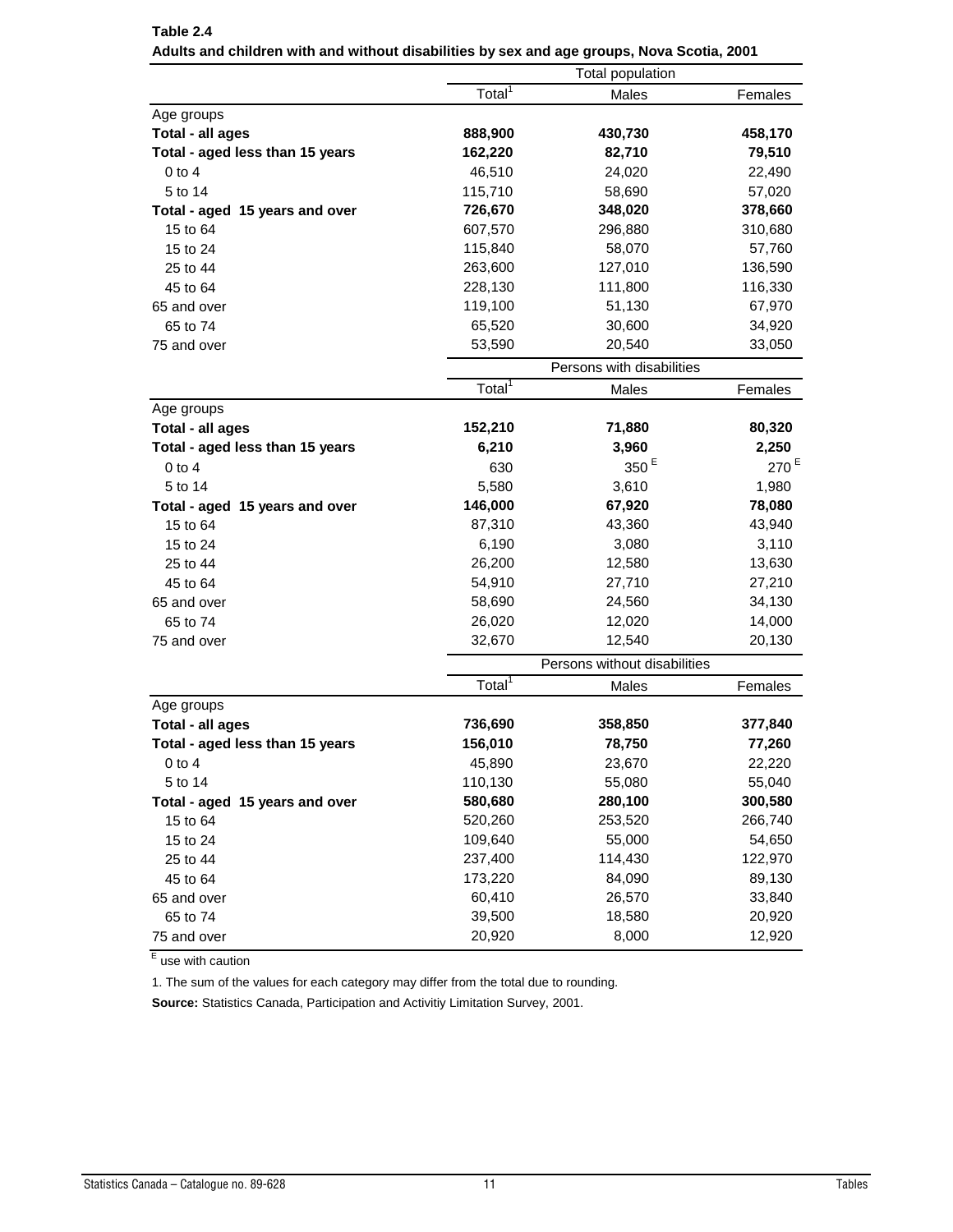|                                 | Total population   |                              |                  |
|---------------------------------|--------------------|------------------------------|------------------|
|                                 | Total <sup>1</sup> | Males                        | Females          |
| Age groups                      |                    |                              |                  |
| Total - all ages                | 893,790            | 430,890                      | 462,890          |
| Total - aged less than 15 years | 143,550            | 72,940                       | 70,610           |
| $0$ to $4$                      | 41,170             | 20,930                       | 20,240           |
| 5 to 14                         | 102,380            | 52,020                       | 50,360           |
| Total - aged 15 years and over  | 750,240            | 357,950                      | 392,290          |
| 15 to 64                        | 619,550            | 300,710                      | 318,840          |
| 15 to 24                        | 116,100            | 58,860                       | 57,240           |
| 25 to 44                        | 237,970            | 113,450                      | 124,520          |
| 45 to 64                        | 265,470            | 128,400                      | 137,080          |
| 65 and over                     | 130,690            | 57,240                       | 73,450           |
| 65 to 74                        | 72,040             | 34,270                       | 37,770           |
| 75 and over                     | 58,650             | 22,970                       | 35,680           |
|                                 |                    | Persons with disabilities    |                  |
|                                 | Total <sup>1</sup> | Males                        | Females          |
| Age groups                      |                    |                              |                  |
| Total - all ages                | 179,100            | 83,230                       | 95,870           |
| Total - aged less than 15 years | 6,530              | 4,350                        | 2,190            |
| $0$ to $4$                      | 770                | 520                          | 250 <sup>E</sup> |
| 5 to 14                         | 5,760              | 3,830                        | 1,940            |
| Total - aged 15 years and over  | 172,570            | 78,890                       | 93,680           |
| 15 to 64                        | 103,730            | 49,060                       | 54,670           |
| 15 to 24                        | 7,590              | 3,770                        | 3,820            |
| 25 to 44                        | 25,970             | 11,300                       | 14,660           |
| 45 to 64                        | 70,170             | 33,980                       | 36,190           |
| 65 and over                     | 68,840             | 29,820                       | 39,010           |
| 65 to 74                        | 31,080             | 15,060                       | 16,020           |
| 75 and over                     | 37,760             | 14,760                       | 23,000           |
|                                 |                    | Persons without disabilities |                  |
|                                 | Total <sup>1</sup> | Males                        | Females          |
| Age groups                      |                    |                              |                  |
| Total - all ages                | 714,690            | 347,660                      | 367,030          |
| Total - aged less than 15 years | 137,020            | 68,600                       | 68,420           |
| $0$ to $4$                      | 40,400             | 20,410                       | 20,000           |
| 5 to 14                         | 96,620             | 48,190                       | 48,420           |
| Total - aged 15 years and over  | 577,670            | 279,060                      | 298,610          |
| 15 to 64                        | 515,820            | 251,650                      | 264,170          |
| 15 to 24                        | 108,510            | 55,090                       | 53,420           |
| 25 to 44                        | 212,000            | 102,140                      | 109,860          |
| 45 to 64                        | 195,300            | 94,410                       | 100,890          |
| 65 and over                     | 61,850             | 27,410                       | 34,440           |
| 65 to 74                        | 40,960             | 19,210                       | 21,750           |
| 75 and over                     | 20,890             | 8,210                        | 12,680           |

**Table 2.4-1 Adults and children with and without disabilities by sex and age groups, Nova Scotia, 2006**

1. The sum of the values for each category may differ from the total due to rounding.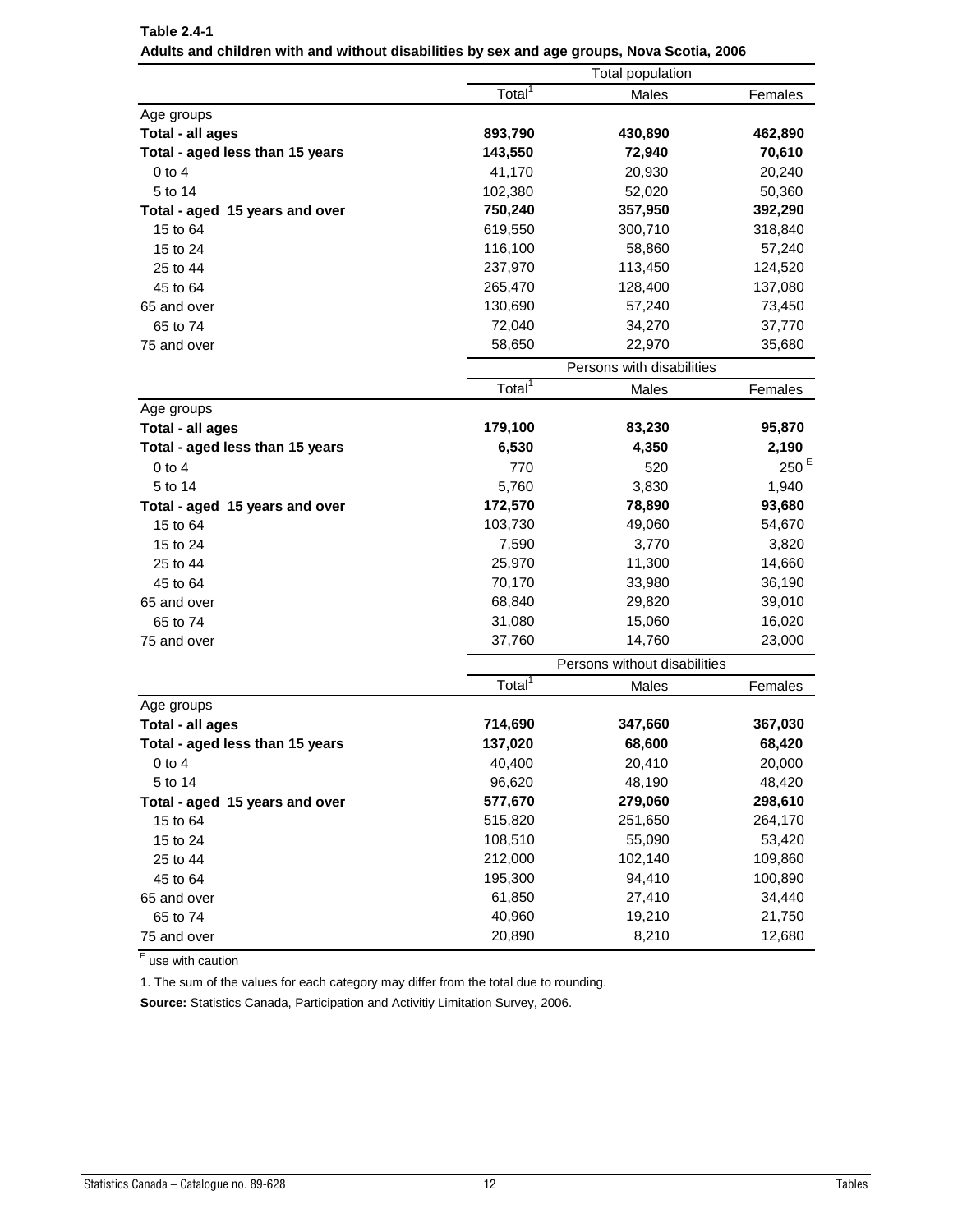|                                 | <b>Total population</b> |                              |                  |
|---------------------------------|-------------------------|------------------------------|------------------|
|                                 | Total <sup>1</sup>      | Males                        | Females          |
| Age groups                      |                         |                              |                  |
| Total - all ages                | 712,300                 | 348,490                      | 363,810          |
| Total - aged less than 15 years | 128,150                 | 65,720                       | 62,440           |
| $0$ to $4$                      | 37,100                  | 18,870                       | 18,230           |
| 5 to 14                         | 91,050                  | 46,840                       | 44,210           |
| Total - aged 15 years and over  | 584,140                 | 282,770                      | 301,370          |
| 15 to 64                        | 491,930                 | 242,940                      | 248,990          |
| 15 to 24                        | 95,700                  | 48,540                       | 47,160           |
| 25 to 44                        | 212,990                 | 103,670                      | 109,320          |
| 45 to 64                        | 183,240                 | 90,730                       | 92,510           |
| 65 and over                     | 92,220                  | 39,830                       | 52,380           |
| 65 to 74                        | 50,790                  | 23,640                       | 27,150           |
| 75 and over                     | 41,430                  | 16,190                       | 25,230           |
|                                 |                         | Persons with disabilities    |                  |
|                                 | Total <sup>1</sup>      | Males                        | Females          |
| Age groups                      |                         |                              |                  |
| Total - all ages                | 102,860                 | 48,010                       | 54,850           |
| Total - aged less than 15 years | 4,330                   | 2,590                        | 1,740            |
| 0 to 4                          | 470                     | 270                          | 200 <sup>E</sup> |
| 5 to 14                         | 3,860                   | 2,320                        | 1,540            |
| Total - aged 15 years and over  | 98,530                  | 45,420                       | 53,110           |
| 15 to 64                        | 57,360                  | 28,090                       | 29,270           |
| 15 to 24                        | 4,020                   | 1,960                        | 2,060            |
| 25 to 44                        | 17,370                  | 7,880                        | 9,490            |
| 45 to 64                        | 35,970                  | 18,260                       | 17,720           |
| 65 and over                     | 41,170                  | 17,330                       | 23,840           |
| 65 to 74                        | 17,520                  | 8,530                        | 9,000            |
| 75 and over                     | 23,650                  | 8,810                        | 14,840           |
|                                 |                         | Persons without disabilities |                  |
|                                 | Total <sup>1</sup>      | Males                        | Females          |
| Age groups                      |                         |                              |                  |
| Total - all ages                | 609,440                 | 300,480                      | 308,960          |
| Total - aged less than 15 years | 123,830                 | 63,130                       | 60,700           |
| $0$ to $4$                      | 36,630                  | 18,600                       | 18,030           |
| 5 to 14                         | 87,200                  | 44,530                       | 42,670           |
| Total - aged 15 years and over  | 485,610                 | 237,350                      | 248,260          |
| 15 to 64                        | 434,570                 | 214,850                      | 219,720          |
| 15 to 24                        | 91,680                  | 46,580                       | 45,100           |
| 25 to 44                        | 195,620                 | 95,790                       | 99,830           |
| 45 to 64                        | 147,270                 | 72,480                       | 74,790           |
| 65 and over                     | 51,040                  | 22,500                       | 28,540           |
| 65 to 74                        | 33,270                  | 15,110                       | 18,150           |
| 75 and over                     | 17,780                  | 7,390                        | 10,390           |

**Table 2.5 Adults and children with and without disabilities by sex and age groups, New Brunswick, 2001**

1. The sum of the values for each category may differ from the total due to rounding.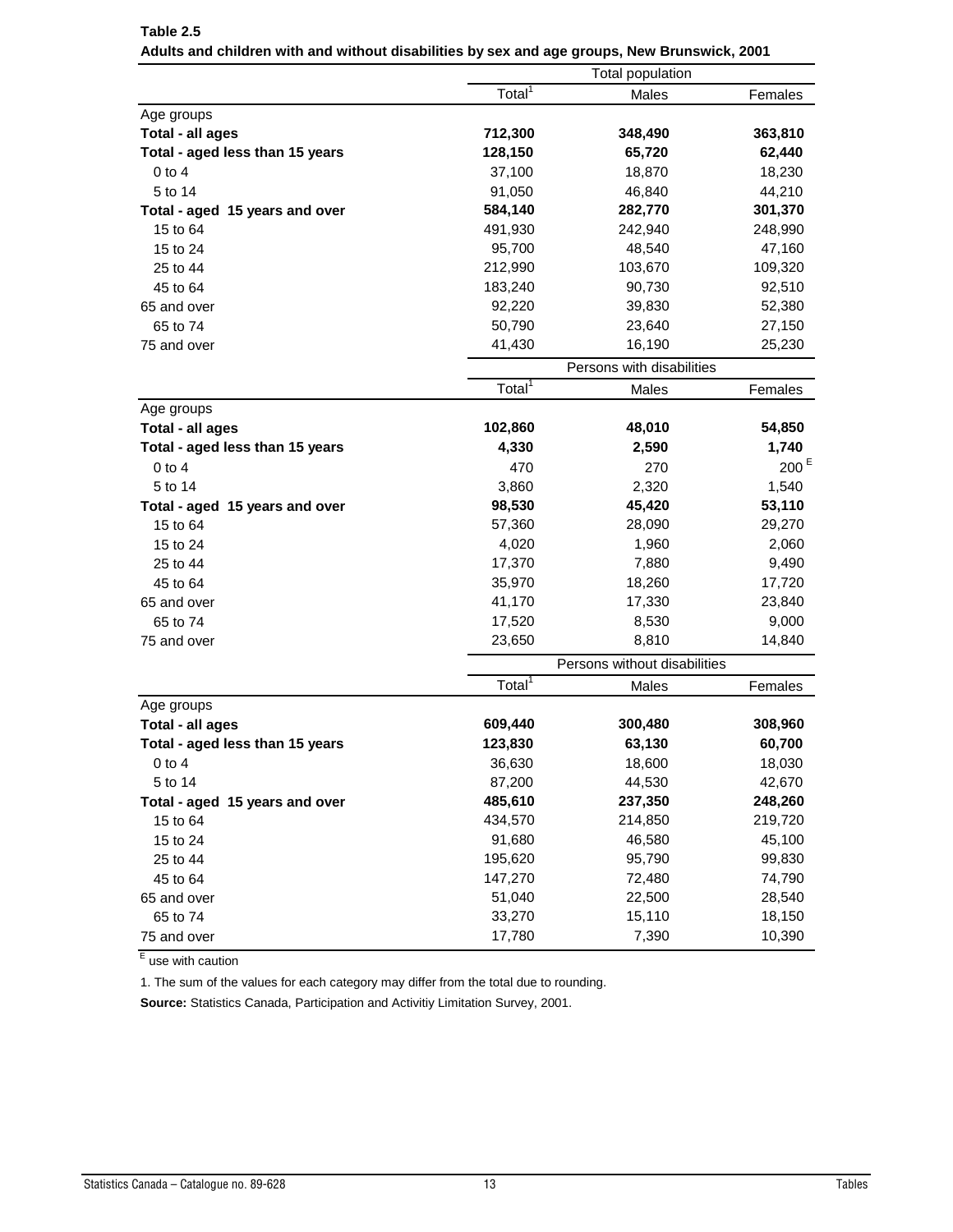|                                 | <b>Total population</b> |                              |                  |
|---------------------------------|-------------------------|------------------------------|------------------|
|                                 | Total <sup>1</sup>      | Males                        | Females          |
| Age groups                      |                         |                              |                  |
| Total - all ages                | 711,440                 | 346,870                      | 364,570          |
| Total - aged less than 15 years | 115,950                 | 59,470                       | 56,480           |
| $0$ to $4$                      | 33,750                  | 17,190                       | 16,570           |
| 5 to 14                         | 82,200                  | 42,290                       | 39,910           |
| Total - aged 15 years and over  | 595,480                 | 287,400                      | 308,090          |
| 15 to 64                        | 494,700                 | 243,130                      | 251,570          |
| 15 to 24                        | 90,450                  | 46,240                       | 44,200           |
| 25 to 44                        | 192,930                 | 93,140                       | 99,790           |
| 45 to 64                        | 211,330                 | 103,750                      | 107,570          |
| 65 and over                     | 100,780                 | 44,270                       | 56,520           |
| 65 to 74                        | 55,520                  | 26,550                       | 28,970           |
| 75 and over                     | 45,260                  | 17,710                       | 27,550           |
|                                 |                         | Persons with disabilities    |                  |
|                                 | Total <sup>1</sup>      | Males                        | Females          |
| Age groups                      |                         |                              |                  |
| Total - all ages                | 122,540                 | 57,500                       | 65,040           |
| Total - aged less than 15 years | 4,680                   | 3,090                        | 1,590            |
| $0$ to $4$                      | 550                     | 380                          | 170 <sup>E</sup> |
| 5 to 14                         | 4,130                   | 2,710                        | 1,420            |
| Total - aged 15 years and over  | 117,860                 | 54,410                       | 63,450           |
| 15 to 64                        | 70,970                  | 33,830                       | 37,150           |
| 15 to 24                        | 4,970                   | 2,450                        | 2,510            |
| 25 to 44                        | 18,850                  | 8,400                        | 10,440           |
| 45 to 64                        | 47,160                  | 22,970                       | 24,190           |
| 65 and over                     | 46,890                  | 20,580                       | 26,300           |
| 65 to 74                        | 20,920                  | 10,320                       | 10,610           |
| 75 and over                     | 25,970                  | 10,270                       | 15,700           |
|                                 |                         | Persons without disabilities |                  |
|                                 | $Total^1$               | Males                        | Females          |
| Age groups                      |                         |                              |                  |
| Total - all ages                | 588,890                 | 289,370                      | 299,520          |
| Total - aged less than 15 years | 111,270                 | 56,380                       | 54,890           |
| $0$ to $4$                      | 33,200                  | 16,800                       | 16,400           |
| 5 to 14                         | 78,070                  | 39,580                       | 38,490           |
| Total - aged 15 years and over  | 477,620                 | 232,990                      | 244,640          |
| 15 to 64                        | 423,730                 | 209,310                      | 214,420          |
| 15 to 24                        | 85,480                  | 43,790                       | 41,690           |
| 25 to 44                        | 174,080                 | 84,730                       | 89,350           |
| 45 to 64                        | 164,170                 | 80,790                       | 83,380           |
| 65 and over                     | 53,890                  | 23,680                       | 30,210           |
| 65 to 74                        | 34,600                  | 16,240                       | 18,360           |
| 75 and over                     | 19,290                  | 7,440                        | 11,850           |

**Table 2.5-1 Adults and children with and without disabilities by sex and age groups, New Brunswick, 2006**

1. The sum of the values for each category may differ from the total due to rounding.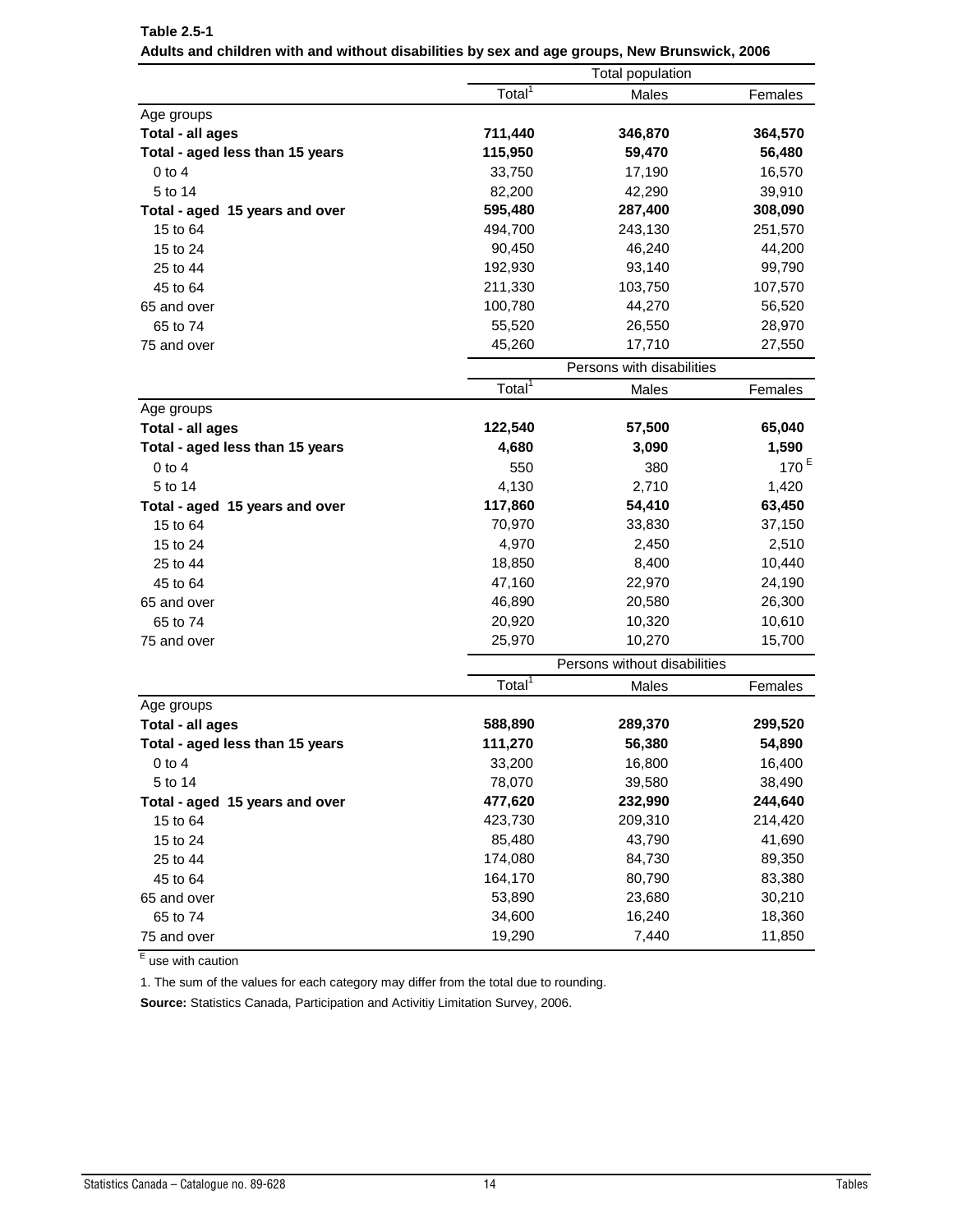|                                 | Total population   |                              |           |
|---------------------------------|--------------------|------------------------------|-----------|
|                                 | Total <sup>1</sup> | Males                        | Females   |
| Age groups                      |                    |                              |           |
| Total - all ages                | 7,052,790          | 3,454,920                    | 3,597,870 |
| Total - aged less than 15 years | 1,272,090          | 649,380                      | 622,710   |
| $0$ to $4$                      | 369,970            | 190,840                      | 179,130   |
| 5 to 14                         | 902,120            | 458,540                      | 443,580   |
| Total - aged 15 years and over  | 5,780,700          | 2,805,540                    | 2,975,150 |
| 15 to 64                        | 4,905,620          | 2,434,310                    | 2,471,320 |
| 15 to 24                        | 933,420            | 476,450                      | 456,970   |
| 25 to 44                        | 2,129,770          | 1,054,480                    | 1,075,290 |
| 45 to 64                        | 1,842,430          | 903,380                      | 939,060   |
| 65 and over                     | 875,070            | 371,240                      | 503,840   |
| 65 to 74                        | 531,930            | 242,160                      | 289,770   |
| 75 and over                     | 343,150            | 129,070                      | 214,070   |
|                                 |                    | Persons with disabilities    |           |
|                                 | Total <sup>1</sup> | Males                        | Females   |
| Age groups                      |                    |                              |           |
| Total - all ages                | 595,690            | 268,760                      | 326,930   |
| Total - aged less than 15 years | 26,890             | 17,370                       | 9,520     |
| $0$ to $4$                      | 4,630              | 3,190                        | 1,440 $E$ |
| 5 to 14                         | 22,260             | 14,180                       | 8,080     |
| Total - aged 15 years and over  | 568,800            | 251,390                      | 317,410   |
| 15 to 64                        | 324,710            | 161,940                      | 162,770   |
| 15 to 24                        | 22,840             | 11,460                       | 11,380    |
| 25 to 44                        | 99,090             | 49,080                       | 50,010    |
| 45 to 64                        | 202,790            | 101,410                      | 101,380   |
| 65 and over                     | 244,090            | 89,450                       | 154,640   |
| 65 to 74                        | 105,000            | 43,010                       | 61,990    |
| 75 and over                     | 139,080            | 46,440                       | 92,650    |
|                                 |                    | Persons without disabilities |           |
|                                 | Total <sup>1</sup> | Males                        | Females   |
| Age groups                      |                    |                              |           |
| Total - all ages                | 6,457,100          | 3,186,160                    | 3,270,940 |
| Total - aged less than 15 years | 1,245,200          | 632,000                      | 613,190   |
| $0$ to $4$                      | 365,340            | 187,650                      | 177,690   |
| 5 to 14                         | 879,860            | 444,350                      | 435,510   |
| Total - aged 15 years and over  | 5,211,900          | 2,554,160                    | 2,657,740 |
| 15 to 64                        | 4,580,910          | 2,272,370                    | 2,308,540 |
| 15 to 24                        | 910,590            | 464,990                      | 445,590   |
| 25 to 44                        | 2,030,680          | 1,005,400                    | 1,025,280 |
| 45 to 64                        | 1,639,640          | 801,970                      | 837,670   |
| 65 and over                     | 630,990            | 281,790                      | 349,200   |
| 65 to 74                        | 426,920            | 199,150                      | 227,770   |
| 75 and over                     | 204,060            | 82,640                       | 121,430   |

**Table 2.6 Adults and children with and without disabilities by sex and age groups, Quebec, 2001**

1. The sum of the values for each category may differ from the total due to rounding.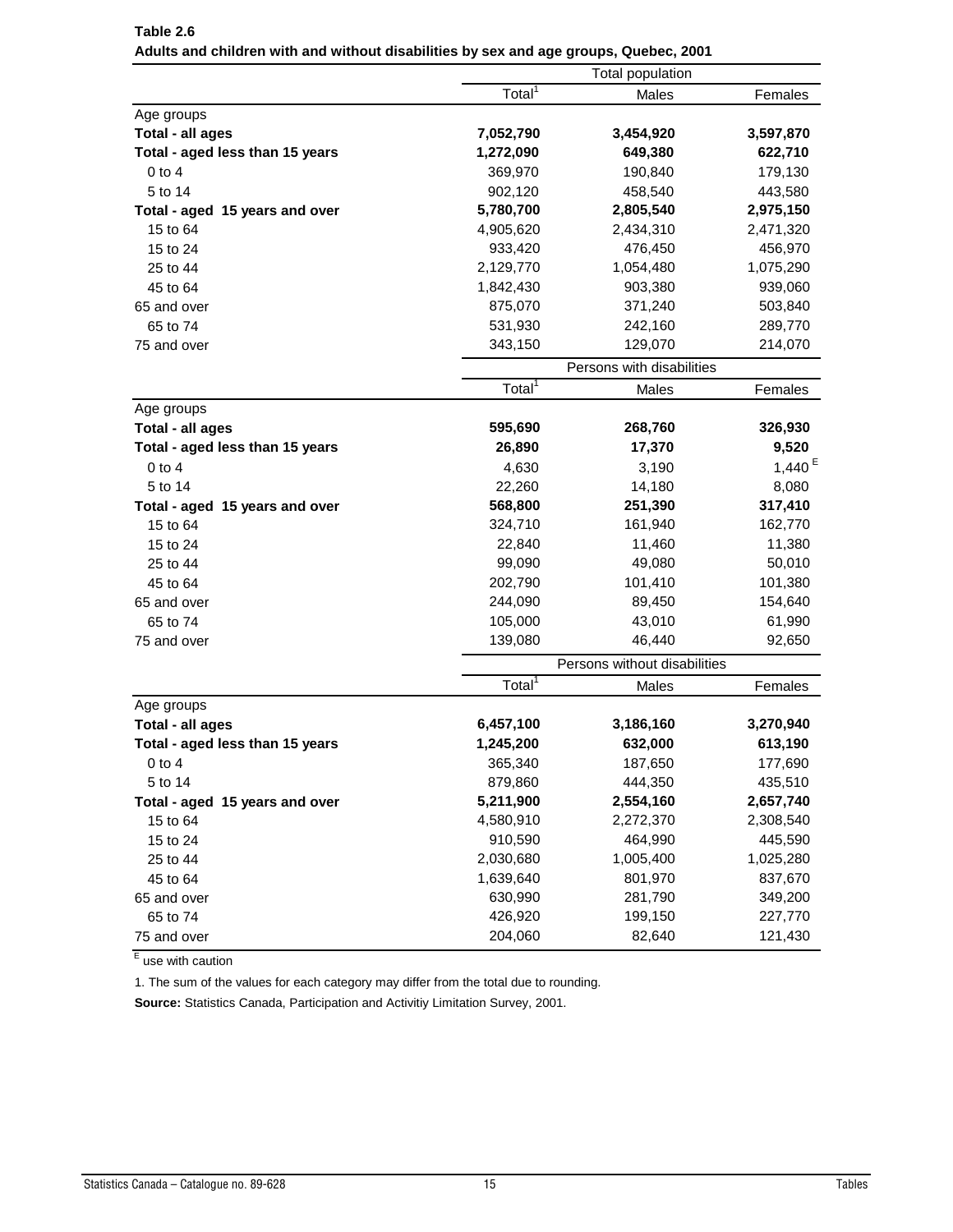|                                 | <b>Total population</b> |                              |                    |
|---------------------------------|-------------------------|------------------------------|--------------------|
|                                 | Total <sup>1</sup>      | Males                        | Females            |
| Age groups                      |                         |                              |                    |
| Total - all ages                | 7,396,960               | 3,625,960                    | 3,771,000          |
| Total - aged less than 15 years | 1,239,450               | 631,910                      | 607,530            |
| $0$ to $4$                      | 371,040                 | 188,930                      | 182,110            |
| 5 to 14                         | 868,410                 | 442,980                      | 425,430            |
| Total - aged 15 years and over  | 6,157,510               | 2,994,050                    | 3,163,470          |
| 15 to 64                        | 5,158,990               | 2,561,170                    | 2,597,820          |
| 15 to 24                        | 938,230                 | 477,100                      | 461,140            |
| 25 to 44                        | 2,059,630               | 1,023,340                    | 1,036,290          |
| 45 to 64                        | 2,161,130               | 1,060,740                    | 1,100,390          |
| 65 and over                     | 998,530                 | 432,870                      | 565,650            |
| 65 to 74                        | 570,770                 | 266,220                      | 304,550            |
| 75 and over                     | 427,760                 | 166,650                      | 261,100            |
|                                 |                         | Persons with disabilities    |                    |
|                                 | Total <sup>1</sup>      | Males                        | Females            |
| Age groups                      |                         |                              |                    |
| Total - all ages                | 768,140                 | 348,410                      | 419,730            |
| Total - aged less than 15 years | 36,980                  | 23,330                       | 13,640             |
| $0$ to 4                        | 4,750                   | 2,780                        | 1,980 <sup>E</sup> |
| 5 to 14                         | 32,220                  | 20,550                       | 11,670             |
| Total - aged 15 years and over  | 731,160                 | 325,080                      | 406,080            |
| 15 to 64                        | 408,920                 | 202,810                      | 206,110            |
| 15 to 24                        | 27,930                  | 15,090                       | 12,840             |
| 25 to 44                        | 113,950                 | 59,410                       | 54,540             |
| 45 to 64                        | 267,040                 | 128,310                      | 138,730            |
| 65 and over                     | 322,240                 | 122,270                      | 199,970            |
| 65 to 74                        | 127,460                 | 56,220                       | 71,240             |
| 75 and over                     | 194,780                 | 66,050                       | 128,730            |
|                                 |                         | Persons without disabilities |                    |
|                                 | Total <sup>1</sup>      | Males                        | Females            |
| Age groups                      |                         |                              |                    |
| Total - all ages                | 6,628,830               | 6,628,830                    | 3,351,280          |
| Total - aged less than 15 years | 1,202,470               | 1,202,470                    | 593,890            |
| $0$ to $4$                      | 366,280                 | 366,280                      | 180,130            |
| 5 to 14                         | 836,190                 | 836,190                      | 413,760            |
| Total - aged 15 years and over  | 5,426,360               | 5,426,360                    | 2,757,380          |
| 15 to 64                        | 4,750,070               | 4,750,070                    | 2,391,710          |
| 15 to 24                        | 910,300                 | 910,300                      | 448,290            |
| 25 to 44                        | 1,945,680               | 1,945,680                    | 981,750            |
| 45 to 64                        | 1,894,090               | 1,894,090                    | 961,660            |
| 65 and over                     | 676,290                 | 676,290                      | 365,680            |
| 65 to 74                        | 443,310                 | 443,310                      | 233,310            |
| 75 and over                     | 232,980                 | 232,980                      | 132,370            |

**Table 2.6-1 Adults and children with and without disabilities by sex and age groups, Quebec, 2006**

1. The sum of the values for each category may differ from the total due to rounding.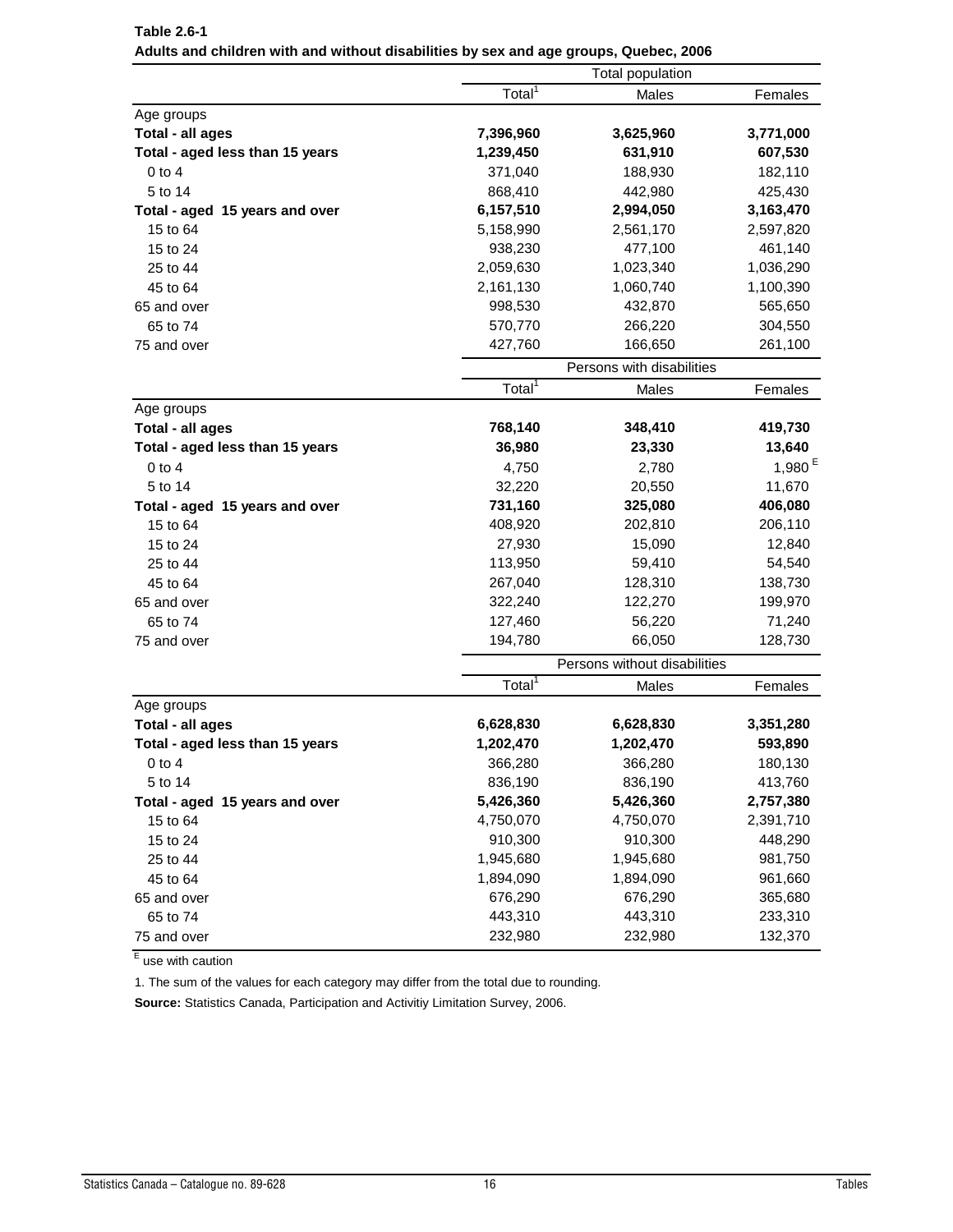|                                 | Total population   |                              |                    |
|---------------------------------|--------------------|------------------------------|--------------------|
|                                 | Total <sup>1</sup> | Males                        | Females            |
| Age groups                      |                    |                              |                    |
| Total - all ages                | 11,192,730         | 5,481,710                    | 5,711,020          |
| Total - aged less than 15 years | 2,211,950          | 1,133,890                    | 1,078,060          |
| $0$ to $4$                      | 665,160            | 340,560                      | 324,600            |
| 5 to 14                         | 1,546,790          | 793,320                      | 753,470            |
| Total - aged 15 years and over  | 8,980,780          | 4,347,820                    | 4,632,960          |
| 15 to 64                        | 7,601,230          | 3,741,030                    | 3,860,200          |
| 15 to 24                        | 1,464,450          | 745,230                      | 719,220            |
| 25 to 44                        | 3,469,570          | 1,693,290                    | 1,776,290          |
| 45 to 64                        | 2,667,200          | 1,302,510                    | 1,364,690          |
| 65 and over                     | 1,379,550          | 606,800                      | 772,750            |
| 65 to 74                        | 803,660            | 378,240                      | 425,420            |
| 75 and over                     | 575,890            | 228,560                      | 347,330            |
|                                 |                    | Persons with disabilities    |                    |
|                                 | Total <sup>1</sup> | Males                        | Females            |
| Age groups                      |                    |                              |                    |
| Total - all ages                | 1,514,380          | 673,240                      | 841,140            |
| Total - aged less than 15 years | 78,340             | 48,130                       | 30,210             |
| $0$ to $4$                      | 10,700             | 6,110                        | 4,590 <sup>E</sup> |
| 5 to 14                         | 67,640             | 42,020                       | 25,620             |
| Total - aged 15 years and over  | 1,436,040          | 625,110                      | 810,930            |
| 15 to 64                        | 815,930            | 365,940                      | 449,990            |
| 15 to 24                        | 60,730             | 30,700                       | 30,030             |
| 25 to 44                        | 258,330            | 114,080                      | 144,250            |
| 45 to 64                        | 496,870            | 221,160                      | 275,710            |
| 65 and over                     | 620,110            | 259,170                      | 360,940            |
| 65 to 74                        | 283,520            | 129,070                      | 154,460            |
| 75 and over                     | 336,590            | 130,100                      | 206,480            |
|                                 |                    | Persons without disabilities |                    |
|                                 | Total <sup>1</sup> | Males                        | Females            |
| Age groups                      |                    |                              |                    |
| Total - all ages                | 9,678,350          | 4,808,470                    | 4,869,880          |
| Total - aged less than 15 years | 2,133,610          | 1,085,760                    | 1,047,850          |
| $0$ to $4$                      | 654,460            | 334,460                      | 320,000            |
| 5 to 14                         | 1,479,150          | 751,300                      | 727,850            |
| Total - aged 15 years and over  | 7,544,740          | 3,722,710                    | 3,822,020          |
| 15 to 64                        | 6,785,290          | 3,375,080                    | 3,410,210          |
| 15 to 24                        | 1,403,730          | 714,530                      | 689,190            |
| 25 to 44                        | 3,211,240          | 1,579,200                    | 1,632,040          |
| 45 to 64                        | 2,170,330          | 1,081,350                    | 1,088,980          |
| 65 and over                     | 759,440            | 347,630                      | 411,820            |
| 65 to 74                        | 520,140            | 249,170                      | 270,970            |
| 75 and over                     | 239,300            | 98,460                       | 140,850            |

**Table 2.7 Adults and children with and without disabilities by sex and age groups, Ontario, 2001**

1. The sum of the values for each category may differ from the total due to rounding.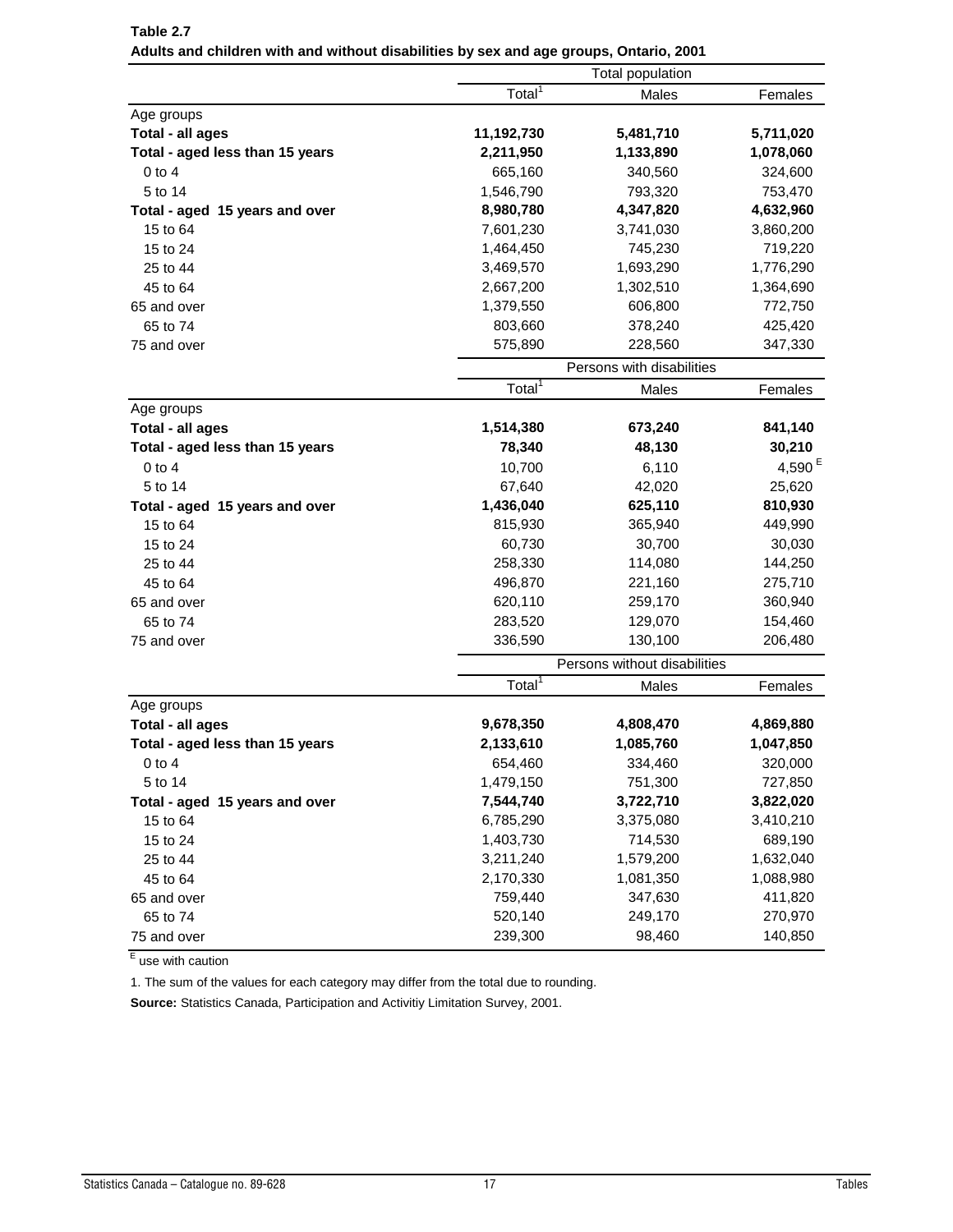|                                 | Total population   |                              |           |
|---------------------------------|--------------------|------------------------------|-----------|
|                                 | Total <sup>1</sup> | Males                        | Females   |
| Age groups                      |                    |                              |           |
| Total - all ages                | 11,970,000         | 5,847,350                    | 6,122,640 |
| Total - aged less than 15 years | 2,192,770          | 1,124,630                    | 1,068,140 |
| $0$ to $4$                      | 665,430            | 340,670                      | 324,750   |
| 5 to 14                         | 1,527,350          | 783,960                      | 743,390   |
| Total - aged 15 years and over  | 9,777,220          | 4,722,720                    | 5,054,500 |
| 15 to 64                        | 8,225,270          | 4,032,510                    | 4,192,760 |
| 15 to 24                        | 1,615,010          | 821,010                      | 794,000   |
| 25 to 44                        | 3,421,150          | 1,658,860                    | 1,762,290 |
| 45 to 64                        | 3,189,110          | 1,552,640                    | 1,636,470 |
| 65 and over                     | 1,551,960          | 690,210                      | 861,750   |
| 65 to 74                        | 854,630            | 405,170                      | 449,460   |
| 75 and over                     | 697,330            | 285,040                      | 412,290   |
|                                 |                    | Persons with disabilities    |           |
|                                 | Total <sup>1</sup> | Males                        | Females   |
| Age groups                      |                    |                              |           |
| Total - all ages                | 1,853,570          | 838,770                      | 1,014,810 |
| Total - aged less than 15 years | 82,820             | 53,720                       | 29,100    |
| $0$ to $4$                      | 11,760             | 8,370                        | 3,390 $E$ |
| 5 to 14                         | 71,060             | 45,350                       | 25,710    |
| Total - aged 15 years and over  | 1,770,760          | 785,050                      | 985,710   |
| 15 to 64                        | 1,038,210          | 471,110                      | 567,100   |
| 15 to 24                        | 84,910             | 44,460                       | 40,450    |
| 25 to 44                        | 297,370            | 137,670                      | 159,690   |
| 45 to 64                        | 655,940            | 288,980                      | 366,960   |
| 65 and over                     | 732,540            | 313,940                      | 418,610   |
| 65 to 74                        | 313,690            | 148,010                      | 165,680   |
| 75 and over                     | 418,860            | 165,930                      | 252,930   |
|                                 |                    | Persons without disabilities |           |
|                                 | Total <sup>1</sup> | Males                        | Females   |
| Age groups                      |                    |                              |           |
| Total - all ages                | 10,116,420         | 5,008,590                    | 5,107,840 |
| Total - aged less than 15 years | 2,109,960          | 1,070,920                    | 1,039,040 |
| $0$ to $4$                      | 653,670            | 332,300                      | 321,370   |
| 5 to 14                         | 1,456,290          | 738,610                      | 717,670   |
| Total - aged 15 years and over  | 8,006,470          | 3,937,670                    | 4,068,790 |
| 15 to 64                        | 7,187,060          | 3,561,400                    | 3,625,650 |
| 15 to 24                        | 1,530,100          | 776,550                      | 753,550   |
| 25 to 44                        | 3,123,780          | 1,521,190                    | 1,602,590 |
| 45 to 64                        | 2,533,170          | 1,263,670                    | 1,269,510 |
| 65 and over                     | 819,410            | 376,270                      | 443,140   |
| 65 to 74                        | 540,940            | 257,160                      | 283,780   |
| 75 and over                     | 278,470            | 119,110                      | 159,360   |

**Table 2.7-1 Adults and children with and without disabilities by sex and age groups, Ontario, 2006**

1. The sum of the values for each category may differ from the total due to rounding.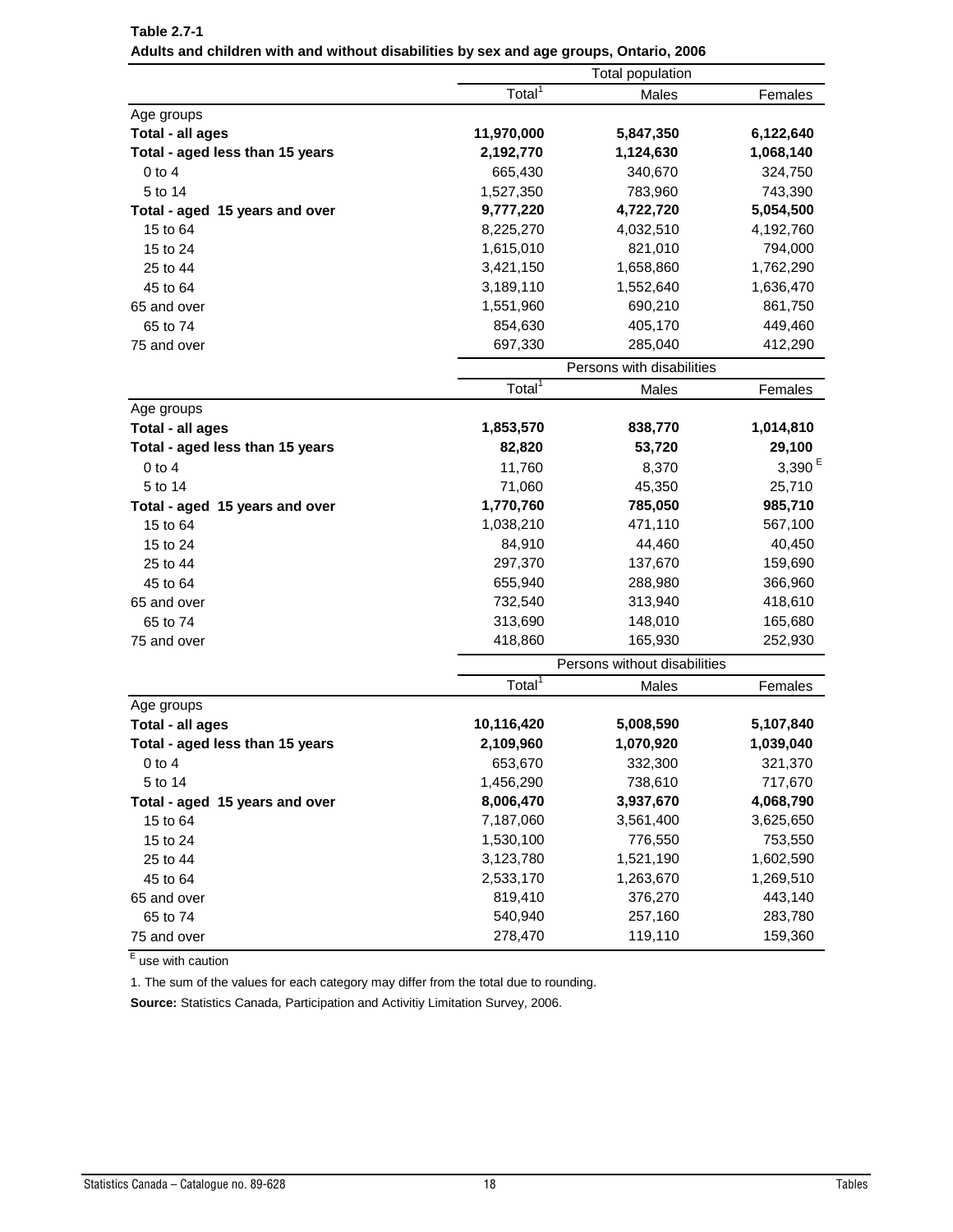|                                 | Total population     |                              |         |
|---------------------------------|----------------------|------------------------------|---------|
|                                 | Total <sup>1</sup>   | Males                        | Females |
| Age groups                      |                      |                              |         |
| Total - all ages                | 1,036,270            | 508,150                      | 528,120 |
| Total - aged less than 15 years | 209,540              | 107,310                      | 102,230 |
| $0$ to $4$                      | 62,980               | 32,500                       | 30,480  |
| 5 to 14                         | 146,560              | 74,810                       | 71,760  |
| Total - aged 15 years and over  | 826,730              | 400,850                      | 425,890 |
| 15 to 64                        | 684,370              | 339,370                      | 345,000 |
| 15 to 24                        | 140,910              | 70,990                       | 69,910  |
| 25 to 44                        | 299,550              | 148,460                      | 151,090 |
| 45 to 64                        | 243,910              | 119,920                      | 123,990 |
| 65 and over                     | 142,360              | 61,470                       | 80,890  |
| 65 to 74                        | 74,810               | 35,030                       | 39,770  |
| 75 and over                     | 67,560               | 26,440                       | 41,110  |
|                                 |                      | Persons with disabilities    |         |
|                                 | Total <sup>1</sup>   | Males                        | Females |
| Age groups                      |                      |                              |         |
| Total - all ages                | 147,580              | 68,010                       | 79,580  |
| Total - aged less than 15 years | 7,920                | 4,870                        | 3,050   |
| $0$ to $4$                      | 1,210                | 730                          | 480     |
| 5 to 14                         | 6,710                | 4,140                        | 2,570   |
| Total - aged 15 years and over  | 139,660              | 63,140                       | 76,530  |
| 15 to 64                        | 75,380               | 35,740                       | 39,640  |
| 15 to 24                        | 5,610                | 2,530                        | 3,080   |
| 25 to 44                        | 24,420               | 11,040                       | 13,380  |
| 45 to 64                        | 45,360               | 22,170                       | 23,180  |
| 65 and over                     | 64,280               | 27,400                       | 36,890  |
| 65 to 74                        | 25,210               | 11,260                       | 13,960  |
| 75 and over                     | 39,070               | 16,140                       | 22,930  |
|                                 |                      | Persons without disabilities |         |
|                                 | Total $\overline{1}$ | Males                        | Females |
| Age groups                      |                      |                              |         |
| Total - all ages                | 888,690              | 440,150                      | 448,540 |
| Total - aged less than 15 years | 201,620              | 102,440                      | 99,180  |
| $0$ to $4$                      | 61,770               | 31,770                       | 30,000  |
| 5 to 14                         | 139,850              | 70,670                       | 69,180  |
| Total - aged 15 years and over  | 687,070              | 337,710                      | 349,360 |
| 15 to 64                        | 608,990              | 303,630                      | 305,360 |
| 15 to 24                        | 135,300              | 68,460                       | 66,840  |
| 25 to 44                        | 275,130              | 137,420                      | 137,710 |
| 45 to 64                        | 198,560              | 97,750                       | 100,810 |
| 65 and over                     | 78,080               | 34,080                       | 44,000  |
| 65 to 74                        | 49,600               | 23,780                       | 25,820  |
| 75 and over                     | 28,480               | 10,300                       | 18,180  |

**Table 2.8 Adults and children with and without disabilities by sex and age groups, Manitoba, 2001**

1. The sum of the values for each category may differ from the total due to rounding.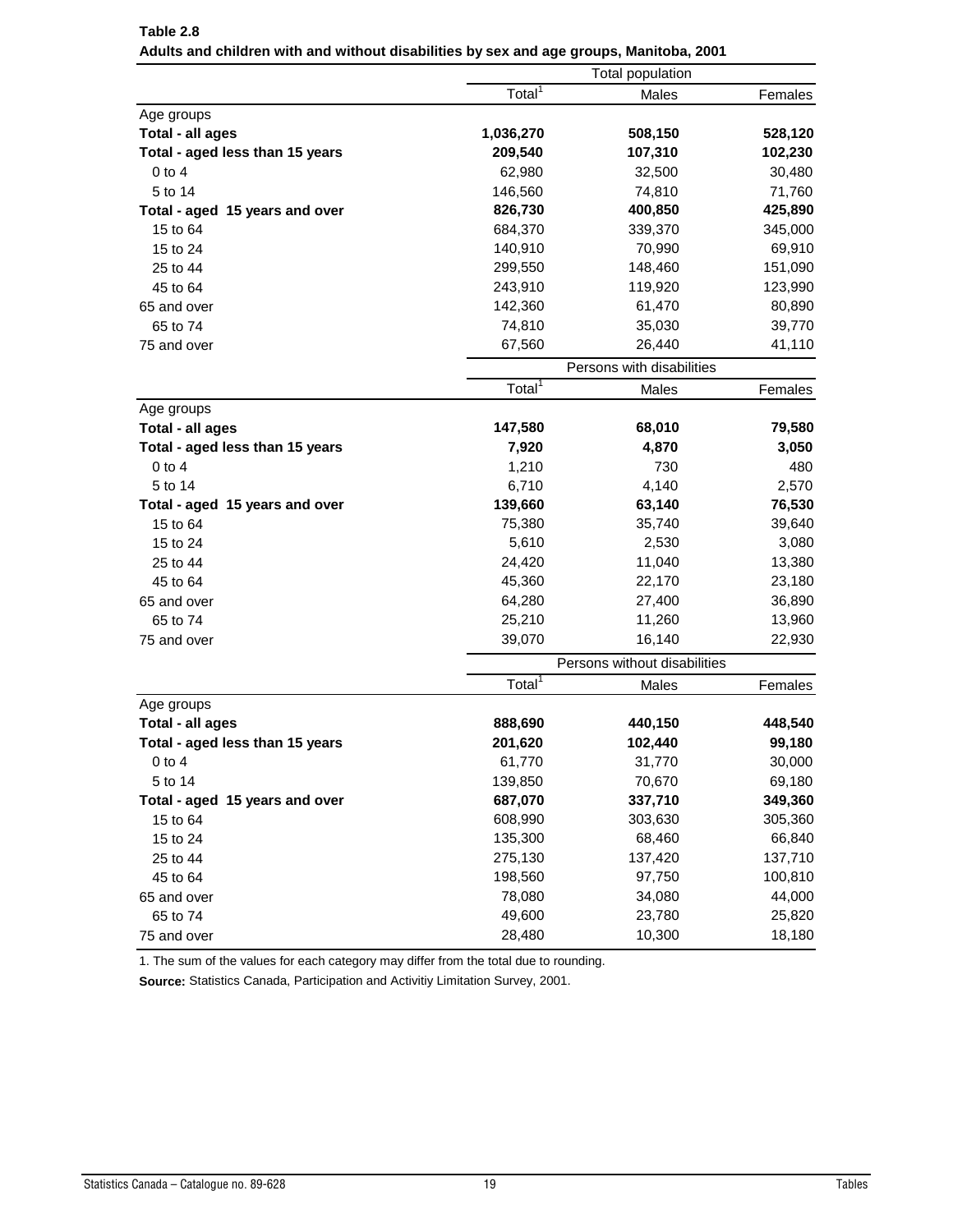|                                 | Total population     |                              |                  |
|---------------------------------|----------------------|------------------------------|------------------|
|                                 | Total $1$            | Males                        | Females          |
| Age groups                      |                      |                              |                  |
| Total - all ages                | 1,075,490            | 527,200                      | 548,290          |
| Total - aged less than 15 years | 203,800              | 104,650                      | 99,150           |
| $0$ to $4$                      | 61,110               | 31,330                       | 29,780           |
| 5 to 14                         | 142,690              | 73,320                       | 69,370           |
| Total - aged 15 years and over  | 871,690              | 422,550                      | 449,140          |
| 15 to 64                        | 722,100              | 357,080                      | 365,010          |
| 15 to 24                        | 149,750              | 75,600                       | 74,150           |
| 25 to 44                        | 285,360              | 139,760                      | 145,590          |
| 45 to 64                        | 287,000              | 141,730                      | 145,270          |
| 65 and over                     | 149,600              | 65,470                       | 84,130           |
| 65 to 74                        | 76,180               | 36,580                       | 39,600           |
| 75 and over                     | 73,420               | 28,890                       | 44,530           |
|                                 |                      | Persons with disabilities    |                  |
|                                 | Total <sup>1</sup>   | Males                        | Females          |
| Age groups                      |                      |                              |                  |
| Total - all ages                | 169,170              | 76,050                       | 93,120           |
| Total - aged less than 15 years | 8,290                | 5,210                        | 3,090            |
| $0$ to $4$                      | 1,140                | 680                          | 460 <sup>E</sup> |
| 5 to 14                         | 7,160                | 4,530                        | 2,630            |
| Total - aged 15 years and over  | 160,880              | 70,840                       | 90,030           |
| 15 to 64                        | 89,730               | 41,910                       | 47,820           |
| 15 to 24                        | 6,540                | 3,250                        | 3,290            |
| 25 to 44                        | 25,450               | 12,280                       | 13,170           |
| 45 to 64                        | 57,740               | 26,380                       | 31,360           |
| 65 and over                     | 71,140               | 28,930                       | 42,210           |
| 65 to 74                        | 27,150               | 12,950                       | 14,200           |
| 75 and over                     | 43,990               | 15,980                       | 28,020           |
|                                 |                      | Persons without disabilities |                  |
|                                 | Total $\overline{1}$ | Males                        | Females          |
| Age groups                      |                      |                              |                  |
| Total - all ages                | 906,320              | 451,150                      | 455,170          |
| Total - aged less than 15 years | 195,500              | 99,440                       | 96,060           |
| $0$ to $4$                      | 59,970               | 30,650                       | 29,320           |
| 5 to 14                         | 135,530              | 68,790                       | 66,740           |
| Total - aged 15 years and over  | 710,820              | 351,710                      | 359,110          |
| 15 to 64                        | 632,360              | 315,170                      | 317,190          |
| 15 to 24                        | 143,200              | 72,350                       | 70,860           |
| 25 to 44                        | 259,900              | 127,480                      | 132,420          |
| 45 to 64                        | 229,260              | 115,340                      | 113,910          |
| 65 and over                     | 78,450               | 36,540                       | 41,920           |
| 65 to 74                        | 49,030               | 23,620                       | 25,410           |
| 75 and over                     | 29,430               | 12,910                       | 16,510           |

**Table 2.8-1 Adults and children with and without disabilities by sex and age groups, Manitoba, 2006**

1. The sum of the values for each category may differ from the total due to rounding.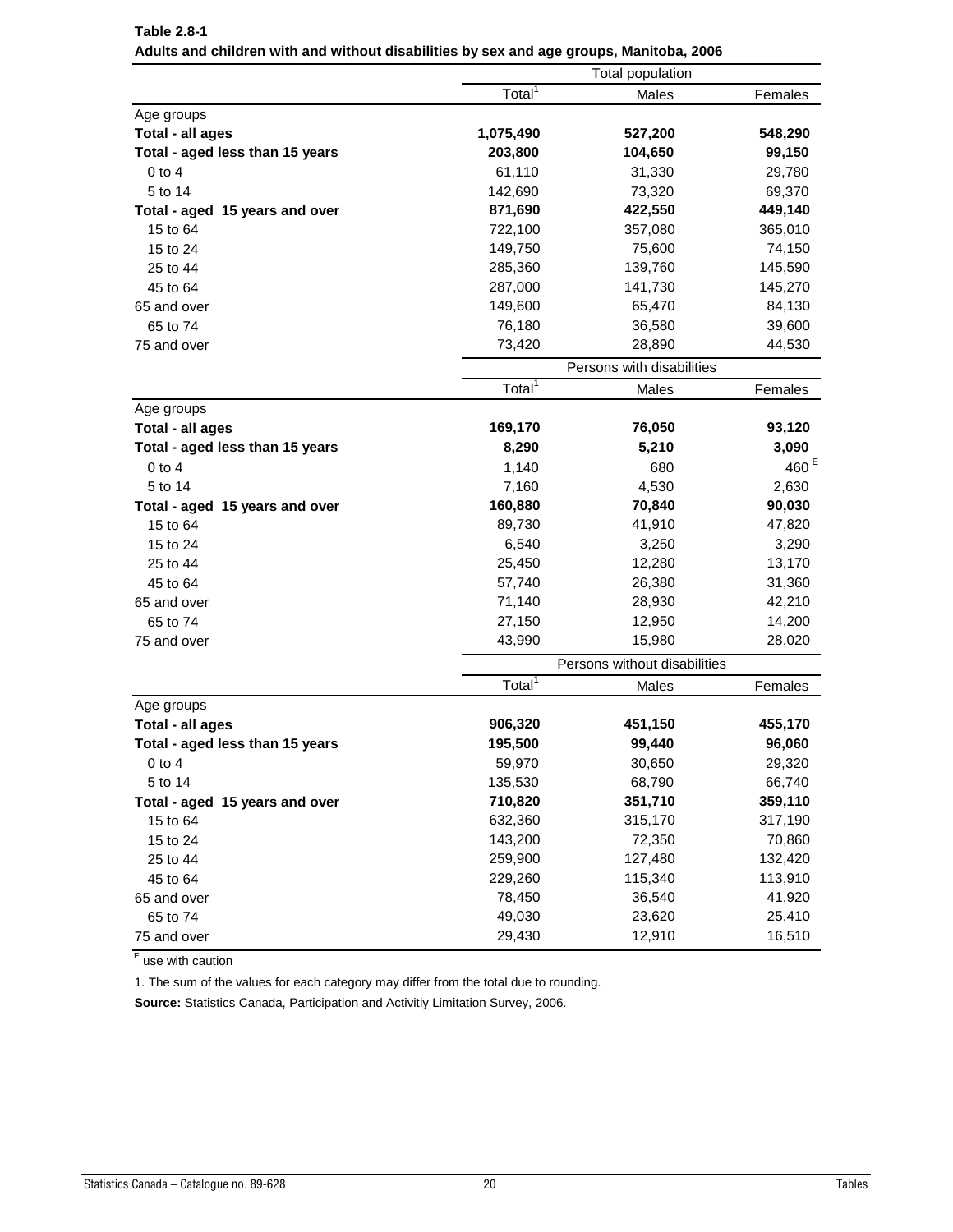|                                 | Total population   |                              |         |
|---------------------------------|--------------------|------------------------------|---------|
|                                 | Total <sup>1</sup> | Males                        | Females |
| Age groups                      |                    |                              |         |
| Total - all ages                | 859,080            | 423,960                      | 435,120 |
| Total - aged less than 15 years | 173,670            | 88,810                       | 84,870  |
| $0$ to 4                        | 50,400             | 25,370                       | 25,030  |
| 5 to 14                         | 123,270            | 63,430                       | 59,840  |
| Total - aged 15 years and over  | 685,410            | 335,150                      | 350,260 |
| 15 to 64                        | 557,150            | 278,300                      | 278,840 |
| 15 to 24                        | 125,490            | 64,200                       | 61,290  |
| 25 to 44                        | 234,680            | 115,570                      | 119,120 |
| 45 to 64                        | 196,980            | 98,540                       | 98,440  |
| 65 and over                     | 128,260            | 56,850                       | 71,410  |
| 65 to 74                        | 66,640             | 31,770                       | 34,870  |
| 75 and over                     | 61,630             | 25,080                       | 36,550  |
|                                 |                    | Persons with disabilities    |         |
|                                 | Total <sup>1</sup> | Males                        | Females |
| Age groups                      |                    |                              |         |
| Total - all ages                | 124,210            | 59,330                       | 64,880  |
| Total - aged less than 15 years | 5,480              | 3,380                        | 2,100   |
| $0$ to $4$                      | 850                | 500                          | 350     |
| 5 to 14                         | 4,640              | 2,880                        | 1,750   |
| Total - aged 15 years and over  | 118,730            | 55,950                       | 62,770  |
| 15 to 64                        | 61,800             | 30,470                       | 31,330  |
| 15 to 24                        | 5,310              | 2,630                        | 2,680   |
| 25 to 44                        | 20,460             | 9,900                        | 10,560  |
| 45 to 64                        | 36,040             | 17,940                       | 18,090  |
| 65 and over                     | 56,920             | 25,480                       | 31,440  |
| 65 to 74                        | 22,420             | 11,300                       | 11,110  |
| 75 and over                     | 34,510             | 14,180                       | 20,320  |
|                                 |                    | Persons without disabilities |         |
|                                 | Total <sup>1</sup> | Males                        | Females |
| Age groups                      |                    |                              |         |
| Total - all ages                | 734,870            | 364,630                      | 370,250 |
| Total - aged less than 15 years | 168,190            | 85,430                       | 82,760  |
| $0$ to $4$                      | 49,550             | 24,880                       | 24,680  |
| 5 to 14                         | 118,640            | 60,550                       | 58,090  |
| Total - aged 15 years and over  | 566,680            | 279,200                      | 287,480 |
| 15 to 64                        | 495,340            | 247,830                      | 247,510 |
| 15 to 24                        | 120,180            | 61,570                       | 58,610  |
| 25 to 44                        | 214,220            | 105,670                      | 108,550 |
| 45 to 64                        | 160,940            | 80,590                       | 80,350  |
| 65 and over                     | 71,340             | 31,370                       | 39,970  |
| 65 to 74                        | 44,220             | 20,470                       | 23,750  |
| 75 and over                     | 27,120             | 10,900                       | 16,220  |

**Table 2.9 Adults and children with and without disabilities by sex and age groups, Saskatchewan, 2001**

1. The sum of the values for each category may differ from the total due to rounding.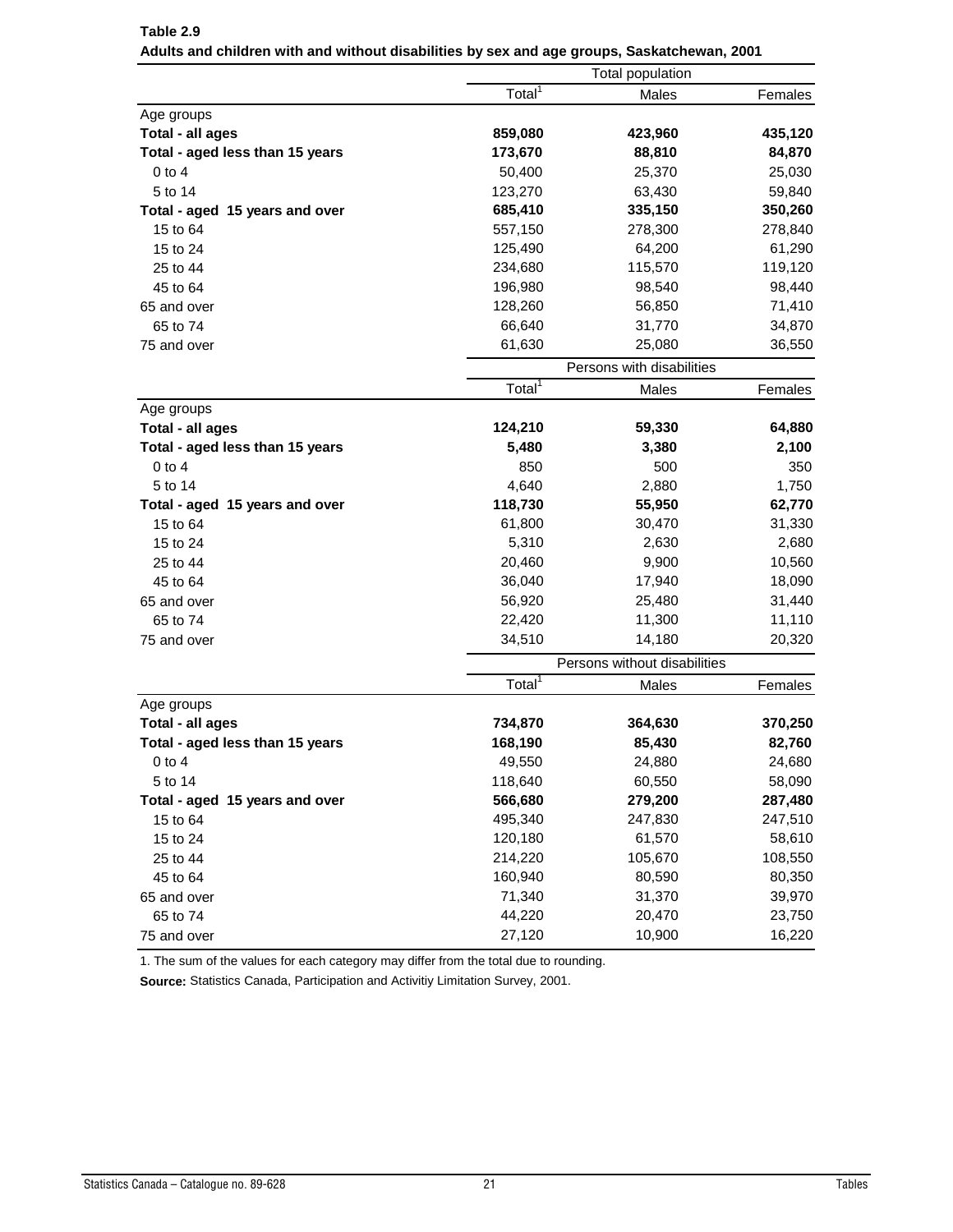|                                 | <b>Total population</b> |                              |                  |
|---------------------------------|-------------------------|------------------------------|------------------|
|                                 | Total <sup>1</sup>      | Males                        | Females          |
| Age groups                      |                         |                              |                  |
| Total - all ages                | 905,510                 | 444,790                      | 460,720          |
| Total - aged less than 15 years | 169,660                 | 86,850                       | 82,800           |
| $0$ to $4$                      | 51,130                  | 26,290                       | 24,840           |
| 5 to 14                         | 118,530                 | 60,560                       | 57,970           |
| Total - aged 15 years and over  | 735,850                 | 357,940                      | 377,920          |
| 15 to 64                        | 598,860                 | 296,590                      | 302,270          |
| 15 to 24                        | 131,760                 | 67,860                       | 63,900           |
| 25 to 44                        | 227,310                 | 109,890                      | 117,430          |
| 45 to 64                        | 239,790                 | 118,850                      | 120,940          |
| 65 and over                     | 136,990                 | 61,340                       | 75,650           |
| 65 to 74                        | 68,630                  | 33,060                       | 35,580           |
| 75 and over                     | 68,360                  | 28,290                       | 40,070           |
|                                 |                         | Persons with disabilities    |                  |
|                                 | Total <sup>1</sup>      | Males                        | Females          |
| Age groups                      |                         |                              |                  |
| Total - all ages                | 145,230                 | 68,210                       | 77,010           |
| Total - aged less than 15 years | 6,550                   | 4,150                        | 2,400            |
| $0$ to 4                        | 880                     | 530 <sup>E</sup>             | 350 <sup>E</sup> |
| 5 to 14                         | 5,670                   | 3,620                        | 2,050            |
| Total - aged 15 years and over  | 138,680                 | 64,060                       | 74,610           |
| 15 to 64                        | 72,640                  | 34,360                       | 38,280           |
| 15 to 24                        | 5,840                   | 3,120                        | 2,720            |
| 25 to 44                        | 20,030                  | 9,070                        | 10,960           |
| 45 to 64                        | 46,760                  | 22,170                       | 24,590           |
| 65 and over                     | 66,040                  | 29,700                       | 36,340           |
| 65 to 74                        | 25,050                  | 12,290                       | 12,760           |
| 75 and over                     | 40,990                  | 17,410                       | 23,570           |
|                                 |                         | Persons without disabilities |                  |
|                                 | Total <sup>1</sup>      | Males                        | Females          |
| Age groups                      |                         |                              |                  |
| Total - all ages                | 760,290                 | 376,580                      | 383,710          |
| Total - aged less than 15 years | 163,110                 | 82,710                       | 80,400           |
| $0$ to $4$                      | 50,250                  | 25,770                       | 24,490           |
| 5 to 14                         | 112,850                 | 56,940                       | 55,910           |
| Total - aged 15 years and over  | 597,180                 | 293,870                      | 303,310          |
| 15 to 64                        | 526,230                 | 262,230                      | 263,990          |
| 15 to 24                        | 125,920                 | 64,740                       | 61,180           |
| 25 to 44                        | 207,280                 | 100,820                      | 106,460          |
| 45 to 64                        | 193,020                 | 96,670                       | 96,350           |
| 65 and over                     | 70,950                  | 31,640                       | 39,310           |
| 65 to 74                        | 43,580                  | 20,770                       | 22,820           |
| 75 and over                     | 27,370                  | 10,870                       | 16,500           |

**Table 2.9-1 Adults and children with and without disabilities by sex and age groups, Saskatchewan, 2006**

1. The sum of the values for each category may differ from the total due to rounding.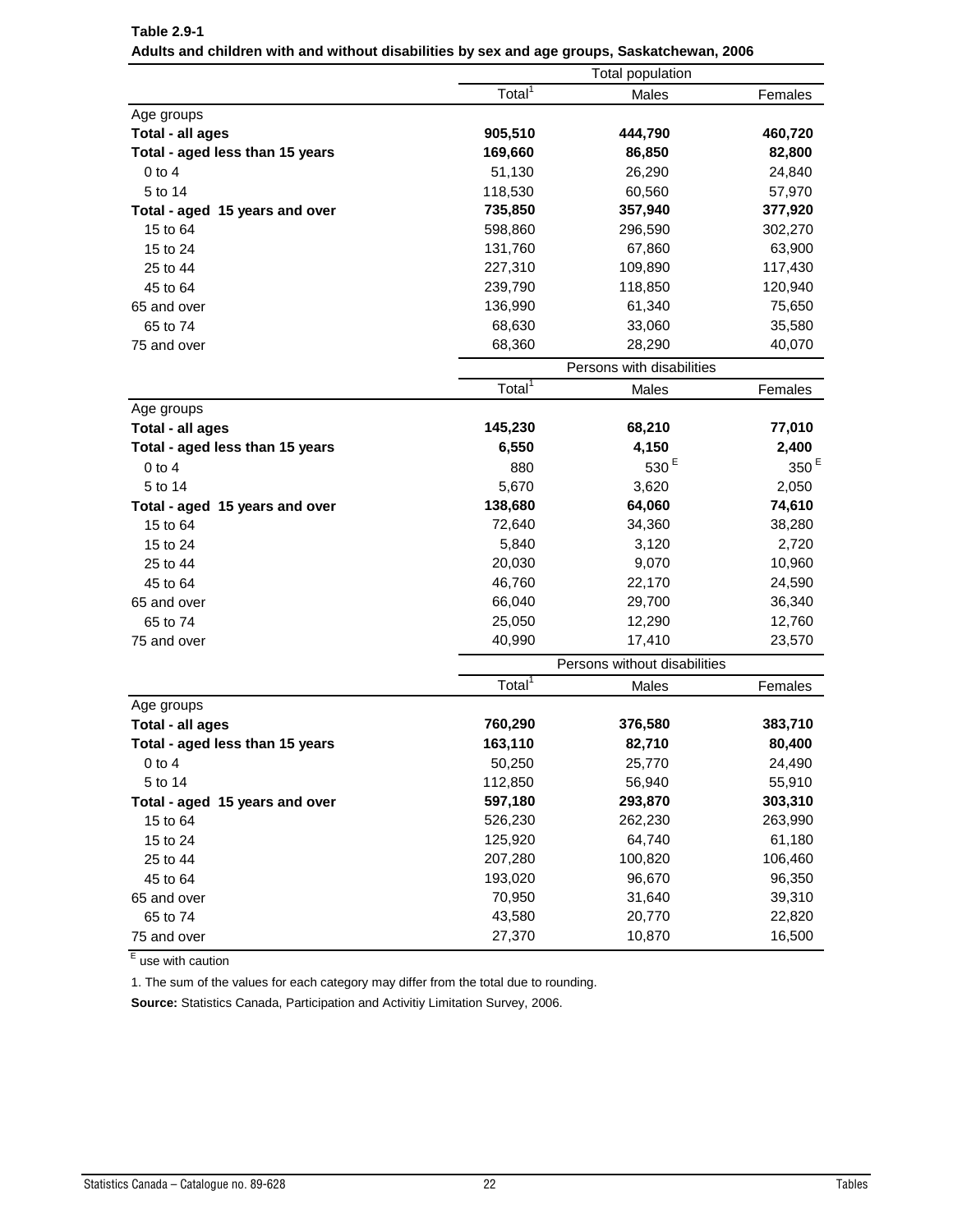|                                 | Total population   |                              |           |  |
|---------------------------------|--------------------|------------------------------|-----------|--|
|                                 | Total <sup>1</sup> | Males                        | Females   |  |
| Age groups                      |                    |                              |           |  |
| Total - all ages                | 2,830,280          | 1,414,990                    | 1,415,290 |  |
| Total - aged less than 15 years | 586,310            | 300,370                      | 285,940   |  |
| $0$ to $4$                      | 177,000            | 90,510                       | 86,490    |  |
| 5 to 14                         | 409,310            | 209,870                      | 199,440   |  |
| Total - aged 15 years and over  | 2,243,970          | 1,114,610                    | 1,129,360 |  |
| 15 to 64                        | 1,963,850          | 987,180                      | 976,670   |  |
| 15 to 24                        | 416,730            | 214,010                      | 202,720   |  |
| 25 to 44                        | 908,110            | 453,450                      | 454,660   |  |
| 45 to 64                        | 639,020            | 319,720                      | 319,300   |  |
| 65 and over                     | 280,120            | 127,430                      | 152,680   |  |
| 65 to 74                        | 167,440            | 81,150                       | 86,290    |  |
| 75 and over                     | 112,680            | 46,280                       | 66,390    |  |
|                                 |                    | Persons with disabilities    |           |  |
|                                 | Total <sup>1</sup> | Males                        | Females   |  |
| Age groups                      |                    |                              |           |  |
| Total - all ages                | 354,740            | 166,020                      | 188,720   |  |
| Total - aged less than 15 years | 22,980             | 14,380                       | 8,600     |  |
| $0$ to $4$                      | 3,240              | 2,020                        | 1,220     |  |
| 5 to 14                         | 19,740             | 12,360                       | 7,380     |  |
| Total - aged 15 years and over  | 331,760            | 151,640                      | 180,120   |  |
| 15 to 64                        | 209,470            | 98,140                       | 111,340   |  |
| 15 to 24                        | 18,520             | 8,930                        | 9,580     |  |
| 25 to 44                        | 71,050             | 32,700                       | 38,350    |  |
| 45 to 64                        | 119,910            | 56,510                       | 63,410    |  |
| 65 and over                     | 122,290            | 53,500                       | 68,780    |  |
| 65 to 74                        | 59,150             | 27,240                       | 31,910    |  |
| 75 and over                     | 63,140             | 26,270                       | 36,870    |  |
|                                 |                    | Persons without disabilities |           |  |
|                                 | Total <sup>1</sup> | Males                        | Females   |  |
| Age groups                      |                    |                              |           |  |
| Total - all ages                | 2,475,540          | 1,248,960                    | 1,226,580 |  |
| Total - aged less than 15 years | 563,330            | 285,990                      | 277,340   |  |
| $0$ to $4$                      | 173,760            | 88,490                       | 85,280    |  |
| 5 to 14                         | 389,570            | 197,510                      | 192,060   |  |
| Total - aged 15 years and over  | 1,912,210          | 962,970                      | 949,240   |  |
| 15 to 64                        | 1,754,380          | 889,050                      | 865,340   |  |
| 15 to 24                        | 398,210            | 205,080                      | 193,130   |  |
| 25 to 44                        | 837,070            | 420,760                      | 416,310   |  |
| 45 to 64                        | 519,100            | 263,210                      | 255,890   |  |
| 65 and over                     | 157,830            | 73,930                       | 83,900    |  |
| 65 to 74                        | 108,290            | 53,910                       | 54,380    |  |
| 75 and over                     | 49,540             | 20,020                       | 29,520    |  |

**Table 2.10 Adults and children with and without disabilities by sex and age groups, Alberta, 2001**

1. The sum of the values for each category may differ from the total due to rounding.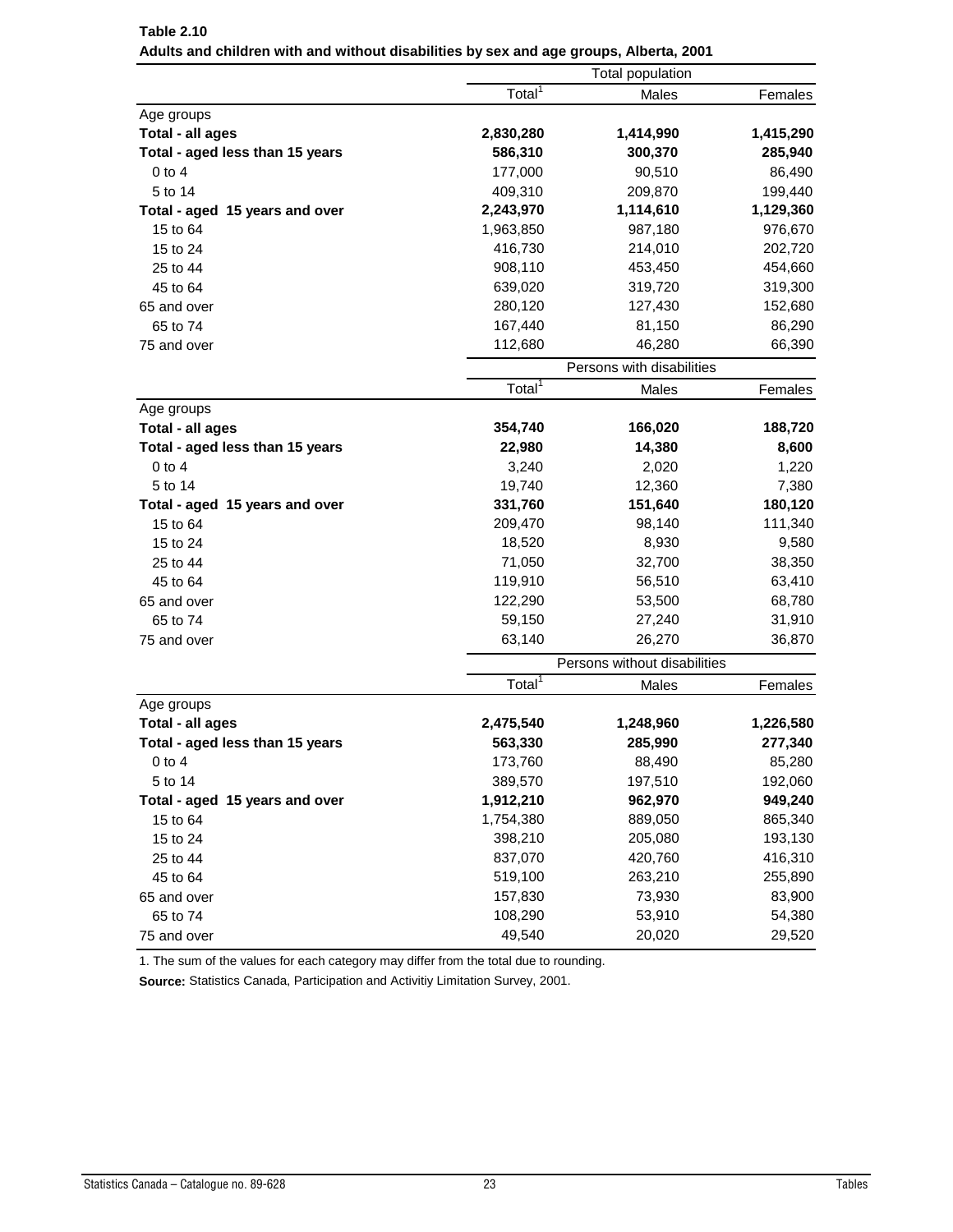|                                 | Total population   |                              |                  |  |
|---------------------------------|--------------------|------------------------------|------------------|--|
|                                 | Total <sup>1</sup> | Males                        | Females          |  |
| Age groups                      |                    |                              |                  |  |
| Total - all ages                | 3,212,360          | 1,608,290                    |                  |  |
| Total - aged less than 15 years | 615,950            | 315,570                      | 300,380          |  |
| $0$ to $4$                      | 197,730            | 101,880                      | 95,840           |  |
| 5 to 14                         | 418,220            | 213,690                      | 204,530          |  |
| Total - aged 15 years and over  | 2,596,410          | 1,292,710                    | 1,303,690        |  |
| 15 to 64                        | 2,266,600          | 1,142,380                    | 1,124,220        |  |
| 15 to 24                        | 479,170            | 246,320                      | 232,850          |  |
| 25 to 44                        | 963,930            | 482,600                      | 481,330          |  |
| 45 to 64                        | 823,500            | 413,460                      | 410,040          |  |
| 65 and over                     | 329,810            | 150,340                      | 179,470          |  |
| 65 to 74                        | 185,460            | 89,670                       | 95,790           |  |
| 75 and over                     | 144,350            | 60,670                       | 83,680           |  |
|                                 |                    | Persons with disabilities    |                  |  |
|                                 | Total <sup>1</sup> | Males                        | Females          |  |
| Age groups                      |                    |                              |                  |  |
| <b>Total - all ages</b>         | 435,820            | 210,950                      | 224,870          |  |
| Total - aged less than 15 years | 25,220             | 15,880                       | 9,340            |  |
| $0$ to $4$                      | 2,940              | 2,000                        | 940 <sup>E</sup> |  |
| 5 to 14                         | 22,280             | 13,880                       | 8,390            |  |
| Total - aged 15 years and over  | 410,600            | 195,070                      | 215,540          |  |
| 15 to 64                        | 255,620            | 127,160                      | 128,470          |  |
| 15 to 24                        | 23,090             | 12,040                       | 11,040           |  |
| 25 to 44                        | 77,920             | 36,940                       | 40,980           |  |
| 45 to 64                        | 154,620            | 78,170                       | 76,440           |  |
| 65 and over                     | 154,980            | 67,910                       | 87,070           |  |
| 65 to 74                        | 68,410             | 32,790                       | 35,630           |  |
| 75 and over                     | 86,560             | 35,120                       | 51,440           |  |
|                                 |                    | Persons without disabilities |                  |  |
|                                 | Total <sup>1</sup> | Males                        | Females          |  |
| Age groups                      |                    |                              |                  |  |
| Total - all ages                | 2,776,540          | 1,397,340                    | 1,379,200        |  |
| Total - aged less than 15 years | 590,730            | 299,690                      | 291,040          |  |
| $0$ to $4$                      | 194,780            | 99,880                       | 94,900           |  |
| 5 to 14                         | 395,950            | 199,810                      | 196,140          |  |
| Total - aged 15 years and over  | 2,185,810          | 1,097,650                    | 1,088,160        |  |
| 15 to 64                        | 2,010,980          | 1,015,220                    | 995,750          |  |
| 15 to 24                        | 456,080            | 234,280                      | 221,800          |  |
| 25 to 44                        | 886,010            | 445,660                      | 440,350          |  |
| 45 to 64                        | 668,880            | 335,290                      | 333,600          |  |
| 65 and over                     | 174,830            | 82,430                       | 92,400           |  |
| 65 to 74                        | 117,050            | 56,880                       | 60,170           |  |
| 75 and over                     | 57,780             | 25,540                       | 32,240           |  |

**Table 2.10-1 Adults and children with and without disabilities by sex and age groups, Alberta, 2006**

1. The sum of the values for each category may differ from the total due to rounding.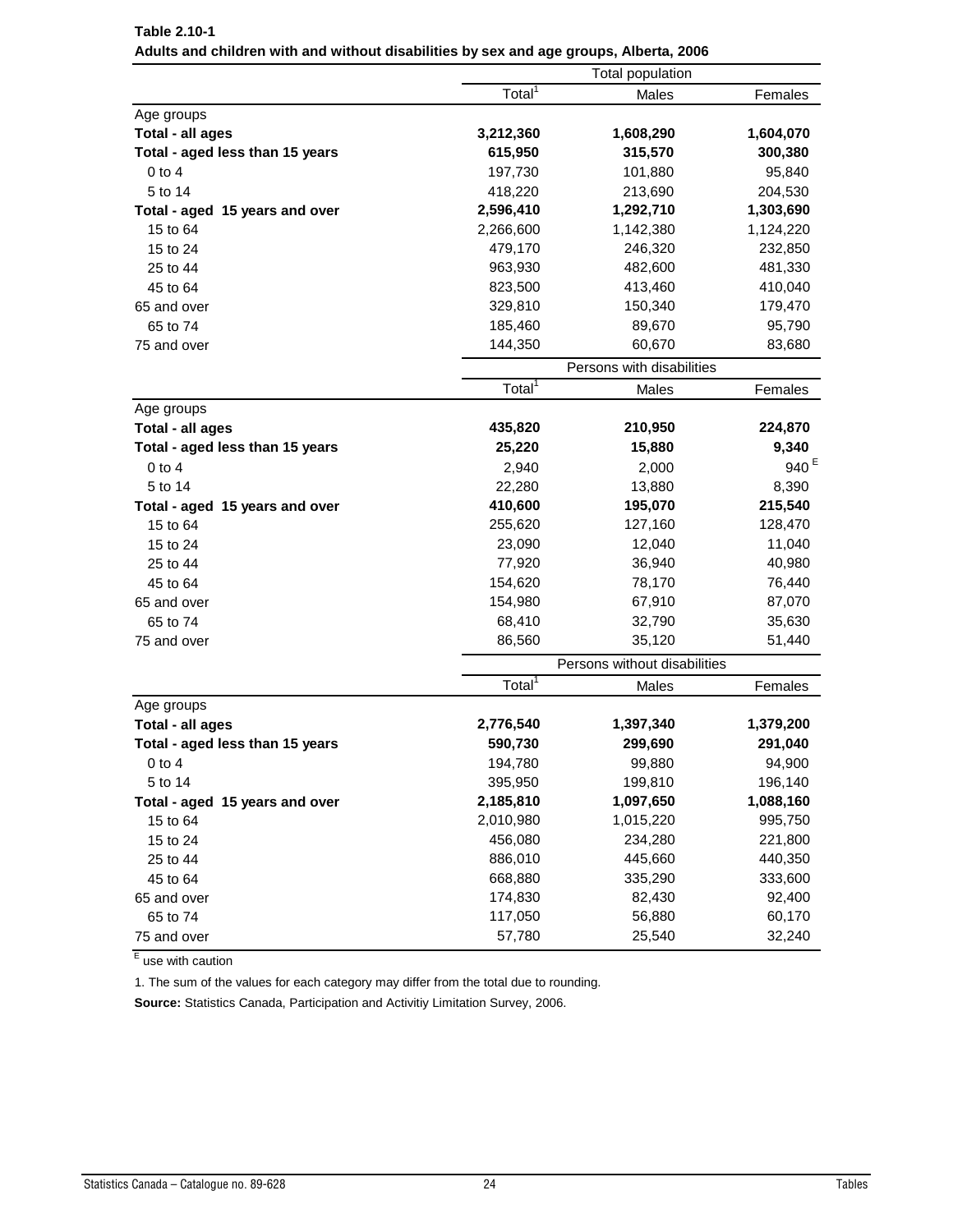|                                 | <b>Total population</b> |                              |           |  |
|---------------------------------|-------------------------|------------------------------|-----------|--|
|                                 | Total <sup>1</sup>      | Males                        | Females   |  |
| Age groups                      |                         |                              |           |  |
| Total - all ages                | 3,793,770               | 1,865,770                    | 1,928,000 |  |
| Total - aged less than 15 years | 690,570                 | 353,820                      | 336,750   |  |
| $0$ to $4$                      | 201,440                 | 103,140                      | 98,310    |  |
| 5 to 14                         | 489,130                 | 250,680                      | 238,440   |  |
| Total - aged 15 years and over  | 3,103,200               | 1,511,950                    | 1,591,250 |  |
| 15 to 64                        | 2,607,730               | 1,286,370                    | 1,321,360 |  |
| 15 to 24                        | 501,490                 | 256,870                      | 244,620   |  |
| 25 to 44                        | 1,147,130               | 556,200                      | 590,930   |  |
| 45 to 64                        | 959,100                 | 473,290                      | 485,810   |  |
| 65 and over                     | 495,480                 | 225,590                      | 269,890   |  |
| 65 to 74                        | 278,090                 | 136,440                      | 141,650   |  |
| 75 and over                     | 217,380                 | 89,140                       | 128,240   |  |
|                                 |                         | Persons with disabilities    |           |  |
|                                 | Total <sup>1</sup>      | Males                        | Females   |  |
| Age groups                      |                         |                              |           |  |
| Total - all ages                | 530,130                 | 246,980                      | 283,150   |  |
| Total - aged less than 15 years | 25,040                  | 16,210                       | 8,830     |  |
| 0 to 4                          | 3,950                   | 2,500                        | 1,460     |  |
| 5 to 14                         | 21,080                  | 13,710                       | 7,370     |  |
| Total - aged 15 years and over  | 505,090                 | 230,770                      | 274,320   |  |
| 15 to 64                        | 290,880                 | 135,140                      | 155,750   |  |
| 15 to 24                        | 24,460                  | 11,550                       | 12,910    |  |
| 25 to 44                        | 96,170                  | 45,170                       | 51,000    |  |
| 45 to 64                        | 170,250                 | 78,410                       | 91,840    |  |
| 65 and over                     | 214,210                 | 95,640                       | 118,570   |  |
| 65 to 74                        | 96,710                  | 47,280                       | 49,430    |  |
| 75 and over                     | 117,500                 | 48,360                       | 69,140    |  |
|                                 |                         | Persons without disabilities |           |  |
|                                 | Total <sup>1</sup>      | Males                        | Females   |  |
| Age groups                      |                         |                              |           |  |
| Total - all ages                | 3,263,640               | 1,618,790                    | 1,644,850 |  |
| Total - aged less than 15 years | 665,530                 | 337,610                      | 327,920   |  |
| $0$ to $4$                      | 197,490                 | 100,640                      | 96,850    |  |
| 5 to 14                         | 468,040                 | 236,970                      | 231,070   |  |
| Total - aged 15 years and over  | 2,598,110               | 1,281,180                    | 1,316,930 |  |
| 15 to 64                        | 2,316,840               | 1,151,230                    | 1,165,610 |  |
| 15 to 24                        | 477,030                 | 245,320                      | 231,710   |  |
| 25 to 44                        | 1,050,960               | 511,030                      | 539,930   |  |
| 45 to 64                        | 788,850                 | 394,880                      | 393,970   |  |
| 65 and over                     | 281,270                 | 129,950                      | 151,320   |  |
| 65 to 74                        | 181,390                 | 89,160                       | 92,220    |  |
| 75 and over                     | 99,880                  | 40,790                       | 59,100    |  |

**Table 2.11 Adults and children with and without disabilities by sex and age groups, British Columbia, 2001**

1. The sum of the values for each category may differ from the total due to rounding.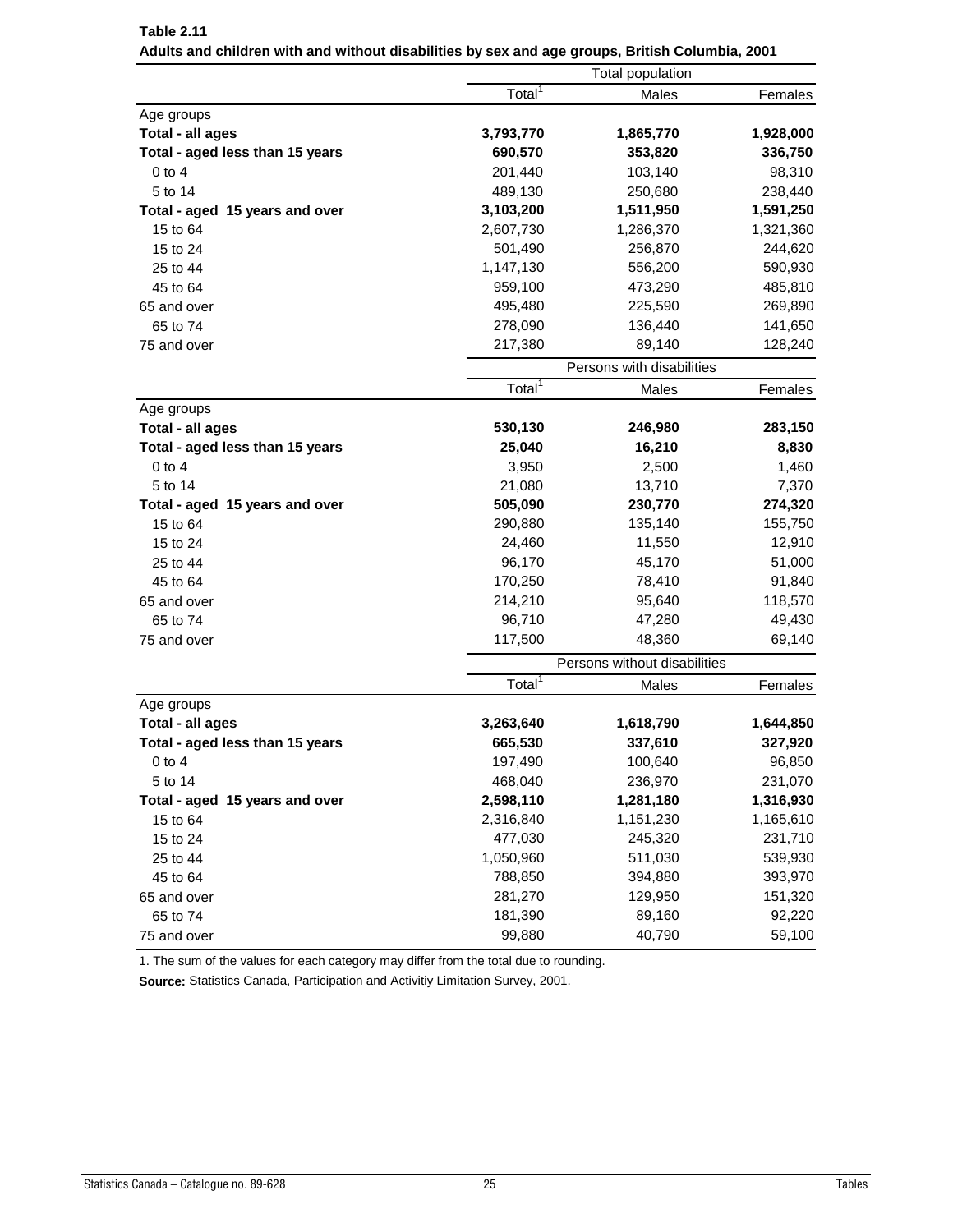|                                 |                    | Total population             |           |  |  |
|---------------------------------|--------------------|------------------------------|-----------|--|--|
|                                 | Total <sup>1</sup> | Males                        | Females   |  |  |
| Age groups                      |                    |                              |           |  |  |
| Total - all ages                | 3,995,600          | 1,958,240                    | 2,037,360 |  |  |
| Total - aged less than 15 years | 663,190            | 340,380                      |           |  |  |
| $0$ to $4$                      | 197,200            | 100,670                      | 96,540    |  |  |
| 5 to 14                         | 465,980            | 239,710                      | 226,270   |  |  |
| Total - aged 15 years and over  | 3,332,410          | 1,617,860                    | 1,714,550 |  |  |
| 15 to 64                        | 2,771,290          | 1,359,640                    | 1,411,650 |  |  |
| 15 to 24                        | 526,740            | 269,830                      | 256,910   |  |  |
| 25 to 44                        | 1,101,210          | 532,180                      | 569,030   |  |  |
| 45 to 64                        | 1,143,340          | 557,630                      | 585,710   |  |  |
| 65 and over                     | 561,120            | 258,220                      | 302,900   |  |  |
| 65 to 74                        | 303,600            | 148,130                      | 155,470   |  |  |
| 75 and over                     | 257,510            | 110,080                      | 147,430   |  |  |
|                                 |                    | Persons with disabilities    |           |  |  |
|                                 | Total <sup>1</sup> | Males                        | Females   |  |  |
| Age groups                      |                    |                              |           |  |  |
| Total - all ages                | 638,640            | 290,170                      | 348,460   |  |  |
| Total - aged less than 15 years | 26,520             | 16,530                       | 9,980     |  |  |
| $0$ to $4$                      | 3,980              | 2,140                        | 1,840 $E$ |  |  |
| 5 to 14                         | 22,540             | 14,400                       | 8,140     |  |  |
| Total - aged 15 years and over  | 612,120            | 273,640                      | 338,480   |  |  |
| 15 to 64                        | 355,430            | 160,000                      | 195,430   |  |  |
| 15 to 24                        | 30,080             | 14,360                       | 15,720    |  |  |
| 25 to 44                        | 100,430            | 43,510                       | 56,920    |  |  |
| 45 to 64                        | 224,920            | 102,130                      | 122,790   |  |  |
| 65 and over                     | 256,690            | 113,640                      | 143,050   |  |  |
| 65 to 74                        | 108,650            | 50,270                       | 58,380    |  |  |
| 75 and over                     | 148,040            | 63,370                       | 84,670    |  |  |
|                                 |                    | Persons without disabilities |           |  |  |
|                                 | Total <sup>1</sup> | <b>Males</b>                 | Females   |  |  |
| Age groups                      |                    |                              |           |  |  |
| Total - all ages                | 3,356,960          | 1,668,070                    | 1,688,900 |  |  |
| Total - aged less than 15 years | 636,670            | 323,850                      | 312,820   |  |  |
| $0$ to $4$                      | 193,230            | 98,530                       | 94,700    |  |  |
| 5 to 14                         | 443,440            | 225,310                      | 218,130   |  |  |
| Total - aged 15 years and over  | 2,720,290          | 1,344,220                    | 1,376,070 |  |  |
| 15 to 64                        | 2,415,860          | 1,199,650                    | 1,216,220 |  |  |
| 15 to 24                        | 496,660            | 255,470                      | 241,190   |  |  |
| 25 to 44                        | 1,000,780          | 488,670                      | 512,110   |  |  |
| 45 to 64                        | 918,420            | 455,500                      | 462,920   |  |  |
| 65 and over                     | 304,430            | 144,570                      | 159,850   |  |  |
| 65 to 74                        | 194,950            | 97,860                       | 97,090    |  |  |
| 75 and over                     | 109,470            | 46,710                       | 62,760    |  |  |

**Table 2.11-1 Adults and children with and without disabilities by sex and age groups, British Columbia, 2006**

1. The sum of the values for each category may differ from the total due to rounding.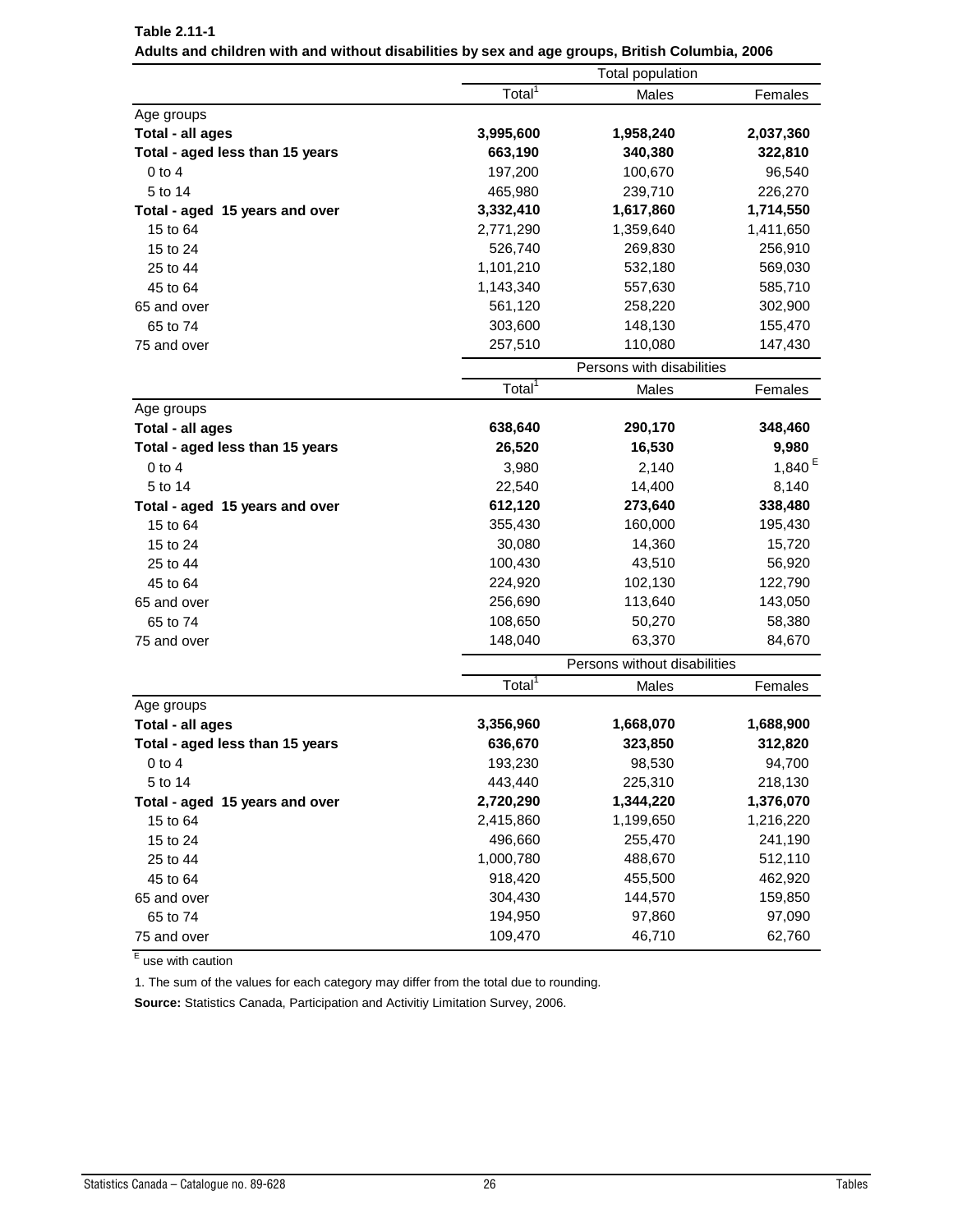|                                | Total population   |                              |                 |
|--------------------------------|--------------------|------------------------------|-----------------|
|                                | Total <sup>1</sup> | Males                        | Females         |
| Age groups                     |                    |                              |                 |
| Total - aged 15 years and over | 19,340             | 9,930                        | 9,410           |
| 15 to 64                       | 18,540             | 9,500                        | 9,050           |
| 15 to 24                       | 5,560              | 2,850                        | 2,710           |
| 25 to 44                       | 8,620              | 4,340                        | 4,280           |
| 45 to 64                       | 4,370              | 2,320                        | 2,060           |
| 65 and over                    | 790                | 430                          | 360             |
| 65 to 74                       | 620                | 330                          | 280             |
| 75 and over                    | 180                | 100                          | 80              |
|                                |                    | Persons with disabilities    |                 |
|                                | Total <sup>1</sup> | Males                        | Females         |
| Age groups                     |                    |                              |                 |
| Total - aged 15 years and over | 1,630              | 830                          | 800             |
| 15 to 64                       | 1,260              | 650                          | 620             |
| 15 to 24                       | 160 <sup>E</sup>   | 70 <sup>E</sup>              | 90 <sup>E</sup> |
| 25 to 44                       | 480                | 250                          | 230             |
| 45 to 64                       | 630                | 320                          | 300             |
| 65 and over                    | 370                | 190                          | 180             |
| 65 to 74                       | 270                | 140                          | 130             |
| 75 and over                    | 100 <sup>E</sup>   | 50 <sup>E</sup>              | 50 <sup>E</sup> |
|                                |                    | Persons without disabilities |                 |
|                                | Total <sup>1</sup> | Males                        | Females         |
| Age groups                     |                    |                              |                 |
| Total - aged 15 years and over | 17,700             | 9,090                        | 8,610           |
| 15 to 64                       | 17,280             | 8,850                        | 8,430           |
| 15 to 24                       | 5,400              | 2,770                        | 2,620           |
| 25 to 44                       | 8,140              | 4,080                        | 4,050           |
| 45 to 64                       | 3,740              | 1,990                        | 1,750           |
| 65 and over                    | 420                | 240                          | 180             |
| 65 to 74                       | 350                | 190                          | 160             |
| 75 and over                    | 80                 | 50                           | 30              |

| Table 2.12-1                                                                           |  |
|----------------------------------------------------------------------------------------|--|
| Adults and children with and without disabilities by sex and age groups, Nunavut, 2006 |  |

1. The sum of the values for each category may differ from the total due to rounding.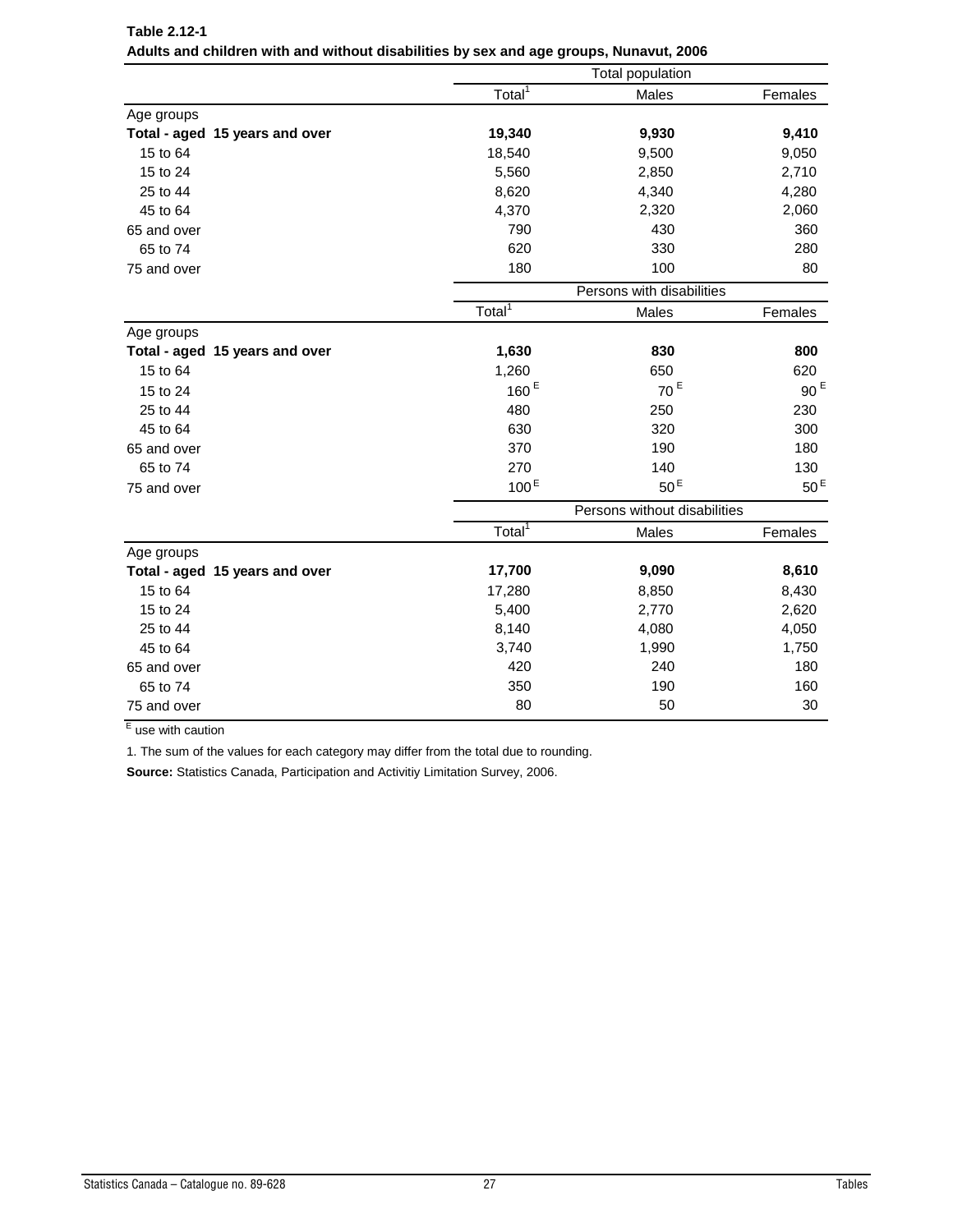|                                | <b>Total population</b> |                              |         |
|--------------------------------|-------------------------|------------------------------|---------|
|                                | Total <sup>1</sup>      | Males                        | Females |
| Age groups                     |                         |                              |         |
| Total - aged 15 years and over | 30,910                  | 15,810                       | 15,100  |
| 15 to 64                       | 29,130                  | 14,910                       | 14,220  |
| 15 to 24                       | 6,650                   | 3,400                        | 3,260   |
| 25 to 44                       | 13,090                  | 6,450                        | 6,640   |
| 45 to 64                       | 9,390                   | 5,060                        | 4,320   |
| 65 and over                    | 1,780                   | 900                          | 880     |
| 65 to 74                       | 1,110                   | 590                          | 520     |
| 75 and over                    | 670                     | 310                          | 360     |
|                                |                         | Persons with disabilities    |         |
|                                | Total <sup>1</sup>      | Males                        | Females |
| Age groups                     |                         |                              |         |
| Total - aged 15 years and over | 3,220                   | 1,640                        | 1,580   |
| 15 to 64                       | 2,380                   | 1,260                        | 1,120   |
| 15 to 24                       | 270 <sup>E</sup>        | 150 <sup>E</sup>             | F       |
| 25 to 44                       | 700                     | 330                          | 370     |
| 45 to 64                       | 1,420                   | 790                          | 630     |
| 65 and over                    | 830                     | 380                          | 450     |
| 65 to 74                       | 390                     | 200                          | 190     |
| 75 and over                    | 440                     | 180 <sup>E</sup>             | 260     |
|                                |                         | Persons without disabilities |         |
|                                | Total <sup>1</sup>      | Males                        | Females |
| Age groups                     |                         |                              |         |
| Total - aged 15 years and over | 27,700                  | 14,170                       | 13,530  |
| 15 to 64                       | 26,750                  | 13,650                       | 13,100  |
| 15 to 24                       | 6,390                   | 3,250                        | 3,140   |
| 25 to 44                       | 12,390                  | 6,120                        | 6,270   |
| 45 to 64                       | 7,970                   | 4,280                        | 3,690   |
| 65 and over                    | 950                     | 520                          | 430     |
| 65 to 74                       | 720                     | 390                          | 330     |
| 75 and over                    | 230                     | 130                          | 100     |

| Table 2.13-1                                                                                         |  |  |
|------------------------------------------------------------------------------------------------------|--|--|
| Adults and children with and without disabilities by sex and age groups, Northwest Territories, 2006 |  |  |

F too unreliable to be published

1. The sum of the values for each category may differ from the total due to rounding.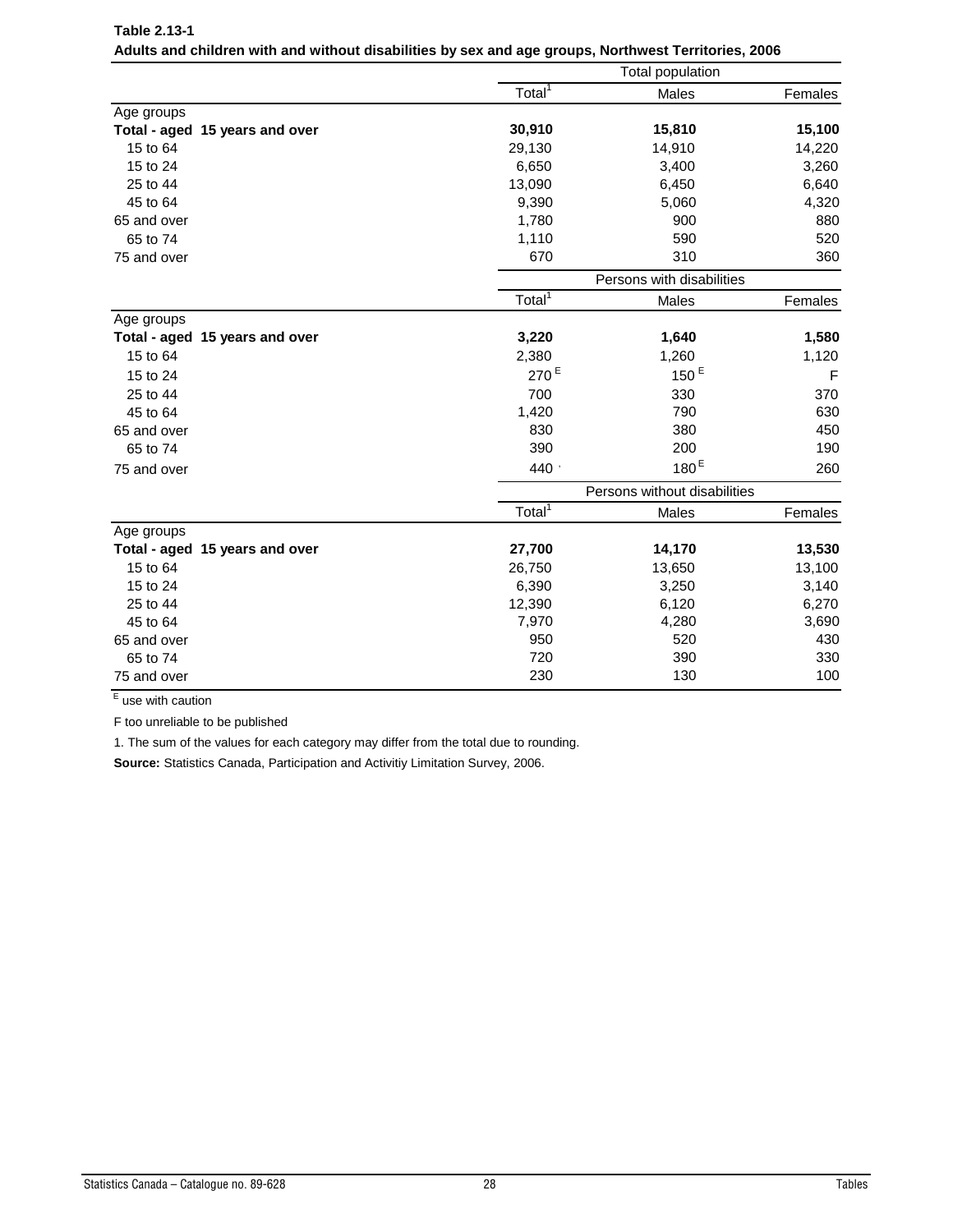|                                | Total population             |                                        |                          |  |
|--------------------------------|------------------------------|----------------------------------------|--------------------------|--|
|                                | Total <sup>1</sup>           | Males                                  | Females                  |  |
| Age groups                     |                              |                                        |                          |  |
| Total - aged 15 years and over | 24,140                       | 12,100                                 | 12,050                   |  |
| 15 to 64                       | 21,990                       | 10,990                                 | 11,000                   |  |
| 15 to 24                       | 4,110                        | 2,210                                  | 1,900                    |  |
| 25 to 44                       | 8,560                        | 4,020                                  | 4,540                    |  |
| 45 to 64                       | 9,320                        | 4,760                                  | 4,560                    |  |
| 65 and over                    | 2,150                        | 1,110                                  | 1,050                    |  |
| 65 to 74                       | 1,420                        | 740                                    | 680                      |  |
| 75 and over                    | 730                          | 370                                    | 360                      |  |
|                                |                              | Persons with disabilities              |                          |  |
|                                | Total <sup>1</sup>           | Males                                  | Females                  |  |
| Age groups                     |                              |                                        |                          |  |
| Total - aged 15 years and over | 3,790                        | 1,900                                  | 1,890                    |  |
| 15 to 64                       | 2,810                        | 1,450                                  | 1,360<br>90 <sup>E</sup> |  |
| 15 to 24                       |                              | $260$ <sup>E</sup><br>170 <sup>E</sup> |                          |  |
| 25 to 44                       | 740                          | 330                                    |                          |  |
| 45 to 64                       | 1,810                        | 950                                    |                          |  |
| 65 and over                    | 980                          | 460                                    | 530                      |  |
| 65 to 74                       | 540                          | 240                                    | 300                      |  |
| 75 and over                    | 450                          | 220 <sup>E</sup>                       | 230 <sup>E</sup>         |  |
|                                | Persons without disabilities |                                        |                          |  |
|                                | Total $\overline{1}$         | Males                                  | Females                  |  |
| Age groups                     |                              |                                        |                          |  |
| Total - aged 15 years and over | 20,350                       | 10,190                                 | 10,160                   |  |
| 15 to 64                       | 19,180                       | 9,540                                  | 9,640                    |  |
| 15 to 24                       | 3,850                        | 2,040                                  | 1,810                    |  |
| 25 to 44                       | 7,820                        | 3,680                                  | 4,130                    |  |
| 45 to 64                       | 7,510                        | 3,820                                  | 3,690                    |  |
| 65 and over                    | 1,170                        | 650                                    | 520                      |  |
| 65 to 74                       | 880                          | 500                                    | 390                      |  |
| 75 and over                    | 290                          | 150                                    | 130                      |  |

| Table 2.14-1                                                                                   |  |
|------------------------------------------------------------------------------------------------|--|
| Adults and children with and without disabilities by sex and age groups, Yukon Territory, 2006 |  |

1. The sum of the values for each category may differ from the total due to rounding.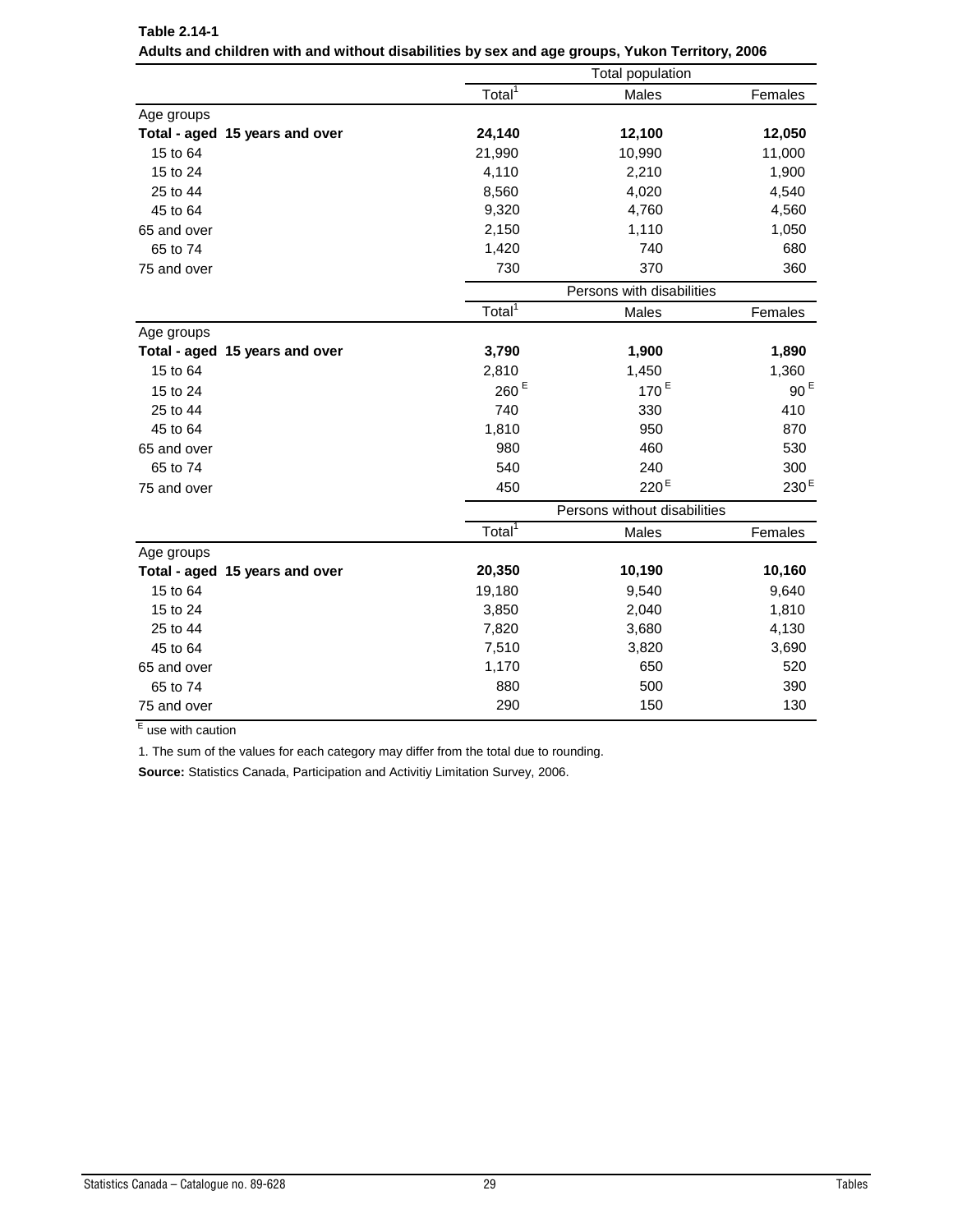|                                 | Total population             |                           |                    |  |
|---------------------------------|------------------------------|---------------------------|--------------------|--|
|                                 | Total <sup>1</sup>           | Males                     | Females            |  |
| Age groups                      |                              |                           |                    |  |
| Total - aged less than 15 years | 25,440                       | 12,930                    | 12,500             |  |
| $0$ to $4$                      | 8,310                        | 4,190                     | 4,110              |  |
| 5 to 14                         | 17,130                       | 8,740                     | 8,390              |  |
|                                 |                              | Persons with disabilities |                    |  |
|                                 | Total <sup>1</sup>           | Males                     | Females            |  |
| Age groups                      |                              |                           |                    |  |
| Total - aged less than 15 years | 770                          | 430                       | 340                |  |
| $0$ to 4                        | 140                          | $80^{\circ}$              | $60^{\frac{1}{5}}$ |  |
| 5 to 14                         | 620                          | 350                       | 270                |  |
|                                 | Persons without disabilities |                           |                    |  |
|                                 | Total <sup>'</sup>           | Males                     | Females            |  |
| Age groups                      |                              |                           |                    |  |
| Total - aged less than 15 years | 24,670                       | 12,500                    | 12,170             |  |
| $0$ to 4                        | 8,160                        | 4,110                     | 4,050              |  |
| 5 to 14                         | 16,510                       | 8,390                     | 8,120              |  |

### **Table 2.15-1 Children with and without disabilities by sex and age groups, Territories, 2006**

E use with caution

1. The sum of the values for each category may differ from the total due to rounding.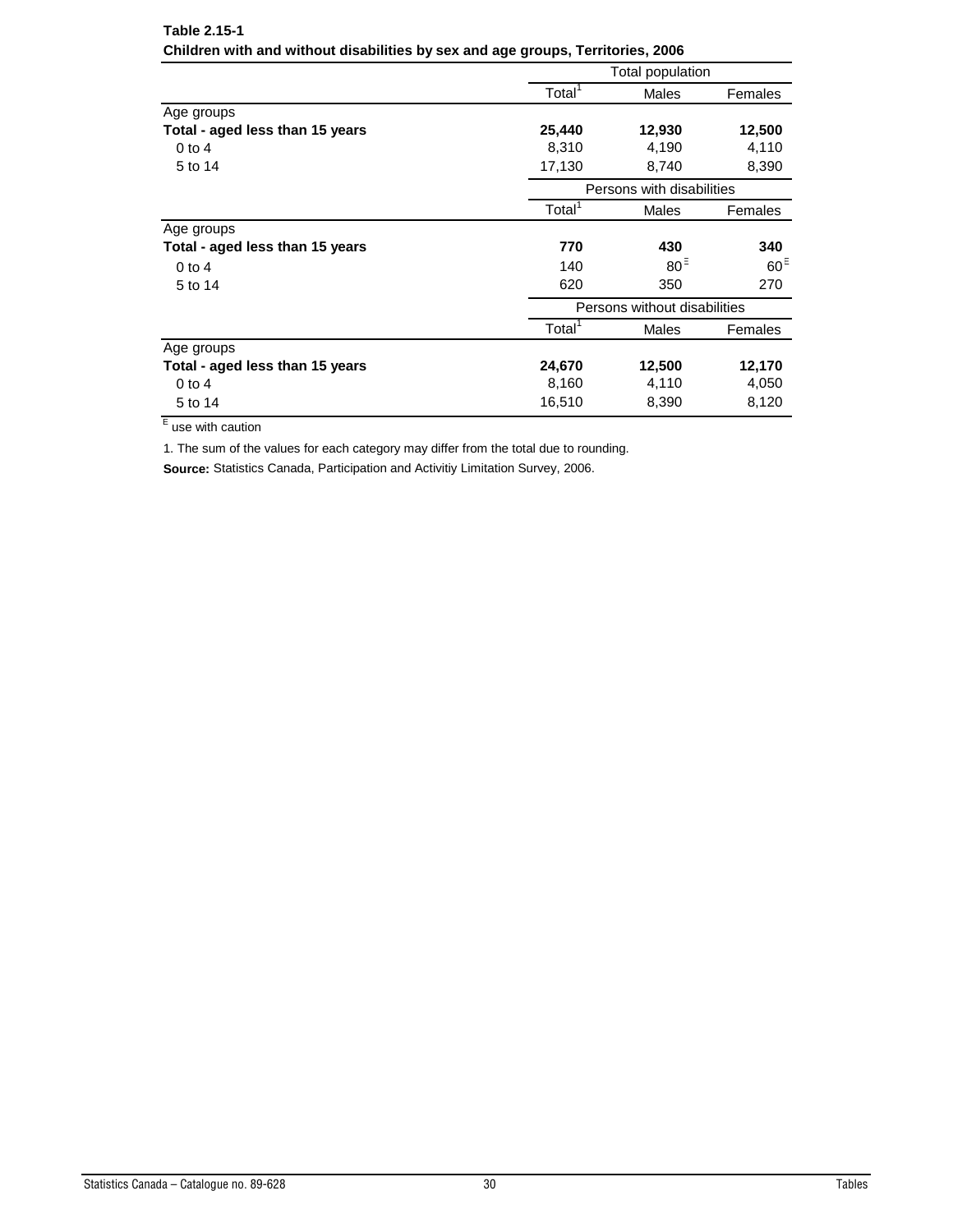|                                 |                    |       | <b>Total population</b> |              |                           |       |
|---------------------------------|--------------------|-------|-------------------------|--------------|---------------------------|-------|
|                                 |                    |       |                         | Males        | Females                   |       |
|                                 | Total <sup>2</sup> | $\%$  | Total <sup>2</sup>      | $\%$         | Total $^2$                | $\%$  |
| Age groups                      |                    |       |                         |              |                           |       |
| Total - all ages                | 28,991,770         | 100.0 | 14,234,850              | 100.0        | 14,756,920                | 100.0 |
| Total - aged less than 15 years | 5,546,020          | 100.0 | 2,839,160               | 100.0        | 2,706,850                 | 100.0 |
| $0$ to $4$                      | 1,641,680          | 100.0 | 841,640                 | 100.0        | 800,040                   | 100.0 |
| 5 to 14                         | 3,904,330          | 100.0 | 1,997,520               | 100.0        | 1,906,810                 | 100.0 |
| Total - aged 15 years and over  | 23,445,760         | 100.0 | 11,395,690              | 100.0        | 12,050,070                | 100.0 |
| 15 to 64                        | 19,858,350         | 100.0 | 9,821,720               | 100.0        | 10,036,630                | 100.0 |
| 15 to 24                        | 3,883,690          | 100.0 | 1,980,020               | 100.0        | 1,903,680                 | 100.0 |
| 25 to 44                        | 8,849,090          | 100.0 | 4,340,320               | 100.0        | 4,508,770                 | 100.0 |
| 45 to 64                        | 7,125,570          | 100.0 | 3,501,380               | 100.0        | 3,624,190                 | 100.0 |
| 65 and over                     | 3,587,410          | 100.0 | 1,573,970               | 100.0        | 2,013,430                 | 100.0 |
| 65 to 74                        | 2,082,750          | 100.0 | 980,210                 | 100.0        | 1,102,540                 | 100.0 |
| 75 and over                     | 1,504,660          | 100.0 | 593,770                 | 100.0        | 910,890                   | 100.0 |
|                                 |                    |       |                         |              | Persons with disabilities |       |
|                                 |                    |       |                         | <b>Males</b> | Females                   |       |
|                                 | Total <sup>2</sup> | $\%$  | Total $\overline{a}$    | $\%$         | Total $\overline{a}$      | $\%$  |
| Age groups                      |                    |       |                         |              |                           |       |
| Total - all ages                | 3,601,270          | 12.4  | 1,640,120               | 11.5         | 1,961,150                 | 13.3  |
| Total - aged less than 15 years | 180,930            | 3.3   | 113,220                 | 4.0          | 67,710                    | 2.5   |
| $0$ to $4$                      | 26,210             | 1.6   | 16,030                  | 1.9          | 10,180                    | 1.3   |
| 5 to 14                         | 154,720            | 4.0   | 97,180                  | 4.9          | 57,530                    | 3.0   |
| Total - aged 15 years and over  | 3,420,340          | 14.6  | 1,526,900               | 13.4         | 1,893,440                 | 15.7  |
| 15 to 64                        | 1,968,490          | 9.9   | 921,020                 | 9.4          | 1,047,470                 | 10.4  |
| 15 to 24                        | 151,030            | 3.9   | 74,500                  | 3.8          | 76,530                    | 4.0   |
| 25 to 44                        | 626,610            | 7.1   | 288,590                 | 6.6          | 338,030                   | 7.5   |
| 45 to 64                        | 1,190,850          | 16.7  | 557,940                 | 15.9         | 632,910                   | 17.5  |
| 65 and over                     | 1,451,840          | 40.5  | 605,880                 | 38.5         | 845,970                   | 42.0  |
| 65 to 74                        | 649,180            | 31.2  | 296,310                 | 30.2         | 352,860                   | 32.0  |
| 75 and over                     | 802,670            | 53.3  | 309,570                 | 52.1         | 493,100                   | 54.1  |

<span id="page-34-0"></span>**Disability rates by sex and age groups, Canada<sup>1</sup> , 2001 Table 3.1**

1. The Canada total excludes the Yukon, Northwest Territories and Nunavut.

2. The sum of the values for each category may differ from the total due to rounding.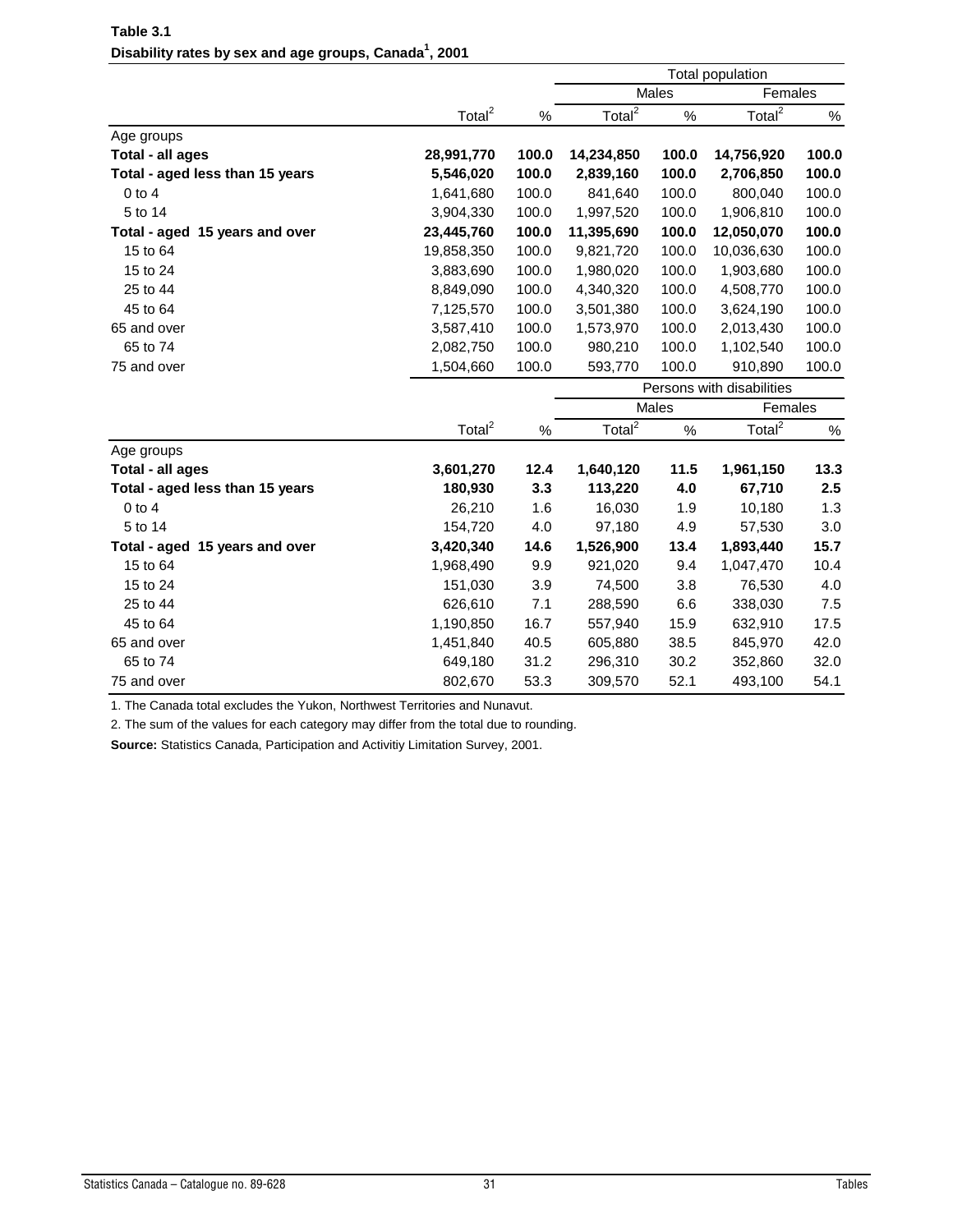|                                 |                    |       | Total population          |       |                    |       |
|---------------------------------|--------------------|-------|---------------------------|-------|--------------------|-------|
|                                 |                    |       | Males                     |       | Females            |       |
|                                 | Total <sup>2</sup> | $\%$  | Total <sup>2</sup>        | $\%$  | Total $^2$         | $\%$  |
| Age groups                      |                    |       |                           |       |                    |       |
| Total - all ages                | 30,893,640         | 100.0 | 15,148,230                | 100.0 | 15,745,410         | 100.0 |
| Total - aged less than 15 years | 5,471,360          | 100.0 | 2,801,380                 | 100.0 | 2,669,970          | 100.0 |
| $0$ to $4$                      | 1,656,040          | 100.0 | 846,870                   | 100.0 | 809,170            | 100.0 |
| 5 to 14                         | 3,815,310          | 100.0 | 1,954,510                 | 100.0 | 1,860,800          | 100.0 |
| Total - aged 15 years and over  | 25,422,280         | 100.0 | 12,346,840                | 100.0 | 13,075,440         | 100.0 |
| 15 to 64                        | 21,373,150         | 100.0 | 10,545,670                | 100.0 | 10,827,480         | 100.0 |
| 15 to 24                        | 4,147,070          | 100.0 | 2,113,690                 | 100.0 | 2,033,380          | 100.0 |
| 25 to 44                        | 8,689,880          | 100.0 | 4,248,450                 | 100.0 | 4,441,430          | 100.0 |
| 45 to 64                        | 8,536,190          | 100.0 | 4,183,520                 | 100.0 | 4,352,670          | 100.0 |
| 65 and over                     | 4,049,140          | 100.0 | 1,801,170                 | 100.0 | 2,247,960          | 100.0 |
| 65 to 74                        | 2,239,630          | 100.0 | 1,065,700                 | 100.0 | 1,173,930          | 100.0 |
| 75 and over                     | 1,809,500          | 100.0 | 735,470                   | 100.0 | 1,074,030          | 100.0 |
|                                 |                    |       | Persons with disabilities |       |                    |       |
|                                 |                    |       | <b>Males</b>              |       | Females            |       |
|                                 | Total <sup>2</sup> | $\%$  | Total <sup>2</sup>        | $\%$  | Total <sup>2</sup> | $\%$  |
| Age groups                      |                    |       |                           |       |                    |       |
| Total - all ages                | 4,417,870          | 14.3  | 2,024,700                 | 13.4  | 2,393,180          | 15.2  |
| Total - aged less than 15 years | 202,350            | 3.7   | 129,210                   | 4.6   | 73,140             | 2.7   |
| $0$ to $4$                      | 27,540             | 1.7   | 17,770                    | 2.1   | 9,770              | 1.2   |
| 5 to 14                         | 174,810            | 4.6   | 111,440                   | 5.7   | 63,370             | 3.4   |
| Total - aged 15 years and over  | 4,215,530          | 16.6  | 1,895,480                 | 15.4  | 2,320,040          | 17.7  |
| 15 to 64                        | 2,457,940          | 11.5  | 1,151,530                 | 10.9  | 1,306,410          | 12.1  |
| 15 to 24                        | 195,500            | 4.7   | 100,940                   | 4.8   | 94,560             | 4.7   |
| 25 to 44                        | 696,530            | 8.0   | 326,460                   | 7.7   | 370,070            | 8.3   |
| 45 to 64                        | 1,565,910          | 18.3  | 724,130                   | 17.3  | 841,780            | 19.3  |
| 65 and over                     | 1,757,590          | 43.4  | 743,960                   | 41.3  | 1,013,630          | 45.1  |
| 65 to 74                        | 739,500            | 33.0  | 346,720                   | 32.5  | 392,790            | 33.5  |
| 75 and over                     | 1,018,090          | 56.3  | 397,240                   | 54.0  | 620,850            | 57.8  |

**Table 3.1-1** Disability rates by sex and age groups, Canada<sup>1</sup>, 2006

1. The Canada total excludes the Yukon, Northwest Territories and Nunavut.

2. The sum of the values for each category may differ from the total due to rounding.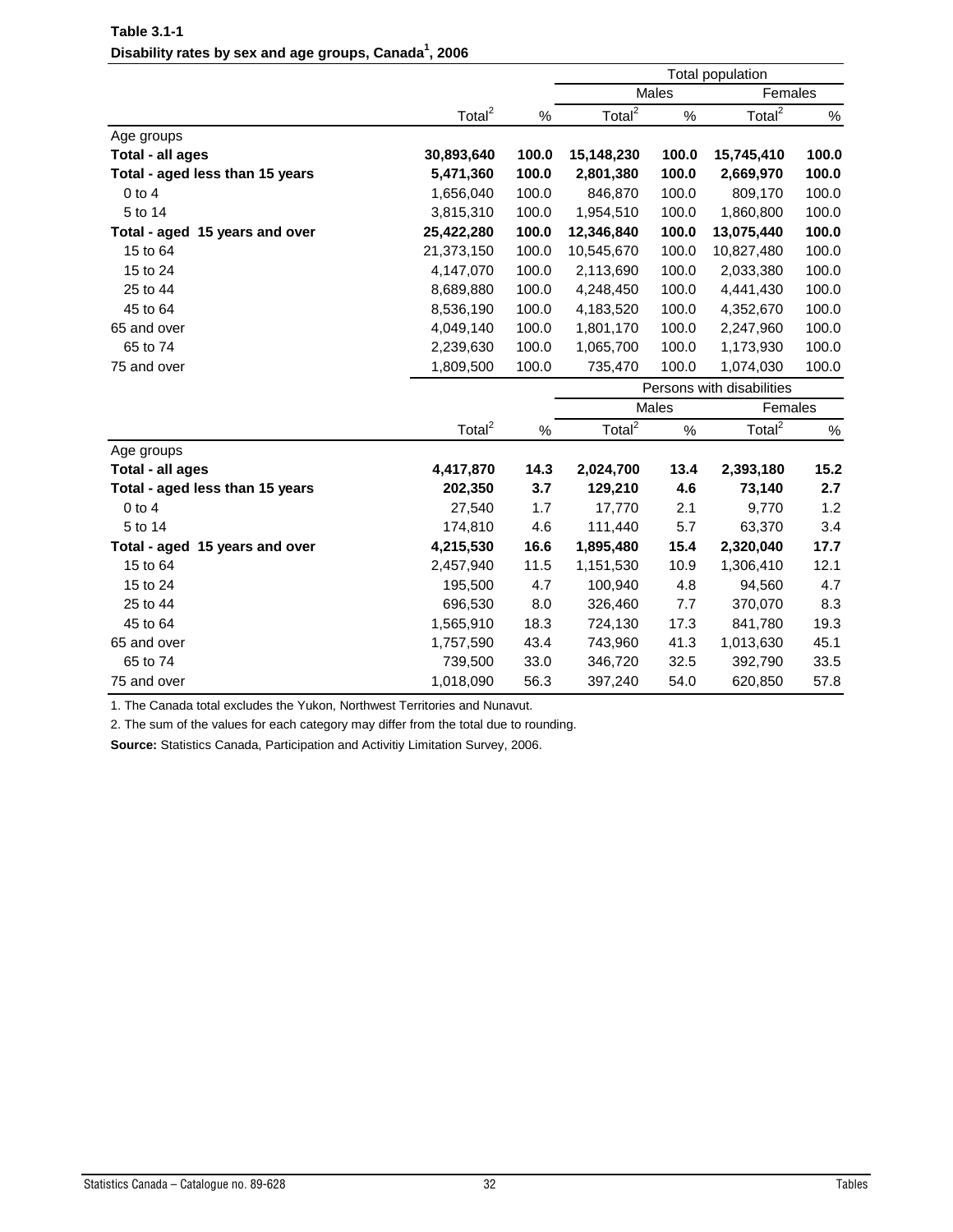|                                 |                    |       |                    |                           | Total population   |                  |
|---------------------------------|--------------------|-------|--------------------|---------------------------|--------------------|------------------|
|                                 |                    |       |                    | Males                     | Females            |                  |
|                                 | Total <sup>1</sup> | $\%$  | Total <sup>1</sup> | $\%$                      | Total <sup>1</sup> | %                |
| Age groups                      |                    |       |                    |                           |                    |                  |
| <b>Total - all ages</b>         | 492,800            | 100.0 | 241,400            | 100.0                     | 251,410            | 100.0            |
| Total - aged less than 15 years | 84,950             | 100.0 | 43,610             | 100.0                     | 41,340             | 100.0            |
| $0$ to $4$                      | 23,550             | 100.0 | 12,000             | 100.0                     | 11,550             | 100.0            |
| 5 to 14                         | 61,390             | 100.0 | 31,600             | 100.0                     | 29,790             | 100.0            |
| Total - aged 15 years and over  | 407,850            | 100.0 | 197,790            | 100.0                     | 210,060            | 100.0            |
| 15 to 64                        | 349,560            | 100.0 | 171,370            | 100.0                     | 178,190            | 100.0            |
| 15 to 24                        | 70,820             | 100.0 | 36,170             | 100.0                     | 34,660             | 100.0            |
| 25 to 44                        | 146,240            | 100.0 | 70,040             | 100.0                     | 76,190             | 100.0            |
| 45 to 64                        | 132,500            | 100.0 | 65,160             | 100.0                     | 67,340             | 100.0            |
| 65 and over                     | 58,290             | 100.0 | 26,420             | 100.0                     | 31,870             | 100.0            |
| 65 to 74                        | 34,380             | 100.0 | 16,630             | 100.0                     | 17,750             | 100.0            |
| 75 and over                     | 23,910             | 100.0 | 9,790              | 100.0                     | 14,130             | 100.0            |
|                                 |                    |       |                    | Persons with disabilities |                    |                  |
|                                 |                    |       | Males              |                           | Females            |                  |
|                                 | Total <sup>1</sup> | $\%$  | Total <sup>1</sup> | $\%$                      | Total <sup>1</sup> | $\%$             |
| Age groups                      |                    |       |                    |                           |                    |                  |
| Total - all ages                | 60,500             | 12.3  | 29,390             | 12.2                      | 31,110             | 12.4             |
| Total - aged less than 15 years | 2,800              | 3.3   | 1,740              | 4.0                       | 1,060              | 2.6              |
| $0$ to $4$                      | 360                | 1.5   | 260                | 2.2                       | 100 <sup>E</sup>   | 0.9 <sup>E</sup> |
| 5 to 14                         | 2,440              | 4.0   | 1,470              | 4.7                       | 960                | 3.2              |
| Total - aged 15 years and over  | 57,690             | 14.1  | 27,650             | 14.0                      | 30,050             | 14.3             |
| 15 to 64                        | 35,130             | 10.0  | 17,390             | 10.1                      | 17,740             | 10.0             |
| 15 to 24                        | 2,520              | 3.6   | 1,310              | 3.6                       | 1,210              | 3.5              |
| 25 to 44                        | 10,600             | 7.2   | 4,820              | 6.9                       | 5,780              | 7.6              |
| 45 to 64                        | 22,010             | 16.6  | 11,260             | 17.3                      | 10,750             | 16.0             |
| 65 and over                     | 22,570             | 38.7  | 10,260             | 38.8                      | 12,300             | 38.6             |
| 65 to 74                        | 10,370             | 30.2  | 5,070              | 30.5                      | 5,300              | 29.8             |
| 75 and over                     | 12,200             | 51.0  | 5,190              | 53.1                      | 7,010              | 49.6             |

**Table 3.2 Disability rates by sex and age groups, Newfoundland and Labrador, 2001**

1. The sum of the values for each category may differ from the total due to rounding.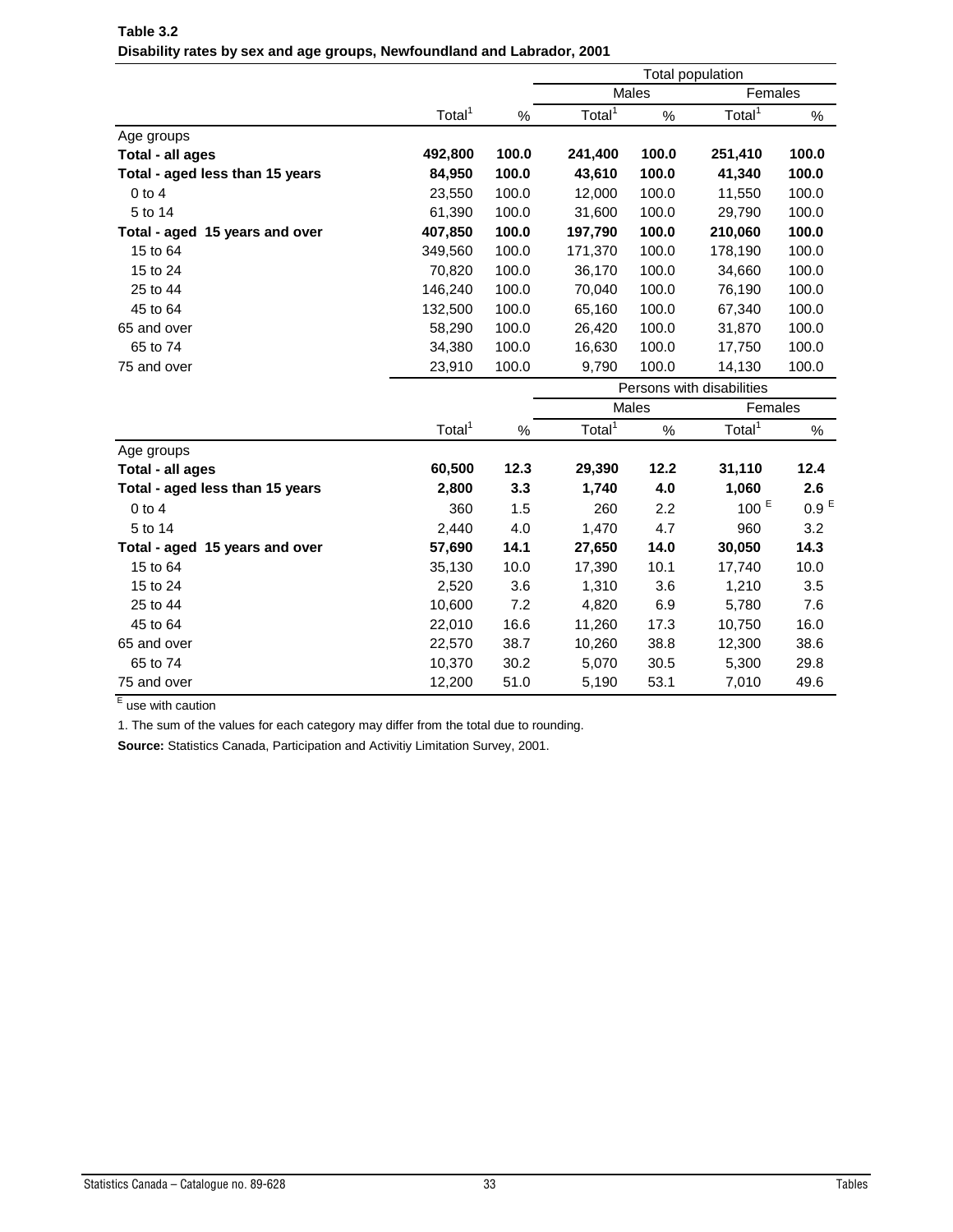|                                 |                    |       |                    | Total population |                           |       |
|---------------------------------|--------------------|-------|--------------------|------------------|---------------------------|-------|
|                                 |                    |       | Males              |                  | Females                   |       |
|                                 | Total <sup>1</sup> | $\%$  | Total <sup>1</sup> | $\%$             | Total <sup>1</sup>        | $\%$  |
| Age groups                      |                    |       |                    |                  |                           |       |
| Total - all ages                | 498,920            | 100.0 | 243,100            | 100.0            | 255,830                   | 100.0 |
| Total - aged less than 15 years | 77,730             | 100.0 | 39,800             | 100.0            | 37,930                    | 100.0 |
| $0$ to $4$                      | 22,600             | 100.0 | 11,550             | 100.0            | 11,040                    | 100.0 |
| 5 to 14                         | 55,130             | 100.0 | 28,240             | 100.0            | 26,890                    | 100.0 |
| Total - aged 15 years and over  | 421,190            | 100.0 | 203,300            | 100.0            | 217,890                   | 100.0 |
| 15 to 64                        | 355,070            | 100.0 | 173,000            | 100.0            | 182,070                   | 100.0 |
| 15 to 24                        | 65,100             | 100.0 | 33,070             | 100.0            | 32,020                    | 100.0 |
| 25 to 44                        | 135,700            | 100.0 | 64,170             | 100.0            | 71,530                    | 100.0 |
| 45 to 64                        | 154,270            | 100.0 | 75,750             | 100.0            | 78,510                    | 100.0 |
| 65 and over                     | 66,120             | 100.0 | 30,300             | 100.0            | 35,820                    | 100.0 |
| 65 to 74                        | 39,070             | 100.0 | 19,270             | 100.0            | 19,810                    | 100.0 |
| 75 and over                     | 27,050             | 100.0 | 11,030             | 100.0            | 16,010                    | 100.0 |
|                                 |                    |       |                    |                  | Persons with disabilities |       |
|                                 |                    |       | Males              |                  | Females                   |       |
|                                 | Total <sup>1</sup> | $\%$  | Total <sup>1</sup> | $\%$             | Total <sup>1</sup>        | $\%$  |
| Age groups                      |                    |       |                    |                  |                           |       |
| Total - all ages                | 74,510             | 14.9  | 36,470             | 15.0             | 38,040                    | 14.9  |
| Total - aged less than 15 years | 3,010              | 3.9   | 1,890              | 4.7              | 1,120                     | 3.0   |
| $0$ to $4$                      | 440                | 1.9   | 210                | 1.8              | 230                       | 2.1   |
| 5 to 14                         | 2,570              | 4.7   | 1,680              | 5.9              | 890                       | 3.3   |
| Total - aged 15 years and over  | 71,500             | 17.0  | 34,580             | 17.0             | 36,920                    | 16.9  |
| 15 to 64                        | 44,430             | 12.5  | 22,340             | 12.9             | 22,090                    | 12.1  |
| 15 to 24                        | 3,120              | 4.8   | 1,650              | 5.0              | 1,460                     | 4.6   |
| 25 to 44                        | 11,660             | 8.6   | 5,560              | 8.7              | 6,100                     | 8.5   |
| 45 to 64                        | 29,650             | 19.2  | 15,130             | 20.0             | 14,520                    | 18.5  |
| 65 and over                     | 27,070             | 40.9  | 12,240             | 40.4             | 14,840                    | 41.4  |
| 65 to 74                        | 12,120             | 31.0  | 6,360              | 33.0             | 5,760                     | 29.1  |
| 75 and over                     | 14,950             | 55.3  | 5,870              | 53.2             | 9,080                     | 56.7  |

| Table 3.2-1                                                             |
|-------------------------------------------------------------------------|
| Disability rates by sex and age groups, Newfoundland and Labrador, 2006 |

1. The sum of the values for each category may differ from the total due to rounding.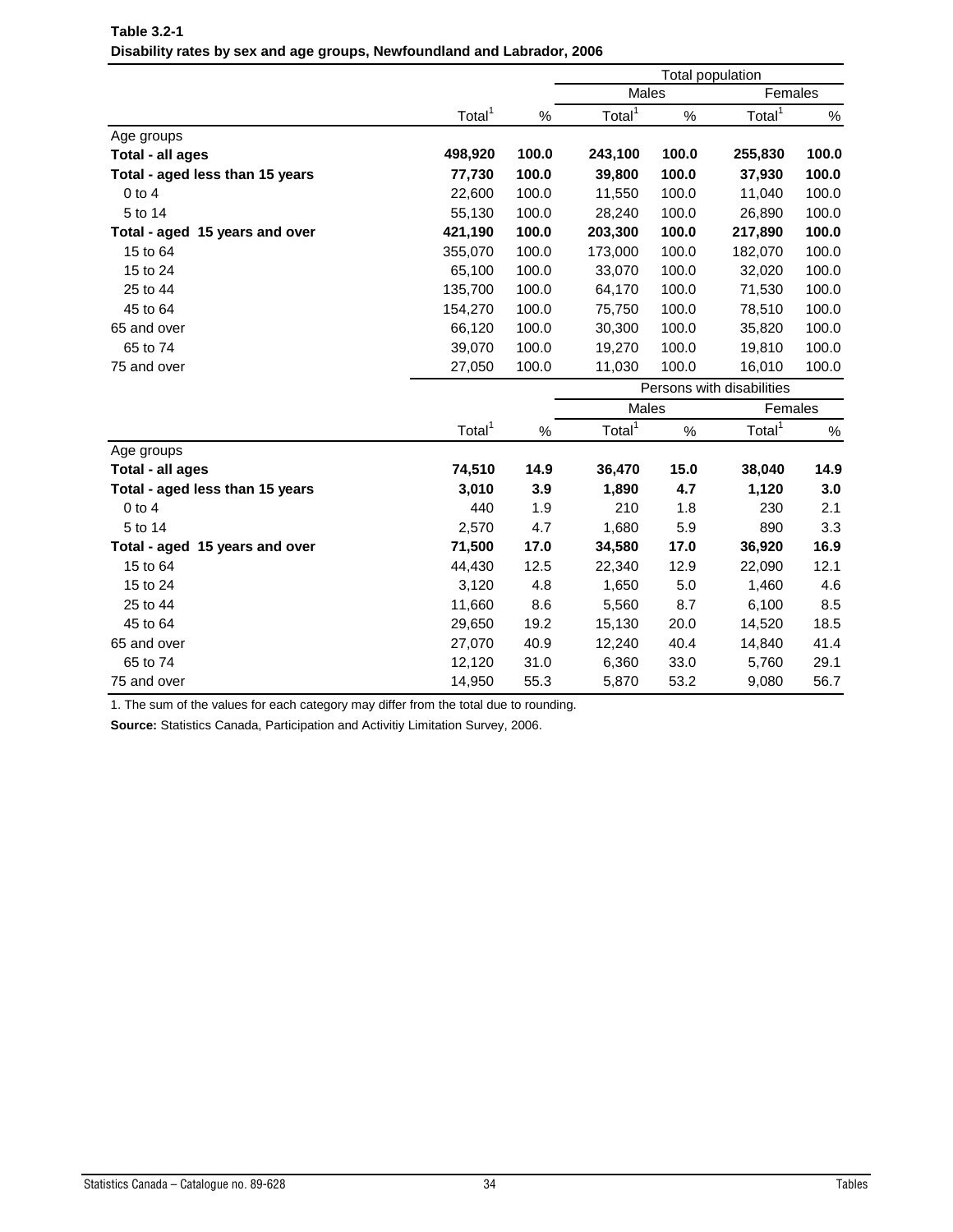|                                 |                    |       |                    |                           | Total population   |                  |
|---------------------------------|--------------------|-------|--------------------|---------------------------|--------------------|------------------|
|                                 |                    |       |                    | Males                     | Females            |                  |
|                                 | Total <sup>1</sup> | $\%$  | Total <sup>1</sup> | $\%$                      | Total <sup>1</sup> | $\%$             |
| Age groups                      |                    |       |                    |                           |                    |                  |
| Total - all ages                | 132,850            | 100.0 | 64,730             | 100.0                     | 68,120             | 100.0            |
| Total - aged less than 15 years | 26,560             | 100.0 | 13,550             | 100.0                     | 13,000             | 100.0            |
| $0$ to $4$                      | 7,570              | 100.0 | 3,820              | 100.0                     | 3,740              | 100.0            |
| 5 to 14                         | 18,990             | 100.0 | 9,730              | 100.0                     | 9,260              | 100.0            |
| Total - aged 15 years and over  | 106,290            | 100.0 | 51,180             | 100.0                     | 55,110             | 100.0            |
| 15 to 64                        | 89,340             | 100.0 | 43,970             | 100.0                     | 45,380             | 100.0            |
| 15 to 24                        | 18,850             | 100.0 | 9,490              | 100.0                     | 9,360              | 100.0            |
| 25 to 44                        | 37,440             | 100.0 | 18,150             | 100.0                     | 19,300             | 100.0            |
| 45 to 64                        | 33,050             | 100.0 | 16,330             | 100.0                     | 16,720             | 100.0            |
| 65 and over                     | 16,950             | 100.0 | 7,210              | 100.0                     | 9,740              | 100.0            |
| 65 to 74                        | 9,500              | 100.0 | 4,540              | 100.0                     | 4,960              | 100.0            |
| 75 and over                     | 7,450              | 100.0 | 2,670              | 100.0                     | 4,780              | 100.0            |
|                                 |                    |       |                    | Persons with disabilities |                    |                  |
|                                 |                    |       |                    | Males                     |                    | Females          |
|                                 | Total <sup>1</sup> | $\%$  | Total <sup>1</sup> | $\%$                      | Total <sup>1</sup> | $\%$             |
| Age groups                      |                    |       |                    |                           |                    |                  |
| Total - all ages                | 18,970             | 14.3  | 8,490              | 13.1                      | 10,480             | 15.4             |
| Total - aged less than 15 years | 940                | 3.5   | 580                | 4.3                       | 350                | 2.7              |
| $0$ to $4$                      | 170                | 2.3   | 100 <sup>E</sup>   | 2.6 $E$                   | 70 $E$             | 2.0 <sup>E</sup> |
| 5 to 14                         | 770                | 4.0   | 480                | 5.0                       | 280                | 3.0              |
| Total - aged 15 years and over  | 18,030             | 17.0  | 7,910              | 15.5                      | 10,120             | 18.4             |
| 15 to 64                        | 10,510             | 11.8  | 4,820              | 11.0                      | 5,680              | 12.5             |
| 15 to 24                        | 850                | 4.5   | 360                | 3.8                       | 490                | 5.2              |
| 25 to 44                        | 2,920              | 7.8   | 1,340              | 7.4                       | 1,580              | 8.2              |
| 45 to 64                        | 6,740              | 20.4  | 3,120              | 19.1                      | 3,620              | 21.6             |
| 65 and over                     | 7,520              | 44.4  | 3,090              | 42.8                      | 4,440              | 45.6             |
| 65 to 74                        | 3,260              | 34.3  | 1,540              | 33.9                      | 1,710              | 34.6             |
| 75 and over                     | 4,270              | 57.3  | 1,550              | 57.9                      | 2,720              | 56.9             |

**Table 3.3 Disability rates by sex and age groups, Prince Edward Island, 2001**

1. The sum of the values for each category may differ from the total due to rounding.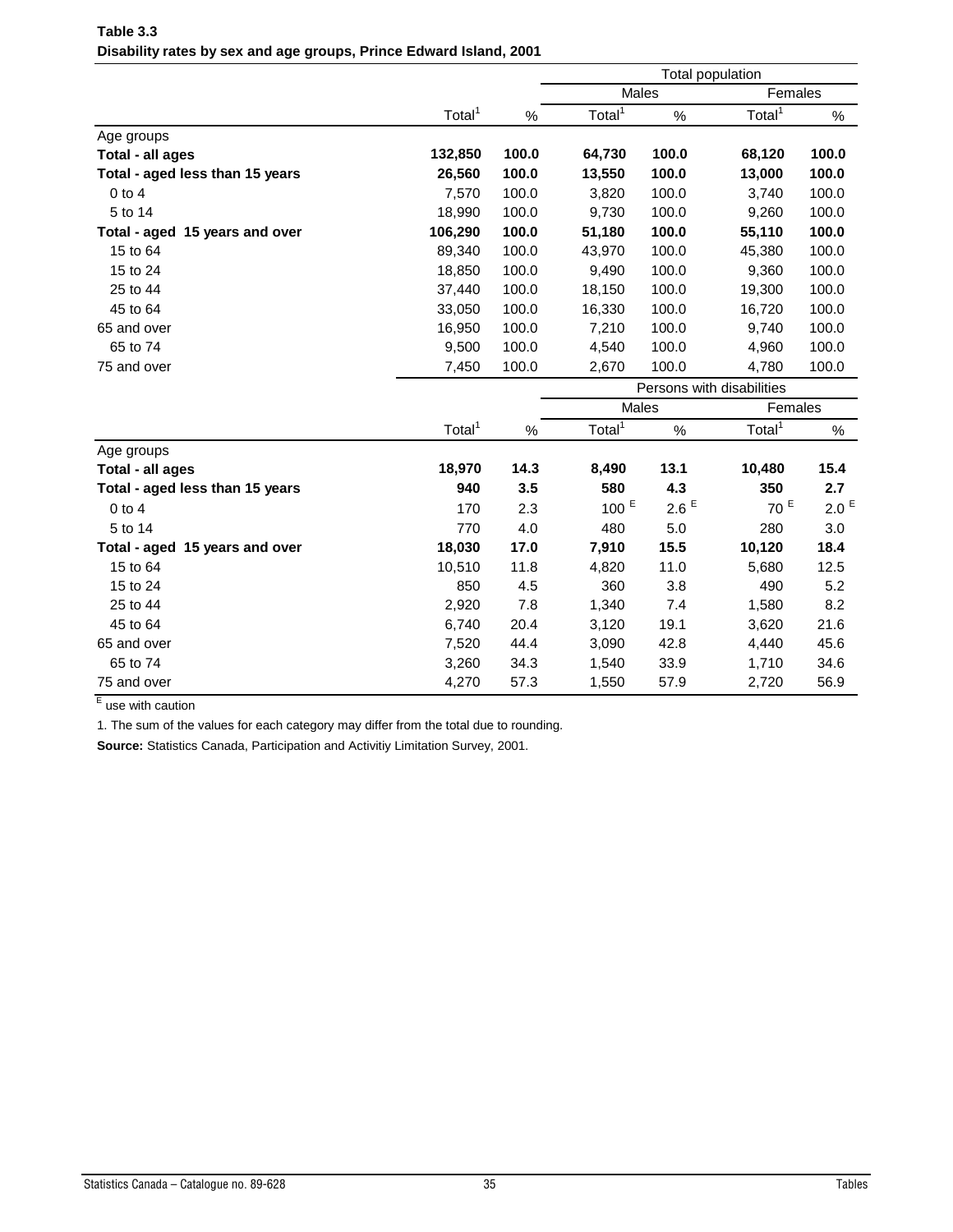|                                 |                    |                  |                    |                           | <b>Total population</b> |                  |
|---------------------------------|--------------------|------------------|--------------------|---------------------------|-------------------------|------------------|
|                                 |                    |                  | Males              |                           | Females                 |                  |
|                                 | Total <sup>1</sup> | $\%$             | Total <sup>1</sup> | $\%$                      | Total <sup>1</sup>      | $\%$             |
| Age groups                      |                    |                  |                    |                           |                         |                  |
| Total - all ages                | 133,750            | 100.0            | 64,770             | 100.0                     | 68,980                  | 100.0            |
| Total - aged less than 15 years | 23,870             | 100.0            | 12,230             | 100.0                     | 11,640                  | 100.0            |
| $0$ to $4$                      | 6,580              | 100.0            | 3,230              | 100.0                     | 3,350                   | 100.0            |
| 5 to 14                         | 17,290             | 100.0            | 9,000              | 100.0                     | 8,290                   | 100.0            |
| Total - aged 15 years and over  | 109,880            | 100.0            | 52,540             | 100.0                     | 57,340                  | 100.0            |
| 15 to 64                        | 91,050             | 100.0            | 44,040             | 100.0                     | 47,010                  | 100.0            |
| 15 to 24                        | 18,450             | 100.0            | 9,340              | 100.0                     | 9,100                   | 100.0            |
| 25 to 44                        | 34,420             | 100.0            | 16,260             | 100.0                     | 18,160                  | 100.0            |
| 45 to 64                        | 38,180             | 100.0            | 18,440             | 100.0                     | 19,740                  | 100.0            |
| 65 and over                     | 18,830             | 100.0            | 8,490              | 100.0                     | 10,340                  | 100.0            |
| 65 to 74                        | 10,580             | 100.0            | 5,130              | 100.0                     | 5,450                   | 100.0            |
| 75 and over                     | 8,250              | 100.0            | 3,360              | 100.0                     | 4,890                   | 100.0            |
|                                 |                    |                  |                    | Persons with disabilities |                         |                  |
|                                 |                    |                  | Males              |                           | Females                 |                  |
|                                 | Total <sup>1</sup> | $\%$             | Total <sup>1</sup> | $\%$                      | Total <sup>1</sup>      | $\%$             |
| Age groups                      |                    |                  |                    |                           |                         |                  |
| Total - all ages                | 21,750             | 16.3             | 10,130             | 15.6                      | 11,630                  | 16.9             |
| Total - aged less than 15 years | 980                | 4.1              | 630                | 5.2                       | 350                     | 3.0              |
| $0$ to $4$                      | 190 $E$            | 2.9 <sup>E</sup> | 80 <sup>E</sup>    | $2.5$ $^{\rm E}$          | 110 $E$                 | 3.3 <sup>E</sup> |
| 5 to 14                         | 790                | 4.6              | 550                | 6.1                       | 250                     | 3.0              |
| Total - aged 15 years and over  | 20,770             | 18.9             | 9,500              | 18.1                      | 11,270                  | 19.7             |
| 15 to 64                        | 11,790             | 12.9             | 5,600              | 12.7                      | 6,190                   | 13.2             |
| 15 to 24                        | 750                | 4.1              | 350                | 3.7                       | 400                     | 4.4              |
| 25 to 44                        | 2,990              | 8.7              | 1,390              | 8.5                       | 1,600                   | 8.8              |
| 45 to 64                        | 8,060              | 21.1             | 3,860              | 20.9                      | 4,200                   | 21.3             |
| 65 and over                     | 8,980              | 47.7             | 3,900              | 45.9                      | 5,080                   | 49.1             |
| 65 to 74                        | 3,770              | 35.6             | 1,870              | 36.5                      | 1,900                   | 34.9             |
| 75 and over                     | 5,210              | 63.2             | 2,030              | 60.4                      | 3,180                   | 65.0             |

**Table 3.3-1 Disability rates by sex and age groups, Prince Edward Island, 2006**

E use with caution

1. The sum of the values for each category may differ from the total due to rounding.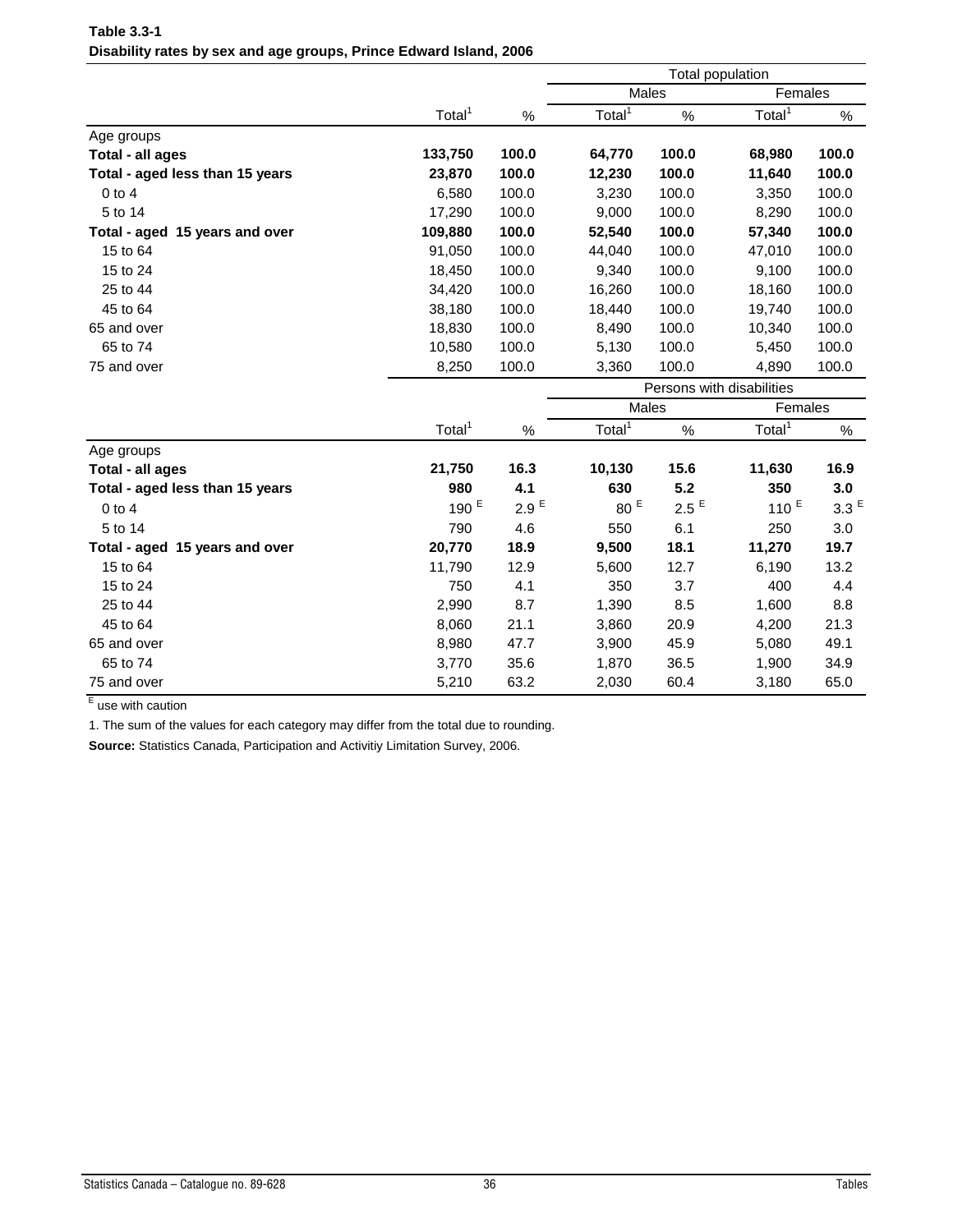|                                 |                    |       |                           |                  | Total population   |                  |
|---------------------------------|--------------------|-------|---------------------------|------------------|--------------------|------------------|
|                                 |                    |       |                           | Males            | Females            |                  |
|                                 | Total <sup>1</sup> | $\%$  | Total <sup>1</sup>        | $\%$             | Total <sup>1</sup> | $\%$             |
| Age groups                      |                    |       |                           |                  |                    |                  |
| Total - all ages                | 888,900            | 100.0 | 430,730                   | 100.0            | 458,170            | 100.0            |
| Total - aged less than 15 years | 162,220            | 100.0 | 82,710                    | 100.0            | 79,510             | 100.0            |
| $0$ to $4$                      | 46,510             | 100.0 | 24,020                    | 100.0            | 22,490             | 100.0            |
| 5 to 14                         | 115,710            | 100.0 | 58,690                    | 100.0            | 57,020             | 100.0            |
| Total - aged 15 years and over  | 726,670            | 100.0 | 348,020                   | 100.0            | 378,660            | 100.0            |
| 15 to 64                        | 607,570            | 100.0 | 296,880                   | 100.0            | 310,680            | 100.0            |
| 15 to 24                        | 115,840            | 100.0 | 58,070                    | 100.0            | 57,760             | 100.0            |
| 25 to 44                        | 263,600            | 100.0 | 127,010                   | 100.0            | 136,590            | 100.0            |
| 45 to 64                        | 228,130            | 100.0 | 111,800                   | 100.0            | 116,330            | 100.0            |
| 65 and over                     | 119,100            | 100.0 | 51,130                    | 100.0            | 67,970             | 100.0            |
| 65 to 74                        | 65,520             | 100.0 | 30,600                    | 100.0            | 34,920             | 100.0            |
| 75 and over                     | 53,590             | 100.0 | 20,540                    | 100.0            | 33,050             | 100.0            |
|                                 |                    |       | Persons with disabilities |                  |                    |                  |
|                                 |                    |       | <b>Males</b>              |                  | Females            |                  |
|                                 | Total <sup>1</sup> | $\%$  | Total <sup>1</sup>        | $\%$             | Total <sup>1</sup> | $\%$             |
| Age groups                      |                    |       |                           |                  |                    |                  |
| Total - all ages                | 152,210            | 17.1  | 71,880                    | 16.7             | 80,320             | 17.5             |
| Total - aged less than 15 years | 6,210              | 3.8   | 3,960                     | 4.8              | 2,250              | 2.8              |
| $0$ to $4$                      | 630                | 1.3   | 350 <sup>E</sup>          | 1.5 <sup>E</sup> | 270 <sup>E</sup>   | 1.2 <sup>E</sup> |
| 5 to 14                         | 5,580              | 4.8   | 3,610                     | 6.1              | 1,980              | 3.5              |
| Total - aged 15 years and over  | 146,000            | 20.1  | 67,920                    | 19.5             | 78,080             | 20.6             |
| 15 to 64                        | 87,310             | 14.4  | 43,360                    | 14.6             | 43,940             | 14.1             |
| 15 to 24                        | 6,190              | 5.3   | 3,080                     | 5.3              | 3,110              | 5.4              |
| 25 to 44                        | 26,200             | 9.9   | 12,580                    | 9.9              | 13,630             | 10.0             |
| 45 to 64                        | 54,910             | 24.1  | 27,710                    | 24.8             | 27,210             | 23.4             |
| 65 and over                     | 58,690             | 49.3  | 24,560                    | 48.0             | 34,130             | 50.2             |
| 65 to 74                        | 26,020             | 39.7  | 12,020                    | 39.3             | 14,000             | 40.1             |
| 75 and over                     | 32,670             | 61.0  | 12,540                    | 61.1             | 20,130             | 60.9             |

**Table 3.4 Disability rates by sex and age groups, Nova Scotia, 2001**

1. The sum of the values for each category may differ from the total due to rounding.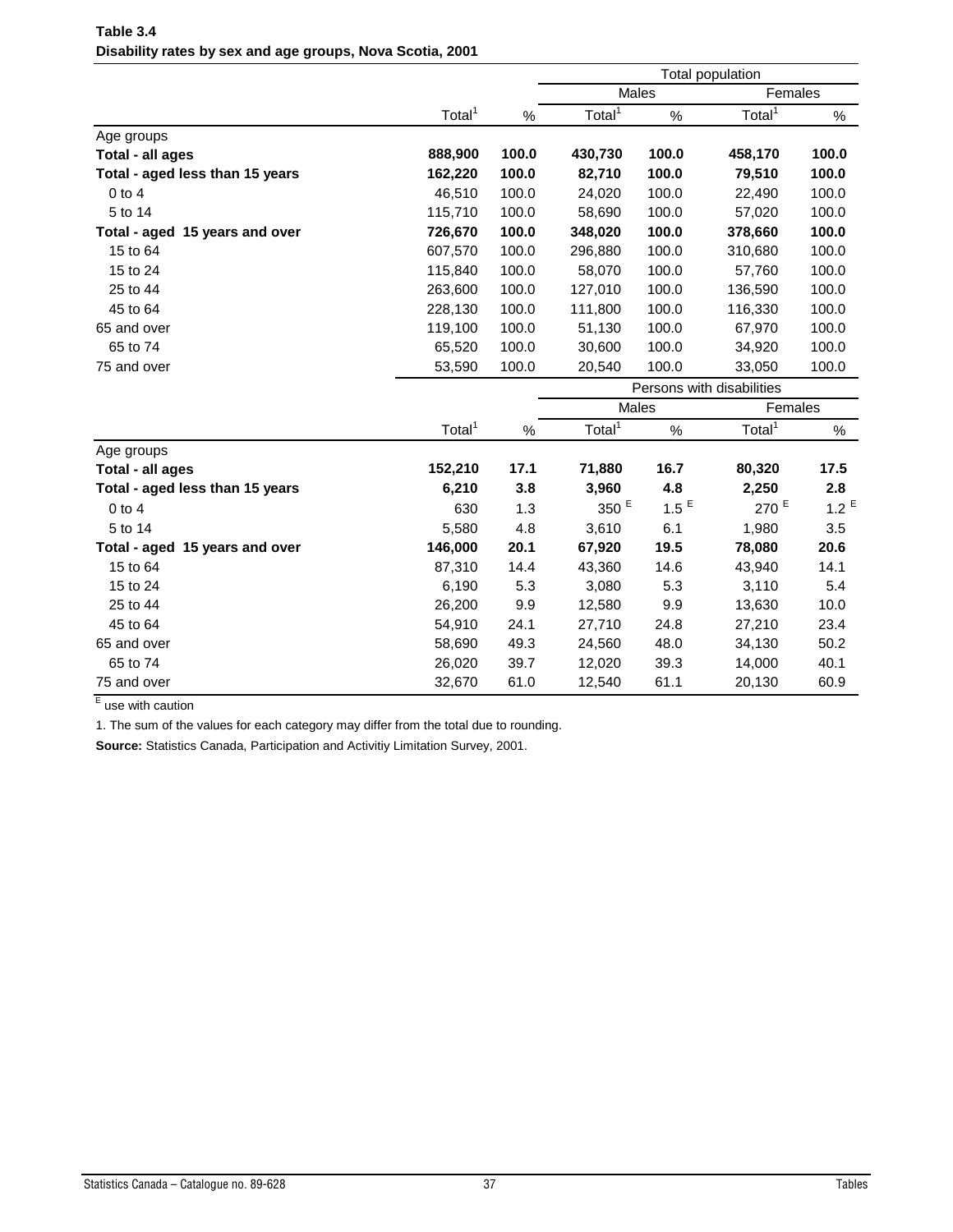|                                 |                    |       |                           |       | <b>Total population</b> |                  |  |
|---------------------------------|--------------------|-------|---------------------------|-------|-------------------------|------------------|--|
|                                 |                    |       | Males                     |       | Females                 |                  |  |
|                                 | Total <sup>1</sup> | $\%$  | Total <sup>1</sup>        | %     | Total <sup>1</sup>      | %                |  |
| Age groups                      |                    |       |                           |       |                         |                  |  |
| <b>Total - all ages</b>         | 893,790            | 100.0 | 430,890                   | 100.0 | 462,890                 | 100.0            |  |
| Total - aged less than 15 years | 143,550            | 100.0 | 72,940                    | 100.0 | 70,610                  | 100.0            |  |
| $0$ to $4$                      | 41,170             | 100.0 | 20,930                    | 100.0 | 20,240                  | 100.0            |  |
| 5 to 14                         | 102,380            | 100.0 | 52,020                    | 100.0 | 50,360                  | 100.0            |  |
| Total - aged 15 years and over  | 750,240            | 100.0 | 357,950                   | 100.0 | 392,290                 | 100.0            |  |
| 15 to 64                        | 619,550            | 100.0 | 300,710                   | 100.0 | 318,840                 | 100.0            |  |
| 15 to 24                        | 116,100            | 100.0 | 58,860                    | 100.0 | 57,240                  | 100.0            |  |
| 25 to 44                        | 237,970            | 100.0 | 113,450                   | 100.0 | 124,520                 | 100.0            |  |
| 45 to 64                        | 265,470            | 100.0 | 128,400                   | 100.0 | 137,080                 | 100.0            |  |
| 65 and over                     | 130,690            | 100.0 | 57,240                    | 100.0 | 73,450                  | 100.0            |  |
| 65 to 74                        | 72,040             | 100.0 | 34,270                    | 100.0 | 37,770                  | 100.0            |  |
| 75 and over                     | 58,650             | 100.0 | 22,970                    | 100.0 | 35,680                  | 100.0            |  |
|                                 |                    |       | Persons with disabilities |       |                         |                  |  |
|                                 |                    |       | Males                     |       | Females                 |                  |  |
|                                 | Total <sup>1</sup> | $\%$  | Total <sup>1</sup>        | $\%$  | Total <sup>1</sup>      | $\%$             |  |
| Age groups                      |                    |       |                           |       |                         |                  |  |
| Total - all ages                | 179,100            | 20.0  | 83,230                    | 19.3  | 95,870                  | 20.7             |  |
| Total - aged less than 15 years | 6,530              | 4.5   | 4,350                     | 6.0   | 2,190                   | 3.1              |  |
| $0$ to $4$                      | 770                | 1.9   | 520                       | 2.5   | 250 $E$                 | 1.2 <sup>E</sup> |  |
| 5 to 14                         | 5,760              | 5.6   | 3,830                     | 7.4   | 1,940                   | 3.9              |  |
| Total - aged 15 years and over  | 172,570            | 23.0  | 78,890                    | 22.0  | 93,680                  | 23.9             |  |
| 15 to 64                        | 103,730            | 16.7  | 49,060                    | 16.3  | 54,670                  | 17.1             |  |
| 15 to 24                        | 7,590              | 6.5   | 3,770                     | 6.4   | 3,820                   | 6.7              |  |
| 25 to 44                        | 25,970             | 10.9  | 11,300                    | 10.0  | 14,660                  | 11.8             |  |
| 45 to 64                        | 70,170             | 26.4  | 33,980                    | 26.5  | 36,190                  | 26.4             |  |
| 65 and over                     | 68,840             | 52.7  | 29,820                    | 52.1  | 39,010                  | 53.1             |  |
| 65 to 74                        | 31,080             | 43.1  | 15,060                    | 43.9  | 16,020                  | 42.4             |  |
| 75 and over                     | 37,760             | 64.4  | 14,760                    | 64.3  | 23,000                  | 64.5             |  |

**Table 3.4-1 Disability rates by sex and age groups, Nova Scotia, 2006**

1. The sum of the values for each category may differ from the total due to rounding.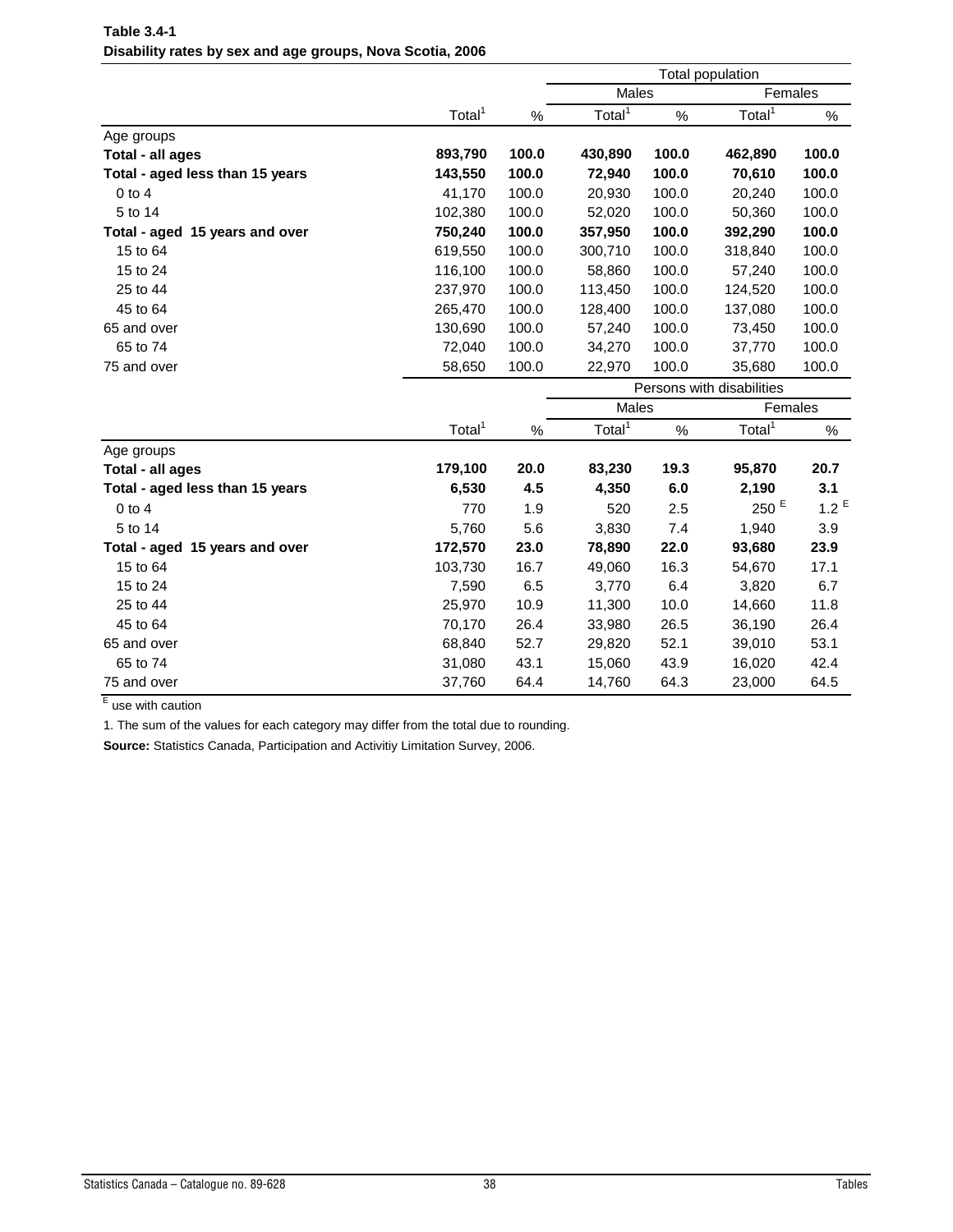|                                 |                    |       |                    | Total population |                           |                    |  |
|---------------------------------|--------------------|-------|--------------------|------------------|---------------------------|--------------------|--|
|                                 |                    |       | Males              |                  | Females                   |                    |  |
|                                 | Total <sup>1</sup> | $\%$  | Total <sup>1</sup> | %                | Total <sup>1</sup>        | $\%$               |  |
| Age groups                      |                    |       |                    |                  |                           |                    |  |
| Total - all ages                | 712,300            | 100.0 | 348,490            | 100.0            | 363,810                   | 100.0              |  |
| Total - aged less than 15 years | 128,150            | 100.0 | 65,720             | 100.0            | 62,440                    | 100.0              |  |
| $0$ to $4$                      | 37,100             | 100.0 | 18,870             | 100.0            | 18,230                    | 100.0              |  |
| 5 to 14                         | 91,050             | 100.0 | 46,840             | 100.0            | 44,210                    | 100.0              |  |
| Total - aged 15 years and over  | 584,140            | 100.0 | 282,770            | 100.0            | 301,370                   | 100.0              |  |
| 15 to 64                        | 491,930            | 100.0 | 242,940            | 100.0            | 248,990                   | 100.0              |  |
| 15 to 24                        | 95,700             | 100.0 | 48,540             | 100.0            | 47,160                    | 100.0              |  |
| 25 to 44                        | 212,990            | 100.0 | 103,670            | 100.0            | 109,320                   | 100.0              |  |
| 45 to 64                        | 183,240            | 100.0 | 90,730             | 100.0            | 92,510                    | 100.0              |  |
| 65 and over                     | 92,220             | 100.0 | 39,830             | 100.0            | 52,380                    | 100.0              |  |
| 65 to 74                        | 50,790             | 100.0 | 23,640             | 100.0            | 27,150                    | 100.0              |  |
| 75 and over                     | 41,430             | 100.0 | 16,190             | 100.0            | 25,230                    | 100.0              |  |
|                                 |                    |       |                    |                  | Persons with disabilities |                    |  |
|                                 |                    |       | <b>Males</b>       |                  | Females                   |                    |  |
|                                 | Total <sup>1</sup> | $\%$  | Total <sup>1</sup> | $\%$             | Total <sup>1</sup>        | $\%$               |  |
| Age groups                      |                    |       |                    |                  |                           |                    |  |
| Total - all ages                | 102,860            | 14.4  | 48,010             | 13.8             | 54,850                    | 15.1               |  |
| Total - aged less than 15 years | 4,330              | 3.4   | 2,590              | 3.9              | 1,740                     | 2.8                |  |
| $0$ to $4$                      | 470                | 1.3   | 270                | 1.4              | 200 $E$                   | $1.1$ <sup>E</sup> |  |
| 5 to 14                         | 3,860              | 4.2   | 2,320              | 4.9              | 1,540                     | 3.5                |  |
| Total - aged 15 years and over  | 98,530             | 16.9  | 45,420             | 16.1             | 53,110                    | 17.6               |  |
| 15 to 64                        | 57,360             | 11.7  | 28,090             | 11.6             | 29,270                    | 11.8               |  |
| 15 to 24                        | 4,020              | 4.2   | 1,960              | 4.0              | 2,060                     | 4.4                |  |
| 25 to 44                        | 17,370             | 8.2   | 7,880              | 7.6              | 9,490                     | 8.7                |  |
| 45 to 64                        | 35,970             | 19.6  | 18,260             | 20.1             | 17,720                    | 19.2               |  |
| 65 and over                     | 41,170             | 44.6  | 17,330             | 43.5             | 23,840                    | 45.5               |  |
| 65 to 74                        | 17,520             | 34.5  | 8,530              | 36.1             | 9,000                     | 33.1               |  |
| 75 and over                     | 23,650             | 57.1  | 8,810              | 54.4             | 14,840                    | 58.8               |  |

**Table 3.5 Disability rates by sex and age groups, New Brunswick, 2001**

1. The sum of the values for each category may differ from the total due to rounding.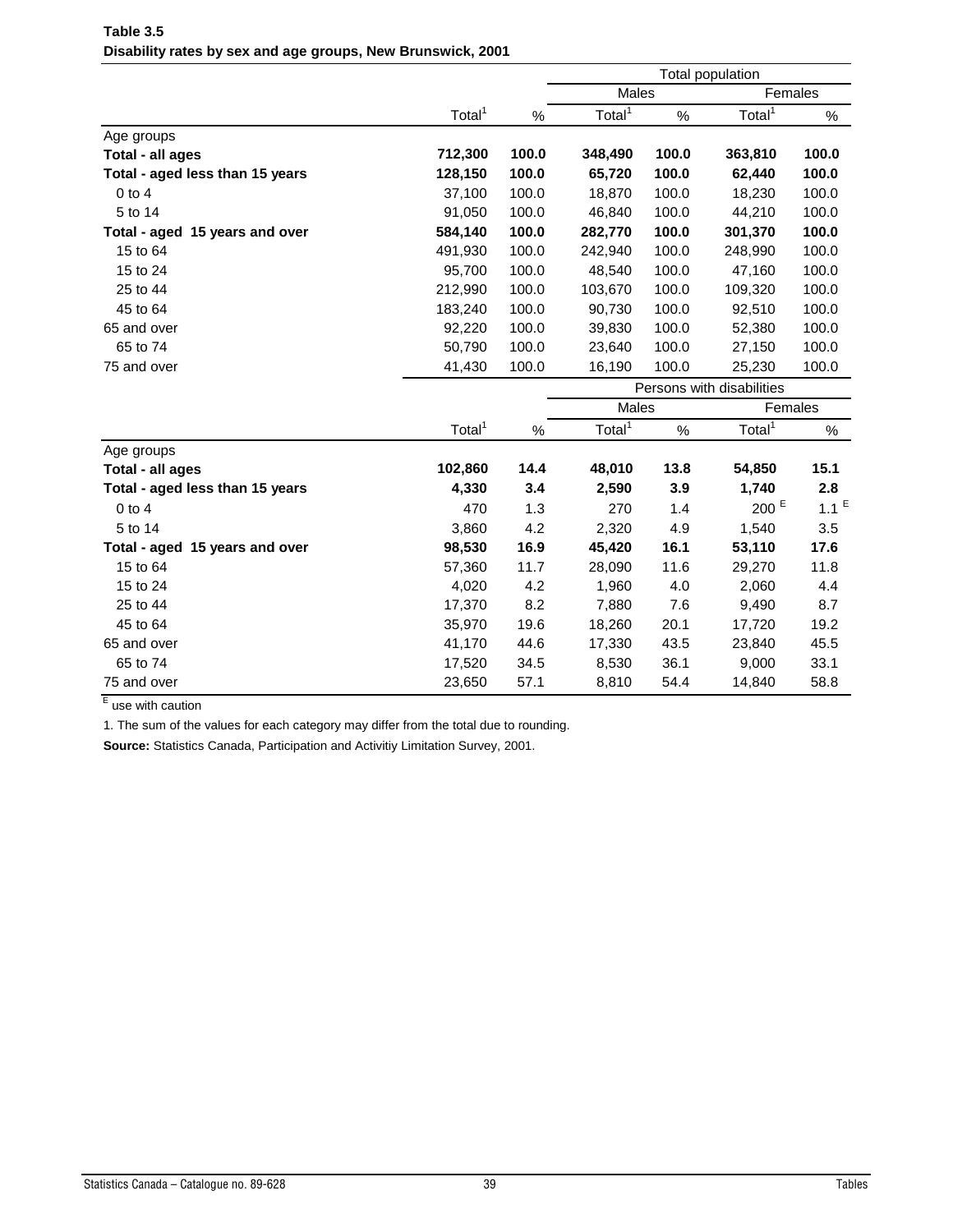|                                 |                    |       |                    |       | Total population          |                  |
|---------------------------------|--------------------|-------|--------------------|-------|---------------------------|------------------|
|                                 |                    |       | Males              |       | Females                   |                  |
|                                 | Total <sup>1</sup> | $\%$  | Total <sup>1</sup> | $\%$  | Total <sup>1</sup>        | %                |
| Age groups                      |                    |       |                    |       |                           |                  |
| Total - all ages                | 711,440            | 100.0 | 346,870            | 100.0 | 364,570                   | 100.0            |
| Total - aged less than 15 years | 115,950            | 100.0 | 59,470             | 100.0 | 56,480                    | 100.0            |
| $0$ to $4$                      | 33,750             | 100.0 | 17,190             | 100.0 | 16,570                    | 100.0            |
| 5 to 14                         | 82,200             | 100.0 | 42,290             | 100.0 | 39,910                    | 100.0            |
| Total - aged 15 years and over  | 595,480            | 100.0 | 287,400            | 100.0 | 308,090                   | 100.0            |
| 15 to 64                        | 494,700            | 100.0 | 243,130            | 100.0 | 251,570                   | 100.0            |
| 15 to 24                        | 90,450             | 100.0 | 46,240             | 100.0 | 44,200                    | 100.0            |
| 25 to 44                        | 192,930            | 100.0 | 93,140             | 100.0 | 99,790                    | 100.0            |
| 45 to 64                        | 211,330            | 100.0 | 103,750            | 100.0 | 107,570                   | 100.0            |
| 65 and over                     | 100,780            | 100.0 | 44,270             | 100.0 | 56,520                    | 100.0            |
| 65 to 74                        | 55,520             | 100.0 | 26,550             | 100.0 | 28,970                    | 100.0            |
| 75 and over                     | 45,260             | 100.0 | 17,710             | 100.0 | 27,550                    | 100.0            |
|                                 |                    |       |                    |       | Persons with disabilities |                  |
|                                 |                    |       | Males              |       | Females                   |                  |
|                                 | Total <sup>1</sup> | $\%$  | Total <sup>1</sup> | $\%$  | Total <sup>1</sup>        | $\%$             |
| Age groups                      |                    |       |                    |       |                           |                  |
| Total - all ages                | 122,540            | 17.2  | 57,500             | 16.6  | 65,040                    | 17.8             |
| Total - aged less than 15 years | 4,680              | 4.0   | 3,090              | 5.2   | 1,590                     | 2.8              |
| $0$ to $4$                      | 550                | 1.6   | 380                | 2.2   | 170 $E$                   | 1.0 <sup>E</sup> |
| 5 to 14                         | 4,130              | 5.0   | 2,710              | 6.4   | 1,420                     | 3.6              |
| Total - aged 15 years and over  | 117,860            | 19.8  | 54,410             | 18.9  | 63,450                    | 20.6             |
| 15 to 64                        | 70,970             | 14.3  | 33,830             | 13.9  | 37,150                    | 14.8             |
| 15 to 24                        | 4,970              | 5.5   | 2,450              | 5.3   | 2,510                     | 5.7              |
| 25 to 44                        | 18,850             | 9.8   | 8,400              | 9.0   | 10,440                    | 10.5             |
| 45 to 64                        | 47,160             | 22.3  | 22,970             | 22.1  | 24,190                    | 22.5             |
| 65 and over                     | 46,890             | 46.5  | 20,580             | 46.5  | 26,300                    | 46.5             |
| 65 to 74                        | 20,920             | 37.7  | 10,320             | 38.9  | 10,610                    | 36.6             |
| 75 and over                     | 25,970             | 57.4  | 10,270             | 58.0  | 15,700                    | 57.0             |

**Table 3.5-1 Disability rates by sex and age groups, New Brunswick, 2006**

1. The sum of the values for each category may differ from the total due to rounding.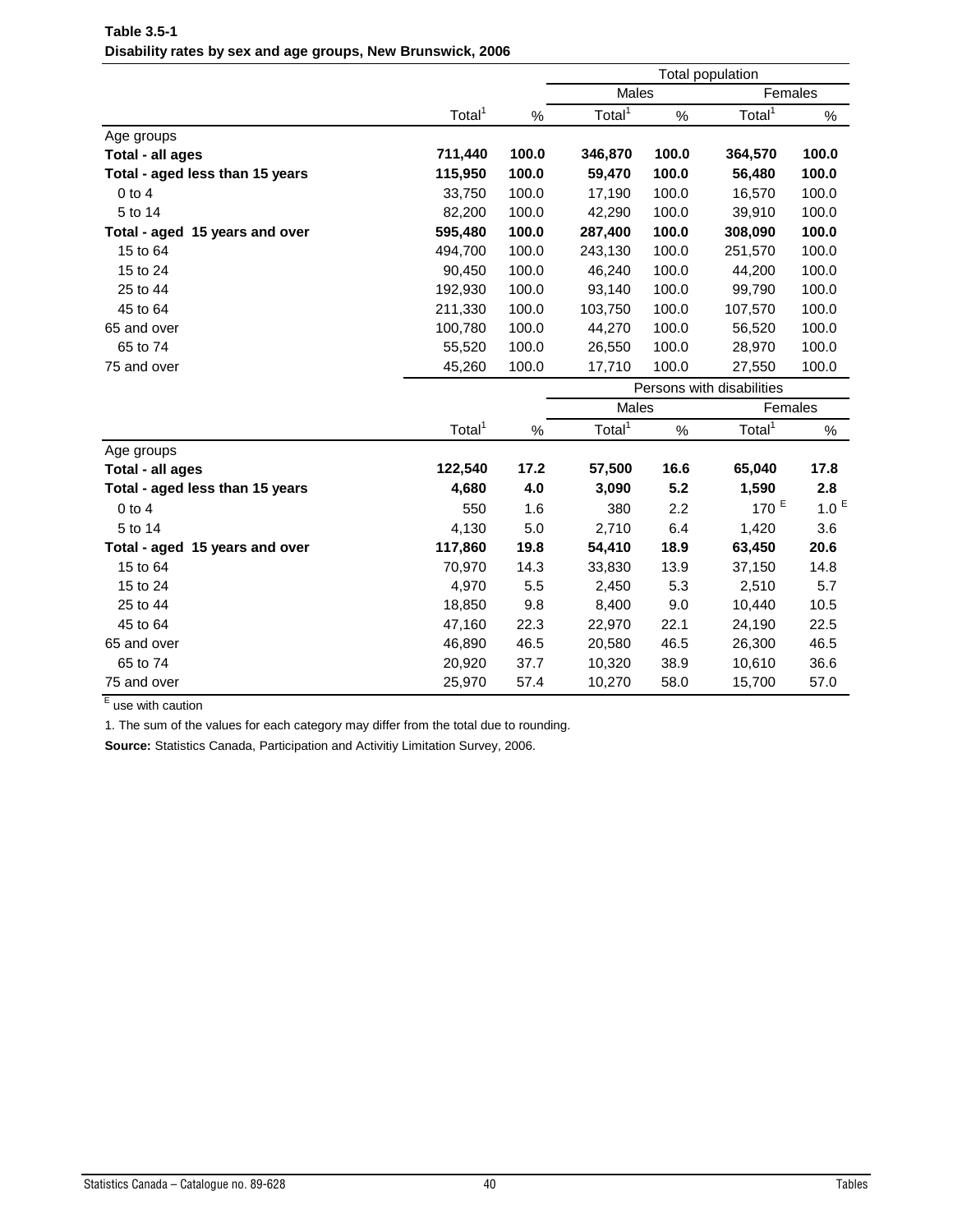|                                 |                    |       |                    | Total population |                           |                  |
|---------------------------------|--------------------|-------|--------------------|------------------|---------------------------|------------------|
|                                 |                    |       | Males              |                  | Females                   |                  |
|                                 | Total <sup>1</sup> | %     | Total <sup>1</sup> | %                | Total <sup>1</sup>        | %                |
| Age groups                      |                    |       |                    |                  |                           |                  |
| Total - all ages                | 7,052,790          | 100.0 | 3,454,920          | 100.0            | 3,597,870                 | 100.0            |
| Total - aged less than 15 years | 1,272,090          | 100.0 | 649,380            | 100.0            | 622,710                   | 100.0            |
| $0$ to $4$                      | 369,970            | 100.0 | 190,840            | 100.0            | 179,130                   | 100.0            |
| 5 to 14                         | 902,120            | 100.0 | 458,540            | 100.0            | 443,580                   | 100.0            |
| Total - aged 15 years and over  | 5,780,700          | 100.0 | 2,805,540          | 100.0            | 2,975,150                 | 100.0            |
| 15 to 64                        | 4,905,620          | 100.0 | 2,434,310          | 100.0            | 2,471,320                 | 100.0            |
| 15 to 24                        | 933,420            | 100.0 | 476,450            | 100.0            | 456,970                   | 100.0            |
| 25 to 44                        | 2,129,770          | 100.0 | 1,054,480          | 100.0            | 1,075,290                 | 100.0            |
| 45 to 64                        | 1,842,430          | 100.0 | 903,380            | 100.0            | 939,060                   | 100.0            |
| 65 and over                     | 875,070            | 100.0 | 371,240            | 100.0            | 503,840                   | 100.0            |
| 65 to 74                        | 531,930            | 100.0 | 242,160            | 100.0            | 289,770                   | 100.0            |
| 75 and over                     | 343,150            | 100.0 | 129,070            | 100.0            | 214,070                   | 100.0            |
|                                 |                    |       |                    |                  | Persons with disabilities |                  |
|                                 |                    |       | Males              |                  | Females                   |                  |
|                                 | Total <sup>1</sup> | %     | Total <sup>1</sup> | %                | Total <sup>1</sup>        | $\%$             |
| Age groups                      |                    |       |                    |                  |                           |                  |
| Total - all ages                | 595,690            | 8.4   | 268,760            | 7.8              | 326,930                   | 9.1              |
| Total - aged less than 15 years | 26,890             | 2.1   | 17,370             | 2.7              | 9,520                     | 1.5              |
| $0$ to $4$                      | 4,630              | 1.3   | 3,190              | 1.7              | 1,440E                    | 0.8 <sup>E</sup> |
| 5 to 14                         | 22,260             | 2.5   | 14,180             | 3.1              | 8,080                     | 1.8              |
| Total - aged 15 years and over  | 568,800            | 9.8   | 251,390            | 9.0              | 317,410                   | 10.7             |
| 15 to 64                        | 324,710            | 6.6   | 161,940            | 6.7              | 162,770                   | 6.6              |
| 15 to 24                        | 22,840             | 2.4   | 11,460             | 2.4              | 11,380                    | 2.5              |
| 25 to 44                        | 99,090             | 4.7   | 49,080             | 4.7              | 50,010                    | 4.7              |
| 45 to 64                        | 202,790            | 11.0  | 101,410            | 11.2             | 101,380                   | 10.8             |
| 65 and over                     | 244,090            | 27.9  | 89,450             | 24.1             | 154,640                   | 30.7             |
| 65 to 74                        | 105,000            | 19.7  | 43,010             | 17.8             | 61,990                    | 21.4             |
| 75 and over                     | 139,080            | 40.5  | 46,440             | 36.0             | 92,650                    | 43.3             |

| Table 3.6 |  |                                                      |
|-----------|--|------------------------------------------------------|
|           |  | Disability rates by sex and age groups, Quebec, 2001 |

1. The sum of the values for each category may differ from the total due to rounding.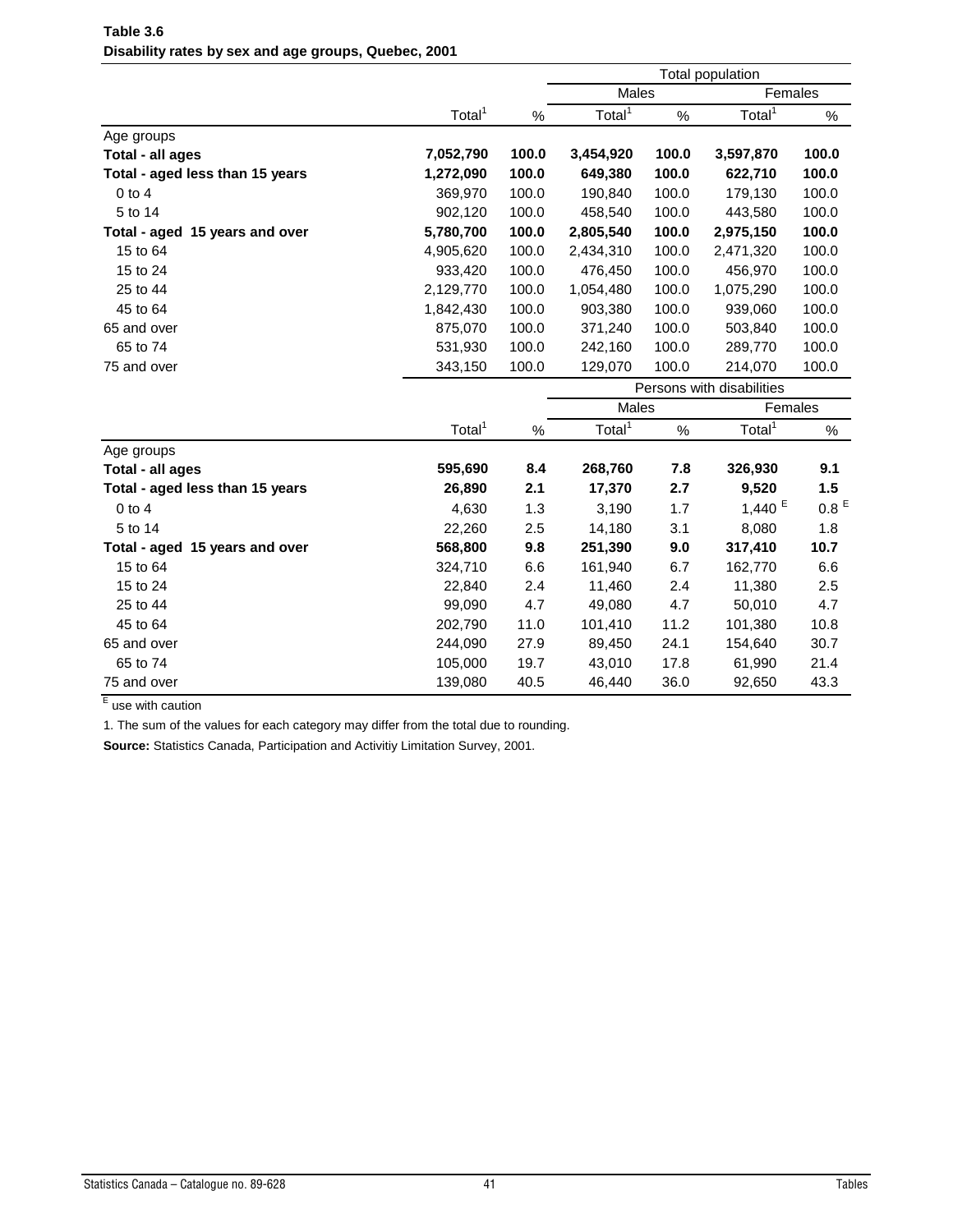|                                 |                    |       |                    |       |                           | Total population |  |  |
|---------------------------------|--------------------|-------|--------------------|-------|---------------------------|------------------|--|--|
|                                 |                    |       | Males              |       | Females                   |                  |  |  |
|                                 | Total <sup>1</sup> | %     | Total <sup>1</sup> | %     | Total <sup>1</sup>        | %                |  |  |
| Age groups                      |                    |       |                    |       |                           |                  |  |  |
| Total - all ages                | 7,396,960          | 100.0 | 3,625,960          | 100.0 | 3,771,000                 | 100.0            |  |  |
| Total - aged less than 15 years | 1,239,450          | 100.0 | 631,910            | 100.0 | 607,530                   | 100.0            |  |  |
| $0$ to $4$                      | 371,040            | 100.0 | 188,930            | 100.0 | 182,110                   | 100.0            |  |  |
| 5 to 14                         | 868,410            | 100.0 | 442,980            | 100.0 | 425,430                   | 100.0            |  |  |
| Total - aged 15 years and over  | 6,157,510          | 100.0 | 2,994,050          | 100.0 | 3,163,470                 | 100.0            |  |  |
| 15 to 64                        | 5,158,990          | 100.0 | 2,561,170          | 100.0 | 2,597,820                 | 100.0            |  |  |
| 15 to 24                        | 938,230            | 100.0 | 477,100            | 100.0 | 461,140                   | 100.0            |  |  |
| 25 to 44                        | 2,059,630          | 100.0 | 1,023,340          | 100.0 | 1,036,290                 | 100.0            |  |  |
| 45 to 64                        | 2,161,130          | 100.0 | 1,060,740          | 100.0 | 1,100,390                 | 100.0            |  |  |
| 65 and over                     | 998,530            | 100.0 | 432,870            | 100.0 | 565,650                   | 100.0            |  |  |
| 65 to 74                        | 570,770            | 100.0 | 266,220            | 100.0 | 304,550                   | 100.0            |  |  |
| 75 and over                     | 427,760            | 100.0 | 166,650            | 100.0 | 261,100                   | 100.0            |  |  |
|                                 |                    |       |                    |       | Persons with disabilities |                  |  |  |
|                                 |                    |       | Males              |       | Females                   |                  |  |  |
|                                 | Total <sup>1</sup> | $\%$  | Total <sup>1</sup> | $\%$  | Total <sup>1</sup>        | %                |  |  |
| Age groups                      |                    |       |                    |       |                           |                  |  |  |
| Total - all ages                | 768,140            | 10.4  | 348,410            | 9.6   | 419,730                   | 11.1             |  |  |
| Total - aged less than 15 years | 36,980             | 3.0   | 23,330             | 3.7   | 13,640                    | 2.2              |  |  |
| $0$ to $4$                      | 4,750              | 1.3   | 2,780              | 1.5   | $1,980$ $^{\rm E}$        | $1.1^E$          |  |  |
| 5 to 14                         | 32,220             | 3.7   | 20,550             | 4.6   | 11,670                    | 2.7              |  |  |
| Total - aged 15 years and over  | 731,160            | 11.9  | 325,080            | 10.9  | 406,080                   | 12.8             |  |  |
| 15 to 64                        | 408,920            | 7.9   | 202,810            | 7.9   | 206,110                   | 7.9              |  |  |
| 15 to 24                        | 27,930             | 3.0   | 15,090             | 3.2   | 12,840                    | 2.8              |  |  |
| 25 to 44                        | 113,950            | 5.5   | 59,410             | 5.8   | 54,540                    | 5.3              |  |  |
| 45 to 64                        | 267,040            | 12.4  | 128,310            | 12.1  | 138,730                   | 12.6             |  |  |
| 65 and over                     | 322,240            | 32.3  | 122,270            | 28.2  | 199,970                   | 35.4             |  |  |
| 65 to 74                        |                    |       | 56,220             | 21.1  | 71,240                    | 23.4             |  |  |
|                                 | 127,460            | 22.3  |                    |       |                           |                  |  |  |

**Table 3.6-1 Disability rates by sex and age groups, Quebec, 2006**

1. The sum of the values for each category may differ from the total due to rounding.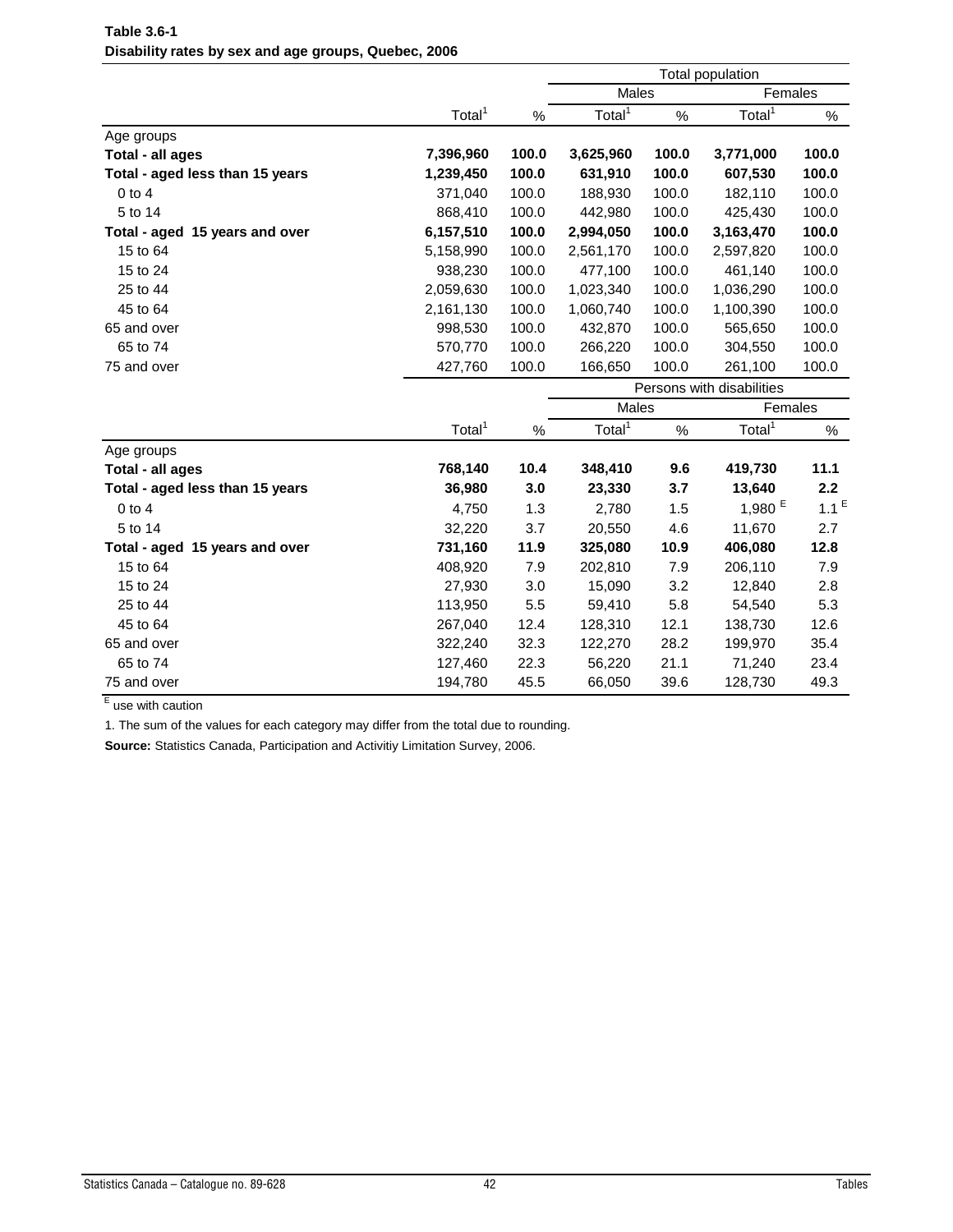|                                 |                    |       | Total population   |       |                           |         |
|---------------------------------|--------------------|-------|--------------------|-------|---------------------------|---------|
|                                 |                    |       | Males              |       | Females                   |         |
|                                 | Total <sup>1</sup> | %     | Total <sup>1</sup> | $\%$  | Total <sup>1</sup>        | %       |
| Age groups                      |                    |       |                    |       |                           |         |
| Total - all ages                | 11,192,730         | 100.0 | 5,481,710          | 100.0 | 5,711,020                 | 100.0   |
| Total - aged less than 15 years | 2,211,950          | 100.0 | 1,133,890          | 100.0 | 1,078,060                 | 100.0   |
| $0$ to $4$                      | 665,160            | 100.0 | 340,560            | 100.0 | 324,600                   | 100.0   |
| 5 to 14                         | 1,546,790          | 100.0 | 793,320            | 100.0 | 753,470                   | 100.0   |
| Total - aged 15 years and over  | 8,980,780          | 100.0 | 4,347,820          | 100.0 | 4,632,960                 | 100.0   |
| 15 to 64                        | 7,601,230          | 100.0 | 3,741,030          | 100.0 | 3,860,200                 | 100.0   |
| 15 to 24                        | 1,464,450          | 100.0 | 745,230            | 100.0 | 719,220                   | 100.0   |
| 25 to 44                        | 3,469,570          | 100.0 | 1,693,290          | 100.0 | 1,776,290                 | 100.0   |
| 45 to 64                        | 2,667,200          | 100.0 | 1,302,510          | 100.0 | 1,364,690                 | 100.0   |
| 65 and over                     | 1,379,550          | 100.0 | 606,800            | 100.0 | 772,750                   | 100.0   |
| 65 to 74                        | 803,660            | 100.0 | 378,240            | 100.0 | 425,420                   | 100.0   |
| 75 and over                     | 575,890            | 100.0 | 228,560            | 100.0 | 347,330                   | 100.0   |
|                                 |                    |       |                    |       | Persons with disabilities |         |
|                                 |                    |       | <b>Males</b>       |       | Females                   |         |
|                                 | Total <sup>1</sup> | $\%$  | Total <sup>1</sup> | %     | Total <sup>1</sup>        | $\%$    |
| Age groups                      |                    |       |                    |       |                           |         |
| Total - all ages                | 1,514,380          | 13.5  | 673,240            | 12.3  | 841,140                   | 14.7    |
| Total - aged less than 15 years | 78,340             | 3.5   | 48,130             | 4.2   | 30,210                    | 2.8     |
| $0$ to $4$                      | 10,700             | 1.6   | 6,110              | 1.8   | $4,590$ $^{\rm E}$        | $1.4^E$ |
| 5 to 14                         | 67,640             | 4.4   | 42,020             | 5.3   | 25,620                    | 3.4     |
| Total - aged 15 years and over  | 1,436,040          | 16.0  | 625,110            | 14.4  | 810,930                   | 17.5    |
| 15 to 64                        | 815,930            | 10.7  | 365,940            | 9.8   | 449,990                   | 11.7    |
| 15 to 24                        | 60,730             | 4.1   | 30,700             | 4.1   | 30,030                    | 4.2     |
| 25 to 44                        | 258,330            | 7.4   | 114,080            | 6.7   | 144,250                   | 8.1     |
| 45 to 64                        | 496,870            | 18.6  | 221,160            | 17.0  | 275,710                   | 20.2    |
| 65 and over                     | 620,110            | 44.9  | 259,170            | 42.7  | 360,940                   | 46.7    |
|                                 |                    |       |                    |       |                           |         |
| 65 to 74                        | 283,520            | 35.3  | 129,070            | 34.1  | 154,460                   | 36.3    |

| Table 3.7                                             |  |  |
|-------------------------------------------------------|--|--|
| Disability rates by sex and age groups, Ontario, 2001 |  |  |

1. The sum of the values for each category may differ from the total due to rounding.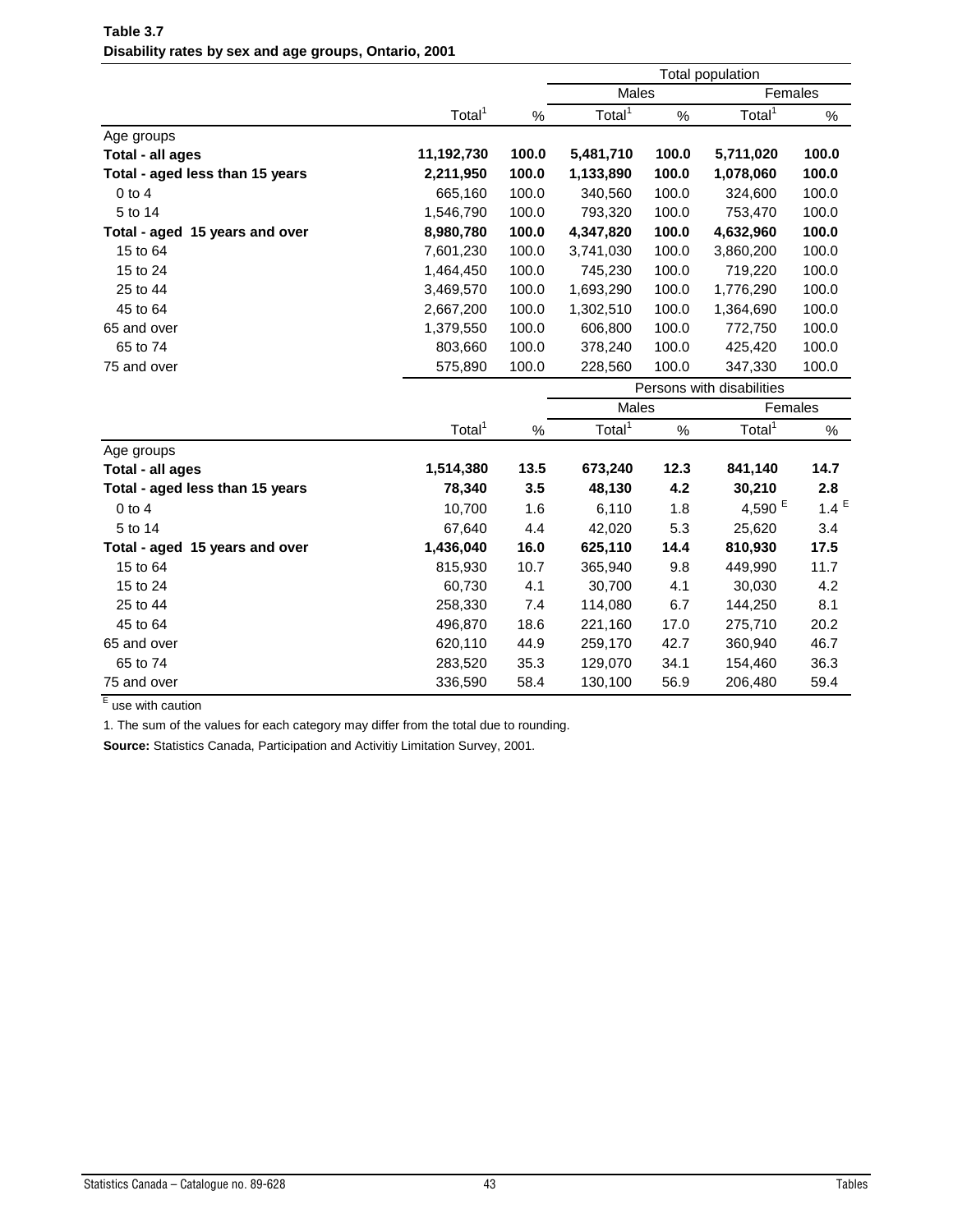|                                 |                    |       |                    | Total population |                           |                  |  |
|---------------------------------|--------------------|-------|--------------------|------------------|---------------------------|------------------|--|
|                                 |                    |       | Males              |                  | Females                   |                  |  |
|                                 | Total <sup>1</sup> | $\%$  | Total <sup>1</sup> | $\%$             | Total <sup>1</sup>        | $\%$             |  |
| Age groups                      |                    |       |                    |                  |                           |                  |  |
| <b>Total - all ages</b>         | 11,970,000         | 100.0 | 5,847,350          | 100.0            | 6,122,640                 | 100.0            |  |
| Total - aged less than 15 years | 2,192,770          | 100.0 | 1,124,630          | 100.0            | 1,068,140                 | 100.0            |  |
| $0$ to 4                        | 665,430            | 100.0 | 340,670            | 100.0            | 324,750                   | 100.0            |  |
| 5 to 14                         | 1,527,350          | 100.0 | 783,960            | 100.0            | 743,390                   | 100.0            |  |
| Total - aged 15 years and over  | 9,777,220          | 100.0 | 4,722,720          | 100.0            | 5,054,500                 | 100.0            |  |
| 15 to 64                        | 8,225,270          | 100.0 | 4,032,510          | 100.0            | 4,192,760                 | 100.0            |  |
| 15 to 24                        | 1,615,010          | 100.0 | 821,010            | 100.0            | 794,000                   | 100.0            |  |
| 25 to 44                        | 3,421,150          | 100.0 | 1,658,860          | 100.0            | 1,762,290                 | 100.0            |  |
| 45 to 64                        | 3,189,110          | 100.0 | 1,552,640          | 100.0            | 1,636,470                 | 100.0            |  |
| 65 and over                     | 1,551,960          | 100.0 | 690,210            | 100.0            | 861,750                   | 100.0            |  |
| 65 to 74                        | 854,630            | 100.0 | 405,170            | 100.0            | 449,460                   | 100.0            |  |
| 75 and over                     | 697,330            | 100.0 | 285,040            | 100.0            | 412,290                   | 100.0            |  |
|                                 |                    |       |                    |                  | Persons with disabilities |                  |  |
|                                 |                    |       | Males              |                  | Females                   |                  |  |
|                                 | Total <sup>1</sup> | $\%$  | Total <sup>1</sup> | $\%$             | Total <sup>1</sup>        | $\%$             |  |
| Age groups                      |                    |       |                    |                  |                           |                  |  |
| Total - all ages                | 1,853,570          | 15.5  | 838,770            | 14.3             | 1,014,810                 | 16.6             |  |
| Total - aged less than 15 years | 82,820             | 3.8   | 53,720             | 4.8              | 29,100                    | 2.7              |  |
| $0$ to $4$                      | 11,760             | 1.8   | 8,370              | 2.5              | $3,390$ $^{\rm E}$        | 1.0 <sup>E</sup> |  |
| 5 to 14                         | 71,060             | 4.7   | 45,350             | 5.8              | 25,710                    | 3.5              |  |
| Total - aged 15 years and over  | 1,770,760          | 18.1  | 785,050            | 16.6             | 985,710                   | 19.5             |  |
| 15 to 64                        | 1,038,210          | 12.6  | 471,110            | 11.7             | 567,100                   | 13.5             |  |
| 15 to 24                        | 84,910             | 5.3   | 44,460             | 5.4              | 40,450                    | 5.1              |  |
| 25 to 44                        | 297,370            | 8.7   | 137,670            | 8.3              | 159,690                   | 9.1              |  |
| 45 to 64                        | 655,940            | 20.6  | 288,980            | 18.6             | 366,960                   | 22.4             |  |
|                                 |                    |       |                    |                  |                           |                  |  |
| 65 and over                     | 732,540            | 47.2  | 313,940            | 45.5             | 418,610                   | 48.6             |  |
| 65 to 74                        | 313,690            | 36.7  | 148,010            | 36.5             | 165,680                   | 36.9             |  |

## **Table 3.7-1 Disability rates by sex and age groups, Ontario, 2006**

E use with caution

1. The sum of the values for each category may differ from the total due to rounding.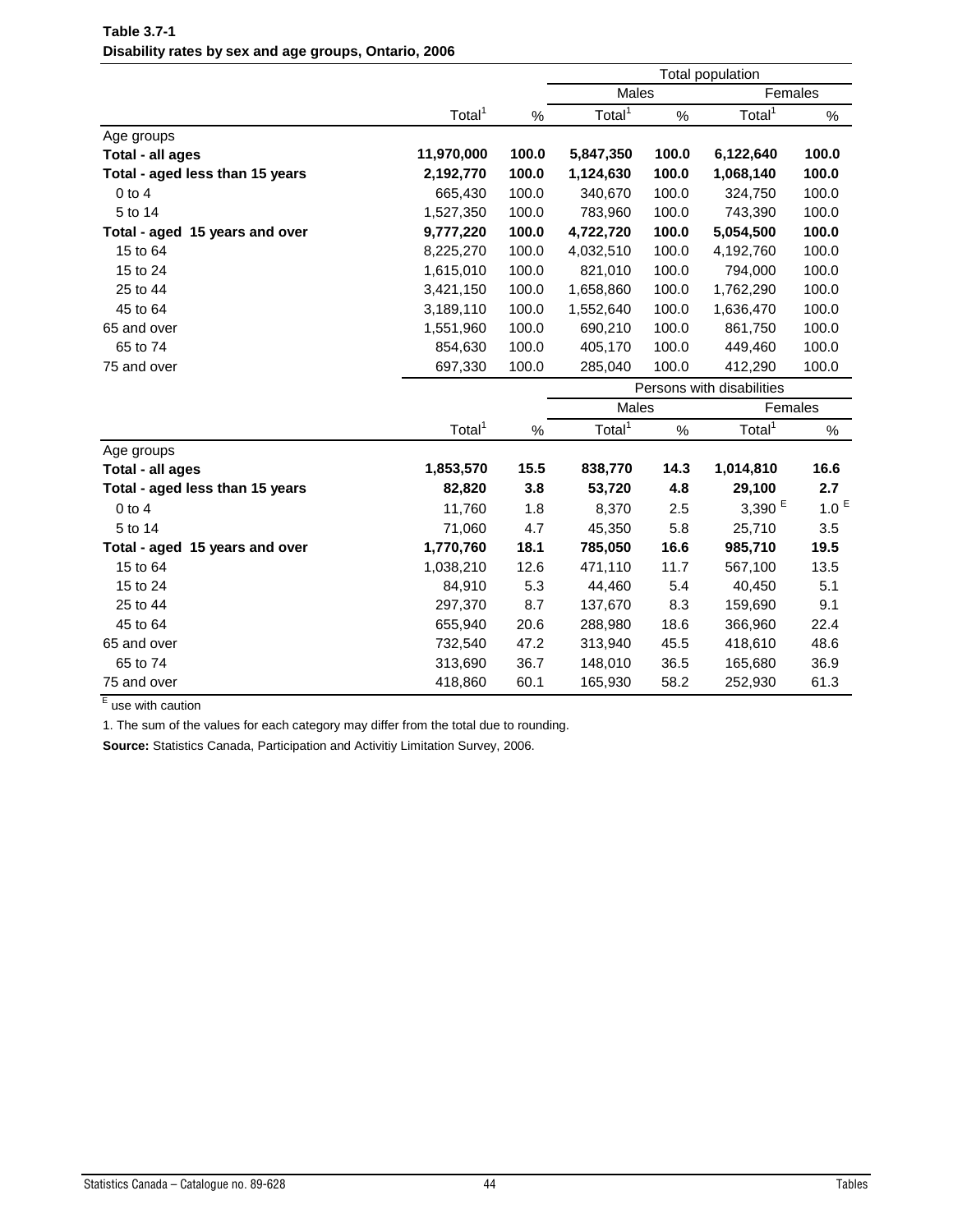|                                 |                    |       |                    |       | <b>Total population</b>   |       |  |  |
|---------------------------------|--------------------|-------|--------------------|-------|---------------------------|-------|--|--|
|                                 |                    |       | Males              |       | Females                   |       |  |  |
|                                 | Total <sup>1</sup> | %     | Total <sup>1</sup> | $\%$  | Total <sup>1</sup>        | $\%$  |  |  |
| Age groups                      |                    |       |                    |       |                           |       |  |  |
| Total - all ages                | 1,036,270          | 100.0 | 508,150            | 100.0 | 528,120                   | 100.0 |  |  |
| Total - aged less than 15 years | 209,540            | 100.0 | 107,310            | 100.0 | 102,230                   | 100.0 |  |  |
| $0$ to $4$                      | 62,980             | 100.0 | 32,500             | 100.0 | 30,480                    | 100.0 |  |  |
| 5 to 14                         | 146,560            | 100.0 | 74,810             | 100.0 | 71,760                    | 100.0 |  |  |
| Total - aged 15 years and over  | 826,730            | 100.0 | 400,850            | 100.0 | 425,890                   | 100.0 |  |  |
| 15 to 64                        | 684,370            | 100.0 | 339,370            | 100.0 | 345,000                   | 100.0 |  |  |
| 15 to 24                        | 140,910            | 100.0 | 70,990             | 100.0 | 69,910                    | 100.0 |  |  |
| 25 to 44                        | 299,550            | 100.0 | 148,460            | 100.0 | 151,090                   | 100.0 |  |  |
| 45 to 64                        | 243,910            | 100.0 | 119,920            | 100.0 | 123,990                   | 100.0 |  |  |
| 65 and over                     | 142,360            | 100.0 | 61,470             | 100.0 | 80,890                    | 100.0 |  |  |
| 65 to 74                        | 74,810             | 100.0 | 35,030             | 100.0 | 39,770                    | 100.0 |  |  |
| 75 and over                     | 67,560             | 100.0 | 26,440             | 100.0 | 41,110                    | 100.0 |  |  |
|                                 |                    |       |                    |       | Persons with disabilities |       |  |  |
|                                 |                    |       | Males              |       | Females                   |       |  |  |
|                                 | Total <sup>1</sup> | $\%$  | Total <sup>1</sup> | $\%$  | Total <sup>1</sup>        | $\%$  |  |  |
| Age groups                      |                    |       |                    |       |                           |       |  |  |
| <b>Total - all ages</b>         | 147,580            | 14.2  | 68,010             | 13.4  | 79,580                    | 15.1  |  |  |
| Total - aged less than 15 years | 7,920              | 3.8   | 4,870              | 4.5   | 3,050                     | 3.0   |  |  |
| $0$ to $4$                      | 1,210              | 1.9   | 730                | 2.3   | 480                       | 1.6   |  |  |
| 5 to 14                         | 6,710              | 4.6   | 4,140              | 5.5   | 2,570                     | 3.6   |  |  |
| Total - aged 15 years and over  | 139,660            | 16.9  | 63,140             | 15.8  | 76,530                    | 18.0  |  |  |
| 15 to 64                        | 75,380             | 11.0  | 35,740             | 10.5  | 39,640                    | 11.5  |  |  |
| 15 to 24                        | 5,610              | 4.0   | 2,530              | 3.6   | 3,080                     | 4.4   |  |  |
| 25 to 44                        | 24,420             | 8.2   | 11,040             | 7.4   | 13,380                    | 8.9   |  |  |
| 45 to 64                        | 45,360             | 18.6  | 22,170             | 18.5  | 23,180                    | 18.7  |  |  |
| 65 and over                     | 64,280             | 45.2  | 27,400             | 44.6  | 36,890                    | 45.6  |  |  |
| 65 to 74                        | 25,210             | 33.7  | 11,260             | 32.1  | 13,960                    | 35.1  |  |  |
| 75 and over                     | 39,070             | 57.8  | 16,140             | 61.0  | 22,930                    | 55.8  |  |  |

**Table 3.8 Disability rates by sex and age groups, Manitoba, 2001**

1. The sum of the values for each category may differ from the total due to rounding.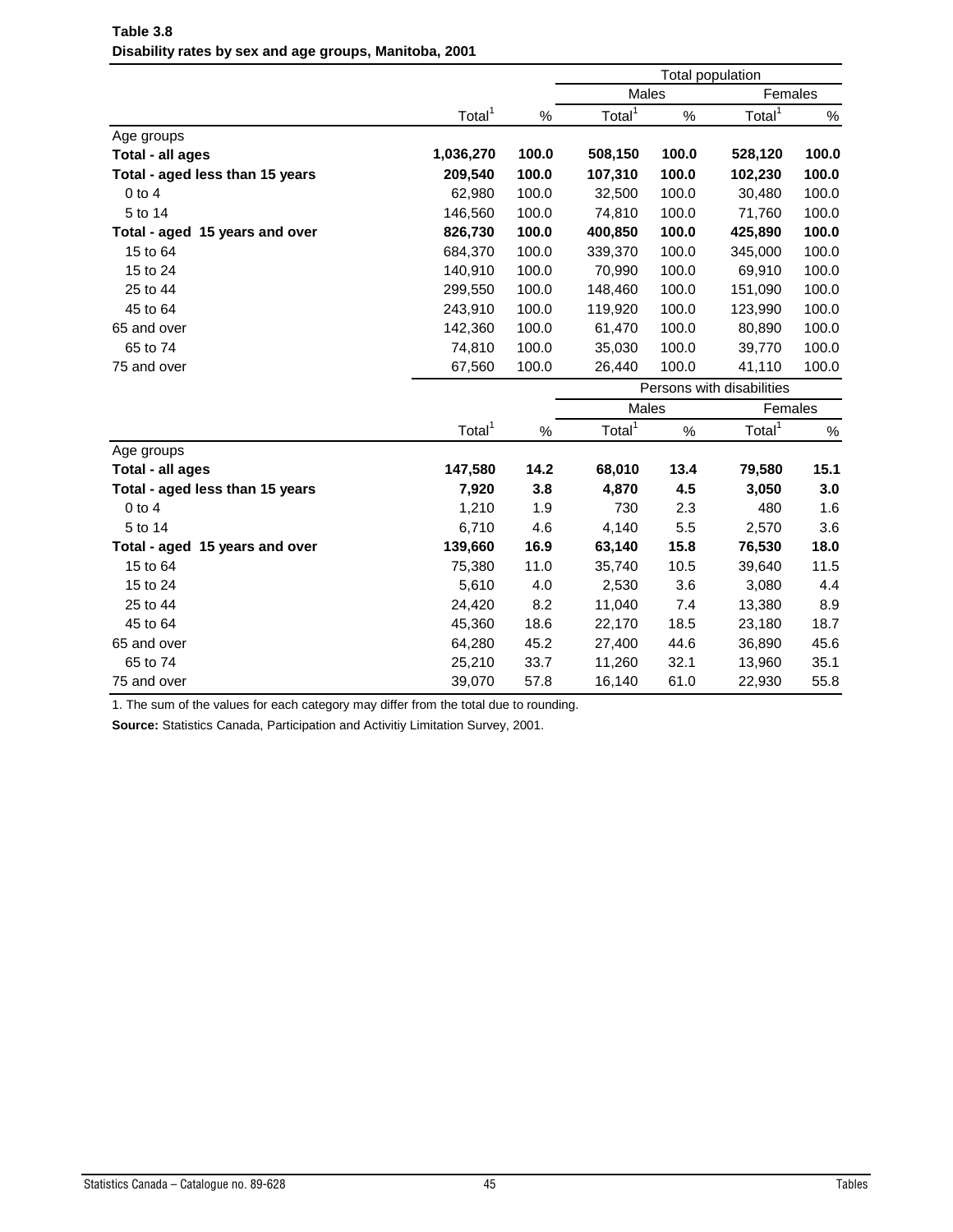|                                 |                    | Total population |                    |       |                           |         |  |
|---------------------------------|--------------------|------------------|--------------------|-------|---------------------------|---------|--|
|                                 |                    |                  |                    | Males |                           | Females |  |
|                                 | Total <sup>1</sup> | %                | Total <sup>1</sup> | $\%$  | Total <sup>1</sup>        | %       |  |
| Age groups                      |                    |                  |                    |       |                           |         |  |
| Total - all ages                | 1,075,490          | 100.0            | 527,200            | 100.0 | 548,290                   | 100.0   |  |
| Total - aged less than 15 years | 203,800            | 100.0            | 104,650            | 100.0 | 99,150                    | 100.0   |  |
| $0$ to $4$                      | 61,110             | 100.0            | 31,330             | 100.0 | 29,780                    | 100.0   |  |
| 5 to 14                         | 142,690            | 100.0            | 73,320             | 100.0 | 69,370                    | 100.0   |  |
| Total - aged 15 years and over  | 871,690            | 100.0            | 422,550            | 100.0 | 449,140                   | 100.0   |  |
| 15 to 64                        | 722,100            | 100.0            | 357,080            | 100.0 | 365,010                   | 100.0   |  |
| 15 to 24                        | 149,750            | 100.0            | 75,600             | 100.0 | 74,150                    | 100.0   |  |
| 25 to 44                        | 285,360            | 100.0            | 139,760            | 100.0 | 145,590                   | 100.0   |  |
| 45 to 64                        | 287,000            | 100.0            | 141,730            | 100.0 | 145,270                   | 100.0   |  |
| 65 and over                     | 149,600            | 100.0            | 65,470             | 100.0 | 84,130                    | 100.0   |  |
| 65 to 74                        | 76,180             | 100.0            | 36,580             | 100.0 | 39,600                    | 100.0   |  |
| 75 and over                     | 73,420             | 100.0            | 28,890             | 100.0 | 44,530                    | 100.0   |  |
|                                 |                    |                  |                    |       | Persons with disabilities |         |  |
|                                 |                    |                  | Males              |       | Females                   |         |  |
|                                 | Total <sup>1</sup> | $\%$             | Total <sup>1</sup> | $\%$  | Total <sup>1</sup>        | $\%$    |  |
| Age groups                      |                    |                  |                    |       |                           |         |  |
| Total - all ages                | 169,170            | 15.7             | 76,050             | 14.4  | 93,120                    | 17.0    |  |
| Total - aged less than 15 years | 8,290              | 4.1              | 5,210              | 5.0   | 3,090                     | 3.1     |  |
| $0$ to $4$                      | 1,140              | 1.9              | 680                | 2.2   | 460 $E$                   | $1.5^E$ |  |
| 5 to 14                         | 7,160              | 5.0              | 4,530              | 6.2   | 2,630                     | 3.8     |  |
| Total - aged 15 years and over  | 160,880            | 18.5             | 70,840             | 16.8  | 90,030                    | 20.0    |  |
| 15 to 64                        | 89,730             | 12.4             | 41,910             | 11.7  | 47,820                    | 13.1    |  |
| 15 to 24                        | 6,540              | 4.4              | 3,250              | 4.3   | 3,290                     | 4.4     |  |
| 25 to 44                        | 25,450             | 8.9              | 12,280             | 8.8   | 13,170                    | 9.0     |  |
| 45 to 64                        | 57,740             | 20.1             | 26,380             | 18.6  | 31,360                    | 21.6    |  |
| 65 and over                     | 71,140             | 47.6             | 28,930             | 44.2  | 42,210                    | 50.2    |  |
| 65 to 74                        | 27,150             | 35.6             | 12,950             | 35.4  | 14,200                    | 35.9    |  |
|                                 |                    |                  |                    |       |                           |         |  |

## **Table 3.8-1 Disability rates by sex and age groups, Manitoba, 2006**

E use with caution

1. The sum of the values for each category may differ from the total due to rounding.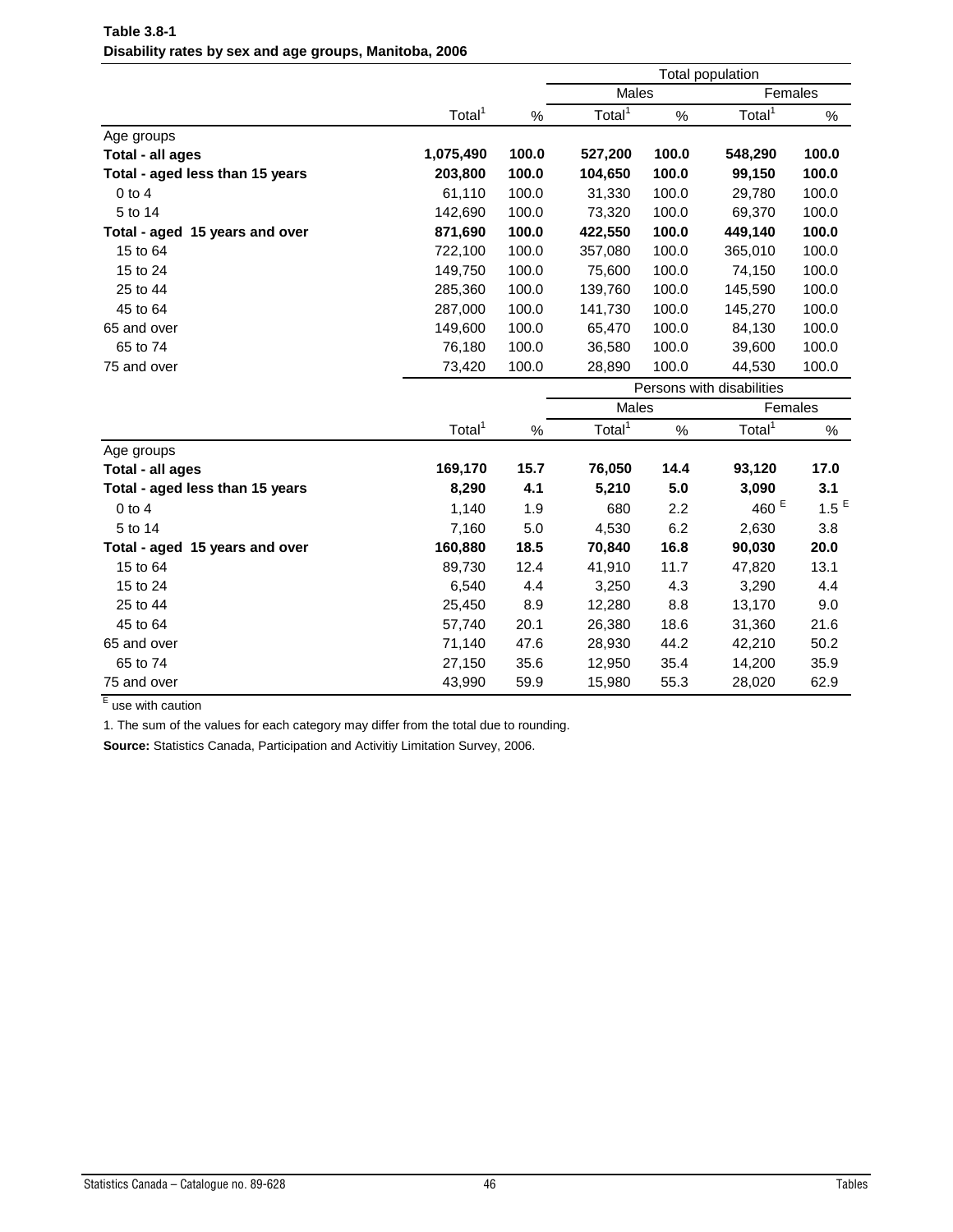|                                 |                    |       |                    | Total population |                           |         |  |
|---------------------------------|--------------------|-------|--------------------|------------------|---------------------------|---------|--|
|                                 |                    |       | Males              |                  |                           | Females |  |
|                                 | Total <sup>1</sup> | $\%$  | Total <sup>1</sup> | %                | Total <sup>1</sup>        | $\%$    |  |
| Age groups                      |                    |       |                    |                  |                           |         |  |
| <b>Total - all ages</b>         | 859,080            | 100.0 | 423,960            | 100.0            | 435,120                   | 100.0   |  |
| Total - aged less than 15 years | 173,670            | 100.0 | 88,810             | 100.0            | 84,870                    | 100.0   |  |
| $0$ to $4$                      | 50,400             | 100.0 | 25,370             | 100.0            | 25,030                    | 100.0   |  |
| 5 to 14                         | 123,270            | 100.0 | 63,430             | 100.0            | 59,840                    | 100.0   |  |
| Total - aged 15 years and over  | 685,410            | 100.0 | 335,150            | 100.0            | 350,260                   | 100.0   |  |
| 15 to 64                        | 557,150            | 100.0 | 278,300            | 100.0            | 278,840                   | 100.0   |  |
| 15 to 24                        | 125,490            | 100.0 | 64,200             | 100.0            | 61,290                    | 100.0   |  |
| 25 to 44                        | 234,680            | 100.0 | 115,570            | 100.0            | 119,120                   | 100.0   |  |
| 45 to 64                        | 196,980            | 100.0 | 98,540             | 100.0            | 98,440                    | 100.0   |  |
| 65 and over                     | 128,260            | 100.0 | 56,850             | 100.0            | 71,410                    | 100.0   |  |
| 65 to 74                        | 66,640             | 100.0 | 31,770             | 100.0            | 34,870                    | 100.0   |  |
| 75 and over                     | 61,630             | 100.0 | 25,080             | 100.0            | 36,550                    | 100.0   |  |
|                                 |                    |       |                    |                  | Persons with disabilities |         |  |
|                                 |                    |       | Males              |                  | Females                   |         |  |
|                                 | Total <sup>1</sup> | $\%$  | Total <sup>1</sup> | $\%$             | Total <sup>1</sup>        | $\%$    |  |
| Age groups                      |                    |       |                    |                  |                           |         |  |
| Total - all ages                | 124,210            | 14.5  | 59,330             | 14.0             | 64,880                    | 14.9    |  |
| Total - aged less than 15 years | 5,480              | 3.2   | 3,380              | 3.8              | 2,100                     | 2.5     |  |
| $0$ to $4$                      | 850                | 1.7   | 500                | 2.0              | 350                       | 1.4     |  |
| 5 to 14                         | 4,640              | 3.8   | 2,880              | 4.5              | 1,750                     | 2.9     |  |
| Total - aged 15 years and over  | 118,730            | 17.3  | 55,950             | 16.7             | 62,770                    | 17.9    |  |
| 15 to 64                        | 61,800             | 11.1  | 30,470             | 10.9             | 31,330                    | 11.2    |  |
| 15 to 24                        | 5,310              | 4.2   | 2,630              | 4.1              | 2,680                     | 4.4     |  |
| 25 to 44                        | 20,460             | 8.7   | 9,900              | 8.6              | 10,560                    | 8.9     |  |
| 45 to 64                        | 36,040             | 18.3  | 17,940             | 18.2             | 18,090                    | 18.4    |  |
| 65 and over                     | 56,920             | 44.4  | 25,480             | 44.8             | 31,440                    | 44.0    |  |
| 65 to 74                        | 22,420             | 33.6  | 11,300             | 35.6             | 11,110                    | 31.9    |  |
| 75 and over                     | 34,510             | 56.0  | 14,180             | 56.5             | 20,320                    | 55.6    |  |

**Table 3.9 Disability rates by sex and age groups, Saskatchewan, 2001**

1. The sum of the values for each category may differ from the total due to rounding.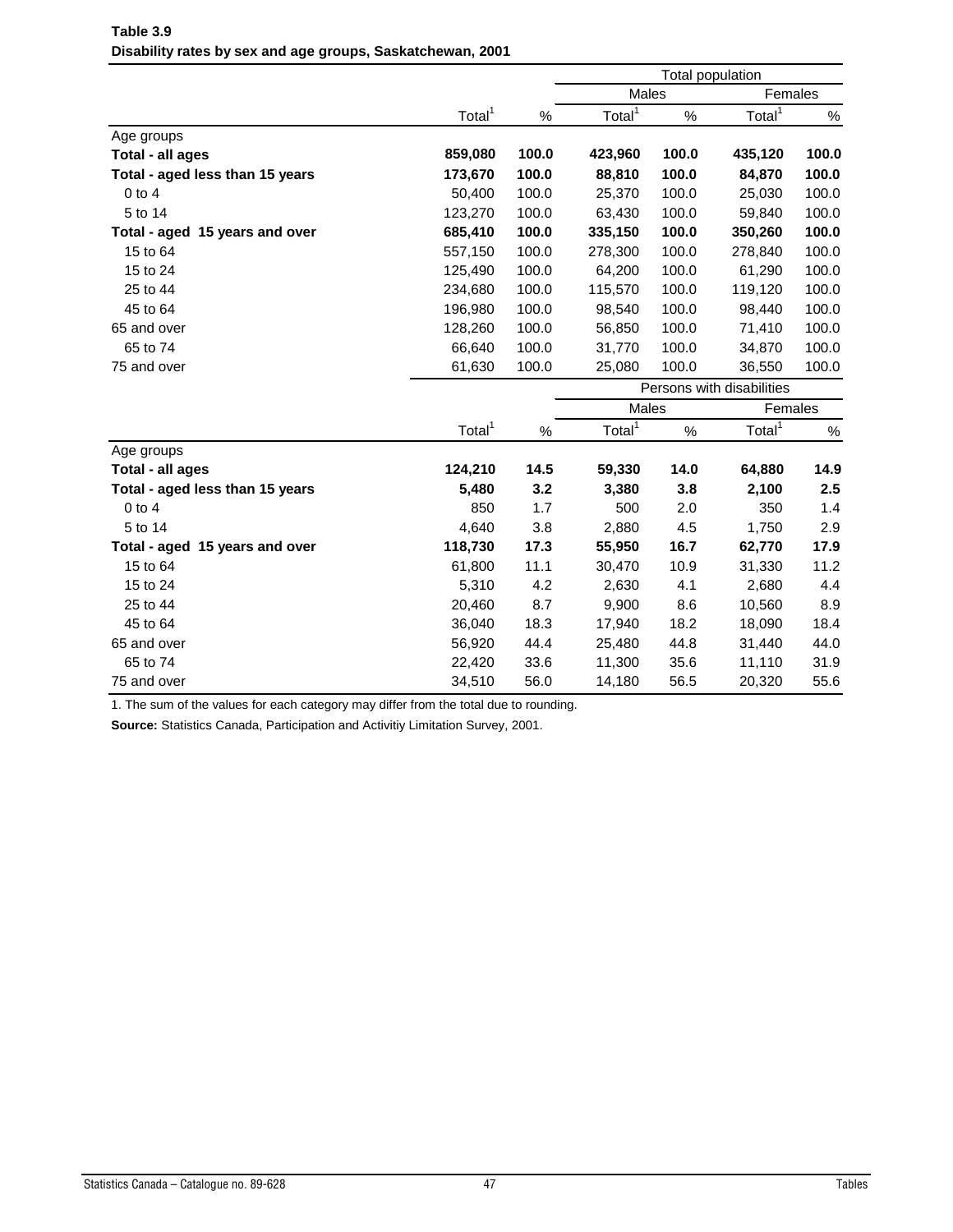|                                 |                    |       |                    |                           | Total population   |         |  |  |  |
|---------------------------------|--------------------|-------|--------------------|---------------------------|--------------------|---------|--|--|--|
|                                 |                    |       |                    | Males                     | Females            |         |  |  |  |
|                                 | Total <sup>1</sup> | $\%$  | Total <sup>1</sup> | $\%$                      | Total <sup>1</sup> | %       |  |  |  |
| Age groups                      |                    |       |                    |                           |                    |         |  |  |  |
| Total - all ages                | 905,510            | 100.0 | 444,790            | 100.0                     | 460,720            | 100.0   |  |  |  |
| Total - aged less than 15 years | 169,660            | 100.0 | 86,850             | 100.0                     | 82,800             | 100.0   |  |  |  |
| $0$ to $4$                      | 51,130             | 100.0 | 26,290             | 100.0                     | 24,840             | 100.0   |  |  |  |
| 5 to 14                         | 118,530            | 100.0 | 60,560             | 100.0                     | 57,970             | 100.0   |  |  |  |
| Total - aged 15 years and over  | 735,850            | 100.0 | 357,940            | 100.0                     | 377,920            | 100.0   |  |  |  |
| 15 to 64                        | 598,860            | 100.0 | 296,590            | 100.0                     | 302,270            | 100.0   |  |  |  |
| 15 to 24                        | 131,760            | 100.0 | 67,860             | 100.0                     | 63,900             | 100.0   |  |  |  |
| 25 to 44                        | 227,310            | 100.0 | 109,890            | 100.0                     | 117,430            | 100.0   |  |  |  |
| 45 to 64                        | 239,790            | 100.0 | 118,850            | 100.0                     | 120,940            | 100.0   |  |  |  |
| 65 and over                     | 136,990            | 100.0 | 61,340             | 100.0                     | 75,650             | 100.0   |  |  |  |
| 65 to 74                        | 68,630             | 100.0 | 33,060             | 100.0                     | 35,580             | 100.0   |  |  |  |
| 75 and over                     | 68,360             | 100.0 | 28,290             | 100.0                     | 40,070             | 100.0   |  |  |  |
|                                 |                    |       |                    | Persons with disabilities |                    |         |  |  |  |
|                                 |                    |       | Males              |                           | Females            |         |  |  |  |
|                                 | Total <sup>1</sup> | $\%$  | Total <sup>1</sup> | $\%$                      | Total <sup>1</sup> | $\%$    |  |  |  |
| Age groups                      |                    |       |                    |                           |                    |         |  |  |  |
| Total - all ages                | 145,230            | 16.0  | 68,210             | 15.3                      | 77,010             | 16.7    |  |  |  |
| Total - aged less than 15 years | 6,550              | 3.9   | 4,150              | 4.8                       | 2,400              | 2.9     |  |  |  |
| $0$ to $4$                      | 880                | 1.7   | 530 <sup>E</sup>   | 2.0 <sup>E</sup>          | 350 $E$            | $1.4^E$ |  |  |  |
| 5 to 14                         | 5,670              | 4.8   | 3,620              | 6.0                       | 2,050              | 3.5     |  |  |  |
| Total - aged 15 years and over  | 138,680            | 18.8  | 64,060             | 17.9                      | 74,610             | 19.7    |  |  |  |
| 15 to 64                        | 72,640             | 12.1  | 34,360             | 11.6                      | 38,280             | 12.7    |  |  |  |
| 15 to 24                        | 5,840              | 4.4   | 3,120              | 4.6                       | 2,720              | 4.3     |  |  |  |
| 25 to 44                        | 20,030             | 8.8   | 9,070              | 8.3                       | 10,960             | 9.3     |  |  |  |
| 45 to 64                        | 46,760             | 19.5  | 22,170             | 18.7                      | 24,590             | 20.3    |  |  |  |
| 65 and over                     | 66,040             | 48.2  | 29,700             | 48.4                      | 36,340             | 48.0    |  |  |  |
| 65 to 74                        | 25,050             | 36.5  | 12,290             | 37.2                      | 12,760             | 35.9    |  |  |  |
| 75 and over                     | 40,990             | 60.0  | 17,410             | 61.5                      | 23,570             | 58.8    |  |  |  |

**Table 3.9-1 Disability rates by sex and age groups, Saskatchewan, 2006**

1. The sum of the values for each category may differ from the total due to rounding.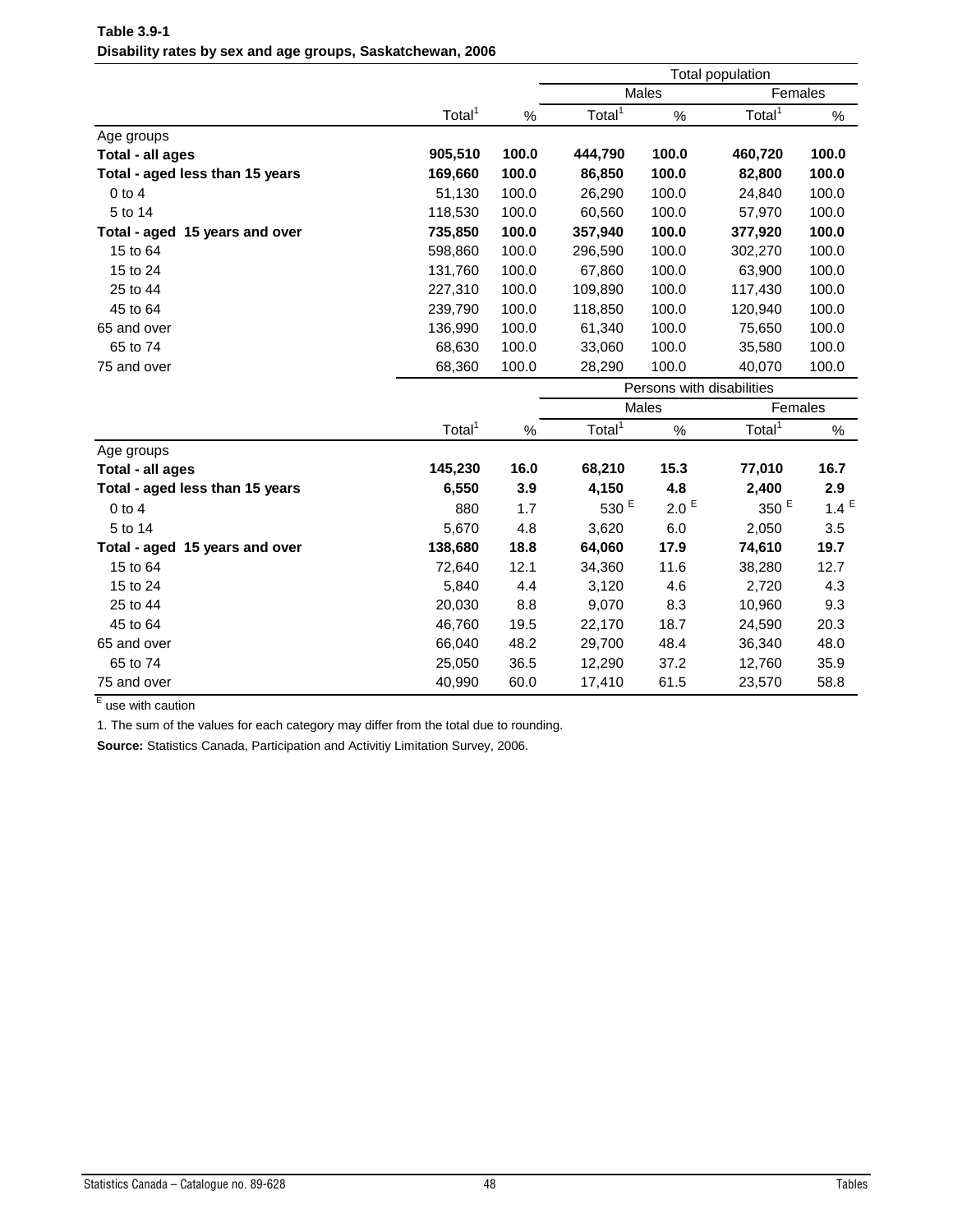|                                 |                    |       |                    |       | <b>Total population</b>   |       |  |  |
|---------------------------------|--------------------|-------|--------------------|-------|---------------------------|-------|--|--|
|                                 |                    |       | Males              |       | Females                   |       |  |  |
|                                 | Total <sup>1</sup> | $\%$  | Total <sup>1</sup> | $\%$  | Total <sup>1</sup>        | $\%$  |  |  |
| Age groups                      |                    |       |                    |       |                           |       |  |  |
| Total - all ages                | 2,830,280          | 100.0 | 1,414,990          | 100.0 | 1,415,290                 | 100.0 |  |  |
| Total - aged less than 15 years | 586,310            | 100.0 | 300,370            | 100.0 | 285,940                   | 100.0 |  |  |
| $0$ to $4$                      | 177,000            | 100.0 | 90,510             | 100.0 | 86,490                    | 100.0 |  |  |
| 5 to 14                         | 409,310            | 100.0 | 209,870            | 100.0 | 199,440                   | 100.0 |  |  |
| Total - aged 15 years and over  | 2,243,970          | 100.0 | 1,114,610          | 100.0 | 1,129,360                 | 100.0 |  |  |
| 15 to 64                        | 1,963,850          | 100.0 | 987,180            | 100.0 | 976,670                   | 100.0 |  |  |
| 15 to 24                        | 416,730            | 100.0 | 214,010            | 100.0 | 202,720                   | 100.0 |  |  |
| 25 to 44                        | 908,110            | 100.0 | 453,450            | 100.0 | 454,660                   | 100.0 |  |  |
| 45 to 64                        | 639,020            | 100.0 | 319,720            | 100.0 | 319,300                   | 100.0 |  |  |
| 65 and over                     | 280,120            | 100.0 | 127,430            | 100.0 | 152,680                   | 100.0 |  |  |
| 65 to 74                        | 167,440            | 100.0 | 81,150             | 100.0 | 86,290                    | 100.0 |  |  |
| 75 and over                     | 112,680            | 100.0 | 46,280             | 100.0 | 66,390                    | 100.0 |  |  |
|                                 |                    |       |                    |       | Persons with disabilities |       |  |  |
|                                 |                    |       | Males              |       | Females                   |       |  |  |
|                                 | Total <sup>1</sup> | $\%$  | Total <sup>1</sup> | %     | Total <sup>1</sup>        | $\%$  |  |  |
| Age groups                      |                    |       |                    |       |                           |       |  |  |
| <b>Total - all ages</b>         | 354,740            | 12.5  | 166,020            | 11.7  | 188,720                   | 13.3  |  |  |
| Total - aged less than 15 years | 22,980             | 3.9   | 14,380             | 4.8   | 8,600                     | 3.0   |  |  |
| $0$ to $4$                      | 3,240              | 1.8   | 2,020              | 2.2   | 1,220                     | 1.4   |  |  |
| 5 to 14                         | 19,740             | 4.8   | 12,360             | 5.9   | 7,380                     | 3.7   |  |  |
| Total - aged 15 years and over  | 331,760            | 14.8  | 151,640            | 13.6  | 180,120                   | 15.9  |  |  |
| 15 to 64                        | 209,470            | 10.7  | 98,140             | 9.9   | 111,340                   | 11.4  |  |  |
| 15 to 24                        | 18,520             | 4.4   | 8,930              | 4.2   | 9,580                     | 4.7   |  |  |
| 25 to 44                        | 71,050             | 7.8   | 32,700             | 7.2   | 38,350                    | 8.4   |  |  |
| 45 to 64                        | 119,910            | 18.8  | 56,510             | 17.7  | 63,410                    | 19.9  |  |  |
| 65 and over                     | 122,290            | 43.7  | 53,500             | 42.0  | 68,780                    | 45.0  |  |  |
| 65 to 74                        | 59,150             | 35.3  | 27,240             | 33.6  | 31,910                    | 37.0  |  |  |
| 75 and over                     | 63,140             | 56.0  | 26,270             | 56.7  | 36,870                    | 55.5  |  |  |

## **Table 3.10 Disability rates by sex and age groups, Alberta, 2001**

1. The sum of the values for each category may differ from the total due to rounding.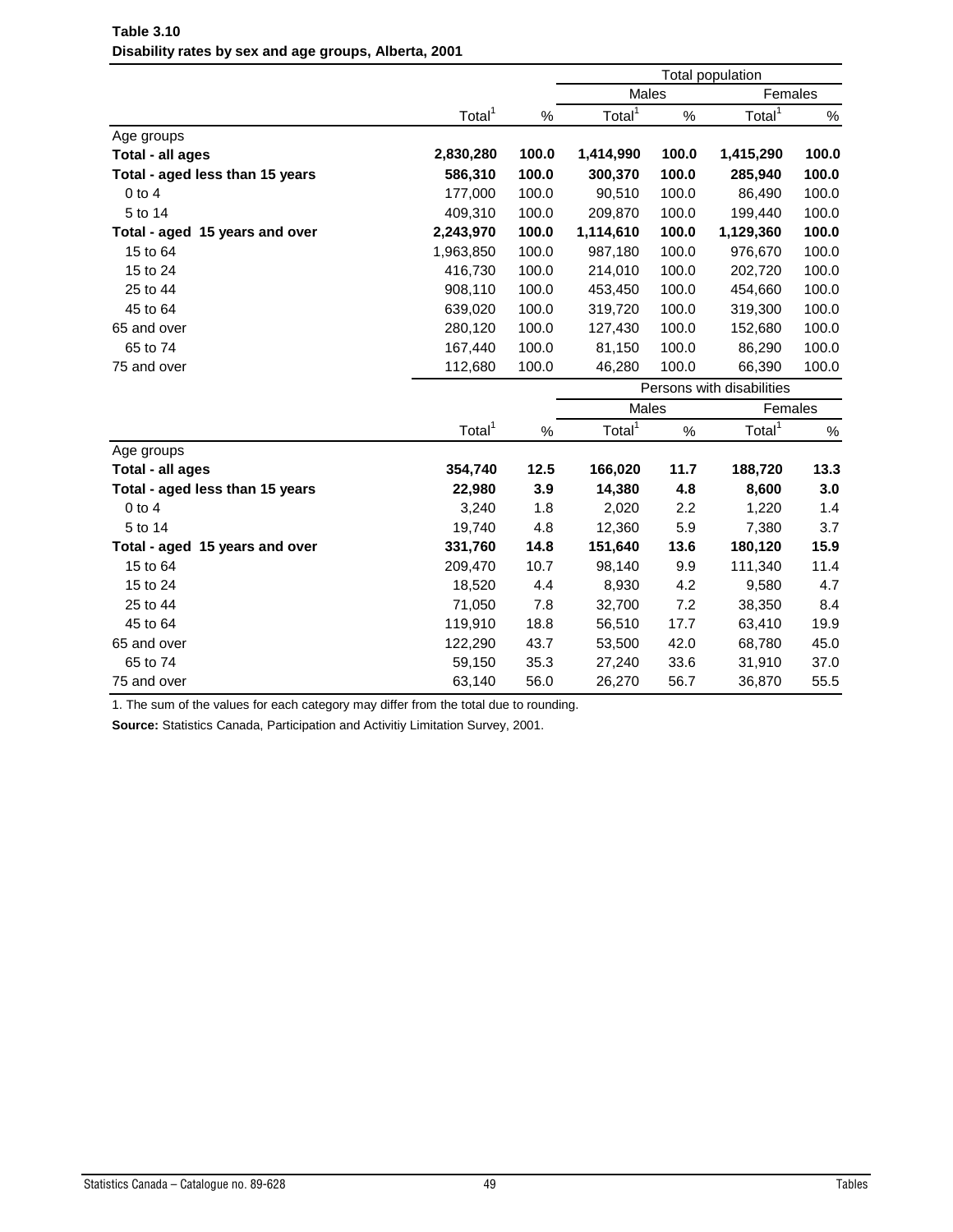|                                 |                    |       | Total population   |       |                           |                  |  |
|---------------------------------|--------------------|-------|--------------------|-------|---------------------------|------------------|--|
|                                 |                    |       | Males              |       |                           | Females          |  |
|                                 | Total <sup>1</sup> | $\%$  | Total <sup>1</sup> | %     | Total <sup>1</sup>        | $\%$             |  |
| Age groups                      |                    |       |                    |       |                           |                  |  |
| Total - all ages                | 3,212,360          | 100.0 | 1,608,290          | 100.0 | 1,604,070                 | 100.0            |  |
| Total - aged less than 15 years | 615,950            | 100.0 | 315,570            | 100.0 | 300,380                   | 100.0            |  |
| $0$ to $4$                      | 197,730            | 100.0 | 101,880            | 100.0 | 95,840                    | 100.0            |  |
| 5 to 14                         | 418,220            | 100.0 | 213,690            | 100.0 | 204,530                   | 100.0            |  |
| Total - aged 15 years and over  | 2,596,410          | 100.0 | 1,292,710          | 100.0 | 1,303,690                 | 100.0            |  |
| 15 to 64                        | 2,266,600          | 100.0 | 1,142,380          | 100.0 | 1,124,220                 | 100.0            |  |
| 15 to 24                        | 479,170            | 100.0 | 246,320            | 100.0 | 232,850                   | 100.0            |  |
| 25 to 44                        | 963,930            | 100.0 | 482,600            | 100.0 | 481,330                   | 100.0            |  |
| 45 to 64                        | 823,500            | 100.0 | 413,460            | 100.0 | 410,040                   | 100.0            |  |
| 65 and over                     | 329,810            | 100.0 | 150,340            | 100.0 | 179,470                   | 100.0            |  |
| 65 to 74                        | 185,460            | 100.0 | 89,670             | 100.0 | 95,790                    | 100.0            |  |
| 75 and over                     | 144,350            | 100.0 | 60,670             | 100.0 | 83,680                    | 100.0            |  |
|                                 |                    |       |                    |       | Persons with disabilities |                  |  |
|                                 |                    |       | Males              |       | Females                   |                  |  |
|                                 | Total <sup>1</sup> | $\%$  | Total <sup>1</sup> | $\%$  | Total <sup>1</sup>        | $\%$             |  |
| Age groups                      |                    |       |                    |       |                           |                  |  |
| Total - all ages                | 435,820            | 13.6  | 210,950            | 13.1  | 224,870                   | 14.0             |  |
| Total - aged less than 15 years | 25,220             | 4.1   | 15,880             | 5.0   | 9,340                     | 3.1              |  |
| $0$ to $4$                      | 2,940              | 1.5   | 2,000              | 2.0   | 940 $E$                   | 1.0 <sup>E</sup> |  |
| 5 to 14                         | 22,280             | 5.3   | 13,880             | 6.5   | 8,390                     | 4.1              |  |
| Total - aged 15 years and over  | 410,600            | 15.8  | 195,070            | 15.1  | 215,540                   | 16.5             |  |
| 15 to 64                        | 255,620            | 11.3  | 127,160            | 11.1  | 128,470                   | 11.4             |  |
| 15 to 24                        | 23,090             | 4.8   | 12,040             | 4.9   | 11,040                    | 4.7              |  |
| 25 to 44                        | 77,920             | 8.1   | 36,940             | 7.7   | 40,980                    | 8.5              |  |
| 45 to 64                        | 154,620            | 18.8  | 78,170             | 18.9  | 76,440                    | 18.6             |  |
| 65 and over                     | 154,980            | 47.0  | 67,910             | 45.2  | 87,070                    | 48.5             |  |
| 65 to 74                        | 68,410             | 36.9  | 32,790             | 36.6  | 35,630                    | 37.2             |  |
| 75 and over                     | 86,560             | 60.0  | 35,120             | 57.9  | 51,440                    | 61.5             |  |

## **Table 3.10-1 Disability rates by sex and age groups, Alberta, 2006**

E use with caution

1. The sum of the values for each category may differ from the total due to rounding.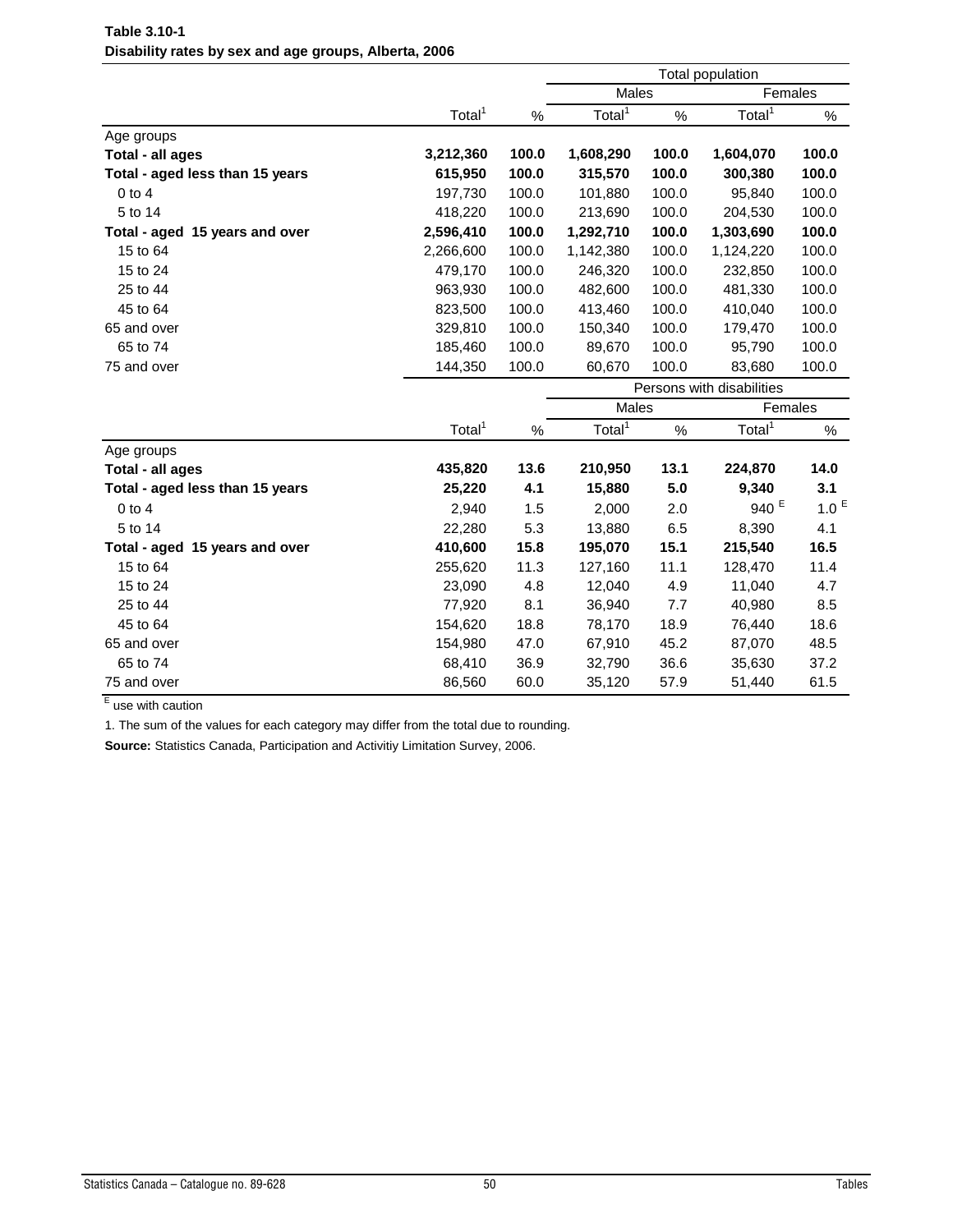|                                 |                    |       |                    | Total population |                           |       |
|---------------------------------|--------------------|-------|--------------------|------------------|---------------------------|-------|
|                                 |                    |       | Males              |                  | Females                   |       |
|                                 | Total <sup>1</sup> | $\%$  | Total <sup>1</sup> | $\%$             | Total <sup>1</sup>        | $\%$  |
| Age groups                      |                    |       |                    |                  |                           |       |
| Total - all ages                | 3,793,770          | 100.0 | 1,865,770          | 100.0            | 1,928,000                 | 100.0 |
| Total - aged less than 15 years | 690,570            | 100.0 | 353,820            | 100.0            | 336,750                   | 100.0 |
| $0$ to $4$                      | 201,440            | 100.0 | 103,140            | 100.0            | 98,310                    | 100.0 |
| 5 to 14                         | 489,130            | 100.0 | 250,680            | 100.0            | 238,440                   | 100.0 |
| Total - aged 15 years and over  | 3,103,200          | 100.0 | 1,511,950          | 100.0            | 1,591,250                 | 100.0 |
| 15 to 64                        | 2,607,730          | 100.0 | 1,286,370          | 100.0            | 1,321,360                 | 100.0 |
| 15 to 24                        | 501,490            | 100.0 | 256,870            | 100.0            | 244,620                   | 100.0 |
| 25 to 44                        | 1,147,130          | 100.0 | 556,200            | 100.0            | 590,930                   | 100.0 |
| 45 to 64                        | 959,100            | 100.0 | 473,290            | 100.0            | 485,810                   | 100.0 |
| 65 and over                     | 495,480            | 100.0 | 225,590            | 100.0            | 269,890                   | 100.0 |
| 65 to 74                        | 278,090            | 100.0 | 136,440            | 100.0            | 141,650                   | 100.0 |
| 75 and over                     | 217,380            | 100.0 | 89,140             | 100.0            | 128,240                   | 100.0 |
|                                 |                    |       |                    |                  | Persons with disabilities |       |
|                                 |                    |       | Males              |                  | Females                   |       |
|                                 | Total <sup>1</sup> | $\%$  | Total <sup>1</sup> | $\%$             | Total <sup>1</sup>        | $\%$  |
| Age groups                      |                    |       |                    |                  |                           |       |
| Total - all ages                | 530,130            | 14.0  | 246,980            | 13.2             | 283,150                   | 14.7  |
| Total - aged less than 15 years | 25,040             | 3.6   | 16,210             | 4.6              | 8,830                     | 2.6   |
| $0$ to $4$                      | 3,950              | 2.0   | 2,500              | 2.4              | 1,460                     | 1.5   |
| 5 to 14                         | 21,080             | 4.3   | 13,710             | 5.5              | 7,370                     | 3.1   |
| Total - aged 15 years and over  | 505,090            | 16.3  | 230,770            | 15.3             | 274,320                   | 17.2  |
| 15 to 64                        | 290,880            | 11.2  | 135,140            | 10.5             | 155,750                   | 11.8  |
| 15 to 24                        | 24,460             | 4.9   | 11,550             | 4.5              | 12,910                    | 5.3   |
| 25 to 44                        | 96,170             | 8.4   | 45,170             | 8.1              | 51,000                    | 8.6   |
| 45 to 64                        | 170,250            | 17.8  | 78,410             | 16.6             | 91,840                    | 18.9  |
| 65 and over                     | 214,210            | 43.2  | 95,640             | 42.4             | 118,570                   | 43.9  |
| 65 to 74                        | 96,710             | 34.8  | 47,280             | 34.7             | 49,430                    | 34.9  |
| 75 and over                     | 117,500            | 54.1  | 48,360             | 54.2             | 69,140                    | 53.9  |

**Table 3.11 Disability rates by sex and age groups, British Columbia, 2001**

1. The sum of the values for each category may differ from the total due to rounding.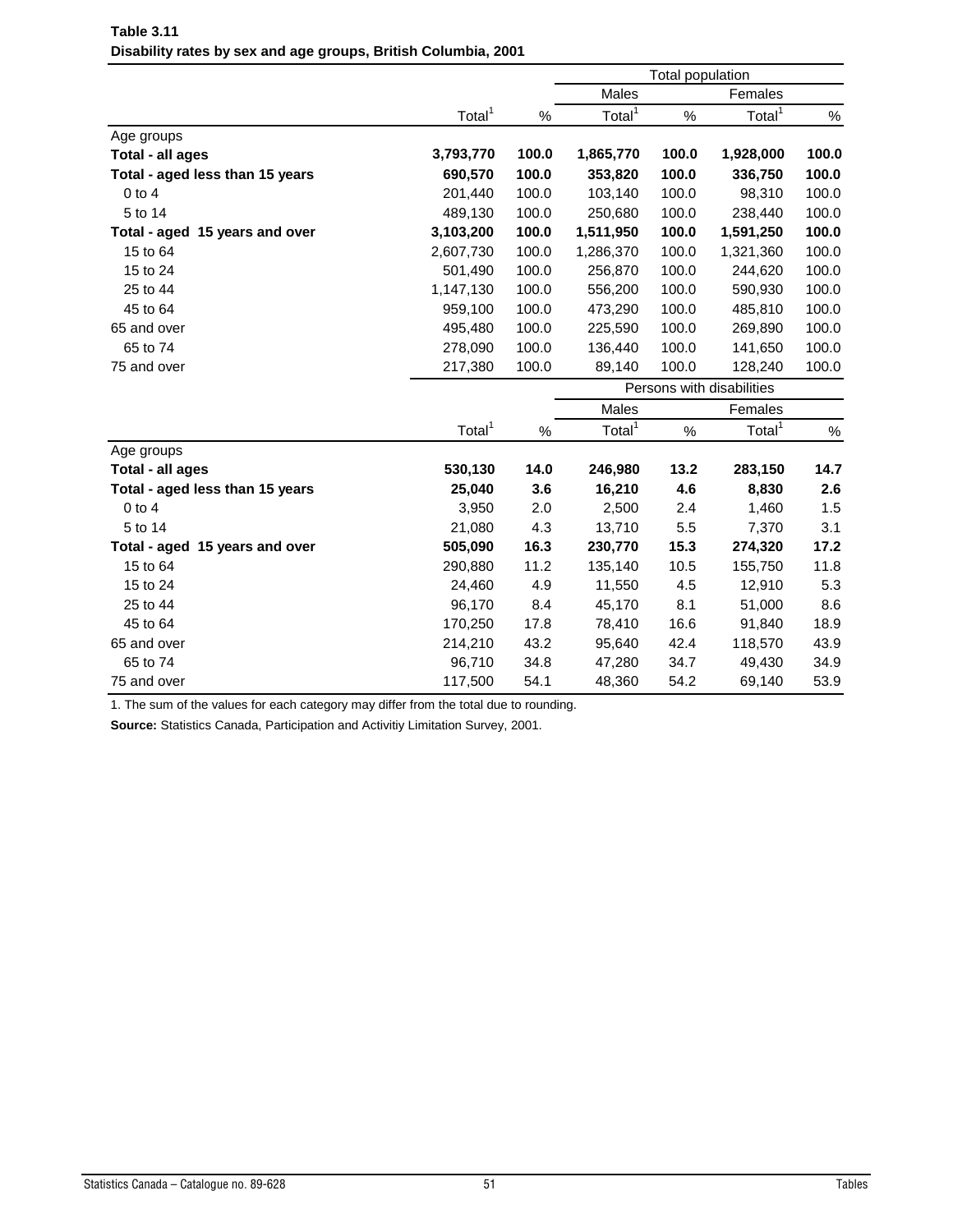|                                 |                    |       |                    | Total population        |                           |                  |  |
|---------------------------------|--------------------|-------|--------------------|-------------------------|---------------------------|------------------|--|
|                                 |                    |       | Males              |                         | Females                   |                  |  |
|                                 | Total <sup>1</sup> | $\%$  | Total <sup>1</sup> | %                       | Total <sup>1</sup>        | $\%$             |  |
| Age groups                      |                    |       |                    |                         |                           |                  |  |
| <b>Total - all ages</b>         | 3,995,600          | 100.0 | 1,958,240          | 100.0                   | 2,037,360                 | 100.0            |  |
| Total - aged less than 15 years | 663,190            | 100.0 | 340,380            | 100.0                   | 322,810                   | 100.0            |  |
| $0$ to $4$                      | 197,200            | 100.0 | 100,670            | 100.0                   | 96,540                    | 100.0            |  |
| 5 to 14                         | 465,980            | 100.0 | 239,710            | 100.0                   | 226,270                   | 100.0            |  |
| Total - aged 15 years and over  | 3,332,410          | 100.0 | 1,617,860          | 100.0                   | 1,714,550                 | 100.0            |  |
| 15 to 64                        | 2,771,290          | 100.0 | 1,359,640          | 100.0                   | 1,411,650                 | 100.0            |  |
| 15 to 24                        | 526,740            | 100.0 | 269,830            | 100.0                   | 256,910                   | 100.0            |  |
| 25 to 44                        | 1,101,210          | 100.0 | 532,180            | 100.0                   | 569,030                   | 100.0            |  |
| 45 to 64                        | 1,143,340          | 100.0 | 557,630            | 100.0                   | 585,710                   | 100.0            |  |
| 65 and over                     | 561,120            | 100.0 | 258,220            | 100.0                   | 302,900                   | 100.0            |  |
| 65 to 74                        | 303,600            | 100.0 | 148,130            | 100.0                   | 155,470                   | 100.0            |  |
| 75 and over                     | 257,510            | 100.0 | 110,080            | 100.0                   | 147,430                   | 100.0            |  |
|                                 |                    |       |                    |                         | Persons with disabilities |                  |  |
|                                 |                    |       |                    | <b>Males</b><br>Females |                           |                  |  |
|                                 | Total <sup>1</sup> | $\%$  | Total <sup>1</sup> | $\%$                    | Total <sup>1</sup>        | $\%$             |  |
| Age groups                      |                    |       |                    |                         |                           |                  |  |
| <b>Total - all ages</b>         | 638,640            | 16.0  | 290,170            | 14.8                    | 348,460                   | 17.1             |  |
| Total - aged less than 15 years | 26,520             | 4.0   | 16,530             | 4.9                     | 9,980                     | 3.1              |  |
| $0$ to $4$                      | 3,980              | 2.0   | 2,140              | 2.1                     | 1,840 $E$                 | 1.9 <sup>E</sup> |  |
| 5 to 14                         | 22,540             | 4.8   | 14,400             | 6.0                     | 8,140                     | 3.6              |  |
| Total - aged 15 years and over  | 612,120            | 18.4  | 273,640            | 16.9                    | 338,480                   | 19.7             |  |
| 15 to 64                        | 355,430            | 12.8  | 160,000            | 11.8                    | 195,430                   | 13.8             |  |
| 15 to 24                        | 30,080             | 5.7   | 14,360             | 5.3                     | 15,720                    | 6.1              |  |
| 25 to 44                        | 100,430            | 9.1   | 43,510             | 8.2                     | 56,920                    | 10.0             |  |
| 45 to 64                        | 224,920            | 19.7  | 102,130            | 18.3                    | 122,790                   | 21.0             |  |
| 65 and over                     | 256,690            | 45.7  | 113,640            | 44.0                    | 143,050                   | 47.2             |  |
| 65 to 74                        | 108,650            | 35.8  | 50,270             | 33.9                    | 58,380                    | 37.6             |  |
| 75 and over                     | 148,040            | 57.5  | 63,370             | 57.6                    | 84,670                    | 57.4             |  |

**Table 3.11-1 Disability rates by sex and age groups, British Columbia, 2006**

1. The sum of the values for each category may differ from the total due to rounding.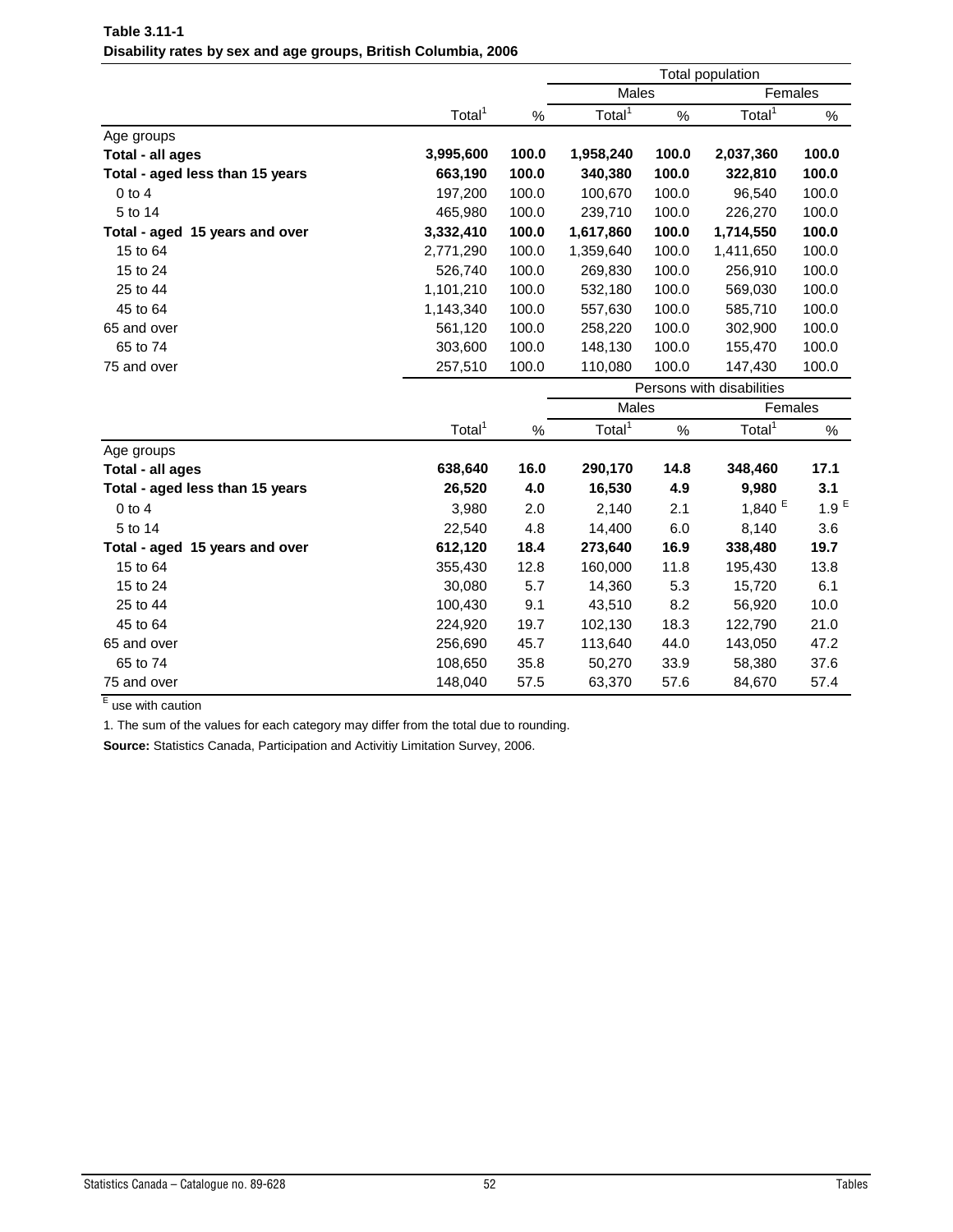|                                |                    |                  | Total population          |                   |                    |                  |
|--------------------------------|--------------------|------------------|---------------------------|-------------------|--------------------|------------------|
|                                |                    |                  | Males                     |                   | Females            |                  |
|                                | Total <sup>1</sup> | $\%$             | Total <sup>1</sup>        | %                 | Total <sup>1</sup> | $\%$             |
| Age groups                     |                    |                  |                           |                   |                    |                  |
| Total - aged 15 years and over | 19,340             | 100.0            | 9,930                     | 100.0             | 9,410              | 100.0            |
| 15 to 64                       | 18,540             | 100.0            | 9,500                     | 100.0             | 9,050              | 100.0            |
| 15 to 24                       | 5,560              | 100.0            | 2,850                     | 100.0             | 2,710              | 100.0            |
| 25 to 44                       | 8,620              | 100.0            | 4,340                     | 100.0             | 4,280              | 100.0            |
| 45 to 64                       | 4,370              | 100.0            | 2,320                     | 100.0             | 2,060              | 100.0            |
| 65 and over                    | 790                | 100.0            | 430                       | 100.0             | 360                | 100.0            |
| 65 to 74                       | 620                | 100.0            | 330                       | 100.0             | 280                | 100.0            |
| 75 and over                    | 180                | 100.0            | 100                       | 100.0             | 80                 | 100.0            |
|                                |                    |                  | Persons with disabilities |                   |                    |                  |
|                                |                    |                  | Males                     |                   | Females            |                  |
|                                | Total <sup>1</sup> | $\%$             | Total <sup>1</sup>        | %                 | Total <sup>1</sup> | %                |
| Age groups                     |                    |                  |                           |                   |                    |                  |
| Total - aged 15 years and over | 1,630              | 8.4              | 830                       | 8.4               | 800                | 8.5              |
| 15 to 64                       | 1,260              | 6.8              | 650                       | 6.8               | 620                | 6.9              |
| 15 to 24                       | 160 $E$            | 2.9 <sup>E</sup> | 70 <sup>E</sup>           | $2.5^E$           | 90 <sup>E</sup>    | 3.3 <sup>E</sup> |
| 25 to 44                       | 480                | 5.6              | 250                       | 5.8               | 230                | 5.4              |
| 45 to 64                       | 630                | 14.4             | 320                       | 13.8              | 300                | 14.6             |
| 65 and over                    | 370                | 46.8             | 190                       | 44.2              | 180                | 50.0             |
| 65 to 74                       | 270                | 43.5             | 140                       | 42.4              | 130                | 46.4             |
| 75 and over                    | 100 <sup>E</sup>   | 55.6 $E$         | 50 <sup>E</sup>           | 50.0 <sup>E</sup> | 50 <sup>E</sup>    | 62.5 $E$         |

**Table 3.12-1 Disability rates by sex and age groups, Nunavut, 2006**

E use with caution

1. The sum of the values for each category may differ from the total due to rounding.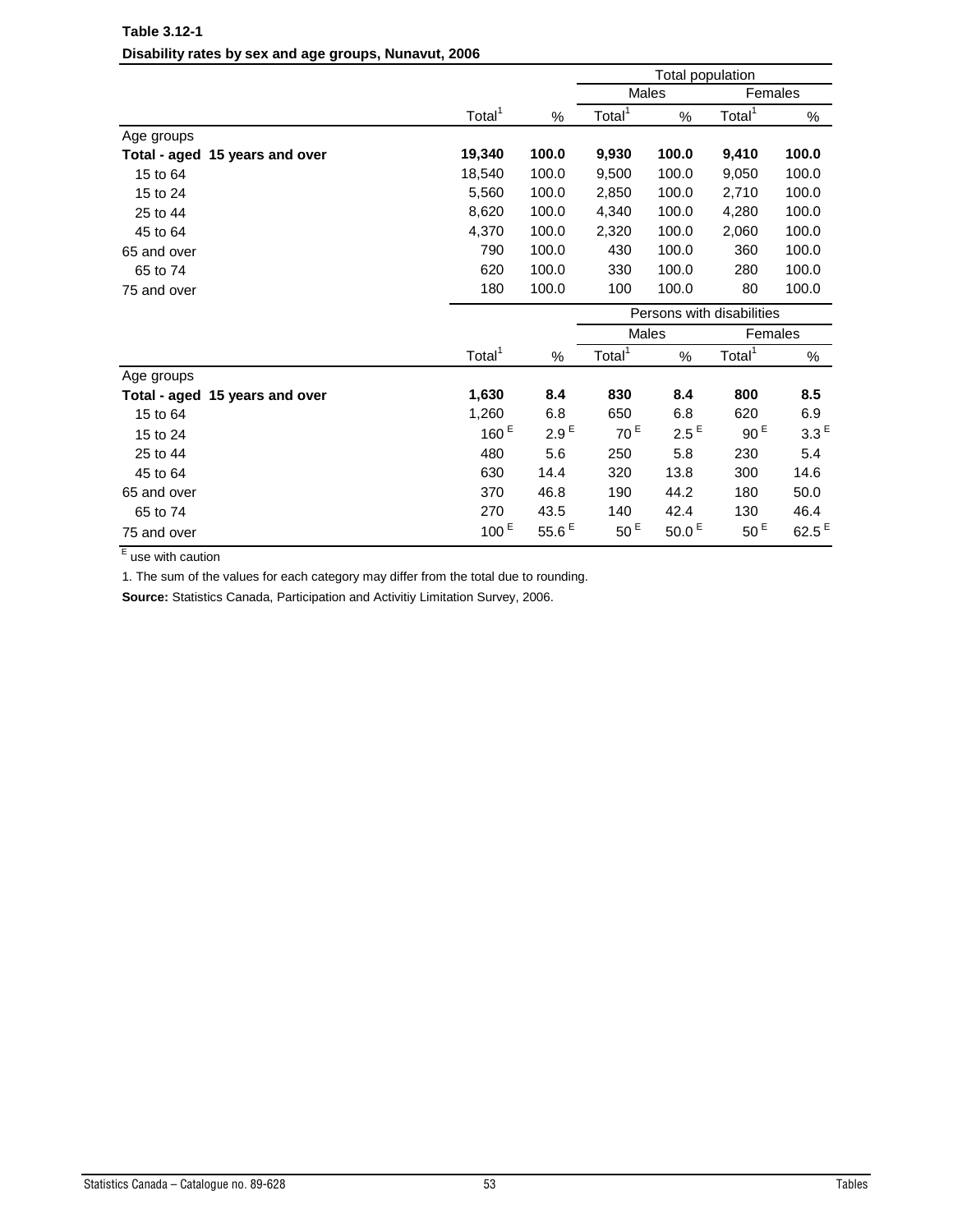|                                |                    |         | Total population          |          |                    |              |  |
|--------------------------------|--------------------|---------|---------------------------|----------|--------------------|--------------|--|
|                                |                    |         | Males                     |          | Females            |              |  |
|                                | Total <sup>1</sup> | $\%$    | Total <sup>1</sup>        | $\%$     | Total <sup>1</sup> | $\%$         |  |
| Age groups                     |                    |         |                           |          |                    |              |  |
| Total - aged 15 years and over | 30,910             | 100.0   | 15,810                    | 100.0    | 15,100             | 100.0        |  |
| 15 to 64                       | 29,130             | 100.0   | 14,910                    | 100.0    | 14,220             | 100.0        |  |
| 15 to 24                       | 6,650              | 100.0   | 3,400                     | 100.0    | 3,260              | 100.0        |  |
| 25 to 44                       | 13,090             | 100.0   | 6,450                     | 100.0    | 6,640              | 100.0        |  |
| 45 to 64                       | 9,390              | 100.0   | 5,060                     | 100.0    | 4,320              | 100.0        |  |
| 65 and over                    | 1,780              | 100.0   | 900                       | 100.0    | 880                | 100.0        |  |
| 65 to 74                       | 1,110              | 100.0   | 590                       | 100.0    | 520                | 100.0        |  |
| 75 and over                    | 670                | 100.0   | 310                       | 100.0    | 360                | 100.0        |  |
|                                |                    |         | Persons with disabilities |          |                    |              |  |
|                                |                    |         | Males                     |          | Females            |              |  |
|                                | Total <sup>1</sup> | $\%$    | Total <sup>1</sup>        | %        | Total <sup>1</sup> | $\%$         |  |
| Age groups                     |                    |         |                           |          |                    |              |  |
| Total - aged 15 years and over | 3,220              | 10.4    | 1,640                     | 10.4     | 1,580              | 10.5         |  |
| 15 to 64                       | 2,380              | 8.2     | 1,260                     | 8.5      | 1,120              | 7.9          |  |
| 15 to 24                       | 270 <sup>E</sup>   | 4.1 $E$ | 150 <sup>E</sup>          | $4.4^E$  | F                  | $\mathsf{F}$ |  |
| 25 to 44                       | 700                | 5.3     | 330                       | 5.1      | 370                | 5.6          |  |
| 45 to 64                       | 1,420              | 15.1    | 790                       | 15.6     | 630                | 14.6         |  |
| 65 and over                    | 830                | 46.6    | 380                       | 42.2     | 450                | 51.1         |  |
| 65 to 74                       | 390                | 35.1    | 200                       | 33.9     | 190                | 36.5         |  |
| 75 and over                    | 440                | 65.7    | 180 <sup>E</sup>          | 58.1 $E$ | 260                | 72.2         |  |

## **Table 3.13-1 Disability rates by sex and age groups, Northwest Territories, 2006**

E use with caution

F too unreliable to be published

1. The sum of the values for each category may differ from the total due to rounding.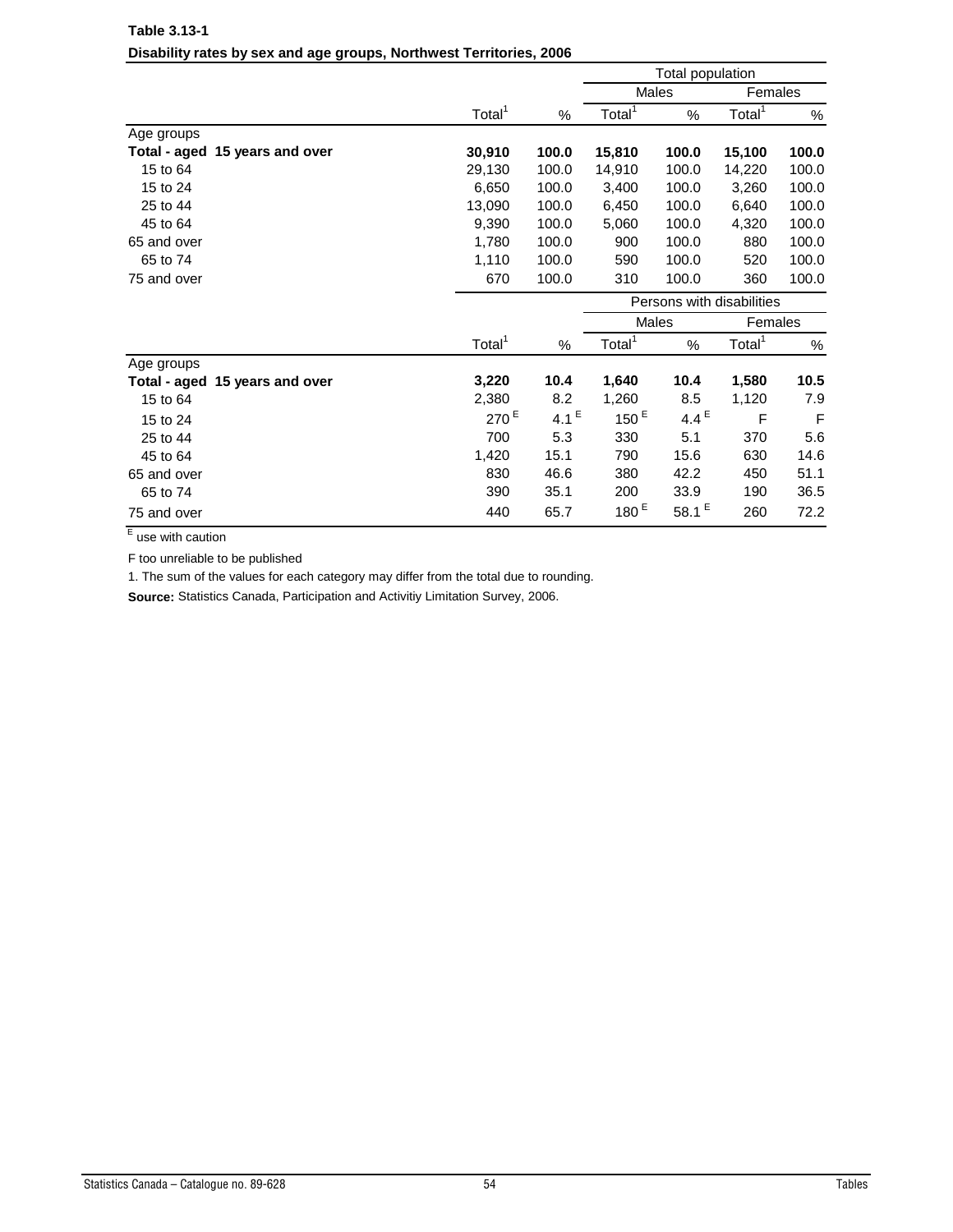|                                |                    |                  |                           | Total population |                    |                  |
|--------------------------------|--------------------|------------------|---------------------------|------------------|--------------------|------------------|
|                                |                    |                  | Males                     |                  | Females            |                  |
|                                | Total <sup>1</sup> | %                | Total <sup>1</sup>        | $\frac{0}{0}$    | Total <sup>1</sup> | %                |
| Age groups                     |                    |                  |                           |                  |                    |                  |
| Total - aged 15 years and over | 24,140             | 100.0            | 12,100                    | 100.0            | 12,050             | 100.0            |
| 15 to 64                       | 21,990             | 100.0            | 10,990                    | 100.0            | 11,000             | 100.0            |
| 15 to 24                       | 4,110              | 100.0            | 2,210                     | 100.0            | 1,900              | 100.0            |
| 25 to 44                       | 8,560              | 100.0            | 4,020                     | 100.0            | 4,540              | 100.0            |
| 45 to 64                       | 9,320              | 100.0            | 4,760                     | 100.0            | 4,560              | 100.0            |
| 65 and over                    | 2,150              | 100.0            | 1,110                     | 100.0            | 1,050              | 100.0            |
| 65 to 74                       | 1,420              | 100.0            | 740                       | 100.0            | 680                | 100.0            |
| 75 and over                    | 730                | 100.0            | 370                       | 100.0            | 360                | 100.0            |
|                                |                    |                  | Persons with disabilities |                  |                    |                  |
|                                |                    |                  | Males                     |                  | Females            |                  |
|                                | Total <sup>1</sup> | %                | Total <sup>1</sup>        | %                | Total <sup>1</sup> | %                |
| Age groups                     |                    |                  |                           |                  |                    |                  |
| Total - aged 15 years and over | 3,790              | 15.7             | 1,900                     | 15.7             | 1,890              | 15.7             |
| 15 to 64                       | 2,810              | 12.8             | 1,450                     | 13.2             | 1,360              | 12.4             |
| 15 to 24                       | $260$ <sup>E</sup> | 6.3 <sup>E</sup> | 170 <sup>E</sup>          | 7.7 <sup>E</sup> | 90 <sup>E</sup>    | 4.7 <sup>E</sup> |
| 25 to 44                       | 740                | 8.6              | 330                       | 8.2              | 410                | 9.0              |
| 45 to 64                       | 1,810              | 19.4             | 950                       | 20.0             | 870                | 19.1             |
| 65 and over                    | 980                | 45.6             | 460                       | 41.4             | 530                | 50.5             |
| 65 to 74                       | 540                | 38.0             | 240                       | 32.4             | 300                | 44.1             |
| 75 and over                    | 450                | 61.6             | 220 <sup>E</sup>          | 59.5 $E$         | 230 <sup>E</sup>   | 63.9 $E$         |

# **Table 3.14-1 Disability rates by sex and age groups, Yukon Territory, 2006**

E use with caution

1. The sum of the values for each category may differ from the total due to rounding.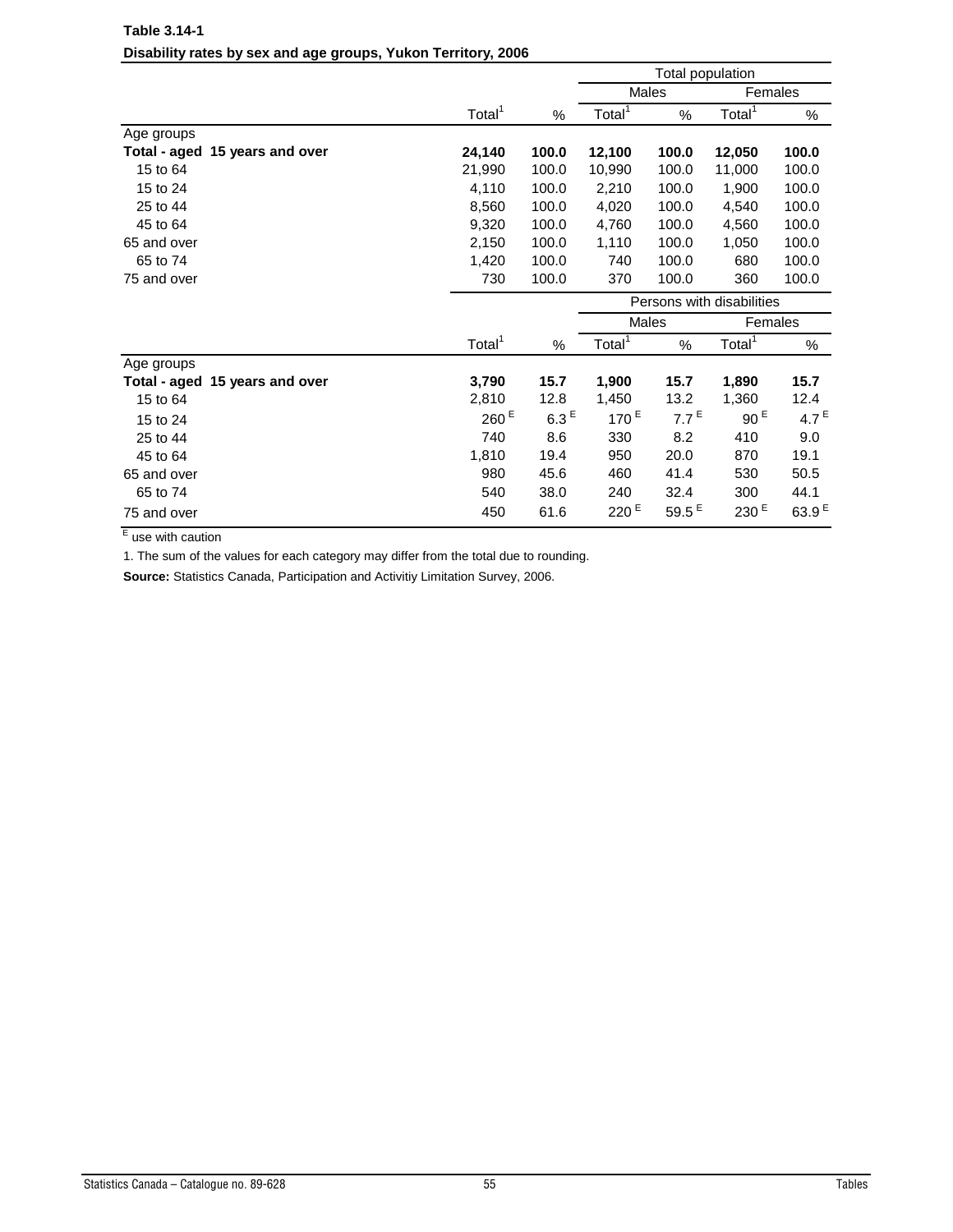|                                |                    |       | Total population          |                  |                    |                  |  |  |
|--------------------------------|--------------------|-------|---------------------------|------------------|--------------------|------------------|--|--|
|                                |                    |       |                           | <b>Males</b>     |                    | Females          |  |  |
|                                | Total <sup>1</sup> | $\%$  | Total <sup>'</sup>        | %                | Total <sup>1</sup> | %                |  |  |
| Age groups                     |                    |       |                           |                  |                    |                  |  |  |
| Total - aged les than 15 years | 25,440             | 100.0 | 12,930                    | 100.0            | 12,500             | 100.0            |  |  |
| $0$ to 4                       | 8.310              | 100.0 | 4,190                     | 100.0            | 4,110              | 100.0            |  |  |
| 5 to 14                        | 17,130             | 100.0 | 8,740                     | 100.0            | 8,390              | 100.0            |  |  |
|                                |                    |       | Persons with disabilities |                  |                    |                  |  |  |
|                                |                    |       |                           | Males            |                    | Females          |  |  |
|                                | Total <sup>1</sup> | $\%$  | Total <sup>'</sup>        | %                | Total <sup>'</sup> | $\%$             |  |  |
| Age groups                     |                    |       |                           |                  |                    |                  |  |  |
| Total - aged les than 15 years | 770                | 3.0   | 430                       | 3.3              | 340                | 2.7              |  |  |
| $0$ to $4$                     | 140                | 1.7   | 80 <sup>E</sup>           | 1.9 <sup>E</sup> | 60 <sup>E</sup>    | 1.5 <sup>E</sup> |  |  |
| 5 to 14                        | 620                | 3.6   | 350                       | 4.0              | 270                | 3.2              |  |  |

# **Table 3.15-1 Disability rates for children by sex and age groups, Territories, 2006**

E use with caution

1. The sum of the values for each category may differ from the total due to rounding.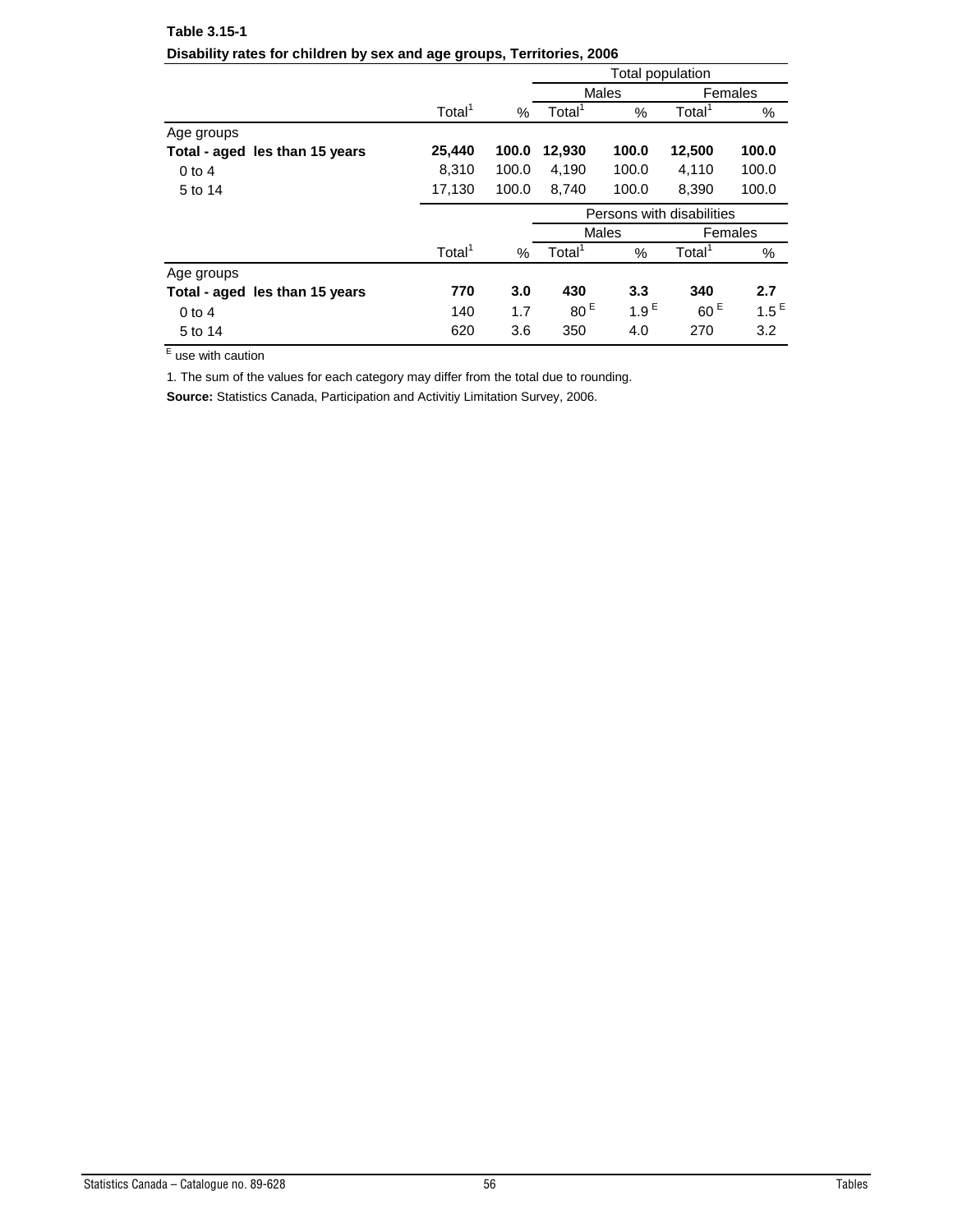| Table 4.1 |  |                                                                                                                    |  |  |
|-----------|--|--------------------------------------------------------------------------------------------------------------------|--|--|
|           |  | Severity of disability for adults and children with disabilities by sex and age groups, Canada <sup>1</sup> , 2001 |  |  |

|                                 |                    |                       |                          | <b>Total population</b> |                       |                     |                     |
|---------------------------------|--------------------|-----------------------|--------------------------|-------------------------|-----------------------|---------------------|---------------------|
|                                 |                    | Mild or               | Severe or                |                         |                       |                     | Very                |
|                                 | Total <sup>2</sup> | moderate <sup>3</sup> | very severe <sup>3</sup> | Mild <sup>4</sup>       | Moderate <sup>4</sup> | Severe <sup>4</sup> | severe <sup>4</sup> |
| Age groups                      |                    |                       |                          |                         |                       |                     |                     |
| Total - all ages                | 3,601,270          |                       |                          | 1,215,200               | 894,300               | 958,790             | 506,770             |
| Total - aged less than 15 years | 180,930            |                       | $\cdots$                 | 49,730                  | 38,960                | 39,480              | 26,550              |
| $0$ to $4$                      | 26,210             | 15,080                | 11,130                   | $\cdots$                | $\cdots$              |                     |                     |
| 5 to 14                         | 154,720            | $\cdots$              | $\cdots$                 | 49,730                  | 38,960                | 39,480              | 26,550              |
| Total - aged 15 years and over  | 3,420,340          |                       | $\cdots$                 | 1,165,470               | 855,330               | 919,310             | 480,220             |
| 15 to 64                        | 1,968,490          | $\cdots$              | $\cdots$                 | 647,380                 | 494,580               | 548,060             | 278,470             |
| 15 to 24                        | 151,030            | $\cdots$              | $\cdots$                 | 69,240                  | 35,480                | 29,820              | 16,480              |
| 25 to 44                        | 626,610            | $\cdots$              | $\cdots$                 | 217,850                 | 165,150               | 167,630             | 75,980              |
| 45 to 64                        | 1,190,850          | $\cdots$              | $\cdots$                 | 360,290                 | 293,950               | 350,610             | 186,010             |
| 65 and over                     | 1,451,840          | .                     |                          | 518,090                 | 360,750               | 371,260             | 201,750             |
| 65 to 74                        | 649,180            |                       | $\cdots$                 | 258,110                 | 173,070               | 151,820             | 66,180              |
| 75 and over                     | 802,670            | $\cdots$              | $\cdots$                 | 259,980                 | 187,680               | 219,440             | 135,570             |
|                                 |                    | $\cdots$              | $\cdots$                 |                         |                       |                     |                     |
|                                 |                    |                       |                          | <b>Males</b>            |                       |                     |                     |
|                                 |                    | Mild or               | Severe or                |                         |                       |                     | Very                |
|                                 | Total $^2$         | moderate <sup>3</sup> | very severe <sup>3</sup> | Mild <sup>4</sup>       | Moderate <sup>4</sup> | Severe <sup>4</sup> | severe <sup>4</sup> |
| Age groups                      |                    |                       |                          |                         |                       |                     |                     |
| Total - all ages                | 1,640,120          |                       |                          | 583,690                 | 400,070               | 408,920             | 231,400             |
| Total - aged less than 15 years | 113,220            |                       | $\cdots$                 |                         | $\cdots$              |                     | $\cdots$            |
| $0$ to $4$                      | 16,030             | 9,200                 | 6,830                    | $\cdots$                |                       | $\cdots$            |                     |
| 5 to 14                         | 97,180             | .                     | $\cdots$                 | 28,570                  | 24,690                | 25,350              | 18,570              |
| Total - aged 15 years and over  | 1,526,900          |                       | $\cdots$                 | 555,110                 | 375,380               | 383,570             | 212,830             |
| 15 to 64                        | 921,020            | $\cdots$              | $\cdots$                 | 316,760                 | 228,800               | 245,040             | 130,420             |
| 15 to 24                        | 74,500             | .                     | $\cdots$                 | 33,610                  | 17,960                | 13,750              | 9,180               |
| 25 to 44                        | 288,590            | $\cdots$              | $\cdots$                 | 108,860                 | 71,380                | 73,580              | 34,770              |
| 45 to 64                        | 557,940            |                       | $\cdots$                 | 174,290                 | 139,460               | 157,720             | 86,480              |
| 65 and over                     | 605,880            | $\cdots$              | $\cdots$                 | 238,350                 | 146,580               | 138,530             | 82,410              |
| 65 to 74                        | 296,310            | $\cdots$              | $\cdots$                 | 132,280                 | 75,230                | 59,150              | 29,650              |
| 75 and over                     | 309,570            | $\cdots$              | $\cdots$                 | 106,070                 | 71,350                | 79,380              | 52,760              |
|                                 |                    |                       |                          | Females                 |                       |                     |                     |
|                                 |                    | Mild or               | Severe or                |                         |                       |                     | Very                |
|                                 | Total <sup>2</sup> |                       |                          | Mild <sup>4</sup>       | Moderate <sup>4</sup> | Severe <sup>4</sup> |                     |
|                                 |                    | moderate <sup>3</sup> | very severe <sup>3</sup> |                         |                       |                     | severe <sup>4</sup> |
| Age groups                      |                    |                       |                          |                         |                       |                     |                     |
| Total - all ages                | 1,961,150          |                       |                          | 631,510                 | 494,220               | 549,870             | 275,370             |
| Total - aged less than 15 years | 67,710             | $\cdots$              | $\cdots$                 |                         |                       |                     |                     |
| $0$ to $4$                      | 10,180             | 5,880                 | 4,300                    | $\cdots$                |                       |                     |                     |
| 5 to 14                         | 57,530             | $\cdots$              | $\cdots$                 | 21,160                  | 14,270                | 14,120              | 7,980               |
| Total - aged 15 years and over  | 1,893,440          |                       | $\cdots$                 | 610,360                 | 479,950               | 535,740             | 267,390             |
| 15 to 64                        | 1,047,470          | $\cdots$              | $\cdots$                 | 330,620                 | 265,780               | 303,020             | 148,050             |
| 15 to 24                        | 76,530             | $\cdots$              | $\cdots$                 | 35,630                  | 17,530                | 16,070              | 7,310               |
| 25 to 44                        | 338,030            | $\cdots$              | $\cdots$                 | 108,990                 | 93,770                | 94,050              | 41,220              |
| 45 to 64                        | 632,910            |                       | $\cdots$                 | 186,000                 | 154,490               | 192,890             | 99,530              |
| 65 and over                     | 845,970            | $\cdots$              | $\cdots$                 | 279,740                 | 214,170               | 232,730             | 119,340             |
| 65 to 74                        | 352,860            | .                     | $\cdots$                 | 125,830                 | 97,840                | 92,660              | 36,530              |
| 75 and over                     | 493,100            |                       |                          | 153,910                 | 116,330               | 140,060             | 82,810              |

... not applicable

1. The Canada total excludes the Yukon, Northwest Territories and Nunavut.

2. The sum of the values for each category may differ from the total due to rounding.

3. Applies to children aged 0 to 4.

4. Not applicable to children 0-4 years of age.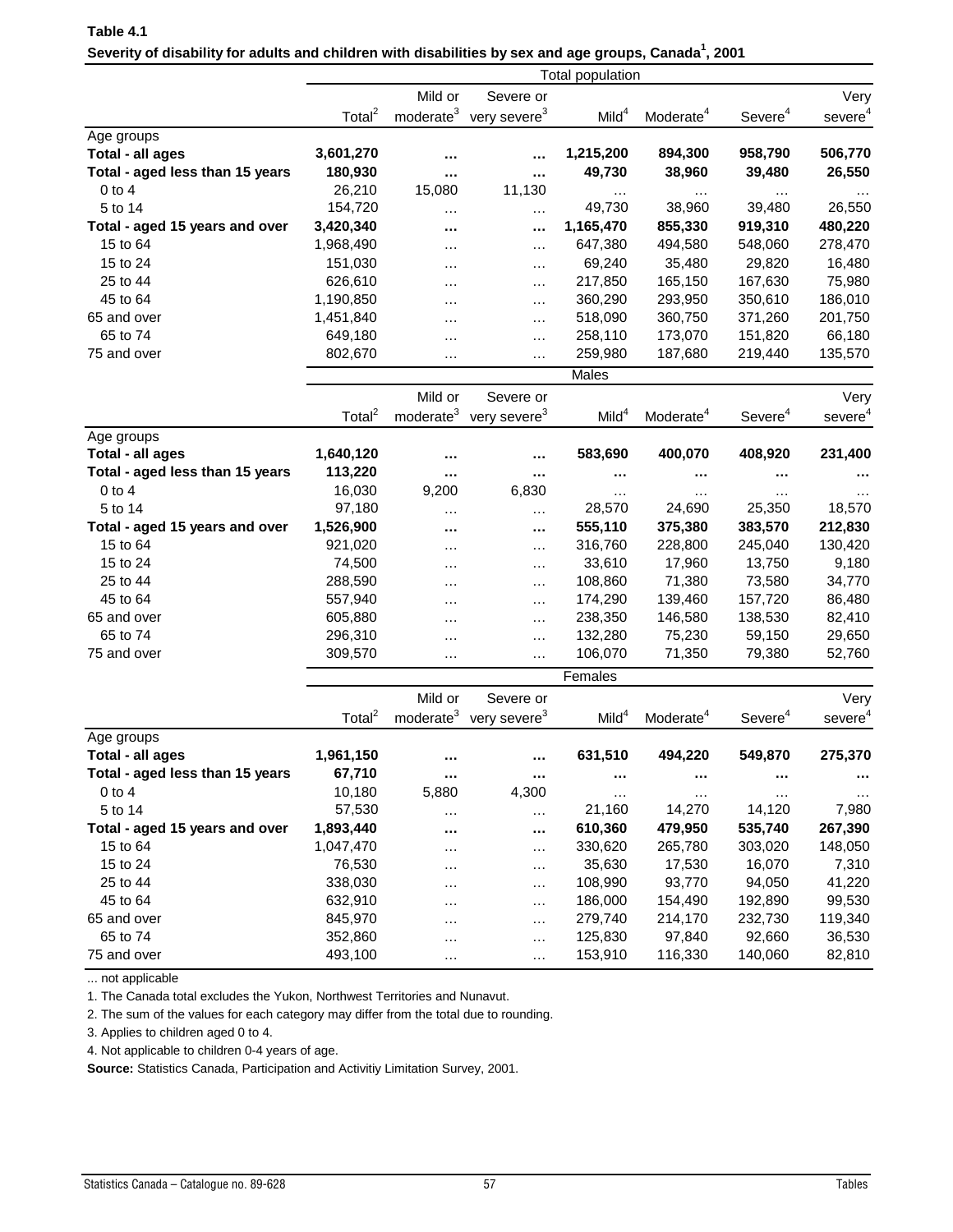| Table 4.1-1 |                                                                                                              |  |  |  |
|-------------|--------------------------------------------------------------------------------------------------------------|--|--|--|
|             | Severity of disability for adults and children with disabilities by sex and age groups, Canada $^1\!$ , 2006 |  |  |  |

|                                 |                    |                       |                          | <b>Total Population</b> |                       |                     |                     |
|---------------------------------|--------------------|-----------------------|--------------------------|-------------------------|-----------------------|---------------------|---------------------|
|                                 |                    | Mild or               | Severe or                |                         |                       |                     | Very                |
|                                 | Total <sup>2</sup> | moderate <sup>3</sup> | very severe <sup>3</sup> | Mild <sup>4</sup>       | Moderate <sup>4</sup> | Severe <sup>4</sup> | Severe <sup>4</sup> |
| Age groups                      |                    |                       |                          |                         |                       |                     |                     |
| Total - all ages                | 4,417,870          |                       |                          | 1,551,110               | 1,087,590             | 1,150,310           | 601,320             |
| Total - aged less than 15 years | 202,350            |                       |                          | 58,530                  | 42,080                | 41,090              | 33,110              |
| $0$ to $4$                      | 27,540             | 17,460                | 10,080                   | $\cdots$                | $\cdots$              |                     |                     |
| 5 to 14                         | 174,810            | $\cdots$              | $\cdots$                 | 58,530                  | 42,080                | 41,090              | 33,110              |
| Total - aged 15 years and over  | 4,215,530          |                       |                          | 1,492,580               | 1,045,510             | 1,109,220           | 568,220             |
| 15 to 64                        | 2,457,940          | .                     | $\cdots$                 | 855,600                 | 625,260               | 652,820             | 324,260             |
| 15 to 24                        | 195,500            | $\cdots$              | $\cdots$                 | 94,230                  | 43,500                | 37,970              | 19,790              |
| 25 to 44                        | 696,530            | $\cdots$              | .                        | 251,620                 | 187,140               | 179,920             | 77,850              |
| 45 to 64                        | 1,565,910          | .                     | $\cdots$                 | 509,750                 | 394,620               | 434,930             | 226,610             |
| 65 and over                     | 1,757,590          | $\cdots$              | $\cdots$                 | 636,980                 | 420,240               | 456,400             | 243,960             |
| 65 to 74                        | 739,500            | .                     | $\cdots$                 | 303,540                 | 187,620               | 175,240             | 73,110              |
| 75 and over                     | 1,018,090          | $\cdots$              | .                        | 333,440                 | 232,620               | 281,160             | 170,850             |
|                                 |                    |                       |                          |                         |                       |                     |                     |
|                                 |                    |                       |                          | Males                   |                       |                     |                     |
|                                 |                    | Mild or               | Severe or                |                         |                       |                     | Very                |
|                                 | Total <sup>2</sup> | moderate <sup>3</sup> | very severe <sup>3</sup> | Mild <sup>4</sup>       | Moderate <sup>4</sup> | Severe <sup>4</sup> | Severe <sup>4</sup> |
| Age groups                      |                    |                       |                          |                         |                       |                     |                     |
| Total - all ages                | 2,024,700          |                       |                          | 751,690                 | 506,600               | 488,840             | 259,780             |
| Total - aged less than 15 years | 129,210            |                       |                          | 33,740                  | 27,460                | 28,360              | 21,880              |
| $0$ to $4$                      | 17,770             | 11,670                | 6,100                    | $\cdots$                | $\cdots$              | $\cdots$            |                     |
| 5 to 14                         | 111,440            | $\cdots$              | $\cdots$                 | 33,740                  | 27,460                | 28,360              | 21,880              |
| Total - aged 15 years and over  | 1,895,480          |                       |                          | 717,960                 | 479,140               | 460,490             | 237,900             |
| 15 to 64                        | 1,151,530          | $\cdots$              | $\cdots$                 | 431,090                 | 289,120               | 287,590             | 143,730             |
| 15 to 24                        | 100,940            | $\cdots$              | $\cdots$                 | 48,470                  | 22,370                | 18,640              | 11,460              |
| 25 to 44                        | 326,460            | .                     | $\cdots$                 | 121,170                 | 82,580                | 85,370              | 37,340              |
| 45 to 64                        | 724,130            | $\cdots$              | $\cdots$                 | 261,450                 | 184,170               | 183,580             | 94,930              |
| 65 and over                     | 743,960            | $\cdots$              | $\cdots$                 | 286,870                 | 190,020               | 172,890             | 94,170              |
| 65 to 74                        | 346,720            | $\cdots$              | .                        | 145,800                 | 94,590                | 73,520              | 32,800              |
| 75 and over                     | 397,240            | $\cdots$              | .                        | 141,060                 | 95,440                | 99,370              | 61,370              |
|                                 |                    |                       |                          |                         |                       |                     |                     |
|                                 |                    |                       |                          | Females                 |                       |                     |                     |
|                                 |                    | Mild or               | Severe or                |                         |                       |                     | Very                |
|                                 | Total <sup>2</sup> | moderate <sup>3</sup> | very severe <sup>3</sup> | Mild <sup>4</sup>       | Moderate <sup>4</sup> | Severe <sup>4</sup> | Severe <sup>4</sup> |
| Age groups                      |                    |                       |                          |                         |                       |                     |                     |
| Total - all ages                | 2,393,180          |                       |                          | 799,420                 | 580,980               | 661,470             | 341,540             |
| Total - aged less than 15 years | 73,140             | $\cdots$              | $\cdots$                 | 24,790                  | 14,620                | 12,730              | 11,230              |
| $0$ to $4$                      | 9,770              | 5,780                 | 3,980                    | $\cdots$                | $\cdots$              |                     |                     |
| 5 to 14                         | 63,370             | $\cdots$              | $\cdots$                 | 24,790                  | 14,620                | 12,730              | 11,230              |
| Total - aged 15 years and over  | 2,320,040          |                       | $\cdots$                 | 774,630                 | 566,370               | 648,730             | 330,320             |
| 15 to 64                        | 1,306,410          | $\cdots$              | $\cdots$                 | 424,510                 | 336,140               | 365,220             | 180,530             |
| 15 to 24                        | 94,560             | $\cdots$              | $\cdots$                 | 45,760                  | 21,130                | 19,330              | 8,330               |
| 25 to 44                        | 370,070            | $\cdots$              | $\cdots$                 | 130,450                 | 104,560               | 94,550              | 40,520              |
| 45 to 64                        | 841,780            | $\cdots$              |                          | 248,300                 | 210,450               | 251,340             | 131,680             |
| 65 and over                     | 1,013,630          | $\cdots$              | $\cdots$                 | 350,120                 | 230,220               | 283,510             | 149,790             |
| 65 to 74                        | 392,790            | $\cdots$              | $\cdots$                 | 157,740                 | 93,030                | 101,710             | 40,300              |
| 75 and over                     | 620,850            | $\cdots$              | $\cdots$                 | 192,380                 | 137,190               | 181,790             | 109,480             |

... not applicable

1. The Canada total includes the Yukon, Northwest Territories and Nunavut.

2. The sum of the values for each category may differ from the total due to rounding.

3. Applies to children aged 0 to 4.

4. Not applicable to children 0-4 years of age.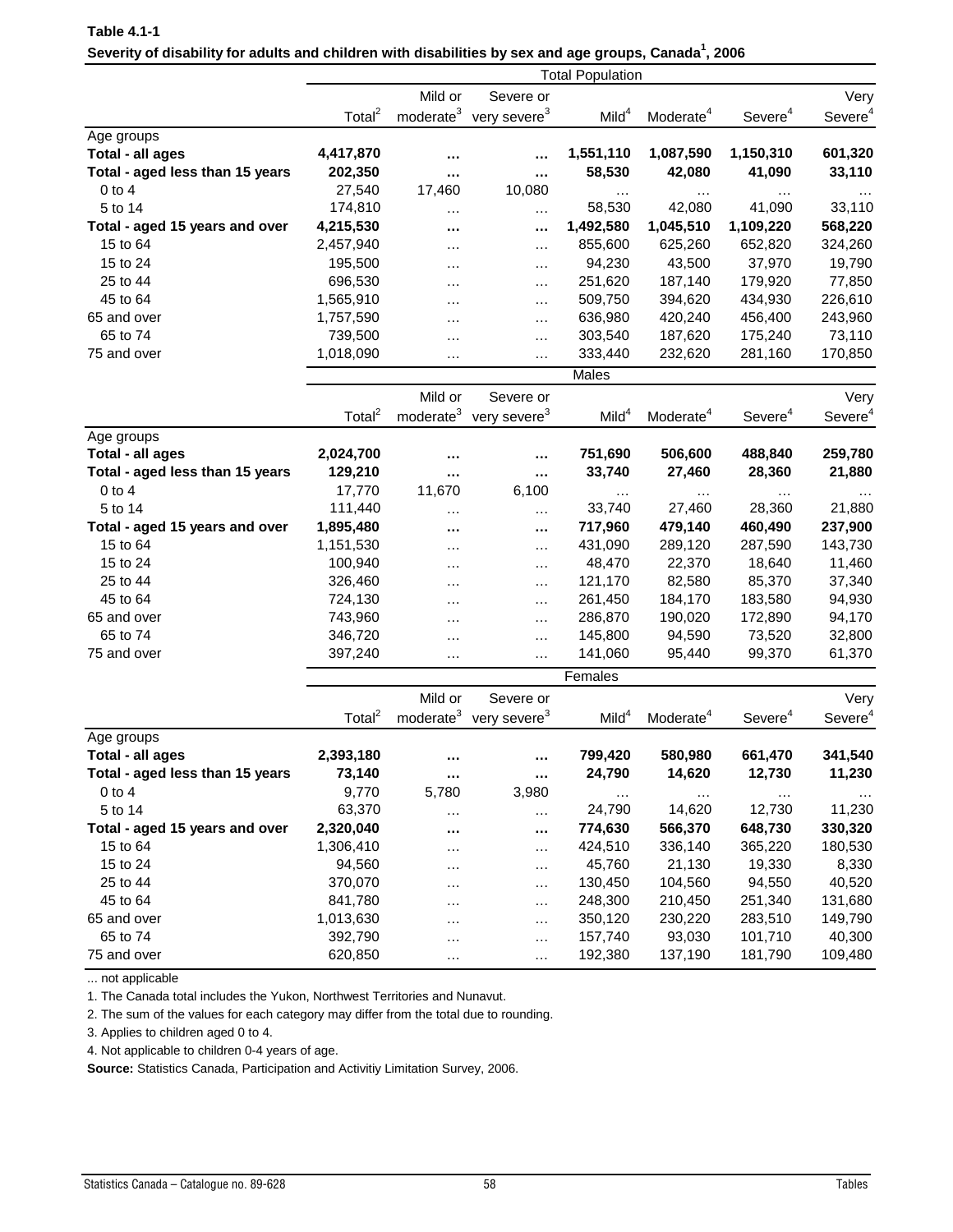| ZUV I                           |                    |                       |                          | <b>Total population</b> |                       |                     |                      |  |  |  |  |  |
|---------------------------------|--------------------|-----------------------|--------------------------|-------------------------|-----------------------|---------------------|----------------------|--|--|--|--|--|
|                                 |                    | Mild or               | Severe or                |                         |                       |                     | Very                 |  |  |  |  |  |
|                                 | Total <sup>1</sup> | moderate $^{2}$       | very severe <sup>2</sup> | Mild <sup>3</sup>       | Moderate <sup>3</sup> | Severe <sup>3</sup> | severe <sup>3</sup>  |  |  |  |  |  |
| Age groups                      |                    |                       |                          |                         |                       |                     |                      |  |  |  |  |  |
| Total - all ages                | 60,500             |                       |                          | 19,150                  | 15,710                | 15,740              | 9,530                |  |  |  |  |  |
| Total - aged less than 15 years | 2,800              | $\cdots$              |                          |                         |                       |                     |                      |  |  |  |  |  |
| $0$ to $4$                      | 360                | 190 $E$               | 170 $E$                  | $\cdots$                | .                     |                     |                      |  |  |  |  |  |
| 5 to 14                         | 2,440              | $\cdots$              | $\cdots$                 | 860                     | 650                   | 520                 | 410                  |  |  |  |  |  |
| Total - aged 15 years and over  | 57,690             |                       |                          | 18,290                  | 15,070                | 15,220              | 9,110                |  |  |  |  |  |
| 15 to 64                        | 35,130             | $\cdots$              | .                        | 11,650                  | 9,360                 | 7,850               | 6,260                |  |  |  |  |  |
| 15 to 24                        | 2,520              | $\cdots$              | $\cdots$                 | 1,240                   | 570                   | 410                 | 290                  |  |  |  |  |  |
| 25 to 44                        | 10,600             | .                     | .                        | 3,490                   | 2,760                 | 2,310               | 2,040                |  |  |  |  |  |
| 45 to 64                        | 22,010             | .                     | .                        | 6,920                   | 6,020                 | 5,130               | 3,930                |  |  |  |  |  |
| 65 and over                     | 22,570             | $\cdots$              | $\cdots$                 | 6,640                   | 5,710                 | 7,370               | 2,850                |  |  |  |  |  |
| 65 to 74                        | 10,370             | $\cdots$              | $\cdots$                 | 3,690                   | $2,540$ <sup>E</sup>  | 3,000               | 1,140                |  |  |  |  |  |
| 75 and over                     | 12,200             | $\cdots$              | .                        | 2,950                   | 3,170                 | 4,380               | $1,710$ <sup>E</sup> |  |  |  |  |  |
|                                 |                    | Males                 |                          |                         |                       |                     |                      |  |  |  |  |  |
|                                 |                    | Mild or               | Severe or                |                         |                       |                     | Very                 |  |  |  |  |  |
|                                 | Total <sup>1</sup> | moderate <sup>2</sup> | very severe <sup>2</sup> | Mild <sup>3</sup>       | Moderate <sup>3</sup> | Severe <sup>3</sup> | severe <sup>3</sup>  |  |  |  |  |  |
| Age groups                      |                    |                       |                          |                         |                       |                     |                      |  |  |  |  |  |
| Total - all ages                | 29,390             |                       |                          | 9,620                   | 7,110                 | 7,000               | 5,390                |  |  |  |  |  |
| Total - aged less than 15 years | 1,740              |                       |                          |                         |                       |                     |                      |  |  |  |  |  |
| $0$ to $4$                      | 260                | 130 $E$               | Е<br>140                 |                         |                       |                     |                      |  |  |  |  |  |
| 5 to 14                         | 1,470              | $\cdots$              | $\cdots$                 | 480                     | 460                   | 280                 | 250                  |  |  |  |  |  |
| Total - aged 15 years and over  | 27,650             |                       | $\cdots$                 | 9,140                   | 6,650                 | 6,720               | 5,140                |  |  |  |  |  |
| 15 to 64                        | 17,390             | $\cdots$              | $\cdots$                 | 5,910                   | 4,070                 | 3,380               | 4,020                |  |  |  |  |  |
| 15 to 24                        | 1,310              | .                     | .                        | 670                     | $250$ <sup>E</sup>    | 210 $E$             | 180 $E$              |  |  |  |  |  |
| 25 to 44                        | 4,820              | .                     | .                        | 1,560                   | 1,190                 | 740 <sup>E</sup>    | 1,340 $E$            |  |  |  |  |  |
| 45 to 64                        | 11,260             | .                     | $\cdots$                 | 3,680                   | 2,630 $E$             | 2,440               | $2,510$ <sup>E</sup> |  |  |  |  |  |
| 65 and over                     | 10,260             | $\cdots$              | $\cdots$                 | 3,230                   | 2,580                 | 3,340               | $1,110$ <sup>E</sup> |  |  |  |  |  |
| 65 to 74                        | 5,070              | $\cdots$              | $\cdots$                 | $1,970$ $^{\rm E}$      | 1,180 $E$             | $1,580$ $^{\rm E}$  | x                    |  |  |  |  |  |
| 75 and over                     | 5,190              | $\cdots$              | $\cdots$                 | $1,260$ <sup>E</sup>    | $1,400$ <sup>E</sup>  | 1,760               | 780 <sup>E</sup>     |  |  |  |  |  |
|                                 |                    |                       |                          | Females                 |                       |                     |                      |  |  |  |  |  |
|                                 |                    | Mild or               | Severe or                |                         |                       |                     | Very                 |  |  |  |  |  |
|                                 | Total <sup>1</sup> | moderate <sup>2</sup> | very severe <sup>2</sup> | Mild <sup>3</sup>       | Moderate <sup>3</sup> | Severe <sup>3</sup> | severe <sup>3</sup>  |  |  |  |  |  |
| Age groups                      |                    |                       |                          |                         |                       |                     |                      |  |  |  |  |  |
| Total - all ages                | 31,110             |                       |                          | 9,530                   | 8,600                 | 8,750               | 4,140                |  |  |  |  |  |
| Total - aged less than 15 years | 1,060              |                       |                          | $\cdots$                | $\cdots$              | $\cdots$            |                      |  |  |  |  |  |
| $0$ to $4$                      | 100                | х                     | х                        | $\cdots$                | $\cdots$              | $\cdots$            | $\cdots$             |  |  |  |  |  |
| 5 to 14                         | 960                | $\cdots$              | $\cdots$                 | 380                     | 190                   | 240                 | 160                  |  |  |  |  |  |
| Total - aged 15 years and over  | 30,050             |                       | $\cdots$                 | 9,150                   | 8,420                 | 8,500               | 3,980                |  |  |  |  |  |
| 15 to 64                        | 17,740             | $\cdots$              | $\cdots$                 | 5,740                   | 5,290                 | 4,470               | 2,240                |  |  |  |  |  |
| 15 to 24                        | 1,210              | $\cdots$              | $\cdots$                 | 570                     | 320                   | $200$ <sup>E</sup>  | 120 $E$              |  |  |  |  |  |
| 25 to 44                        | 5,780              | $\cdots$              |                          | 1,940                   | 1,570                 | 1,570 $E$           | 700 <sup>E</sup>     |  |  |  |  |  |
| 45 to 64                        | 10,750             | $\cdots$              | $\cdots$                 | 3,240                   | 3,390                 | 2,700               | 1,420 $E$            |  |  |  |  |  |
| 65 and over                     | 12,300             | $\cdots$              | $\cdots$                 | 3,410                   | 3,130                 | 4,030               | 1,740                |  |  |  |  |  |
| 65 to 74                        | 5,300              |                       |                          | 1,720                   | 1,360 $E$             | 1,410 $E$           | 810 <sup>E</sup>     |  |  |  |  |  |
| 75 and over                     | 7,010              | $\cdots$              | $\cdots$                 | 1,690                   | 1,770                 | 2,620               | $930$ <sup>E</sup>   |  |  |  |  |  |
|                                 |                    | $\cdots$              | $\cdots$                 |                         |                       |                     |                      |  |  |  |  |  |

#### **Table 4.2 Severity of disability for adults and children with disabilities by sex and age groups, Newfoundland and Labrador, 2001**

... not applicable

x suppressed to meet the confidentiality requirements of the *Statistics Act* 

E use with caution

1. The sum of the values for each category may differ from the total due to rounding.

2. Applies to children aged 0 to 4.

3. Not applicable to children 0-4 years of age.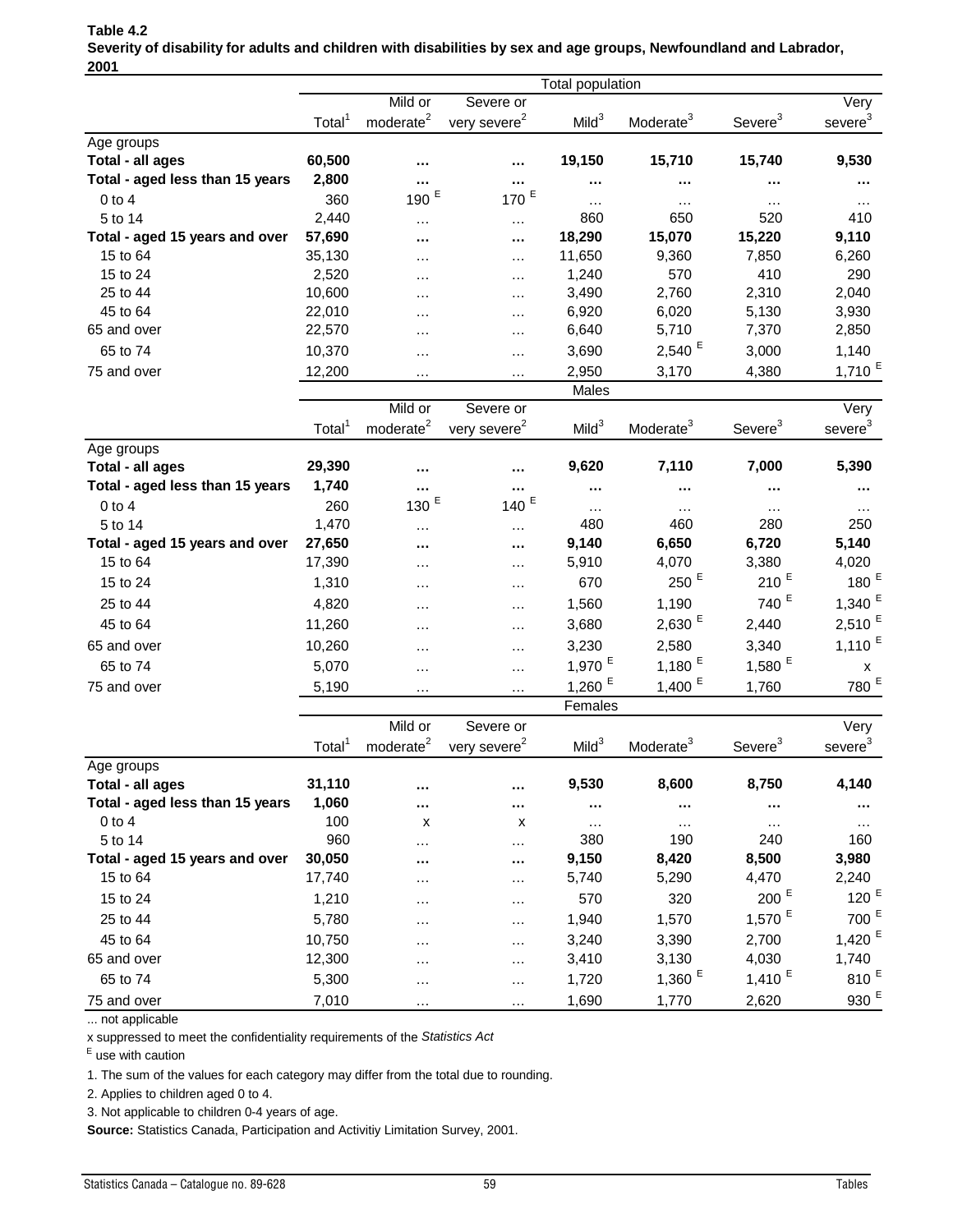|                                 |                    |                       |                          | <b>Total population</b> |                       |                     |                     |
|---------------------------------|--------------------|-----------------------|--------------------------|-------------------------|-----------------------|---------------------|---------------------|
|                                 |                    | Mild or               | Severe or                |                         |                       |                     | Very                |
|                                 | Total <sup>1</sup> | moderate <sup>2</sup> | very severe <sup>2</sup> | Mild <sup>3</sup>       | Moderate <sup>3</sup> | Severe <sup>3</sup> | severe <sup>3</sup> |
| Age groups                      |                    |                       |                          |                         |                       |                     |                     |
| Total - all ages                | 74,510             |                       |                          | 24,920                  | 18,010                | 21,190              | 9,960               |
| Total - aged less than 15 years | 3,010              |                       | $\cdots$                 | 1,090                   | 620                   | 470                 | 390                 |
| $0$ to $4$                      | 440                | 290                   | 150 $E$                  | $\cdots$                | $\cdots$              | $\cdots$            | $\cdots$            |
| 5 to 14                         | 2,570              | $\cdots$              | $\ddotsc$                | 1,090                   | 620                   | 470                 | 390                 |
| Total - aged 15 years and over  | 71,500             | $\cdots$              |                          | 23,830                  | 17,380                | 20,720              | 9,570               |
| 15 to 64                        | 44,430             | $\cdots$              | $\cdots$                 | 15,070                  | 10,840                | 13,270              | 5,250               |
| 15 to 24                        | 3,120              | $\cdots$              | $\cdots$                 | 1,260                   | 680                   | 710                 | 460                 |
| 25 to 44                        | 11,660             | $\cdots$              | $\cdots$                 | 4,070                   | 3,080                 | 3,130               | 1,380               |
| 45 to 64                        | 29,650             | .                     | $\cdots$                 | 9,740                   | 7,080                 | 9,430               | 3,410               |
| 65 and over                     | 27,070             | .                     | $\cdots$                 | 8,760                   | 6,540                 | 7,450               | 4,320               |
| 65 to 74                        | 12,120             | $\cdots$              | $\cdots$                 | 4,750                   | 3,240                 | 2,840               | 1,290               |
| 75 and over                     | 14,950             | $\cdots$              | $\cdots$                 | 4,000                   | 3,300                 | 4,610               | 3,030               |
|                                 |                    |                       |                          | <b>Males</b>            |                       |                     |                     |
|                                 |                    | Mild or               | Severe or                |                         |                       |                     | Very                |
|                                 | Total <sup>1</sup> | moderate <sup>2</sup> | very severe <sup>2</sup> | Mild <sup>3</sup>       | Moderate <sup>3</sup> | Severe <sup>3</sup> | severe <sup>3</sup> |
| Age groups                      |                    |                       |                          |                         |                       |                     |                     |
| Total - all ages                | 36,470             |                       |                          | 12,420                  | 9,320                 | 9,570               | 4,930               |
| Total - aged less than 15 years | 1,890              |                       |                          | 740                     | 410                   | 290                 | 240 <sup>E</sup>    |
| $0$ to $4$                      | 210                | $\cdots$<br>E<br>130  | $\cdots$<br>E<br>80      |                         |                       |                     |                     |
| 5 to 14                         | 1,680              |                       |                          | $\cdots$<br>740         | $\cdots$<br>410       | $\cdots$<br>290     | 240 <sup>E</sup>    |
| Total - aged 15 years and over  | 34,580             | $\cdots$              | $\ddotsc$<br>            | 11,680                  | 8,920                 | 9,280               | 4,690               |
| 15 to 64                        | 22,340             | $\cdots$              |                          | 7,520                   | 5,340                 | 6,380               | 3,110               |
| 15 to 24                        | 1,650              | $\cdots$              | $\cdots$                 | 700                     | 290 <sup>E</sup>      | 400                 | 260                 |
| 25 to 44                        | 5,560              | $\cdots$              | $\cdots$                 | 2,040                   | 1,480                 | 1,360               | 680 <sup>E</sup>    |
| 45 to 64                        | 15,130             | $\cdots$              | $\cdots$                 | 4,780                   | 3,560                 | 4,630               | 2,160               |
| 65 and over                     | 12,240             | .                     | $\cdots$                 | 4,170                   | 3,580                 | 2,900               | 1,590               |
| 65 to 74                        | 6,360              | .                     |                          | 2,220                   | 1,870                 | 1,420               | 850 <sup>E</sup>    |
| 75 and over                     | 5,870              | $\cdots$              | $\cdots$                 | 1,950                   | 1,710                 | 1,480               | 740 <sup>E</sup>    |
|                                 |                    | $\cdots$              | $\ddotsc$                |                         |                       |                     |                     |
|                                 |                    |                       |                          | Females                 |                       |                     |                     |
|                                 |                    | Mild or               | Severe or                |                         |                       |                     | Very                |
|                                 | Total <sup>1</sup> | moderate <sup>2</sup> | very severe <sup>2</sup> | Mild <sup>3</sup>       | Moderate <sup>3</sup> | Severe <sup>3</sup> | severe <sup>3</sup> |
| Age groups                      |                    |                       |                          |                         |                       |                     |                     |
| Total - all ages                | 38,040             |                       |                          | 12,490                  | 8,680                 | 11,610              | 5,020               |
| Total - aged less than 15 years | 1,120              | $\cdots$              | $\cdots$<br>E            | 350                     | $220$ <sup>E</sup>    | 180 $E$             | 150 $E$             |
| $0$ to $4$                      | 230                | 160                   | 60                       | $\cdots$                | $\sim$ $\sim$         | $\cdots$            | $\cdots$            |
| 5 to 14                         | 890                | $\cdots$              | $\cdots$                 | 350                     | 220 <sup>E</sup>      | 180 $E$             | 150 $E$             |
| Total - aged 15 years and over  | 36,920             | $\cdots$              | $\cdots$                 | 12,150                  | 8,460                 | 11,440              | 4,870               |
| 15 to 64                        | 22,090             | $\cdots$              | $\cdots$                 | 7,560                   | 5,500                 | 6,890               | 2,140               |
| 15 to 24                        | 1,460              | $\cdots$              | $\cdots$                 | 560                     | 380 <sup>E</sup>      | 320                 | $200$ <sup>E</sup>  |
| 25 to 44                        | 6,100              | $\cdots$              | $\cdots$                 | 2,030                   | 1,600                 | 1,770               | 700 E               |
| 45 to 64                        | 14,520             | $\cdots$              | .                        | 4,960                   | 3,520                 | 4,800               | 1,240 $E$           |
| 65 and over                     | 14,840             | $\cdots$              | $\cdots$                 | 4,590                   | 2,960                 | 4,550               | 2,730               |
| 65 to 74                        | 5,760              |                       | $\cdots$                 | 2,530                   | 1,370 $E$             | 1,420               | 440 <sup>E</sup>    |
| 75 and over                     | 9,080              | $\cdots$              | $\cdots$                 | 2,060                   | 1,590 $E$             | 3,130               | 2,300               |

#### **Table 4.2-1 Severity of disability for adults and children with disabilities by sex and age groups, Newfoundland and Labrador, 2006**

... not applicable

x suppressed to meet the confidentiality requirements of the *Statistics Act* 

E use with caution

1. The sum of the values for each category may differ from the total due to rounding.

2. Applies to children aged 0 to 4.

3. Not applicable to children 0-4 years of age.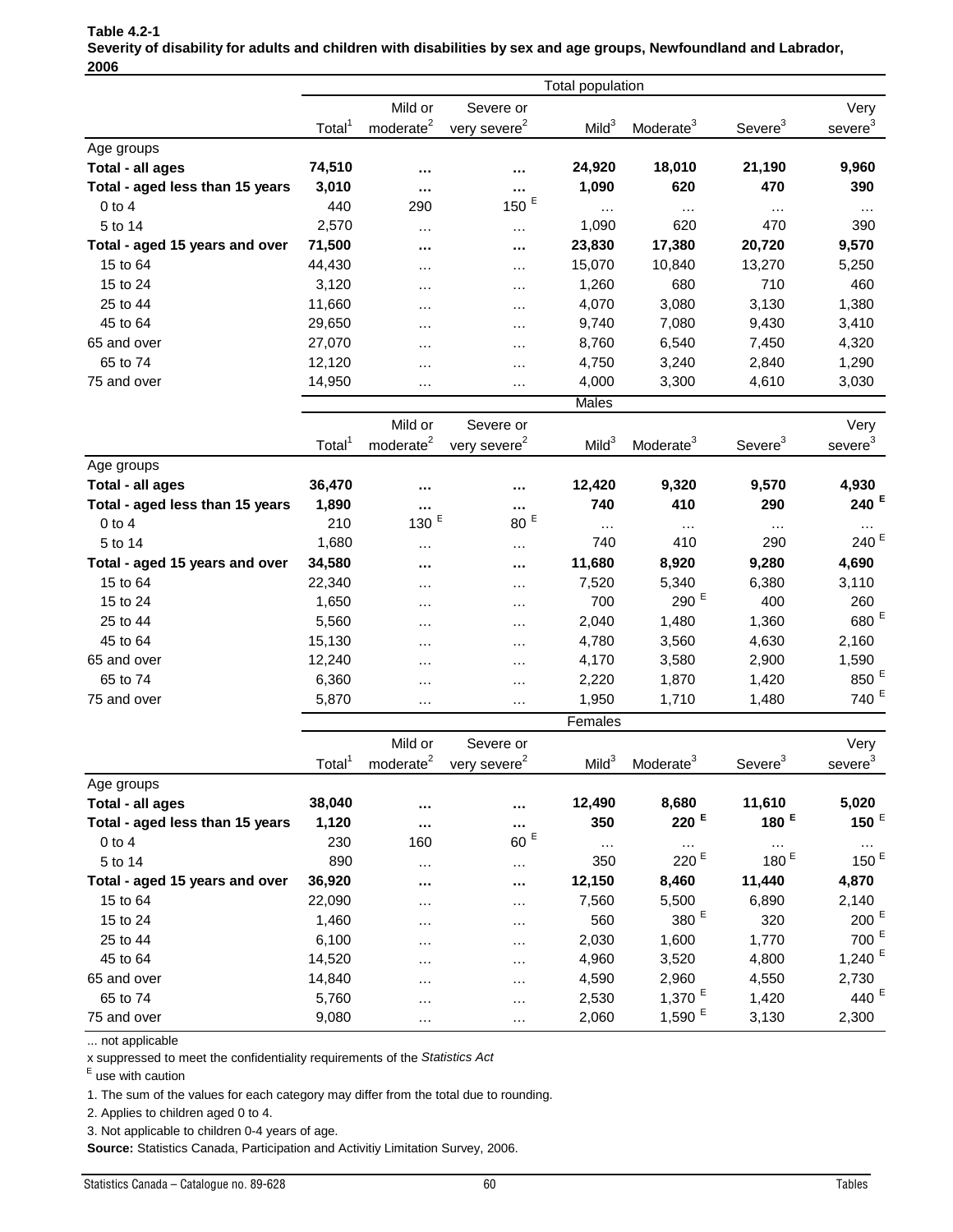| Table 4.3                                                                                                          |
|--------------------------------------------------------------------------------------------------------------------|
| Severity of disability for adults and children with disabilities by sex and age groups, Prince Edward Island, 2001 |

|                                 |                    |                       |                          | Total population  |                       |                     |                     |
|---------------------------------|--------------------|-----------------------|--------------------------|-------------------|-----------------------|---------------------|---------------------|
|                                 |                    | Mild or               | Severe or                |                   |                       |                     | Very                |
|                                 | Total <sup>1</sup> | moderate <sup>2</sup> | very severe <sup>2</sup> | Mild <sup>3</sup> | Moderate <sup>3</sup> | Severe <sup>3</sup> | severe <sup>3</sup> |
| Age groups                      |                    |                       |                          |                   |                       |                     |                     |
| Total - all ages                | 18,970             | $\sim$ $\sim$         | $\sim$ $\sim$            | 7,090             | 5,430                 | 4,200               | 2,090               |
| Total - aged less than 15 years | 940                | $\sim$ $\sim$         | $\cdots$                 | $\cdots$          | $\cdots$              |                     | .                   |
| $0$ to 4                        | 170                | 90 $E$                | x                        | $\cdots$          | $\cdots$              | $\cdots$            | $\cdots$            |
| 5 to 14                         | 770                | $\cdots$              | $\cdots$                 | 270               | 200                   | 190                 | 110                 |
| Total - aged 15 years and over  | 18,030             | $\cdots$              | $\cdots$                 | 6,820             | 5,230                 | 4,010               | 1,980               |
| 15 to 64                        | 10,510             | $\cdots$              | $\cdots$                 | 3,900             | 3,090                 | 2,320               | 1,200               |
| 15 to 24                        | 850                | $\cdots$              | $\cdots$                 | 490               | 140 $E$               | 130 $E$             | 90 $E$              |
| 25 to 44                        | 2,920              | $\cdots$              | $\cdots$                 | 940               | 900                   | 770                 | 300 $E$             |
| 45 to 64                        | 6,740              | $\cdots$              | $\cdots$                 | 2,470             | 2,040                 | 1,420               | 810                 |
| 65 and over                     | 7,520              | $\cdots$              | $\cdots$                 | 2,920             | 2,140                 | 1,690               | 770 <sup>E</sup>    |
| 65 to 74                        | 3,260              | $\cdots$              | $\cdots$                 | 1,440             | 850 <sup>E</sup>      | 810 <sup>E</sup>    | F                   |
| 75 and over                     | 4,270              | $\cdots$              | $\cdots$                 | 1,480             | 1,290                 | 880                 | $620$ <sup>E</sup>  |
|                                 |                    |                       |                          | Males             |                       |                     |                     |

|                                 |                    | Mild or               | Severe or                |                   |                       |                    | Very                |
|---------------------------------|--------------------|-----------------------|--------------------------|-------------------|-----------------------|--------------------|---------------------|
|                                 | Total <sup>1</sup> | moderate <sup>2</sup> | very severe <sup>2</sup> | Mild <sup>3</sup> | Moderate <sup>3</sup> | Severe $3$         | severe <sup>3</sup> |
| Age groups                      |                    |                       |                          |                   |                       |                    |                     |
| Total - all ages                | 8,490              | $\cdots$              | $\sim$ $\sim$            | 3,350             | 2,150                 | 2,030              | 870                 |
| Total - aged less than 15 years | 580                | $\cdots$              | $\cdots$                 | $\sim$ $\sim$     | $\sim$ $\sim$         | $\cdots$           | $\cdots$            |
| $0$ to 4                        | 100                | x                     | x                        | $\cdots$          | $\cdots$              | $\cdots$           | .                   |
| 5 to 14                         | 480                | $\cdots$              | $\cdots$                 | 150               | 120                   | 130                | 80                  |
| Total - aged 15 years and over  | 7,910              | $\sim$ $\sim$         | $\cdots$                 | 3,190             | 2,030                 | 1,890              | 790                 |
| 15 to 64                        | 4,820              | $\cdots$              | $\cdots$                 | 2,000             | 1,100                 | 1,170              | 550 <sup>E</sup>    |
| 15 to 24                        | 360                | $\cdots$              | $\cdots$                 | 210               | x                     | X                  | X                   |
| 25 to 44                        | 1,340              | $\cdots$              | $\cdots$                 | 490               | 370 <sup>E</sup>      | 350 <sup>E</sup>   | X                   |
| 45 to 64                        | 3,120              | $\cdots$              | $\cdots$                 | 1,300 $E$         | 680 <sup>E</sup>      | 750 <sup>E</sup>   | 390 <sup>E</sup>    |
| 65 and over                     | 3,090              | $\cdots$              | $\cdots$                 | 1,190             | 940                   | 720 $E$            | 240 <sup>E</sup>    |
| 65 to 74                        | 1,540              | $\cdots$              | $\cdots$                 | 660               | 380 $E$               | F                  | X                   |
| 75 and over                     | 1,550              | $\cdots$              | $\cdots$                 | 530 $E$           | 560                   | $310$ <sup>E</sup> | X                   |
|                                 |                    |                       |                          | Females           |                       |                    |                     |

|                                 |        |                       |                          | .                 |                       |                     |                           |
|---------------------------------|--------|-----------------------|--------------------------|-------------------|-----------------------|---------------------|---------------------------|
|                                 |        | Mild or               | Severe or                |                   |                       |                     | Very                      |
|                                 | Total  | moderate <sup>2</sup> | very severe <sup>2</sup> | Mild <sup>3</sup> | Moderate <sup>3</sup> | Severe <sup>3</sup> | severe <sup>3</sup>       |
| Age groups                      |        |                       |                          |                   |                       |                     |                           |
| Total - all ages                | 10,480 | $\sim$ $\sim$         | $\sim$ $\sim$            | 3,740             | 3,280                 | 2,170               | 1,220                     |
| Total - aged less than 15 years | 350    | $\cdots$              | $\cdots$                 | $\sim$ $\sim$     | $\cdots$              | $\cdots$            |                           |
| $0$ to 4                        | 70     | x                     | x                        | $\cdots$          | $\cdots$              | $\cdots$            | .                         |
| 5 to 14                         | 280    | $\cdots$              | $\cdots$                 | 110               | 80                    | $\cdots$            | $\cdots$                  |
| Total - aged 15 years and over  | 10,120 | $\cdots$              | $\cdots$                 | 3,620             | 3,200                 | 2,110               | 1,190                     |
| 15 to 64                        | 5,680  | $\cdots$              | $\cdots$                 | 1,900             | 1,990                 | 1,140               | 650 <sup>E</sup>          |
| 15 to 24                        | 490    | $\cdots$              | $\cdots$                 | 280               | 90 $E$                | x                   | $\boldsymbol{\mathsf{x}}$ |
| 25 to 44                        | 1,580  | $\cdots$              | $\cdots$                 | 450               | 540                   | 420                 | 180 <sup>E</sup>          |
| 45 to 64                        | 3,620  | $\cdots$              | $\cdots$                 | 1,170             | 1,360                 | 670 <sup>E</sup>    | 420 $E$                   |
| 65 and over                     | 4,440  | $\cdots$              | $\cdots$                 | 1,730             | 1,210                 | 970                 | 530 $E$                   |
| 65 to 74                        | 1,710  | $\cdots$              | $\cdots$                 | 780               | 470 $E$               | 400 $E$             | $\boldsymbol{\mathsf{x}}$ |
| 75 and over                     | 2,720  | $\cdots$              | $\cdots$                 | 950               | 730                   | 570 $E$             | 470 <sup>E</sup>          |
|                                 |        |                       |                          |                   |                       |                     |                           |

... not applicable

x suppressed to meet the confidentiality requirements of the *Statistics Act* 

E use with caution

1. The sum of the values for each category may differ from the total due to rounding.

2. Applies to children aged 0 to 4.

3. Not applicable to children 0-4 years of age.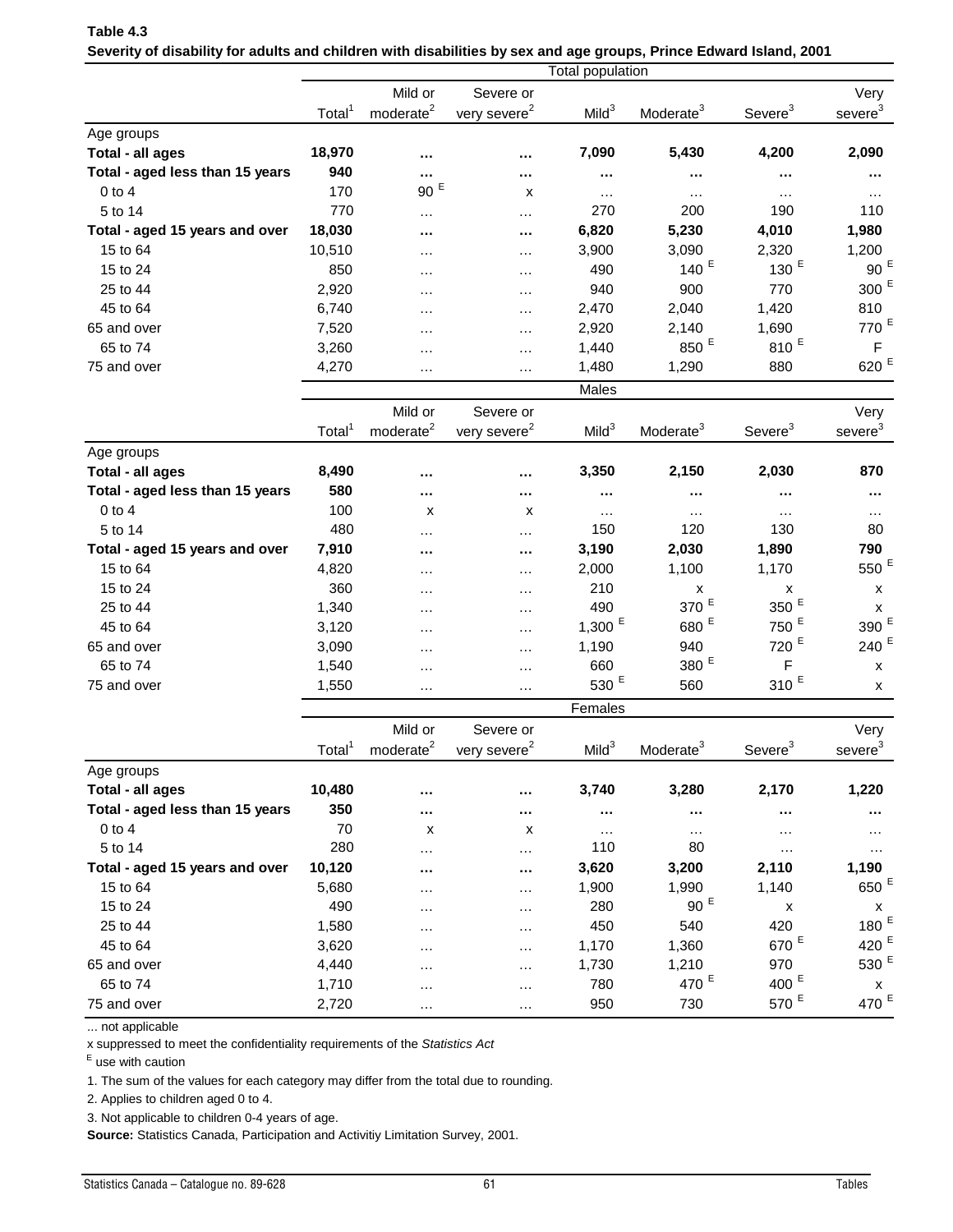| 1 apie 4.3-1                                                                                                       |                    |                       |                          |                   |                       |                     |                     |
|--------------------------------------------------------------------------------------------------------------------|--------------------|-----------------------|--------------------------|-------------------|-----------------------|---------------------|---------------------|
| Severity of disability for adults and children with disabilities by sex and age groups, Prince Edward Island, 2006 |                    |                       |                          |                   |                       |                     |                     |
|                                                                                                                    |                    |                       |                          | Total population  |                       |                     |                     |
|                                                                                                                    |                    | Mild or               | Severe or                |                   |                       |                     | Very                |
|                                                                                                                    | Total <sup>1</sup> | moderate <sup>2</sup> | very severe <sup>2</sup> | Mild <sup>3</sup> | Moderate <sup>3</sup> | Severe <sup>3</sup> | severe <sup>3</sup> |
| Age groups                                                                                                         |                    |                       |                          |                   |                       |                     |                     |
| Total - all ages                                                                                                   | 21,750             | $\cdots$              | $\cdots$                 | 8,370             | 5,390                 | 5.480               | 2,320               |
| Total - aged less than 15 years                                                                                    | 980                | $\cdots$              | $\cdots$                 | 350               | 160 $E$               | 190 $E$             | 100 $E$             |
| $0$ to 4                                                                                                           | 190 $E$            | 110 $E$               | 70 <sup>E</sup>          | $\cdots$          | $\cdots$              | $\cdots$            | $\cdots$            |
| 5 to 14                                                                                                            | 790                | $\cdots$              | $\cdots$                 | 350               | 160 $E$               | 190 $E$             | 100 <sup>E</sup>    |
| Total - aged 15 years and over                                                                                     | 20,770             |                       |                          | 8,020             | 5.240                 | 5.290               | 2,220               |
| 15 to 64                                                                                                           | 11,790             | $\cdots$              | $\cdots$                 | 4,480             | 3,050                 | 2,940               | 1,330               |
| 15 to 24                                                                                                           | 750                | $\cdots$              | $\cdots$                 | 440               | 130 $E$               | 130 $E$             | x                   |
| 25 to 44                                                                                                           | 2,990              | $\cdots$              | $\cdots$                 | 1,260             | 730                   | 750                 | 260 <sup>E</sup>    |

| Table 4.3-1 |                                                                                                                    |  |  |
|-------------|--------------------------------------------------------------------------------------------------------------------|--|--|
|             | Severity of disability for adults and children with disabilities by sex and age groups, Prince Edward Island, 2006 |  |  |

| 45 to 64                        | 8,060              | $\cdots$              | $\cdots$                 | 2,780             | 2,190                 | 2,060               | 1,030                     |
|---------------------------------|--------------------|-----------------------|--------------------------|-------------------|-----------------------|---------------------|---------------------------|
| 65 and over                     | 8,980              | $\cdots$              | $\cdots$                 | 3,540             | 2,190                 | 2,350               | 890                       |
| 65 to 74                        | 3,770              | $\cdots$              | $\cdots$                 | 1,540             | 1,110                 | 810                 | $300$ <sup>E</sup>        |
| 75 and over                     | 5,210              | $\cdots$              | $\cdots$                 | 2,000             | 1,080                 | 1,540               | 590                       |
|                                 |                    |                       |                          | Males             |                       |                     |                           |
|                                 |                    | Mild or               | Severe or                |                   |                       |                     | Very                      |
|                                 | Total <sup>1</sup> | moderate <sup>2</sup> | very severe <sup>2</sup> | Mild <sup>3</sup> | Moderate <sup>3</sup> | Severe <sup>3</sup> | severe <sup>3</sup>       |
| Age groups                      |                    |                       |                          |                   |                       |                     |                           |
| Total - all ages                | 10,130             | $\cdots$              | $\cdots$                 | 4,130             | 2,620                 | 2,070               | 1,230                     |
| Total - aged less than 15 years | 630                | $\cdots$              | $\cdots$                 | 230               | 120 <sup>E</sup>      | 120 $E$             | 80 <sup>E</sup>           |
| $0$ to $4$                      | 80 <sup>E</sup>    | x                     | x                        | $\cdots$          | $\cdots$              | $\cdots$            | $\cdots$                  |
| 5 to 14                         | 550                | $\cdots$              | .                        | 230               | 120 $E$               | 120 $E$             | 80 <sup>E</sup>           |
| Total - aged 15 years and over  | 9,500              | $\cdots$              | $\cdots$                 | 3,900             | 2,500                 | 1,950               | 1,150                     |
| 15 to 64                        | 5,600              | $\cdots$              | $\cdots$                 | 2,290             | 1,410                 | 1,130               | 770                       |
| 15 to 24                        | 350                | $\cdots$              | .                        | 200 $E$           | X                     | x                   | $\boldsymbol{\mathsf{x}}$ |
| 25 to 44                        | 1,390              | $\cdots$              | $\cdots$                 | 580               | 360                   | 320                 | 130 $E$                   |
| 45 to 64                        | 3,860              | $\cdots$              | $\cdots$                 | 1,510             | 970                   | 780                 | 610 $E$                   |
| 65 and over                     | 3,900              | $\cdots$              | $\cdots$                 | 1,610             | 1,090                 | 820                 | 380 <sup>E</sup>          |
| 65 to 74                        | 1,870              | $\cdots$              | $\cdots$                 | 750               | 630                   | 330 $E$             | 150 <sup>E</sup>          |
| 75 and over                     | 2,030              | $\cdots$              | $\cdots$                 | 850               | 450 <sup>E</sup>      | 490                 | $230$ <sup>E</sup>        |
|                                 |                    |                       |                          | Females           |                       |                     |                           |

|                                 | Total <sup>1</sup> | Mild or<br>moderate <sup>2</sup> | Severe or<br>very severe <sup>2</sup> | Mild <sup>3</sup> | Moderate <sup>3</sup> | Severe <sup>3</sup> | Very<br>severe <sup>3</sup> |
|---------------------------------|--------------------|----------------------------------|---------------------------------------|-------------------|-----------------------|---------------------|-----------------------------|
| Age groups                      |                    |                                  |                                       |                   |                       |                     |                             |
| Total - all ages                | 11,630             | $\cdots$                         | $\cdots$                              | 4,240             | 2,770                 | 3,410               | 1,100                       |
| Total - aged less than 15 years | 350                | $\cdots$                         | $\cdots$                              | 120 $E$           | X                     | 70 <sup>E</sup>     | $\boldsymbol{x}$            |
| $0$ to 4                        | 110 $E$            | X                                | x                                     | $\cdots$          | $\cdots$              | $\cdots$            | .                           |
| 5 to 14                         | 250                | $\cdots$                         | $\cdots$                              | 120 <sup>E</sup>  | X                     | 70 <sup>E</sup>     | X                           |
| Total - aged 15 years and over  | 11,270             | $\cdots$                         | $\cdots$                              | 4,120             | 2,740                 | 3,340               | 1,070                       |
| 15 to 64                        | 6,190              | $\cdots$                         | $\cdots$                              | 2,190             | 1,630                 | 1,810               | 560 <sup>E</sup>            |
| 15 to 24                        | 400                | $\cdots$                         | $\cdots$                              | 230               | x                     | 100 $E$             | x                           |
| 25 to 44                        | 1,600              | $\cdots$                         | $\cdots$                              | 680               | 360                   | 430                 | $130$ <sup>E</sup>          |
| 45 to 64                        | 4,200              | $\cdots$                         | $\cdots$                              | 1,280             | 1,220                 | 1,280               | 420 $E$                     |
| 65 and over                     | 5,080              | $\cdots$                         | $\cdots$                              | 1,930             | 1,100                 | 1,530               | 510 $E$                     |
| 65 to 74                        | 1,900              | $\cdots$                         | $\cdots$                              | 790               | 480 $E$               | 490                 | 150 $E$                     |
| 75 and over                     | 3,180              | $\cdots$                         | $\cdots$                              | 1,150             | 630 <sup>E</sup>      | 1,050               | 360 $E$                     |

... not applicable

x suppressed to meet the confidentiality requirements of the *Statistics Act* 

E use with caution

1. The sum of the values for each category may differ from the total due to rounding.

2. Applies to children aged 0 to 4.

3. Not applicable to children 0-4 years of age.

**Source:** Statistics Canada, Participation and Activitiy Limitation Survey, 2006.

Statistics Canada – Catalogue no. 89-628 62 62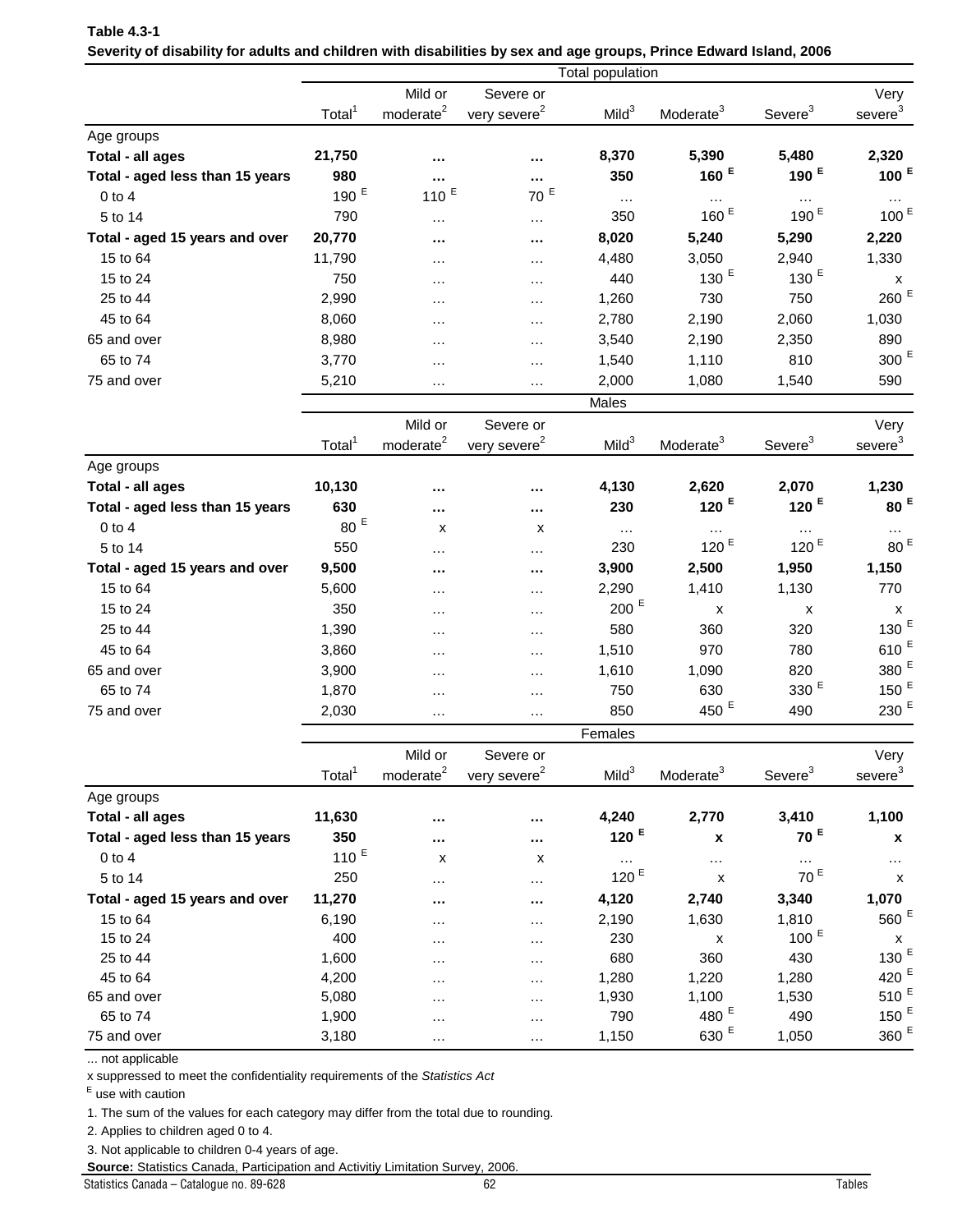|                                 |                    |                       |                          | Total population  |                       |                      |                      |
|---------------------------------|--------------------|-----------------------|--------------------------|-------------------|-----------------------|----------------------|----------------------|
|                                 |                    | Mild or               | Severe or                |                   |                       |                      | Very                 |
|                                 | Total <sup>1</sup> | moderate <sup>2</sup> | very severe <sup>2</sup> | Mild <sup>3</sup> | Moderate <sup>3</sup> | Severe <sup>3</sup>  | severe <sup>3</sup>  |
| Age groups                      |                    |                       |                          |                   |                       |                      |                      |
| Total - all ages                | 152,210            |                       |                          | 51,840            | 39,870                | 39,780               | 20,090               |
| Total - aged less than 15 years | 6,210              |                       |                          |                   |                       | $\cdots$             |                      |
| $0$ to $4$                      | 630                | $360$ $^{\rm E}$      | $270$ <sup>E</sup>       | $\cdots$          | $\cdots$              | $\cdots$             |                      |
| 5 to 14                         | 5,580              | $\cdots$              | $\cdots$                 | 2,090             | 1,320                 | 1,270                | 900                  |
| Total - aged 15 years and over  | 146,000            |                       |                          | 49,750            | 38,550                | 38,510               | 19,190               |
| 15 to 64                        | 87,310             | $\cdots$              | $\cdots$                 | 28,550            | 24,090                | 24,010               | 10,660               |
| 15 to 24                        | 6,190              | $\cdots$              | $\cdots$                 | 3,010             | 1,660                 | 940                  | 580 $E$              |
| 25 to 44                        | 26,200             | $\cdots$              | $\cdots$                 | 9,140             | 7,670                 | 6,580                | 2,820                |
| 45 to 64                        | 54,910             | .                     | $\cdots$                 | 16,400            | 14,750                | 16,490               | 7,270                |
| 65 and over                     | 58,690             | .                     | .                        | 21,210            | 14,460                | 14,500               | 8,520                |
| 65 to 74                        | 26,020             | $\cdots$              | $\cdots$                 | 10,880            | 6,120                 | 6,100                | $2,910$ <sup>E</sup> |
| 75 and over                     | 32,670             | $\cdots$              |                          | 10,320            | 8,340                 | 8,400                | 5,610                |
|                                 |                    |                       |                          | Males             |                       |                      |                      |
|                                 |                    | Mild or               | Severe or                |                   |                       |                      | Very                 |
|                                 | Total <sup>1</sup> | moderate <sup>2</sup> | very severe <sup>2</sup> | Mild <sup>3</sup> | Moderate <sup>3</sup> | Severe <sup>3</sup>  | severe <sup>3</sup>  |
| Age groups                      |                    |                       |                          |                   |                       |                      |                      |
| Total - all ages                | 71,880             |                       |                          | 24,280            | 18,360                | 19,510               | 9,380                |
| Total - aged less than 15 years | 3,960              |                       |                          |                   |                       |                      |                      |
| $0$ to $4$                      | 350                | $200$ <sup>E</sup>    | <br>X                    |                   |                       |                      |                      |
| 5 to 14                         | 3,610              |                       |                          | $\cdots$<br>1,240 | $\cdots$<br>860       | $\cdots$<br>890      | $\cdots$<br>620      |
| Total - aged 15 years and over  | 67,920             | .                     | $\cdots$<br>             | 23,050            | 17,490                | 18,620               | 8,760                |
| 15 to 64                        | 43,360             |                       |                          | 14,140            | 11,520                | 12,810               | 4,890                |
| 15 to 24                        | 3,080              | $\cdots$              | $\cdots$                 | 1,390             | 910                   | 450 <sup>E</sup>     | 330 $E$              |
| 25 to 44                        | 12,580             | $\cdots$              | $\cdots$                 | 4,490             | 3,570                 | 3,140                | 1,380                |
| 45 to 64                        | 27,710             | .                     | $\cdots$                 | 8,260             | 7,030                 | 9,220                | 3,190 $E$            |
| 65 and over                     | 24,560             | $\cdots$              | $\cdots$                 | 8,910             | 5,980                 | 5,810                | 3,860                |
| 65 to 74                        | 12,020             | $\cdots$              | $\cdots$                 | 4,670             | 2,930                 | $2,880$ <sup>E</sup> | 1,540 $^{\circ}$     |
| 75 and over                     | 12,540             | $\cdots$              | $\cdots$                 | 4,240             | 3,050                 | 2,930 <sup>E</sup>   | $2,320$ <sup>E</sup> |
|                                 |                    |                       |                          |                   |                       |                      |                      |
|                                 |                    |                       |                          | Females           |                       |                      |                      |
|                                 |                    | Mild or               | Severe or                |                   |                       |                      | Very                 |
|                                 | Total <sup>1</sup> | moderate <sup>2</sup> | very severe <sup>2</sup> | Mild <sup>3</sup> | Moderate <sup>3</sup> | Severe <sup>3</sup>  | severe <sup>3</sup>  |
| Age groups                      |                    |                       |                          |                   |                       |                      |                      |
| Total - all ages                | 80,320             |                       |                          | 27,560            | 21,510                | 20,270               | 10,710               |
| Total - aged less than 15 years | 2,250              |                       |                          | $\cdots$          |                       | $\cdots$             |                      |
| $0$ to $4$                      | 270                | х                     | х                        | $\cdots$          | $\cdots$              | $\cdots$             | $\cdots$             |
| 5 to 14                         | 1,980              | .                     | $\cdots$                 | 860               | 460                   | 380                  | 280                  |
| Total - aged 15 years and over  | 78,080             |                       | $\cdots$                 | 26,700            | 21,050                | 19,890               | 10,430               |
| 15 to 64                        | 43,940             | $\cdots$              | $\cdots$                 | 14,410            | 12,570                | 11,200               | 5,770                |
| 15 to 24                        | 3,110              | .                     | $\cdots$                 | 1,620             | 750                   | 490 <sup>E</sup>     | $250$ <sup>E</sup>   |
| 25 to 44                        | 13,630             | .                     | $\cdots$                 | 4,650             | 4,100                 | 3,430                | 1,440                |
| 45 to 64                        | 27,210             | .                     | $\cdots$                 | 8,130             | 7,720                 | 7,270                | 4,070 $E$            |
| 65 and over                     | 34,130             | .                     | $\cdots$                 | 12,300            | 8,480                 | 8,690                | 4,660                |

## **Table 4.4 Severity of disability for adults and children with disabilities by sex and age groups, Nova Scotia, 2001**

... not applicable

x suppressed to meet the confidentiality requirements of the *Statistics Act* 

E use with caution

1. The sum of the values for each category may differ from the total due to rounding.

2. Applies to children aged 0 to 4.

3. Not applicable to children 0-4 years of age.

**Source:** Statistics Canada, Participation and Activitiy Limitation Survey, 2001.

Statistics Canada – Catalogue no. 89-628 63 Tables

65 to 74 14,000 … … 6,220 3,190 3,220 1,370 <sup>E</sup>  $75$  and over  $20,130$  …  $3,290$   $5,290$   $5,480$   $3,290$   $5$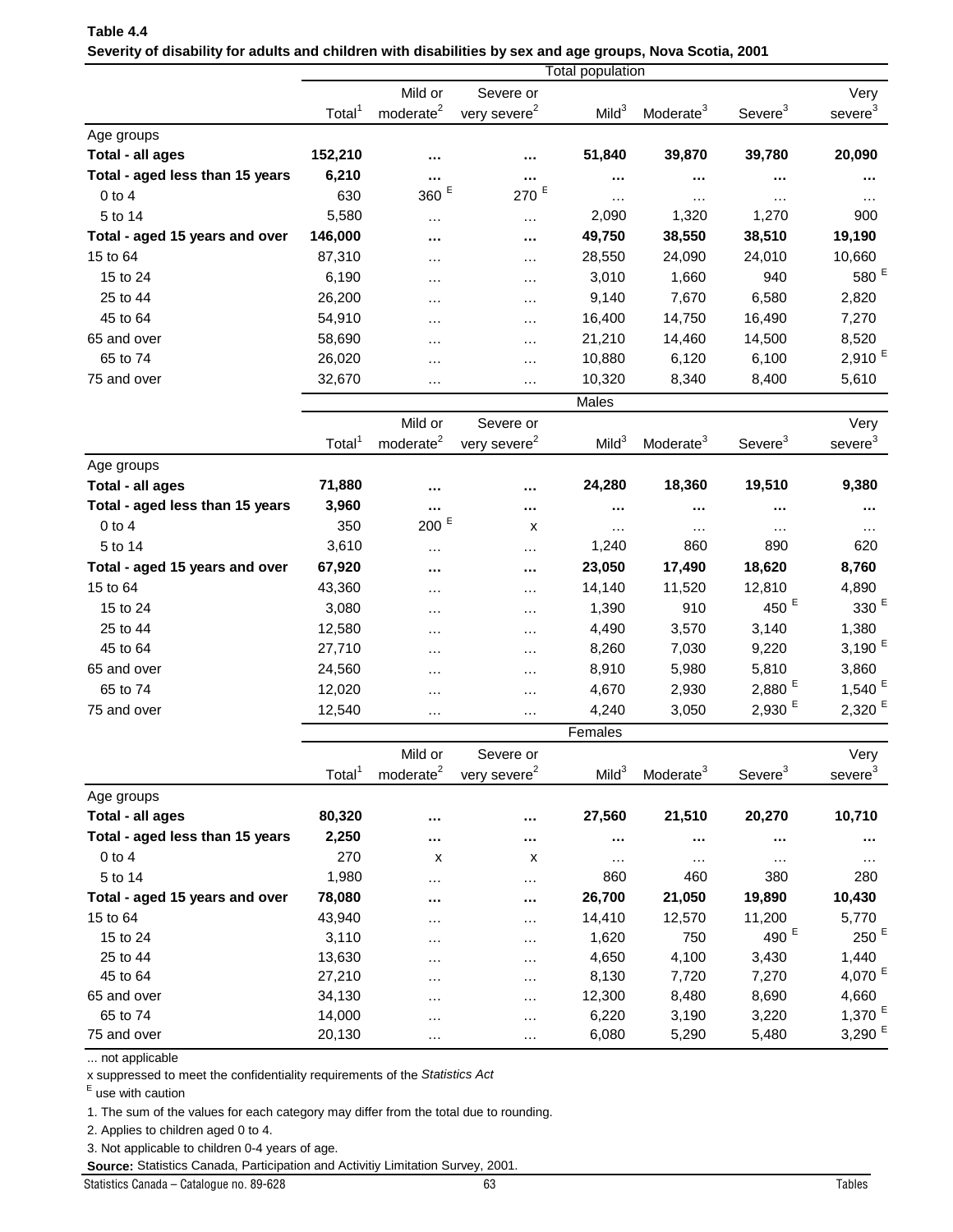| Mild or<br>Very<br>Severe or<br>moderate <sup>2</sup><br>Severe <sup>3</sup><br>severe <sup>3</sup><br>Total <sup>1</sup><br>Mild <sup>3</sup><br>Moderate <sup>3</sup><br>very severe <sup>2</sup><br>179,100<br>64,990<br>47,810<br>42,970<br>22,560<br>Total - all ages<br><br>$\cdots$<br>6,530<br>1,930<br>1,410<br>1,510<br>920<br>Total - aged less than 15 years<br><br><br>$340$ $^{\rm E}$<br>770<br>$0$ to $4$<br>430<br>.<br>$\cdots$<br>$\cdots$<br>5,760<br>1,930<br>1,410<br>1,510<br>920<br>5 to 14<br>$\cdots$<br>$\cdots$<br>172,570<br>63,070<br>46,400<br>41,460<br>21,640<br>Total - aged 15 years and over<br><br><br>15 to 64<br>103,730<br>38,370<br>27,200<br>25,430<br>12,730<br>$\cdots$<br>$\cdots$<br>15 to 24<br>7,590<br>3,730<br>1,670<br>1,380<br>$\cdots$<br>$\cdots$<br>25 to 44<br>6,320<br>2,260<br>25,970<br>10,630<br>6,760<br>$\cdots$<br>$\cdots$<br>45 to 64<br>70,170<br>24,010<br>19,210<br>17,290<br>9,660<br>$\cdots$<br>$\cdots$<br>8,910<br>65 and over<br>68,840<br>24,700<br>19,200<br>16,030<br>$\cdots$<br>$\cdots$<br>$2,890$ <sup>E</sup><br>5,970<br>65 to 74<br>31,080<br>12,660<br>9,560<br>$\cdots$<br>$\cdots$<br>75 and over<br>37,760<br>12,040<br>9,640<br>10,060<br>6,020<br>$\cdots$<br>$\cdots$<br>Males<br>Mild or<br>Very<br>Severe or<br>moderate <sup>2</sup><br>severe <sup>3</sup><br>Mild <sup>3</sup><br>Severe <sup>3</sup><br>Total <sup>1</sup><br>very severe <sup>2</sup><br>Moderate <sup>3</sup><br>Age groups<br>83,230<br>22,040<br>19,670<br>10,370<br>Total - all ages<br>30,640<br><br><br>4,350<br>940<br>1,060<br>580<br>Total - aged less than 15 years<br>1,240<br><br><br>E<br>270<br>520<br>$0$ to $4$<br>250<br>.<br>$\cdots$<br>.<br>3,830<br>1,240<br>940<br>1,060<br>580<br>5 to 14<br>$\cdots$<br>$\cdots$<br>78,890<br>21,100<br>18,600<br>9,780<br>Total - aged 15 years and over<br>29,400<br>$\cdots$<br><br>15 to 64<br>49,060<br>18,750<br>11,970<br>12,410<br>5,940<br>.<br>$\cdots$<br>370 <sup>E</sup><br>790<br>700<br>15 to 24<br>3,770<br>1,920<br>$\cdots$<br>$\cdots$<br>950 <sup>E</sup><br>25 to 44<br>11,300<br>4,800<br>2,660<br>2,890<br>$\cdots$<br>$\cdots$<br>4,610 $E$<br>45 to 64<br>8,530<br>8,820<br>33,980<br>12,030<br>$\cdots$<br>$\cdots$<br>3,840 $E$<br>65 and over<br>10,660<br>9,130<br>6,200<br>29,820<br>$\cdots$<br>$\cdots$<br>1,260 $E$<br>3,320<br>65 to 74<br>5,930<br>4,550<br>15,060<br>$\cdots$<br>$\cdots$<br>2,870 <sup>E</sup><br>2,580 $E$<br>75 and over<br>14,760<br>4,730<br>4,580<br>$\cdots$<br>$\cdots$<br>Females<br>Mild or<br>Severe or<br>Very<br>Severe <sup>3</sup><br>severe <sup>3</sup><br>Total <sup>1</sup><br>moderate <sup>2</sup><br>Mild <sup>3</sup><br>Moderate <sup>3</sup><br>very severe <sup>2</sup><br>Total - all ages<br>95,870<br>25,770<br>23,300<br>12,190<br>34,360<br>$\cdots$<br>450 <sup>E</sup><br>460<br>Total - aged less than 15 years<br>2,190<br>690<br><br>250 <sup>E</sup><br>E<br>150<br>$0$ to $4$<br>x<br>$\cdots$<br>$\cdots$<br>450 <sup>E</sup><br>1,940<br>460<br>5 to 14<br>690<br>$\cdots$<br>$\cdots$<br>93,680<br>33,670<br>25,300<br>22,850<br>11,860<br>Total - aged 15 years and over<br><br><br>13,020<br>6,790<br>15 to 64<br>54,670<br>19,620<br>15,230<br>$\cdots$<br>$\cdots$<br>680 <sup>E</sup><br>880<br>15 to 24<br>3,820<br>1,810<br>$\cdots$<br>$\cdots$<br>25 to 44<br>14,660<br>5,830<br>3,670<br>3,860<br>$\cdots$<br>$\cdots$<br>45 to 64<br>36,190<br>10,680<br>8,470<br>11,980<br>$\cdots$<br>$\cdots$<br>5,070<br>14,040<br>10,070<br>39,010<br>9,830<br>$\cdots$<br>$\cdots$<br>65 to 74<br>16,020<br>6,730<br>2,650<br>5,010<br>$\cdots$<br>$\cdots$ |             |  | Total population |  |                 |
|-------------------------------------------------------------------------------------------------------------------------------------------------------------------------------------------------------------------------------------------------------------------------------------------------------------------------------------------------------------------------------------------------------------------------------------------------------------------------------------------------------------------------------------------------------------------------------------------------------------------------------------------------------------------------------------------------------------------------------------------------------------------------------------------------------------------------------------------------------------------------------------------------------------------------------------------------------------------------------------------------------------------------------------------------------------------------------------------------------------------------------------------------------------------------------------------------------------------------------------------------------------------------------------------------------------------------------------------------------------------------------------------------------------------------------------------------------------------------------------------------------------------------------------------------------------------------------------------------------------------------------------------------------------------------------------------------------------------------------------------------------------------------------------------------------------------------------------------------------------------------------------------------------------------------------------------------------------------------------------------------------------------------------------------------------------------------------------------------------------------------------------------------------------------------------------------------------------------------------------------------------------------------------------------------------------------------------------------------------------------------------------------------------------------------------------------------------------------------------------------------------------------------------------------------------------------------------------------------------------------------------------------------------------------------------------------------------------------------------------------------------------------------------------------------------------------------------------------------------------------------------------------------------------------------------------------------------------------------------------------------------------------------------------------------------------------------------------------------------------------------------------------------------------------------------------------------------------------------------------------------------------------------------------------------------------------------------------------------------------------------------------------------------------------------------------------------------------------------------------------------------------------------------------------------------------------------------------------------------------------------------------------------------------------------------------|-------------|--|------------------|--|-----------------|
|                                                                                                                                                                                                                                                                                                                                                                                                                                                                                                                                                                                                                                                                                                                                                                                                                                                                                                                                                                                                                                                                                                                                                                                                                                                                                                                                                                                                                                                                                                                                                                                                                                                                                                                                                                                                                                                                                                                                                                                                                                                                                                                                                                                                                                                                                                                                                                                                                                                                                                                                                                                                                                                                                                                                                                                                                                                                                                                                                                                                                                                                                                                                                                                                                                                                                                                                                                                                                                                                                                                                                                                                                                                                                     |             |  |                  |  |                 |
|                                                                                                                                                                                                                                                                                                                                                                                                                                                                                                                                                                                                                                                                                                                                                                                                                                                                                                                                                                                                                                                                                                                                                                                                                                                                                                                                                                                                                                                                                                                                                                                                                                                                                                                                                                                                                                                                                                                                                                                                                                                                                                                                                                                                                                                                                                                                                                                                                                                                                                                                                                                                                                                                                                                                                                                                                                                                                                                                                                                                                                                                                                                                                                                                                                                                                                                                                                                                                                                                                                                                                                                                                                                                                     |             |  |                  |  |                 |
|                                                                                                                                                                                                                                                                                                                                                                                                                                                                                                                                                                                                                                                                                                                                                                                                                                                                                                                                                                                                                                                                                                                                                                                                                                                                                                                                                                                                                                                                                                                                                                                                                                                                                                                                                                                                                                                                                                                                                                                                                                                                                                                                                                                                                                                                                                                                                                                                                                                                                                                                                                                                                                                                                                                                                                                                                                                                                                                                                                                                                                                                                                                                                                                                                                                                                                                                                                                                                                                                                                                                                                                                                                                                                     | Age groups  |  |                  |  |                 |
|                                                                                                                                                                                                                                                                                                                                                                                                                                                                                                                                                                                                                                                                                                                                                                                                                                                                                                                                                                                                                                                                                                                                                                                                                                                                                                                                                                                                                                                                                                                                                                                                                                                                                                                                                                                                                                                                                                                                                                                                                                                                                                                                                                                                                                                                                                                                                                                                                                                                                                                                                                                                                                                                                                                                                                                                                                                                                                                                                                                                                                                                                                                                                                                                                                                                                                                                                                                                                                                                                                                                                                                                                                                                                     |             |  |                  |  |                 |
|                                                                                                                                                                                                                                                                                                                                                                                                                                                                                                                                                                                                                                                                                                                                                                                                                                                                                                                                                                                                                                                                                                                                                                                                                                                                                                                                                                                                                                                                                                                                                                                                                                                                                                                                                                                                                                                                                                                                                                                                                                                                                                                                                                                                                                                                                                                                                                                                                                                                                                                                                                                                                                                                                                                                                                                                                                                                                                                                                                                                                                                                                                                                                                                                                                                                                                                                                                                                                                                                                                                                                                                                                                                                                     |             |  |                  |  |                 |
|                                                                                                                                                                                                                                                                                                                                                                                                                                                                                                                                                                                                                                                                                                                                                                                                                                                                                                                                                                                                                                                                                                                                                                                                                                                                                                                                                                                                                                                                                                                                                                                                                                                                                                                                                                                                                                                                                                                                                                                                                                                                                                                                                                                                                                                                                                                                                                                                                                                                                                                                                                                                                                                                                                                                                                                                                                                                                                                                                                                                                                                                                                                                                                                                                                                                                                                                                                                                                                                                                                                                                                                                                                                                                     |             |  |                  |  |                 |
|                                                                                                                                                                                                                                                                                                                                                                                                                                                                                                                                                                                                                                                                                                                                                                                                                                                                                                                                                                                                                                                                                                                                                                                                                                                                                                                                                                                                                                                                                                                                                                                                                                                                                                                                                                                                                                                                                                                                                                                                                                                                                                                                                                                                                                                                                                                                                                                                                                                                                                                                                                                                                                                                                                                                                                                                                                                                                                                                                                                                                                                                                                                                                                                                                                                                                                                                                                                                                                                                                                                                                                                                                                                                                     |             |  |                  |  |                 |
|                                                                                                                                                                                                                                                                                                                                                                                                                                                                                                                                                                                                                                                                                                                                                                                                                                                                                                                                                                                                                                                                                                                                                                                                                                                                                                                                                                                                                                                                                                                                                                                                                                                                                                                                                                                                                                                                                                                                                                                                                                                                                                                                                                                                                                                                                                                                                                                                                                                                                                                                                                                                                                                                                                                                                                                                                                                                                                                                                                                                                                                                                                                                                                                                                                                                                                                                                                                                                                                                                                                                                                                                                                                                                     |             |  |                  |  |                 |
|                                                                                                                                                                                                                                                                                                                                                                                                                                                                                                                                                                                                                                                                                                                                                                                                                                                                                                                                                                                                                                                                                                                                                                                                                                                                                                                                                                                                                                                                                                                                                                                                                                                                                                                                                                                                                                                                                                                                                                                                                                                                                                                                                                                                                                                                                                                                                                                                                                                                                                                                                                                                                                                                                                                                                                                                                                                                                                                                                                                                                                                                                                                                                                                                                                                                                                                                                                                                                                                                                                                                                                                                                                                                                     |             |  |                  |  |                 |
|                                                                                                                                                                                                                                                                                                                                                                                                                                                                                                                                                                                                                                                                                                                                                                                                                                                                                                                                                                                                                                                                                                                                                                                                                                                                                                                                                                                                                                                                                                                                                                                                                                                                                                                                                                                                                                                                                                                                                                                                                                                                                                                                                                                                                                                                                                                                                                                                                                                                                                                                                                                                                                                                                                                                                                                                                                                                                                                                                                                                                                                                                                                                                                                                                                                                                                                                                                                                                                                                                                                                                                                                                                                                                     |             |  |                  |  | 810 $E$         |
|                                                                                                                                                                                                                                                                                                                                                                                                                                                                                                                                                                                                                                                                                                                                                                                                                                                                                                                                                                                                                                                                                                                                                                                                                                                                                                                                                                                                                                                                                                                                                                                                                                                                                                                                                                                                                                                                                                                                                                                                                                                                                                                                                                                                                                                                                                                                                                                                                                                                                                                                                                                                                                                                                                                                                                                                                                                                                                                                                                                                                                                                                                                                                                                                                                                                                                                                                                                                                                                                                                                                                                                                                                                                                     |             |  |                  |  |                 |
|                                                                                                                                                                                                                                                                                                                                                                                                                                                                                                                                                                                                                                                                                                                                                                                                                                                                                                                                                                                                                                                                                                                                                                                                                                                                                                                                                                                                                                                                                                                                                                                                                                                                                                                                                                                                                                                                                                                                                                                                                                                                                                                                                                                                                                                                                                                                                                                                                                                                                                                                                                                                                                                                                                                                                                                                                                                                                                                                                                                                                                                                                                                                                                                                                                                                                                                                                                                                                                                                                                                                                                                                                                                                                     |             |  |                  |  |                 |
|                                                                                                                                                                                                                                                                                                                                                                                                                                                                                                                                                                                                                                                                                                                                                                                                                                                                                                                                                                                                                                                                                                                                                                                                                                                                                                                                                                                                                                                                                                                                                                                                                                                                                                                                                                                                                                                                                                                                                                                                                                                                                                                                                                                                                                                                                                                                                                                                                                                                                                                                                                                                                                                                                                                                                                                                                                                                                                                                                                                                                                                                                                                                                                                                                                                                                                                                                                                                                                                                                                                                                                                                                                                                                     |             |  |                  |  |                 |
|                                                                                                                                                                                                                                                                                                                                                                                                                                                                                                                                                                                                                                                                                                                                                                                                                                                                                                                                                                                                                                                                                                                                                                                                                                                                                                                                                                                                                                                                                                                                                                                                                                                                                                                                                                                                                                                                                                                                                                                                                                                                                                                                                                                                                                                                                                                                                                                                                                                                                                                                                                                                                                                                                                                                                                                                                                                                                                                                                                                                                                                                                                                                                                                                                                                                                                                                                                                                                                                                                                                                                                                                                                                                                     |             |  |                  |  |                 |
|                                                                                                                                                                                                                                                                                                                                                                                                                                                                                                                                                                                                                                                                                                                                                                                                                                                                                                                                                                                                                                                                                                                                                                                                                                                                                                                                                                                                                                                                                                                                                                                                                                                                                                                                                                                                                                                                                                                                                                                                                                                                                                                                                                                                                                                                                                                                                                                                                                                                                                                                                                                                                                                                                                                                                                                                                                                                                                                                                                                                                                                                                                                                                                                                                                                                                                                                                                                                                                                                                                                                                                                                                                                                                     |             |  |                  |  |                 |
|                                                                                                                                                                                                                                                                                                                                                                                                                                                                                                                                                                                                                                                                                                                                                                                                                                                                                                                                                                                                                                                                                                                                                                                                                                                                                                                                                                                                                                                                                                                                                                                                                                                                                                                                                                                                                                                                                                                                                                                                                                                                                                                                                                                                                                                                                                                                                                                                                                                                                                                                                                                                                                                                                                                                                                                                                                                                                                                                                                                                                                                                                                                                                                                                                                                                                                                                                                                                                                                                                                                                                                                                                                                                                     |             |  |                  |  |                 |
|                                                                                                                                                                                                                                                                                                                                                                                                                                                                                                                                                                                                                                                                                                                                                                                                                                                                                                                                                                                                                                                                                                                                                                                                                                                                                                                                                                                                                                                                                                                                                                                                                                                                                                                                                                                                                                                                                                                                                                                                                                                                                                                                                                                                                                                                                                                                                                                                                                                                                                                                                                                                                                                                                                                                                                                                                                                                                                                                                                                                                                                                                                                                                                                                                                                                                                                                                                                                                                                                                                                                                                                                                                                                                     |             |  |                  |  |                 |
|                                                                                                                                                                                                                                                                                                                                                                                                                                                                                                                                                                                                                                                                                                                                                                                                                                                                                                                                                                                                                                                                                                                                                                                                                                                                                                                                                                                                                                                                                                                                                                                                                                                                                                                                                                                                                                                                                                                                                                                                                                                                                                                                                                                                                                                                                                                                                                                                                                                                                                                                                                                                                                                                                                                                                                                                                                                                                                                                                                                                                                                                                                                                                                                                                                                                                                                                                                                                                                                                                                                                                                                                                                                                                     |             |  |                  |  |                 |
|                                                                                                                                                                                                                                                                                                                                                                                                                                                                                                                                                                                                                                                                                                                                                                                                                                                                                                                                                                                                                                                                                                                                                                                                                                                                                                                                                                                                                                                                                                                                                                                                                                                                                                                                                                                                                                                                                                                                                                                                                                                                                                                                                                                                                                                                                                                                                                                                                                                                                                                                                                                                                                                                                                                                                                                                                                                                                                                                                                                                                                                                                                                                                                                                                                                                                                                                                                                                                                                                                                                                                                                                                                                                                     |             |  |                  |  |                 |
|                                                                                                                                                                                                                                                                                                                                                                                                                                                                                                                                                                                                                                                                                                                                                                                                                                                                                                                                                                                                                                                                                                                                                                                                                                                                                                                                                                                                                                                                                                                                                                                                                                                                                                                                                                                                                                                                                                                                                                                                                                                                                                                                                                                                                                                                                                                                                                                                                                                                                                                                                                                                                                                                                                                                                                                                                                                                                                                                                                                                                                                                                                                                                                                                                                                                                                                                                                                                                                                                                                                                                                                                                                                                                     |             |  |                  |  |                 |
|                                                                                                                                                                                                                                                                                                                                                                                                                                                                                                                                                                                                                                                                                                                                                                                                                                                                                                                                                                                                                                                                                                                                                                                                                                                                                                                                                                                                                                                                                                                                                                                                                                                                                                                                                                                                                                                                                                                                                                                                                                                                                                                                                                                                                                                                                                                                                                                                                                                                                                                                                                                                                                                                                                                                                                                                                                                                                                                                                                                                                                                                                                                                                                                                                                                                                                                                                                                                                                                                                                                                                                                                                                                                                     |             |  |                  |  |                 |
|                                                                                                                                                                                                                                                                                                                                                                                                                                                                                                                                                                                                                                                                                                                                                                                                                                                                                                                                                                                                                                                                                                                                                                                                                                                                                                                                                                                                                                                                                                                                                                                                                                                                                                                                                                                                                                                                                                                                                                                                                                                                                                                                                                                                                                                                                                                                                                                                                                                                                                                                                                                                                                                                                                                                                                                                                                                                                                                                                                                                                                                                                                                                                                                                                                                                                                                                                                                                                                                                                                                                                                                                                                                                                     |             |  |                  |  |                 |
|                                                                                                                                                                                                                                                                                                                                                                                                                                                                                                                                                                                                                                                                                                                                                                                                                                                                                                                                                                                                                                                                                                                                                                                                                                                                                                                                                                                                                                                                                                                                                                                                                                                                                                                                                                                                                                                                                                                                                                                                                                                                                                                                                                                                                                                                                                                                                                                                                                                                                                                                                                                                                                                                                                                                                                                                                                                                                                                                                                                                                                                                                                                                                                                                                                                                                                                                                                                                                                                                                                                                                                                                                                                                                     |             |  |                  |  |                 |
|                                                                                                                                                                                                                                                                                                                                                                                                                                                                                                                                                                                                                                                                                                                                                                                                                                                                                                                                                                                                                                                                                                                                                                                                                                                                                                                                                                                                                                                                                                                                                                                                                                                                                                                                                                                                                                                                                                                                                                                                                                                                                                                                                                                                                                                                                                                                                                                                                                                                                                                                                                                                                                                                                                                                                                                                                                                                                                                                                                                                                                                                                                                                                                                                                                                                                                                                                                                                                                                                                                                                                                                                                                                                                     |             |  |                  |  |                 |
|                                                                                                                                                                                                                                                                                                                                                                                                                                                                                                                                                                                                                                                                                                                                                                                                                                                                                                                                                                                                                                                                                                                                                                                                                                                                                                                                                                                                                                                                                                                                                                                                                                                                                                                                                                                                                                                                                                                                                                                                                                                                                                                                                                                                                                                                                                                                                                                                                                                                                                                                                                                                                                                                                                                                                                                                                                                                                                                                                                                                                                                                                                                                                                                                                                                                                                                                                                                                                                                                                                                                                                                                                                                                                     |             |  |                  |  |                 |
|                                                                                                                                                                                                                                                                                                                                                                                                                                                                                                                                                                                                                                                                                                                                                                                                                                                                                                                                                                                                                                                                                                                                                                                                                                                                                                                                                                                                                                                                                                                                                                                                                                                                                                                                                                                                                                                                                                                                                                                                                                                                                                                                                                                                                                                                                                                                                                                                                                                                                                                                                                                                                                                                                                                                                                                                                                                                                                                                                                                                                                                                                                                                                                                                                                                                                                                                                                                                                                                                                                                                                                                                                                                                                     |             |  |                  |  |                 |
|                                                                                                                                                                                                                                                                                                                                                                                                                                                                                                                                                                                                                                                                                                                                                                                                                                                                                                                                                                                                                                                                                                                                                                                                                                                                                                                                                                                                                                                                                                                                                                                                                                                                                                                                                                                                                                                                                                                                                                                                                                                                                                                                                                                                                                                                                                                                                                                                                                                                                                                                                                                                                                                                                                                                                                                                                                                                                                                                                                                                                                                                                                                                                                                                                                                                                                                                                                                                                                                                                                                                                                                                                                                                                     |             |  |                  |  |                 |
|                                                                                                                                                                                                                                                                                                                                                                                                                                                                                                                                                                                                                                                                                                                                                                                                                                                                                                                                                                                                                                                                                                                                                                                                                                                                                                                                                                                                                                                                                                                                                                                                                                                                                                                                                                                                                                                                                                                                                                                                                                                                                                                                                                                                                                                                                                                                                                                                                                                                                                                                                                                                                                                                                                                                                                                                                                                                                                                                                                                                                                                                                                                                                                                                                                                                                                                                                                                                                                                                                                                                                                                                                                                                                     |             |  |                  |  |                 |
|                                                                                                                                                                                                                                                                                                                                                                                                                                                                                                                                                                                                                                                                                                                                                                                                                                                                                                                                                                                                                                                                                                                                                                                                                                                                                                                                                                                                                                                                                                                                                                                                                                                                                                                                                                                                                                                                                                                                                                                                                                                                                                                                                                                                                                                                                                                                                                                                                                                                                                                                                                                                                                                                                                                                                                                                                                                                                                                                                                                                                                                                                                                                                                                                                                                                                                                                                                                                                                                                                                                                                                                                                                                                                     |             |  |                  |  |                 |
|                                                                                                                                                                                                                                                                                                                                                                                                                                                                                                                                                                                                                                                                                                                                                                                                                                                                                                                                                                                                                                                                                                                                                                                                                                                                                                                                                                                                                                                                                                                                                                                                                                                                                                                                                                                                                                                                                                                                                                                                                                                                                                                                                                                                                                                                                                                                                                                                                                                                                                                                                                                                                                                                                                                                                                                                                                                                                                                                                                                                                                                                                                                                                                                                                                                                                                                                                                                                                                                                                                                                                                                                                                                                                     |             |  |                  |  |                 |
|                                                                                                                                                                                                                                                                                                                                                                                                                                                                                                                                                                                                                                                                                                                                                                                                                                                                                                                                                                                                                                                                                                                                                                                                                                                                                                                                                                                                                                                                                                                                                                                                                                                                                                                                                                                                                                                                                                                                                                                                                                                                                                                                                                                                                                                                                                                                                                                                                                                                                                                                                                                                                                                                                                                                                                                                                                                                                                                                                                                                                                                                                                                                                                                                                                                                                                                                                                                                                                                                                                                                                                                                                                                                                     |             |  |                  |  |                 |
|                                                                                                                                                                                                                                                                                                                                                                                                                                                                                                                                                                                                                                                                                                                                                                                                                                                                                                                                                                                                                                                                                                                                                                                                                                                                                                                                                                                                                                                                                                                                                                                                                                                                                                                                                                                                                                                                                                                                                                                                                                                                                                                                                                                                                                                                                                                                                                                                                                                                                                                                                                                                                                                                                                                                                                                                                                                                                                                                                                                                                                                                                                                                                                                                                                                                                                                                                                                                                                                                                                                                                                                                                                                                                     |             |  |                  |  |                 |
|                                                                                                                                                                                                                                                                                                                                                                                                                                                                                                                                                                                                                                                                                                                                                                                                                                                                                                                                                                                                                                                                                                                                                                                                                                                                                                                                                                                                                                                                                                                                                                                                                                                                                                                                                                                                                                                                                                                                                                                                                                                                                                                                                                                                                                                                                                                                                                                                                                                                                                                                                                                                                                                                                                                                                                                                                                                                                                                                                                                                                                                                                                                                                                                                                                                                                                                                                                                                                                                                                                                                                                                                                                                                                     |             |  |                  |  |                 |
|                                                                                                                                                                                                                                                                                                                                                                                                                                                                                                                                                                                                                                                                                                                                                                                                                                                                                                                                                                                                                                                                                                                                                                                                                                                                                                                                                                                                                                                                                                                                                                                                                                                                                                                                                                                                                                                                                                                                                                                                                                                                                                                                                                                                                                                                                                                                                                                                                                                                                                                                                                                                                                                                                                                                                                                                                                                                                                                                                                                                                                                                                                                                                                                                                                                                                                                                                                                                                                                                                                                                                                                                                                                                                     |             |  |                  |  |                 |
|                                                                                                                                                                                                                                                                                                                                                                                                                                                                                                                                                                                                                                                                                                                                                                                                                                                                                                                                                                                                                                                                                                                                                                                                                                                                                                                                                                                                                                                                                                                                                                                                                                                                                                                                                                                                                                                                                                                                                                                                                                                                                                                                                                                                                                                                                                                                                                                                                                                                                                                                                                                                                                                                                                                                                                                                                                                                                                                                                                                                                                                                                                                                                                                                                                                                                                                                                                                                                                                                                                                                                                                                                                                                                     |             |  |                  |  |                 |
|                                                                                                                                                                                                                                                                                                                                                                                                                                                                                                                                                                                                                                                                                                                                                                                                                                                                                                                                                                                                                                                                                                                                                                                                                                                                                                                                                                                                                                                                                                                                                                                                                                                                                                                                                                                                                                                                                                                                                                                                                                                                                                                                                                                                                                                                                                                                                                                                                                                                                                                                                                                                                                                                                                                                                                                                                                                                                                                                                                                                                                                                                                                                                                                                                                                                                                                                                                                                                                                                                                                                                                                                                                                                                     | Age groups  |  |                  |  |                 |
|                                                                                                                                                                                                                                                                                                                                                                                                                                                                                                                                                                                                                                                                                                                                                                                                                                                                                                                                                                                                                                                                                                                                                                                                                                                                                                                                                                                                                                                                                                                                                                                                                                                                                                                                                                                                                                                                                                                                                                                                                                                                                                                                                                                                                                                                                                                                                                                                                                                                                                                                                                                                                                                                                                                                                                                                                                                                                                                                                                                                                                                                                                                                                                                                                                                                                                                                                                                                                                                                                                                                                                                                                                                                                     |             |  |                  |  |                 |
|                                                                                                                                                                                                                                                                                                                                                                                                                                                                                                                                                                                                                                                                                                                                                                                                                                                                                                                                                                                                                                                                                                                                                                                                                                                                                                                                                                                                                                                                                                                                                                                                                                                                                                                                                                                                                                                                                                                                                                                                                                                                                                                                                                                                                                                                                                                                                                                                                                                                                                                                                                                                                                                                                                                                                                                                                                                                                                                                                                                                                                                                                                                                                                                                                                                                                                                                                                                                                                                                                                                                                                                                                                                                                     |             |  |                  |  | 340 $E$         |
|                                                                                                                                                                                                                                                                                                                                                                                                                                                                                                                                                                                                                                                                                                                                                                                                                                                                                                                                                                                                                                                                                                                                                                                                                                                                                                                                                                                                                                                                                                                                                                                                                                                                                                                                                                                                                                                                                                                                                                                                                                                                                                                                                                                                                                                                                                                                                                                                                                                                                                                                                                                                                                                                                                                                                                                                                                                                                                                                                                                                                                                                                                                                                                                                                                                                                                                                                                                                                                                                                                                                                                                                                                                                                     |             |  |                  |  |                 |
|                                                                                                                                                                                                                                                                                                                                                                                                                                                                                                                                                                                                                                                                                                                                                                                                                                                                                                                                                                                                                                                                                                                                                                                                                                                                                                                                                                                                                                                                                                                                                                                                                                                                                                                                                                                                                                                                                                                                                                                                                                                                                                                                                                                                                                                                                                                                                                                                                                                                                                                                                                                                                                                                                                                                                                                                                                                                                                                                                                                                                                                                                                                                                                                                                                                                                                                                                                                                                                                                                                                                                                                                                                                                                     |             |  |                  |  | 340 $E$         |
|                                                                                                                                                                                                                                                                                                                                                                                                                                                                                                                                                                                                                                                                                                                                                                                                                                                                                                                                                                                                                                                                                                                                                                                                                                                                                                                                                                                                                                                                                                                                                                                                                                                                                                                                                                                                                                                                                                                                                                                                                                                                                                                                                                                                                                                                                                                                                                                                                                                                                                                                                                                                                                                                                                                                                                                                                                                                                                                                                                                                                                                                                                                                                                                                                                                                                                                                                                                                                                                                                                                                                                                                                                                                                     |             |  |                  |  |                 |
|                                                                                                                                                                                                                                                                                                                                                                                                                                                                                                                                                                                                                                                                                                                                                                                                                                                                                                                                                                                                                                                                                                                                                                                                                                                                                                                                                                                                                                                                                                                                                                                                                                                                                                                                                                                                                                                                                                                                                                                                                                                                                                                                                                                                                                                                                                                                                                                                                                                                                                                                                                                                                                                                                                                                                                                                                                                                                                                                                                                                                                                                                                                                                                                                                                                                                                                                                                                                                                                                                                                                                                                                                                                                                     |             |  |                  |  |                 |
|                                                                                                                                                                                                                                                                                                                                                                                                                                                                                                                                                                                                                                                                                                                                                                                                                                                                                                                                                                                                                                                                                                                                                                                                                                                                                                                                                                                                                                                                                                                                                                                                                                                                                                                                                                                                                                                                                                                                                                                                                                                                                                                                                                                                                                                                                                                                                                                                                                                                                                                                                                                                                                                                                                                                                                                                                                                                                                                                                                                                                                                                                                                                                                                                                                                                                                                                                                                                                                                                                                                                                                                                                                                                                     |             |  |                  |  | 430 $E$         |
|                                                                                                                                                                                                                                                                                                                                                                                                                                                                                                                                                                                                                                                                                                                                                                                                                                                                                                                                                                                                                                                                                                                                                                                                                                                                                                                                                                                                                                                                                                                                                                                                                                                                                                                                                                                                                                                                                                                                                                                                                                                                                                                                                                                                                                                                                                                                                                                                                                                                                                                                                                                                                                                                                                                                                                                                                                                                                                                                                                                                                                                                                                                                                                                                                                                                                                                                                                                                                                                                                                                                                                                                                                                                                     |             |  |                  |  | 1,310 $E$       |
|                                                                                                                                                                                                                                                                                                                                                                                                                                                                                                                                                                                                                                                                                                                                                                                                                                                                                                                                                                                                                                                                                                                                                                                                                                                                                                                                                                                                                                                                                                                                                                                                                                                                                                                                                                                                                                                                                                                                                                                                                                                                                                                                                                                                                                                                                                                                                                                                                                                                                                                                                                                                                                                                                                                                                                                                                                                                                                                                                                                                                                                                                                                                                                                                                                                                                                                                                                                                                                                                                                                                                                                                                                                                                     |             |  |                  |  | $5,050^{\circ}$ |
|                                                                                                                                                                                                                                                                                                                                                                                                                                                                                                                                                                                                                                                                                                                                                                                                                                                                                                                                                                                                                                                                                                                                                                                                                                                                                                                                                                                                                                                                                                                                                                                                                                                                                                                                                                                                                                                                                                                                                                                                                                                                                                                                                                                                                                                                                                                                                                                                                                                                                                                                                                                                                                                                                                                                                                                                                                                                                                                                                                                                                                                                                                                                                                                                                                                                                                                                                                                                                                                                                                                                                                                                                                                                                     | 65 and over |  |                  |  |                 |
|                                                                                                                                                                                                                                                                                                                                                                                                                                                                                                                                                                                                                                                                                                                                                                                                                                                                                                                                                                                                                                                                                                                                                                                                                                                                                                                                                                                                                                                                                                                                                                                                                                                                                                                                                                                                                                                                                                                                                                                                                                                                                                                                                                                                                                                                                                                                                                                                                                                                                                                                                                                                                                                                                                                                                                                                                                                                                                                                                                                                                                                                                                                                                                                                                                                                                                                                                                                                                                                                                                                                                                                                                                                                                     |             |  |                  |  | 1,630 $E$       |

**Table 4.4-1 Severity of disability for adults and children with disabilities by sex and age groups, Nova Scotia, 2006**

... not applicable

x suppressed to meet the confidentiality requirements of the *Statistics Act* 

E use with caution

1. The sum of the values for each category may differ from the total due to rounding.

2. Applies to children aged 0 to 4.

3. Not applicable to children 0-4 years of age.

**Source:** Statistics Canada, Participation and Activitiy Limitation Survey, 2006.

Statistics Canada – Catalogue no. 89-628 64 Tables

75 and over 23,000 … … 7,320 5,060 7,190 3,430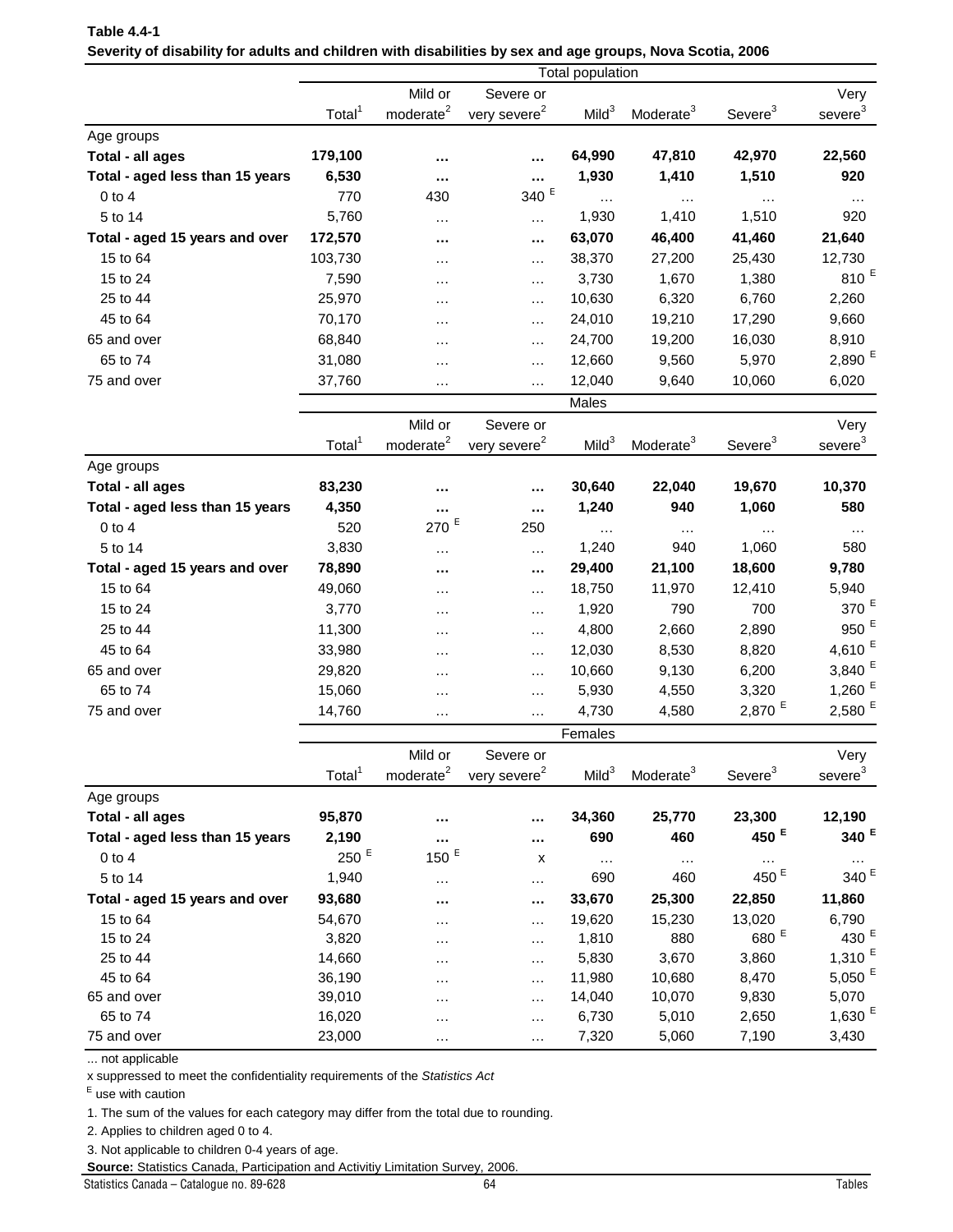|                                                     |                    |                                  |                                       | Total population  |                       |                      |                             |
|-----------------------------------------------------|--------------------|----------------------------------|---------------------------------------|-------------------|-----------------------|----------------------|-----------------------------|
|                                                     |                    | Mild or                          | Severe or                             |                   |                       |                      | Very                        |
|                                                     | Total <sup>1</sup> | moderate <sup>2</sup>            | very severe <sup>2</sup>              | Mild <sup>3</sup> | Moderate <sup>3</sup> | Severe <sup>3</sup>  | severe <sup>3</sup>         |
| Age groups                                          |                    |                                  |                                       |                   |                       |                      |                             |
| Total - all ages                                    | 102,860            |                                  |                                       | 34,360            | 26,920                | 28,190               | 12,920                      |
| Total - aged less than 15 years                     | 4,330              |                                  | $\cdots$                              | $\cdots$          | $\cdots$              | $\cdots$             | $\cdots$                    |
| $0$ to $4$                                          | 470                | 240 <sup>E</sup>                 | 230 $E$                               | $\cdots$          | $\cdots$              | .                    |                             |
| 5 to 14                                             | 3,860              |                                  | $\ldots$                              | 1,640             | 930                   | 880                  | 410                         |
| Total - aged 15 years and over                      | 98,530             |                                  | $\cdots$                              | 32,720            | 26,000                | 27,320               | 12,500                      |
| 15 to 64                                            | 57,360             | $\cdots$                         | $\cdots$                              | 19,400            | 14,260                | 16,850               | 6,850                       |
| 15 to 24                                            | 4,020              | $\cdots$                         | $\cdots$                              | 1,850             | 1,220                 | 570                  | 380 <sup>E</sup>            |
| 25 to 44                                            | 17,370             | .                                | $\cdots$                              | 5,130             | 4,840                 | 5,090                | 2,310                       |
| 45 to 64                                            | 35,970             | .                                | $\cdots$                              | 12,420            | 8,200                 | 11,190               | 4,160                       |
| 65 and over                                         | 41,170             | $\cdots$                         | $\cdots$                              | 13,320            | 11,740                | 10,470               | 5,650                       |
| 65 to 74                                            | 17,520             | $\cdots$                         | $\cdots$                              | 6,360             | 5,350                 | 3,990                | 1,830 $E$                   |
| 75 and over                                         | 23,650             | .                                | $\cdots$                              | 6,960             | 6,390                 | 6,480                | 3,820                       |
|                                                     |                    |                                  |                                       | Males             |                       |                      |                             |
|                                                     |                    | Mild or                          | Severe or                             |                   |                       |                      | Very                        |
|                                                     | Total <sup>1</sup> | moderate <sup>2</sup>            | very severe <sup>2</sup>              | Mild <sup>3</sup> | Moderate <sup>3</sup> | Severe <sup>3</sup>  | severe <sup>3</sup>         |
| Age groups                                          |                    |                                  |                                       |                   |                       |                      |                             |
| Total - all ages                                    | 48,010             |                                  | $\cdots$                              | 17,030            | 13,060                | 11,340               | 6,310                       |
| Total - aged less than 15 years                     | 2,590              |                                  |                                       | $\cdots$          |                       |                      |                             |
| $0$ to $4$                                          | 270                | E<br>140                         | 130 $E$                               | $\cdots$          | $\cdots$              | .                    |                             |
| 5 to 14                                             | 2,320              | $\cdots$                         | $\cdots$                              | 1,000             | 530                   | 560                  | 220                         |
| Total - aged 15 years and over                      | 45,420             |                                  | $\cdots$                              | 16,030            | 12,530                | 10,780               | 6,090                       |
| 15 to 64                                            | 28,090             |                                  | $\cdots$                              | 9,690             | 7,540                 | 7,040                | 3,820                       |
| 15 to 24                                            | 1,960              | $\cdots$                         |                                       | 870               | 540                   | 290 $E$              | $250$ $^{\rm E}$            |
| 25 to 44                                            | 7,880              |                                  | $\cdots$                              | 2,310             | 2,280                 | 2,050                | 1,230 $E$                   |
| 45 to 64                                            | 18,260             |                                  | $\cdots$                              | 6,510             | 4,710                 | 4,690                | 2,340                       |
| 65 and over                                         | 17,330             | $\cdots$                         | $\cdots$                              | 6,350             | 4,990                 | 3,740                | $2,260$ <sup>E</sup>        |
| 65 to 74                                            | 8,530              | .                                | $\cdots$                              | 3,300             | 2,630                 | 1,660 $E$            | 940 <sup>E</sup>            |
| 75 and over                                         | 8,810              |                                  | $\cdots$                              | 3,040             | 2,360                 | $2,080$ <sup>E</sup> | 1,320 $E$                   |
|                                                     |                    | $\cdots$                         | $\cdots$                              |                   |                       |                      |                             |
|                                                     |                    |                                  |                                       | Females           |                       |                      |                             |
|                                                     | Total <sup>1</sup> | Mild or<br>moderate <sup>2</sup> | Severe or<br>very severe <sup>2</sup> | Mild <sup>3</sup> | Moderate <sup>3</sup> | Severe <sup>3</sup>  | Very<br>severe <sup>3</sup> |
|                                                     |                    |                                  |                                       |                   |                       |                      |                             |
| Age groups                                          |                    |                                  |                                       |                   | 13,870                | 16,860               | 6,600                       |
| Total - all ages<br>Total - aged less than 15 years | 54,850             |                                  |                                       | 17,320            |                       |                      |                             |
|                                                     | 1,740<br>200       |                                  |                                       | $\cdots$          | $\cdots$              |                      |                             |
| $0$ to $4$                                          | 1,540              | х                                | х                                     | $\cdots$          | $\cdots$              | $\cdots$             |                             |
| 5 to 14                                             |                    | $\cdots$                         | $\cdots$                              | 640               | 400                   | 310                  | 190                         |
| Total - aged 15 years and over                      | 53,110             |                                  | $\cdots$                              | 16,690            | 13,470                | 16,540               | 6,420                       |
| 15 to 64                                            | 29,270             | .                                | .                                     | 9,710             | 6,720                 | 9,810<br>280 $E$     | 3,030                       |
| 15 to 24                                            | 2,060              | .                                | $\cdots$                              | 980               | 680                   |                      | x                           |
| 25 to 44<br>45 to 64                                | 9,490<br>17,720    | .                                | .                                     | 2,820<br>5,910    | 2,560<br>3,490        | 3,030<br>6,500       | 1,080<br>1,820 $E$          |
| 65 and over                                         | 23,840             | .                                | $\cdots$                              | 6,970             | 6,750                 | 6,730                | 3,390                       |
|                                                     |                    |                                  |                                       |                   |                       |                      |                             |

### **Table 4.5 Severity of disability for adults and children with disabilities by sex and age groups, New Brunswick, 2001**

... not applicable

x suppressed to meet the confidentiality requirements of the *Statistics Act* 

E use with caution

1. The sum of the values for each category may differ from the total due to rounding.

2. Applies to children aged 0 to 4.

3. Not applicable to children 0-4 years of age.

**Source:** Statistics Canada, Participation and Activitiy Limitation Survey, 2001.

Statistics Canada – Catalogue no. 89-628 65 Tables

65 to 74 9,000 … … 3,050 2,720 <sup>E</sup> 2,330 890 <sup>E</sup>  $75$  and over  $14,840$  …  $3,920$   $4,030$   $4,400$   $2,500$   $^5$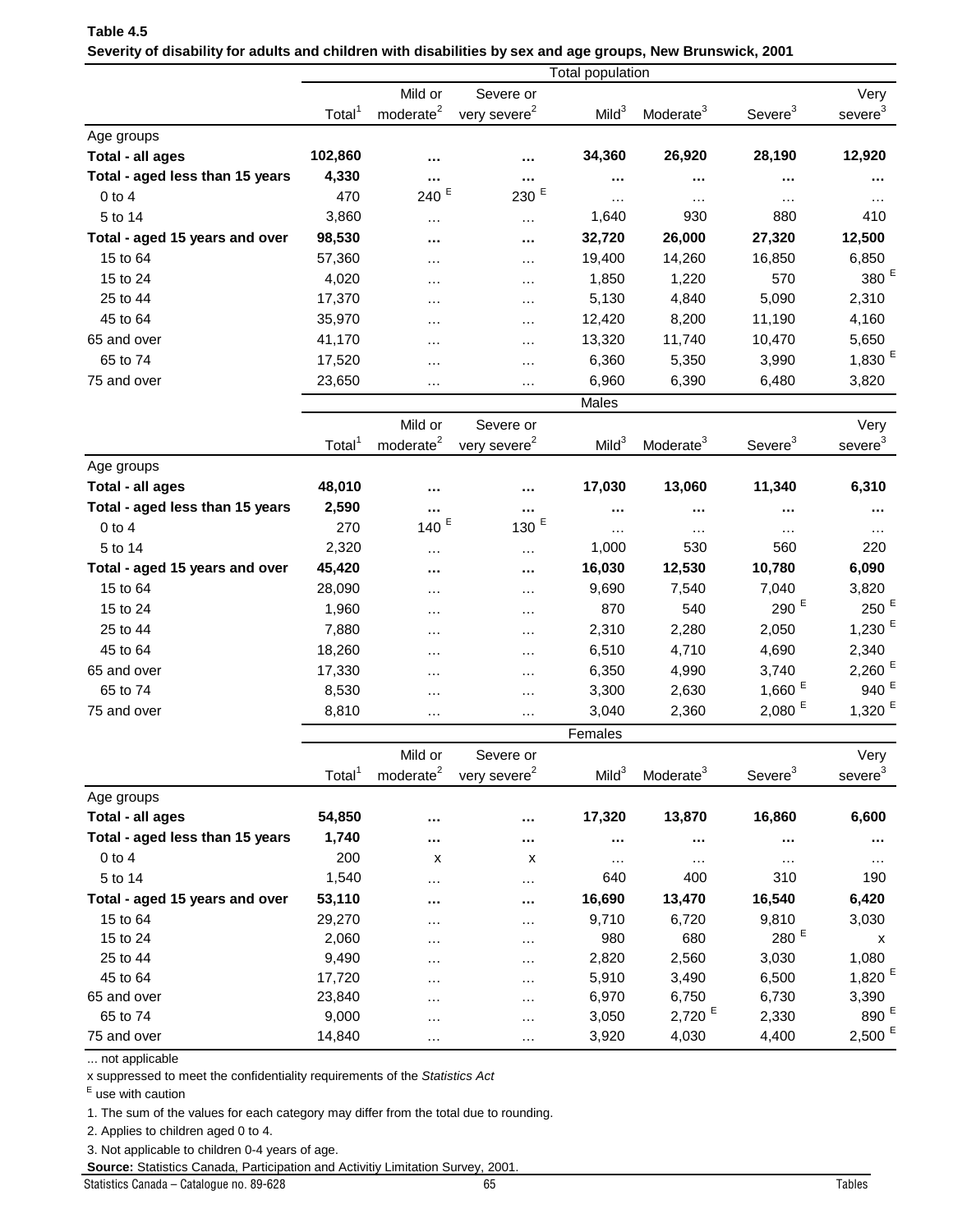|                                       |                    |                       |                          | Total population  |                       |                     |                      |
|---------------------------------------|--------------------|-----------------------|--------------------------|-------------------|-----------------------|---------------------|----------------------|
|                                       |                    | Mild or               | Severe or                |                   |                       |                     | Very                 |
|                                       | Total <sup>1</sup> | moderate <sup>2</sup> | very severe <sup>2</sup> | Mild <sup>3</sup> | Moderate <sup>3</sup> | Severe <sup>3</sup> | severe <sup>3</sup>  |
| Age groups                            |                    |                       |                          |                   |                       |                     |                      |
| Total - all ages                      | 122,540            |                       | $\cdots$                 | 45,110            | 28,490                | 30,450              | 17,940               |
| Total - aged less than 15 years       | 4,680              |                       |                          | 1,490             | 1,060                 | 890                 | 680                  |
| $0$ to $4$                            | 550                | 350                   | $200$ $^{\rm E}$         | .                 |                       | $\cdots$            |                      |
| 5 to 14                               | 4,130              | $\cdots$              | $\cdots$                 | 1,490             | 1,060                 | 890                 | 680                  |
| Total - aged 15 years and ove 117,860 |                    |                       | $\cdots$                 | 43,610            | 27,430                | 29,570              | 17,250               |
| 15 to 64                              | 70,970             | $\cdots$              | $\cdots$                 | 26,010            | 15,650                | 19,000              | 10,320               |
| 15 to 24                              | 4,970              | $\cdots$              | $\cdots$                 | 2,240             | 1,150                 | 1,050               | 520                  |
| 25 to 44                              | 18,850             |                       |                          | 7,900             | 3,770                 | 4,580               | 2,600                |
| 45 to 64                              | 47,160             | $\cdots$              | $\ldots$                 | 15,870            | 10,730                | 13,370              | 7,190                |
| 65 and over                           | 46,890             | $\cdots$              | $\cdots$                 |                   |                       |                     | 6,930                |
|                                       |                    | $\cdots$              | $\cdots$                 | 17,610            | 11,780                | 10,570              | $2,210$ <sup>E</sup> |
| 65 to 74                              | 20,920             | .                     | $\cdots$                 | 9,230             | 5,210                 | 4,270               |                      |
| 75 and over                           | 25,970             | .                     | $\cdots$                 | 8,380             | 6,570                 | 6,300               | 4,730                |
|                                       |                    |                       |                          | Males             |                       |                     |                      |
|                                       |                    | Mild or               | Severe or                |                   |                       |                     | Very                 |
|                                       | Total <sup>1</sup> | moderate <sup>2</sup> | very severe <sup>2</sup> | Mild <sup>3</sup> | Moderate <sup>3</sup> | Severe <sup>3</sup> | severe <sup>3</sup>  |
| Age groups                            |                    |                       |                          |                   |                       |                     |                      |
| Total - all ages                      | 57,500             |                       |                          | 21,700            | 11,600                | 14,920              | 8,900                |
| Total - aged less than 15 years       | 3,090              | $\cdots$              |                          | 980               | 640                   | 600                 | 490                  |
| $0$ to $4$                            | 380                | Е<br>230              | 150 $E$                  | $\cdots$          | $\ldots$              | $\cdots$            |                      |
| 5 to 14                               | 2,710              | $\cdots$              | $\cdots$                 | 980               | 640                   | 600                 | 490                  |
| Total - aged 15 years and over        | 54,410             |                       | $\cdots$                 | 20,720            | 10,950                | 14,320              | 8,420                |
| 15 to 64                              | 33,830             | .                     | $\cdots$                 | 12,740            | 6,000                 | 10,090              | 4,990                |
| 15 to 24                              | 2,450              | $\cdots$              | $\cdots$                 | 1,180             | 460 $E$               | 490 <sup>E</sup>    | 320 <sup>E</sup>     |
| 25 to 44                              | 8,400              | $\cdots$              | $\cdots$                 | 3,560             | 1,520                 | 2,110               | $1,210$ <sup>E</sup> |
| 45 to 64                              | 22,970             |                       | $\cdots$                 | 8,000             | 4,030 $E$             | 7,490               | 3,450                |
| 65 and over                           | 20,580             | .                     |                          | 7,970             | 4,950                 | 4,230               | 3,430 $E$            |
| 65 to 74                              | 10,320             | $\cdots$              | $\ldots$                 | 4,560             | 2,780                 | 1,710               | 1,270 $E$            |
|                                       |                    | $\cdots$              | $\cdots$                 |                   | $2,180$ <sup>E</sup>  |                     | 2,160 $E$            |
| 75 and over                           | 10,270             | $\cdots$              | $\cdots$                 | 3,420             |                       | 2,520               |                      |
|                                       |                    |                       |                          | Females           |                       |                     |                      |
|                                       |                    | Mild or               | Severe or                |                   |                       |                     | Very                 |
|                                       | Total <sup>1</sup> | moderate <sup>2</sup> | very severe <sup>2</sup> | Mild <sup>3</sup> | Moderate <sup>3</sup> | Severe <sup>3</sup> | severe <sup>3</sup>  |
| Age groups                            |                    |                       |                          |                   |                       |                     |                      |
| Total - all ages                      | 65,040             |                       | $\cdots$                 | 23,410            | 16,900                | 15,530              | 9,030                |
| Total - aged less than 15 years       | 1,590              |                       | $\cdots$                 | 510               | 420                   | 290 $E$             | 200 $E$              |
| $0$ to $4$                            | 170 $E$            | 120 $E$               | X                        | $\ldots$          | $\ldots$              |                     |                      |
| 5 to 14                               | 1,420              | $\cdots$              | $\cdots$                 | 510               | 420                   | 290 <sup>E</sup>    | 200 <sup>E</sup>     |
| Total - aged 15 years and over        | 63,450             |                       | $\sim$                   | 22,900            | 16,470                | 15,250              | 8,830                |
| 15 to 64                              | 37,150             | $\cdots$              | $\cdots$                 | 13,270            | 9,650                 | 8,910               | 5,330                |
| 15 to 24                              | 2,510              | .                     | $\cdots$                 | 1,060             | 700                   | $560$ $^{\rm E}$    | 200 <sup>E</sup>     |
| 25 to 44                              | 10,440             | $\cdots$              | $\cdots$                 | 4,330             | 2,250                 | 2,470               | 1,390 $E$            |
| 45 to 64                              | 24,190             | .                     | $\cdots$                 | 7,870             | 6,710                 | 5,880               | 3,740 $E$            |
| 65 and over                           | 26,300             | $\cdots$              | $\cdots$                 | 9,630             | 6,820                 | 6,340               | 3,510                |
| 65 to 74                              | 10,610             | $\cdots$              | $\cdots$                 | 4,670             | 2,430E                | 2,560               | 940 <sup>E</sup>     |
| 75 and over                           | 15,700             | $\cdots$              | $\cdots$                 | 4,960             | 4,390                 | 3,780               | 2,570                |

| Table 4.5-1 |                                                                                                             |  |  |
|-------------|-------------------------------------------------------------------------------------------------------------|--|--|
|             | Severity of disability for adults and children with disabilities by sex and age groups, New Brunswick, 2006 |  |  |

... not applicable

x suppressed to meet the confidentiality requirements of the *Statistics Act* 

E use with caution

1. The sum of the values for each category may differ from the total due to rounding.

2. Applies to children aged 0 to 4.

3. Not applicable to children 0-4 years of age.

**Source:** Statistics Canada, Participation and Activitiy Limitation Survey, 2006.

Statistics Canada – Catalogue no. 89-628 66 Tables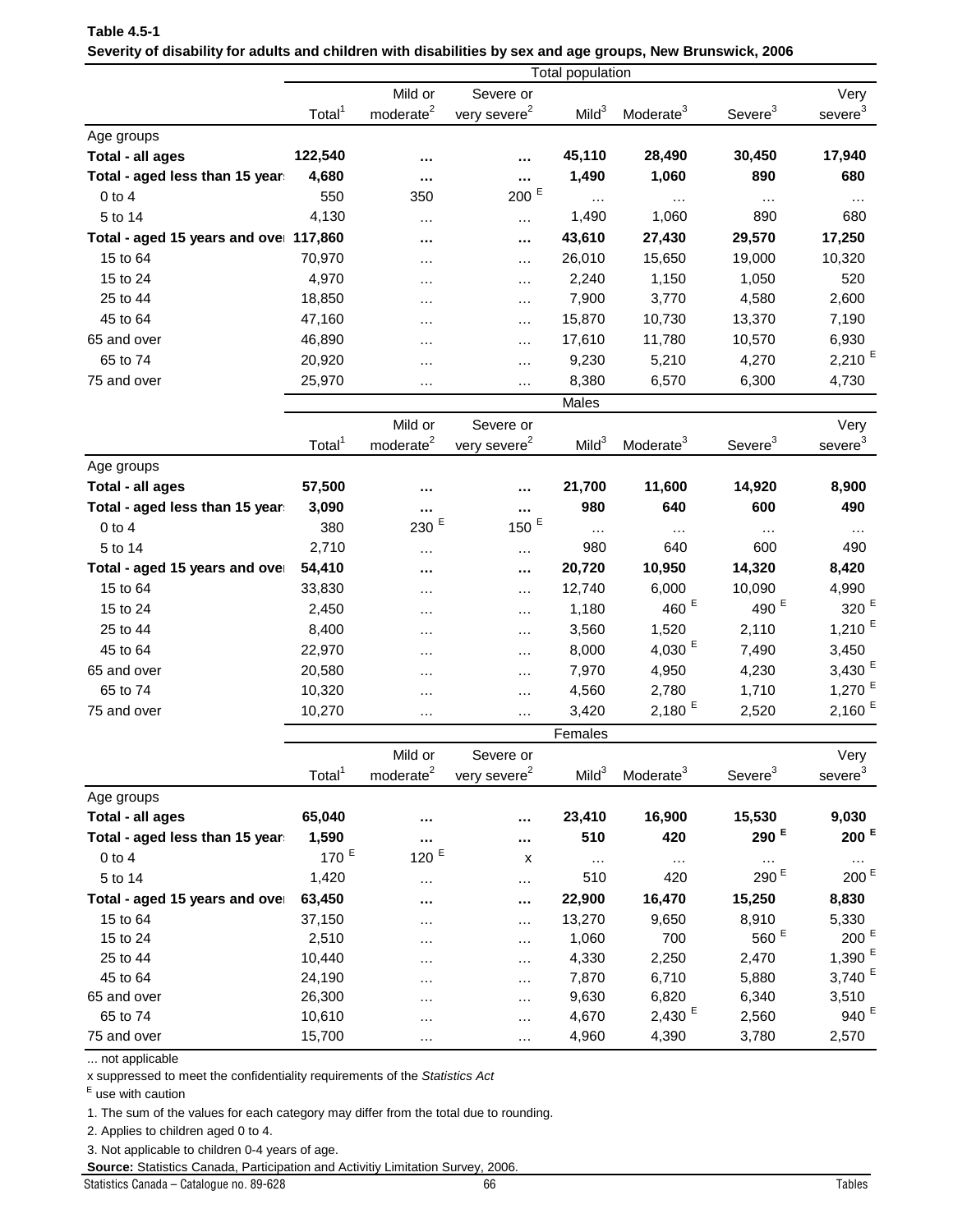| Table 4.6                                                                                            |  |
|------------------------------------------------------------------------------------------------------|--|
| Severity of disability for adults and children with disabilities by sex and age groups, Quebec, 2001 |  |

|                                 |                    |                       |                          | <b>Total population</b> |                       |                     |                      |
|---------------------------------|--------------------|-----------------------|--------------------------|-------------------------|-----------------------|---------------------|----------------------|
|                                 |                    | Mild or               | Severe or                |                         |                       |                     | Very                 |
|                                 | Total <sup>1</sup> | moderate <sup>2</sup> | very severe <sup>2</sup> | Mild <sup>3</sup>       | Moderate <sup>3</sup> | Severe <sup>3</sup> | severe <sup>3</sup>  |
| Age groups                      |                    |                       |                          |                         |                       |                     |                      |
| Total - all ages                | 595,690            |                       |                          | 178,670                 | 139,590               | 168,000             | 104,790              |
| Total - aged less than 15 years | 26,890             |                       |                          |                         |                       |                     |                      |
| $0$ to $4$                      | 4,630              | 2,640                 | $2,000$ $^{\sf E}$       | $\cdots$                | $\cdots$              | $\cdots$            | $\cdots$             |
| 5 to 14                         | 22,260             | $\cdots$              | $\cdots$                 | 5,960                   | 5,990                 | 5,700               | 4,610                |
| Total - aged 15 years and over  | 568,800            |                       |                          | 172,710                 | 133,600               | 162,300             | 100,180              |
| 15 to 64                        | 324,710            | $\cdots$              |                          | 89,680                  | 84,040                | 93,770              | 57,230               |
| 15 to 24                        | 22,840             | .                     | .                        | 10,140                  | 4,900                 | 4,720               | 3,080                |
| 25 to 44                        | 99,090             | .                     | $\cdots$                 | 29,280                  | 26,270                | 28,690              | 14,860               |
| 45 to 64                        | 202,790            | .                     | $\cdots$                 | 50,270                  | 52,870                | 60,360              | 39,290               |
| 65 and over                     | 244,090            | .                     | .                        | 83,030                  | 49,560                | 68,540              | 42,950               |
| 65 to 74                        | 105,000            |                       | $\cdots$                 | 39,460                  | 23,120                | 27,780              | 14,640               |
| 75 and over                     | 139,080            | $\cdots$              | $\cdots$                 | 43,570                  | 26,440                | 40,750              | 28,320               |
|                                 |                    |                       |                          | Males                   |                       |                     |                      |
|                                 |                    | Mild or               | Severe or                |                         |                       |                     | Very                 |
|                                 | Total <sup>1</sup> | moderate <sup>2</sup> | very severe <sup>2</sup> | Mild <sup>3</sup>       | Moderate <sup>3</sup> | Severe <sup>3</sup> | severe <sup>3</sup>  |
| Age groups                      |                    |                       |                          |                         |                       |                     |                      |
| Total - all ages                | 268,760            |                       |                          | 83,250                  | 66,840                | 72,730              | 42,750               |
| Total - aged less than 15 years | 17,370             |                       |                          |                         |                       |                     |                      |
| $0$ to $4$                      | 3,190              | 1,970                 | $1,220$ $^{\rm E}$       | .                       | $\cdots$              | $\cdots$            |                      |
| 5 to 14                         | 14,180             |                       | $\cdots$                 | 3,320                   | 3,610                 | 4,170               | 3,090                |
| Total - aged 15 years and over  | 251,390            |                       |                          | 79,930                  | 63,240                | 68,560              | 39,660               |
| 15 to 64                        | 161,940            | $\cdots$              |                          | 49,230                  | 43,550                | 42,340              | 26,810               |
| 15 to 24                        | 11,460             | $\cdots$              | $\cdots$                 | 5,240                   | 2,300                 | 2,220               | 1,690 $E$            |
| 25 to 44                        | 49,080             | .                     | $\cdots$                 | 15,110                  | 12,690                | 14,160              | 7,120                |
| 45 to 64                        | 101,410            | .                     | $\cdots$                 | 28,880                  | 28,560                | 25,960              | 18,000               |
| 65 and over                     | 89,450             | $\cdots$              | $\cdots$                 | 30,700                  | 19,680                | 26,210              | 12,850 <sup>E</sup>  |
| 65 to 74                        | 43,010             | .                     | $\cdots$                 | 16,360                  | 8,710 <sup>E</sup>    | 12,490              | 5,440 $E$            |
| 75 and over                     | 46,440             | $\cdots$              |                          | 14,340 <sup>E</sup>     | 10,970 <sup>E</sup>   | 13,720 <sup>E</sup> | 7,410                |
|                                 |                    |                       |                          | Females                 |                       |                     |                      |
|                                 |                    | Mild or               | Severe or                |                         |                       |                     | Very                 |
|                                 | Total <sup>1</sup> | moderate <sup>2</sup> | very severe <sup>2</sup> | Mild <sup>3</sup>       | Moderate <sup>3</sup> | Severe <sup>3</sup> | severe <sup>3</sup>  |
| Age groups                      |                    |                       |                          |                         |                       |                     |                      |
| Total - all ages                | 326,930            |                       |                          | 95,420                  | 72,750                | 95,280              | 62,040               |
| Total - aged less than 15 years | 9,520              |                       |                          |                         |                       |                     |                      |
| $0$ to $4$                      | 1,440              | 670 <sup>E</sup>      | 780 $E$                  |                         | $\cdots$              |                     |                      |
| 5 to 14                         | 8,080              |                       | $\cdots$                 | $\cdots$<br>2,640       | $\cdots$<br>2,380     | $\cdots$<br>1,530   | 1,530                |
| Total - aged 15 years and over  | 317,410            | $\cdots$              | $\cdots$                 | 92,780                  | 70,360                | 93,750              | 60,520               |
| 15 to 64                        | 162,770            |                       |                          | 40,450                  | 40,490                | 51,430              | 30,410               |
| 15 to 24                        | 11,380             | .                     | $\cdots$                 | 4,890                   | 2,600                 | 2,500               | 1,390E               |
| 25 to 44                        | 50,010             | .                     | $\cdots$<br>$\cdots$     | 14,160                  | 13,580                | 14,530              | 7,730                |
| 45 to 64                        | 101,380            | .<br>.                | $\cdots$                 | 21,390                  | 24,310                | 34,390              | 21,290               |
| 65 and over                     | 154,640            | .                     | $\cdots$                 | 52,330                  | 29,880                | 42,320              | 30,110               |
| 65 to 74                        | 61,990             |                       | $\cdots$                 | 23,100                  | 14,410                | 15,290              | $9,200$ <sup>E</sup> |
| 75 and over                     | 92,650             | <br>.                 |                          | 29,240                  | 15,470 <sup>E</sup>   | 27,030              | 20,910 <sup>E</sup>  |
|                                 |                    |                       |                          |                         |                       |                     |                      |

... not applicable<br><sup>E</sup> use with caution

1. The sum of the values for each category may differ from the total due to rounding.

2. Applies to children aged 0 to 4.

3. Not applicable to children 0-4 years of age.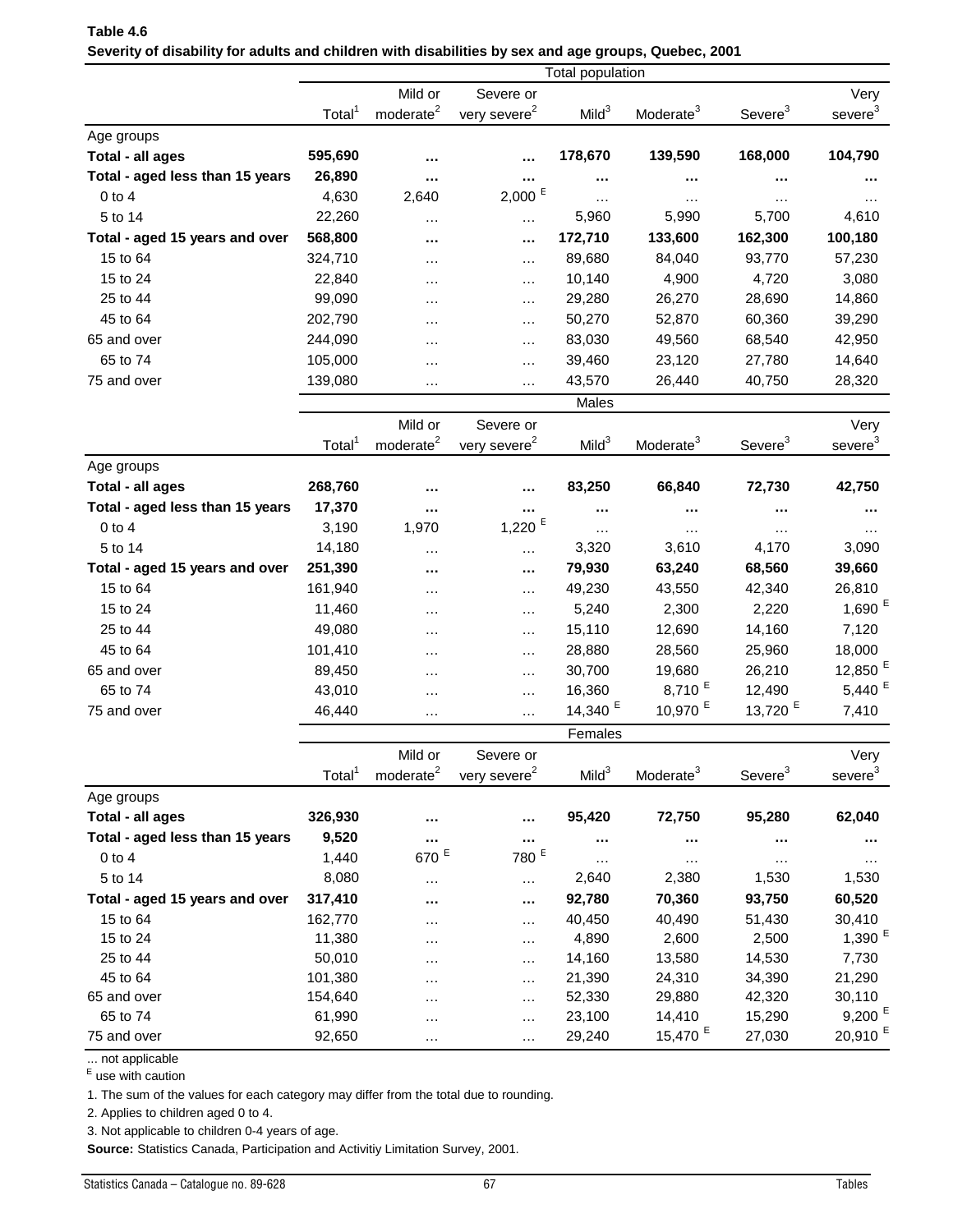|                                 | <b>Total population</b> |                          |                          |                    |                                  |                      |                             |
|---------------------------------|-------------------------|--------------------------|--------------------------|--------------------|----------------------------------|----------------------|-----------------------------|
|                                 |                         | Mild or                  | Severe or                |                    |                                  |                      | Very                        |
|                                 | Total <sup>1</sup>      | moderate <sup>2</sup>    | very severe <sup>2</sup> | Mild <sup>3</sup>  | Moderate <sup>3</sup>            | Severe <sup>3</sup>  | severe <sup>3</sup>         |
| Age groups                      |                         |                          |                          |                    |                                  |                      |                             |
| Total - all ages                | 768,140                 |                          |                          | 248,680            | 193,730                          | 208,350              | 112,620                     |
| Total - aged less than 15 years | 36,980                  | $\cdots$                 |                          | 9,390              | 6,750                            | 8,580                | 7,490                       |
| $0$ to $4$                      | 4,750                   | 2,760                    | 1,990 $E$                | $\cdots$           | $\cdots$                         | $\cdots$             |                             |
| 5 to 14                         | 32,220                  |                          | $\cdots$                 | 9,390              | 6,750                            | 8,580                | 7,490                       |
| Total - aged 15 years and over  | 731,160                 | $\cdots$                 |                          | 239,290            | 186,970                          | 199,760              | 105,130                     |
| 15 to 64                        | 408,920                 | $\cdots$                 | $\cdots$                 | 134,720            | 109,620                          | 117,450              | 47,130                      |
| 15 to 24                        | 27,930                  | $\cdots$                 | $\cdots$                 | 14,450             | 5,410                            | 5,900                | $2,170$ <sup>E</sup>        |
| 25 to 44                        | 113,950                 | $\cdots$                 | $\cdots$                 | 39,940             | 35,270                           | 28,910               | 9,830                       |
| 45 to 64                        | 267,040                 | $\cdots$                 | $\cdots$                 | 80,330             | 68,940                           | 82,640               | 35,130                      |
| 65 and over                     | 322,240                 | $\cdots$                 | $\cdots$                 | 104,570            | 77,350                           | 82,310               | 58,000                      |
| 65 to 74                        | 127,460                 | $\cdots$                 | $\cdots$                 | 46,120             | 31,100                           | 30,220               | 20,020                      |
| 75 and over                     | 194,780                 | $\cdots$                 | $\cdots$                 | 58,450             | 46,250                           | 52,100               | 37,980                      |
|                                 |                         |                          |                          | Males              |                                  |                      |                             |
|                                 |                         | Mild or                  | Severe or                |                    |                                  |                      | Very                        |
|                                 | Total <sup>1</sup>      | moderate <sup>2</sup>    | very severe <sup>2</sup> | Mild <sup>3</sup>  | Moderate <sup>3</sup>            | Severe <sup>3</sup>  | $s$ evere <sup>3</sup>      |
| Age groups                      |                         |                          |                          |                    |                                  |                      |                             |
| Total - all ages                | 348,410                 |                          |                          | 123,250            | 91,120                           | 83,770               | 47,490                      |
| Total - aged less than 15 years | 23,330                  | $\cdots$                 |                          | 5,240              | 4,410                            | 5,380                | 5,520                       |
| $0$ to $4$                      | 2,780                   | E<br>1,770               | $1,010$ $^{\rm E}$       | $\ldots$           | $\cdots$                         | .                    |                             |
| 5 to 14                         | 20,550                  |                          | $\cdots$                 | 5,240              | 4,410                            | 5,380                | 5,520                       |
| Total - aged 15 years and over  | 325,080                 | $\cdots$<br>             |                          | 118,010            | 86,710                           | 78,380               | 41,970                      |
| 15 to 64                        | 202,810                 | $\cdots$                 | $\cdots$                 | 70,620             | 57,760                           | 51,490               | 22,950                      |
| 15 to 24                        | 15,090                  | $\cdots$                 | $\cdots$                 | 7,260              | 3,450 $E$                        | $3,090$ $^{\rm E}$   | 1,300 $E$                   |
| 25 to 44                        | 59,410                  | $\cdots$                 | $\cdots$                 | 20,910             | 19,870                           | 13,700               | 4,930 $E$                   |
| 45 to 64                        | 128,310                 | $\cdots$                 | $\cdots$                 | 42,440             | 34,440                           | 34,700               | 16,730 $E$                  |
| 65 and over                     | 122,270                 | $\cdots$                 | $\cdots$                 | 47,390             | 28,960                           | 26,890               | 19,030                      |
| 65 to 74                        | 56,220                  |                          | $\cdots$                 | 24,240             | 12,280                           | 14,020               | 5,680 $E$                   |
| 75 and over                     | 66,050                  | $\cdots$                 |                          | 23,150             | 16,670 <sup>E</sup>              | 12,880 <sup>E</sup>  | 13,350 $E$                  |
|                                 |                         | $\sim$ $\sim$ $\sim$     |                          | Females            |                                  |                      |                             |
|                                 |                         | Mild or                  | Severe or                |                    |                                  |                      |                             |
|                                 | Total <sup>1</sup>      | moderate <sup>2</sup>    | very severe <sup>2</sup> | Mild <sup>3</sup>  | Moderate <sup>3</sup>            | Severe <sup>3</sup>  | Very<br>severe <sup>3</sup> |
| Age groups                      |                         |                          |                          |                    |                                  |                      |                             |
| Total - all ages                | 419,730                 |                          |                          | 125,440            | 102,600                          | 124,580              | 65,130                      |
| Total - aged less than 15 years | 13,640                  |                          |                          | 4,150              | $2,340$ <sup>E</sup>             | 3,200 $E$            | 1,970 <sup>E</sup>          |
| $0$ to $4$                      | 1,980 $E$               | <br>$1,000$ <sup>E</sup> | <br>$980$ $^{\rm E}$     |                    |                                  |                      |                             |
| 5 to 14                         | 11,670                  |                          |                          | $\ddotsc$<br>4,150 | $\cdots$<br>$2,340$ <sup>E</sup> | 3,200 <sup>E</sup>   | 1,970 E                     |
| Total - aged 15 years and over  | 406,080                 | $\ldots$                 | $\cdots$                 | 121,280            | 100,260                          | 121,380              | 63,160                      |
| 15 to 64                        | 206,110                 |                          |                          | 64,100             | 51,860                           | 65,960               | 24,180                      |
|                                 |                         | $\cdots$                 | .                        | 7,190              | 1,960 $E$                        | $2,810$ <sup>E</sup> | 870 <sup>E</sup>            |
| 15 to 24<br>25 to 44            | 12,840<br>54,540        | $\cdots$                 | $\cdots$                 | 19,020             | 15,400                           | 15,210               | 4,900 $E$                   |
| 45 to 64                        | 138,730                 | $\cdots$                 | $\cdots$                 | 37,880             | 34,500                           | 47,940               | 18,410 $E$                  |
| 65 and over                     | 199,970                 |                          | $\cdots$                 | 57,180             | 48,400                           | 55,420               | 38,970                      |
| 65 to 74                        | 71,240                  | $\cdots$                 | $\cdots$                 | 21,880             | 18,820                           | 16,200               | 14,340                      |
| 75 and over                     | 128,730                 | $\cdots$<br>$\cdots$     | $\cdots$<br>$\cdots$     | 35,300             | 29,580                           | 39,220               | 24,630 <sup>E</sup>         |
|                                 |                         |                          |                          |                    |                                  |                      |                             |

## **Table 4.6-1 Severity of disability for adults and children with disabilities by sex and age groups, Quebec, 2006**

... not applicable<br><sup>E</sup> use with caution

1. The sum of the values for each category may differ from the total due to rounding.

2. Applies to children aged 0 to 4.

3. Not applicable to children 0-4 years of age.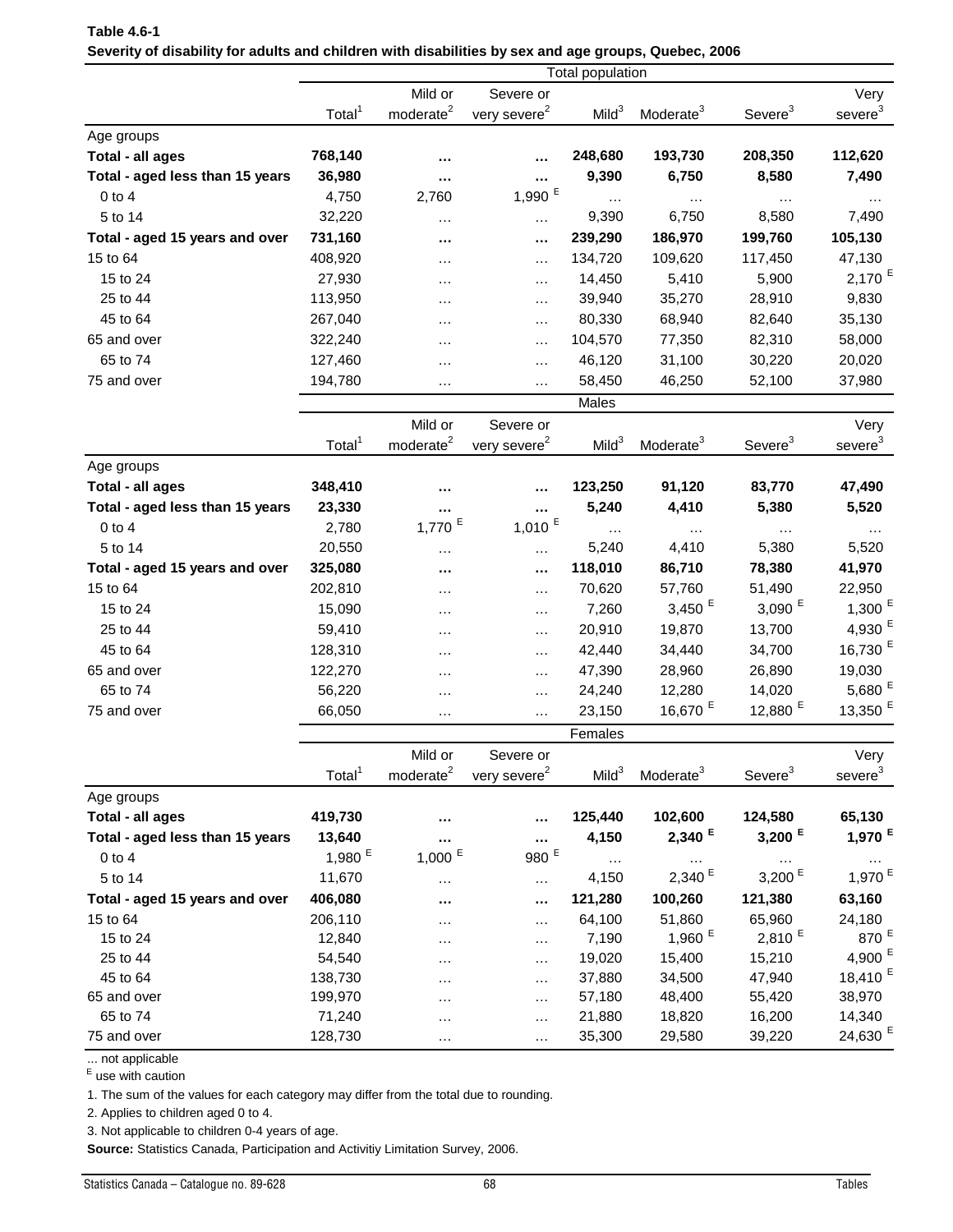| Severity of disability for adults and children with disabilities by sex and age groups, Ontario, 2001 |                    |                                  |                                       | Total population  |                       |                     |                             |
|-------------------------------------------------------------------------------------------------------|--------------------|----------------------------------|---------------------------------------|-------------------|-----------------------|---------------------|-----------------------------|
|                                                                                                       |                    |                                  |                                       |                   |                       |                     |                             |
|                                                                                                       | Total <sup>1</sup> | Mild or<br>moderate <sup>2</sup> | Severe or<br>very severe <sup>2</sup> | Mild <sup>3</sup> | Moderate <sup>3</sup> | Severe <sup>3</sup> | Very<br>severe <sup>3</sup> |
|                                                                                                       |                    |                                  |                                       |                   |                       |                     |                             |
| Age groups                                                                                            | 1,514,380          |                                  |                                       |                   | 367,020               | 422,470             | 223,070                     |
| Total - all ages                                                                                      |                    |                                  |                                       | 491,120           |                       |                     |                             |
| Total - aged less than 15 years                                                                       | 78,340             |                                  |                                       |                   |                       |                     |                             |
| $0$ to $4$<br>5 to 14                                                                                 | 10,700             | 5,790                            | 4,910 $E$                             | .                 |                       | .                   |                             |
|                                                                                                       | 67,640             | $\cdots$                         |                                       | 20,480            | 16,250                | 18,810              | 12,100                      |
| Total - aged 15 years and over                                                                        | 1,436,040          |                                  |                                       | 470,640           | 350,770               | 403,660             | 210,970                     |
| 15 to 64                                                                                              | 815,930            |                                  |                                       | 254,660           | 191,520               | 244,570             | 125,190                     |
| 15 to 24                                                                                              | 60,730             | $\cdots$                         | $\cdots$                              | 25,560            | 14,840                | 12,940              | 7,390                       |
| 25 to 44                                                                                              | 258,330            | $\cdots$                         | $\cdots$                              | 90,920            | 64,190                | 72,950              | 30,270                      |
| 45 to 64                                                                                              | 496,870            | .                                | $\cdots$                              | 138,170           | 112,490               | 158,680             | 87,530                      |
| 65 and over                                                                                           | 620,110            | .                                |                                       | 215,980           | 159,250               | 159,090             | 85,780                      |
| 65 to 74                                                                                              | 283,520            |                                  |                                       | 111,690           | 78,890                | 66,540              | 26,400                      |
| 75 and over                                                                                           | 336,590            | .                                | $\cdots$                              | 104,280           | 80,360                | 92,550              | 59,390                      |
|                                                                                                       |                    |                                  |                                       | Males             |                       |                     |                             |
|                                                                                                       |                    | Mild or                          | Severe or                             |                   |                       |                     | Very                        |
|                                                                                                       | Total <sup>1</sup> | moderate <sup>2</sup>            | very severe <sup>2</sup>              | Mild <sup>3</sup> | Moderate <sup>3</sup> | Severe <sup>3</sup> | severe <sup>3</sup>         |
| Age groups                                                                                            |                    |                                  |                                       |                   |                       |                     |                             |
| Total - all ages                                                                                      | 673,240            |                                  |                                       | 233,860           | 153,130               | 173,960             | 106,180                     |
| Total - aged less than 15 years                                                                       | 48,130             |                                  |                                       |                   |                       |                     |                             |
| $0$ to $4$                                                                                            | 6,110              | 3,200 $E$                        | $2,900$ <sup>E</sup>                  | $\ddotsc$         | $\ldots$              | $\cdots$            |                             |
| 5 to 14                                                                                               | 42,020             | .                                | $\cdots$                              | 12,100            | 10,030                | 10,960              | 8,930                       |
| Total - aged 15 years and over                                                                        | 625,110            |                                  | $\cdots$                              | 221,770           | 143,100               | 163,000             | 97,250                      |
| 15 to 64                                                                                              | 365,940            | $\cdots$                         | $\cdots$                              | 118,630           | 82,700                | 107,100             | 57,520                      |
| 15 to 24                                                                                              | 30,700             | $\cdots$                         |                                       | 11,810            | 8,770                 | 5,800               | 4,320 $E$                   |
| 25 to 44                                                                                              | 114,080            | .                                | $\cdots$                              | 46,210            | 24,540                | 30,630              | 12,700                      |
| 45 to 64                                                                                              | 221,160            | .                                | $\cdots$                              | 60,610            | 49,400                | 70,670              | 40,500                      |
| 65 and over                                                                                           | 259,170            | $\cdots$                         |                                       | 103,140           | 60,400                | 55,900              | 39,730                      |
| 65 to 74                                                                                              | 129,070            | $\cdots$                         | $\cdots$                              | 64,140            | 31,130 <sup>E</sup>   | 21,210 $E$          | 12,590 $E$                  |
| 75 and over                                                                                           | 130,100            | $\cdots$                         | $\cdots$                              | 39,000            | 29,270 <sup>E</sup>   | 34,700              | $27,140$ <sup>E</sup>       |
|                                                                                                       |                    |                                  |                                       | Females           |                       |                     |                             |
|                                                                                                       |                    |                                  |                                       |                   |                       |                     |                             |
|                                                                                                       | Total <sup>1</sup> | Mild or<br>moderate <sup>2</sup> | Severe or<br>very severe <sup>2</sup> | Mild <sup>3</sup> | Moderate <sup>3</sup> | Severe <sup>3</sup> | Very<br>severe <sup>3</sup> |
|                                                                                                       |                    |                                  |                                       |                   |                       |                     |                             |
| Age groups                                                                                            |                    |                                  |                                       |                   |                       |                     |                             |
| Total - all ages                                                                                      | 841,140            |                                  |                                       | 257,260           | 213,890               | 248,500             | 116,890                     |
| Total - aged less than 15 years                                                                       | 30,210             |                                  |                                       |                   | $\cdots$              |                     |                             |
| $0$ to $4$                                                                                            | 4,590              | $2,590$ <sup>E</sup>             | х                                     | .                 | $\cdots$              | $\cdots$            |                             |
| 5 to 14                                                                                               | 25,620             |                                  |                                       | 8,390             | 6,220                 | 7,840               | 3,170                       |
| Total - aged 15 years and over                                                                        | 810,930            |                                  | $\cdots$                              | 248,870           | 207,670               | 240,660             | 113,720                     |
| 15 to 64                                                                                              | 449,990            |                                  | $\cdots$                              | 136,030           | 108,810               | 137,470             | 67,670                      |
| 15 to 24                                                                                              | 30,030             | .                                | $\cdots$                              | 13,750            | 6,070                 | 7,130 $E$           | 3,070 $E$                   |
| 25 to 44                                                                                              | 144,250            | .                                | $\cdots$                              | 44,710            | 39,650                | 42,330              | 17,570                      |
| 45 to 64                                                                                              | 275,710            | .                                | $\cdots$                              | 77,570            | 63,090                | 88,010              | 47,040                      |

# **Table 4.7**

... not applicable

x suppressed to meet the confidentiality requirements of the *Statistics Act* 

E use with caution

1. The sum of the values for each category may differ from the total due to rounding.

2. Applies to children aged 0 to 4.

3. Not applicable to children 0-4 years of age.

**Source:** Statistics Canada, Participation and Activitiy Limitation Survey, 2001.

Statistics Canada – Catalogue no. 89-628 69 Tables

65 and over 360,940 … … 112,840 98,860 103,190 46,050 65 to 74 154,460 ... ... 47,550 47,760 45,340 13,810 <sup>E</sup> 75 and over 206,480 … … 65,280 51,100 57,860 32,240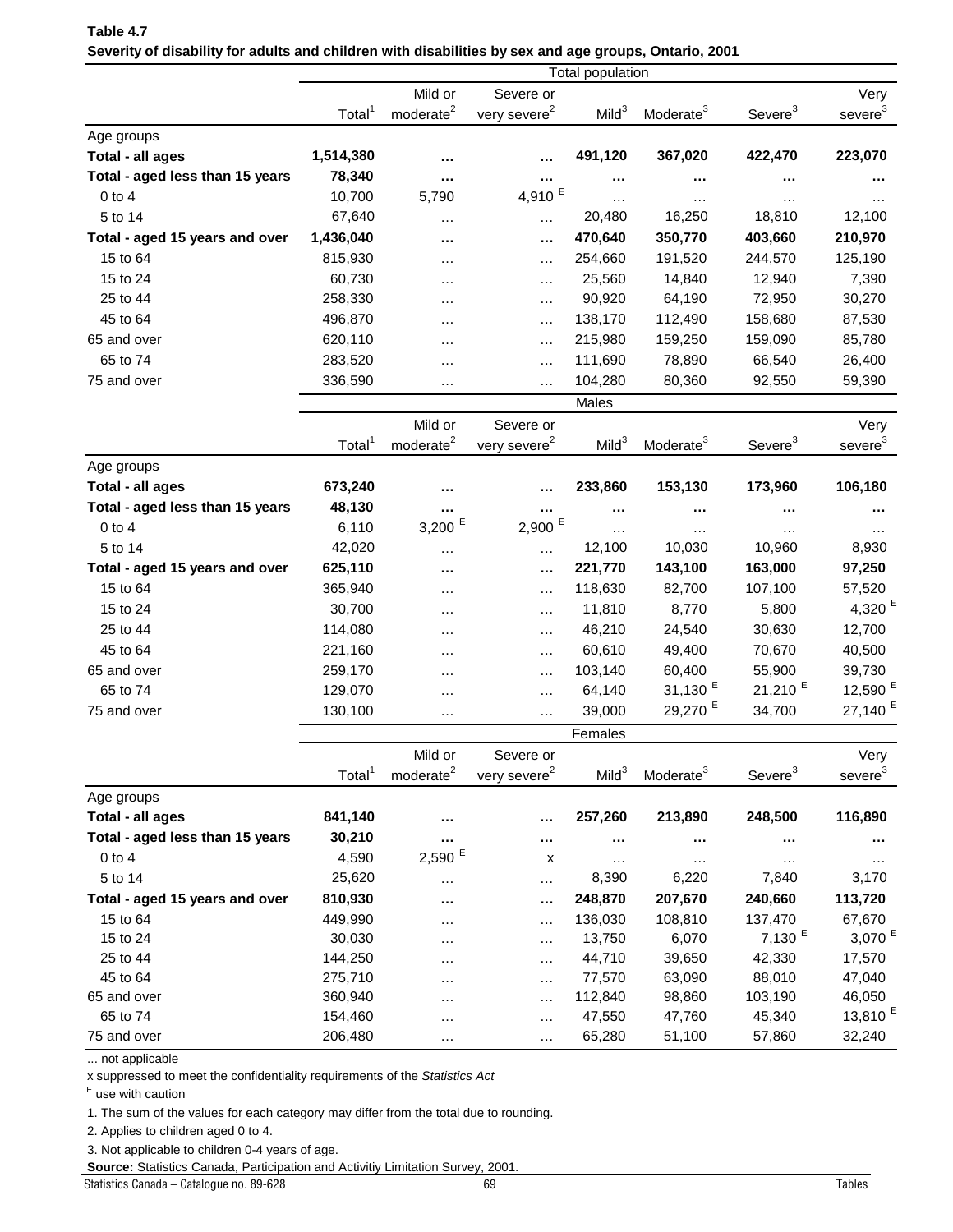|                                 |                     |                       |                                       | <b>Total population</b> |                                |                      |                        |
|---------------------------------|---------------------|-----------------------|---------------------------------------|-------------------------|--------------------------------|----------------------|------------------------|
|                                 |                     | Mild or               | Severe or                             |                         |                                |                      | Very                   |
|                                 | Total <sup>1</sup>  | moderate <sup>2</sup> | very severe <sup>2</sup>              | Mild <sup>3</sup>       | Moderate <sup>3</sup>          | Severe <sup>3</sup>  | severe <sup>3</sup>    |
| Age groups                      |                     |                       |                                       |                         |                                |                      |                        |
| Total - all ages                | 1,853,570           |                       |                                       | 638,980                 | 434,100                        | 496,960              | 271,780                |
| Total - aged less than 15 years | 82,820              |                       |                                       | 24,010                  | 17,510                         | 15,230               | 14,310                 |
| $0$ to $4$                      | 11,760              | 8,440                 | $3,320$ $^{\rm E}$                    | $\cdots$                | $\cdots$                       | $\cdots$             |                        |
| 5 to 14                         | 71,060              |                       | $\cdots$                              | 24,010                  | 17,510                         | 15,230               | 14,310                 |
| Total - aged 15 years and over  | 1,770,760           |                       |                                       | 614,960                 | 416,590                        | 481,740              | 257,470                |
| 15 to 64                        | 1,038,210           | $\cdots$              | $\cdots$                              | 348,640                 | 252,860                        | 280,770              | 155,950                |
| 15 to 24                        | 84,910              |                       | $\cdots$                              | 40,690                  | 17,900                         | 16,240               | 10,080                 |
| 25 to 44                        | 297,370             |                       | $\cdots$                              | 102,580                 | 71,740                         | 83,420               | 39,620                 |
| 45 to 64                        | 655,940             | .                     | $\cdots$                              | 205,370                 | 163,210                        | 181,110              | 106,250                |
| 65 and over                     | 732,540             | $\cdots$              | $\cdots$                              | 266,330                 | 163,730                        | 200,970              | 101,510                |
| 65 to 74                        | 313,690             |                       | $\cdots$                              | 136,330                 | 72,220                         | 77,900               | 27,230 <sup>E</sup>    |
| 75 and over                     | 418,860             | $\cdots$              | $\cdots$                              | 130,000                 | 91,510                         | 123,070              | 74,280                 |
|                                 |                     |                       |                                       | <b>Males</b>            |                                |                      |                        |
|                                 |                     | Mild or               | Severe or                             |                         |                                |                      | Very                   |
|                                 | Total <sup>1</sup>  | moderate <sup>2</sup> | very severe <sup>2</sup>              | Mild <sup>3</sup>       | Moderate <sup>3</sup>          | Severe <sup>3</sup>  | severe <sup>3</sup>    |
| Age groups                      |                     |                       |                                       |                         |                                |                      |                        |
| Total - all ages                | 838,770             |                       |                                       | 307,440                 | 199,690                        | 206,850              | 116,410                |
| Total - aged less than 15 years | 53,720              |                       |                                       | 13,940                  | 12,190                         | 11,150               | 8,070                  |
| $0$ to $4$                      | 8,370               | $6{,}000$ $^{\sf E}$  | 2,370 <sup>E</sup>                    | $\ldots$                | $\cdots$                       | $\cdots$             | $\cdots$               |
| 5 to 14                         | 45,350              | $\cdots$              | $\cdots$                              | 13,940                  | 12,190                         | 11,150               | 8,070                  |
| Total - aged 15 years and over  | 785,050             |                       | $\cdots$                              | 293,500                 | 187,500                        | 195,700              | 108,340                |
| 15 to 64                        | 471,110             |                       | $\cdots$                              | 176,440                 | 108,970                        | 116,730              | 68,970                 |
| 15 to 24                        | 44,460              | $\cdots$              | $\cdots$                              | 21,550                  | 9,480                          | $7,180$ <sup>E</sup> | 6,250 $E$              |
| 25 to 44                        | 137,670             | $\cdots$              | $\cdots$                              | 48,160                  | 28,480                         | 43,280               | 17,750 <sup>E</sup>    |
| 45 to 64                        | 288,980             |                       | $\cdots$                              | 106,720                 | 71,010                         | 66,270               | 44,970 <sup>E</sup>    |
| 65 and over                     | 313,940             |                       |                                       | 117,060                 | 78,530                         | 78,980               | 39,370 <sup>E</sup>    |
| 65 to 74                        | 148,010             | $\cdots$              | $\cdots$                              | 59,540                  | 42,310                         | 30,060               | 16,100 $E$             |
| 75 and over                     | 165,930             | $\cdots$              | $\cdots$                              | 57,520                  | 36,220 <sup>E</sup>            | 48,910               | 23,270 <sup>E</sup>    |
|                                 |                     |                       |                                       | Females                 |                                |                      |                        |
|                                 |                     | Mild or               |                                       |                         |                                |                      | Very                   |
|                                 | Total <sup>1</sup>  | moderate <sup>2</sup> | Severe or<br>very severe <sup>2</sup> | Mild <sup>3</sup>       | Moderate <sup>3</sup>          | Severe <sup>3</sup>  | $s$ evere <sup>3</sup> |
|                                 |                     |                       |                                       |                         |                                |                      |                        |
| Age groups<br>Total - all ages  |                     |                       |                                       | 331,540                 | 234,410                        | 290,110              | 155,370                |
|                                 | 1,014,810<br>29,100 |                       | $\cdots$                              |                         | 5,320 <sup>E</sup>             | 4,070 <sup>E</sup>   | 6,240 $E$              |
| Total - aged less than 15 years | 3,390 $E$           |                       |                                       | 10,080                  |                                |                      |                        |
| $0$ to $4$                      |                     | F                     | X                                     | $\cdots$                | $\cdots$<br>5,320 <sup>E</sup> | 4,070 <sup>E</sup>   | 6,240E                 |
| 5 to 14                         | 25,710              | $\cdots$              |                                       | 10,080                  |                                |                      |                        |
| Total - aged 15 years and over  | 985,710             |                       | $\cdots$                              | 321,460                 | 229,080                        | 286,030              | 149,130                |
| 15 to 64                        | 567,100             | .                     | $\cdots$                              | 172,200                 | 143,880                        | 164,040              | 86,980                 |
| 15 to 24                        | 40,450              | .                     | $\cdots$                              | 19,130                  | 8,420 <sup>E</sup>             | $9,060$ <sup>E</sup> | $3,830$ <sup>E</sup>   |
| 25 to 44                        | 159,690             | .                     | $\cdots$                              | 54,420                  | 43,260                         | 40,150               | 21,870                 |
| 45 to 64                        | 366,960             | .                     | $\cdots$                              | 98,640                  | 92,200                         | 114,830              | 61,290                 |
| 65 and over                     | 418,610             | .                     | $\cdots$                              | 149,260                 | 85,200                         | 121,990              | 62,150<br>F            |
| 65 to 74<br>75 and over         | 165,680<br>252,930  | .                     | $\cdots$                              | 76,790<br>72,470        | 29,920<br>55,290               | 47,840<br>74,150     | 51,010                 |
|                                 |                     |                       |                                       |                         |                                |                      |                        |

## **Table 4.7-1 Severity of disability for adults and children with disabilities by sex and age groups, Ontario, 2006**

... not applicable

x suppressed to meet the confidentiality requirements of the *Statistics Act*

E use with caution

F too unreliable to be published

1. The sum of the values for each category may differ from the total due to rounding.

2. Applies to children aged 0 to 4.

3. Not applicable to children 0-4 years of age.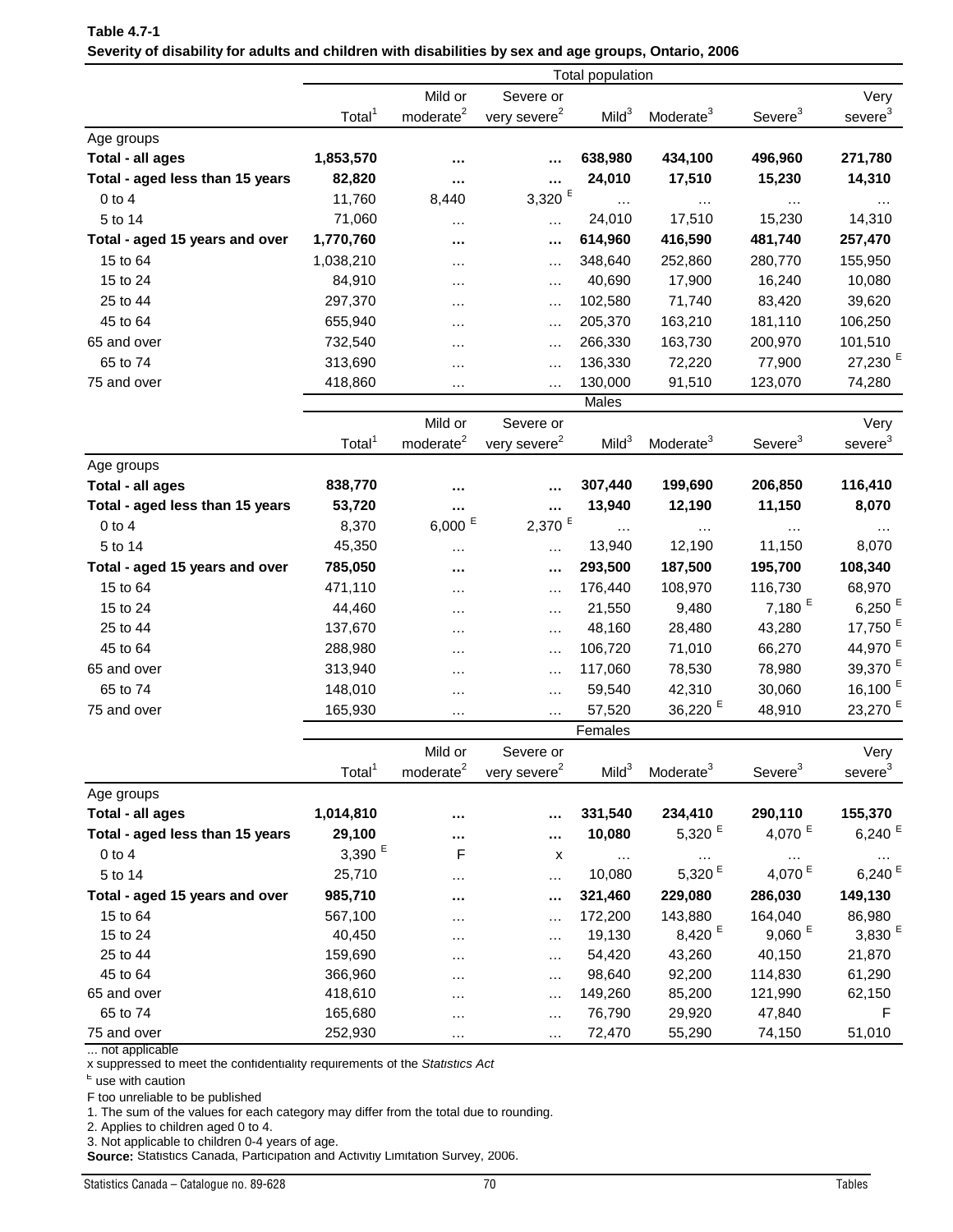| Mild or<br>Very<br>Severe or<br>Severe <sup>3</sup><br>$\frac{severe^3}{se}$<br>Total <sup>1</sup><br>moderate <sup>2</sup><br>Mild <sup>3</sup><br>Moderate <sup>3</sup><br>very severe <sup>2</sup><br>Age groups<br>147,580<br>53,650<br>39,860<br>34,990<br>17,860<br>Total - all ages<br>$\cdots$<br><br>Total - aged less than 15 years<br>7,920<br>$\cdots$<br><br>$0$ to $4$<br>1,210<br>510<br>700<br>.<br>.<br>5 to 14<br>6,710<br>2,510<br>1,640<br>1,560<br>1,000<br>$\cdots$<br>$\cdots$<br>139,660<br>51,140<br>33,430<br>16,860<br>Total - aged 15 years and over<br>38,220<br><br><br>15 to 64<br>75,380<br>21,680<br>28,460<br>17,500<br>7,740<br>$\cdots$<br>$\cdots$<br>15 to 24<br>5,610<br>2,570<br>1,430<br>1,000<br>610<br>$\cdots$<br>$\cdots$<br>25 to 44<br>24,420<br>9,620<br>2,780<br>6,660<br>5,360<br>$\cdots$<br>$\cdots$<br>45 to 64<br>45,360<br>16,270<br>11,150<br>4,350<br>13,580<br>$\cdots$<br>$\cdots$<br>65 and over<br>64,280<br>22,680<br>16,550<br>15,930<br>9,120<br>.<br>$\cdots$<br>$2,970^{\circ}$<br>65 to 74<br>25,210<br>10,460<br>6,570<br>5,210<br>$\cdots$<br>$\cdots$<br>75 and over<br>39,070<br>12,230<br>6,160<br>9,970<br>10,720<br>$\cdots$<br>$\cdots$<br>Males<br>Mild or<br>Very<br>Severe or<br>severe <sup>3</sup><br>moderate <sup>2</sup><br>Total <sup>1</sup><br>very severe <sup>2</sup><br>Mild <sup>3</sup><br>Moderate <sup>3</sup><br>Severe <sup>3</sup><br>Age groups<br>68,010<br>28,010<br>17,750<br>13,410<br>8,110<br>Total - all ages<br><br>Total - aged less than 15 years<br>4,870<br><br><br>E<br>220<br>$0$ to $4$<br>730<br>510<br>$\cdots$<br>$\cdots$<br>.<br>1,090<br>1,110<br>5 to 14<br>4,140<br>1,270<br>670<br>$\cdots$<br>$\cdots$<br>63,140<br>7,440<br>Total - aged 15 years and over<br>26,740<br>16,660<br>12,300<br>$\cdots$<br>$\cdots$<br>3,440 $^{\circ}$<br>6,750<br>15 to 64<br>35,740<br>15,660<br>9,890<br>$\cdots$<br>$\cdots$<br>490 <sup>E</sup><br>280<br>610<br>15 to 24<br>2,530<br>1,150<br>.<br>.<br>1,500<br>25 to 44<br>11,040<br>4,580<br>3,070<br>1,880<br>$\cdots$<br>.<br>4,380 $E$<br>45 to 64<br>22,170<br>9,930<br>6,200<br>F<br>$\cdots$<br>$\cdots$<br>65 and over<br>27,400<br>11,080<br>6,780<br>5,550<br>3,990<br>$\cdots$<br>$\cdots$<br>1,880 $E$<br>1,260 $E$<br>65 to 74<br>11,260<br>4,780<br>3,340<br>$\cdots$<br>$\cdots$<br>$2,740$ <sup>E</sup><br>75 and over<br>16,140<br>6,300<br>3,660<br>3,440<br>$\cdots$<br>$\cdots$<br>Females<br>Mild or<br>Severe or<br>Very<br>Total <sup>1</sup><br>Moderate <sup>3</sup><br>Severe <sup>3</sup><br>$s$ evere <sup>3</sup><br>moderate <sup>2</sup><br>Mild <sup>3</sup><br>very severe <sup>2</sup><br>Age groups<br>Total - all ages<br>79,580<br>25,640<br>22,110<br>21,590<br>9,760<br>Total - aged less than 15 years<br>3,050<br><br><br><br>$\cdots$<br>290 $E$<br>E<br>180<br>$0$ to $4$<br>480<br><br>.<br>$\cdots$<br>2,570<br>5 to 14<br>1,240<br>550<br>450<br>330<br>$\cdots$<br>$\cdots$<br>Total - aged 15 years and over<br>76,530<br>24,400<br>21,130<br>9,430<br>21,560<br><br><br>15 to 64<br>39,640<br>12,800<br>11,790<br>10,750<br>4,300<br>$\cdots$<br>$\cdots$<br>$510$ $\rm ^E$<br>$330$ <sup>E</sup><br>820<br>15 to 24<br>3,080<br>1,420<br>$\cdots$<br>$\cdots$<br>1,280 $^{\circ}$<br>13,380<br>5,040<br>3,590<br>25 to 44<br>3,470<br>$\cdots$<br>$\cdots$<br>$2,690^{\circ}$<br>45 to 64<br>23,180<br>6,340<br>7,390<br>6,770<br>$\cdots$<br>$\cdots$<br>36,890<br>11,600<br>10,380<br>5,130<br>65 and over<br>9,770<br>$\cdots$<br>$\cdots$<br>65 to 74<br>13,960<br>5,680<br>3,330<br>3,240<br>$\cdots$<br>$\cdots$ |             |        |  | <b>Total population</b> |       |       |       |
|-------------------------------------------------------------------------------------------------------------------------------------------------------------------------------------------------------------------------------------------------------------------------------------------------------------------------------------------------------------------------------------------------------------------------------------------------------------------------------------------------------------------------------------------------------------------------------------------------------------------------------------------------------------------------------------------------------------------------------------------------------------------------------------------------------------------------------------------------------------------------------------------------------------------------------------------------------------------------------------------------------------------------------------------------------------------------------------------------------------------------------------------------------------------------------------------------------------------------------------------------------------------------------------------------------------------------------------------------------------------------------------------------------------------------------------------------------------------------------------------------------------------------------------------------------------------------------------------------------------------------------------------------------------------------------------------------------------------------------------------------------------------------------------------------------------------------------------------------------------------------------------------------------------------------------------------------------------------------------------------------------------------------------------------------------------------------------------------------------------------------------------------------------------------------------------------------------------------------------------------------------------------------------------------------------------------------------------------------------------------------------------------------------------------------------------------------------------------------------------------------------------------------------------------------------------------------------------------------------------------------------------------------------------------------------------------------------------------------------------------------------------------------------------------------------------------------------------------------------------------------------------------------------------------------------------------------------------------------------------------------------------------------------------------------------------------------------------------------------------------------------------------------------------------------------------------------------------------------------------------------------------------------------------------------------------------------------------------------------------------------------------------------------------------------------------------------------------------------------------------------------------------------------------------------------------------------------------------------------------------------------------------|-------------|--------|--|-------------------------|-------|-------|-------|
|                                                                                                                                                                                                                                                                                                                                                                                                                                                                                                                                                                                                                                                                                                                                                                                                                                                                                                                                                                                                                                                                                                                                                                                                                                                                                                                                                                                                                                                                                                                                                                                                                                                                                                                                                                                                                                                                                                                                                                                                                                                                                                                                                                                                                                                                                                                                                                                                                                                                                                                                                                                                                                                                                                                                                                                                                                                                                                                                                                                                                                                                                                                                                                                                                                                                                                                                                                                                                                                                                                                                                                                                                                           |             |        |  |                         |       |       |       |
|                                                                                                                                                                                                                                                                                                                                                                                                                                                                                                                                                                                                                                                                                                                                                                                                                                                                                                                                                                                                                                                                                                                                                                                                                                                                                                                                                                                                                                                                                                                                                                                                                                                                                                                                                                                                                                                                                                                                                                                                                                                                                                                                                                                                                                                                                                                                                                                                                                                                                                                                                                                                                                                                                                                                                                                                                                                                                                                                                                                                                                                                                                                                                                                                                                                                                                                                                                                                                                                                                                                                                                                                                                           |             |        |  |                         |       |       |       |
|                                                                                                                                                                                                                                                                                                                                                                                                                                                                                                                                                                                                                                                                                                                                                                                                                                                                                                                                                                                                                                                                                                                                                                                                                                                                                                                                                                                                                                                                                                                                                                                                                                                                                                                                                                                                                                                                                                                                                                                                                                                                                                                                                                                                                                                                                                                                                                                                                                                                                                                                                                                                                                                                                                                                                                                                                                                                                                                                                                                                                                                                                                                                                                                                                                                                                                                                                                                                                                                                                                                                                                                                                                           |             |        |  |                         |       |       |       |
|                                                                                                                                                                                                                                                                                                                                                                                                                                                                                                                                                                                                                                                                                                                                                                                                                                                                                                                                                                                                                                                                                                                                                                                                                                                                                                                                                                                                                                                                                                                                                                                                                                                                                                                                                                                                                                                                                                                                                                                                                                                                                                                                                                                                                                                                                                                                                                                                                                                                                                                                                                                                                                                                                                                                                                                                                                                                                                                                                                                                                                                                                                                                                                                                                                                                                                                                                                                                                                                                                                                                                                                                                                           |             |        |  |                         |       |       |       |
|                                                                                                                                                                                                                                                                                                                                                                                                                                                                                                                                                                                                                                                                                                                                                                                                                                                                                                                                                                                                                                                                                                                                                                                                                                                                                                                                                                                                                                                                                                                                                                                                                                                                                                                                                                                                                                                                                                                                                                                                                                                                                                                                                                                                                                                                                                                                                                                                                                                                                                                                                                                                                                                                                                                                                                                                                                                                                                                                                                                                                                                                                                                                                                                                                                                                                                                                                                                                                                                                                                                                                                                                                                           |             |        |  |                         |       |       |       |
|                                                                                                                                                                                                                                                                                                                                                                                                                                                                                                                                                                                                                                                                                                                                                                                                                                                                                                                                                                                                                                                                                                                                                                                                                                                                                                                                                                                                                                                                                                                                                                                                                                                                                                                                                                                                                                                                                                                                                                                                                                                                                                                                                                                                                                                                                                                                                                                                                                                                                                                                                                                                                                                                                                                                                                                                                                                                                                                                                                                                                                                                                                                                                                                                                                                                                                                                                                                                                                                                                                                                                                                                                                           |             |        |  |                         |       |       |       |
|                                                                                                                                                                                                                                                                                                                                                                                                                                                                                                                                                                                                                                                                                                                                                                                                                                                                                                                                                                                                                                                                                                                                                                                                                                                                                                                                                                                                                                                                                                                                                                                                                                                                                                                                                                                                                                                                                                                                                                                                                                                                                                                                                                                                                                                                                                                                                                                                                                                                                                                                                                                                                                                                                                                                                                                                                                                                                                                                                                                                                                                                                                                                                                                                                                                                                                                                                                                                                                                                                                                                                                                                                                           |             |        |  |                         |       |       |       |
|                                                                                                                                                                                                                                                                                                                                                                                                                                                                                                                                                                                                                                                                                                                                                                                                                                                                                                                                                                                                                                                                                                                                                                                                                                                                                                                                                                                                                                                                                                                                                                                                                                                                                                                                                                                                                                                                                                                                                                                                                                                                                                                                                                                                                                                                                                                                                                                                                                                                                                                                                                                                                                                                                                                                                                                                                                                                                                                                                                                                                                                                                                                                                                                                                                                                                                                                                                                                                                                                                                                                                                                                                                           |             |        |  |                         |       |       |       |
| $1,710$ <sup>E</sup>                                                                                                                                                                                                                                                                                                                                                                                                                                                                                                                                                                                                                                                                                                                                                                                                                                                                                                                                                                                                                                                                                                                                                                                                                                                                                                                                                                                                                                                                                                                                                                                                                                                                                                                                                                                                                                                                                                                                                                                                                                                                                                                                                                                                                                                                                                                                                                                                                                                                                                                                                                                                                                                                                                                                                                                                                                                                                                                                                                                                                                                                                                                                                                                                                                                                                                                                                                                                                                                                                                                                                                                                                      |             |        |  |                         |       |       |       |
|                                                                                                                                                                                                                                                                                                                                                                                                                                                                                                                                                                                                                                                                                                                                                                                                                                                                                                                                                                                                                                                                                                                                                                                                                                                                                                                                                                                                                                                                                                                                                                                                                                                                                                                                                                                                                                                                                                                                                                                                                                                                                                                                                                                                                                                                                                                                                                                                                                                                                                                                                                                                                                                                                                                                                                                                                                                                                                                                                                                                                                                                                                                                                                                                                                                                                                                                                                                                                                                                                                                                                                                                                                           |             |        |  |                         |       |       |       |
|                                                                                                                                                                                                                                                                                                                                                                                                                                                                                                                                                                                                                                                                                                                                                                                                                                                                                                                                                                                                                                                                                                                                                                                                                                                                                                                                                                                                                                                                                                                                                                                                                                                                                                                                                                                                                                                                                                                                                                                                                                                                                                                                                                                                                                                                                                                                                                                                                                                                                                                                                                                                                                                                                                                                                                                                                                                                                                                                                                                                                                                                                                                                                                                                                                                                                                                                                                                                                                                                                                                                                                                                                                           |             |        |  |                         |       |       |       |
|                                                                                                                                                                                                                                                                                                                                                                                                                                                                                                                                                                                                                                                                                                                                                                                                                                                                                                                                                                                                                                                                                                                                                                                                                                                                                                                                                                                                                                                                                                                                                                                                                                                                                                                                                                                                                                                                                                                                                                                                                                                                                                                                                                                                                                                                                                                                                                                                                                                                                                                                                                                                                                                                                                                                                                                                                                                                                                                                                                                                                                                                                                                                                                                                                                                                                                                                                                                                                                                                                                                                                                                                                                           |             |        |  |                         |       |       |       |
|                                                                                                                                                                                                                                                                                                                                                                                                                                                                                                                                                                                                                                                                                                                                                                                                                                                                                                                                                                                                                                                                                                                                                                                                                                                                                                                                                                                                                                                                                                                                                                                                                                                                                                                                                                                                                                                                                                                                                                                                                                                                                                                                                                                                                                                                                                                                                                                                                                                                                                                                                                                                                                                                                                                                                                                                                                                                                                                                                                                                                                                                                                                                                                                                                                                                                                                                                                                                                                                                                                                                                                                                                                           |             |        |  |                         |       |       |       |
|                                                                                                                                                                                                                                                                                                                                                                                                                                                                                                                                                                                                                                                                                                                                                                                                                                                                                                                                                                                                                                                                                                                                                                                                                                                                                                                                                                                                                                                                                                                                                                                                                                                                                                                                                                                                                                                                                                                                                                                                                                                                                                                                                                                                                                                                                                                                                                                                                                                                                                                                                                                                                                                                                                                                                                                                                                                                                                                                                                                                                                                                                                                                                                                                                                                                                                                                                                                                                                                                                                                                                                                                                                           |             |        |  |                         |       |       |       |
|                                                                                                                                                                                                                                                                                                                                                                                                                                                                                                                                                                                                                                                                                                                                                                                                                                                                                                                                                                                                                                                                                                                                                                                                                                                                                                                                                                                                                                                                                                                                                                                                                                                                                                                                                                                                                                                                                                                                                                                                                                                                                                                                                                                                                                                                                                                                                                                                                                                                                                                                                                                                                                                                                                                                                                                                                                                                                                                                                                                                                                                                                                                                                                                                                                                                                                                                                                                                                                                                                                                                                                                                                                           |             |        |  |                         |       |       |       |
|                                                                                                                                                                                                                                                                                                                                                                                                                                                                                                                                                                                                                                                                                                                                                                                                                                                                                                                                                                                                                                                                                                                                                                                                                                                                                                                                                                                                                                                                                                                                                                                                                                                                                                                                                                                                                                                                                                                                                                                                                                                                                                                                                                                                                                                                                                                                                                                                                                                                                                                                                                                                                                                                                                                                                                                                                                                                                                                                                                                                                                                                                                                                                                                                                                                                                                                                                                                                                                                                                                                                                                                                                                           |             |        |  |                         |       |       |       |
|                                                                                                                                                                                                                                                                                                                                                                                                                                                                                                                                                                                                                                                                                                                                                                                                                                                                                                                                                                                                                                                                                                                                                                                                                                                                                                                                                                                                                                                                                                                                                                                                                                                                                                                                                                                                                                                                                                                                                                                                                                                                                                                                                                                                                                                                                                                                                                                                                                                                                                                                                                                                                                                                                                                                                                                                                                                                                                                                                                                                                                                                                                                                                                                                                                                                                                                                                                                                                                                                                                                                                                                                                                           |             |        |  |                         |       |       |       |
|                                                                                                                                                                                                                                                                                                                                                                                                                                                                                                                                                                                                                                                                                                                                                                                                                                                                                                                                                                                                                                                                                                                                                                                                                                                                                                                                                                                                                                                                                                                                                                                                                                                                                                                                                                                                                                                                                                                                                                                                                                                                                                                                                                                                                                                                                                                                                                                                                                                                                                                                                                                                                                                                                                                                                                                                                                                                                                                                                                                                                                                                                                                                                                                                                                                                                                                                                                                                                                                                                                                                                                                                                                           |             |        |  |                         |       |       |       |
|                                                                                                                                                                                                                                                                                                                                                                                                                                                                                                                                                                                                                                                                                                                                                                                                                                                                                                                                                                                                                                                                                                                                                                                                                                                                                                                                                                                                                                                                                                                                                                                                                                                                                                                                                                                                                                                                                                                                                                                                                                                                                                                                                                                                                                                                                                                                                                                                                                                                                                                                                                                                                                                                                                                                                                                                                                                                                                                                                                                                                                                                                                                                                                                                                                                                                                                                                                                                                                                                                                                                                                                                                                           |             |        |  |                         |       |       |       |
|                                                                                                                                                                                                                                                                                                                                                                                                                                                                                                                                                                                                                                                                                                                                                                                                                                                                                                                                                                                                                                                                                                                                                                                                                                                                                                                                                                                                                                                                                                                                                                                                                                                                                                                                                                                                                                                                                                                                                                                                                                                                                                                                                                                                                                                                                                                                                                                                                                                                                                                                                                                                                                                                                                                                                                                                                                                                                                                                                                                                                                                                                                                                                                                                                                                                                                                                                                                                                                                                                                                                                                                                                                           |             |        |  |                         |       |       |       |
|                                                                                                                                                                                                                                                                                                                                                                                                                                                                                                                                                                                                                                                                                                                                                                                                                                                                                                                                                                                                                                                                                                                                                                                                                                                                                                                                                                                                                                                                                                                                                                                                                                                                                                                                                                                                                                                                                                                                                                                                                                                                                                                                                                                                                                                                                                                                                                                                                                                                                                                                                                                                                                                                                                                                                                                                                                                                                                                                                                                                                                                                                                                                                                                                                                                                                                                                                                                                                                                                                                                                                                                                                                           |             |        |  |                         |       |       |       |
|                                                                                                                                                                                                                                                                                                                                                                                                                                                                                                                                                                                                                                                                                                                                                                                                                                                                                                                                                                                                                                                                                                                                                                                                                                                                                                                                                                                                                                                                                                                                                                                                                                                                                                                                                                                                                                                                                                                                                                                                                                                                                                                                                                                                                                                                                                                                                                                                                                                                                                                                                                                                                                                                                                                                                                                                                                                                                                                                                                                                                                                                                                                                                                                                                                                                                                                                                                                                                                                                                                                                                                                                                                           |             |        |  |                         |       |       |       |
|                                                                                                                                                                                                                                                                                                                                                                                                                                                                                                                                                                                                                                                                                                                                                                                                                                                                                                                                                                                                                                                                                                                                                                                                                                                                                                                                                                                                                                                                                                                                                                                                                                                                                                                                                                                                                                                                                                                                                                                                                                                                                                                                                                                                                                                                                                                                                                                                                                                                                                                                                                                                                                                                                                                                                                                                                                                                                                                                                                                                                                                                                                                                                                                                                                                                                                                                                                                                                                                                                                                                                                                                                                           |             |        |  |                         |       |       |       |
|                                                                                                                                                                                                                                                                                                                                                                                                                                                                                                                                                                                                                                                                                                                                                                                                                                                                                                                                                                                                                                                                                                                                                                                                                                                                                                                                                                                                                                                                                                                                                                                                                                                                                                                                                                                                                                                                                                                                                                                                                                                                                                                                                                                                                                                                                                                                                                                                                                                                                                                                                                                                                                                                                                                                                                                                                                                                                                                                                                                                                                                                                                                                                                                                                                                                                                                                                                                                                                                                                                                                                                                                                                           |             |        |  |                         |       |       |       |
|                                                                                                                                                                                                                                                                                                                                                                                                                                                                                                                                                                                                                                                                                                                                                                                                                                                                                                                                                                                                                                                                                                                                                                                                                                                                                                                                                                                                                                                                                                                                                                                                                                                                                                                                                                                                                                                                                                                                                                                                                                                                                                                                                                                                                                                                                                                                                                                                                                                                                                                                                                                                                                                                                                                                                                                                                                                                                                                                                                                                                                                                                                                                                                                                                                                                                                                                                                                                                                                                                                                                                                                                                                           |             |        |  |                         |       |       |       |
|                                                                                                                                                                                                                                                                                                                                                                                                                                                                                                                                                                                                                                                                                                                                                                                                                                                                                                                                                                                                                                                                                                                                                                                                                                                                                                                                                                                                                                                                                                                                                                                                                                                                                                                                                                                                                                                                                                                                                                                                                                                                                                                                                                                                                                                                                                                                                                                                                                                                                                                                                                                                                                                                                                                                                                                                                                                                                                                                                                                                                                                                                                                                                                                                                                                                                                                                                                                                                                                                                                                                                                                                                                           |             |        |  |                         |       |       |       |
|                                                                                                                                                                                                                                                                                                                                                                                                                                                                                                                                                                                                                                                                                                                                                                                                                                                                                                                                                                                                                                                                                                                                                                                                                                                                                                                                                                                                                                                                                                                                                                                                                                                                                                                                                                                                                                                                                                                                                                                                                                                                                                                                                                                                                                                                                                                                                                                                                                                                                                                                                                                                                                                                                                                                                                                                                                                                                                                                                                                                                                                                                                                                                                                                                                                                                                                                                                                                                                                                                                                                                                                                                                           |             |        |  |                         |       |       |       |
|                                                                                                                                                                                                                                                                                                                                                                                                                                                                                                                                                                                                                                                                                                                                                                                                                                                                                                                                                                                                                                                                                                                                                                                                                                                                                                                                                                                                                                                                                                                                                                                                                                                                                                                                                                                                                                                                                                                                                                                                                                                                                                                                                                                                                                                                                                                                                                                                                                                                                                                                                                                                                                                                                                                                                                                                                                                                                                                                                                                                                                                                                                                                                                                                                                                                                                                                                                                                                                                                                                                                                                                                                                           |             |        |  |                         |       |       |       |
|                                                                                                                                                                                                                                                                                                                                                                                                                                                                                                                                                                                                                                                                                                                                                                                                                                                                                                                                                                                                                                                                                                                                                                                                                                                                                                                                                                                                                                                                                                                                                                                                                                                                                                                                                                                                                                                                                                                                                                                                                                                                                                                                                                                                                                                                                                                                                                                                                                                                                                                                                                                                                                                                                                                                                                                                                                                                                                                                                                                                                                                                                                                                                                                                                                                                                                                                                                                                                                                                                                                                                                                                                                           |             |        |  |                         |       |       |       |
|                                                                                                                                                                                                                                                                                                                                                                                                                                                                                                                                                                                                                                                                                                                                                                                                                                                                                                                                                                                                                                                                                                                                                                                                                                                                                                                                                                                                                                                                                                                                                                                                                                                                                                                                                                                                                                                                                                                                                                                                                                                                                                                                                                                                                                                                                                                                                                                                                                                                                                                                                                                                                                                                                                                                                                                                                                                                                                                                                                                                                                                                                                                                                                                                                                                                                                                                                                                                                                                                                                                                                                                                                                           |             |        |  |                         |       |       |       |
|                                                                                                                                                                                                                                                                                                                                                                                                                                                                                                                                                                                                                                                                                                                                                                                                                                                                                                                                                                                                                                                                                                                                                                                                                                                                                                                                                                                                                                                                                                                                                                                                                                                                                                                                                                                                                                                                                                                                                                                                                                                                                                                                                                                                                                                                                                                                                                                                                                                                                                                                                                                                                                                                                                                                                                                                                                                                                                                                                                                                                                                                                                                                                                                                                                                                                                                                                                                                                                                                                                                                                                                                                                           |             |        |  |                         |       |       |       |
|                                                                                                                                                                                                                                                                                                                                                                                                                                                                                                                                                                                                                                                                                                                                                                                                                                                                                                                                                                                                                                                                                                                                                                                                                                                                                                                                                                                                                                                                                                                                                                                                                                                                                                                                                                                                                                                                                                                                                                                                                                                                                                                                                                                                                                                                                                                                                                                                                                                                                                                                                                                                                                                                                                                                                                                                                                                                                                                                                                                                                                                                                                                                                                                                                                                                                                                                                                                                                                                                                                                                                                                                                                           |             |        |  |                         |       |       |       |
|                                                                                                                                                                                                                                                                                                                                                                                                                                                                                                                                                                                                                                                                                                                                                                                                                                                                                                                                                                                                                                                                                                                                                                                                                                                                                                                                                                                                                                                                                                                                                                                                                                                                                                                                                                                                                                                                                                                                                                                                                                                                                                                                                                                                                                                                                                                                                                                                                                                                                                                                                                                                                                                                                                                                                                                                                                                                                                                                                                                                                                                                                                                                                                                                                                                                                                                                                                                                                                                                                                                                                                                                                                           |             |        |  |                         |       |       |       |
|                                                                                                                                                                                                                                                                                                                                                                                                                                                                                                                                                                                                                                                                                                                                                                                                                                                                                                                                                                                                                                                                                                                                                                                                                                                                                                                                                                                                                                                                                                                                                                                                                                                                                                                                                                                                                                                                                                                                                                                                                                                                                                                                                                                                                                                                                                                                                                                                                                                                                                                                                                                                                                                                                                                                                                                                                                                                                                                                                                                                                                                                                                                                                                                                                                                                                                                                                                                                                                                                                                                                                                                                                                           |             |        |  |                         |       |       |       |
|                                                                                                                                                                                                                                                                                                                                                                                                                                                                                                                                                                                                                                                                                                                                                                                                                                                                                                                                                                                                                                                                                                                                                                                                                                                                                                                                                                                                                                                                                                                                                                                                                                                                                                                                                                                                                                                                                                                                                                                                                                                                                                                                                                                                                                                                                                                                                                                                                                                                                                                                                                                                                                                                                                                                                                                                                                                                                                                                                                                                                                                                                                                                                                                                                                                                                                                                                                                                                                                                                                                                                                                                                                           |             |        |  |                         |       |       |       |
|                                                                                                                                                                                                                                                                                                                                                                                                                                                                                                                                                                                                                                                                                                                                                                                                                                                                                                                                                                                                                                                                                                                                                                                                                                                                                                                                                                                                                                                                                                                                                                                                                                                                                                                                                                                                                                                                                                                                                                                                                                                                                                                                                                                                                                                                                                                                                                                                                                                                                                                                                                                                                                                                                                                                                                                                                                                                                                                                                                                                                                                                                                                                                                                                                                                                                                                                                                                                                                                                                                                                                                                                                                           |             |        |  |                         |       |       |       |
|                                                                                                                                                                                                                                                                                                                                                                                                                                                                                                                                                                                                                                                                                                                                                                                                                                                                                                                                                                                                                                                                                                                                                                                                                                                                                                                                                                                                                                                                                                                                                                                                                                                                                                                                                                                                                                                                                                                                                                                                                                                                                                                                                                                                                                                                                                                                                                                                                                                                                                                                                                                                                                                                                                                                                                                                                                                                                                                                                                                                                                                                                                                                                                                                                                                                                                                                                                                                                                                                                                                                                                                                                                           |             |        |  |                         |       |       |       |
|                                                                                                                                                                                                                                                                                                                                                                                                                                                                                                                                                                                                                                                                                                                                                                                                                                                                                                                                                                                                                                                                                                                                                                                                                                                                                                                                                                                                                                                                                                                                                                                                                                                                                                                                                                                                                                                                                                                                                                                                                                                                                                                                                                                                                                                                                                                                                                                                                                                                                                                                                                                                                                                                                                                                                                                                                                                                                                                                                                                                                                                                                                                                                                                                                                                                                                                                                                                                                                                                                                                                                                                                                                           |             |        |  |                         |       |       |       |
|                                                                                                                                                                                                                                                                                                                                                                                                                                                                                                                                                                                                                                                                                                                                                                                                                                                                                                                                                                                                                                                                                                                                                                                                                                                                                                                                                                                                                                                                                                                                                                                                                                                                                                                                                                                                                                                                                                                                                                                                                                                                                                                                                                                                                                                                                                                                                                                                                                                                                                                                                                                                                                                                                                                                                                                                                                                                                                                                                                                                                                                                                                                                                                                                                                                                                                                                                                                                                                                                                                                                                                                                                                           |             |        |  |                         |       |       |       |
|                                                                                                                                                                                                                                                                                                                                                                                                                                                                                                                                                                                                                                                                                                                                                                                                                                                                                                                                                                                                                                                                                                                                                                                                                                                                                                                                                                                                                                                                                                                                                                                                                                                                                                                                                                                                                                                                                                                                                                                                                                                                                                                                                                                                                                                                                                                                                                                                                                                                                                                                                                                                                                                                                                                                                                                                                                                                                                                                                                                                                                                                                                                                                                                                                                                                                                                                                                                                                                                                                                                                                                                                                                           |             |        |  |                         |       |       |       |
|                                                                                                                                                                                                                                                                                                                                                                                                                                                                                                                                                                                                                                                                                                                                                                                                                                                                                                                                                                                                                                                                                                                                                                                                                                                                                                                                                                                                                                                                                                                                                                                                                                                                                                                                                                                                                                                                                                                                                                                                                                                                                                                                                                                                                                                                                                                                                                                                                                                                                                                                                                                                                                                                                                                                                                                                                                                                                                                                                                                                                                                                                                                                                                                                                                                                                                                                                                                                                                                                                                                                                                                                                                           |             |        |  |                         |       |       |       |
|                                                                                                                                                                                                                                                                                                                                                                                                                                                                                                                                                                                                                                                                                                                                                                                                                                                                                                                                                                                                                                                                                                                                                                                                                                                                                                                                                                                                                                                                                                                                                                                                                                                                                                                                                                                                                                                                                                                                                                                                                                                                                                                                                                                                                                                                                                                                                                                                                                                                                                                                                                                                                                                                                                                                                                                                                                                                                                                                                                                                                                                                                                                                                                                                                                                                                                                                                                                                                                                                                                                                                                                                                                           |             |        |  |                         |       |       |       |
|                                                                                                                                                                                                                                                                                                                                                                                                                                                                                                                                                                                                                                                                                                                                                                                                                                                                                                                                                                                                                                                                                                                                                                                                                                                                                                                                                                                                                                                                                                                                                                                                                                                                                                                                                                                                                                                                                                                                                                                                                                                                                                                                                                                                                                                                                                                                                                                                                                                                                                                                                                                                                                                                                                                                                                                                                                                                                                                                                                                                                                                                                                                                                                                                                                                                                                                                                                                                                                                                                                                                                                                                                                           |             |        |  |                         |       |       |       |
|                                                                                                                                                                                                                                                                                                                                                                                                                                                                                                                                                                                                                                                                                                                                                                                                                                                                                                                                                                                                                                                                                                                                                                                                                                                                                                                                                                                                                                                                                                                                                                                                                                                                                                                                                                                                                                                                                                                                                                                                                                                                                                                                                                                                                                                                                                                                                                                                                                                                                                                                                                                                                                                                                                                                                                                                                                                                                                                                                                                                                                                                                                                                                                                                                                                                                                                                                                                                                                                                                                                                                                                                                                           |             |        |  |                         |       |       |       |
|                                                                                                                                                                                                                                                                                                                                                                                                                                                                                                                                                                                                                                                                                                                                                                                                                                                                                                                                                                                                                                                                                                                                                                                                                                                                                                                                                                                                                                                                                                                                                                                                                                                                                                                                                                                                                                                                                                                                                                                                                                                                                                                                                                                                                                                                                                                                                                                                                                                                                                                                                                                                                                                                                                                                                                                                                                                                                                                                                                                                                                                                                                                                                                                                                                                                                                                                                                                                                                                                                                                                                                                                                                           |             |        |  |                         |       |       |       |
|                                                                                                                                                                                                                                                                                                                                                                                                                                                                                                                                                                                                                                                                                                                                                                                                                                                                                                                                                                                                                                                                                                                                                                                                                                                                                                                                                                                                                                                                                                                                                                                                                                                                                                                                                                                                                                                                                                                                                                                                                                                                                                                                                                                                                                                                                                                                                                                                                                                                                                                                                                                                                                                                                                                                                                                                                                                                                                                                                                                                                                                                                                                                                                                                                                                                                                                                                                                                                                                                                                                                                                                                                                           |             |        |  |                         |       |       |       |
|                                                                                                                                                                                                                                                                                                                                                                                                                                                                                                                                                                                                                                                                                                                                                                                                                                                                                                                                                                                                                                                                                                                                                                                                                                                                                                                                                                                                                                                                                                                                                                                                                                                                                                                                                                                                                                                                                                                                                                                                                                                                                                                                                                                                                                                                                                                                                                                                                                                                                                                                                                                                                                                                                                                                                                                                                                                                                                                                                                                                                                                                                                                                                                                                                                                                                                                                                                                                                                                                                                                                                                                                                                           |             |        |  |                         |       |       |       |
|                                                                                                                                                                                                                                                                                                                                                                                                                                                                                                                                                                                                                                                                                                                                                                                                                                                                                                                                                                                                                                                                                                                                                                                                                                                                                                                                                                                                                                                                                                                                                                                                                                                                                                                                                                                                                                                                                                                                                                                                                                                                                                                                                                                                                                                                                                                                                                                                                                                                                                                                                                                                                                                                                                                                                                                                                                                                                                                                                                                                                                                                                                                                                                                                                                                                                                                                                                                                                                                                                                                                                                                                                                           | 75 and over | 22,930 |  | 5,930                   | 6,530 | 7,050 | 3,420 |

# **Table 4.8 Severity of disability for adults and children with disabilities by sex and age groups, Manitoba, 2001**

... not applicable

x suppressed to meet the confidentiality requirements of the *Statistics Act* 

E use with caution

1. The sum of the values for each category may differ from the total due to rounding.

2. Applies to children aged 0 to 4.

3. Not applicable to children 0-4 years of age.

**Source:** Statistics Canada, Participation and Activitiy Limitation Survey, 2001.

Statistics Canada – Catalogue no. 89-628 71 Tables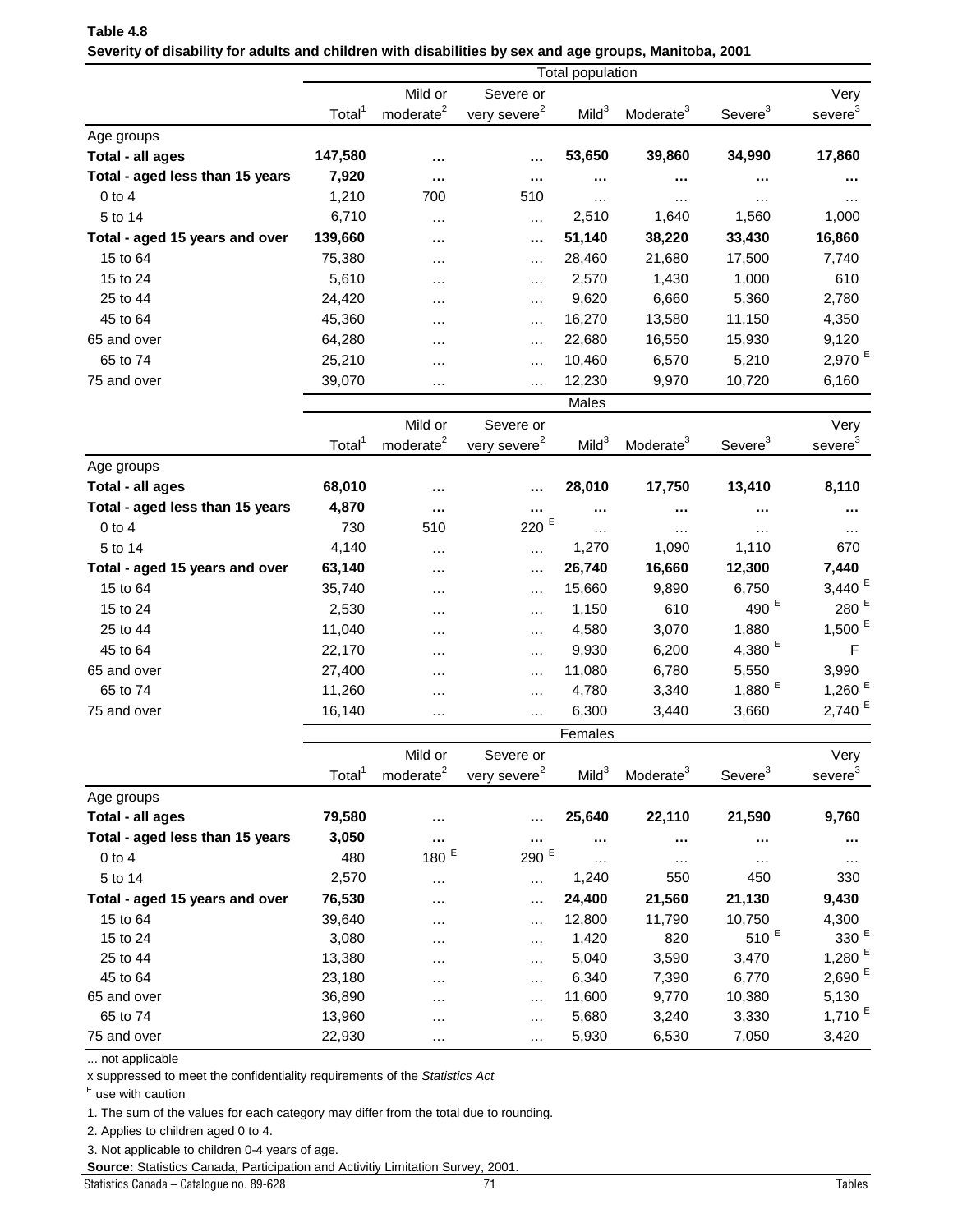|                                            |                    |                       |                          | <b>Total population</b> |                              |                              |                     |
|--------------------------------------------|--------------------|-----------------------|--------------------------|-------------------------|------------------------------|------------------------------|---------------------|
|                                            |                    | Mild or               | Severe or                |                         |                              |                              | Very                |
|                                            | Total <sup>1</sup> | moderate <sup>2</sup> | very severe <sup>2</sup> | Mild <sup>3</sup>       | Moderate <sup>3</sup>        | Severe <sup>3</sup>          | severe <sup>3</sup> |
| Age groups                                 |                    |                       |                          |                         |                              |                              |                     |
| Total - all ages                           | 169,170            |                       |                          | 64,310                  | 42,590                       | 39,860                       | 21,290              |
| Total - aged less than 15 years            | 8,290              |                       | $\cdots$                 | 2,640                   | 1,440                        | 1,750                        | 1,320               |
| $0$ to $4$                                 | 1,140              | 590 <sup>E</sup>      | $540$ $^{\rm E}$         | $\cdots$                |                              | $\ldots$                     |                     |
| 5 to 14                                    | 7,160              | $\cdots$              | $\ddotsc$                | 2,640                   | 1,440                        | 1,750                        | 1,320               |
| Total - aged 15 years and over             | 160,880            |                       | $\cdots$                 | 61,660                  | 41,140                       | 38,110                       | 19,960              |
| 15 to 64                                   | 89,730             | $\cdots$              | $\cdots$                 | 36,410                  | 23,310                       | 19,760                       | 10,260              |
| 15 to 24                                   | 6,540              | $\cdots$              | $\cdots$                 | 2,920                   | 1,570                        | 1,320                        | $720$ <sup>E</sup>  |
| 25 to 44                                   | 25,450             |                       | $\cdots$                 | 10,580                  | 7,570                        | 4,890                        | $2,410^{E}$         |
| 45 to 64                                   | 57,740             | $\cdots$              |                          | 22,900                  | 14,170                       | 13,550                       | 7,130               |
| 65 and over                                | 71,140             | $\cdots$              | $\cdots$                 | 25,260                  | 17,830                       | 18,350                       | 9,700               |
| 65 to 74                                   | 27,150             | $\cdots$              | $\cdots$                 | 10,360                  | 7,730                        | 6,070                        | 2,990 <sup>E</sup>  |
| 75 and over                                | 43,990             | $\cdots$              | .                        | 14,900                  | 10,100                       | 12,280                       | 6,710               |
|                                            |                    | $\cdots$              | $\cdots$                 |                         |                              |                              |                     |
|                                            |                    |                       |                          | Males                   |                              |                              |                     |
|                                            |                    | Mild or               | Severe or                |                         |                              |                              | Very                |
|                                            | Total <sup>1</sup> | moderate <sup>2</sup> | very severe <sup>2</sup> | Mild <sup>3</sup>       | Moderate <sup>3</sup>        | Severe <sup>3</sup>          | severe <sup>3</sup> |
| Age groups                                 |                    |                       |                          |                         |                              |                              |                     |
| Total - all ages                           | 76,050             |                       |                          | 28,920                  | 21,650                       | 15,990                       | 8,810               |
| Total - aged less than 15 years            | 5,210              |                       | $\cdots$                 | 1,600                   | 960                          | 1,140                        | 820                 |
| $0$ to $4$                                 | 680                | 290 <sup>E</sup>      | $390$ $^{\rm E}$         | $\cdots$                | $\cdots$                     | $\cdots$                     | $\ldots$            |
| 5 to 14                                    | 4,530              | $\cdots$              | $\cdots$                 | 1,600                   | 960                          | 1,140                        | 820                 |
| Total - aged 15 years and over             | 70,840             |                       | $\cdots$                 | 27,320                  | 20,690                       | 14,850                       | 7,990               |
| 15 to 64                                   | 41,910             | $\cdots$              | $\cdots$                 | 16,200                  | 11,930                       | 9,200                        | 4,580               |
| 15 to 24                                   | 3,250              | $\cdots$              | $\cdots$                 | 1,420                   | 780                          | 780 $E$                      | $280$ <sup>E</sup>  |
| 25 to 44                                   | 12,280             | $\cdots$              | $\cdots$                 | 5,050                   | 3,620                        | 2,350                        | 1,250 $E$           |
| 45 to 64                                   | 26,380             | $\cdots$              | .                        | 9,730                   | 7,530                        | 6,070                        | 3,050 $E$           |
| 65 and over                                | 28,930             | $\cdots$              | $\cdots$                 | 11,110                  | 8,760                        | 5,650                        | 3,410 $E$           |
| 65 to 74                                   | 12,950             | $\cdots$              | $\cdots$                 | 5,140                   | 4,170                        | 1,980 $E$                    | 1,660 $E$           |
| 75 and over                                | 15,980             | $\cdots$              | $\cdots$                 | 5,970                   | 4,590                        | 3,670 $E$                    | 1,750 $E$           |
|                                            |                    |                       |                          | Females                 |                              |                              |                     |
|                                            |                    | Mild or               | Severe or                |                         |                              |                              | Very                |
|                                            | Total <sup>1</sup> | moderate <sup>2</sup> | very severe <sup>2</sup> | Mild <sup>3</sup>       | Moderate <sup>3</sup>        | Severe <sup>3</sup>          | severe <sup>3</sup> |
| Age groups                                 |                    |                       |                          |                         |                              |                              |                     |
| Total - all ages                           | 93,120             |                       |                          | 35,390                  | 20,940                       | 23,870                       | 12,480              |
| Total - aged less than 15 years            | 3,090              |                       |                          | 1,040                   | 490 <sup>E</sup>             | 600 <sup>E</sup>             | $500$ $^{\rm E}$    |
| $0$ to $4$                                 | 460 <sup>E</sup>   | $310$ $^{\rm E}$      | X                        |                         |                              |                              |                     |
| 5 to 14                                    | 2,630              |                       |                          | $\cdots$<br>1,040       | $\cdots$<br>490 <sup>E</sup> | $\cdots$<br>600 <sup>E</sup> | 500 $E$             |
|                                            |                    | $\cdots$              | $\cdots$                 |                         |                              |                              |                     |
| Total - aged 15 years and over<br>15 to 64 | 90,030<br>47,820   |                       | $\cdots$                 | 34,350<br>20,200        | 20,450<br>11,380             | 23,260<br>10,560             | 11,980<br>5,680     |
|                                            |                    | .                     | $\cdots$                 |                         | 790 <sup>E</sup>             | 550 $E$                      | 440 $E$             |
| 15 to 24                                   | 3,290              |                       | $\cdots$                 | 1,510                   |                              |                              | 1,160 $E$           |
| 25 to 44                                   | 13,170             | .                     | $\cdots$                 | 5,530                   | 3,950<br>6,640               | 2,530<br>7,480               | 4,080 $E$           |
| 45 to 64                                   | 31,360             | .                     | .                        | 13,170                  |                              | 12,700                       | 6,290 $E$           |
| 65 and over<br>65 to 74                    | 42,210<br>14,200   |                       | $\cdots$                 | 14,140<br>5,220         | 9,070<br>3,560               | 4,090                        | 1,330 $E$           |
| 75 and over                                | 28,020             | .                     | $\cdots$                 | 8,920                   | 5,510                        | 8,620                        | 4,970 <sup>E</sup>  |
|                                            |                    |                       | $\cdots$                 |                         |                              |                              |                     |

# **Table 4.8-1 Severity of disability for adults and children with disabilities by sex and age groups, Manitoba, 2006**

... not applicable

x suppressed to meet the confidentiality requirements of the *Statistics Act* 

E use with caution

1. The sum of the values for each category may differ from the total due to rounding.

2. Applies to children aged 0 to 4.

3. Not applicable to children 0-4 years of age.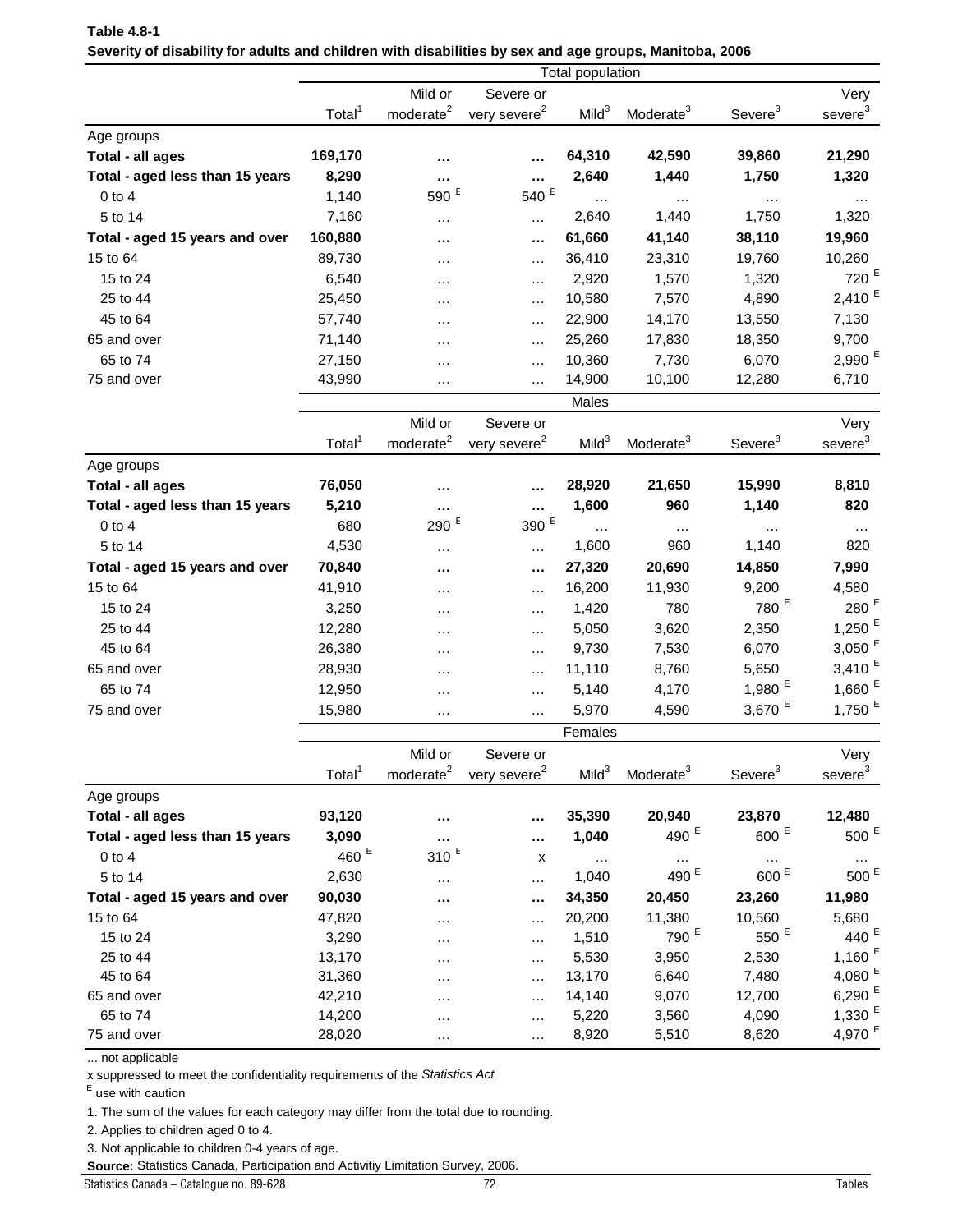|                                 |                    |                       |                          | Total population  |                       |                     |                        |
|---------------------------------|--------------------|-----------------------|--------------------------|-------------------|-----------------------|---------------------|------------------------|
|                                 |                    | Mild or               | Severe or                |                   |                       |                     | Very                   |
|                                 | Total <sup>1</sup> | moderate <sup>2</sup> | very severe <sup>2</sup> | Mild <sup>3</sup> | Moderate <sup>3</sup> | Severe <sup>3</sup> | $\text{severe}^3$      |
| Age groups                      |                    |                       |                          |                   |                       |                     |                        |
| Total - all ages                | 124,210            |                       | $\cdots$                 | 49,090            | 29,660                | 32,370              | 12,250                 |
| Total - aged less than 15 years | 5,490              |                       |                          |                   |                       |                     |                        |
| $0$ to $4$                      | 850                | 500                   | $350$ $^{\rm E}$         | $\cdots$          | $\cdots$              |                     |                        |
| 5 to 14                         | 4,640              | $\cdots$              | $\cdots$                 | 1,860             | 960                   | 1,120               | 700                    |
| Total - aged 15 years and over  | 118,730            |                       |                          | 47,230            | 28,700                | 31,250              | 11,540                 |
| 15 to 64                        | 61,800             | $\cdots$              | $\cdots$                 | 24,410            | 16,180                | 16,070              | 5,140                  |
| 15 to 24                        | 5,310              | $\cdots$              | $\cdots$                 | 2,580             | 1,290                 | 1,120               | 310 <sup>E</sup>       |
| 25 to 44                        | 20,460             | $\cdots$              | $\cdots$                 | 8,670             | 5,300                 | 4,840               | 1,650 $^{\circ}$       |
| 45 to 64                        | 36,040             | $\cdots$              | $\cdots$                 | 13,160            | 9,590                 | 10,100              | 3,180                  |
| 65 and over                     | 56,920             | $\cdots$              | $\cdots$                 | 22,820            | 12,520                | 15,190              | 6,400                  |
| 65 to 74                        | 22,420             |                       |                          | 10,090            | 4,810                 | 5,280               | 2,230                  |
| 75 and over                     | 34,510             | $\cdots$              | $\cdots$                 | 12,720            | 7,710                 | 9,900               | 4,170                  |
|                                 |                    | .                     | $\cdots$                 |                   |                       |                     |                        |
|                                 |                    |                       |                          | Males             |                       |                     |                        |
|                                 |                    | Mild or               | Severe or                |                   |                       |                     | Very                   |
|                                 | Total <sup>1</sup> | moderate <sup>2</sup> | very severe <sup>2</sup> | Mild <sup>3</sup> | Moderate <sup>3</sup> | Severe <sup>3</sup> | severe <sup>3</sup>    |
| Age groups                      |                    |                       |                          |                   |                       |                     |                        |
| Total - all ages                | 59,330             |                       |                          | 23,200            | 14,630                | 15,010              | 5,990                  |
| Total - aged less than 15 years | 3,380              |                       |                          |                   |                       |                     |                        |
| $0$ to $4$                      | 500                | 290                   | E<br>210                 | .                 | $\cdots$              | .                   |                        |
| 5 to 14                         | 2,880              | $\cdots$              | $\cdots$                 | 1,140             | 590                   | 710                 | 440                    |
| Total - aged 15 years and over  | 55,950             |                       | $\cdots$                 | 22,060            | 14,030                | 14,300              | 5,560                  |
| 15 to 64                        | 30,470             | $\cdots$              | $\cdots$                 | 12,200            | 7,660                 | 7,550               | 3,060                  |
| 15 to 24                        | 2,630              | .                     | $\cdots$                 | 1,290             | 560                   | $550$ $^{\rm E}$    | 230 <sup>5</sup>       |
| 25 to 44                        | 9,900              | .                     | $\cdots$                 | 4,560             | 2,490                 | 1,920               | 930                    |
| 45 to 64                        | 17,940             | $\cdots$              | $\cdots$                 | 6,350             | 4,610                 | 5,080               | 1,900 $^{\circ}$       |
| 65 and over                     | 25,480             | $\cdots$              | $\cdots$                 | 9,860             | 6,370                 | 6,760               | 2,490                  |
| 65 to 74                        | 11,300             | $\cdots$              | $\cdots$                 | 5,170             | 2,550                 | 2,640               | 950 <sup>E</sup>       |
| 75 and over                     | 14,180             | $\cdots$              | $\cdots$                 | 4,690             | 3,830                 | 4,120               | 1,540 $E$              |
|                                 |                    |                       |                          | Females           |                       |                     |                        |
|                                 |                    |                       |                          |                   |                       |                     |                        |
|                                 | Total <sup>1</sup> | Mild or               | Severe or                | Mild <sup>3</sup> | Moderate <sup>3</sup> | Severe <sup>3</sup> | Very                   |
|                                 |                    | moderate <sup>2</sup> | very severe <sup>2</sup> |                   |                       |                     | $s$ evere <sup>3</sup> |
| Age groups                      |                    |                       |                          |                   |                       |                     |                        |
| Total - all ages                | 64,880             |                       |                          | 25,880            | 15,040                | 17,360              | 6,250                  |
| Total - aged less than 15 years | 2,110              |                       | E                        |                   |                       |                     | $\cdots$               |
| $0$ to $4$                      | 350                | $210$ <sup>E</sup>    | 140                      | $\cdots$          |                       | $\cdots$            |                        |
| 5 to 14                         | 1,750              | $\cdots$              | $\cdots$                 | 720               | 370                   | 400                 | 270                    |
| Total - aged 15 years and over  | 62,770             |                       | $\cdots$                 | 25,160            | 14,670                | 16,950              | 5,990                  |
| 15 to 64                        | 31,330             | $\cdots$              | $\cdots$                 | 12,210            | 8,520                 | 8,520               | $2,080^{\circ}$        |
| 15 to 24                        | 2,680              | $\cdots$              | $\cdots$                 | 1,290             | 740                   | 570                 | x                      |
| 25 to 44                        | 10,560             | $\cdots$              | $\cdots$                 | 4,120             | 2,810                 | 2,920               | 710 $E$                |
| 45 to 64                        | 18,090             | $\cdots$              | $\ldots$                 | 6,810             | 4,980                 | 5,030               | 1,280 $^{\circ}$       |
| 65 and over                     | 31,440             | $\cdots$              | $\cdots$                 | 12,950            | 6,140                 | 8,430               | 3,910                  |
| 65 to 74                        | 11,110             | $\cdots$              | $\cdots$                 | 4,930             | 2,270                 | 2,640               | 1,280 $E$              |
| 75 and over                     | 20,320             |                       |                          | 8,030             | 3,880                 | 5,790               | 2,630                  |

### **Table 4.9 Severity of disability for adults and children with disabilities by sex and age groups, Saskatchewan, 2001**

... not applicable

x suppressed to meet the confidentiality requirements of the *Statistics Act* 

E use with caution

1. The sum of the values for each category may differ from the total due to rounding.

2. Applies to children aged 0 to 4.

3. Not applicable to children 0-4 years of age.

**Source:** Statistics Canada, Participation and Activitiy Limitation Survey, 2001.

Statistics Canada – Catalogue no. 89-628 73 Tables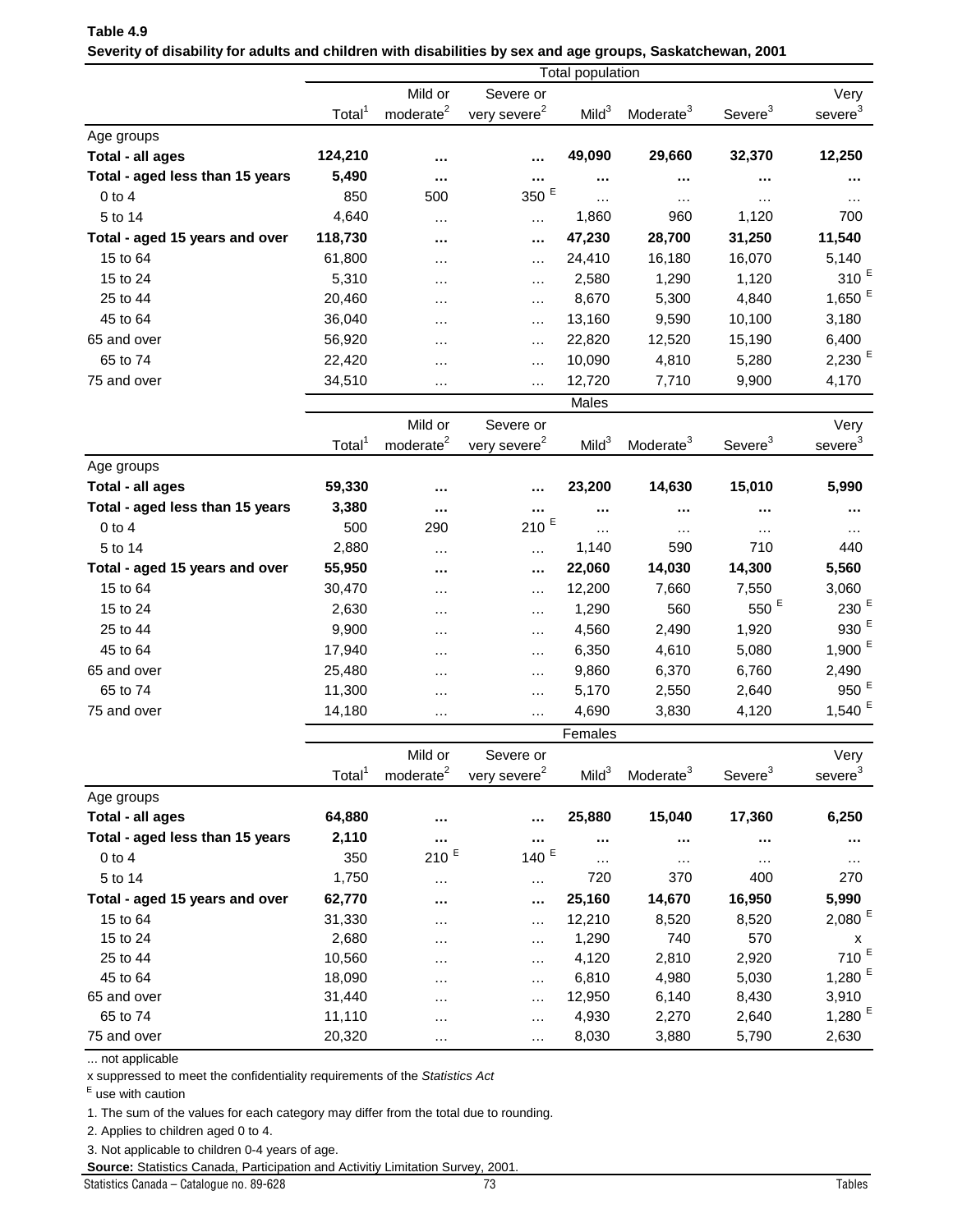| $\sim$ . The contract of the contract of $\sim$ | scx and age groups, oasnatone<br>Total population |                       |                          |                   |                              |                     |                      |  |  |
|-------------------------------------------------|---------------------------------------------------|-----------------------|--------------------------|-------------------|------------------------------|---------------------|----------------------|--|--|
|                                                 |                                                   | Mild or               | Severe or                |                   |                              |                     | Very                 |  |  |
|                                                 | Total <sup>1</sup>                                | moderate <sup>2</sup> | very severe <sup>2</sup> | Mild <sup>3</sup> | Moderate <sup>3</sup>        | Severe <sup>3</sup> | severe <sup>3</sup>  |  |  |
| Age groups                                      |                                                   |                       |                          |                   |                              |                     |                      |  |  |
| Total - all ages                                | 145,230                                           |                       |                          | 53,860            | 36,850                       | 38,700              | 14,940               |  |  |
| Total - aged less than 15 years                 | 6,550                                             |                       |                          | 2,040             | 1,440                        | 1,320               | 870                  |  |  |
| $0$ to $4$                                      | 880                                               | 560 <sup>E</sup>      | $310$ <sup>E</sup>       |                   | $\cdots$                     | $\cdots$            | $\cdots$             |  |  |
| 5 to 14                                         | 5,670                                             | $\cdots$              |                          | 2,040             | 1,440                        | 1,320               | 870                  |  |  |
| Total - aged 15 years and over                  | 138,680                                           |                       |                          | 51,820            | 35,410                       | 37,380              | 14,070               |  |  |
| 15 to 64                                        | 72,640                                            | $\cdots$              | $\cdots$                 | 27,380            | 18,890                       | 19,630              | 6,730                |  |  |
| 15 to 24                                        | 5,840                                             | $\cdots$              | $\cdots$                 | 2,810             | 1,340                        | 1,130               | 550 $E$              |  |  |
| 25 to 44                                        | 20,030                                            | $\cdots$              | $\cdots$                 | 7,970             | 5,370                        | 4,830               | 1,860 $^{\circ}$     |  |  |
| 45 to 64                                        | 46,760                                            | $\cdots$              | $\cdots$                 | 16,600            | 12,180                       | 13,660              | 4,320 $^{\circ}$     |  |  |
| 65 and over                                     | 66,040                                            | .                     | .                        | 24,440            | 16,510                       | 17,750              | 7,340                |  |  |
| 65 to 74                                        | 25,050                                            |                       | $\cdots$                 | 10,050            | 7,510                        | 5,960               | 1,520 $^{\circ}$     |  |  |
| 75 and over                                     | 40,990                                            |                       |                          | 14,380            | 9,000                        | 11,780              | 5,820                |  |  |
|                                                 |                                                   | $\cdots$              | $\cdots$                 | Males             |                              |                     |                      |  |  |
|                                                 |                                                   |                       |                          |                   |                              |                     |                      |  |  |
|                                                 | Total <sup>1</sup>                                | Mild or               | Severe or                | Mild <sup>3</sup> |                              | Severe <sup>3</sup> | Very                 |  |  |
|                                                 |                                                   | moderate <sup>2</sup> | very severe <sup>2</sup> |                   | Moderate <sup>3</sup>        |                     | severe <sup>3</sup>  |  |  |
| Age groups                                      |                                                   |                       |                          |                   |                              |                     |                      |  |  |
| Total - all ages                                | 68,210                                            |                       |                          | 26,520            | 16,760                       | 16,410              | 8,000                |  |  |
| Total - aged less than 15 years                 | 4,150                                             |                       |                          | 1,340             | 900                          | 890                 | 500                  |  |  |
| $0$ to $4$                                      | 530 <sup>E</sup>                                  | E<br>320              | $200$ $^{\rm E}$         |                   | $\ldots$                     | $\cdots$            | $\cdots$             |  |  |
| 5 to 14                                         | 3,620                                             | $\ddotsc$             | $\cdots$                 | 1,340             | 900                          | 890                 | 500                  |  |  |
| Total - aged 15 years and over                  | 64,060                                            |                       |                          | 25,180            | 15,860                       | 15,520              | 7,500                |  |  |
| 15 to 64                                        | 34,360                                            | .                     | $\cdots$                 | 13,080            | 8,940                        | 8,820               | 3,510 $^{\circ}$     |  |  |
| 15 to 24                                        | 3,120                                             | $\cdots$              | $\cdots$                 | 1,360             | 960 $E$                      | $560$ $^{\rm E}$    | 240                  |  |  |
| 25 to 44                                        | 9,070                                             | $\cdots$              | $\cdots$                 | 3,340             | 2,680                        | 2,330               | 720                  |  |  |
| 45 to 64                                        | 22,170                                            | .                     | $\cdots$                 | 8,380             | 5,310                        | 5,930               | $2,560^{\circ}$      |  |  |
| 65 and over                                     | 29,700                                            | $\cdots$              | $\cdots$                 | 12,100            | 6,920                        | 6,700               | $3,990$ <sup>E</sup> |  |  |
| 65 to 74                                        | 12,290                                            | $\cdots$              | $\cdots$                 | 5,470             | 3,690                        | 2,380               | x                    |  |  |
| 75 and over                                     | 17,410                                            | $\cdots$              | .                        | 6,630             | $3,230^E$                    | 4,320               | 3,240 $E$            |  |  |
|                                                 |                                                   |                       |                          | Females           |                              |                     |                      |  |  |
|                                                 |                                                   | Mild or               | Severe or                |                   |                              |                     | Very                 |  |  |
|                                                 | Total <sup>1</sup>                                | moderate <sup>2</sup> | very severe <sup>2</sup> | Mild <sup>3</sup> | Moderate <sup>3</sup>        | Severe <sup>3</sup> | severe <sup>3</sup>  |  |  |
| Age groups                                      |                                                   |                       |                          |                   |                              |                     |                      |  |  |
| Total - all ages                                | 77,010                                            |                       |                          | 27,340            | 20,090                       | 22,290              | 6,950                |  |  |
| Total - aged less than 15 years                 | 2,400                                             |                       |                          | 710               | 540 $E$                      | 430 <sup>E</sup>    | 380 $E$              |  |  |
| $0$ to $4$                                      | 350 <sup>E</sup>                                  | 240 $E$               | X                        | $\cdots$          |                              |                     |                      |  |  |
| 5 to 14                                         | 2,050                                             | $\cdots$              |                          | 710               | $\ldots$<br>540 <sup>E</sup> | 430 <sup>E</sup>    | 380 $E$              |  |  |
| Total - aged 15 years and over                  | 74,610                                            |                       |                          | 26,640            | 19,550                       | 21,860              | 6,570                |  |  |
| 15 to 64                                        | 38,280                                            |                       |                          | 14,300            | 9,950                        | 10,810              | 3,220 $E$            |  |  |
| 15 to 24                                        | 2,720                                             | $\cdots$              | $\cdots$                 | 1,450             | 390 $E$                      | 570 <sup>E</sup>    | 310 $5$              |  |  |
| 25 to 44                                        | 10,960                                            | .                     | $\cdots$                 | 4,630             | 2,690                        | 2,500               | 1,140 $E$            |  |  |
| 45 to 64                                        | 24,590                                            | .                     | $\cdots$                 | 8,220             | 6,870                        | 7,730               | 1,760                |  |  |
| 65 and over                                     | 36,340                                            | $\cdots$              | $\cdots$                 | 12,340            | 9,600                        | 11,050              | 3,350                |  |  |
| 65 to 74                                        | 12,760                                            |                       | $\cdots$                 | 4,580             | 3,820                        | 3,580               | 780 <sup>E</sup>     |  |  |
|                                                 |                                                   |                       |                          |                   |                              |                     |                      |  |  |

### **Table 4.9-1 Severity of disability for adults and children with disabilities by sex and age groups, Saskatchewan, 2006**

... not applicable

x suppressed to meet the confidentiality requirements of the *Statistics Act* 

E use with caution

1. The sum of the values for each category may differ from the total due to rounding.

2. Applies to children aged 0 to 4.

3. Not applicable to children 0-4 years of age.

**Source:** Statistics Canada, Participation and Activitiy Limitation Survey, 2006.

Statistics Canada – Catalogue no. 89-628 74 Tables

75 and over 23,570 … … 7,760 5,780 7,470 2,570 <sup>E</sup>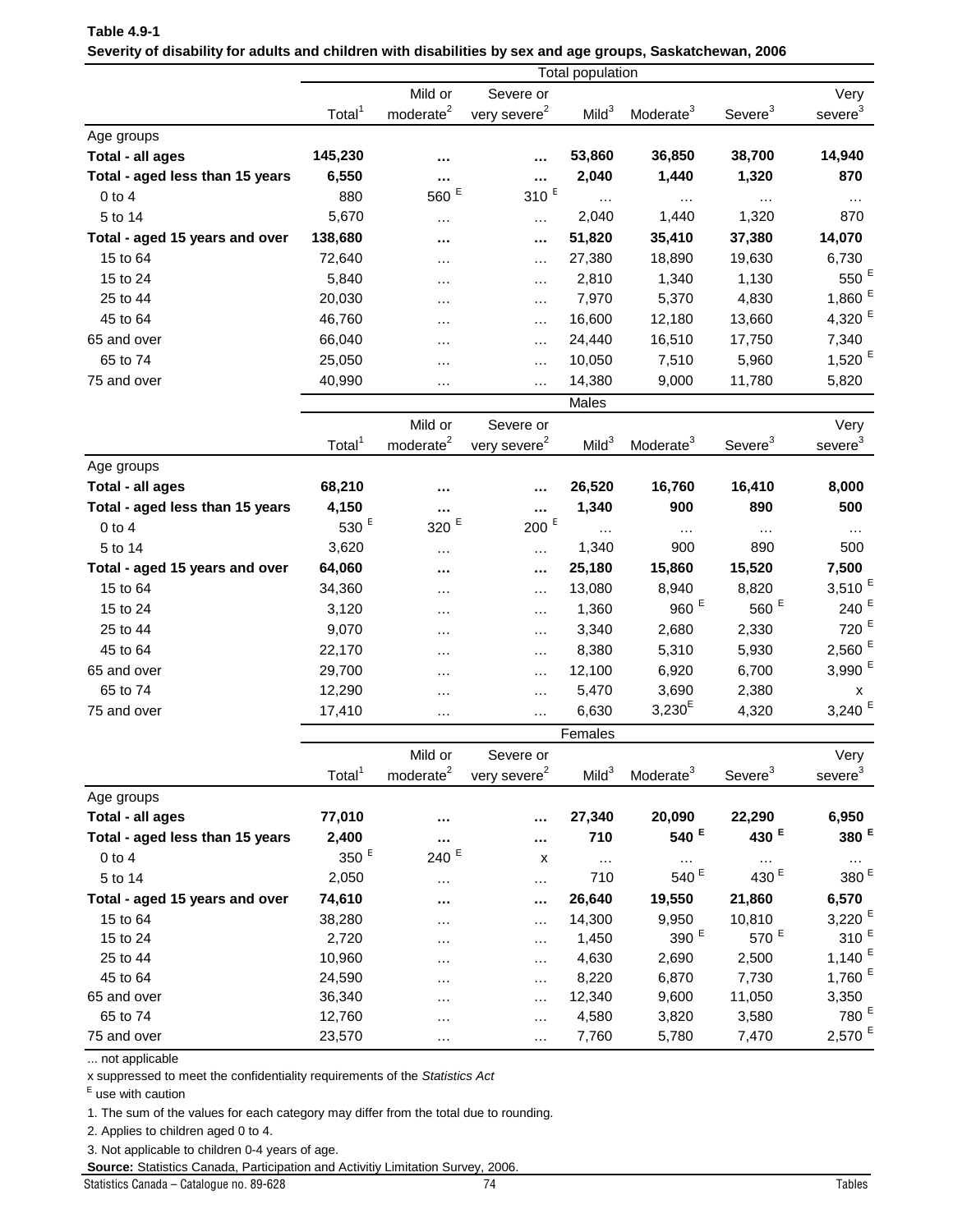| Table 4.10                                                                                            |  |
|-------------------------------------------------------------------------------------------------------|--|
| Severity of disability for adults and children with disabilities by sex and age groups, Alberta, 2001 |  |
| Total nonulation                                                                                      |  |

|                                 |                    |                       |                          | <b>Total population</b> |                       |                     |                      |
|---------------------------------|--------------------|-----------------------|--------------------------|-------------------------|-----------------------|---------------------|----------------------|
|                                 |                    | Mild or               | Severe or                |                         |                       |                     | Very                 |
|                                 | Total <sup>1</sup> | moderate <sup>2</sup> | very severe <sup>2</sup> | Mild <sup>3</sup>       | Moderate <sup>3</sup> | Severe <sup>3</sup> | severe <sup>3</sup>  |
| Age groups                      |                    |                       |                          |                         |                       |                     |                      |
| Total - all ages                | 354,740            | $\cdots$              |                          | 135,820                 | 89,460                | 86,670              | 39,560               |
| Total - aged less than 15 years | 22,980             |                       |                          |                         |                       |                     |                      |
| $0$ to $4$                      | 3,240              | 2,380                 | 860 $E$                  |                         |                       | .                   |                      |
| 5 to 14                         | 19,740             | .                     |                          | 6,940                   | 5,160                 | 4,610               | 3,030                |
| Total - aged 15 years and over  | 331,760            |                       |                          | 128,880                 | 84,300                | 82,050              | 36,530               |
| 15 to 64                        | 209,470            | $\cdots$              | $\cdots$                 | 83,490                  | 49,050                | 54,530              | 22,400               |
| 15 to 24                        | 18,520             | $\cdots$              | $\cdots$                 | 9,260                   | 4,350                 | 3,330               | 1,580                |
| 25 to 44                        | 71,050             | $\cdots$              | $\cdots$                 | 30,080                  | 16,780                | 17,250              | 6,940                |
| 45 to 64                        | 119,910            | $\cdots$              | $\cdots$                 | 44,150                  | 27,930                | 33,960              | 13,880               |
| 65 and over                     | 122,290            | $\cdots$              | $\cdots$                 | 45,390                  | 35,250                | 27,520              | 14,130               |
| 65 to 74                        | 59,150             | $\cdots$              | $\cdots$                 | 23,350                  | 19,510                | 11,750              | 4,540                |
| 75 and over                     | 63,140             | $\cdots$              | $\cdots$                 | 22,030                  | 15,740                | 15,770              | 9,590                |
|                                 |                    |                       |                          | Males                   |                       |                     |                      |
|                                 |                    | Mild or               | Severe or                |                         |                       |                     | Very                 |
|                                 | Total <sup>1</sup> | moderate <sup>2</sup> | very severe <sup>2</sup> | Mild <sup>3</sup>       | Moderate <sup>3</sup> | Severe <sup>3</sup> | severe <sup>3</sup>  |
| Age groups                      |                    |                       |                          |                         |                       |                     |                      |
| <b>Total - all ages</b>         | 166,020            |                       |                          | 65,550                  | 41,670                | 37,670              | 19,120               |
| Total - aged less than 15 years | 14,380             |                       |                          |                         | $\cdots$              |                     |                      |
| $0$ to $4$                      | 2,020              | 1,500                 | $520$ $^{\rm E}$         | .                       | $\cdots$              | .                   |                      |
| 5 to 14                         | 12,360             | $\cdots$              |                          | 3,620                   | 3,510                 | 3,130               | 2,100                |
| Total - aged 15 years and over  | 151,640            |                       |                          | 61,930                  | 38,150                | 34,540              | 17,020               |
| 15 to 64                        | 98,140             | $\cdots$              | $\cdots$                 | 40,950                  | 22,410                | 23,720              | 11,060               |
| 15 to 24                        | 8,930              | $\ddotsc$             | $\cdots$                 | 4,760                   | 1,880                 | 1,520               | 770 <sup>E</sup>     |
| 25 to 44                        | 32,700             | $\cdots$              | $\cdots$                 | 13,950                  | 7,700                 | 7,490               | 3,570 $E$            |
| 45 to 64                        | 56,510             | $\cdots$              | $\cdots$                 | 22,250                  | 12,830                | 14,710              | 6,720 <sup>E</sup>   |
| 65 and over                     | 53,500             | $\cdots$              | $\cdots$                 | 20,980                  | 15,740                | 10,820              | 5,960                |
| 65 to 74                        | 27,240             | $\cdots$              | $\cdots$                 | 10,580                  | 9,180                 | 5,580               | 1,900 $E$            |
| 75 and over                     | 26,270             | $\cdots$              | $\cdots$                 | 10,400                  | 6,560                 | 5,240               | 4,060                |
|                                 |                    |                       |                          | Females                 |                       |                     |                      |
|                                 |                    | Mild or               | Severe or                |                         |                       |                     | Very                 |
|                                 | Total $1$          | moderate <sup>2</sup> | very severe <sup>2</sup> | Mild <sup>3</sup>       | Moderate <sup>3</sup> | Severe <sup>3</sup> | severe <sup>3</sup>  |
| Age groups                      |                    |                       |                          |                         |                       |                     |                      |
| Total - all ages                | 188,720            |                       |                          | 70,270                  | 47,790                | 49,000              | 20,450               |
| Total - aged less than 15 years | 8,600              |                       |                          |                         |                       |                     |                      |
| $0$ to $4$                      | 1,220              | 880 $E$               | $340$ $^{\rm E}$         |                         | $\ldots$              | $\cdots$            | $\cdots$             |
| 5 to 14                         | 7,380              | $\cdots$              | $\ldots$                 | 3,320                   | 1,640                 | 1,480               | 930                  |
| Total - aged 15 years and over  | 180,120            | $\cdots$              | $\cdots$                 | 66,940                  | 46,150                | 47,520              | 19,510               |
| 15 to 64                        | 111,340            | $\cdots$              | $\cdots$                 | 42,540                  | 26,640                | 30,820              | 11,340               |
| 15 to 24                        | 9,580              | $\cdots$              | $\cdots$                 | 4,510                   | 2,470                 | 1,800               | 810 <sup>E</sup>     |
| 25 to 44                        | 38,350             | $\cdots$              | $\cdots$                 | 16,130                  | 9,080                 | 9,760               | 3,380 $E$            |
| 45 to 64                        | 63,410             | $\cdots$              | $\cdots$                 | 21,900                  | 15,090                | 19,250              | 7,160                |
| 65 and over                     | 68,780             | $\cdots$              | $\cdots$                 | 24,400                  | 19,510                | 16,700              | 8,170                |
| 65 to 74                        | 31,910             | $\cdots$              | $\cdots$                 | 12,770                  | 10,330                | 6,170               | $2,640$ <sup>E</sup> |
| 75 and over                     | 36,870             | $\cdots$              | $\cdots$                 | 11,630                  | 9,170                 | 10,530              | 5,530                |
|                                 |                    |                       |                          |                         |                       |                     |                      |

x suppressed to meet the confidentiality requirements of the *Statistics Act* 

E use with caution

1. The sum of the values for each category may differ from the total due to rounding.

2. Applies to children aged 0 to 4.

3. Not applicable to children 0-4 years of age.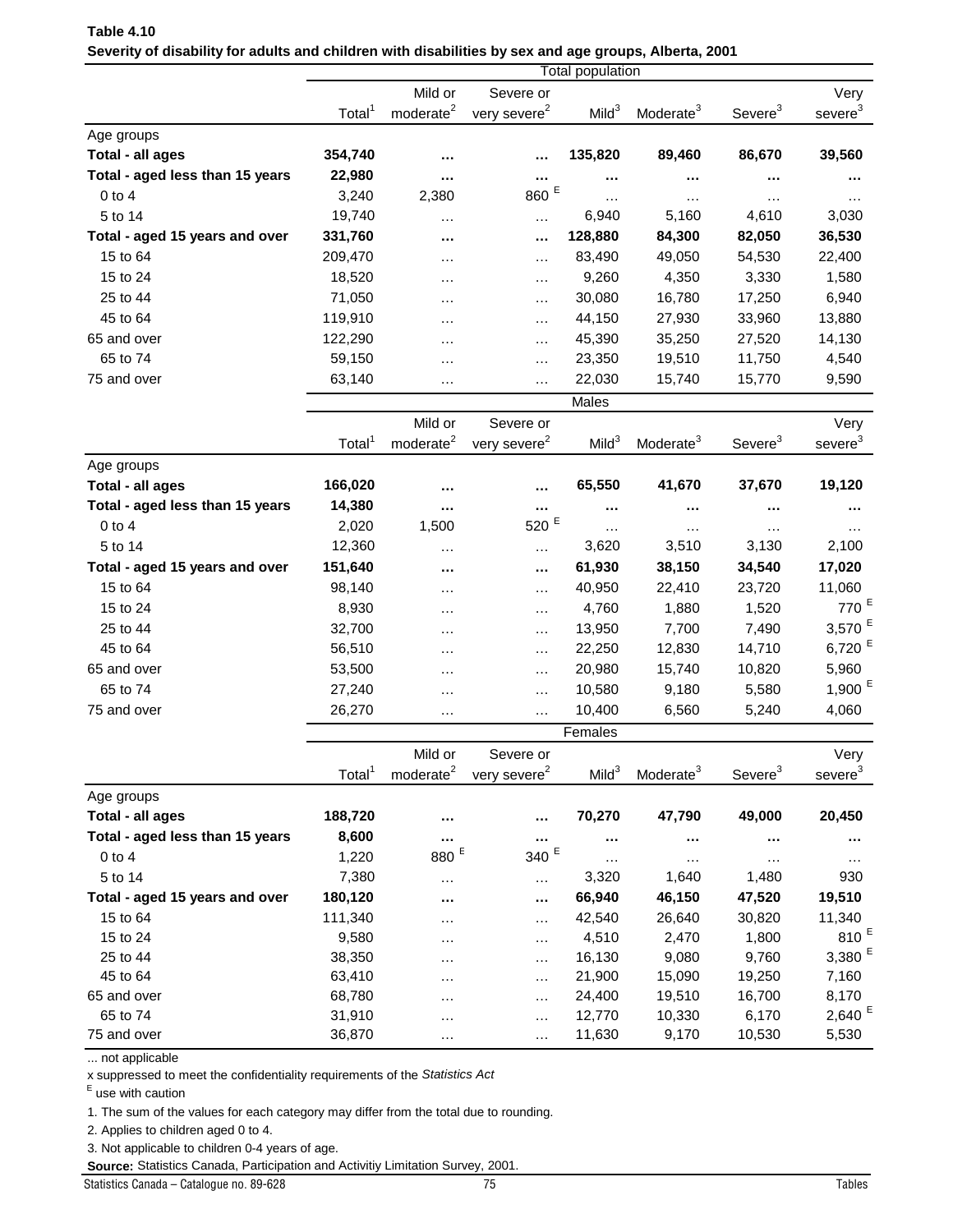|                                 | Total population   |                       |                          |                   |                       |                      |                      |  |  |  |
|---------------------------------|--------------------|-----------------------|--------------------------|-------------------|-----------------------|----------------------|----------------------|--|--|--|
|                                 |                    | Mild or               | Severe or                |                   |                       |                      | Very                 |  |  |  |
|                                 | Total <sup>1</sup> | moderate <sup>2</sup> | very severe <sup>2</sup> | Mild <sup>3</sup> | Moderate <sup>3</sup> | Severe <sup>3</sup>  | severe <sup>3</sup>  |  |  |  |
| Age groups                      |                    |                       |                          |                   |                       |                      |                      |  |  |  |
| Total - all ages                | 435,820            | $\cdots$              | $\cdots$                 | 170,000           | 110,570               | 108,520              | 43,790               |  |  |  |
| Total - aged less than 15 years | 25,220             |                       |                          | 7,810             | 6,490                 | 4,930                | 3,050                |  |  |  |
| $0$ to $4$                      | 2,940              | 1,900                 | $1,040$ $^{\rm E}$       | .                 |                       |                      |                      |  |  |  |
| 5 to 14                         | 22,280             | $\cdots$              | $\ldots$                 | 7,810             | 6,490                 | 4,930                | 3,050                |  |  |  |
| Total - aged 15 years and over  | 410,600            |                       |                          | 162,190           | 104,080               | 103,590              | 40,740               |  |  |  |
| 15 to 64                        | 255,620            | $\cdots$              | $\cdots$                 | 101,290           | 65,620                | 61,640               | 27,070               |  |  |  |
| 15 to 24                        | 23,090             | .                     | $\cdots$                 | 11,130            | 5,900                 | 4,250                | 1,800 $E$            |  |  |  |
| 25 to 44                        | 77,920             | $\cdots$              | $\cdots$                 | 33,200            | 20,560                | 18,740               | 5,420 $E$            |  |  |  |
| 45 to 64                        | 154,620            |                       |                          | 56,970            | 39,160                | 38,640               | 19,850               |  |  |  |
| 65 and over                     | 154,980            | .                     | $\cdots$                 | 60,900            | 38,460                | 41,950               | 13,660               |  |  |  |
| 65 to 74                        | 68,410             | $\cdots$              | $\cdots$                 | 28,660            | 18,630                | 17,350               | 3,780 $E$            |  |  |  |
|                                 | 86,560             | $\cdots$              | $\cdots$                 | 32,240            | 19,830                | 24,600               | 9,890                |  |  |  |
| 75 and over                     |                    | $\cdots$              | $\cdots$                 | Males             |                       |                      |                      |  |  |  |
|                                 |                    | Mild or               | Severe or                |                   |                       |                      | Very                 |  |  |  |
|                                 | Total <sup>1</sup> | moderate <sup>2</sup> | very severe <sup>2</sup> | Mild <sup>3</sup> | Moderate <sup>3</sup> | Severe <sup>3</sup>  | severe <sup>3</sup>  |  |  |  |
|                                 |                    |                       |                          |                   |                       |                      |                      |  |  |  |
| Age groups                      |                    |                       |                          |                   |                       | 49,950               | 20,500               |  |  |  |
| Total - all ages                | 210,950            |                       |                          | 84,500            | 54,000                |                      |                      |  |  |  |
| Total - aged less than 15 years | 15,880             |                       | $\cdots$                 | 4,560             | 3,720                 | 3,260                | $2,350$ <sup>E</sup> |  |  |  |
| $0$ to $4$                      | 2,000              | $1,140$ <sup>E</sup>  | 860 <sup>E</sup>         | $\cdots$          | $\cdots$              | .                    |                      |  |  |  |
| 5 to 14                         | 13,880             | .                     | $\ddotsc$                | 4,560             | 3,720                 | 3,260                | $2,350$ <sup>E</sup> |  |  |  |
| Total - aged 15 years and over  | 195,070            |                       | $\cdots$                 | 79,940            | 50,280                | 46,690               | 18,150               |  |  |  |
| 15 to 64                        | 127,160            | $\cdots$              | $\cdots$                 | 52,250            | 33,310                | 30,110               | 11,480 <sup>E</sup>  |  |  |  |
| 15 to 24                        | 12,040             | $\cdots$              | $\cdots$                 | 5,360             | $3,080$ <sup>E</sup>  | $2,620$ <sup>E</sup> | 990 <sup>E</sup>     |  |  |  |
| 25 to 44                        | 36,940             | .                     | $\cdots$                 | 16,100            | 9,990                 | 7,870 <sup>E</sup>   | F                    |  |  |  |
| 45 to 64                        | 78,170             | .                     | $\cdots$                 | 30,790            | 20,240                | 19,620               | 7,520 <sup>E</sup>   |  |  |  |
| 65 and over                     | 67,910             | $\cdots$              | $\cdots$                 | 27,690            | 16,970                | 16,580               | $6,670$ $^{\rm E}$   |  |  |  |
| 65 to 74                        | 32,790             | $\cdots$              | $\cdots$                 | 15,310            | $8,040$ <sup>E</sup>  | 7,490                | x                    |  |  |  |
| 75 and over                     | 35,120             | $\cdots$              | $\cdots$                 | 12,380            | 8,930                 | 9,080                | $4,720$ $^{\rm E}$   |  |  |  |
|                                 |                    |                       |                          | Females           |                       |                      |                      |  |  |  |
|                                 |                    | Mild or               | Severe or                |                   |                       |                      | Very                 |  |  |  |
|                                 | Total <sup>1</sup> | moderate <sup>2</sup> | very severe <sup>2</sup> | Mild <sup>3</sup> | Moderate <sup>3</sup> | Severe <sup>3</sup>  | severe <sup>3</sup>  |  |  |  |
| Age groups                      |                    |                       |                          |                   |                       |                      |                      |  |  |  |
| Total - all ages                | 224,870            |                       | $\cdots$                 | 85,500            | 56,570                | 58,570               | 23,290               |  |  |  |
| Total - aged less than 15 years | 9,340              |                       |                          | 3,250             | 2,770 <sup>E</sup>    | 1,670 $E$            | $700$ <sup>E</sup>   |  |  |  |
| $0$ to $4$                      | 940 <sup>E</sup>   | 770 $E$               | X                        | $\cdots$          |                       |                      |                      |  |  |  |
| 5 to 14                         | 8,390              |                       | $\ldots$                 | 3,250             | $2,770$ <sup>E</sup>  | 1,670E               | 700 <sup>E</sup>     |  |  |  |
| Total - aged 15 years and over  | 215,540            |                       | $\ddotsc$                | 82,250            | 53,800                | 56,900               | 22,580               |  |  |  |
| 15 to 64                        | 128,470            | .                     | $\cdots$                 | 49,040            | 32,310                | 31,520               | 15,590               |  |  |  |
| 15 to 24                        | 11,040             | .                     | $\ldots$                 | 5,770             | $2,830$ <sup>E</sup>  | 1,630 $E$            | 810 <sup>E</sup>     |  |  |  |
| 25 to 44                        | 40,980             | .                     | $\cdots$                 | 17,100            | 10,570                | 10,870               | $2,450$ <sup>E</sup> |  |  |  |
| 45 to 64                        | 76,440             | .                     | $\cdots$                 | 26,180            | 18,910                | 19,020               | 12,330               |  |  |  |
| 65 and over                     | 87,070             | .                     | $\cdots$                 | 33,210            | 21,490                | 25,370               | 6,990 <sup>E</sup>   |  |  |  |
| 65 to 74                        | 35,630             | .                     | $\cdots$                 | 13,350            | 10,590                | 9,850                | 1,830 $E$            |  |  |  |
| 75 and over                     | 51,440             |                       | $\cdots$                 | 19,860            | 10,900                | 15,520               | 5,160 $E$            |  |  |  |

#### **Table 4.10-1 Severity of disability for adults and children with disabilities by sex and age groups, Alberta, 2006**

... not applicable

x suppressed to meet the confidentiality requirements of the *Statistics Act* 

E use with caution

F too unreliable to be published

1. The sum of the values for each category may differ from the total due to rounding.

2. Applies to children aged 0 to 4.

3. Not applicable to children 0-4 years of age.

**Source:** Statistics Canada, Participation and Activitiy Limitation Survey, 2006.

Statistics Canada – Catalogue no. 89-628 76 76 Tables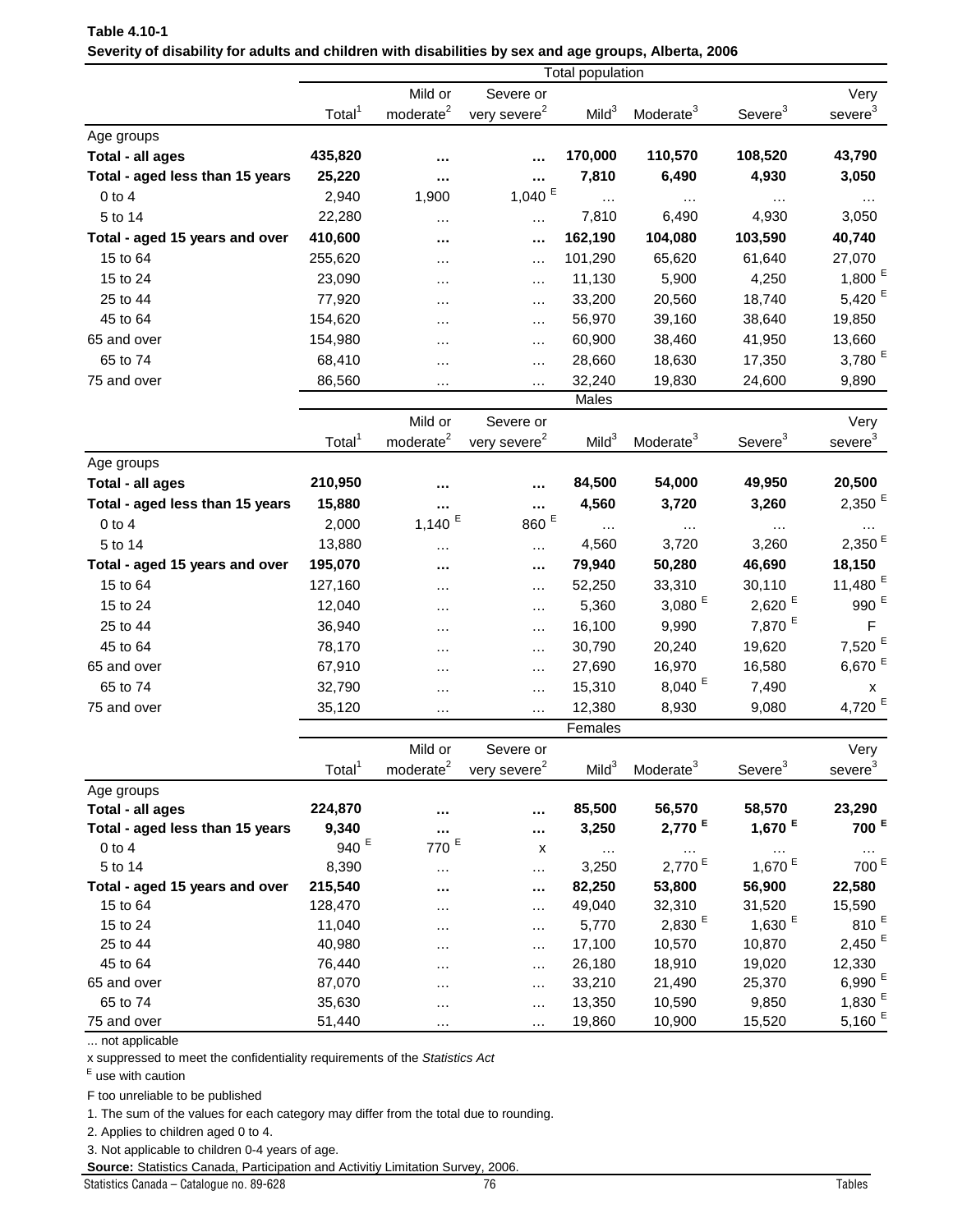| beverity of disability for addits and crimdlen with disabilities by Sex and age groups, Dritish Coldmoia, Z001 |                    |                       |                          | Total population  |                       |                     |                     |
|----------------------------------------------------------------------------------------------------------------|--------------------|-----------------------|--------------------------|-------------------|-----------------------|---------------------|---------------------|
|                                                                                                                |                    | Mild or               | Severe or                |                   |                       |                     | Very                |
|                                                                                                                | Total <sup>1</sup> | moderate <sup>2</sup> | very severe <sup>2</sup> | Mild <sup>3</sup> | Moderate <sup>3</sup> | Severe <sup>3</sup> | severe <sup>3</sup> |
| Age groups                                                                                                     |                    |                       |                          |                   |                       |                     |                     |
| Total - all ages                                                                                               | 530,130            |                       |                          | 194,410           | 140,770               | 126,380             | 64,620              |
| Total - aged less than 15 years                                                                                | 25,040             |                       |                          |                   |                       |                     |                     |
| $0$ to $4$                                                                                                     | 3,950              | 2,200                 | 1,750                    | $\cdots$          | .                     | $\cdots$            |                     |
| 5 to 14                                                                                                        | 21,080             |                       |                          | 7,110             | 5,870                 | 4,830               | 3,270               |
| Total - aged 15 years and over                                                                                 | 505,090            |                       | $\cdots$                 | 187,300           | 134,900               | 121,550             | 61,350              |
| 15 to 64                                                                                                       | 290,880            | $\cdots$              | $\cdots$                 | 103,180           | 81,320                | 70,600              | 35,790              |
| 15 to 24                                                                                                       | 24,460             | $\cdots$              | $\cdots$                 | 12,540            | 5,070                 | 4,670               | 2,180               |
| 25 to 44                                                                                                       | 96,170             |                       | $\cdots$                 | 30,580            | 29,780                | 23,800              | 12,020              |
| 45 to 64                                                                                                       | 170,250            |                       | $\cdots$                 | 60,060            | 46,470                | 42,130              | 21,590              |
| 65 and over                                                                                                    | 214,210            | .                     | $\cdots$                 | 84,110            | 53,580                | 50,960              | 25,560              |
| 65 to 74                                                                                                       | 96,710             | .                     | $\cdots$                 | 40,690            | 25,310                | 21,340              | 9,370               |
| 75 and over                                                                                                    | 117,500            |                       | .                        | 43,420            | 28,280                | 29,610              | 16,190              |
|                                                                                                                |                    |                       |                          | Males             |                       |                     |                     |
|                                                                                                                |                    | Mild or               | Severe or                |                   |                       |                     | Very                |
|                                                                                                                | Total <sup>1</sup> | moderate <sup>2</sup> | very severe <sup>2</sup> | Mild <sup>3</sup> | Moderate <sup>3</sup> | Severe <sup>3</sup> | severe <sup>3</sup> |
| Age groups                                                                                                     |                    |                       |                          |                   |                       |                     |                     |
| Total - all ages                                                                                               | 246,980            |                       |                          | 95,510            | 65,390                | 56,280              | 27,310              |
| Total - aged less than 15 years                                                                                | 16,210             |                       |                          | $\cdots$          |                       | $\cdots$            |                     |
| $0$ to $4$                                                                                                     | 2,500              | $1,230$ <sup>E</sup>  | $1,270$ $^{\rm E}$       |                   |                       |                     |                     |
| 5 to 14                                                                                                        | 13,710             | .                     |                          | 4,240             | 3,890                 | 3,410               | 2,170               |
| Total - aged 15 years and over                                                                                 | 230,770            |                       |                          | 91,270            | 61,500                | 52,870              | 25,150              |
| 15 to 64                                                                                                       | 135,140            | .                     | $\cdots$                 | 48,350            | 38,360                | 33,180              | 15,240              |
| 15 to 24                                                                                                       | 11,550             |                       | $\cdots$                 | 6,210             | 2,080                 | 2,150               | $1,110^{6}$         |
| 25 to 44                                                                                                       | 45,170             | .                     | $\ldots$                 | 15,610            | 13,480                | 11,210              | 4,870 $^{\circ}$    |
| 45 to 64                                                                                                       | 78,410             |                       | $\ldots$                 | 26,530            | 22,810                | 19,820              | 9,260 $E$           |
| 65 and over                                                                                                    | 95,640             | $\cdots$              | $\cdots$                 | 42,910            | 23,130                | 19,690              | 9,910               |
| 65 to 74                                                                                                       | 47,280             | .                     | $\cdots$                 | 20,650            | 13,220                | 8,810               | 4,600 $E$           |
| 75 and over                                                                                                    | 48,360             |                       | $\cdots$                 | 22,260            | 9,910                 | 10,870              | 5,310 $^{\circ}$    |
|                                                                                                                |                    |                       |                          | Females           |                       |                     |                     |
|                                                                                                                |                    | Mild or               | Severe or                |                   |                       |                     | Very                |
|                                                                                                                | Total <sup>1</sup> | moderate $^{2}$       | very severe <sup>2</sup> | Mild <sup>3</sup> | Moderate <sup>3</sup> | Severe <sup>3</sup> | severe <sup>3</sup> |
| Age groups                                                                                                     |                    |                       |                          |                   |                       |                     |                     |
| Total - all ages                                                                                               | 283,150            |                       |                          | 98,900            | 75,380                | 70,100              | 37,310              |
| Total - aged less than 15 years                                                                                | 8,830              |                       |                          |                   |                       |                     |                     |
| $0$ to $4$                                                                                                     | 1,460              | 970 <sup>E</sup>      | 490 $E$                  |                   |                       | $\cdots$            | $\cdots$            |
| 5 to 14                                                                                                        | 7,370              | $\cdots$              | $\ddotsc$                | 2,870             | 1,980                 | 1,420               | 1,110               |
| Total - aged 15 years and over                                                                                 | 274,320            |                       | $\cdots$                 | 96,030            | 73,400                | 68,690              | 36,200              |
| 15 to 64                                                                                                       | 155,750            | .                     | $\ldots$                 | 54,830            | 42,950                | 37,410              | 20,550              |
| 15 to 24                                                                                                       | 12,910             |                       | $\ldots$                 | 6,330             | 2,990                 | 2,520               | 1,070 $E$           |
| 25 to 44                                                                                                       | 51,000             |                       | $\cdots$                 | 14,970            | 16,300                | 12,580              | 7,150               |
| 45 to 64                                                                                                       | 91,840             | $\cdots$              | $\cdots$                 | 33,540            | 23,660                | 22,310              | 12,330              |

# **Table 4.11 Severity of disability for adults and children with disabilities by sex and age groups, British Columbia, 2001**

... not applicable

x suppressed to meet the confidentiality requirements of the *Statistics Act* 

E use with caution

1. The sum of the values for each category may differ from the total due to rounding.

2. Applies to children aged 0 to 4.

3. Not applicable to children 0-4 years of age.

**Source:** Statistics Canada, Participation and Activitiy Limitation Survey, 2001.

Statistics Canada – Catalogue no. 89-628 Tables

65 and over 118,570 … … 41,200 30,450 31,270 15,650 65 to 74 49,430 … … 20,040 12,090 12,530 4,770 <sup>E</sup> 75 and over  $69,140$  …  $18,360$  18,740  $10,890$   $^{\textsf{\tiny{E}}}$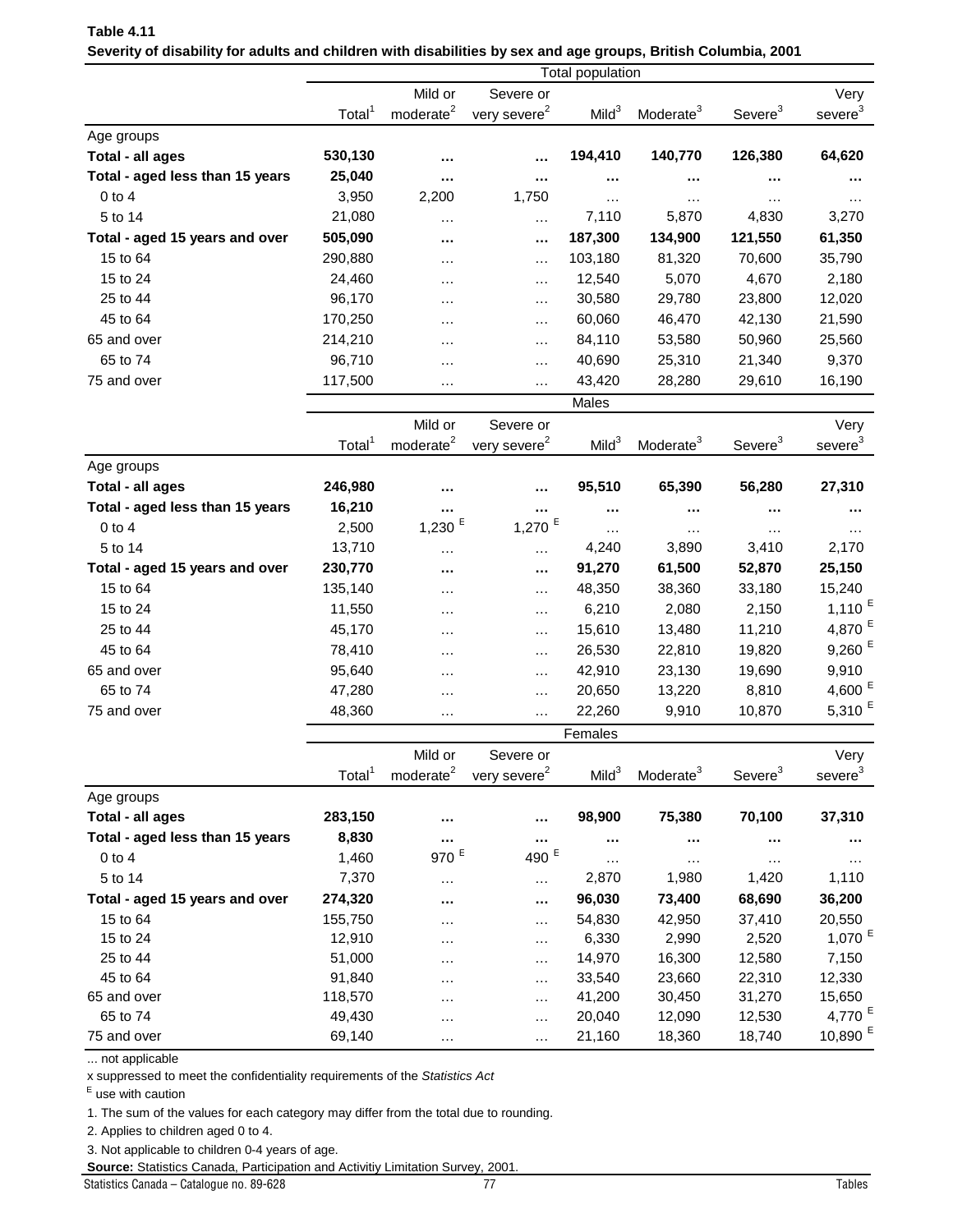|                                 |                    |                       |                          | Total population  |                       |                      |                      |
|---------------------------------|--------------------|-----------------------|--------------------------|-------------------|-----------------------|----------------------|----------------------|
|                                 |                    | Mild or               | Severe or                |                   |                       |                      | Very                 |
|                                 | Total <sup>1</sup> | moderate <sup>2</sup> | very severe <sup>2</sup> | Mild <sup>3</sup> | Moderate <sup>3</sup> | Severe <sup>3</sup>  | severe <sup>3</sup>  |
| Age groups                      |                    |                       |                          |                   |                       |                      |                      |
| Total - all ages                | 638,640            | $\cdots$              |                          | 228,140           | 167,600               | 155,650              | 83,270               |
| Total - aged less than 15 years | 26,520             | $\cdots$              |                          | 7,530             | 5,040                 | 6,100                | 3,870                |
| $0$ to $4$                      | 3,980              | $1,920$ <sup>E</sup>  | $2,060$ $^{\rm E}$       |                   | $\cdots$              | $\cdots$             |                      |
| 5 to 14                         | 22,540             | $\cdots$              | $\cdots$                 | 7,530             | 5,040                 | 6,100                | 3,870                |
| Total - aged 15 years and over  | 612,120            |                       |                          | 220,610           | 162,560               | 149,550              | 79,400               |
| 15 to 64                        | 355,430            | $\cdots$              | $\cdots$                 | 120,440           | 96,470                | 91,570               | 46,940               |
| 15 to 24                        | 30,080             | $\cdots$              | $\cdots$                 | 14,250            | 7,560                 | 5,710                | $2,550$ <sup>E</sup> |
| 25 to 44                        | 100,430            | $\cdots$              | $\ddotsc$                | 32,510            | 32,260                | 23,570               | 12,100               |
| 45 to 64                        | 224,920            | $\cdots$              | $\cdots$                 | 73,680            | 56,650                | 62,300               | 32,290               |
| 65 and over                     | 256,690            | $\cdots$              | $\cdots$                 | 100,170           | 66,080                | 57,980               | 32,460               |
| 65 to 74                        | 108,650            |                       | $\ldots$                 | 43,360            | 30,980                | 23,550               | 10,760 <sup>E</sup>  |
| 75 and over                     | 148,040            | $\cdots$              | $\ddotsc$                | 56,800            | 35,100                | 34,430               | 21,700               |
|                                 |                    | $\cdots$              |                          | Males             |                       |                      |                      |
|                                 |                    |                       |                          |                   |                       |                      |                      |
|                                 |                    | Mild or               | Severe or                |                   |                       |                      | Very                 |
|                                 | Total <sup>1</sup> | moderate <sup>2</sup> | very severe <sup>2</sup> | Mild <sup>3</sup> | Moderate <sup>3</sup> | Severe <sup>3</sup>  | severe <sup>3</sup>  |
| Age groups                      |                    |                       |                          |                   |                       |                      |                      |
| Total - all ages                | 290,170            |                       |                          | 110,190           | 76,500                | 68,650               | 32,700               |
| Total - aged less than 15 years | 16,530             | $\cdots$              | $\cdots$                 | 3,750             | 3,100                 | 4,380                | 3,170                |
| $0$ to $4$                      | 2,140              | E<br>1,420            | X                        | .                 |                       | .                    |                      |
| 5 to 14                         | 14,400             | $\cdots$              | $\cdots$                 | 3,750             | 3,100                 | 4,380                | 3,170                |
| Total - aged 15 years and over  | 273,640            |                       | $\cdots$                 | 106,440           | 73,400                | 64,270               | 29,530               |
| 15 to 64                        | 160,000            | $\cdots$              | $\ldots$                 | 59,690            | 42,580                | 40,590               | 17,140               |
| 15 to 24                        | 14,360             | $\cdots$              | $\cdots$                 | 7,390             | $2,890$ $^{\rm E}$    | 2,730 <sup>E</sup>   | $1,340$ $^{\rm E}$   |
| 25 to 44                        | 43,510             | $\cdots$              |                          | 16,080            | 11,710                | $9,030$ <sup>E</sup> | $6,690$ $^{\rm E}$   |
| 45 to 64                        | 102,130            | $\cdots$              | $\cdots$                 | 36,210            | 27,980                | 28,830               | 9,110 $E$            |
| 65 and over                     | 113,640            | $\cdots$              | $\cdots$                 | 46,750            | 30,820                | 23,680               | 12,390 <sup>E</sup>  |
| 65 to 74                        | 50,270             | $\cdots$              | $\ddotsc$                | 22,410            | 14,090                | 10,680 $E$           | $3,090$ <sup>E</sup> |
| 75 and over                     | 63,370             | $\cdots$              | $\cdots$                 | 24,340            | 16,730 <sup>E</sup>   | 13,010 $E$           | $9,300$ <sup>E</sup> |
|                                 |                    |                       |                          | Females           |                       |                      |                      |
|                                 |                    | Mild or               | Severe or                |                   |                       |                      | Very                 |
|                                 | Total <sup>1</sup> | moderate $^{2}$       | very severe <sup>2</sup> | Mild <sup>3</sup> | Moderate <sup>3</sup> | Severe <sup>3</sup>  | severe <sup>3</sup>  |
| Age groups                      |                    |                       |                          |                   |                       |                      |                      |
| Total - all ages                | 348,460            | $\cdots$              |                          | 117,940           | 91,100                | 87,000               | 50,570               |
| Total - aged less than 15 years | 9,980              | .                     | $\cdots$                 | 3,780             | $1,940$ <sup>E</sup>  | 1,720 $E$            | $710$ <sup>E</sup>   |
| $0$ to $4$                      | 1,840 $E$          | х                     | $1,350$ $^{\rm E}$       |                   | $\cdots$              | $\cdots$             |                      |
| 5 to 14                         | 8,140              | $\cdots$              | $\cdots$                 | 3,780             | 1,940 E               | $1,720$ <sup>E</sup> | 710 $E$              |
| Total - aged 15 years and over  | 338,480            |                       |                          | 114,170           | 89,160                | 85,280               | 49,870               |
| 15 to 64                        | 195,430            |                       |                          | 60,750            | 53,890                | 50,990               | 29,800               |
| 15 to 24                        | 15,720             | $\cdots$<br>.         | $\cdots$                 | 6,860             | 4,670 <sup>E</sup>    | $2,980$ <sup>E</sup> | $1,210$ <sup>E</sup> |
| 25 to 44                        | 56,920             | .                     |                          | 16,420            | 20,550                | 14,540               | 5,410 $E$            |
| 45 to 64                        | 122,790            | .                     |                          | 37,470            | 28,670                | 33,470               | 23,180 <sup>E</sup>  |
| 65 and over                     | 143,050            | $\cdots$              | $\cdots$                 | 53,420            | 35,270                | 34,290               | 20,070               |
| 65 to 74                        | 58,380             | $\cdots$              | $\ldots$                 | 20,950            | 16,890                | 12,870               | 7,670 <sup>E</sup>   |
| 75 and over                     | 84,670             | $\cdots$              | $\cdots$                 | 32,460            | 18,380 <sup>E</sup>   | 21,430               | 12,400 <sup>E</sup>  |

## **Table 4.11-1 Severity of disability for adults and children with disabilities by sex and age groups, British Columbia, 2006**

... not applicable

x suppressed to meet the confidentiality requirements of the *Statistics Act* 

E use with caution

1. The sum of the values for each category may differ from the total due to rounding.

2. Applies to children aged 0 to 4.

3. Not applicable to children 0-4 years of age.

**Source:** Statistics Canada, Participation and Activitiy Limitation Survey, 2006.

Statistics Canada – Catalogue no. 89-628 78 Tables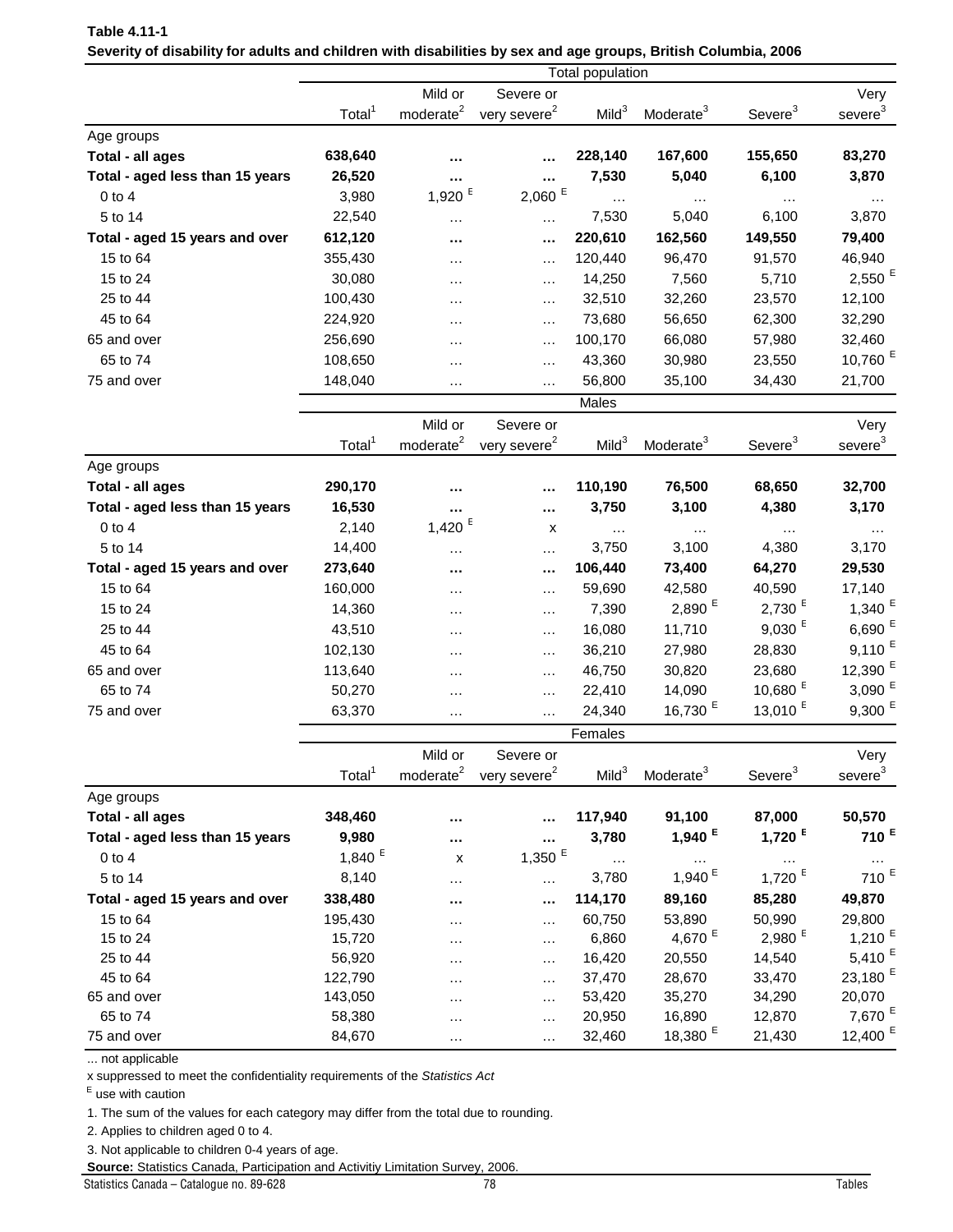| Table 4.12-1 |                                                                                                       |  |  |  |
|--------------|-------------------------------------------------------------------------------------------------------|--|--|--|
|              | Severity of disability for adults and children with disabilities by sex and age groups, Nunavut, 2006 |  |  |  |

|                                |                    | Total population      |                                                |                    |                       |                     |                     |
|--------------------------------|--------------------|-----------------------|------------------------------------------------|--------------------|-----------------------|---------------------|---------------------|
|                                |                    | Mild or               | Severe or                                      |                    |                       |                     | Very                |
|                                | Total <sup>1</sup> |                       | moderate <sup>2</sup> very severe <sup>2</sup> | Mild <sup>3</sup>  | Moderate <sup>3</sup> | Severe <sup>3</sup> | severe <sup>3</sup> |
| Age groups                     |                    |                       |                                                |                    |                       |                     |                     |
| Total - aged 15 years and over | 1,630              |                       |                                                | 750                | 430                   | 330                 | 120 $E$             |
| 15 to 64                       | 1,260              |                       | $\cdots$                                       | 610                | 380                   | 220 <sup>E</sup>    | 60 <sup>E</sup>     |
| 15 to 24                       | 160 <sup>E</sup>   |                       |                                                | $50$ $^{\rm E}$    | 70 <sup>E</sup>       | F                   | $\pmb{\mathsf{x}}$  |
| 25 to 44                       | 480                |                       | $\cdots$                                       | 230                | 130 <sup>E</sup>      | F                   | $\pmb{\mathsf{X}}$  |
| 45 to 64                       | 630                |                       | $\cdots$                                       | 320                | 180 <sup>E</sup>      | 90 <sup>E</sup>     | X                   |
| 65 and over                    | 370                |                       | $\cdots$                                       | 140 $E$            | 60 <sup>E</sup>       | 110 <sup>E</sup>    | $\pmb{\mathsf{x}}$  |
| 65 to 74                       | 270                | $\cdots$              | .                                              | 100 <sup>E</sup>   | 40 <sup>E</sup>       | 70 <sup>E</sup>     | X                   |
| 75 and over                    | 100 <sup>E</sup>   | $\cdots$              | .                                              | $\pmb{\mathsf{x}}$ | X                     | 40 <sup>E</sup>     | X                   |
|                                |                    |                       |                                                | Males              |                       |                     |                     |
|                                |                    | Mild or               | Severe or                                      |                    |                       |                     | Very                |
|                                | Total <sup>1</sup> |                       | moderate <sup>2</sup> very severe <sup>2</sup> | Mild <sup>3</sup>  | Moderate <sup>3</sup> | Severe <sup>3</sup> | severe <sup>3</sup> |
| Age groups                     |                    |                       |                                                |                    |                       |                     |                     |
| Total - aged 15 years and over | 830                |                       |                                                | 420                | 220                   | 140 $E$             | F                   |
| 15 to 64                       | 650                | .                     | $\cdots$                                       | 330                | 180 $E$               | 100 <sup>E</sup>    | X                   |
| 15 to 24                       | 70 <sup>E</sup>    | $\cdots$              | $\cdots$                                       | X                  | F                     | $\pmb{\mathsf{x}}$  | x                   |
| 25 to 44                       | 250                | $\cdots$              | $\cdots$                                       | 140 $E$            | 60 <sup>E</sup>       | X                   | X                   |
| 45 to 64                       | 320                | $\cdots$              | $\cdots$                                       | 180                | 80 <sup>E</sup>       | $50$ $^{\rm E}$     | X                   |
| 65 and over                    | 190                | $\cdots$              | $\cdots$                                       | 90 <sup>E</sup>    | 40 <sup>E</sup>       | F                   | X                   |
| 65 to 74                       | 140                | $\cdots$              | $\cdots$                                       | 60 <sup>E</sup>    | $\pmb{\mathsf{X}}$    | $\pmb{\mathsf{x}}$  | X                   |
| 75 and over                    | $50$ $^{\rm E}$    |                       | .                                              | $\pmb{\mathsf{x}}$ | $\pmb{\mathsf{x}}$    | X                   | X                   |
|                                |                    |                       |                                                | Females            |                       |                     |                     |
|                                |                    | Mild or               | Severe or                                      |                    |                       |                     | Very                |
|                                | Total <sup>1</sup> | moderate <sup>2</sup> | very severe <sup>2</sup>                       | Mild <sup>3</sup>  | Moderate <sup>3</sup> | Severe <sup>3</sup> | severe <sup>3</sup> |
| Age groups                     |                    |                       |                                                |                    |                       |                     |                     |
| Total - aged 15 years and over | 800                | $\cdots$              |                                                | 330                | 220                   | 190 <sup>E</sup>    | 70E                 |
| 15 to 64                       | 620                | .                     | $\cdots$                                       | 270                | 190 <sup>E</sup>      | 120 <sup>E</sup>    | X                   |
| 15 to 24                       | 90 $E$             | $\cdots$              | $\cdots$                                       | X                  | $\pmb{\mathsf{X}}$    | $\pmb{\chi}$        | x                   |
| 25 to 44                       | 230                | $\cdots$              | $\cdots$                                       | $90E$              | $70$ $^{\rm E}$       | X                   | X                   |
| 45 to 64                       | 300                | $\cdots$              | $\cdots$                                       | 150                | $90$ $^{\rm E}$       | 40 <sup>E</sup>     | x                   |
| 65 and over                    | 180                | .                     | $\cdots$                                       | $50E$              | $\pmb{\mathsf{X}}$    | 70 <sup>E</sup>     | $\pmb{\mathsf{x}}$  |
| 65 to 74                       | 130                |                       | .                                              | $\pmb{\mathsf{X}}$ | $\pmb{\mathsf{x}}$    | $50$ $^{\rm E}$     | $\pmb{\mathsf{X}}$  |
| 75 and over                    | 50 <sup>E</sup>    | .                     | .                                              | x                  | $\pmb{\mathsf{x}}$    | $\pmb{\mathsf{x}}$  | x                   |

x suppressed to meet the confidentiality requirements of the *Statistics Act* 

E use with caution

F too unreliable to be published

1. The sum of the values for each category may differ from the total due to rounding.

2. Applies to children aged 0 to 4.

3. Not applicable to children 0-4 years of age.

**Source:** Statistics Canada, Participation and Activitiy Limitation Survey, 2006.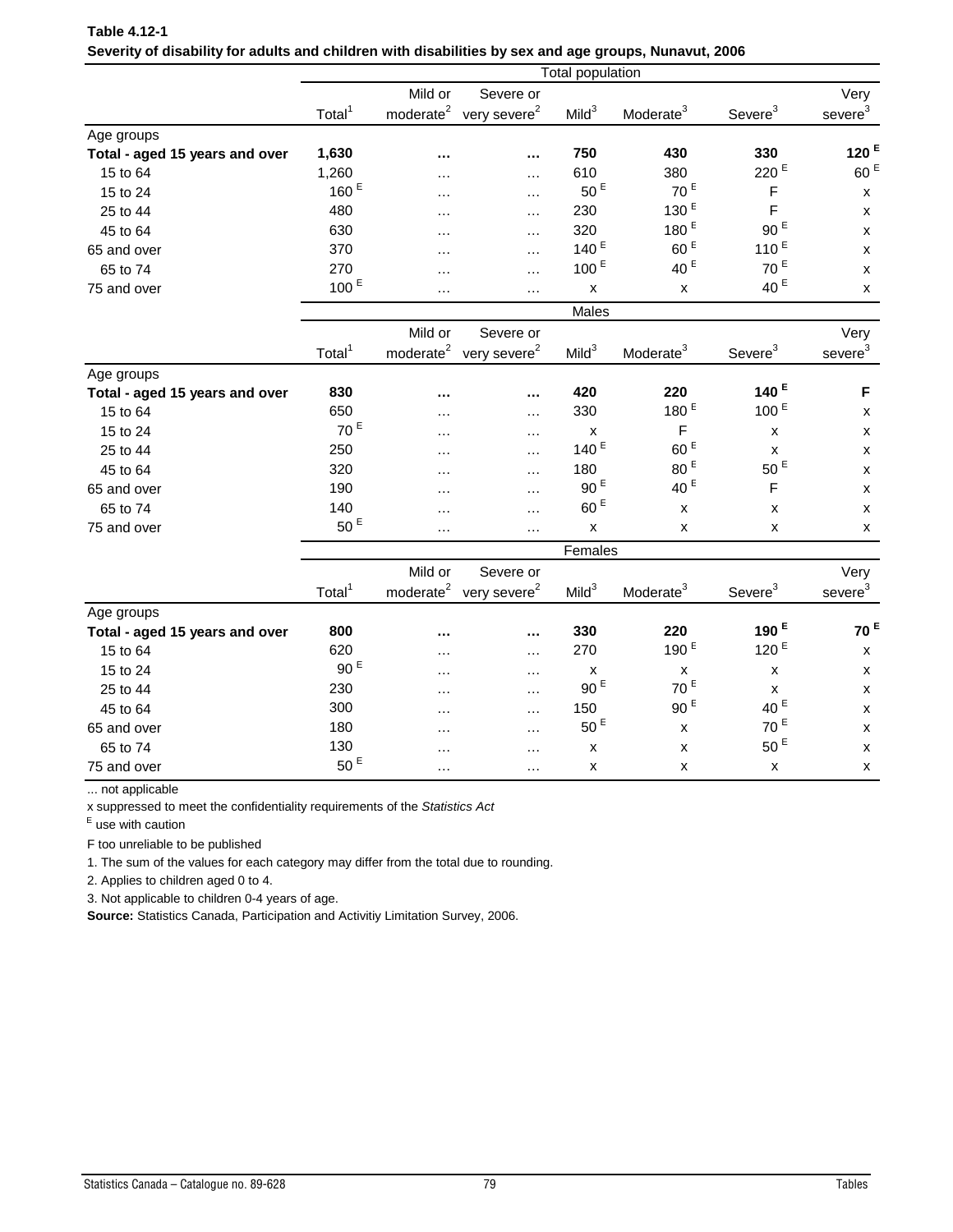| Table 4.13-1                                                                                                        |  |
|---------------------------------------------------------------------------------------------------------------------|--|
| Severity of disability for adults and children with disabilities by sex and age groups, Northwest Territories, 2006 |  |

|                                |                    |                       |                                                | Total population   |                       |                     |                        |
|--------------------------------|--------------------|-----------------------|------------------------------------------------|--------------------|-----------------------|---------------------|------------------------|
|                                |                    | Mild or               | Severe or                                      |                    |                       |                     | Very                   |
|                                | Total <sup>1</sup> |                       | moderate <sup>2</sup> very severe <sup>2</sup> | Mild <sup>3</sup>  | Moderate <sup>3</sup> | Severe <sup>3</sup> | severe <sup>3</sup>    |
| Age groups                     |                    |                       |                                                |                    |                       |                     |                        |
| Total - aged 15 years and over | 3,220              |                       |                                                | 1,270              | 820                   | 760                 | 360                    |
| 15 to 64                       | 2,380              |                       | .                                              | 1,000              | 590                   | 530                 | 260 <sup>E</sup>       |
| 15 to 24                       | 270 <sup>E</sup>   | .                     | .                                              | F                  | F                     | X                   | X                      |
| 25 to 44                       | 700                |                       | .                                              | 360                | 180 <sup>E</sup>      | 120 <sup>E</sup>    | X                      |
| 45 to 64                       | 1,420              |                       | $\cdots$                                       | 530                | 350                   | 350                 | 190 <sup>E</sup>       |
| 65 and over                    | 830                | .                     | $\cdots$                                       | 270                | 230                   | 230 <sup>E</sup>    | 100 <sup>E</sup>       |
| 65 to 74                       | 390                | $\cdots$              | $\cdots$                                       | 80 <sup>E</sup>    | 130 <sup>E</sup>      | 50 <sup>E</sup>     | X                      |
| 75 and over                    | 440                | $\cdots$              | .                                              | 90 <sup>E</sup>    | 100 <sup>E</sup>      | 80 <sup>E</sup>     | F                      |
|                                |                    |                       |                                                | Males              |                       |                     |                        |
|                                |                    | Mild or               | Severe or                                      |                    |                       |                     | Very                   |
|                                | Total <sup>1</sup> | moderate $^{2}$       | very severe <sup>2</sup>                       | Mild <sup>3</sup>  | Moderate <sup>3</sup> | Severe $3$          | $s$ evere <sup>3</sup> |
| Age groups                     |                    |                       |                                                |                    |                       |                     |                        |
| Total - aged 15 years and over | 1,640              |                       |                                                | 680                | 440                   | 360                 | 170 <sup>E</sup>       |
| 15 to 64                       | 1,260              |                       | .                                              | 530                | 310                   | 270                 | 150 $E$                |
| 15 to 24                       | 150 $E$            |                       | $\ldots$                                       | $\mathsf F$        | X                     | x                   | x                      |
| 25 to 44                       | 330                |                       | $\cdots$                                       | $80$ $^{\rm E}$    | X                     | F                   | X                      |
| 45 to 64                       | 790                |                       | $\cdots$                                       | 310                | 190 <sup>E</sup>      | 190 <sup>E</sup>    | F                      |
| 65 and over                    | 380                |                       | .                                              | 150 <sup>E</sup>   | 120 <sup>E</sup>      | $90E$               | x                      |
| 65 to 74                       | 200                | $\cdots$              |                                                | 100 <sup>E</sup>   | 60 <sup>E</sup>       | $\pmb{\mathsf{x}}$  | x                      |
| 75 and over                    | 180 <sup>E</sup>   | $\cdots$              | .                                              | $\pmb{\mathsf{x}}$ | $\mathsf F$           | F                   | x                      |
|                                |                    |                       |                                                | Females            |                       |                     |                        |
|                                |                    | Mild or               | Severe or                                      |                    |                       |                     | Very                   |
|                                | Total <sup>1</sup> | moderate <sup>2</sup> | very severe <sup>2</sup>                       | Mild <sup>3</sup>  | Moderate <sup>3</sup> | Severe <sup>3</sup> | severe <sup>3</sup>    |
| Age groups                     |                    |                       |                                                |                    |                       |                     |                        |
| Total - aged 15 years and over | 1,580              |                       |                                                | 600                | 380                   | 400                 | 190 <sup>E</sup>       |
| 15 to 64                       | 1,120              | $\cdots$              | .                                              | 480                | 280                   | 260                 | 110 $E$                |
| 15 to 24                       | $\mathsf F$        | .                     | $\cdots$                                       | X                  | x                     | X                   | X                      |
| 25 to 44                       | 370                |                       | $\ldots$                                       | 180 $E$            | 110 $E$               | 60 <sup>E</sup>     | x                      |
| 45 to 64                       | 630                |                       | $\cdots$                                       | 210                | 160 $E$               | 160                 | 100 <sup>E</sup>       |
| 65 and over                    | 450                | .                     | .                                              | 120 <sup>E</sup>   | 110 <sup>E</sup>      | 150 $E$             | 80 <sup>E</sup>        |
| 65 to 74                       | 190                | .                     | .                                              | 80 <sup>E</sup>    | 70 <sup>E</sup>       | $\pmb{\mathsf{x}}$  | $\pmb{\mathsf{x}}$     |
| 75 and over                    | 260                | $\cdots$              | .                                              | 40 $E$             | $\pmb{\mathsf{x}}$    | 110 $E$             | $\pmb{\mathsf{x}}$     |

x suppressed to meet the confidentiality requirements of the *Statistics Act* 

E use with caution

F too unreliable to be published

1. The sum of the values for each category may differ from the total due to rounding.

2. Applies to children aged 0 to 4.

3. Not applicable to children 0-4 years of age.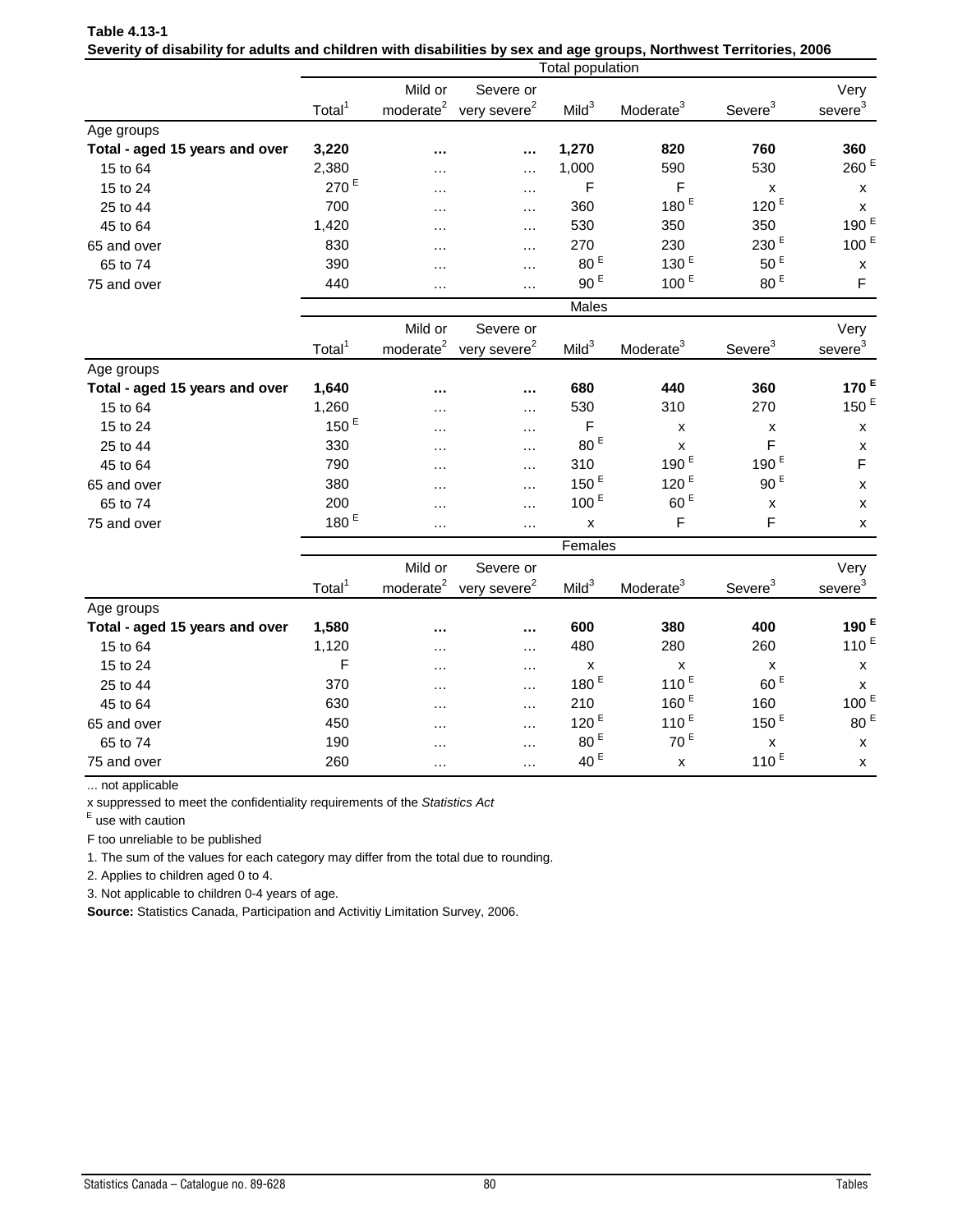|                                |                    |                       |                                                | Total population  |                       |                     |                     |  |
|--------------------------------|--------------------|-----------------------|------------------------------------------------|-------------------|-----------------------|---------------------|---------------------|--|
|                                |                    | Mild or               | Severe or                                      |                   |                       |                     | Very                |  |
|                                | Total <sup>1</sup> |                       | moderate <sup>2</sup> very severe <sup>2</sup> | Mild <sup>3</sup> | Moderate <sup>3</sup> | Severe <sup>3</sup> | severe <sup>3</sup> |  |
| Age groups                     |                    |                       |                                                |                   |                       |                     |                     |  |
| Total - aged 15 years and over | 3,790              |                       | $\cdots$                                       | 1,490             | 1,060                 | 970                 | 280 <sup>E</sup>    |  |
| 15 to 64                       | 2,810              | .                     | $\cdots$                                       | 1,190             | 790                   | 620                 | 220 <sup>E</sup>    |  |
| 15 to 24                       | 260 <sup>E</sup>   | .                     | $\cdots$                                       | 130 <sup>E</sup>  | $\pmb{\mathsf{x}}$    | $\mathsf{x}$        | X                   |  |
| 25 to 44                       | 740                | $\cdots$              | $\cdots$                                       | 390               | 170 $E$               | 120 $E$             | X                   |  |
| 45 to 64                       | 1,810              | .                     | $\cdots$                                       | 660               | 570                   | 450                 | 120 <sup>E</sup>    |  |
| 65 and over                    | 980                | .                     | $\cdots$                                       | 300               | 270 <sup>E</sup>      | 340                 | $\mathsf F$         |  |
| 65 to 74                       | 540                | $\cdots$              | $\cdots$                                       | 180 <sup>E</sup>  | 150 $E$               | 170 <sup>E</sup>    | X                   |  |
| 75 and over                    | 450                | $\cdots$              | $\cdots$                                       | 120 <sup>E</sup>  | 120 $E$               | 180 $E$             | X                   |  |
|                                | <b>Males</b>       |                       |                                                |                   |                       |                     |                     |  |
|                                |                    | Mild or               | Severe or                                      |                   |                       |                     | Very                |  |
|                                | Total <sup>1</sup> | moderate <sup>2</sup> | very severe <sup>2</sup>                       | Mild <sup>3</sup> | Moderate <sup>3</sup> | Severe <sup>3</sup> | severe <sup>3</sup> |  |
| Age groups                     |                    |                       |                                                |                   |                       |                     |                     |  |
| Total - aged 15 years and over | 1,900              | $\ddotsc$             | $\cdots$                                       | 770               | 570                   | 420                 | 150 $E$             |  |
| 15 to 64                       | 1,450              | $\cdots$              | $\cdots$                                       | 660               | 410                   | 270 <sup>E</sup>    | $\mathsf F$         |  |
| 15 to 24                       | 170 $E$            | $\cdots$              | $\cdots$                                       | x                 | X                     | X                   | X                   |  |
| 25 to 44                       | 330                | $\cdots$              | $\cdots$                                       | $210$ $^{\rm E}$  | 70 <sup>E</sup>       | X                   | X                   |  |
| 45 to 64                       | 950                | $\cdots$              | $\cdots$                                       | 380               | 300 <sup>E</sup>      | 210 <sup>E</sup>    | X                   |  |
| 65 and over                    | 460                | $\cdots$              | $\cdots$                                       | 110 $E$           | 160 $E$               | 140 <sup>E</sup>    | X                   |  |
| 65 to 74                       | 240                | $\cdots$              | $\cdots$                                       | x                 | F                     | X                   | X                   |  |
| 75 and over                    | 220                | $\cdots$              | $\cdots$                                       | X                 | X                     | X                   | X                   |  |
|                                |                    |                       |                                                | Females           |                       |                     |                     |  |
|                                |                    | Mild or               | Severe or                                      |                   |                       |                     | Very                |  |
|                                | Total <sup>1</sup> | moderate <sup>2</sup> | very severe <sup>2</sup>                       | Mild <sup>3</sup> | Moderate <sup>3</sup> | Severe <sup>3</sup> | severe <sup>3</sup> |  |

| Table 4.14-1                                                                                                  |  |  |
|---------------------------------------------------------------------------------------------------------------|--|--|
| Severity of disability for adults and children with disabilities by sex and age groups. Yukon Territory, 2006 |  |  |

|                                | , <b>UITUR</b>     |                                  |                                       |                  |                       |                     |                             |
|--------------------------------|--------------------|----------------------------------|---------------------------------------|------------------|-----------------------|---------------------|-----------------------------|
|                                | Total <sup>1</sup> | Mild or<br>moderate <sup>2</sup> | Severe or<br>very severe <sup>2</sup> | $Mild^3$         | Moderate <sup>3</sup> | Severe <sup>3</sup> | Very<br>severe <sup>3</sup> |
| Age groups                     |                    |                                  |                                       |                  |                       |                     |                             |
| Total - aged 15 years and over | 1,890              | $\cdots$                         | $\cdots$                              | 720              | 490                   | 550                 | 130 <sup>E</sup>            |
| 15 to 64                       | 1,360              | $\cdots$                         | $\cdots$                              | 530              | 380                   | 350                 | 110 $E$                     |
| 15 to 24                       | 90 <sup>E</sup>    | $\cdots$                         | $\cdots$                              | x                | x                     | x                   | x                           |
| 25 to 44                       | 410                | $\cdots$                         | $\cdots$                              | 180 $E$          | 100 <sup>E</sup>      | 80 <sup>E</sup>     | X                           |
| 45 to 64                       | 870                | $\cdots$                         | $\cdots$                              | 290              | 270 <sup>E</sup>      | 240 $E$             | 60 <sup>E</sup>             |
| 65 and over                    | 530                | $\cdots$                         | $\cdots$                              | 190              | 110 $E$               | 200 <sup>E</sup>    | x                           |
| 65 to 74                       | 300                | $\cdots$                         | $\cdots$                              | 130 <sup>E</sup> | 60 <sup>E</sup>       | 90 <sup>E</sup>     | x                           |
| 75 and over                    | 230 <sup>E</sup>   | $\cdots$                         | $\cdots$                              | 70 <sup>E</sup>  | x                     | x                   | x                           |
|                                |                    |                                  |                                       |                  |                       |                     |                             |

x suppressed to meet the confidentiality requirements of the *Statistics Act* 

E use with caution

F too unreliable to be published

1. The sum of the values for each category may differ from the total due to rounding.

2. Applies to children aged 0 to 4.

3. Not applicable to children 0-4 years of age.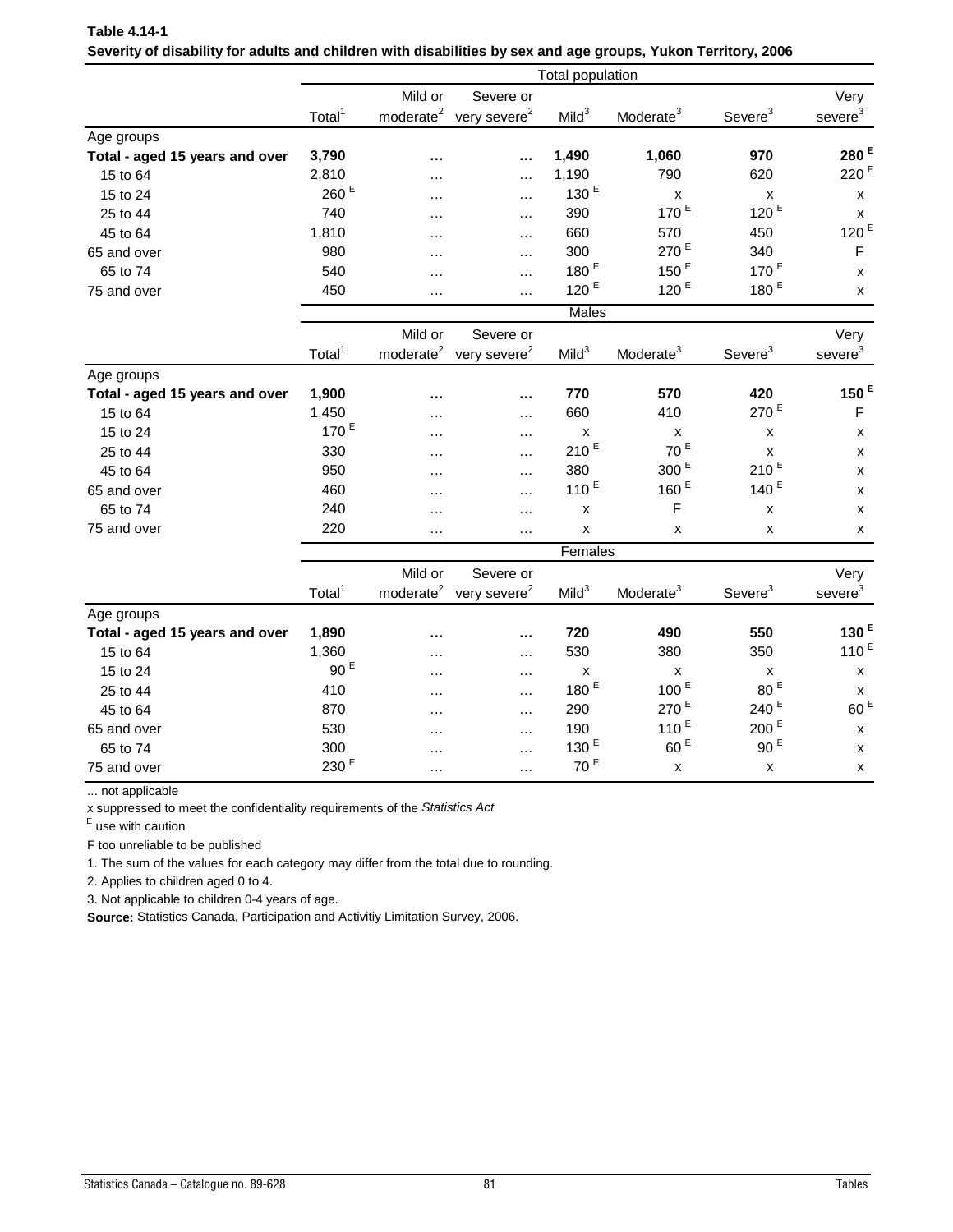| Table 4.15-1                                                                                   |  |
|------------------------------------------------------------------------------------------------|--|
| Severity of disability for children with disabilities by sex and age groups, Territories, 2006 |  |

|                                 |                    |                       |                     | Total population  |                       |                     |                        |
|---------------------------------|--------------------|-----------------------|---------------------|-------------------|-----------------------|---------------------|------------------------|
|                                 |                    | Mild or               | very                |                   |                       |                     | Very                   |
|                                 | Total <sup>1</sup> | moderate <sup>2</sup> | severe <sup>2</sup> | Mild <sup>3</sup> | Moderate <sup>3</sup> | Severe <sup>3</sup> | $s$ evere <sup>3</sup> |
| Age groups                      |                    |                       |                     |                   |                       |                     |                        |
| Total - aged less than 15 years | 770                | 90 <sup>E</sup>       | 60 <sup>E</sup>     | 240               | 160                   | 130 $E$             | 90 <sup>E</sup>        |
| $0$ to $4$                      | 140                | 90 <sup>E</sup>       | 60 <sup>E</sup>     | $\cdots$          | $\cdots$              | $\cdots$            |                        |
| 5 to 14                         | 620                | $\cdots$              | $\cdots$            | 240               | 160                   | 130 $E$             | 90 <sup>E</sup>        |
|                                 |                    |                       |                     | <b>Males</b>      |                       |                     |                        |
|                                 |                    | Mild or               | very                |                   |                       |                     | Very                   |
|                                 | Total <sup>1</sup> | moderate <sup>2</sup> | severe <sup>2</sup> | Mild <sup>3</sup> | Moderate <sup>3</sup> | Severe <sup>3</sup> | severe <sup>3</sup>    |
| Age groups                      |                    |                       |                     |                   |                       |                     |                        |
| Total - aged less than 15 years | 430                | 60 <sup>E</sup>       | 30 <sup>E</sup>     | 120 <sup>E</sup>  | 90 <sup>E</sup>       | 70 <sup>E</sup>     | 70 <sup>E</sup>        |
| $0$ to $4$                      | 80 <sup>E</sup>    | 60 <sup>E</sup>       | 30 <sup>E</sup>     | $\cdots$          | $\cdots$              | $\cdots$            | $\cdots$               |
| 5 to 14                         | 350                | $\cdots$              | $\cdots$            | 120 $E$           | 90E                   | 70 <sup>E</sup>     | 70 <sup>E</sup>        |
|                                 |                    |                       |                     | Females           |                       |                     |                        |
|                                 |                    | Mild or               | very                |                   |                       |                     | Very                   |
|                                 | Total <sup>1</sup> | moderate <sup>2</sup> | severe <sup>2</sup> | Mild <sup>3</sup> | Moderate <sup>3</sup> | Severe <sup>3</sup> | severe <sup>3</sup>    |
| Age groups                      |                    |                       |                     |                   |                       |                     |                        |
| Total - aged less than 15 years | 340                | 40 <sup>E</sup>       | $\mathsf{x}$        | 120               | 70 <sup>E</sup>       | 60 <sup>E</sup>     | F                      |
| $0$ to $4$                      | 60 <sup>E</sup>    | 40 $E$                | X                   | $\cdots$          | .                     | $\cdots$            | .                      |
| 5 to 14                         | 270                | $\cdots$              | $\cdots$            | 120               | 70 <sup>E</sup>       | 60 <sup>E</sup>     | F                      |

x suppressed to meet the confidentiality requirements of the *Statistics Act* 

E use with caution

F too unreliable to be published

1. The sum of the values for each category may differ from the total due to rounding.

2. Applies to children aged 0 to 4.

3. Not applicable to children 0-4 years of age.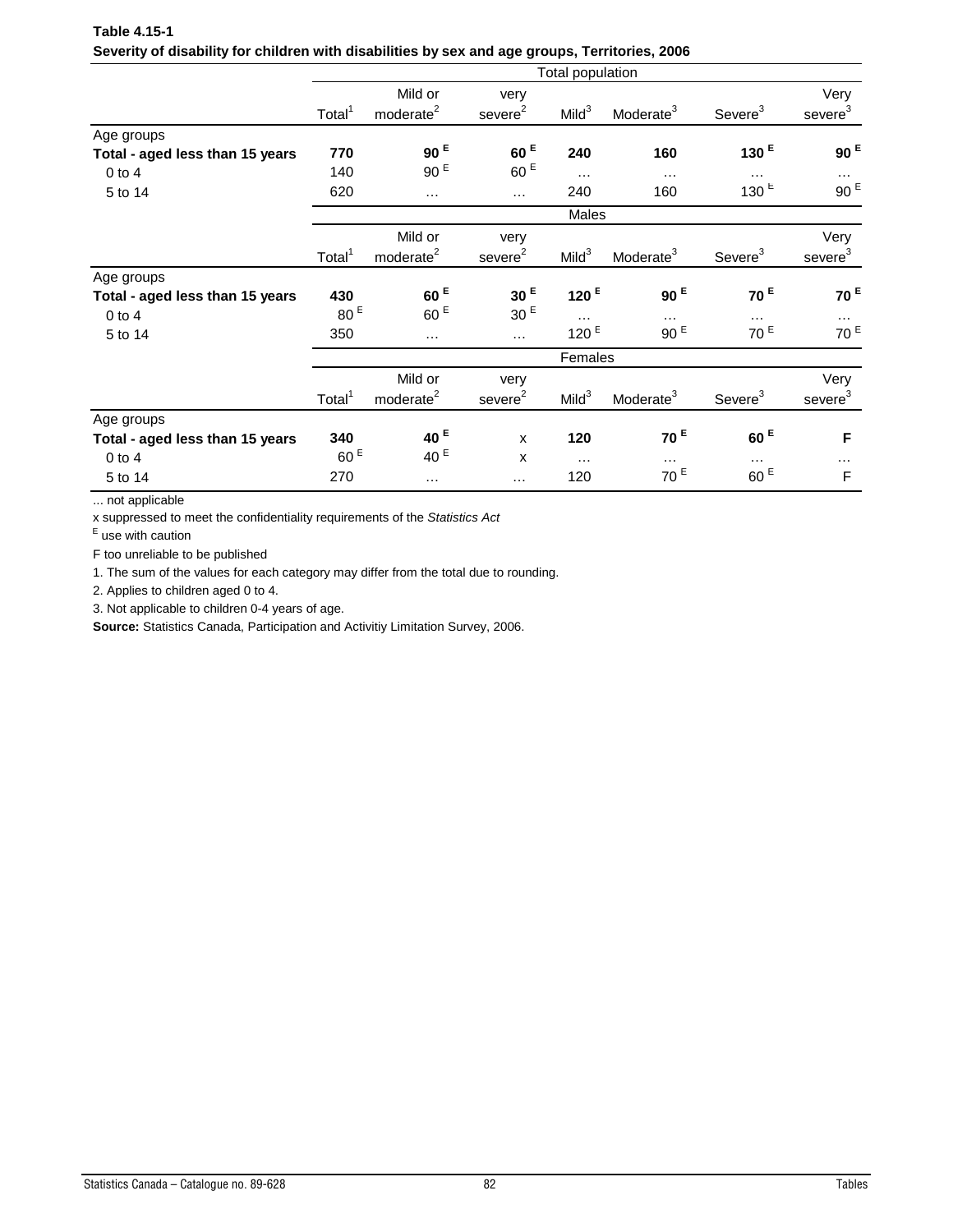| i ype or disability for addits and children with disabilities by sex, Canada , Zuu i | Hearing              |                     |                    |  |  |  |
|--------------------------------------------------------------------------------------|----------------------|---------------------|--------------------|--|--|--|
| Age groups                                                                           | Total $\overline{a}$ | Males               | Females            |  |  |  |
| Total - all ages                                                                     | 1,061,890            | 588,580             | 473,310            |  |  |  |
| Total - aged less than 15 years                                                      | 23,750               | 14,230              | 9,520              |  |  |  |
| $0$ to $4$                                                                           | F                    | F                   | F                  |  |  |  |
| 5 to 9                                                                               | 10,800 <sup>E</sup>  | 6,750 <sup>E</sup>  | 4,040 <sup>E</sup> |  |  |  |
| 10 to 14                                                                             | 9,790 $E$            | 5,880 <sup>E</sup>  | 3,910 $E$          |  |  |  |
| Total - aged 15 years and over                                                       | 1,038,140            | 574,350             | 463,780            |  |  |  |
| 15 to 64                                                                             | 462,980              | 262,980             | 200,000            |  |  |  |
| 15 to 24                                                                             | 20,550               | 10,650              | 9,900              |  |  |  |
| 25 to 44                                                                             | 108,530              | 56,720              | 51,800             |  |  |  |
| 45 to 64                                                                             | 333,900              | 195,610             | 138,300            |  |  |  |
| 65 and over                                                                          | 575,160              | 311,370             | 263,790            |  |  |  |
| 65 to 74                                                                             | 220,100              | 132,390             | 87,710             |  |  |  |
| 75 and over                                                                          | 355,060              | 178,980             | 176,080            |  |  |  |
|                                                                                      |                      | Seeing              |                    |  |  |  |
|                                                                                      | Total <sup>2</sup>   | Males               | Females            |  |  |  |
| Total - all ages                                                                     | 610,950              | 235,530             | 375,420            |  |  |  |
| Total - aged less than 15 years                                                      | 16,600               | 9,640               | 6,970              |  |  |  |
| $0$ to $4$                                                                           | F                    | F                   | F                  |  |  |  |
| 5 to 9                                                                               | 6,360 $E$            | 4,130 $E$           | F                  |  |  |  |
| 10 to 14                                                                             | $8,150^{E}$          | 4,480 $E$           | 3,670              |  |  |  |
| Total - aged 15 years and over                                                       | 594,350              | 225,890             | 368,450            |  |  |  |
| 15 to 64                                                                             | 290,810              | 124,050             | 166,750            |  |  |  |
| 15 to 24                                                                             | 15,100               | 7,470               | 7,630              |  |  |  |
| 25 to 44                                                                             | 69,850               | 28,950              | 40,900             |  |  |  |
| 45 to 64                                                                             | 205,850              | 87,630              | 118,220            |  |  |  |
| 65 and over                                                                          | 303,540              | 101,840             | 201,700            |  |  |  |
| 65 to 74                                                                             | 99,370               | 33,330              | 66,040             |  |  |  |
| 75 and over                                                                          | 204,170              | 68,510              | 135,660            |  |  |  |
|                                                                                      |                      | Speech <sup>3</sup> |                    |  |  |  |
|                                                                                      | Total <sup>2</sup>   | Males               | Females            |  |  |  |
| <b>Total - all ages</b>                                                              | 429,660              | 234,980             | 194,670            |  |  |  |
| Total - aged less than 15 years                                                      | 66,940               | 45,290              | 21,650             |  |  |  |
| $0$ to $4$                                                                           |                      |                     |                    |  |  |  |
| 5 to 9                                                                               | 36,240               | 24,690              | 11,550             |  |  |  |
| 10 to 14                                                                             | 30,710               | 20,610              | 10,100             |  |  |  |
| Total - aged 15 years and over                                                       | 362,720              | 189,690             | 173,030            |  |  |  |
| 15 to 64                                                                             | 240,160              | 121,060             | 119,100            |  |  |  |
| 15 to 24                                                                             | 33,790               | 19,700              | 14,090             |  |  |  |
| 25 to 44                                                                             | 92,200               | 48,180              | 44,020             |  |  |  |
| 45 to 64                                                                             | 114,170              | 53,190              | 60,980             |  |  |  |
| 65 and over                                                                          | 122,560              | 68,630              | 53,930             |  |  |  |
| 65 to 74                                                                             | 50,180               | 28,170              | 22,010             |  |  |  |
| 75 and over                                                                          | 72,380               | 40,460              | 31,920             |  |  |  |

| Table 5.1                                                                                       |  |
|-------------------------------------------------------------------------------------------------|--|
| Type of disability for adults and children with disabilities by sex, Canada <sup>1</sup> , 2001 |  |

 $E$  use with caution

F too unreliable to be published

1. The Canada total excludes the Yukon, Northwest Territories and Nunavut.

2. The sum of the values for each category may differ from the total due to rounding.

3. Not applicable to children 0-4 years of age.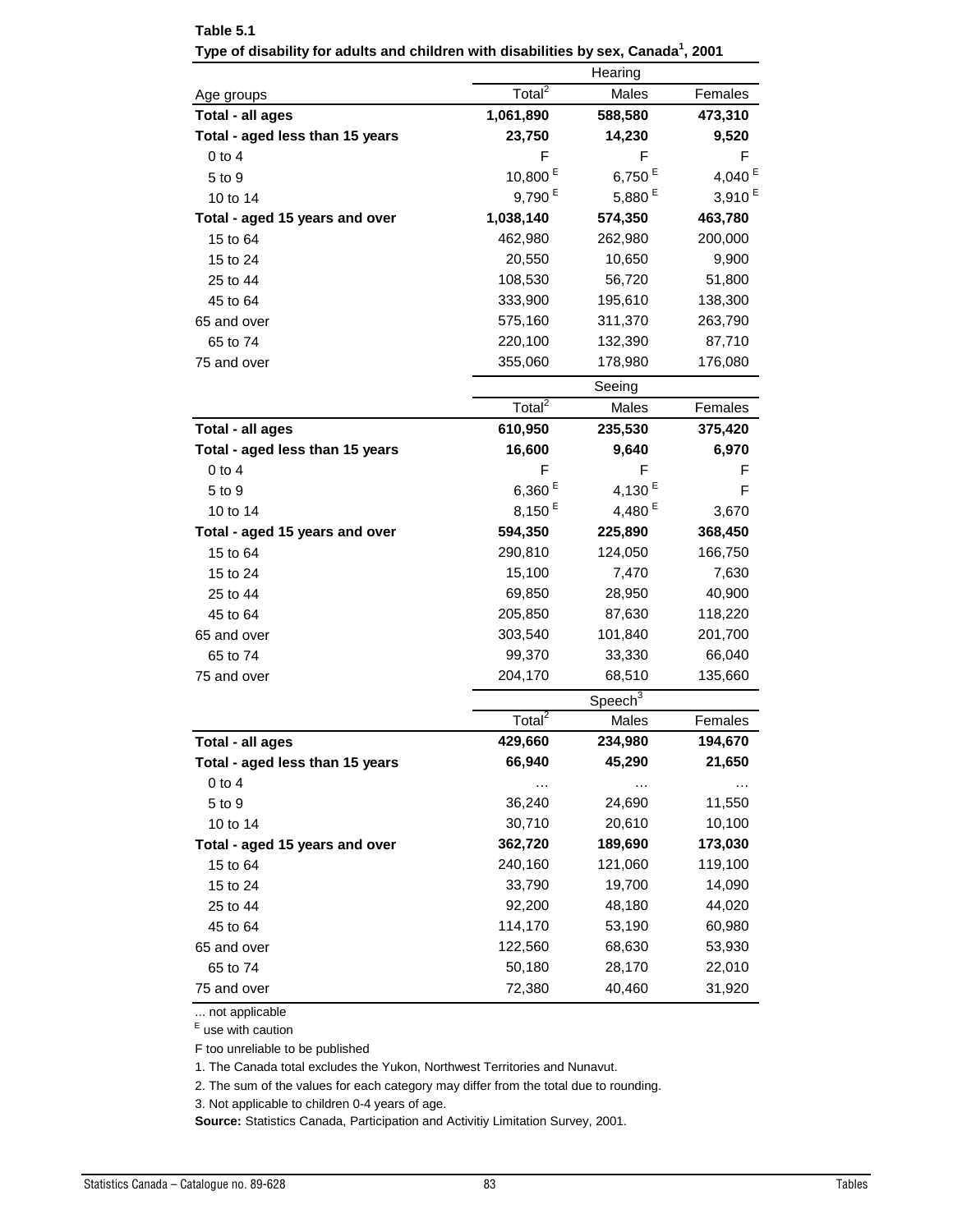|                                 | Hearing              |                     |           |  |  |  |
|---------------------------------|----------------------|---------------------|-----------|--|--|--|
| Age groups                      | Total $^2$           | Males               | Females   |  |  |  |
| Total - all ages                | 1,289,420            | 692,830             | 596,590   |  |  |  |
| Total - aged less than 15 years | 23,290               | 14,430              | 8,870     |  |  |  |
| $0$ to $4$                      | 3,270 $E$            | 1,810 $E$           | 1,460 $E$ |  |  |  |
| 5 to 9                          | 7,720                | 4,660               | 3,060 $E$ |  |  |  |
| 10 to 14                        | 12,300               | 7,960               | 4,340     |  |  |  |
| Total - aged 15 years and over  | 1,266,120            | 678,400             | 587,730   |  |  |  |
| 15 to 64                        | 530,820              | 296,490             | 234,330   |  |  |  |
| 15 to 24                        | 21,810               | 11,720              | 10,080    |  |  |  |
| 25 to 44                        | 98,870               | 49,640              | 49,230    |  |  |  |
| 45 to 64                        | 410,150              | 235,140             | 175,010   |  |  |  |
| 65 and over                     | 735,300              | 381,900             | 353,390   |  |  |  |
| 65 to 74                        | 265,740              | 167,750             | 97,990    |  |  |  |
| 75 and over                     | 469,560              | 214,150             | 255,410   |  |  |  |
|                                 |                      | Seeing              |           |  |  |  |
|                                 | Total $^2$           | Males               | Females   |  |  |  |
| Total - all ages                | 835,960              | 347,720             | 488,240   |  |  |  |
| Total - aged less than 15 years | 19,710               | 11,880              | 7,830     |  |  |  |
| $0$ to $4$                      | 3,030E               | 1,700 $E$           | 1,330 $E$ |  |  |  |
| 5 to 9                          | 6,550                | 4,120               | 2,430E    |  |  |  |
| 10 to 14                        | 10,130               | 6,070               | 4,060 $E$ |  |  |  |
| Total - aged 15 years and over  | 816,250              | 335,840             | 480,410   |  |  |  |
| 15 to 64                        | 448,510              | 195,810             | 252,700   |  |  |  |
| 15 to 24                        | 22,650               | 9,850               | 12,800    |  |  |  |
| 25 to 44                        | 104,630              | 49,800              | 54,820    |  |  |  |
| 45 to 64                        | 321,240              | 136,160             | 185,080   |  |  |  |
| 65 and over                     | 367,730              | 140,020             | 227,710   |  |  |  |
| 65 to 74                        | 125,200              | 51,170              | 74,030    |  |  |  |
| 75 and over                     | 242,530              | 88,850              | 153,680   |  |  |  |
|                                 |                      | Speech <sup>3</sup> |           |  |  |  |
|                                 | Total $\overline{2}$ | Males               | Females   |  |  |  |
| Total - all ages                | 557,980              | 302,450             | 255,520   |  |  |  |
| Total - aged less than 15 years | 78,240               | 54,130              | 24,100    |  |  |  |
| $0$ to $4$                      | $\cdots$             | $\cdots$            |           |  |  |  |
| 5 to 9                          | 37,670               | 27,240              | 10,430    |  |  |  |
| 10 to 14                        | 40,560               | 26,890              | 13,670    |  |  |  |
| Total - aged 15 years and over  | 479,740              | 248,320             | 231,420   |  |  |  |
| 15 to 64                        | 336,350              | 173,300             | 163,040   |  |  |  |
| 15 to 24                        | 52,620               | 30,770              | 21,850    |  |  |  |
| 25 to 44                        | 113,450              | 59,960              | 53,490    |  |  |  |
| 45 to 64                        | 170,280              | 82,570              | 87,700    |  |  |  |
| 65 and over                     | 143,390              | 75,010              | 68,380    |  |  |  |
| 65 to 74                        | 49,670               | 29,520              | 20,150    |  |  |  |
| 75 and over                     | 93,720               | 45,490              | 48,230    |  |  |  |

**Table 5.1-1 Type of disability for adults and children with disabilities by sex, Canada<sup>1</sup> , 2006**

E use with caution

F too unreliable to be published

1. The Canada total excludes the Yukon, Northwest Territories and Nunavut.

2. The sum of the values for each category may differ from the total due to rounding.

3. Not applicable to children 0-4 years of age.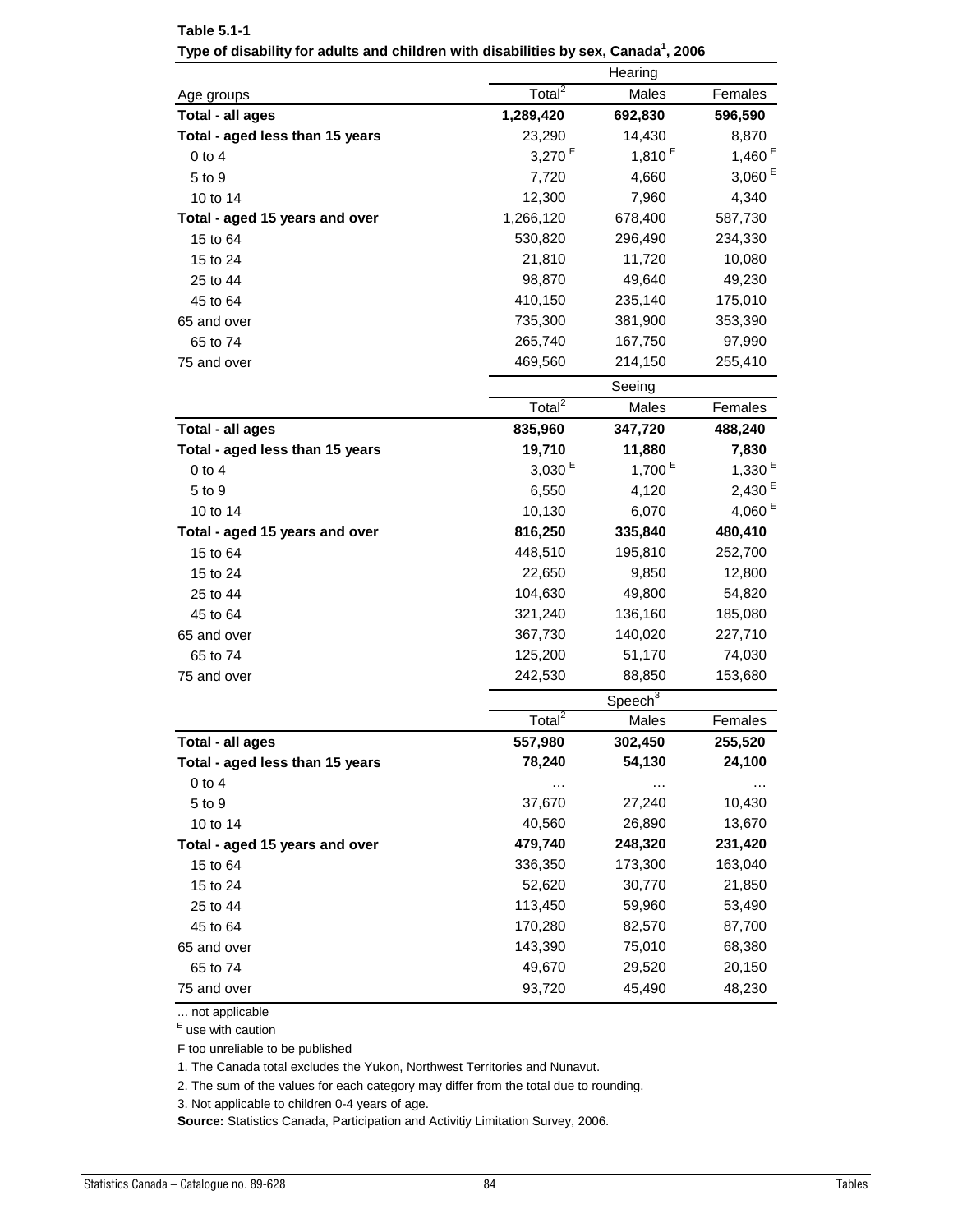|                                 |                      | Mobility <sup>3</sup>  |           |
|---------------------------------|----------------------|------------------------|-----------|
| Age groups                      | Total $\overline{a}$ | Males                  | Females   |
| Total - all ages                | 2,472,710            | 988,510                | 1,484,200 |
| Total - aged less than 15 years | 21,150               | 12,240                 | 8,910     |
| $0$ to $4$                      |                      | .                      |           |
| 5 to 9                          | 10,500               | 5,830                  | 4,670     |
| 10 to 14                        | 10,650               | 6,400                  | 4,240     |
| Total - aged 15 years and over  | 2,451,570            | 976,270                | 1,475,290 |
| 15 to 64                        | 1,320,170            | 553,200                | 766,970   |
| 15 to 24                        | 63,470               | 27,440                 | 36,030    |
| 25 to 44                        | 377,270              | 152,400                | 224,860   |
| 45 to 64                        | 879,430              | 373,360                | 506,070   |
| 65 and over                     | 1,131,400            | 423,070                | 708,330   |
| 65 to 74                        | 485,840              | 198,500                | 287,340   |
| 75 and over                     | 645,560              | 224,570                | 420,990   |
|                                 |                      | Agility <sup>3,4</sup> |           |
|                                 | Total <sup>2</sup>   | Males                  | Females   |
| Total - all ages                | 2,308,390            | 972,500                | 1,335,890 |
| Total - aged less than 15 years | 31,410               | 21,300                 | 10,110    |
| $0$ to $4$                      |                      |                        |           |
| 5 to 9                          | 16,740               | 11,010                 | 5,730     |
| 10 to 14                        | 14,670               | 10,290                 | 4,380     |
| Total - aged 15 years and over  | 2,276,980            | 951,200                | 1,325,780 |
| 15 to 64                        | 1,230,670            | 547,510                | 683,160   |
| 15 to 24                        | 53,200               | 26,050                 | 27,150    |
| 25 to 44                        | 357,050              | 153,210                | 203,840   |
| 45 to 64                        | 820,430              | 368,260                | 452,170   |
| 65 and over                     | 1,046,310            | 403,690                | 642,620   |
| 65 to 74                        | 446,950              | 186,350                | 260,600   |
| 75 and over                     | 599,360              | 217,340                | 382,020   |
|                                 |                      | Pain $\overline{5}$    |           |
|                                 | Total <sup>2</sup>   | Males                  | Females   |
| Total - all ages                |                      |                        |           |
| Total - aged less than 15 years |                      |                        |           |
| $0$ to 4                        |                      |                        |           |
| 5 to 9                          | $\cdots$             | .                      |           |
| 10 to 14                        | .                    | .                      |           |
| Total - aged 15 years and over  | 2,376,730            | 1,001,120              | 1,375,610 |
| 15 to 64                        | 1,489,460            | 656,770                | 832,700   |
| 15 to 24                        | 76,870               | 31,730                 | 45,140    |
| 25 to 44                        | 476,110              | 202,340                | 273,760   |
| 45 to 64                        | 936,490              | 422,690                | 513,800   |
| 65 and over                     | 887,270              | 344,360                | 542,910   |
| 65 to 74                        | 425,040              | 179,000                | 246,040   |
| 75 and over                     | 462,220              | 165,360                | 296,870   |

**Type of disability for adults and children with disabilities by sex, Canada1 , 2001**

**Table 5.2**

1. The Canada total excludes the Yukon, Northwest Territories and Nunavut.

2. The sum of the values for each category may differ from the total due to rounding.

3. Not applicable to children 0-4 years of age.

4. Agility was referred to as dexterity for children in the 2001 Participation and Activitiy Limitation Survey.

5. Applicable to adults 15 years of age or older only.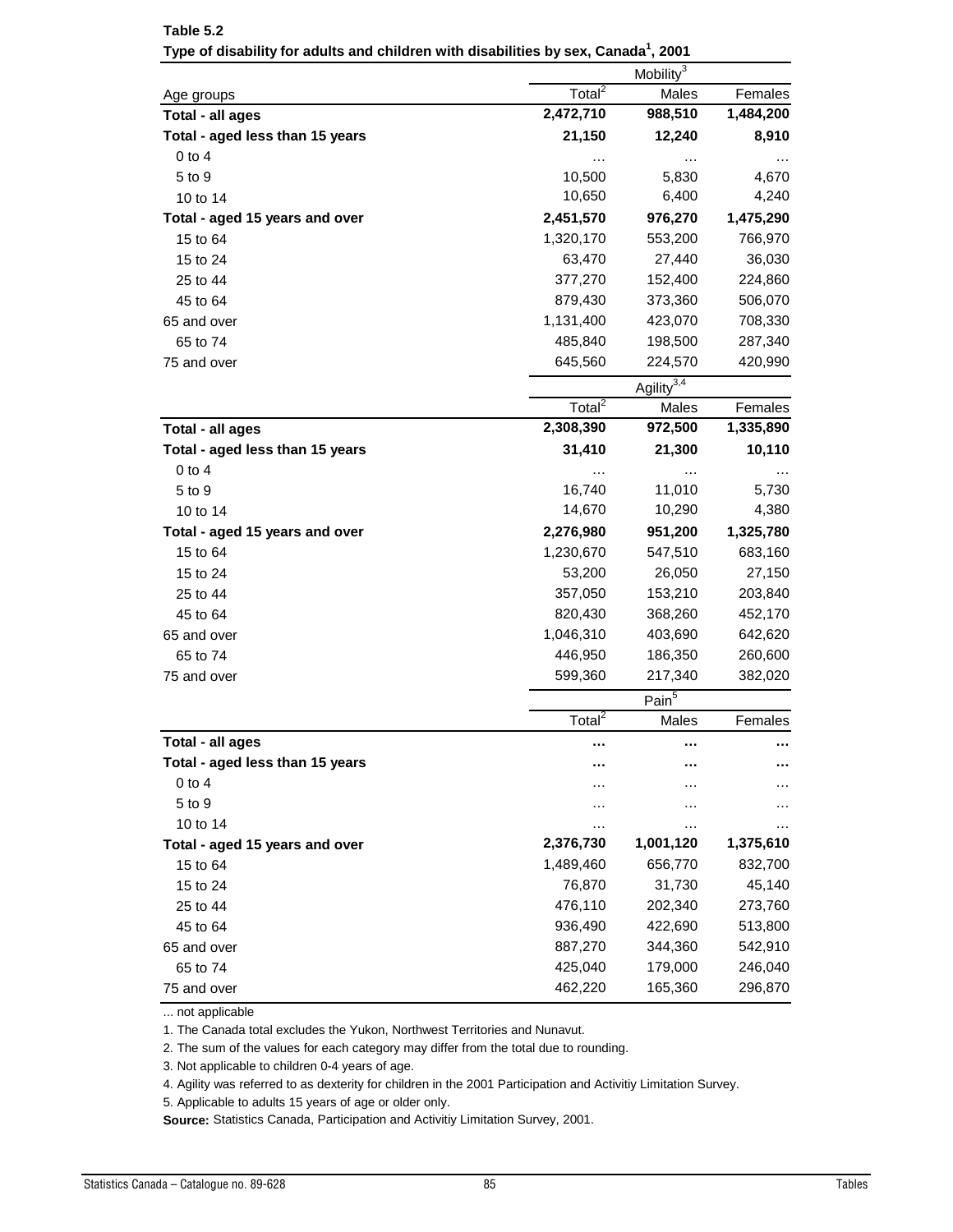| Type of disability for adults and children with disabilities by sex, Canada , 2006 |                      | Mobility <sup>3</sup>  |           |
|------------------------------------------------------------------------------------|----------------------|------------------------|-----------|
| Age groups                                                                         | Total $\overline{2}$ | Males                  | Females   |
| Total - all ages                                                                   | 2,946,160            | 1,181,730              | 1,764,420 |
| Total - aged less than 15 years                                                    | 23,160               | 11,210                 | 11,940    |
| $0$ to $4$                                                                         |                      |                        |           |
| 5 to 9                                                                             | 9,770                | 5,630                  | 4,140 $E$ |
| 10 to 14                                                                           | 13,390               | 5,580                  | 7,810     |
| Total - aged 15 years and over                                                     | 2,923,000            | 1,170,520              | 1,752,480 |
| 15 to 64                                                                           | 1,580,770            | 664,650                | 916,120   |
| 15 to 24                                                                           | 77,980               | 37,110                 | 40,870    |
| 25 to 44                                                                           | 391,900              | 168,780                | 223,120   |
| 45 to 64                                                                           | 1,110,890            | 458,750                | 652,130   |
| 65 and over                                                                        | 1,342,230            | 505,870                | 836,360   |
| 65 to 74                                                                           | 532,890              | 216,030                | 316,860   |
| 75 and over                                                                        | 809,340              | 289,840                | 519,500   |
|                                                                                    |                      | Agility <sup>3,4</sup> |           |
|                                                                                    | Total <sup>2</sup>   | Males                  | Females   |
| Total - all ages                                                                   | 2,856,820            | 1,222,210              | 1,634,610 |
| Total - aged less than 15 years                                                    | 37,240               | 25,540                 | 11,700    |
| $0$ to $4$                                                                         |                      |                        |           |
| 5 to 9                                                                             | 20,690               | 15,140                 | 5,540     |
| 10 to 14                                                                           | 16,550               | 10,400                 | 6,150     |
| Total - aged 15 years and over                                                     | 2,819,580            | 1,196,670              | 1,622,920 |
| 15 to 64                                                                           | 1,537,730            | 684,730                | 853,000   |
| 15 to 24                                                                           | 64,180               | 31,670                 | 32,510    |
| 25 to 44                                                                           | 386,380              | 183,910                | 202,470   |
| 45 to 64                                                                           | 1,087,170            | 469,150                | 618,020   |
| 65 and over                                                                        | 1,281,850            | 511,940                | 769,910   |
| 65 to 74                                                                           | 521,940              | 227,740                | 294,200   |
| 75 and over                                                                        | 759,920              | 284,200                | 475,720   |
|                                                                                    |                      | Pain <sup>5</sup>      |           |
|                                                                                    | Total <sup>2</sup>   | Males                  | Females   |
| Total - all ages                                                                   |                      |                        |           |
| Total - aged less than 15 years                                                    |                      |                        |           |
| $0$ to $4$                                                                         |                      |                        |           |
| 5 to 9                                                                             | .                    | .                      | .         |
| 10 to 14                                                                           | .                    |                        |           |
| Total - aged 15 years and over                                                     | 2,965,650            | 1,228,650              | 1,737,000 |
| 15 to 64                                                                           | 1,829,880            | 797,690                | 1,032,190 |
| 15 to 24                                                                           | 98,060               | 41,480                 | 56,580    |
| 25 to 44                                                                           | 514,870              | 234,590                | 280,280   |
| 45 to 64                                                                           | 1,216,950            | 521,620                | 695,330   |
| 65 and over                                                                        | 1,135,770            | 430,970                | 704,810   |
| 65 to 74                                                                           | 510,970              | 219,270                | 291,690   |
| 75 and over                                                                        | 624,810              | 211,690                | 413,120   |
| not annligabla                                                                     |                      |                        |           |

**Table 5.2-1 Type of disability for adults and children with disabilities by sex, Canada<sup>1</sup> , 2006**

1. The Canada total excludes the Yukon, Northwest Territories and Nunavut.

2. The sum of the values for each category may differ from the total due to rounding.

3. Not applicable to children 0-4 years of age.

4. Agility was referred to as dexterity for children in the 2001 Participation and Activitiy Limitation Survey.

5. Applicable to adults 15 years of age or older only.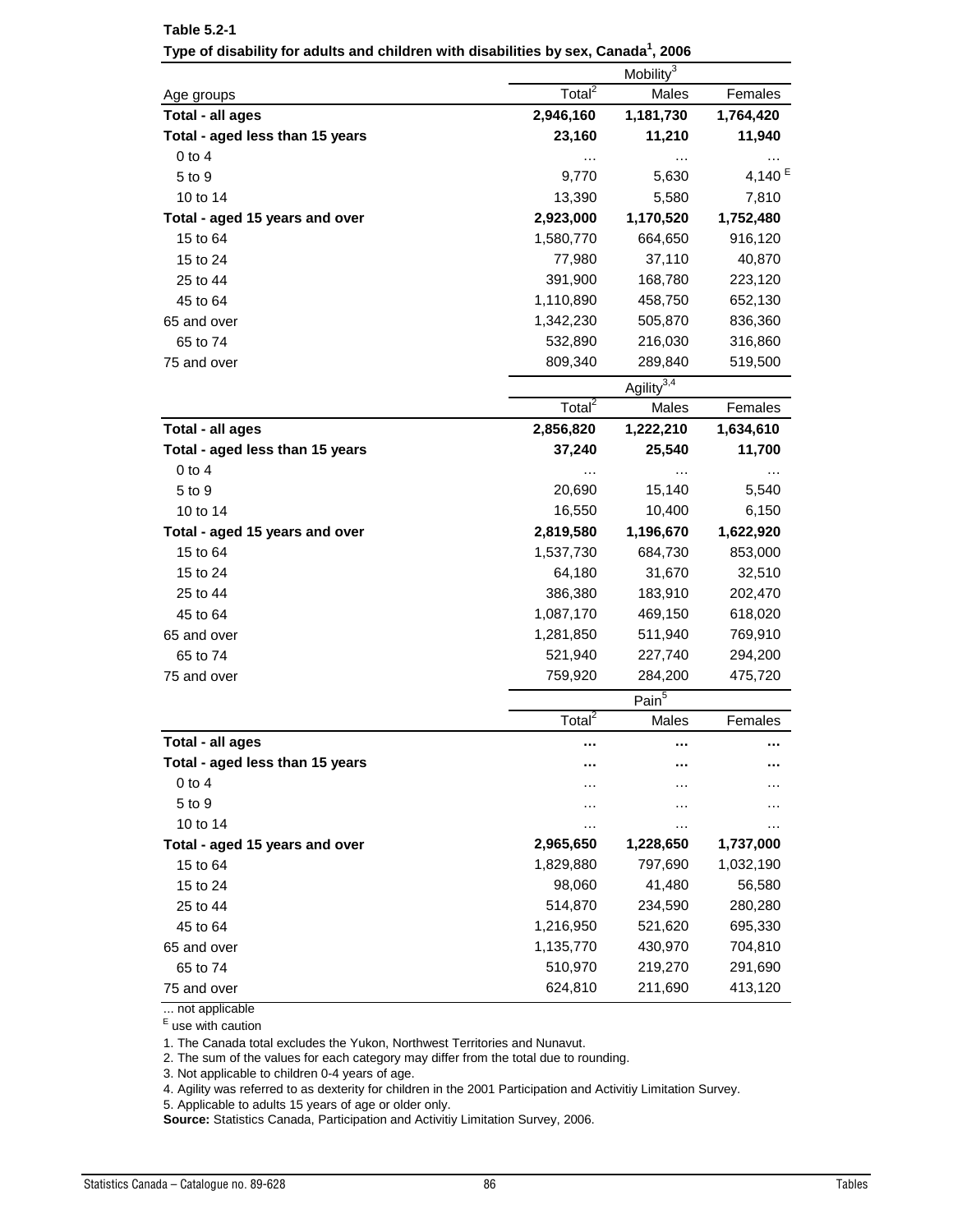| Type of disability for adults and children with disabilities by sex, Canada <sup>1</sup> , 2001 |                        |                            |           |  |
|-------------------------------------------------------------------------------------------------|------------------------|----------------------------|-----------|--|
|                                                                                                 |                        | Learning <sup>3</sup>      |           |  |
| Age groups                                                                                      | Total $\overline{a}$   | Males                      | Females   |  |
| Total - all ages                                                                                | 551,780                | 313,470                    | 238,310   |  |
| Total - aged less than 15 years                                                                 | 100,360                | 67,000                     | 33,360    |  |
| $0$ to $4$                                                                                      | $\cdots$               | .                          |           |  |
| 5 to 9                                                                                          | 43,820                 | 30,020                     | 13,790    |  |
| 10 to 14                                                                                        | 56,550                 | 36,970                     | 19,570    |  |
| Total - aged 15 years and over                                                                  | 451,420                | 246,470                    | 204,950   |  |
| 15 to 64                                                                                        | 377,410                | 206,030                    | 171,380   |  |
| 15 to 24                                                                                        | 66,680                 | 39,540                     | 27,140    |  |
| 25 to 44                                                                                        | 144,250                | 79,410                     | 64,840    |  |
| 45 to 64                                                                                        | 166,480                | 87,080                     | 79,400    |  |
| 65 and over                                                                                     | 74,000                 | 40,440                     | 33,560    |  |
| 65 to 74                                                                                        | 31,850                 | 18,740 <sup>E</sup>        | 13,110    |  |
| 75 and over                                                                                     | 42,160                 | 21,700 <sup>E</sup>        | 20,450    |  |
|                                                                                                 |                        | Memory <sup>4</sup>        |           |  |
|                                                                                                 | Total <sup>2</sup>     | Males                      | Females   |  |
| Total - all ages                                                                                |                        |                            |           |  |
| Total - aged less than 15 years                                                                 |                        |                            |           |  |
| $0$ to $4$                                                                                      |                        |                            |           |  |
| 5 to 9                                                                                          | $\cdots$               | .                          |           |  |
| 10 to 14                                                                                        | $\cdots$               | .                          | .         |  |
| Total - aged 15 years and over                                                                  | 420,750                | 209,810                    | 210,930   |  |
| 15 to 64                                                                                        | 267,700                | 133,800                    | 133,890   |  |
| 15 to 24                                                                                        | 19,830                 | 11,420                     | 8,400     |  |
| 25 to 44                                                                                        | 92,690                 | 43,460                     | 49,230    |  |
| 45 to 64                                                                                        | 155,190                | 78,920                     | 76,270    |  |
| 65 and over                                                                                     | 153,050                | 76,010                     | 77,040    |  |
| 65 to 74                                                                                        | 48,880                 | 27,110                     | 21,760    |  |
| 75 and over                                                                                     | 104,170                | 48,890                     | 55,280    |  |
|                                                                                                 |                        | Developmental <sup>3</sup> |           |  |
|                                                                                                 | Total $\overline{1^2}$ | Males                      | Females   |  |
| <b>Total - all ages</b>                                                                         | 166,320                | 105,710                    | 60,610    |  |
| Total - aged less than 15 years                                                                 | 46,180                 | 31,920                     | 14,260    |  |
| $0$ to $4$                                                                                      | $\cdots$               |                            |           |  |
| 5 to 9                                                                                          | 22,040                 | 16,380                     | 5,650     |  |
| 10 to 14                                                                                        | 24,140                 | 15,530                     | 8,610     |  |
| Total - aged 15 years and over                                                                  | 120,140                | 73,790                     | 46,350    |  |
| 15 to 64                                                                                        | 109,060                | 66,030                     | 43,030    |  |
| 15 to 24                                                                                        | 26,010                 | 15,420                     | 10,590    |  |
| 25 to 44                                                                                        | 38,280                 | 22,270                     | 16,010    |  |
| 45 to 64                                                                                        | 44,770 <sup>E</sup>    | 28,340 <sup>E</sup>        | 16,430    |  |
| 65 and over                                                                                     | 11,080 $E$             | F                          | 3,320     |  |
| 65 to 74                                                                                        | 4,010 $E$              | F                          | 2,160 $E$ |  |
| 75 and over                                                                                     | $\mathsf F$            | F                          | F         |  |

**Table 5.3 Type of disability for adults and children with disabilities by sex, Canada<sup>1</sup>**

F too unreliable to be published

1. The Canada total excludes the Yukon, Northwest Territories and Nunavut.

2. The sum of the values for each category may differ from the total due to rounding.

3. Not applicable to children 0-4 years of age.

4. Applicable to adults 15 years of age or older only.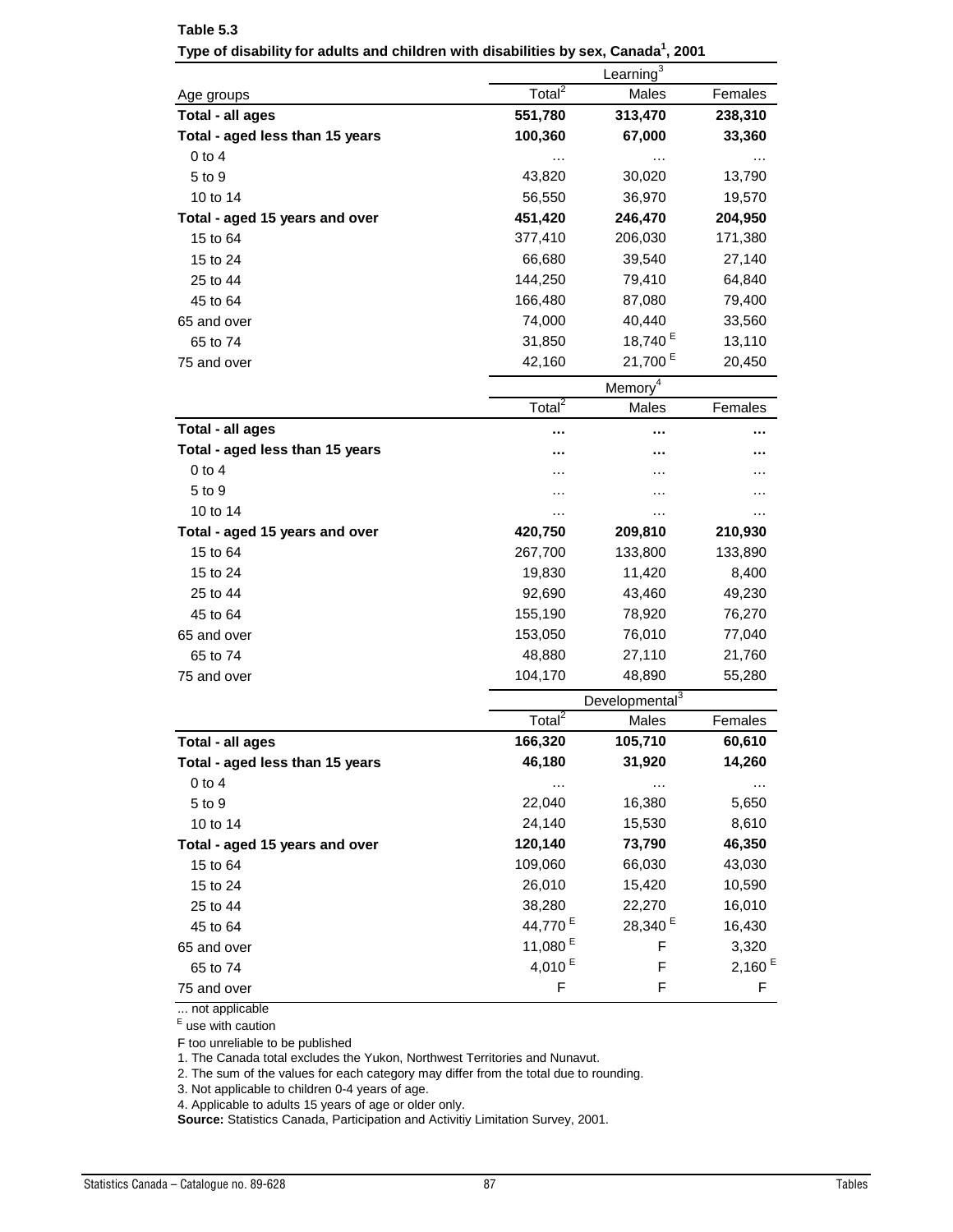| Type of disability for adults and children with disabilities by sex, Canada,2006 |                    |                            |                     |  |
|----------------------------------------------------------------------------------|--------------------|----------------------------|---------------------|--|
|                                                                                  | Total <sup>2</sup> | Learning $3$<br>Males      | Females             |  |
| Age groups<br>Total - all ages                                                   | 752,110            | 409,180                    | 342,940             |  |
| Total - aged less than 15 years                                                  | 121,080            | 80,990                     | 40,090              |  |
| $0$ to $4$                                                                       |                    |                            |                     |  |
| 5 to 9                                                                           | 49,260             | 33,570                     | 15,690              |  |
| 10 to 14                                                                         | 71,820             | 47,420                     | 24,400              |  |
| Total - aged 15 years and over                                                   | 631,030            | 328,190                    | 302,850             |  |
| 15 to 64                                                                         | 530,370            | 283,460                    | 246,910             |  |
| 15 to 24                                                                         | 102,680            | 62,100                     | 40,580              |  |
| 25 to 44                                                                         | 193,760            | 99,450                     | 94,320              |  |
| 45 to 64                                                                         | 233,940            | 121,920                    | 112,020             |  |
| 65 and over                                                                      | 100,660            | 44,730                     | 55,940              |  |
| 65 to 74                                                                         | 45,540             | 21,500                     | 24,040 <sup>E</sup> |  |
| 75 and over                                                                      | 55,120             | 23,220                     | 31,900              |  |
|                                                                                  |                    | Memory <sup>4</sup>        |                     |  |
|                                                                                  | Total <sup>2</sup> | Males                      | Females             |  |
| Total - all ages                                                                 |                    |                            |                     |  |
| Total - aged less than 15 years                                                  |                    |                            |                     |  |
| $0$ to $4$                                                                       |                    |                            |                     |  |
| 5 to 9                                                                           |                    |                            |                     |  |
| 10 to 14                                                                         | .                  | .                          |                     |  |
| Total - aged 15 years and over                                                   | 495,990            | 233,510                    | 262,490             |  |
| 15 to 64                                                                         | 320,930            | 152,550                    | 168,380             |  |
| 15 to 24                                                                         | 38,050             | 21,610                     | 16,430              |  |
| 25 to 44                                                                         | 111,200            | 53,900                     | 57,300              |  |
| 45 to 64                                                                         | 171,690            | 77,040                     | 94,650              |  |
| 65 and over                                                                      | 175,060            | 80,950                     | 94,110              |  |
| 65 to 74                                                                         | 57,500             | 27,890                     | 29,610              |  |
| 75 and over                                                                      | 117,560            | 53,070                     | 64,500              |  |
|                                                                                  |                    | Developmental <sup>3</sup> |                     |  |
|                                                                                  | Total <sup>2</sup> | Males                      | Females             |  |
| Total - all ages                                                                 | 190,310            | 115,600                    | 74,710              |  |
| Total - aged less than 15 years                                                  | 53,740             | 37,660                     | 16,080              |  |
| $0$ to $4$                                                                       |                    |                            |                     |  |
| 5 to 9                                                                           | 25,250             | 18,500                     | 6,750               |  |
| 10 to 14                                                                         | 28,500             | 19,160                     | 9,340               |  |
| Total - aged 15 years and over                                                   | 136,570            | 77,940                     | 58,630              |  |
| 15 to 64                                                                         | 129,310            | 75,020                     | 54,280              |  |
| 15 to 24                                                                         | 37,940             | 24,740                     | 13,200              |  |
| 25 to 44                                                                         | 44,080             | 22,110                     | 21,970              |  |
| 45 to 64                                                                         | 47,290             | 28,170 <sup>E</sup>        | 19,120 $E$          |  |
| 65 and over                                                                      | 7,260 $E$          | F                          | F                   |  |
| 65 to 74                                                                         | 3,740 <sup>E</sup> | F                          | F                   |  |
| 75 and over                                                                      | F                  | х                          | F                   |  |

**Table 5.3-1 Type of disability for adults and children with disabilities by sex, Canada<sup>1</sup> , 2006**

x suppresse d to meet the confidentiality requirements of the *Statistics Act*

E use with caution

F too unreliable to be published

1. The Canada total excludes the Yukon, Northwest Territories and Nunavut.

2. The sum of the values for each category may differ from the total due to rounding.

3. Not applicable to children 0-4 years of age.

4. Applicable to adults 15 years of age or older only.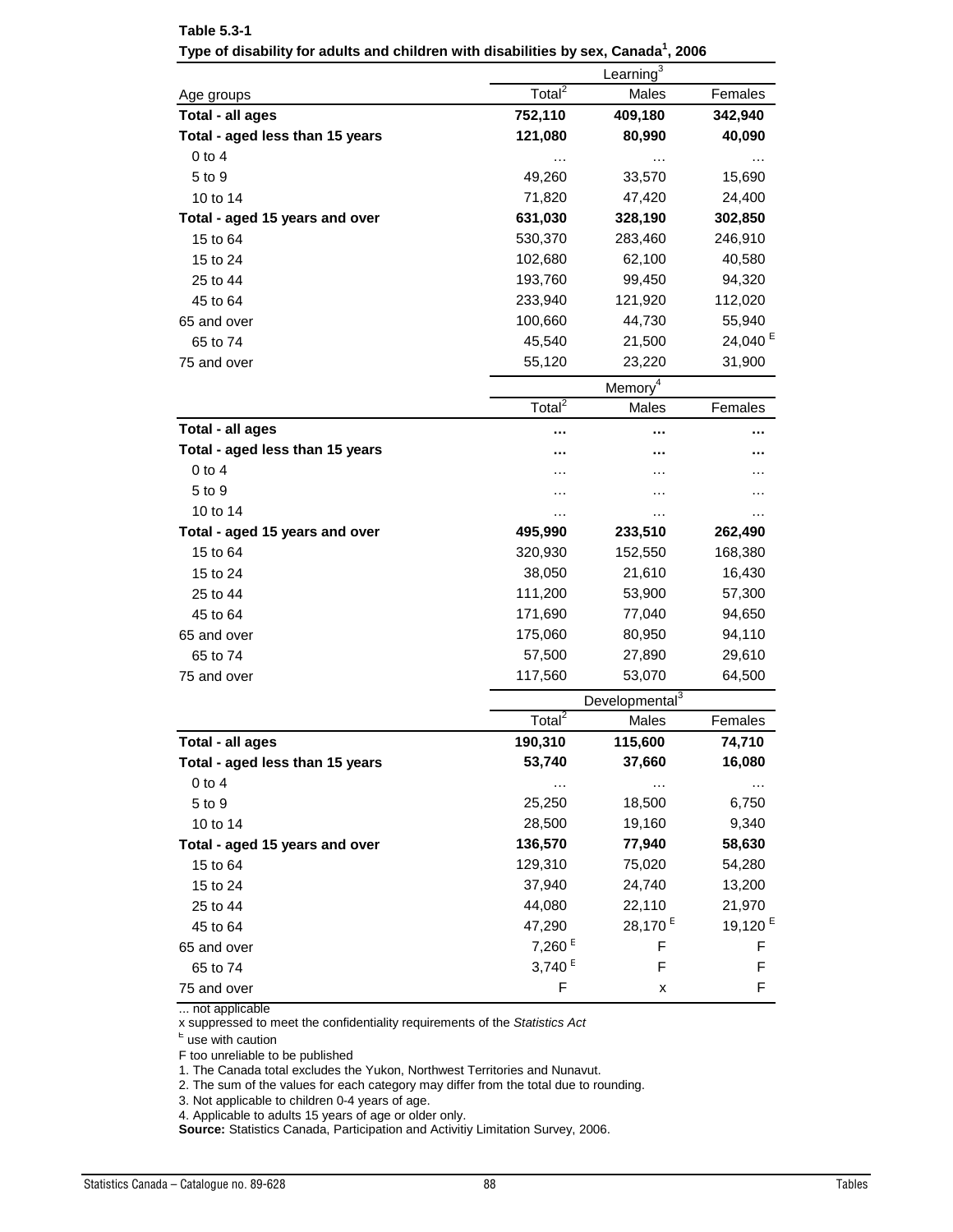| Type of disability for adults and children with disabilities by sex, Canada <sup>1</sup> , 2001 |                        |                                     |           |
|-------------------------------------------------------------------------------------------------|------------------------|-------------------------------------|-----------|
|                                                                                                 | Total $\overline{a}$   | Psychological <sup>3</sup><br>Males | Females   |
| Age groups<br>Total - all ages                                                                  | 572,090                | 257,050                             | 315,040   |
| Total - aged less than 15 years                                                                 | 49,140                 | 33,650                              | 15,490    |
| $0$ to $4$                                                                                      | .                      | .                                   |           |
| 5 to 9                                                                                          | 22,220                 | 14,940                              | 7,280     |
| 10 to 14                                                                                        | 26,920                 | 18,710                              | 8,210     |
| Total - aged 15 years and over                                                                  | 522,950                | 223,390                             | 299,550   |
| 15 to 64                                                                                        | 429,350                | 183,920                             | 245,430   |
| 15 to 24                                                                                        | 34,080                 | 17,530                              | 16,550    |
| 25 to 44                                                                                        | 157,790                | 65,950                              | 91,840    |
| 45 to 64                                                                                        | 237,490                | 100,440                             | 137,050   |
| 65 and over                                                                                     | 93,590                 | 39,470                              | 54,120    |
| 65 to 74                                                                                        | 41,290                 | 19,370 <sup>E</sup>                 | 21,920    |
| 75 and over                                                                                     | 52,300                 | 20,110 <sup>E</sup>                 | 32,200    |
|                                                                                                 |                        | Delay $4$                           |           |
|                                                                                                 | Total $\overline{a}$   | Males                               | Females   |
| Total - all ages                                                                                |                        |                                     |           |
| Total - aged less than 15 years                                                                 |                        |                                     |           |
| $0$ to $4$                                                                                      | 17,820                 | 11,500                              | 6,320E    |
| 5 to 9                                                                                          | .                      | .                                   | .         |
| 10 to 14                                                                                        | .                      | .                                   |           |
| Total - aged 15 years and over                                                                  |                        |                                     |           |
| 15 to 64                                                                                        |                        | .                                   |           |
| 15 to 24                                                                                        | .                      | .                                   |           |
| 25 to 44                                                                                        | .                      | .                                   |           |
| 45 to 64                                                                                        | .                      | .                                   |           |
| 65 and over                                                                                     | .                      | .                                   |           |
| 65 to 74                                                                                        |                        |                                     |           |
| 75 and over                                                                                     | $\cdots$               | .                                   | $\cdots$  |
|                                                                                                 |                        | Chronic <sup>5</sup>                |           |
|                                                                                                 | Total $\overline{1^2}$ | Males                               | Females   |
| Total - all ages                                                                                |                        |                                     |           |
| Total - aged less than 15 years                                                                 | 117,510                | 75,460                              | 42,050    |
| $0$ to $4$                                                                                      | 16,400                 | 10,170 $E$                          | 6,230 $E$ |
| 5 to 9                                                                                          | 45,350                 | 28,780                              | 16,570    |
| 10 to 14                                                                                        | 55,760                 | 36,510                              | 19,250    |
| Total - aged 15 years and over                                                                  |                        |                                     |           |
| 15 to 64                                                                                        |                        |                                     |           |
| 15 to 24                                                                                        |                        |                                     |           |
| 25 to 44                                                                                        |                        |                                     |           |
| 45 to 64                                                                                        |                        |                                     |           |
| 65 and over                                                                                     | .                      | .                                   | .         |
| 65 to 74                                                                                        | .                      | .                                   | .         |
| 75 and over                                                                                     | .                      | $\cdots$                            | $\cdots$  |
| not applicable                                                                                  |                        |                                     |           |

**Type of disability for adults and children with disabilities by sex, Canada<sup>1</sup>**

**Table 5.4**

1. The Canada total excludes the Yukon, Northwest Territories and Nunavut.

2. The sum of the values for each category may differ from the total due to rounding.

3. Not applicable to children 0-4 years of age.

4. Applies to children aged 0 to 4.

5. Applies to children aged 0 to 14.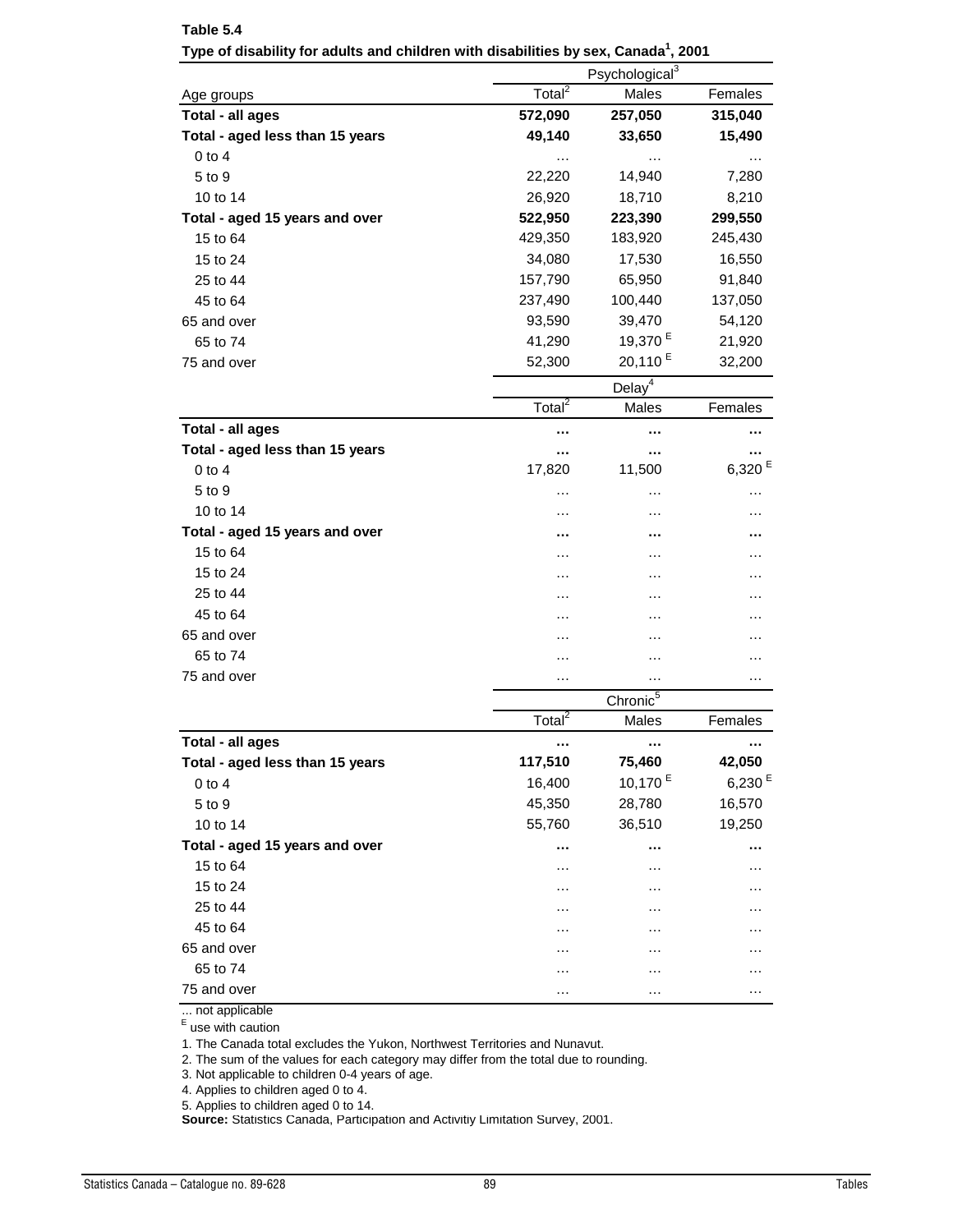| Type of disability for adults and children with disabilities by sex, Canada <sup>1</sup> , 2006 |                        |                                     |                     |
|-------------------------------------------------------------------------------------------------|------------------------|-------------------------------------|---------------------|
| Age groups                                                                                      | Total $\overline{1^2}$ | Psychological <sup>3</sup><br>Males | Females             |
| Total - all ages                                                                                | 649,780                | 276,760                             | 373,020             |
| Total - aged less than 15 years                                                                 | 60,310                 | 40,840                              | 19,470              |
| $0$ to $4$                                                                                      | .                      | $\cdots$                            |                     |
| 5 to 9                                                                                          | 25,000                 | 18,400                              | 6,600               |
| 10 to 14                                                                                        | 35,310                 | 22,440                              | 12,860              |
| Total - aged 15 years and over                                                                  | 589,470                | 235,920                             | 353,550             |
| 15 to 64                                                                                        | 505,630                | 202,180                             | 303,440             |
| 15 to 24                                                                                        | 44,900                 | 21,500                              | 23,400              |
| 25 to 44                                                                                        | 179,470                | 67,000                              | 112,470             |
| 45 to 64                                                                                        | 281,250                | 113,680                             | 167,570             |
| 65 and over                                                                                     | 83,840                 | 33,740                              | 50,110              |
| 65 to 74                                                                                        | 45,830                 | 18,900 <sup>E</sup>                 | 26,930              |
| 75 and over                                                                                     | 38,010                 | 14,830 <sup>E</sup>                 | 23,180 <sup>E</sup> |
|                                                                                                 |                        | Delay $4$                           |                     |
|                                                                                                 | Total $\overline{a}$   | Males                               | Females             |
| Total - all ages                                                                                |                        |                                     |                     |
| Total - aged less than 15 years                                                                 |                        |                                     |                     |
| $0$ to $4$                                                                                      | 17,090                 | 10,840                              | 6,250               |
| 5 to 9                                                                                          | .                      | $\cdots$                            | .                   |
| 10 to 14                                                                                        | .                      | .                                   | .                   |
| Total - aged 15 years and over                                                                  |                        | $\cdots$                            |                     |
| 15 to 64                                                                                        | .                      | $\cdots$                            |                     |
| 15 to 24                                                                                        | .                      | .                                   |                     |
| 25 to 44                                                                                        | .                      | $\cdots$                            |                     |
| 45 to 64                                                                                        | .                      | .                                   |                     |
| 65 and over                                                                                     | .                      | .                                   |                     |
| 65 to 74                                                                                        | .                      | .                                   |                     |
| 75 and over                                                                                     | $\cdots$               | $\cdots$                            | .                   |
|                                                                                                 |                        | Chronic <sup>5</sup>                |                     |
|                                                                                                 | Total <sup>2</sup>     | Males                               | Females             |
| Total - all ages                                                                                |                        |                                     |                     |
| Total - aged less than 15 years                                                                 | 135,570                | 87,240                              | 48,330              |
| $0$ to $4$                                                                                      | 19,230                 | 12,120                              | 7,110               |
| 5 to 9                                                                                          | 50,340                 | 33,320                              | 17,020              |
| 10 to 14                                                                                        | 66,000                 | 41,800                              | 24,200              |
| Total - aged 15 years and over                                                                  |                        |                                     |                     |
| 15 to 64                                                                                        |                        |                                     |                     |
| 15 to 24                                                                                        | .                      | .                                   |                     |
| 25 to 44                                                                                        | .                      | .                                   |                     |
| 45 to 64                                                                                        | .                      | .                                   |                     |
| 65 and over                                                                                     |                        | .                                   |                     |
| 65 to 74                                                                                        | .                      | .                                   |                     |
| 75 and over                                                                                     | .                      |                                     | .                   |
| not applicable                                                                                  |                        |                                     |                     |

**Table 5.4-1 Type of disability for adults and children with disabilities by sex, Canada1**

1. The Canada total excludes the Yukon, Northwest Territories and Nunavut.

2. The sum of the values for each category may differ from the total due to rounding.

3. Not applicable to children 0-4 years of age.

4. Applies to children aged 0 to 4.

5. Applies to children aged 0 to 14.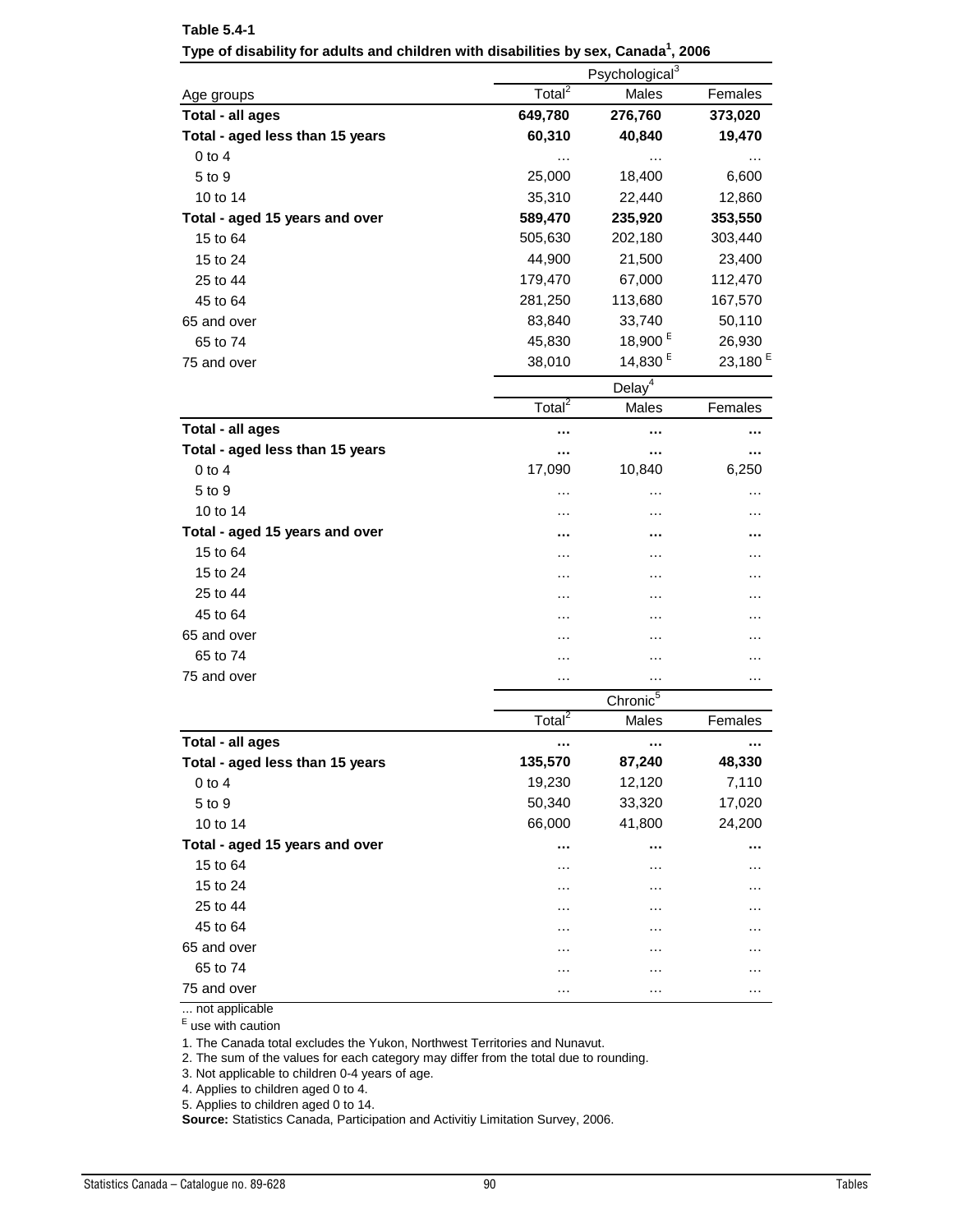|                                 |                       | Unknown             |                     |  |  |
|---------------------------------|-----------------------|---------------------|---------------------|--|--|
| Age groups                      | Total $^2$            | Males               | Females             |  |  |
| Total - all ages                | 103,460               | 53,790              | 49,670              |  |  |
| Total - aged less than 15 years | 7,280                 | 3,780               | 3,500 $E$           |  |  |
| $0$ to 4                        | F                     | F                   | F                   |  |  |
| 5 to 9                          | F                     | F                   | F                   |  |  |
| 10 to 14                        | $2,650$ <sup>E</sup>  | F                   | F                   |  |  |
| Total - aged 15 years and over  | 96,180                | 50,010              | 46,170              |  |  |
| 15 to 64                        | 53,550                | 28,280              | 25,280              |  |  |
| 15 to 24                        | 9,400                 | 4,270               | 5,130               |  |  |
| 25 to 44                        | 16,970                | 9,500               | 7,470 $E$           |  |  |
| 45 to 64                        | 27,180                | 14,510 $E$          | 12,680 <sup>E</sup> |  |  |
| 65 and over                     | 42,620                | 21,730 <sup>E</sup> | 20,890 $E$          |  |  |
| 65 to 74                        | 21,630                | 11,530 $E$          | 10,100 $E$          |  |  |
| 75 and over                     | $20,990$ <sup>E</sup> | 10,200 $E$          | F                   |  |  |

**Table 5.5 Type of disability for adults and children with disabilities by sex, Canada<sup>1</sup> , 2001**

1. The Canada total excludes the Yukon, Northwest Territories and Nunavut.

2. The sum of the values for each category may differ from the total due to rounding.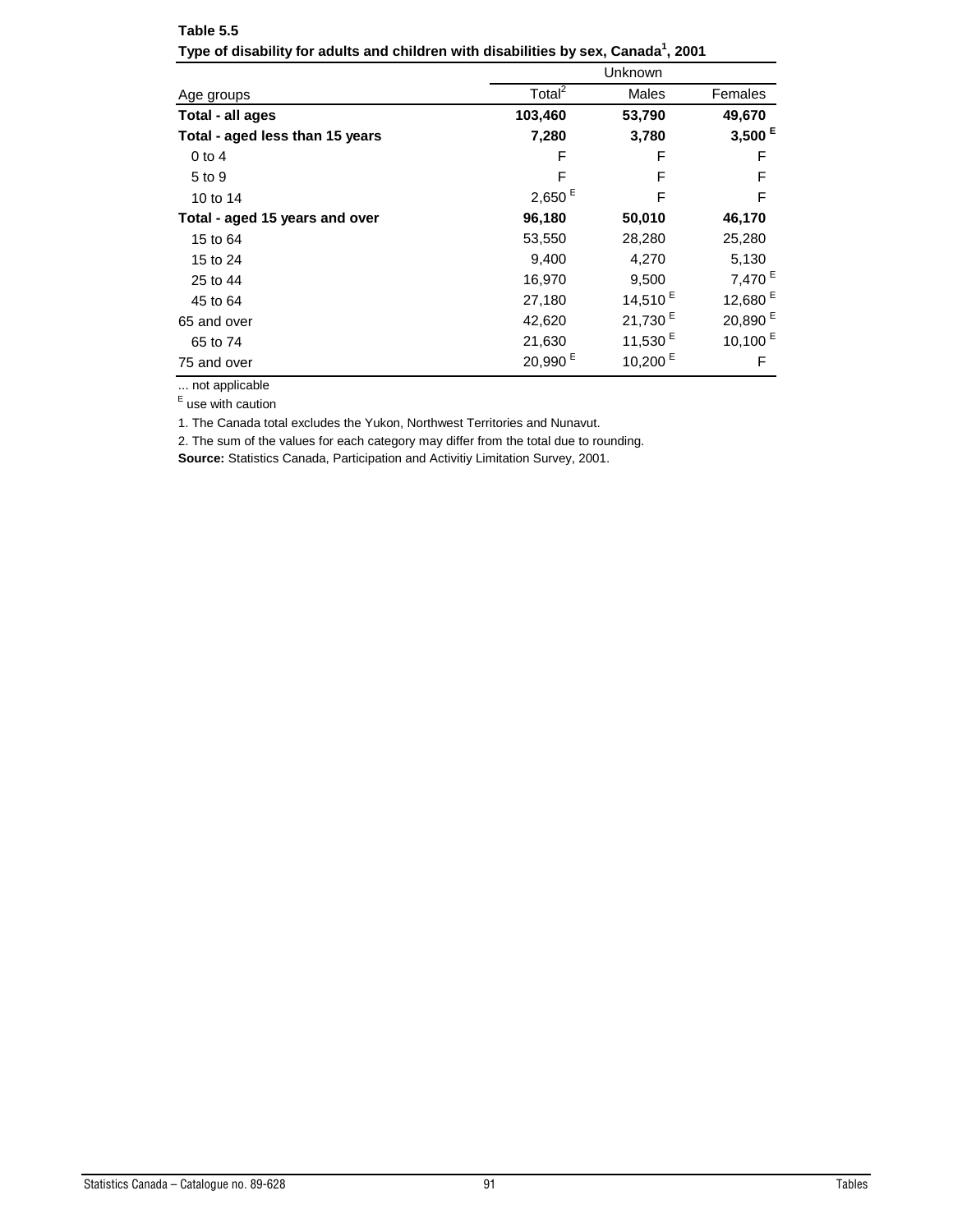|                                 |                      | <b>Unknown</b>       |                     |  |  |
|---------------------------------|----------------------|----------------------|---------------------|--|--|
| Age groups                      | Total $^2$           | Males                | Females             |  |  |
| Total - all ages                | 127,490              | 60,710               | 66,790              |  |  |
| Total - aged less than 15 years | 8,100                | 4,720                | 3,380 $E$           |  |  |
| $0$ to 4                        | 1,810 $E$            | 1,270 $E$            | F                   |  |  |
| 5 to 9                          | $2,630$ <sup>E</sup> | 1,180 $E$            | 1,450 $E$           |  |  |
| 10 to 14                        | 3,660                | $2,280$ <sup>E</sup> | 1,380 $E$           |  |  |
| Total - aged 15 years and over  | 119,390              | 55,980               | 63,410              |  |  |
| 15 to 64                        | 68,080               | 33,840               | 34,240              |  |  |
| 15 to 24                        | 9,540                | 4,530                | 5,010 $E$           |  |  |
| 25 to 44                        | 23,880               | 10,690               | 13,180              |  |  |
| 45 to 64                        | 34,660               | 18,620 <sup>E</sup>  | 16,040 $E$          |  |  |
| 65 and over                     | 51,310               | 22,140               | 29,170 <sup>E</sup> |  |  |
| 65 to 74                        | 22,950               | 11,300 $E$           | 11,650 $E$          |  |  |
| 75 and over                     | 28,370 <sup>E</sup>  | 10,850 $E$           | 17,520 $E$          |  |  |

**Table 5.5-1 Type of disability for adults and children with disabilities by sex, Canada<sup>1</sup> , 2006**

1. The Canada total excludes the Yukon, Northwest Territories and Nunavut.

2. The sum of the values for each category may differ from the total due to rounding.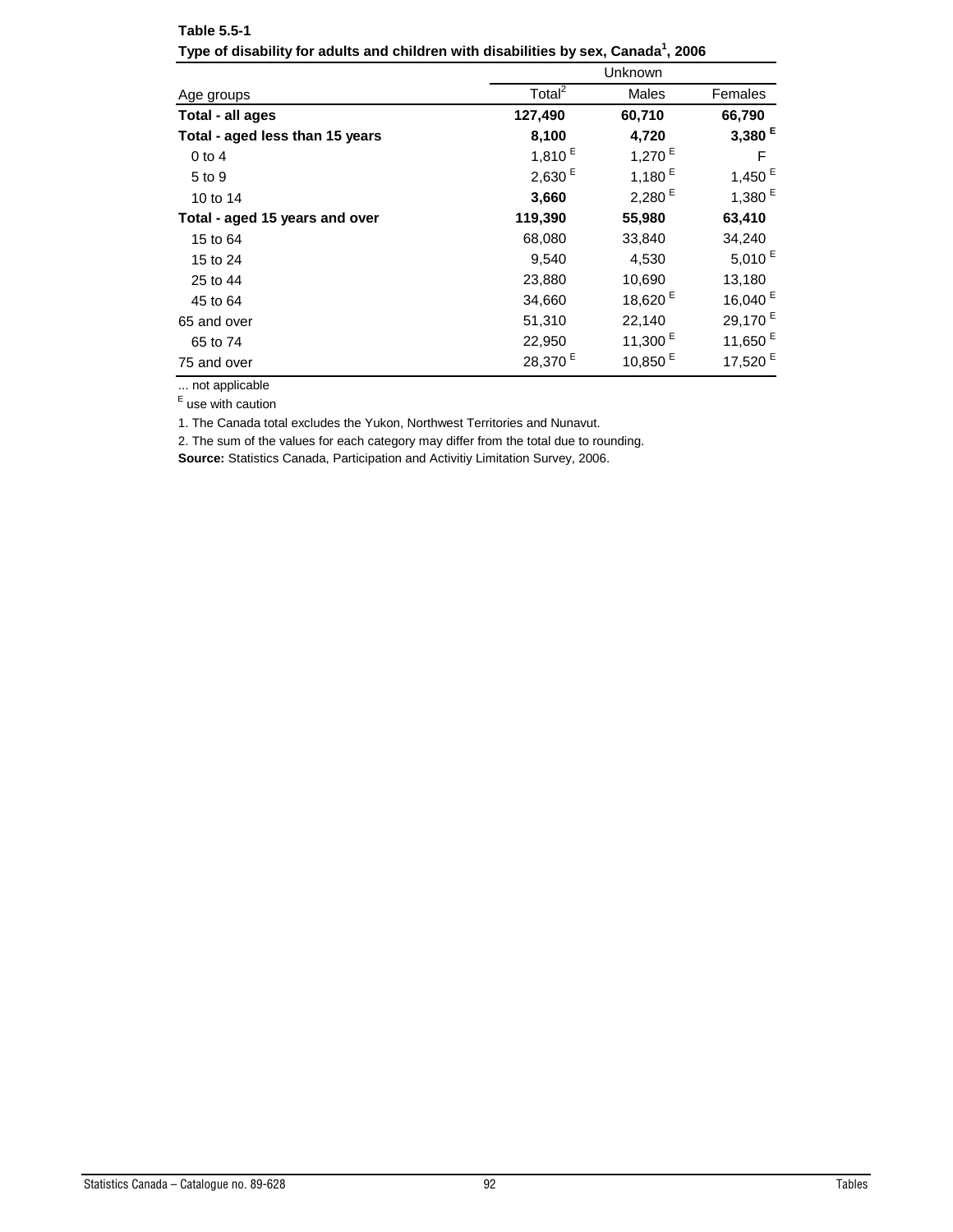|                                    |                      |                      | <b>Type of disability</b> |                     |            |                           |  |
|------------------------------------|----------------------|----------------------|---------------------------|---------------------|------------|---------------------------|--|
| Age groups                         | <b>Hearing</b>       |                      |                           |                     |            |                           |  |
|                                    | Canada $1, 2$        | N.L.                 | <b>P.E.I.</b>             | <b>N.S.</b>         | N.B.       | Que.                      |  |
| Total - all ages                   | 1,061,890            | 21,370               | 6,700                     | 50,210              | 34,140     | 165,740                   |  |
| Total - aged less than<br>15 years | 23,750               | 500                  | 180 $E$                   | 910                 | 560        | 2,990                     |  |
| $0$ to 4                           | 3,160 $E$            | X                    | X                         | X                   | X          | $\boldsymbol{\mathsf{x}}$ |  |
| 5 to 14                            | 20,590               | 440                  | 160 $E$                   | 780                 | 500        | $2,500$ <sup>E</sup>      |  |
| Total - aged 15 years<br>and over  | 1,038,140            | 20,860 E             | 6,530 $E$                 | 49,290              | 33,580     | 162,760 E                 |  |
| 15 to 64                           | 462,980              | $9,580$ <sup>E</sup> | F                         | 23,480 $E$          | 14,870 $E$ | 77,170 <sup>E</sup>       |  |
| 15 to 24                           | 20,550 <sup>E</sup>  | F                    | F                         | F                   | F          | F                         |  |
| 25 to 44                           | 108,530 <sup>E</sup> | F                    | F                         | $\mathsf{F}$        | F          | F                         |  |
| 45 to 64                           | 333,900              | F                    | F                         | 17,760 <sup>E</sup> | 10,840 $E$ | 59,830 E                  |  |
| 65 and over                        | 575,160              | 11,280 $E$           | 3,970 E                   | 25,810 <sup>E</sup> | 18,710 $E$ | 85,580 <sup>E</sup>       |  |
| 65 to 74                           | 220,100              | 4,470 $E$            | F                         | F                   | 7,260 $E$  | $\mathsf F$               |  |
| 75 and over                        | 355,060              | 6,810 $E$            | $2,430$ <sup>E</sup>      | 16,850 E            | 11,450 $E$ | 56,350 <sup>E</sup>       |  |

| Table 6.1                                                                                    |  |
|----------------------------------------------------------------------------------------------|--|
| Type of disability for adults and children with disabilities, for Canada and provinces, 2001 |  |

|                        |                        |                      | <b>Type of disability</b> |                     |                     |                      |  |  |
|------------------------|------------------------|----------------------|---------------------------|---------------------|---------------------|----------------------|--|--|
| Age groups             |                        | <b>Hearing</b>       |                           |                     |                     |                      |  |  |
|                        | Canada $1, 2$          | Ont.                 | Man.                      | Sask.               | Alta.               | B.C.                 |  |  |
| Total - all ages       | 1,061,890              | 446,370              | 45,450                    | 41,170              | 98,230              | 152,520              |  |  |
| Total - aged less than |                        |                      |                           |                     |                     |                      |  |  |
| 15 years               | 23,750                 | 10,600               | 1,330                     | 720                 | 2,780               | 3,180                |  |  |
| $0$ to $4$             | 3,160 $E$              | X                    | 160 $E$                   | 150 $E$             | 350 $E$             | 500 $E$              |  |  |
| 5 to 14                | 20,590                 | 9,350                | 1,170                     | 570                 | 2,430               | $2,680$ <sup>E</sup> |  |  |
| Total - aged 15 years  |                        |                      |                           |                     |                     |                      |  |  |
| and over               | 1,038,140              | 435,770              | 44,120 <sup>E</sup>       | 40,450              | 95,440              | 149,340              |  |  |
| 15 to 64               | 462,980                | 194,960 E            | 16,910 $E$                | 15,660 <sup>E</sup> | 43,920 <sup>E</sup> | 63,870 <sup>E</sup>  |  |  |
| 15 to 24               | $20,550$ <sup>E</sup>  | F                    | F                         | F                   | F                   | F                    |  |  |
| 25 to 44               | 108,530 E              | F                    | F                         | F                   | F                   | F                    |  |  |
| 45 to 64               | 333,900 <sup>E</sup>   | 140,390 $E$          | F                         | 11,130 $E$          | E<br>28,980         | F                    |  |  |
| 65 and over            | 575,160                | 240,810 <sup>E</sup> | 27,210 <sup>E</sup>       | 24,790              | 51,530 $E$          | 85,470 E             |  |  |
| 65 to 74               | $220,100$ <sup>E</sup> | F                    | 9,700 $E$                 | F                   | 22,360 $E$          | 34,860 $E$           |  |  |
| 75 and over            | 355,060 E              | 146,960 E            | 17,510 <sup>E</sup>       | 16,940 E            | Е<br>29,170         | 50,600 $E$           |  |  |

x suppressed to meet the confidentiality requirements of the *Statistics Act* 

E use with caution

F too unreliable to be published

1. The Canada total excludes the Yukon, Northwest Territories and Nunavut.

2. The sum of the values for each category may differ from the total due to rounding.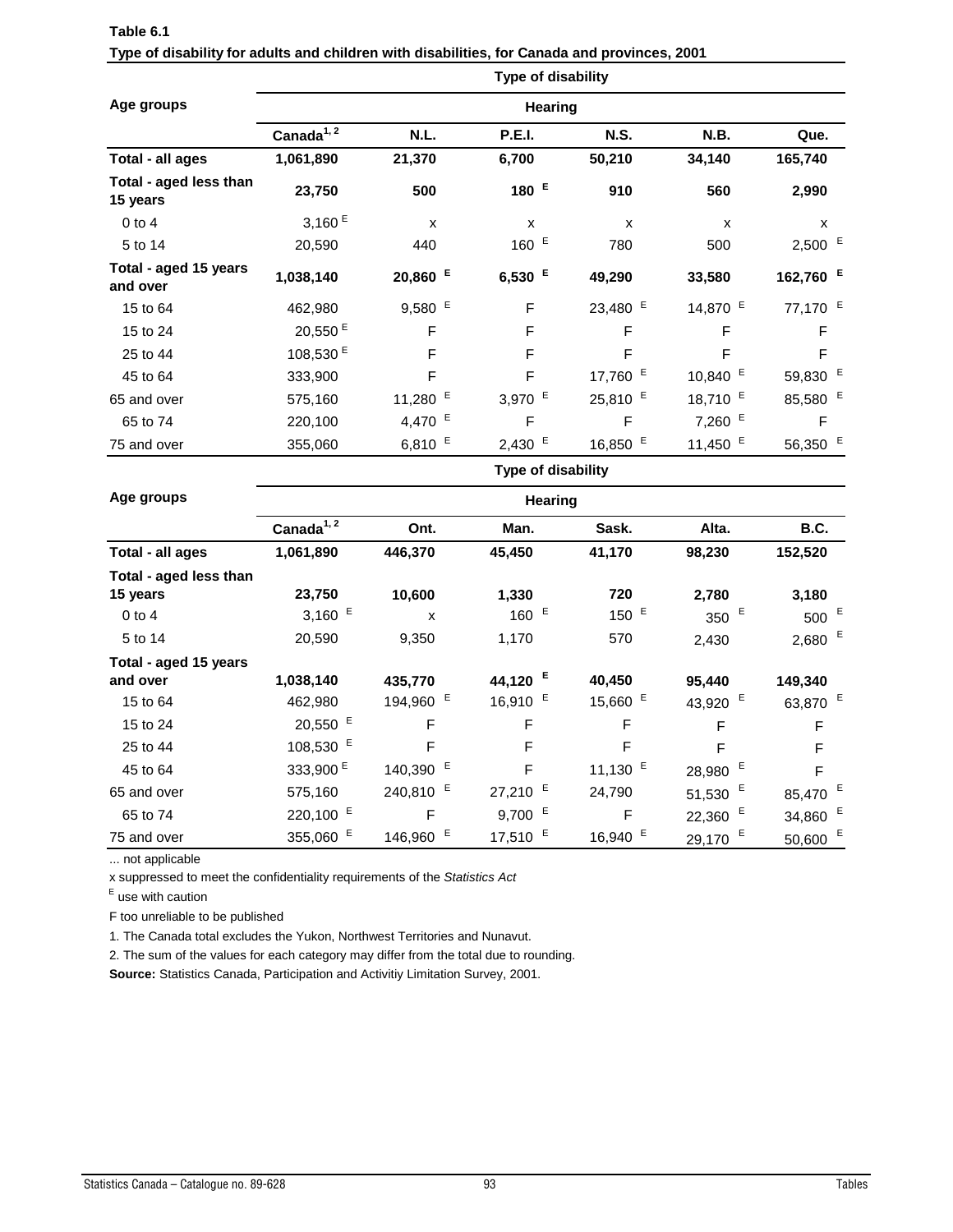|                           |               |                  | Type of disability |                  |                    |
|---------------------------|---------------|------------------|--------------------|------------------|--------------------|
| Age groups                |               |                  | Hearing            |                  |                    |
|                           | Canada $1, 2$ | N.L.             | <b>P.E.I.</b>      | <b>N.S.</b>      | N.B.               |
| Total - all ages          | 1,289,420     | 22,790           | 6,890              | 55,830           | 39,130             |
| Total - aged less than 15 |               |                  |                    |                  |                    |
| years                     | 23,290        | 370              | 170 E              | 680              | 510                |
| $0$ to 4                  | 3,270 $E$     | x                | x                  | x                | х                  |
| 5 to 14                   | 20,020        | 330              | 110 $E$            | 600              | 460                |
| Total - aged 15 years and |               |                  |                    |                  |                    |
| over                      | 1,266,120     | 22,420           | 6,720              | 55,150           | 38,620             |
| 15 to 64                  | 530,820       | 10,790           | 2,580              | 26,390           | 17,420             |
| 15 to 24                  | 21,810        | 320 E            | $100$ <sup>E</sup> | 1,020            | 630 <sup>E</sup>   |
| 25 to 44                  | 98,870        | 2,340            | 540                | 4,190            | 3,400              |
| 45 to 64                  | 410,150       | 8,130            | 1,940              | 21,190           | 13,400             |
| 65 and over               | 735,300       | 11,630           | 4,130              | 28,760           | 21,190             |
| 65 to 74                  | 265,740       | 4,700            | 1,260              | 11,150           | 8,320              |
| 75 and over               | 469,560       | 6,920            | 2,880              | 17,610           | 12,880             |
| Age groups                | Que.          | Ont.             | Man.               | Sask.            | Alta.              |
| Total - all ages          | 200,000       | 530,210          | 48,510             | 48,390           | 137,460            |
| Total - aged less than 15 |               |                  |                    |                  |                    |
| years                     | 4,260         | 8,810            | 1,140              | 760              | 3,250              |
| $0$ to 4                  | х             | x                | F                  | x                | 570 <sup>E</sup>   |
| 5 to 14                   | 3,850         | 7,840            | 980                | 700              | 2,680 <sup>E</sup> |
| Total - aged 15 years and |               |                  |                    |                  |                    |
| over                      | 195,740       | 521,400          | 47,370             | 47,630           | 134,200            |
| 15 to 64                  | 77,150        | 213,440          | 17,560             | 16,850           | 66,740             |
| 15 to 24                  | Е<br>3,190    | 8,520            | 820                | 680              | 3,170 $E$          |
| 25 to 44                  | 15,390        | 34,720           | 3,590              | 3,350            | 15,730             |
| 45 to 64                  | 58,570        | 170,200          | 13,150             | 12,810           | 47,840             |
| 65 and over               | 118,600       | 307,960          | 29,810             | 30,780           | 67,460             |
| 65 to 74                  | 44,660        | 107,500          | 9,380              | 9,370            | 27,930             |
| 75 and over               | 73,940        | 200,460          | 20,430             | 21,410           | 39,530             |
| Age groups                | B.C.          | Y.T.             | <b>N.W.T.</b>      | Nvt.             | <b>Territories</b> |
| Total - all ages          | 196,950       | 1,380            | 1,080              | 810              |                    |
| Total - aged less than 15 |               |                  |                    |                  |                    |
| years                     | 3,160         |                  |                    |                  | 180                |
| $0$ to $4$                | F             |                  | .                  | $\cdots$         | 40 <sup>E</sup>    |
| 5 to 14                   | 2,340         | .                | .                  | $\cdots$         | 130                |
| Total - aged 15 years and |               |                  |                    |                  |                    |
| over                      | 193,790       | 1,350            | 1,030              | 710              |                    |
| 15 to 64                  | 79,810        | 860              | 670                | 560              |                    |
| 15 to 24                  | 3,200E        | x                | x                  | 50 <sup>E</sup>  |                    |
| 25 to 44                  | 14,950        | 160 $E$          | 260 <sup>E</sup>   | 240 <sup>E</sup> |                    |
| 45 to 64                  | 61,660        | 620              | 370                | 270              |                    |
| 65 and over               | 113,980       | 500              | 360                | 140 $E$          |                    |
| 65 to 74                  | 41,070        | 180 $E$          | 130 <sup>E</sup>   | 100 <sup>E</sup> |                    |
| 75 and over               | 72,920        | 310 <sup>E</sup> | 230 <sup>E</sup>   | 40 $E$           |                    |

| Table 6.1-1                                                                                           |  |
|-------------------------------------------------------------------------------------------------------|--|
| Type of disability for adults and children with disabilities, Canada, provinces and territories, 2006 |  |

x suppressed to meet the confidentiality requirements of the *Statistics Act* 

E use with caution

F too unreliable to be published

1. The Canada total includes the Yukon, Northwest Territories and Nunavut.

2. The sum of the values for each category may differ from the total due to rounding.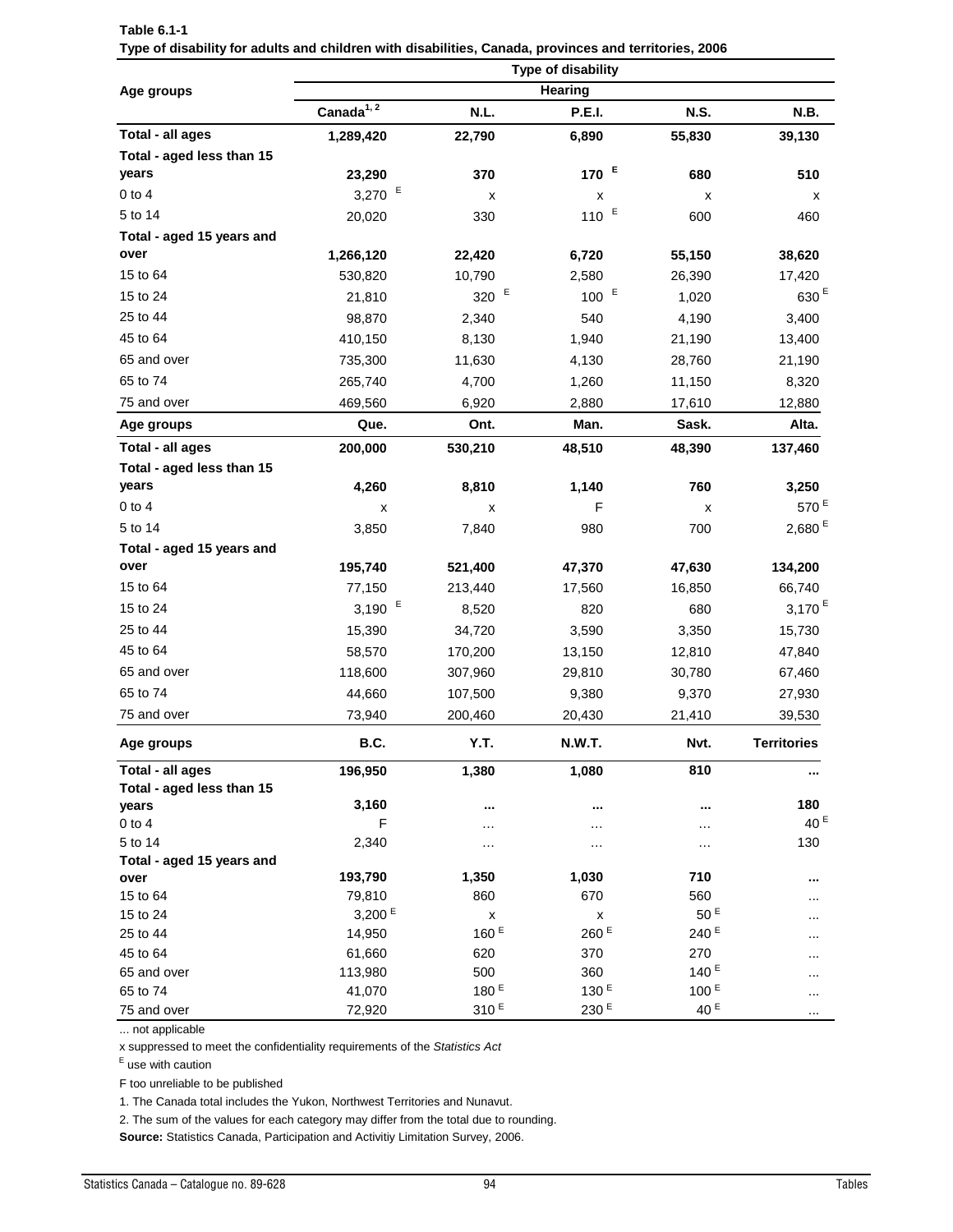|                        |                        |                 | Type of disability |                     |                     |                      |  |  |
|------------------------|------------------------|-----------------|--------------------|---------------------|---------------------|----------------------|--|--|
| Age groups             | <b>Seeing</b>          |                 |                    |                     |                     |                      |  |  |
|                        | Canada <sup>1, 2</sup> | N.L.            | <b>P.E.I.</b>      | <b>N.S.</b>         | N.B.                | Que.                 |  |  |
| Total - all ages       | 610,950                | 10,370          | 3,530              | 25,710              | 19,680              | 123,400              |  |  |
| Total - aged less than |                        |                 |                    |                     |                     | Ε                    |  |  |
| 15 years               | 16,600                 | 360             | 70 <sup>E</sup>    | 850                 | 450 $E$             | 1,960                |  |  |
| $0$ to $4$             | $2,090$ <sup>E</sup>   | 80 <sup>E</sup> | X                  | X                   | X                   | X                    |  |  |
| 5 to 14                | 14,510                 | 280             | X                  | 740 <sup>E</sup>    | 400 <sup>E</sup>    | $1,770$ <sup>E</sup> |  |  |
| Total - aged 15 years  |                        |                 |                    |                     |                     |                      |  |  |
| and over               | 594,350                | 10,010 $E$      | F                  | 24,860 <sup>E</sup> | 19,220 <sup>E</sup> | 121,440 <sup>E</sup> |  |  |
| 15 to 64               | 290,810                | F               | F                  | 12,980 <sup>E</sup> | 9,240E              | 61,620 <sup>E</sup>  |  |  |
| 15 to 24               | 15,100 $E$             | F               | F                  | F                   | F                   | F                    |  |  |
| 25 to 44               | 69,850 <sup>E</sup>    | F               | F                  | F                   | F                   | F                    |  |  |
| 45 to 64               | 205,850 <sup>E</sup>   | F               | F                  | F                   | F                   | F                    |  |  |
| 65 and over            | 303,540                | 4,970 $E$       | F                  | 11,870 <sup>E</sup> | F                   | F                    |  |  |
| 65 to 74               | 99,370 <sup>E</sup>    | F               | F                  | F                   | F                   | F                    |  |  |
| 75 and over            | 204,170 <sup>E</sup>   | F               | F                  | F                   | F                   | F                    |  |  |

# **Table 6.2 Type of disability for adults and children with disabilities, for Canada and provinces, 2001**

**Type of disability Seeing**

| Age groups             | Seeing                 |                      |              |             |             |                      |  |
|------------------------|------------------------|----------------------|--------------|-------------|-------------|----------------------|--|
|                        | Canada <sup>1, 2</sup> | Ont.                 | Man.         | Sask.       | Alta.       | <b>B.C.</b>          |  |
| Total - all ages       | 610,950                | 232,730              | 28,870       | 23,620      | 55,220      | 87,830               |  |
| Total - aged less than |                        |                      |              |             |             |                      |  |
| 15 years               | 16,600                 | 6,210                | 960          | 690         | 2,330       | 2,700                |  |
| $0$ to $4$             | $2,090$ <sup>E</sup>   | X                    | $\mathsf{x}$ | 110 $E$     | x           | X                    |  |
| 5 to 14                | 14,510                 | 5,600                | 830          | 580         | 1,980       | $2,300$ <sup>E</sup> |  |
| Total - aged 15 years  |                        |                      |              | Е           |             |                      |  |
| and over               | 594,350                | 226,520 <sup>E</sup> | Е<br>27,910  | 22,920      | Е<br>52,880 | 85,120 $E$           |  |
| 15 to 64               | 290,810                | F                    | E<br>14,050  | 10,010 $E$  | Е<br>30,550 | 43,170 $E$           |  |
| 15 to 24               | 15,100 $E$             | F                    | F            | F           | F           | F                    |  |
| 25 to 44               | 69,850 <sup>E</sup>    | F                    | F            | F           | F           | F                    |  |
| 45 to 64               | 205,850 <sup>E</sup>   | F                    | F            | F           | F           | F                    |  |
| 65 and over            | 303,540                | Ε<br>124,080         | Е<br>13,860  | Е<br>12,910 | Е<br>22,330 | 41,950 E             |  |
| 65 to 74               | 99,370 <sup>E</sup>    | F                    | F            | F           | F           | F                    |  |
| 75 and over            | $204,170$ <sup>E</sup> | F                    | Ε<br>9,600   | Ε<br>9,430  | F           | F                    |  |

... not applicable

x suppressed to meet the confidentiality requirements of the *Statistics Act* 

E use with caution

F too unreliable to be published

1. The Canada total excludes the Yukon, Northwest Territories and Nunavut.

2. The sum of the values for each category may differ from the total due to rounding.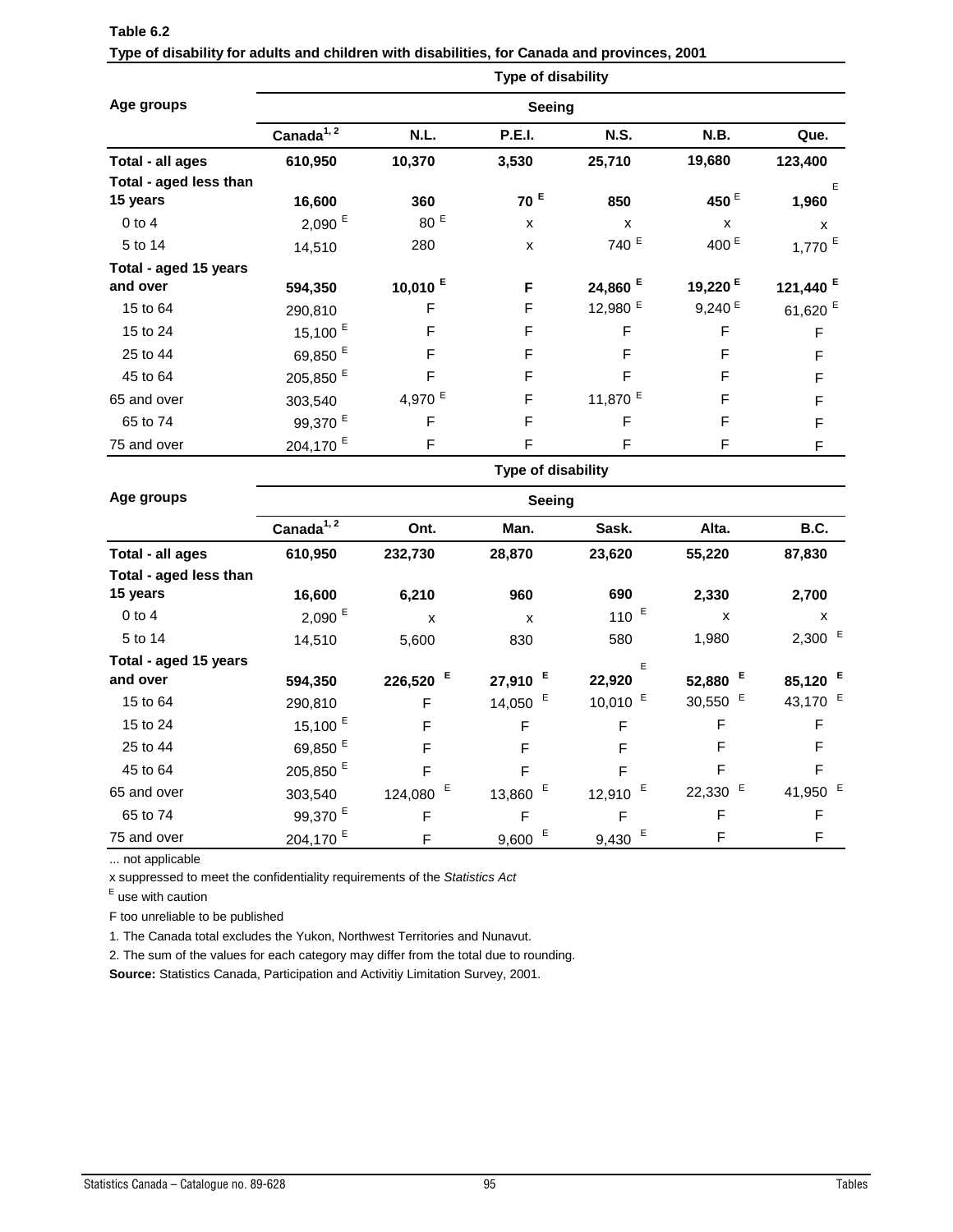|                           |                      |                  | Type of disability |                 |                      |
|---------------------------|----------------------|------------------|--------------------|-----------------|----------------------|
| Age groups                |                      |                  | Seeing             |                 |                      |
|                           | Canada $1, 2$        | N.L.             | <b>P.E.I.</b>      | <b>N.S.</b>     | N.B.                 |
| Total - all ages          | 835,960              | 14,320           | 3,930              | 30,010          | 22,380               |
| Total - aged less than 15 |                      |                  |                    |                 |                      |
| years                     | 19,710               | 380              | Е<br>60            | 630             | 410                  |
| $0$ to $4$                | 3,030 $E$            | Ε<br>70          | х                  | x               | х                    |
| 5 to 14                   | 16,680               | 310              | 60                 | 560             | 360                  |
| Total - aged 15 years and |                      |                  |                    |                 |                      |
| over                      | 816,250              | 13,940           | 3,860              | 29,370          | 21,970               |
| 15 to 64                  | 448,510              | 7,910            | 2,030              | 17,620          | 12,000               |
| 15 to 24                  | 22,650               | 360              | 90 $E$             | 1,060           | 620                  |
| 25 to 44                  | 104,630              | 1,570            | 370                | 4,170           | 2,770                |
| 45 to 64                  | 321,240              | 5,980            | 1,570              | 12,400          | 8,610                |
| 65 and over               | 367,730              | 6,030            | 1,830              | 11,750          | 9,970                |
| 65 to 74                  | 125,200              | 2,030            | 640                | 4,680           | 3,320                |
| 75 and over               | 242,530              | 3,990            | 1,200              | 7,070           | 6,650                |
| Age groups                | Que.                 | Ont.             | Man.               | Sask.           | Alta.                |
| Total - all ages          | 140,480              | 371,700          | 36,690             | 24,340          | 79,010               |
| Total - aged less than 15 |                      |                  |                    |                 |                      |
| years                     | 3,830                | 8,030            | 900 $E$            | 850             | 2,040                |
| $0$ to 4                  | x                    | x                | x                  | x               | х                    |
| 5 to 14                   | 3,320                | E<br>7,110       | 760 E              | 810             | $1,680$ $^{\rm E}$   |
| Total - aged 15 years and |                      |                  |                    |                 |                      |
| over                      | 136,650              | 363,670          | 35,790             | 23,490          | 76,970               |
| 15 to 64                  | 64,500               | 207,650          | 17,980             | 10,320          | 44,300               |
| 15 to 24                  | $2,570$ <sup>E</sup> | 10,680           | 890 E              | 500 $E$         | $2,800$ <sup>E</sup> |
| 25 to 44                  | 15,200               | 45,830           | 3,990              | 2,200           | 11,530               |
| 45 to 64                  | 46,730               | 151,130          | 13,100             | 7,620           | 29,970               |
| 65 and over               | 72,150               | 156,020          | 17,820             | 13,170          | 32,670               |
| 65 to 74                  | 21,290               | 59,040           | 5,890              | 3,250           | 9,730                |
| 75 and over               | 50,870               | 96,990           | 11,930             | 9,920           | 22,940               |
| Age groups                | B.C.                 | Y.T.             | <b>N.W.T.</b>      | Nvt.            | <b>Territories</b>   |
| Total - all ages          | 111,320              | 810              | 670                | 320             |                      |
| Total - aged less than 15 | $2,520$ <sup>E</sup> |                  |                    |                 | 70 $E$               |
| years                     |                      | $\cdots$         |                    | $\cdots$        |                      |
| $0$ to $4$                | 860                  | $\cdots$         |                    |                 | 20E                  |
| 5 to 14                   | 1,660 $E$            | $\cdots$         | $\cdots$           | $\cdots$        | 50E                  |
| Total - aged 15 years and |                      | 790              | 650                | 290             |                      |
| over<br>15 to 64          | 108,800<br>63,050    | 540              | 420                | 200E            | $\cdots$             |
| 15 to 24                  | 2,960 <sup>E</sup>   | x                | x                  | x               |                      |
| 25 to 44                  | 16,660               | 120 E            | 130 E              | F               |                      |
| 45 to 64                  | 43,420               | 370              | 250 E              | 90E             |                      |
| 65 and over               | 45,760               | 250 E            | 230                | 90 E            |                      |
| 65 to 74                  | 15,140               | 90 E             | 50 E               | 60 <sup>E</sup> |                      |
| 75 and over               | 30,610               | 160 <sup>E</sup> | 190 <sup>E</sup>   | x               |                      |

**Type of disability for adults and children with disabilities, Canada, provinces and territories, 2006 Table 6.2-1**

x suppressed to meet the confidentiality requirements of the *Statistics Act* 

E use with caution

F too unreliable to be published

1. The Canada total includes the Yukon, Northwest Territories and Nunavut.

2. The sum of the values for each category may differ from the total due to rounding.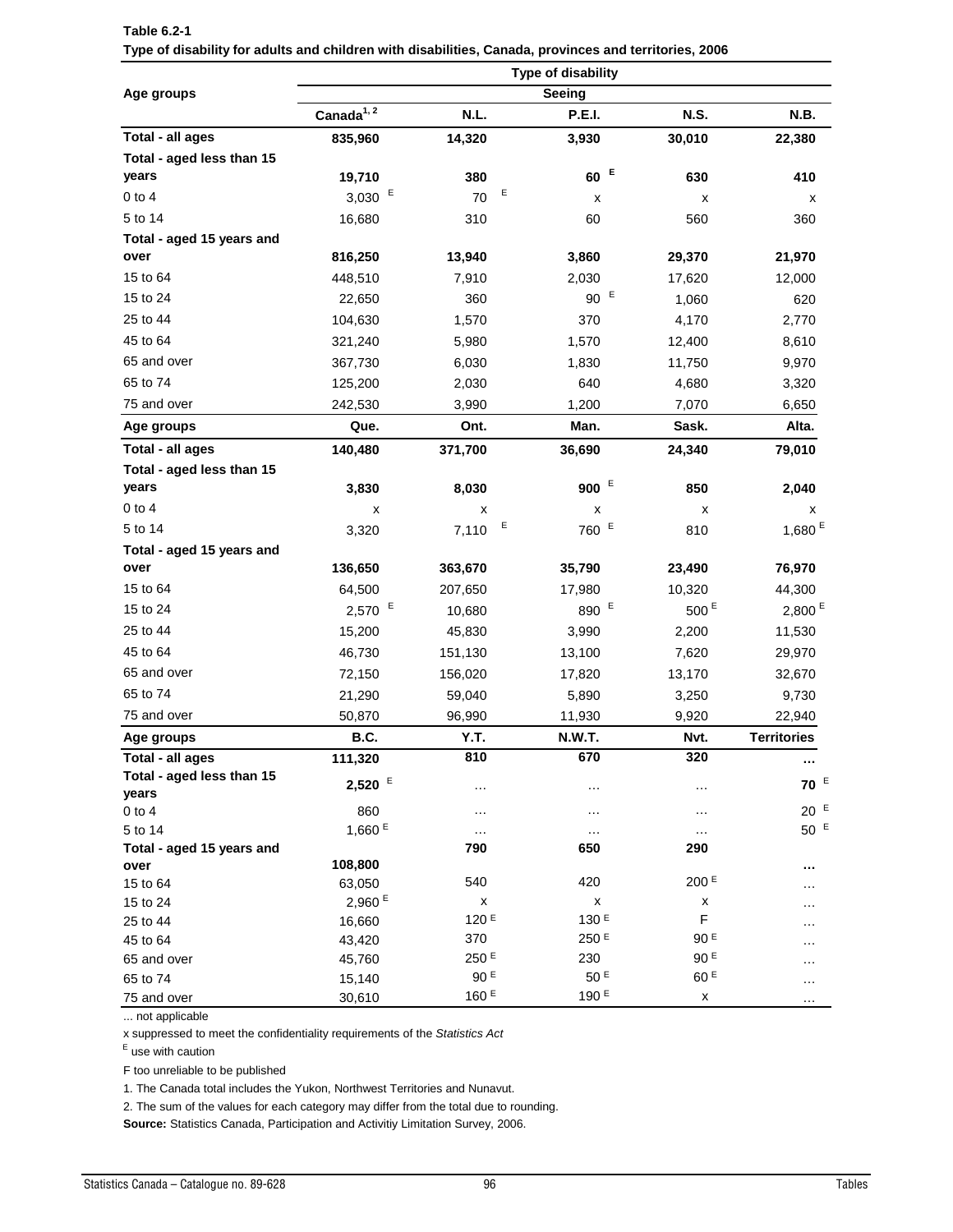|                        |               |                     | Type of disability |             |                      |                     |  |  |  |
|------------------------|---------------|---------------------|--------------------|-------------|----------------------|---------------------|--|--|--|
| Age groups             |               | Speech <sup>3</sup> |                    |             |                      |                     |  |  |  |
|                        | Canada $1, 2$ | N.L.                | <b>P.E.I.</b>      | <b>N.S.</b> | N.B.                 | Que.                |  |  |  |
| Total - all ages       | 429,660       | 7,320               | 2,080              | 16,670      | 11,090               | 82,220              |  |  |  |
| Total - aged less than |               |                     |                    |             |                      |                     |  |  |  |
| 15 years               | 66,940        | 930                 | 290                | 2,020       | 1,280                | 10,450              |  |  |  |
| $0$ to 4               | X             | X                   | X                  | X           | X                    | X                   |  |  |  |
| 5 to 14                | 66,940        | 930                 | 290                | 2,020       | 1,280                | 10,450              |  |  |  |
| Total - aged 15 years  |               |                     |                    |             |                      |                     |  |  |  |
| and over               | 362,720       | F                   | F                  | Е<br>14,650 | $9,820$ <sup>E</sup> | 71,770 <sup>E</sup> |  |  |  |
| 15 to 64               | 240,160       | F                   | F                  | E<br>10,310 | F                    | 44,830 E            |  |  |  |
| 15 to 24               | 33,790 E      | F                   | F                  | F           | F                    | F                   |  |  |  |
| 25 to 44               | 92,200 E      | F                   | F                  | F           | F                    | F                   |  |  |  |
| 45 to 64               | 114,170 $E$   | F                   | F                  | F           | F                    | F                   |  |  |  |
| 65 and over            | 122,560 E     | F                   | F                  | F           | F                    | F                   |  |  |  |
| 65 to 74               | F             | F                   | F                  | F           | F                    | F                   |  |  |  |
| 75 and over            | F             | F                   | F                  | F           | F                    | F                   |  |  |  |

| Table 6.3                                                                                    |  |
|----------------------------------------------------------------------------------------------|--|
| Type of disability for adults and children with disabilities, for Canada and provinces, 2001 |  |

**Ont. Man. Sask. Alta. B.C. Total - all ages 429,660 183,170 18,070 14,030 36,570 58,420 Total - aged less than 15 years 66,940 30,770 2,760 1,870 7,900 8,680** 0 to 4 **x** x … … … … … … … 5 to 14 66,940 30,770 2,760 1,870 7,900 8,680 **Total - aged 15 years and over 362,720 152,410 <sup>E</sup> 15,310 <sup>E</sup> 12,170 <sup>E</sup> 28,680 <sup>E</sup> 49,730 <sup>E</sup>** 15 to 64 240,160 100,640 <sup>E</sup> F 7,380 <sup>E</sup> 20,350 <sup>E</sup> F 15 to 24 33,790 <sup>E</sup> F F F F 25 to 44 92,200 『 F F F F F 45 to 64 114,170 <sup>E</sup> F F F F 65 and over the 122,560  $^{\mathsf{E}}$  fff FFF F 65 to 74 F F F F F F 75 and over F F F F F F **Age groups Canada1, 2 Type of disability** Speech<sup>3</sup>

... not applicable

x suppressed to meet the confidentiality requirements of the *Statistics Act* 

E use with caution

F too unreliable to be published

1. The Canada total excludes the Yukon, Northwest Territories and Nunavut.

2. The sum of the values for each category may differ from the total due to rounding.

3. Not applicable to children 0 to 4 years of age.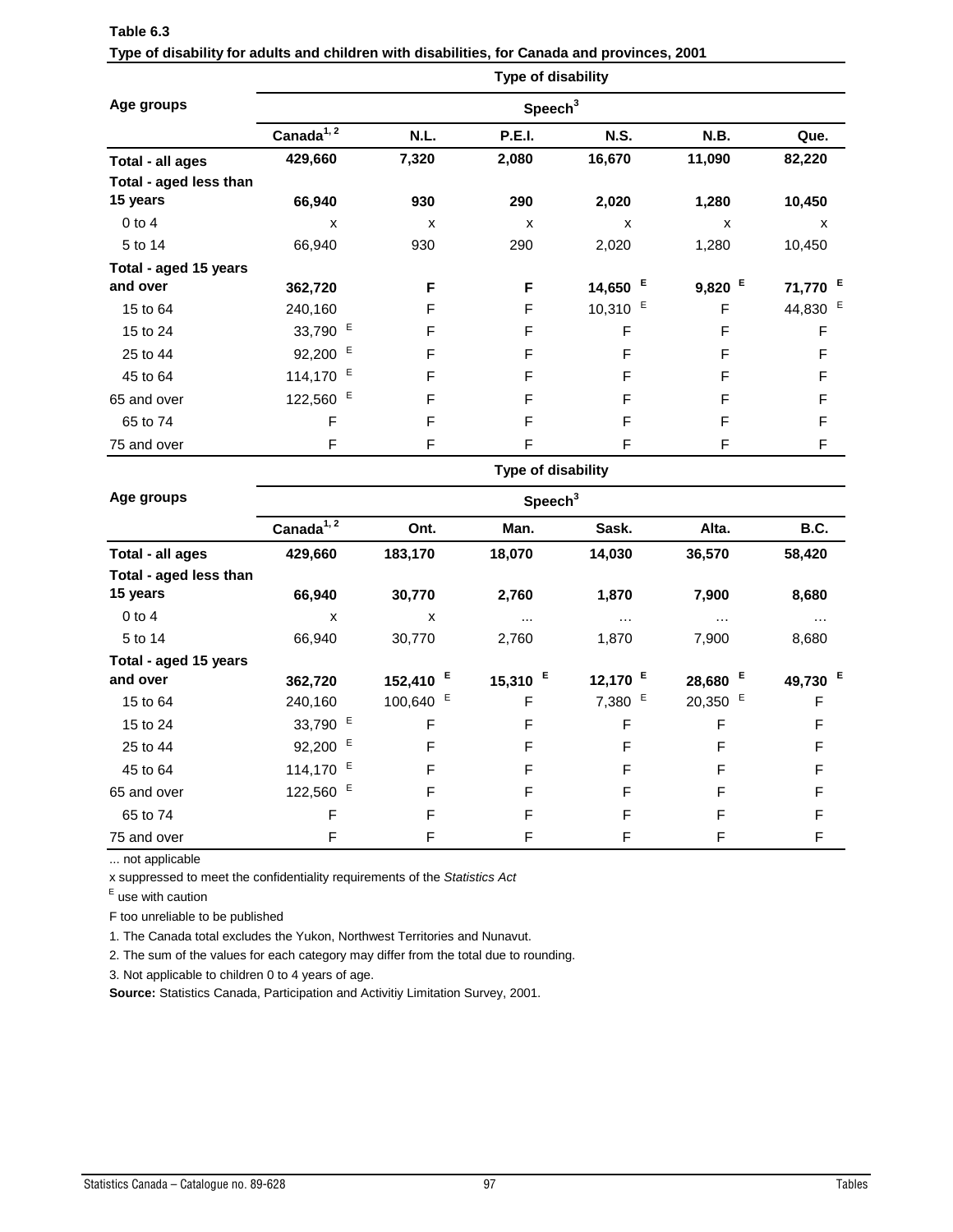|                           |                                  |                  | <b>Type of disability</b> |                      |                      |
|---------------------------|----------------------------------|------------------|---------------------------|----------------------|----------------------|
| Age groups                |                                  |                  | Speech <sup>3</sup>       |                      |                      |
|                           | Canada $1, 2$                    | N.L.             | <b>P.E.I.</b>             | <b>N.S.</b>          | N.B.                 |
| Total - all ages          | 557,980                          | 10,270           | 2,710                     | 20,860               | 17,190               |
| Total - aged less than 15 |                                  |                  |                           |                      |                      |
| years                     | 78,240                           | 870              | 320                       | 2,720                | 1,650                |
| 0 to 4                    | .                                | $\cdots$         | $\cdots$                  | $\cdots$             |                      |
| 5 to 14                   | 78,240                           | 870              | 320                       | 2,720                | 1,650                |
| Total - aged 15 years and |                                  |                  |                           |                      |                      |
| over                      | 479,740                          | 9,410            | 2,380                     | 18,140               | 15,540               |
| 15 to 64                  | 336,350                          | 6,470            | 1,670                     | 13,200               | 10,780               |
| 15 to 24                  | 52,620                           | 1,070            | 220 $E$                   | 1,920                | 1,300                |
| 25 to 44                  | 113,450                          | 2,070            | 470                       | 3,520                | 3,440                |
| 45 to 64                  | 170,280                          | 3,330            | 990                       | 7,760                | 6,040                |
| 65 and over               | 143,390                          | 2,930            | 710                       | 4,940                | 4,760                |
| 65 to 74                  | 49,670                           | Ε<br>1,240       | E<br>270                  | $1,940$ <sup>E</sup> | 1,780 $E$            |
| 75 and over               | 93,720                           | Е<br>1,690       | E,<br>440                 | $3,000$ <sup>E</sup> | $2,980$ <sup>E</sup> |
| Age groups                | Que.                             | Ont.             | Man.                      | Sask.                | Alta.                |
| Total - all ages          | 97,900                           | 243,750          | 20,730                    | 18,090               | 52,570               |
| Total - aged less than 15 |                                  |                  |                           |                      |                      |
| years                     | 14,730                           | 32,630           | 3,240                     | 2,320                | 9,480                |
| $0$ to $4$                |                                  |                  |                           |                      |                      |
| 5 to 14                   | 14,730                           | 32,630           | 3,240                     | 2,320                | 9,480                |
| Total - aged 15 years and |                                  |                  |                           |                      |                      |
| over                      | 83,180                           | 211,120          | 17,490                    | 15,770               | 43,090               |
| 15 to 64                  | 54,870                           | 147,150          | 12,280                    | 10,620               | 32,050               |
| 15 to 24                  | 8,440                            | 23,870           | 2,070                     | 1,660                | 4,990                |
| 25 to 44                  | 16,240                           | 51,810           | 3,990                     | 3,230                | 11,970               |
| 45 to 64                  | 30,200                           | 71,470           | 6,220                     | 5,730 <sup>E</sup>   | 15,100               |
| 65 and over               | 28,300                           | 63,970           | 5,200                     | 5,150                | 11,030               |
| 65 to 74                  | 11,260                           | Ε<br>18,710      | $2,240$ <sup>E</sup>      | 1,640 $E$            | 4,380 $E$            |
| 75 and over               | $17,050$ <sup>E</sup>            | Ε<br>45,260      | $2,960$ <sup>E</sup>      | $3,510$ <sup>E</sup> | 6,660 $E$            |
| Age groups                | B.C.                             | Y.T.             | <b>N.W.T.</b>             | Nvt.                 | <b>Territories</b>   |
| Total - all ages          | 72,240                           | 620              | 680                       | 350                  |                      |
| Total - aged less than 15 |                                  | $\cdots$         | $\cdots$                  | $\cdots$             | 300                  |
| years                     | 9,970                            |                  |                           |                      |                      |
| $0$ to $4$                | $\cdots$                         | $\cdots$         | $\cdots$                  | $\cdots$             | х                    |
| 5 to 14                   | 9,970                            | $\cdots$         | $\cdots$                  | $\cdots$             | 300                  |
| Total - aged 15 years and |                                  |                  |                           |                      |                      |
| over                      | 62,270                           | 520              | 570                       | 270                  | .                    |
| 15 to 64                  | 46,130                           | 410              | 490                       | 220                  |                      |
| 15 to 24                  | 6,840                            | x                | 100 <sup>E</sup>          | 70 <sup>E</sup>      |                      |
| 25 to 44                  | 16,410                           | 110 <sup>E</sup> | 110E                      | 90E                  | .                    |
| 45 to 64                  | 22,880 <sup>E</sup>              | 220 E            | 280 E                     | 60E                  | .                    |
| 65 and over               | 16,140 <sup>E</sup>              | F                | 80 E                      | x                    | .                    |
| 65 to 74<br>75 and over   | 6,020 $E$<br>10,110 <sup>E</sup> | F                | 40 <sup>E</sup><br>x      | x<br>x               | $\cdots$             |
|                           |                                  | х                |                           |                      | $\cdots$             |

| <b>Table 6.3-1</b>                                                                                    |  |
|-------------------------------------------------------------------------------------------------------|--|
| Type of disability for adults and children with disabilities, Canada, provinces and territories, 2006 |  |

x suppressed to meet the confidentiality requirements of the *Statistics Act* 

E use with caution

F too unreliable to be published

1. The Canada total includes the Yukon, Northwest Territories and Nunavut.

2. The sum of the values for each category may differ from the total due to rounding.

3. Not applicable to children 0 to 4 years of age.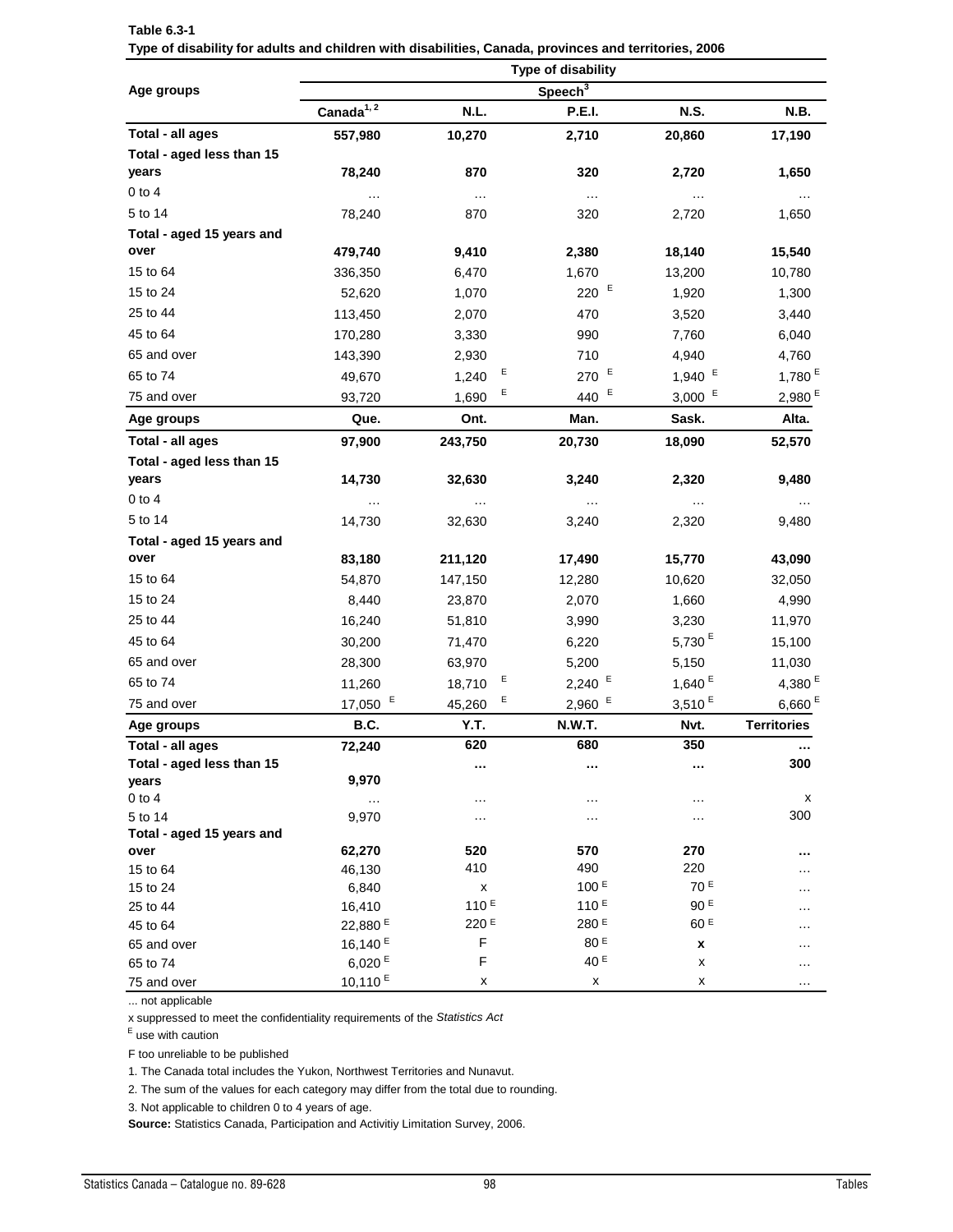| Table 6.4                                                                                    |  |
|----------------------------------------------------------------------------------------------|--|
| Type of disability for adults and children with disabilities, for Canada and provinces, 2001 |  |

|                        |                        | <b>Type of disability</b><br>Mobility <sup>3</sup> |                           |                      |            |             |  |  |  |
|------------------------|------------------------|----------------------------------------------------|---------------------------|----------------------|------------|-------------|--|--|--|
| Age groups             |                        |                                                    |                           |                      |            |             |  |  |  |
|                        | Canada <sup>1, 2</sup> | N.L.                                               | <b>P.E.I.</b>             | <b>N.S.</b>          | N.B.       | Que.        |  |  |  |
| Total - all ages       | 2,472,710              | 44,270                                             | 12,570                    | 106,700              | 71,320     | 420,930     |  |  |  |
| Total - aged less than |                        |                                                    |                           |                      |            |             |  |  |  |
| 15 years               | 21,150                 | 460                                                | 110 $E$                   | 740                  | 630        | 2,900       |  |  |  |
| $0$ to $4$             | $\cdots$               | $\cdots$                                           | $\cdots$                  | $\cdots$             | $\cdots$   | $\cdots$    |  |  |  |
| 5 to 14                | 21,150                 | 460                                                | 110 $E$                   | 740                  | 630        | 2,900       |  |  |  |
| Total - aged 15 years  |                        |                                                    |                           |                      |            |             |  |  |  |
| and over               | 2,451,570              | 43,810                                             | 12,460                    | 105,970              | 70,690     | 418,030     |  |  |  |
| 15 to 64               | 1,320,170              | 25,030                                             | 6,690                     | 60,760               | 39,230     | 224,710     |  |  |  |
| 15 to 24               | 63,470                 | 1,180 $E$                                          | F                         | $2,370$ <sup>E</sup> | 1,680 $E$  | 11,040 $E$  |  |  |  |
| 25 to 44               | 377,270                | $7,300$ <sup>E</sup>                               | 1,850 $E$                 | 16,040               | 11,770 $E$ | 62,880      |  |  |  |
| 45 to 64               | 879,430                | 16,540                                             | 4,490 $E$                 | 42,350               | 25,780     | 150,790     |  |  |  |
| 65 and over            | 1,131,400              | 18,790                                             | 5,770                     | 45,210               | 31,460     | 193,320     |  |  |  |
| 65 to 74               | 485,840                | 8,380                                              | $2,440$ <sup>E</sup>      | 18,660 E             | 12,610     | 81,470 E    |  |  |  |
| 75 and over            | 645,560                | 10,410                                             | $3,330$ <sup>E</sup>      | 26,550               | 18,850     | 111,850 $E$ |  |  |  |
|                        |                        |                                                    | <b>Type of disability</b> |                      |            |             |  |  |  |

| Age groups             | Mobility $3$  |                      |                      |              |            |                     |  |
|------------------------|---------------|----------------------|----------------------|--------------|------------|---------------------|--|
|                        | Canada $1, 2$ | Ont.                 | Man.                 | Sask.        | Alta.      | <b>B.C.</b>         |  |
| Total - all ages       | 2,472,710     | 1,087,340            | 98,120               | 77,230       | 220,550    | 333,680             |  |
| Total - aged less than |               |                      |                      |              |            |                     |  |
| 15 years               | 21,150        | 10,030               | 710                  | 700          | 2,590      | 2,270               |  |
| $0$ to 4               | $\cdots$      | $\cdots$             | $\cdots$             | $\cdots$     | $\cdots$   | $\cdots$            |  |
| 5 to 14                | 21,150        | 10,030               | 710                  | 700          | 2,590      | 2,270               |  |
| Total - aged 15 years  |               |                      |                      |              |            |                     |  |
| and over               | 2,451,570     | 1,077,310            | 97,410               | 76,530       | 217,950    | 331,410             |  |
| 15 to 64               | 1,320,170     | 577,920              | 49,150               | 35,680       | 128,120    | 172,880             |  |
| 15 to 24               | 63,470        | 26,460 <sup>E</sup>  | $2,370$ <sup>E</sup> | $2,010^{-E}$ | 7,460 $E$  | 8,550E              |  |
| 25 to 44               | 377,270       | 154,810 <sup>E</sup> | 14,210 $E$           | 10,870 E     | 41,460 $E$ | 56,070 E            |  |
| 45 to 64               | 879,430       | 396,650              | 32,570               | 22,800 E     | 79,210     | 108,250 $E$         |  |
| 65 and over            | 1,131,400     | 499,390              | 48,250               | 40,840       | 89,830     | 158,540             |  |
| 65 to 74               | 485,840       | 219,990              | 17,590 E             | 15,670 E     | 41,380 $E$ | 67,650 <sup>E</sup> |  |
| 75 and over            | 645,560       | 279,400              | 30,660               | 25,170       | 48,450     | 90,890              |  |

x suppressed to meet the confidentiality requirements of the *Statistics Act* 

E use with caution

F use with great caution

1. The Canada total excludes the Yukon, Northwest Territories and Nunavut.

2. The sum of the values for each category may differ from the total due to rounding.

3. Not applicable to children 0 to 4 years of age.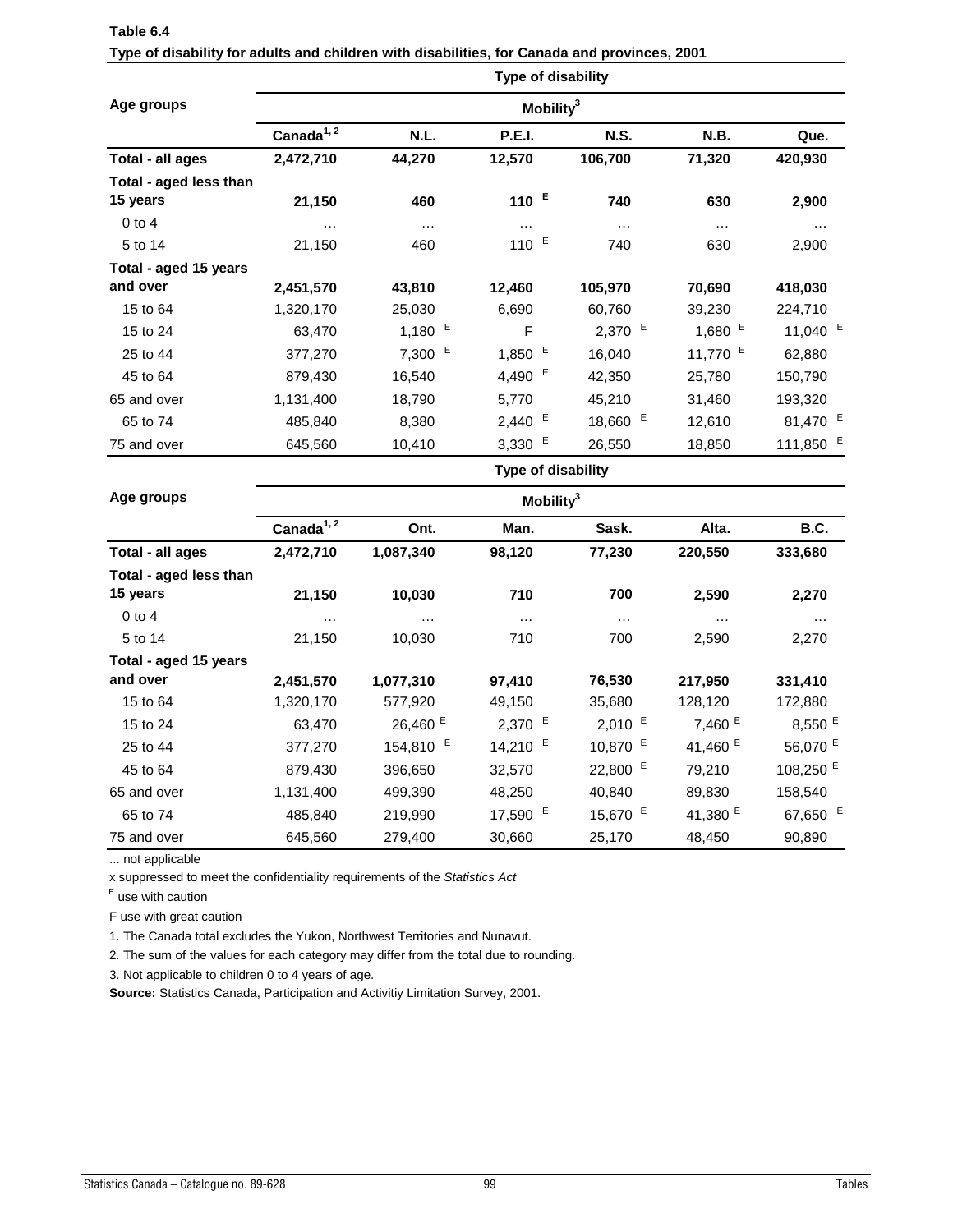|                           |                    |            | <b>Type of disability</b> |                    |                    |
|---------------------------|--------------------|------------|---------------------------|--------------------|--------------------|
| Age groups                |                    |            | Mobility <sup>3</sup>     |                    |                    |
|                           | Canada $1, 2$      | N.L.       | <b>P.E.I.</b>             | <b>N.S.</b>        | N.B.               |
| Total - all ages          | 2,946,160          | 52,310     | 14,260                    | 120,550            | 82,310             |
| Total - aged less than 15 |                    |            |                           |                    |                    |
| years                     | 23,160             | 450        | E<br>90                   | 710                | 520                |
| $0$ to $4$                | .                  | $\ldots$   | .                         | $\cdots$           | $\cdots$           |
| 5 to 14                   | 23,160             | 450        | E<br>90                   | 710                | 520                |
| Total - aged 15 years and |                    |            |                           |                    |                    |
| over                      | 2,923,000          | 51,860     | 14,170                    | 119,840            | 81,790             |
| 15 to 64                  | 1,580,770          | 30,390     | 7,420                     | 66,610             | 47,210             |
| 15 to 24                  | 77,980             | 1,490      | 340                       | 3,050              | 2,060              |
| 25 to 44                  | 391,900            | 7,560      | 1,510                     | 14,140             | 11,250             |
| 45 to 64                  | 1,110,890          | 21,330     | 5,560                     | 49,420             | 33,900             |
| 65 and over               | 1,342,230          | 21,470     | 6,750                     | 53,230             | 34,580             |
| 65 to 74                  | 532,890            | 8,820      | 2,800                     | 23,290             | 14,850             |
| 75 and over               | 809,340            | 12,650     | 3,950                     | 29,940             | 19,730             |
| Age groups                | Que.               | Ont.       | Man.                      | Sask.              | Alta.              |
| Total - all ages          | 529,650            | 1,262,300  | 111,020                   | 92,350             | 263,460            |
| Total - aged less than 15 |                    |            |                           |                    |                    |
| years                     | 3,200              | 10,880     | 1,180 $E$                 | $650$ <sup>E</sup> | $2,510^{E}$        |
| $0$ to $4$                |                    |            |                           | $\ldots$           |                    |
| 5 to 14                   | 3,200              | 10,880     | E<br>1,180                | 650 <sup>E</sup>   | $2,510^{E}$        |
| Total - aged 15 years and |                    |            |                           |                    |                    |
| over                      | 526,450            | 1,251,420  | 109,840                   | 91,700             | 260,950            |
| 15 to 64                  | 271,000            | 688,020    | 54,930                    | 43,610             | 147,410            |
| 15 to 24                  | 11,880             | 35,280     | 2,300                     | 2,140              | 9,330              |
| 25 to 44                  | 68,070             | 171,970    | 14,180                    | 9,680              | 38,230             |
| 45 to 64                  | 191,050            | 480,780    | 38,460                    | 31,780             | 99,850             |
| 65 and over               | 255,450            | 563,400    | 54,910                    | 48,090             | 113,540            |
| 65 to 74                  | 94,350             | 227,390    | 19,780                    | 17,260             | 50,640             |
| 75 and over               | 161,100            | 336,020    | 35,120                    | 30,830             | 62,890             |
| Age groups                | B.C.               | Y.T.       | <b>N.W.T.</b>             | Nvt.               | <b>Territories</b> |
| Total - all ages          | 412,760            | 2,260      | 1,960                     | 960                | $\cdots$           |
| Total - aged less than 15 |                    |            |                           |                    |                    |
| years                     | 2,880 <sup>E</sup> | $\cdots$   |                           | $\cdots$           | 80 $E$             |
| $0$ to $4$                | $\cdots$           | $\cdots$   | $\cdots$                  | $\cdots$           | x                  |
| 5 to 14                   | 2,880 <sup>E</sup> | $\cdots$   | $\cdots$                  | $\cdots$           | 80 E               |
| Total - aged 15 years and |                    |            |                           |                    |                    |
| over                      | 409,880            | 2,240      | 1,940                     | 920<br>610         | $\cdots$           |
| 15 to 64                  | 220,730            | 1,510      | 1,300<br>70 <sup>E</sup>  | 60E                |                    |
| 15 to 24                  | 9,860              | x          |                           |                    |                    |
| 25 to 44                  | 54,550             | 280        | 300                       | 180 <sup>E</sup>   | $\cdots$           |
| 45 to 64                  | 156,320            | 1,130      | 930                       | 370                | $\cdots$           |
| 65 and over               | 189,150            | 720        | 630                       | 310<br>240         | .                  |
| 65 to 74                  | 72,800<br>116,350  | 390<br>340 | 290<br>340                | 70 E               | $\cdots$           |
| 75 and over               |                    |            |                           |                    | $\cdots$           |

**Type of disability for adults and children with disabilities, Canada, provinces and territories, 2006 Table 6.4-1**

x suppressed to meet the confidentiality requirements of the *Statistics Act* 

E use with caution

1. The Canada total includes the Yukon, Northwest Territories and Nunavut.

2. The sum of the values for each category may differ from the total due to rounding.

3. Not applicable to children 0 to 4 years of age.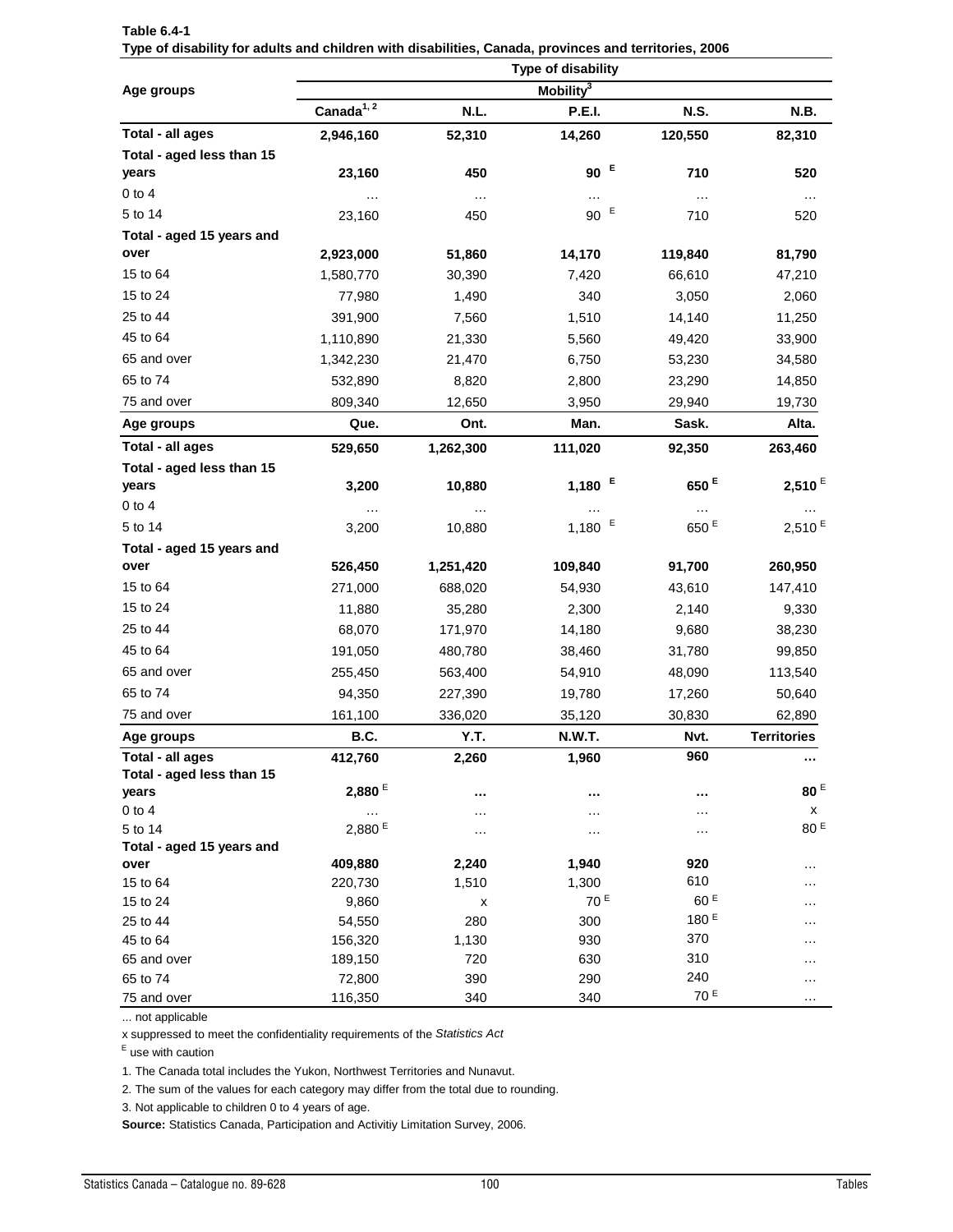| Table 6.5                                                                                    |
|----------------------------------------------------------------------------------------------|
| Type of disability for adults and children with disabilities, for Canada and provinces, 2001 |

|                        |                        | <b>Type of disability</b> |                      |             |            |                      |  |  |  |
|------------------------|------------------------|---------------------------|----------------------|-------------|------------|----------------------|--|--|--|
| Age groups             | Agility <sup>3,4</sup> |                           |                      |             |            |                      |  |  |  |
|                        | Canada <sup>1, 2</sup> | N.L.                      | <b>P.E.I.</b>        | <b>N.S.</b> | N.B.       | Que.                 |  |  |  |
| Total - all ages       | 2,308,390              | 39,300                    | 11,880               | 97,380      | 67,080     | 397,480              |  |  |  |
| Total - aged less than |                        |                           |                      |             |            |                      |  |  |  |
| 15 years               | 31,410                 | 410                       | 160 $E$              | 800         | 700        | 6,070                |  |  |  |
| $0$ to $4$             | $\cdots$               | .                         | $\cdots$             | $\cdots$    | $\cdots$   | $\cdots$             |  |  |  |
| 5 to 14                | 31,410                 | 410                       | 160 $E$              | 800         | 700        | 6,070                |  |  |  |
| Total - aged 15 years  |                        |                           |                      |             |            |                      |  |  |  |
| and over               | 2,276,980              | 38,890                    | 11,720               | 96,580      | 66,390     | 391,410              |  |  |  |
| 15 to 64               | 1,230,670              | 22,670                    | 6,540                | 54,820      | 36,780     | 207,770              |  |  |  |
| 15 to 24               | 53,200                 | F                         | F                    | F           | 1,460 $E$  | $9,270$ <sup>E</sup> |  |  |  |
| 25 to 44               | 357,050                | 6,330 $E$                 | 1,590 $E$            | 15,340      | 11,160 $E$ | 58,040               |  |  |  |
| 45 to 64               | 820,430                | 15,390 <sup>E</sup>       | 4,650 $E$            | 37,730      | 24,160     | 140,460              |  |  |  |
| 65 and over            | 1,046,310              | 16,220                    | 5,180 $E$            | 41,750      | 29,600     | 183,640              |  |  |  |
| 65 to 74               | 446,950                | 6,910 $E$                 | $2,130$ <sup>E</sup> | 17,210 $E$  | 11,690 E   | 73,520 <sup>E</sup>  |  |  |  |
| 75 and over            | 599,360                | $9,310$ <sup>E</sup>      | $3,050$ <sup>E</sup> | 24,540      | 17,910     | 110,120 <sup>E</sup> |  |  |  |
|                        |                        |                           | Type of disability   |             |            |                      |  |  |  |

| Age groups             | Agility <sup>3,4</sup> |                      |                       |            |            |                      |  |
|------------------------|------------------------|----------------------|-----------------------|------------|------------|----------------------|--|
|                        | Canada $1, 2$          | Ont.                 | Man.                  | Sask.      | Alta.      | <b>B.C.</b>          |  |
| Total - all ages       | 2,308,390              | 1,005,590            | 93,530                | 78,360     | 207,720    | 310,060              |  |
| Total - aged less than |                        |                      |                       |            |            |                      |  |
| 15 years               | 31,410                 | 14,690               | 1,240                 | 840        | 3,480      | 3,020                |  |
| $0$ to $4$             | $\cdots$               | $\cdots$             | $\cdots$              | $\cdots$   | $\cdots$   | $\cdots$             |  |
| 5 to 14                | 31,410                 | 14,690               | 1,240                 | 840        | 3,480      | 3,020                |  |
| Total - aged 15 years  |                        |                      |                       |            |            |                      |  |
| and over               | 2,276,980              | 990,900              | 92,290                | 77,520     | 204,240    | 307,040              |  |
| 15 to 64               | 1,230,670              | 531,470              | 45,380                | 36,950     | 122,330    | 165,950              |  |
| 15 to 24               | 53,200                 | 21,550 <sup>E</sup>  | 1,960 $E$             | 1,660 $E$  | 6,370 $E$  | $7,920$ <sup>E</sup> |  |
| 25 to 44               | 357,050                | 147,450 <sup>E</sup> | 13,300 E              | 11,710 $E$ | 37,790 E   | 54,340 <sup>E</sup>  |  |
| 45 to 64               | 820,430                | 362,470              | $30,130$ <sup>E</sup> | 23,590     | 78,160     | 103,690 <sup>E</sup> |  |
| 65 and over            | 1,046,310              | 459,440              | 46,910                | 40,570     | 81,910     | 141,090              |  |
| 65 to 74               | 446,950                | 203,190 <sup>E</sup> | 15,700 <sup>E</sup>   | 15,900 E   | 38,440 $E$ | 62,260 <sup>E</sup>  |  |
| 75 and over            | 599,360                | 256,250              | 31,210                | 24,660     | 43,470     | 78,830 E             |  |

x suppressed to meet the confidentiality requirements of the *Statistics Act* 

E use with caution

F too unreliable to be published

1. The Canada total excludes the Yukon, Northwest Territories and Nunavut.

2. The sum of the values for each category may differ from the total due to rounding.

3. Not applicable to children 0 to 4 years of age.

4 .Agility was referred to as dexterity for children in the 2001 Participation and Activitiy Limitation Survey.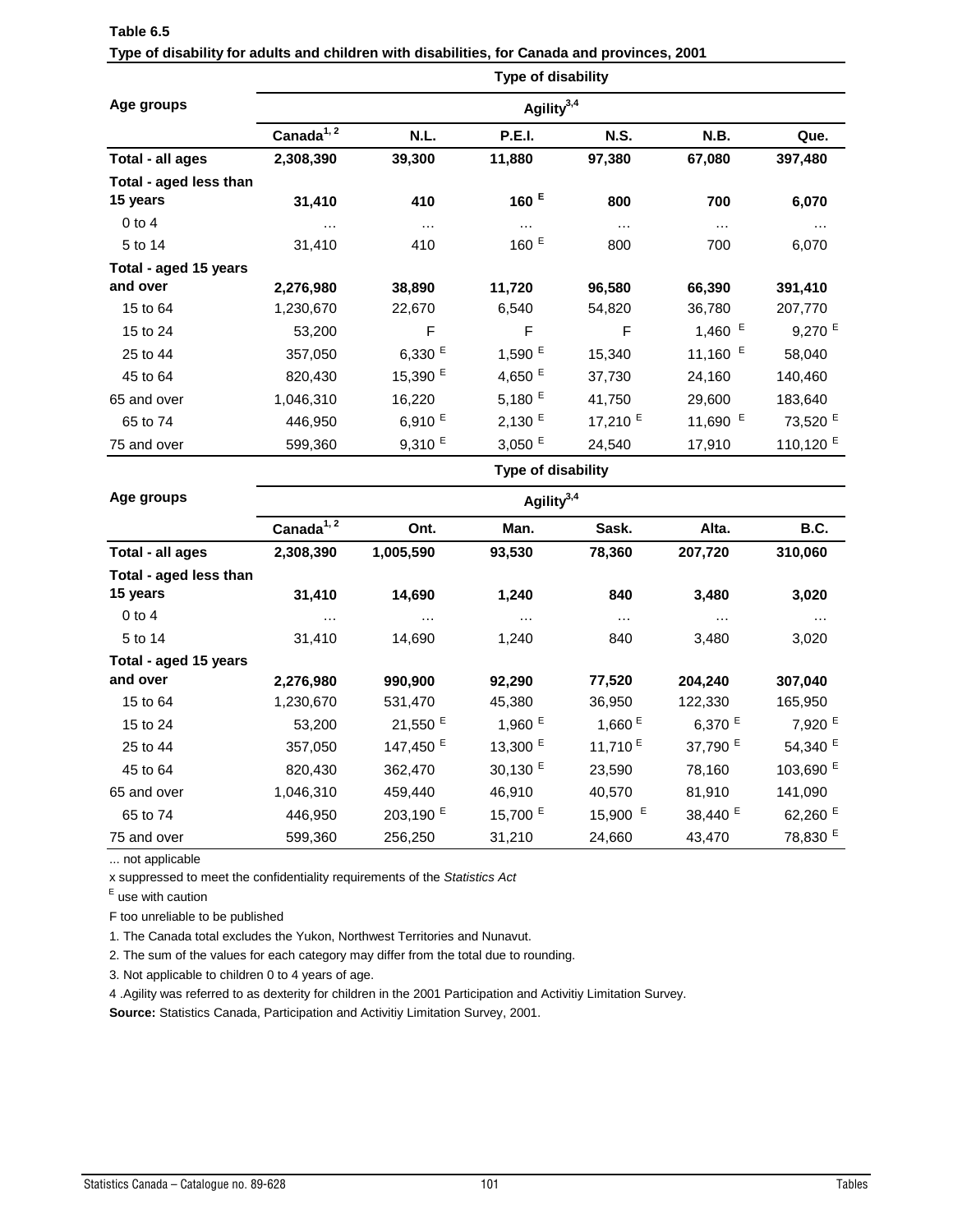|                                    |                      |           | Type of disability                      |                  |                     |
|------------------------------------|----------------------|-----------|-----------------------------------------|------------------|---------------------|
| Age groups                         |                      |           |                                         |                  |                     |
|                                    | Canada $\sqrt{1, 2}$ | N.L.      | Agility <sup>3,4</sup><br><b>P.E.I.</b> | <b>N.S.</b>      | N.B.                |
| Total - all ages                   | 2,856,820            | 49,050    | 13,840                                  | 116,490          | 78,960              |
| Total - aged less than 15          |                      |           |                                         |                  |                     |
| years                              | 37,240               | 380       | 110 $E$                                 | 910              | 670                 |
| $0$ to $4$                         |                      | $\ldots$  |                                         | $\ldots$         | $\cdots$            |
| 5 to 14                            | 37,240               | 380       | 110 $E$                                 | 910              | 670                 |
| Total - aged 15 years and          |                      |           |                                         |                  |                     |
| over                               | 2,819,580            | 48,670    | 13,720                                  | 115,580          | 78,290              |
| 15 to 64                           | 1,537,730            | 28,480    | 7,330                                   | 66,780           | 44,930              |
| 15 to 24                           | 64,180               | 1,230     | 240 $E$                                 | 2,630            | 1,670               |
| 25 to 44                           | 386,380              | 7,250     | 1,570                                   | 14,110           | 10,750              |
| 45 to 64                           | 1,087,170            | 20,000    | 5,530                                   | 50,040           | 32,500              |
| 65 and over                        | 1,281,850            | 20,190    | 6,390                                   | 48,800           | 33,370              |
| 65 to 74                           | 521,940              | 8,510     | 2,650                                   | 20,800           | 13,580              |
| 75 and over                        | 759,920              | 11,680    | 3,740                                   | 28,000           | 19,790              |
| Age groups                         | Que.                 | Ont.      | Man.                                    | Sask.            | Alta.               |
| Total - all ages                   | 515,150              | 1,232,790 | 104,060                                 | 92,160           | 256,720             |
| Total - aged less than 15          |                      |           |                                         |                  |                     |
| years                              | 8,700                | 15,200    | 1,060                                   | 1,110            | 4,910               |
| 0 to 4                             | $\cdots$             |           |                                         | $\cdots$         |                     |
| 5 to 14                            | 8,700                | 15,200    | 1,060                                   | 1,110            | 4,910               |
| Total - aged 15 years and          |                      |           |                                         |                  |                     |
| over                               | 506,450              | 1,217,580 | 103,000                                 | 91,050           | 251,810             |
| 15 to 64                           | 260,170              | 676,400   | 52,530                                  | 43,770           | 145,350             |
| 15 to 24                           | 9,420                | 26,910    | 2,110                                   | 2,130            | 7,750               |
| 25 to 44                           | 63,110               | 171,940   | 12,640                                  | 10,410           | 41,660              |
| 45 to 64                           | 187,630              | 477,550   | 37,790                                  | 31,220           | 95,940              |
| 65 and over                        |                      |           |                                         |                  |                     |
| 65 to 74                           | 246,280              | 541,180   | 50,460                                  | 47,280           | 106,460             |
|                                    | 88,720               | 232,620   | 18,900                                  | 17,500           | 46,410              |
| 75 and over                        | 157,560              | 308,570   | 31,560                                  | 29,780           | 60,050              |
| Age groups                         | <b>B.C.</b>          | Y.T.      | <b>N.W.T.</b>                           | Nvt.             | <b>Territories</b>  |
| Total - all ages                   | 392,770              | 2,270     | 1,850                                   | 710              | $\cdots$<br>100 $E$ |
| Total - aged less than 15<br>years | 4,080                |           |                                         | $\cdots$         |                     |
| $0$ to $4$                         | $\sim$ $\sim$        | .         | .                                       | $\cdots$         | $\cdots$            |
| 5 to 14                            | 4,080                |           |                                         |                  | 100 <sup>E</sup>    |
| Total - aged 15 years and          |                      |           |                                         | 690              | $\ldots$            |
| over                               | 388,700              | 2,240     | 1,800                                   |                  |                     |
| 15 to 64                           | 208,720              | 1,560     | 1,250                                   | 460              | $\cdots$            |
| 15 to 24                           | 9,930                | х         | F                                       | F                | .                   |
| 25 to 44                           | 52,200               | 330       | 260                                     | 150 <sup>E</sup> |                     |
| 45 to 64                           | 146,590              | 1,160     | 930                                     | 280              |                     |
| 65 and over                        | 179,980              | 680       | 550                                     | 230              |                     |
| 65 to 74                           | 71,470               | 370       | 240                                     | 170              |                     |
| 75 and over                        | 108,510              | 310       | 310                                     | 60 E             | .                   |

**Type of disability for adults and children with disabilities, Canada, provinces and territories, 2006 Table 6.5-1**

x suppressed to meet the confidentiality requirements of the *Statistics Act* 

E use with caution

F too unreliable to be published

1. The Canada total includes the Yukon, Northwest Territories and Nunavut.

2. The sum of the values for each category may differ from the total due to rounding.

3. Not applicable to children 0 to 4 years of age.

4 .Agility was referred to as dexterity for children in the 2001 Participation and Activitiy Limitation Survey.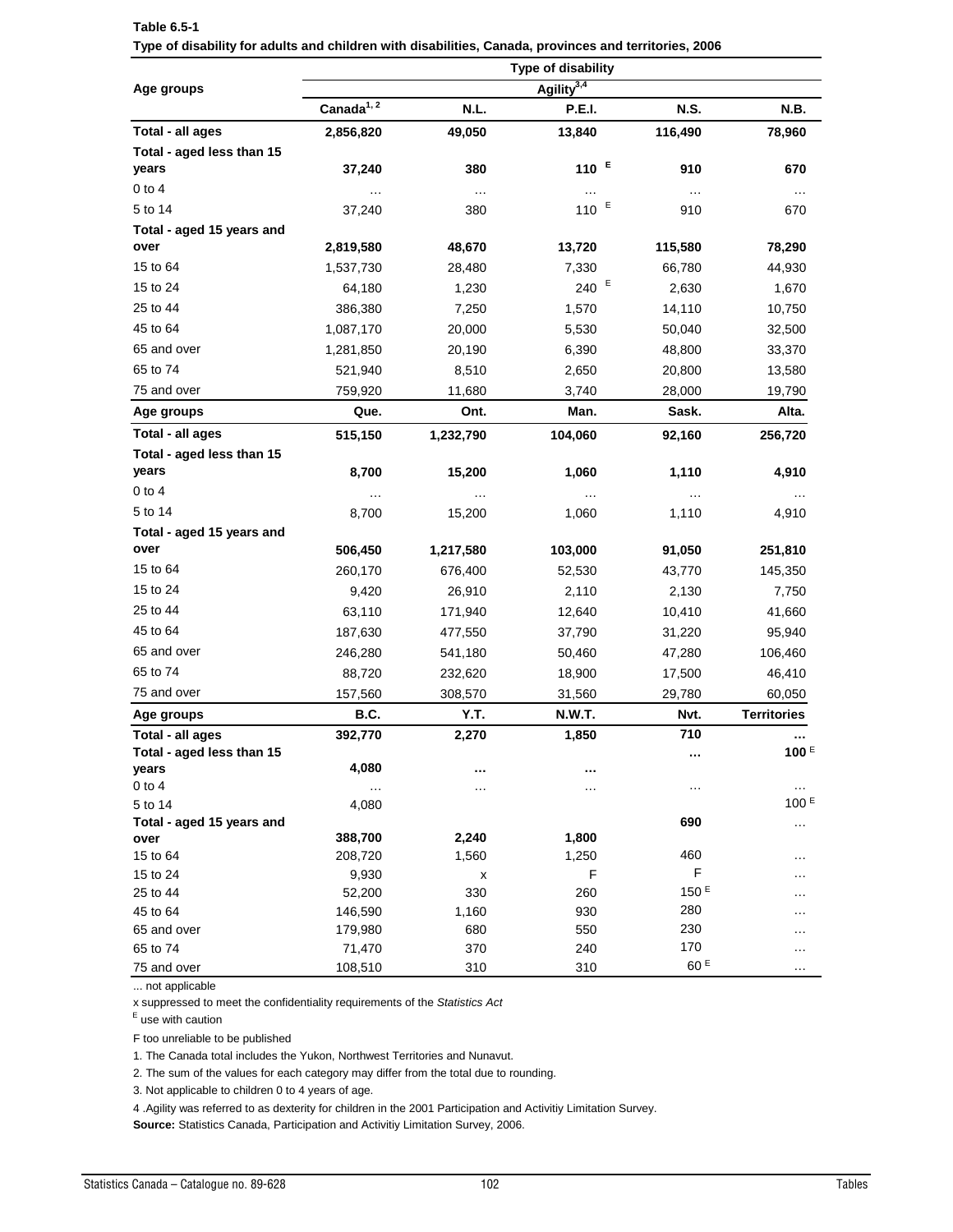| Table 6.6                                                                                    |  |
|----------------------------------------------------------------------------------------------|--|
| Type of disability for adults and children with disabilities, for Canada and provinces, 2001 |  |

|                                    | <b>Type of disability</b> |                      |                      |                      |                     |                      |  |  |  |
|------------------------------------|---------------------------|----------------------|----------------------|----------------------|---------------------|----------------------|--|--|--|
| Age groups                         | Pain $3$                  |                      |                      |                      |                     |                      |  |  |  |
|                                    | Canada <sup>1, 2</sup>    | N.L.                 | <b>P.E.I.</b>        | <b>N.S.</b>          | N.B.                | Que.                 |  |  |  |
| Total - all ages                   | $\cdots$                  | $\cdots$             |                      | $\cdots$             | $\cdots$            | $\cdots$             |  |  |  |
| Total - aged less than<br>15 years |                           |                      |                      |                      |                     |                      |  |  |  |
| $0$ to 4                           | $\cdots$<br>$\cdots$      | $\cdots$<br>$\cdots$ | $\cdots$<br>$\cdots$ | $\cdots$<br>.        | $\cdots$<br>.       | $\cdots$<br>$\cdots$ |  |  |  |
| 5 to 14                            | $\cdots$                  | $\cdots$             | $\cdots$             | $\cdots$             | $\cdots$            | $\cdots$             |  |  |  |
| Total - aged 15 years              |                           |                      |                      |                      |                     |                      |  |  |  |
| and over                           | 2,376,730                 | 36,790               | 11,850               | 103,150              | 67,830              | 373,170              |  |  |  |
| 15 to 64                           | 1,489,460                 | 24,340               | 7,540                | 67,540               | 43,450              | 233,480              |  |  |  |
| 15 to 24                           | 76,870                    | 1,050 $E$            | F                    | $3,150$ <sup>E</sup> | 2,070E              | 11,340 $E$           |  |  |  |
| 25 to 44                           | 476,110                   | 7,680 <sup>E</sup>   | $2,030$ <sup>E</sup> | 20,250               | 13,790              | 68,540               |  |  |  |
| 45 to 64                           | 936,490                   | 15,610 <sup>E</sup>  | 4,980 $E$            | 44,140               | 27,590              | 153,590              |  |  |  |
| 65 and over                        | 887,270                   | 12,450 $E$           | 4,310 $E$            | 35,610               | 24,370 <sup>E</sup> | 139,690 <sup>E</sup> |  |  |  |
| 65 to 74                           | 425,040                   | 5,950 $E$            | 2,050E               | 16,800 <sup>E</sup>  | 11,340 $E$          | 66,000 E             |  |  |  |
| 75 and over                        | 462,220                   | 6,510 $E$            | $2,270$ <sup>E</sup> | 18,810 <sup>E</sup>  | 13,030 $E$          | 73,700 E             |  |  |  |

|                        |                        |                      | <b>Type of disability</b> |                     |                     |                     |  |  |  |
|------------------------|------------------------|----------------------|---------------------------|---------------------|---------------------|---------------------|--|--|--|
| Age groups             | Pain $3$               |                      |                           |                     |                     |                     |  |  |  |
|                        | Canada <sup>1, 2</sup> | Ont.                 | Man.                      | Sask.               | Alta.               | B.C.                |  |  |  |
| Total - all ages       | $\cdots$               | $\cdots$             | 95,590                    | 80,130              | 239,020             | 353,510             |  |  |  |
| Total - aged less than |                        |                      |                           |                     |                     |                     |  |  |  |
| 15 years               | $\cdots$               | $\cdots$             | $\cdots$                  | $\cdots$            |                     | $\cdots$            |  |  |  |
| $0$ to 4               | $\cdots$               | $\cdots$             | $\cdots$                  | $\cdots$            | $\cdots$            | $\cdots$            |  |  |  |
| 5 to 14                | .                      | $\cdots$             | $\cdots$                  | .                   | .                   | $\cdots$            |  |  |  |
| Total - aged 15 years  |                        |                      |                           |                     |                     |                     |  |  |  |
| and over               | 2,376,730              | 1,015,700            | 95,590                    | 80,130              | 239,020             | 353,510             |  |  |  |
| 15 to 64               | 1,489,460              | 630,820              | 56,430                    | 46,900              | 159,770             | 219,200             |  |  |  |
| 15 to 24               | 76,870                 | 29,580 <sup>E</sup>  | 3,150 $E$                 | 2,830E              | 9,790 $E$           | 13,370 <sup>E</sup> |  |  |  |
| 25 to 44               | 476,110                | 195,920              | 18,410                    | 16,440              | 55,410              | 77,650              |  |  |  |
| 45 to 64               | 936,490                | 405,320              | 34,870 <sup>E</sup>       | 27,630              | 94,580              | 128,180             |  |  |  |
| 65 and over            | 887,270                | 384,890              | 39,160                    | 33,230              | 79,240              | 134,310             |  |  |  |
| 65 to 74               | 425,040                | 184,390 <sup>E</sup> | 16,650 <sup>E</sup>       | 14,230 $E$          | 40,640 <sup>E</sup> | 67,010 <sup>E</sup> |  |  |  |
| 75 and over            | 462,220                | 200,500 E            | 22,510 <sup>E</sup>       | 19,000 <sup>E</sup> | 38,610 <sup>E</sup> | 67,300 E            |  |  |  |

x suppressed to meet the confidentiality requirements of the *Statistics Act* 

E use with caution

F use with great caution

1. The Canada total excludes the Yukon, Northwest Territories and Nunavut.

2. The sum of the values for each category may differ from the total due to rounding.

3. Applicable to adults 15 years of age or older only.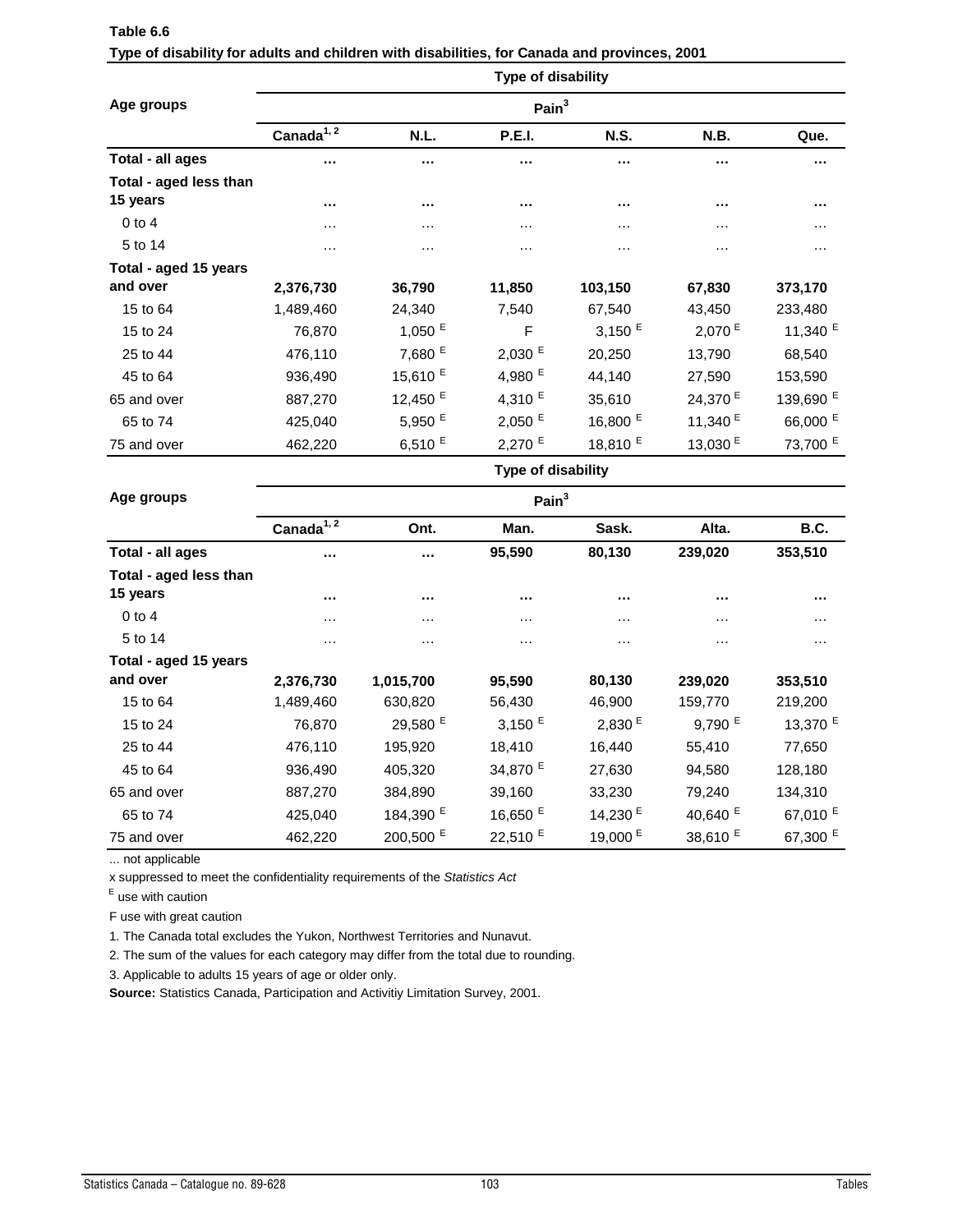|                                    |               |                  | Type of disability |                      |                    |
|------------------------------------|---------------|------------------|--------------------|----------------------|--------------------|
| Age groups                         |               |                  | Pain <sup>3</sup>  |                      |                    |
|                                    | Canada $1, 2$ | N.L.             | <b>P.E.I.</b>      | <b>N.S.</b>          | N.B.               |
| Total - all ages                   |               |                  |                    |                      |                    |
| Total - aged less than 15          |               |                  |                    |                      |                    |
| years                              |               | $\cdots$         |                    | $\cdots$             |                    |
| $0$ to $4$                         | .             | .                | .                  | .                    |                    |
| 5 to 14                            | $\cdots$      | $\cdots$         |                    | .                    | .                  |
| Total - aged 15 years and          |               |                  |                    |                      |                    |
| over                               | 2,965,650     | 50,030           | 13,900             | 120,690              | 79,680             |
| 15 to 64                           | 1,829,880     | 33,060           | 8,690              | 78,090               | 51,940             |
| 15 to 24                           | 98,060        | 1,350            | 380                | 3,440                | 2,110              |
| 25 to 44                           | 514,870       | 8,680            | 2,110              | 19,600               | 14,100             |
| 45 to 64                           | 1,216,950     | 23,030           | 6,200              | 55,050               | 35,740             |
| 65 and over                        | 1,135,770     | 16,980           | 5,200              | 42,600               | 27,740             |
| 65 to 74                           | 510,970       | 7,700            | 2,390              | 20,880               | 13,090             |
| 75 and over                        | 624,810       | 9,280            | 2,810              | 21,720               | 14,650             |
| Age groups                         | Que.          | Ont.             | Man.               | Sask.                | Alta.              |
| Total - all ages                   |               |                  |                    |                      |                    |
|                                    |               | $\cdots$         |                    | $\cdots$             | $\cdots$           |
| Total - aged less than 15<br>years | $\cdots$      | $\cdots$         |                    | $\cdots$             |                    |
| $0$ to $4$                         |               |                  |                    |                      |                    |
| 5 to 14                            |               | $\cdots$         | $\cdots$           | .                    |                    |
| Total - aged 15 years and          | $\cdots$      | $\cdots$         | $\cdots$           | $\cdots$             | .                  |
| over                               | 478,970       | 1,301,050        | 110,470            | 95,260               | 281,650            |
| 15 to 64                           | 280,540       | 800,240          | 67,720             | 54,410               | 185,370            |
| 15 to 24                           | 12,130        | 44840            | 3,490              | 2,770                | 12,510             |
| 25 to 44                           | 79,180        | 226,660          | 18,810             | 14,260               | 55,620             |
| 45 to 64                           |               |                  |                    |                      |                    |
|                                    | 189,220       | 528,740          | 45,420             | 37,380               | 117,250            |
| 65 and over                        | 198,430       | 500,810          | 42,760             | 40,850               | 96,280             |
| 65 to 74                           | 86,190        | 226,300          | 18,980             | 16,730               | 45,060             |
| 75 and over                        | 112,240       | 274,510          | 23,780             | 24,120               | 51,220             |
| Age groups                         | B.C.          | Y.T.             | <b>N.W.T.</b>      | Nvt.                 | <b>Territories</b> |
| Total - all ages                   |               | $\cdots$         |                    | $\cdots$             | $\cdots$           |
| Total - aged less than 15          |               |                  |                    |                      | $\cdots$           |
| years<br>$0$ to $4$                |               | $\cdots$         |                    |                      |                    |
| 5 to 14                            | $\cdots$      | $\cdots$         | $\cdots$           | $\cdots$<br>$\cdots$ | .<br>$\cdots$      |
| Total - aged 15 years and          | $\cdots$      | $\cdots$         | $\cdots$           |                      |                    |
| over                               | 428,370       | 2,700            | 2,000              | 870                  | .                  |
| 15 to 64                           | 265,610       | 2,060            | 1,520              | 630                  | .                  |
| 15 to 24                           | 14,740        | $110^E$          | 120 <sup>E</sup>   | 70 E                 | $\cdots$           |
| 25 to 44                           | 74,670        | 570              | 380                | 240 E                | .                  |
| 45 to 64                           | 176,200       | 1,380            | 1,020              | 330                  | .                  |
| 65 and over                        | 162,750       | 650              | 490                | 240                  | .                  |
| 65 to 74                           | 72,920        | 350              | 200                | 180                  | $\cdots$           |
| 75 and over                        | 89,830        | 290 <sup>E</sup> | 280                | 60 <sup>E</sup>      | $\cdots$           |

| Table 6.6-1 |                                                                                                       |  |  |
|-------------|-------------------------------------------------------------------------------------------------------|--|--|
|             | Type of disability for adults and children with disabilities, Canada, provinces and territories, 2006 |  |  |

x suppressed to meet the confidentiality requirements of the *Statistics Act* 

E use with caution

1. The Canada total includes the Yukon, Northwest Territories and Nunavut.

2. The sum of the values for each category may differ from the total due to rounding.

3. Applicable to adults 15 years of age or older only.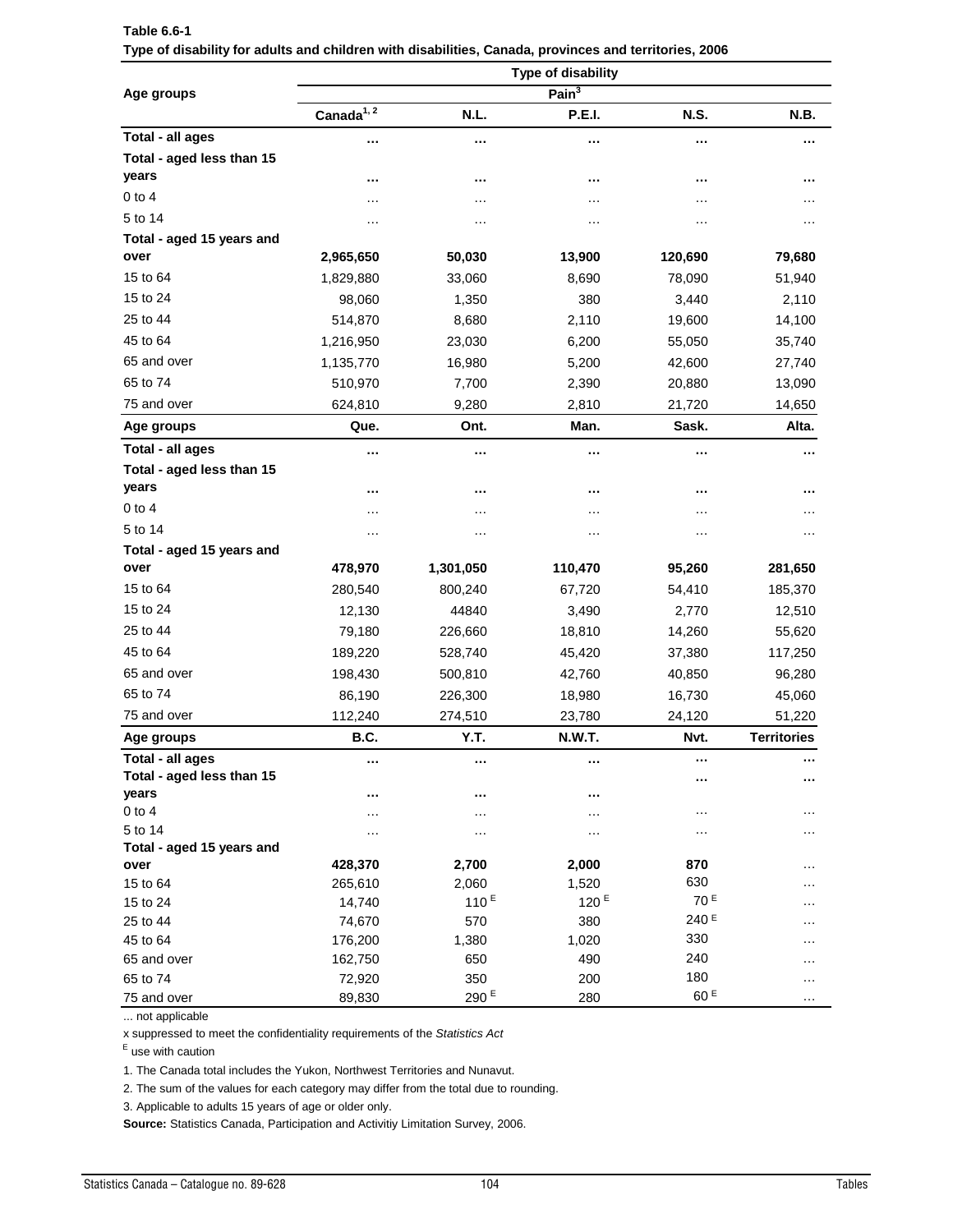|                                    | Type of disability<br>Learning $3$ |        |                    |                     |                    |                     |  |  |
|------------------------------------|------------------------------------|--------|--------------------|---------------------|--------------------|---------------------|--|--|
| Age groups                         |                                    |        |                    |                     |                    |                     |  |  |
|                                    | Canada $1, 2$                      | N.L.   | <b>P.E.I.</b>      | <b>N.S.</b>         | N.B.               | Que.                |  |  |
| Total - all ages                   | 551,780                            | 8,670  | 2,580              | 20,070              | 12,470             | 95,930              |  |  |
| Total - aged less than<br>15 years | 100,360                            | 1,180  | 410                | 3,370               | 2,270              | 15,790              |  |  |
| $0$ to 4                           | X                                  | X      | X                  | X                   | $\cdots$           | $\cdots$            |  |  |
| 5 to 14                            | 100,360                            | 1,180  | 410                | 3,370               | 2,270              | 15,790              |  |  |
| Total - aged 15 years              |                                    |        |                    |                     |                    |                     |  |  |
| and over                           | 451,420                            | F      | F                  | 16,700 <sup>E</sup> | 10,200 $E$         | 80,140 $E$          |  |  |
| 15 to 64                           | 377,410                            | F      | F                  | 13,940 <sup>E</sup> | 8,880 <sup>E</sup> | 61,110 $E$          |  |  |
| 15 to 24                           | 66,680                             | 1,060E | F                  | 2,640E              | 1,580 <sup>E</sup> | 10,290 <sup>E</sup> |  |  |
| 25 to 44                           | 144,250                            | F      | F                  | 5,140 $E$           | F                  | 22,850 <sup>E</sup> |  |  |
| 45 to 64                           | 166,480 <sup>E</sup>               | F      | F                  | F                   | F                  | F                   |  |  |
| 65 and over                        | F                                  | F      | F                  | $\mathsf{F}$        | F                  | F                   |  |  |
| 65 to 74                           | F                                  | F      | F                  | F                   | $\mathsf F$        | F                   |  |  |
| 75 and over                        | F                                  | F      | X                  | $\mathsf{F}$        | X                  | F                   |  |  |
|                                    |                                    |        | Type of disability |                     |                    |                     |  |  |

| Table 6.7                                                                                    |  |  |  |
|----------------------------------------------------------------------------------------------|--|--|--|
| Type of disability for adults and children with disabilities, for Canada and provinces, 2001 |  |  |  |

| Age groups             | Learning $3$           |                      |                      |            |                      |                     |  |  |
|------------------------|------------------------|----------------------|----------------------|------------|----------------------|---------------------|--|--|
|                        | Canada <sup>1, 2</sup> | Ont.                 | Man.                 | Sask.      | Alta.                | <b>B.C.</b>         |  |  |
| Total - all ages       | 551,780                | 243,400              | 20,180               | 18,470     | 50,560               | 79,430              |  |  |
| Total - aged less than |                        |                      |                      |            |                      |                     |  |  |
| 15 years               | 100,360                | 46,040               | 3,880                | 2,710      | 11,300               | 13,400              |  |  |
| $0$ to $4$             | x                      | $\cdots$             | $\cdots$             | $\cdots$   | $\cdots$             | $\cdots$            |  |  |
| 5 to 14                | 100,360                | 46,040               | 3,880                | 2,710      | 11,300               | 13,400              |  |  |
| Total - aged 15 years  |                        |                      |                      |            |                      |                     |  |  |
| and over               | 451,420                | 197,360 $E$          | 16,300 $E$           | 15,760 $E$ | 39,270 $E$           | 66,030 $E$          |  |  |
| 15 to 64               | 377,410                | 168,730 <sup>E</sup> | 13,370 <sup>E</sup>  | 12,010 $E$ | 34,770 <sup>E</sup>  | 56,720 <sup>E</sup> |  |  |
| 15 to 24               | 66,680                 | 29,230 <sup>E</sup>  | $2,110$ <sup>E</sup> | 2,230E     | $7,160$ <sup>E</sup> | 10,070 E            |  |  |
| 25 to 44               | 144,250                | 62,230 <sup>E</sup>  | F                    | F          | F                    | F                   |  |  |
| 45 to 64               | 166,480 <sup>E</sup>   | F                    | F                    | F          | F                    | F                   |  |  |
| 65 and over            | F                      | F                    | F                    | F          | F                    | F                   |  |  |
| 65 to 74               | F                      | F                    | F                    | F          | F                    | F                   |  |  |
| 75 and over            | F                      | F                    | F                    | F          | F                    | F                   |  |  |

x suppressed to meet the confidentiality requirements of the Statistics Act<br><sup>E</sup> use with caution

F use with great caution

1. The Canada total excludes the Yukon, Northwest Territories and Nunavut.

2. The sum of the values for each category may differ from the total due to rounding.

3. Not applicable to children 0 to 4 years of age.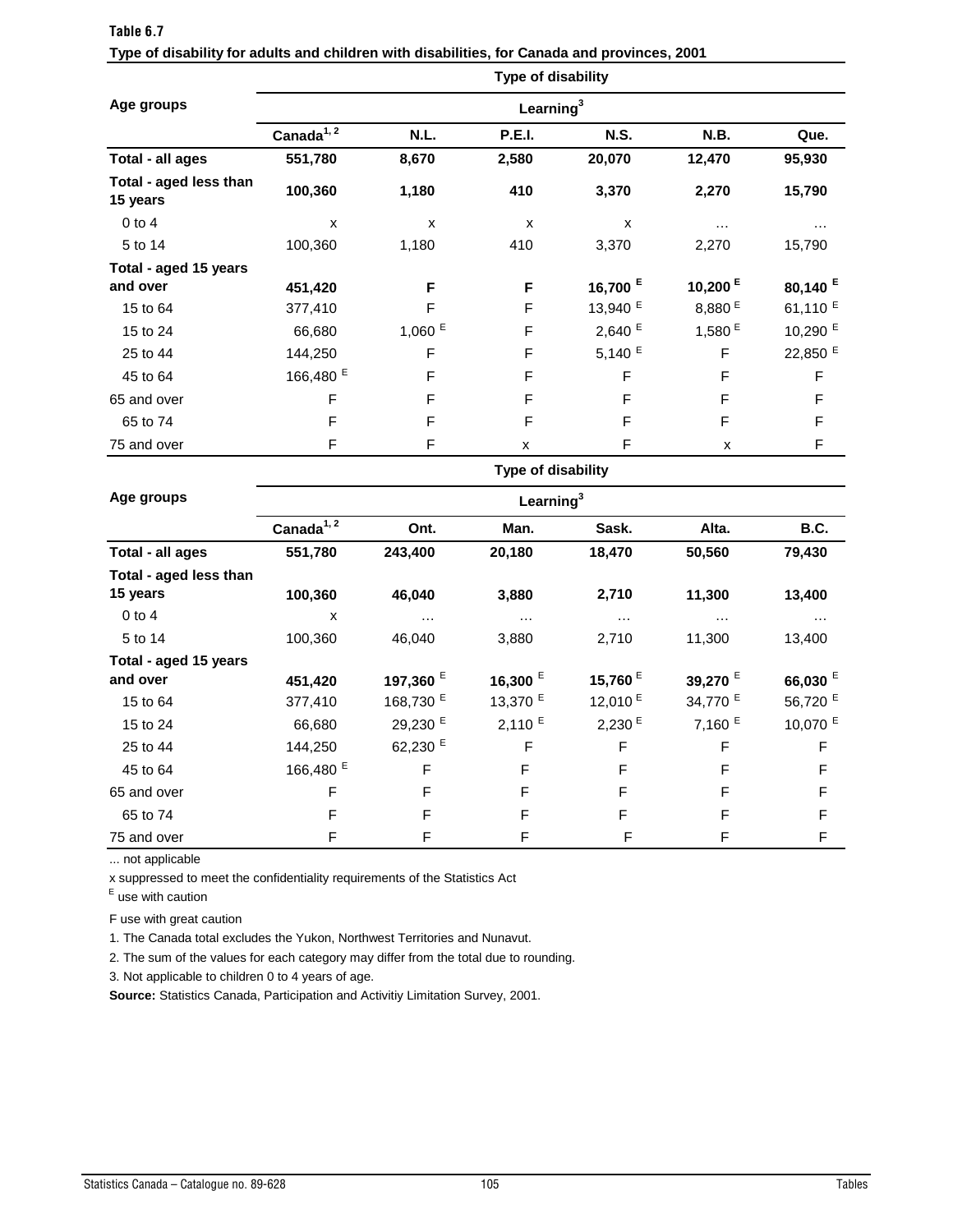|                           | Type of disability  |             |                  |                      |                      |  |  |
|---------------------------|---------------------|-------------|------------------|----------------------|----------------------|--|--|
| Age groups                |                     |             | Learning $3$     |                      |                      |  |  |
|                           | Canada $1, 2$       | N.L.        | <b>P.E.I.</b>    | N.S.                 | N.B.                 |  |  |
| Total - all ages          | 752,120             | 10,440      | 3,210            | 29,340               | 21,050               |  |  |
| Total - aged less than 15 |                     |             |                  |                      |                      |  |  |
| years                     | 121,080             | 1,340       | 360              | 3,740                | 2,470                |  |  |
| $0$ to $4$                |                     | $\cdots$    | $\ddotsc$        |                      |                      |  |  |
| 5 to 14                   | 121,080             | 1,340       | 360              | 3,740                | 2,470                |  |  |
| Total - aged 15 years and |                     |             |                  |                      |                      |  |  |
| over                      | 631,030             | 9,100       | 2,850            | 25,600               | 18,580               |  |  |
| 15 to 64                  | 530,370             | 7,380       | 2,280            | 20,770               | 15,680               |  |  |
| 15 to 24                  | 102,680             | 1,580       | 420              | 4,290                | 2,730                |  |  |
| 25 to 44                  | 193,760             | 2,600       | 630              | 5,920                | 5,290                |  |  |
| 45 to 64                  | 233,940             | 3,200       | 1,220            | 10,570               | 7,660                |  |  |
| 65 and over               | 100,660             | 1,720       | 570              | 4,820                | 2,910                |  |  |
| 65 to 74                  | 45,540              | Ε           | E<br>240         | E<br>1,710           | $1,210$ <sup>E</sup> |  |  |
|                           |                     | 620<br>Ε    | Ε                | E                    |                      |  |  |
| 75 and over               | 55,120              | 1,100       | 330              | 3,110                | 1,690 $E$            |  |  |
| Age groups                | Que.                | Ont.        | Man.             | Sask.                | Alta.                |  |  |
| Total - all ages          | 141,080             | 320,600     | 25,620           | 21,640               | 70,040               |  |  |
| Total - aged less than 15 |                     |             |                  |                      |                      |  |  |
| years                     | 23,970              | 51,230      | 4,610            | 3,240                | 15,130               |  |  |
| $0$ to $4$                | $\cdots$            | $\cdots$    | $\cdots$         |                      |                      |  |  |
| 5 to 14                   | 23,970              | 51,230      | 4,610            | 3,240                | 15,130               |  |  |
| Total - aged 15 years and |                     |             |                  |                      |                      |  |  |
| over                      | 117,120             | 269,370     | 21,010           | 18,400               | 54,920               |  |  |
| 15 to 64                  | 84,490              | 236,700     | 17,610           | 15,410               | 48,660               |  |  |
| 15 to 24                  | 13,490              | 47,990      | 3,100            | 2,940                | 10,700               |  |  |
| 25 to 44                  | 27,840              | 90,490      | 6,030            | 5,830                | 20,590               |  |  |
| 45 to 64                  | 43,160              | 98,220      | 8,490            | 6,640                | 17,370               |  |  |
| 65 and over               | 32,630              | E<br>32,670 | E<br>3,400       | $2,990$ <sup>E</sup> | 6,260 $E$            |  |  |
| 65 to 74                  | 16,320              | E<br>14,930 | E<br>1,780       | 1,630 $E$            | 2,930 <sup>E</sup>   |  |  |
| 75 and over               | 16,310 <sup>E</sup> | Ε<br>17,740 | E<br>1,610       | 1,360 E              | $3,330$ $^{\rm E}$   |  |  |
| Age groups                | B.C.                | Y.T.        | <b>N.W.T.</b>    | Nvt.                 | <b>Territories</b>   |  |  |
| Total - all ages          | 107,450             | 750         | 620              | 260                  | $\cdots$             |  |  |
| Total - aged less than 15 |                     |             |                  |                      | 340                  |  |  |
| years                     | 14,660              |             |                  |                      |                      |  |  |
| $0$ to $4$                | $\cdots$            | $\cdots$    |                  |                      | $\cdots$             |  |  |
| 5 to 14                   | 14,660              | $\cdots$    | $\cdots$         | $\cdots$             | 340                  |  |  |
| Total - aged 15 years and |                     | 620         | 480              | 190 E                |                      |  |  |
| over                      | 92,790              |             |                  |                      |                      |  |  |
| 15 to 64                  | 80,180              | 590         | 460              | 160 <sup>E</sup>     | .                    |  |  |
| 15 to 24                  | 15,080              | 150 E       | 150 E            | F                    | .                    |  |  |
| 25 to 44                  | 28,160              | 220 E       | 110 <sup>E</sup> | 60 E                 |                      |  |  |
| 45 to 64                  | 36,940              | 220 E       | 200E             | 40 <sup>E</sup>      |                      |  |  |
| 65 and over               | 12,610 <sup>E</sup> | $\cdots$    | .                |                      |                      |  |  |
| 65 to 74                  | 4,100 $E$           |             | .                |                      | .                    |  |  |
| 75 and over               | 8,510 <sup>E</sup>  | .           | .                | .                    | $\cdots$             |  |  |

**Type of disability for adults and children with disabilities, Canada, provinces and territories, 2006 Table 6.7-1**

E use with caution

F use with great caution

1. The Canada total includes the Yukon, Northwest Territories and Nunavut.

2. The sum of the values for each category may differ from the total due to rounding.

3. Not applicable to children 0-4 years of age.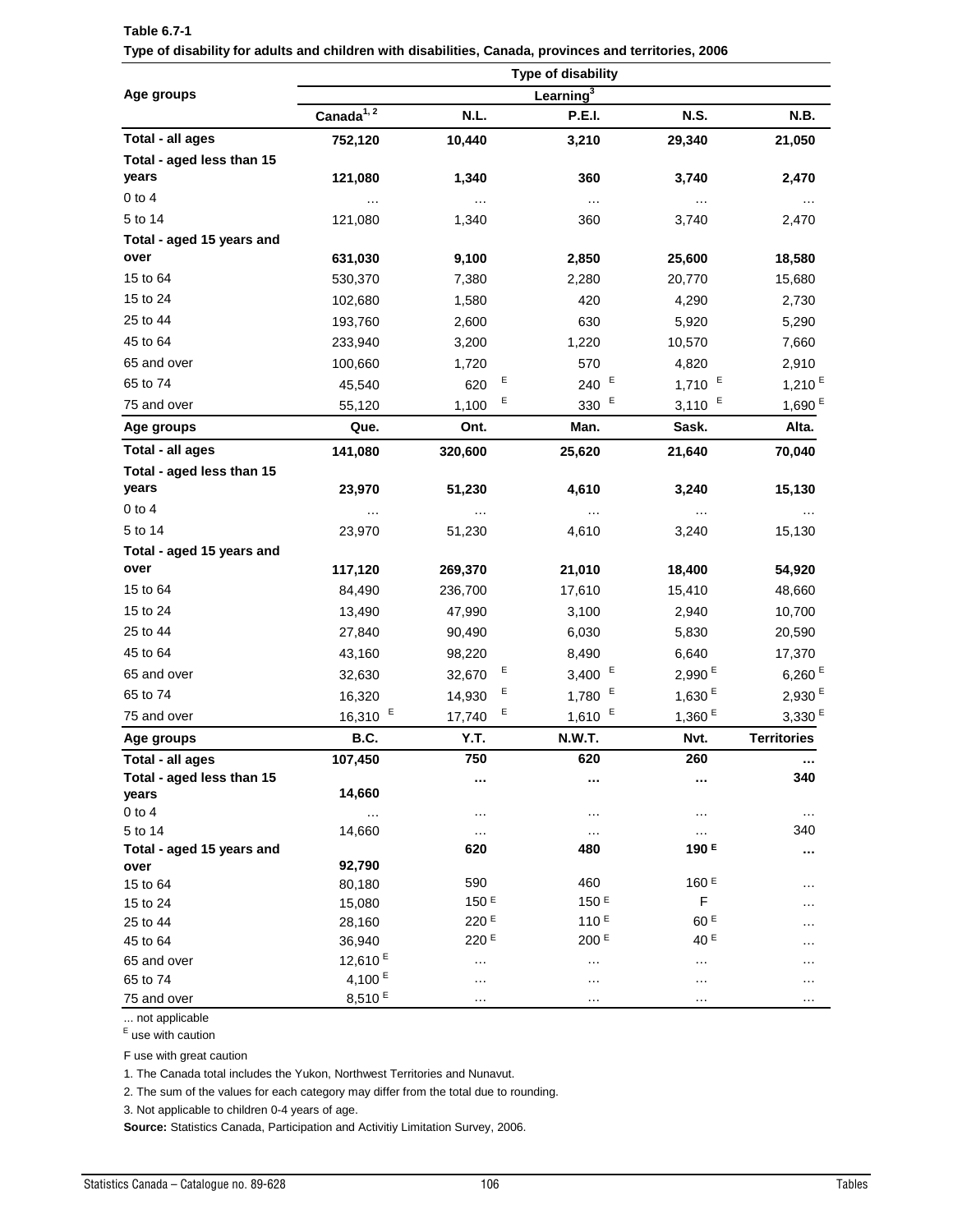| Table 6.8                                                                                    |
|----------------------------------------------------------------------------------------------|
| Type of disability for adults and children with disabilities, for Canada and provinces, 2001 |

|                        |                      | Type of disability  |               |                     |          |                     |  |  |  |
|------------------------|----------------------|---------------------|---------------|---------------------|----------|---------------------|--|--|--|
| Age groups             |                      | Memory <sup>3</sup> |               |                     |          |                     |  |  |  |
|                        | Canada $1, 2$        | N.L.                | <b>P.E.I.</b> | <b>N.S.</b>         | N.B.     | Que.                |  |  |  |
| Total - all ages       | 420,750              | 6,600               | 2,030         | 14,910              | $\cdots$ | $\cdots$            |  |  |  |
| Total - aged less than |                      |                     |               |                     |          |                     |  |  |  |
| 15 years               | $\cdots$             | $\cdots$            | $\cdots$      | $\cdots$            | $\cdots$ | $\cdots$            |  |  |  |
| $0$ to $4$             | $\cdots$             | $\cdots$            | $\cdots$      | $\cdots$            | $\cdots$ | $\cdots$            |  |  |  |
| 5 to 14                | $\cdots$             | $\cdots$            | $\cdots$      | $\cdots$            | $\cdots$ | $\cdots$            |  |  |  |
| Total - aged 15 years  |                      |                     |               |                     |          |                     |  |  |  |
| and over               | 420,750              | F                   | F             | 14,910 <sup>E</sup> | 9,660 E  | 66,290 <sup>E</sup> |  |  |  |
| 15 to 64               | 267,700              | F                   | F             | F                   | F        | 38,520 <sup>E</sup> |  |  |  |
| 15 to 24               | 19,830 <sup>E</sup>  | F                   | F             | F                   | F        | F                   |  |  |  |
| 25 to 44               | 92,690 <sup>E</sup>  | F                   | F             | F                   | F        | F                   |  |  |  |
| 45 to 64               | 155,190 <sup>E</sup> | F                   | F             | F                   | F        | F                   |  |  |  |
| 65 and over            | 153,050 <sup>E</sup> | F                   | F             | F                   | F        | F                   |  |  |  |
| 65 to 74               | F                    | F                   | F             | F                   | F        | F                   |  |  |  |
| 75 and over            | 104,170 <sup>E</sup> | F                   | F             | F                   | F        | F                   |  |  |  |

|                        | Type of disability<br>Memory <sup>3</sup> |                      |            |                     |                     |                     |  |  |
|------------------------|-------------------------------------------|----------------------|------------|---------------------|---------------------|---------------------|--|--|
| Age groups             |                                           |                      |            |                     |                     |                     |  |  |
|                        | Canada $1, 2$                             | Ont.                 | Man.       | Sask.               | Alta.               | B.C.                |  |  |
| Total - all ages       | 420,750                                   | $\cdots$             | 13,320 $E$ | 12,780 <sup>E</sup> | 40,970 <sup>E</sup> | 66,670 $E$          |  |  |
| Total - aged less than |                                           |                      |            |                     |                     |                     |  |  |
| 15 years               | $\cdots$                                  | $\cdots$             | $\cdots$   |                     | $\cdots$            | $\cdots$            |  |  |
| $0$ to $4$             | $\cdots$                                  | $\cdots$             | $\cdots$   | $\cdots$            | $\cdots$            | $\cdots$            |  |  |
| 5 to 14                | $\cdots$                                  | $\cdots$             | $\cdots$   | $\cdots$            | .                   | $\cdots$            |  |  |
| Total - aged 15 years  |                                           |                      |            |                     |                     |                     |  |  |
| and over               | 420,750                                   | 187 510 <sup>E</sup> | 13,320 $E$ | 12 780 <sup>E</sup> | 40,970 <sup>E</sup> | 66,670 <sup>E</sup> |  |  |
| 15 to 64               | 267,700                                   | 125,150 $E$          | F          | F                   | 26,430 <sup>E</sup> | F                   |  |  |
| 15 to 24               | 19,830 <sup>E</sup>                       | F                    | F          | F                   | F                   | F                   |  |  |
| 25 to 44               | 92,690 <sup>E</sup>                       | F                    | F          | F                   | F                   | $\mathsf F$         |  |  |
| 45 to 64               | 155,190 <sup>E</sup>                      | F                    | F          | F                   | F                   | $\mathsf F$         |  |  |
| 65 and over            | 153,050 <sup>E</sup>                      | F                    | F          | F                   | F                   | $\mathsf F$         |  |  |
| 65 to 74               | F                                         | F                    | F          | F                   | F                   | F                   |  |  |
| 75 and over            | 104,170 <sup>E</sup>                      | F                    | F          | F                   | F                   | F                   |  |  |

x suppressed to meet the confidentiality requirements of the *Statistics Act* 

E use with caution

F use with great caution

1. The Canada total excludes the Yukon, Northwest Territories and Nunavut.

2. The sum of the values for each category may differ from the total due to rounding.

3. Agility was referred to as dexterity for children in the 2001 Participation and Activitiy Limitation Survey.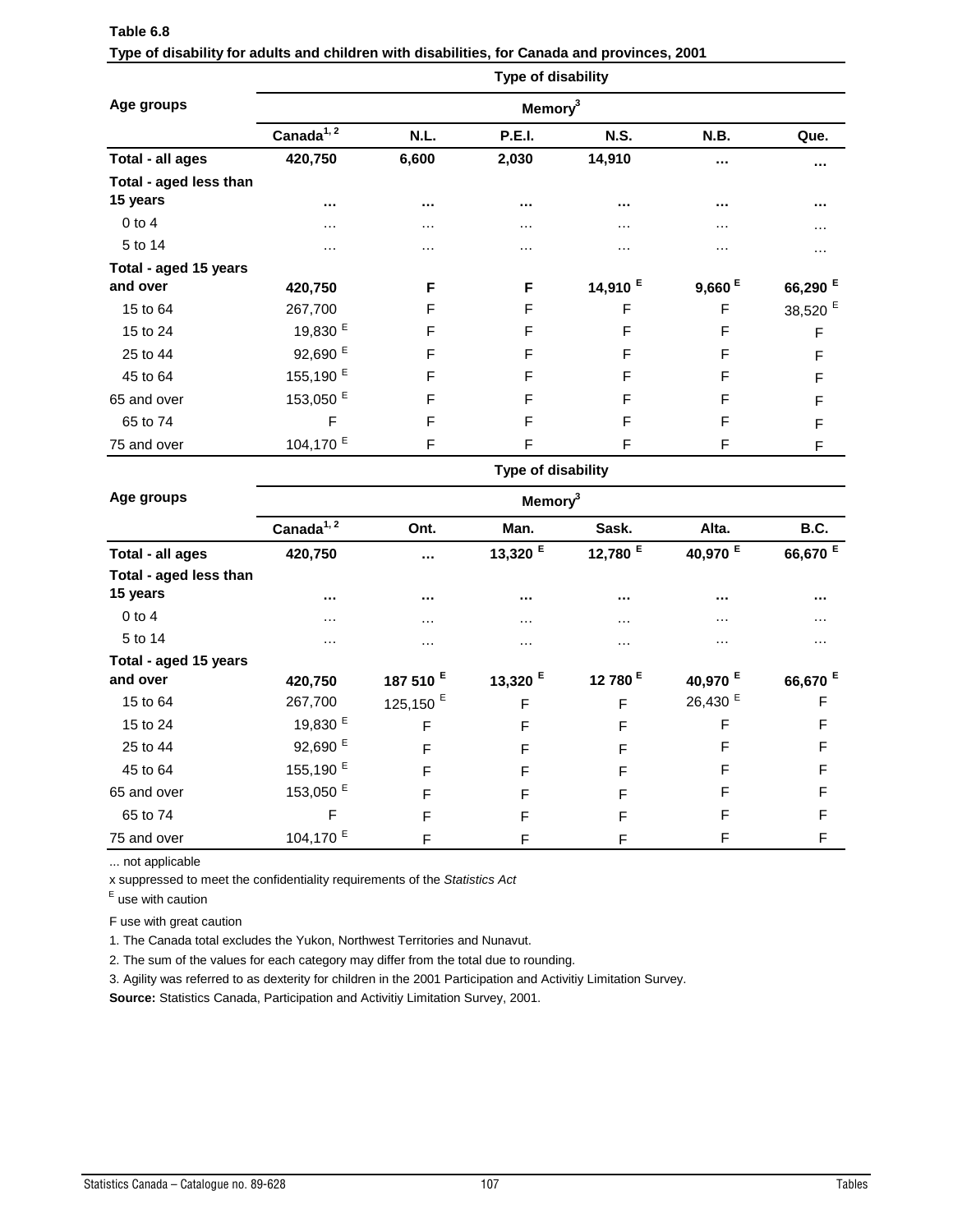|                                    | Type of disability  |                    |                     |                      |                    |  |  |  |
|------------------------------------|---------------------|--------------------|---------------------|----------------------|--------------------|--|--|--|
| Age groups                         |                     |                    | Memory <sup>3</sup> |                      |                    |  |  |  |
|                                    | Canada $1, 2$       | N.L.               | <b>P.E.I.</b>       | <b>N.S.</b>          | N.B.               |  |  |  |
| Total - all ages                   | 495,990             | 6,630              | 2,080               | 19,860               |                    |  |  |  |
| Total - aged less than 15          |                     |                    |                     |                      |                    |  |  |  |
| years                              | $\cdots$            |                    |                     | $\cdots$             |                    |  |  |  |
| $0$ to 4                           | $\cdots$            | $\cdots$           | $\cdots$            | $\cdots$             | .                  |  |  |  |
| 5 to 14                            | .                   | $\cdots$           | $\cdots$            | $\cdots$             | .                  |  |  |  |
| Total - aged 15 years and          |                     |                    |                     |                      |                    |  |  |  |
| over                               | 495,990             | 6,630              | 2,080               | 19,860               | 12,390             |  |  |  |
| 15 to 64                           | 320,930             | 3,470              | 1,120               | 12,700               | 8,840              |  |  |  |
| 15 to 24                           | 38,050              | 430                | x                   | 1,080                | 960                |  |  |  |
| 25 to 44                           | 111,200             | 1,160              | Е<br>280            | 3,240                | 2,540              |  |  |  |
| 45 to 64                           | 171,690             | Ε<br>1,870         | 780                 | 8,390                | 5,340              |  |  |  |
| 65 and over                        | 175,060             | 3,160              | 960                 | 7,160                | 3,560              |  |  |  |
| 65 to 74                           | 57,500              | Е<br>990           | E<br>300            | $2,090$ <sup>E</sup> | 970 <sup>E</sup>   |  |  |  |
| 75 and over                        | 117,560             |                    |                     |                      | 2,590 <sup>E</sup> |  |  |  |
|                                    | Que.                | 2,180<br>Ont.      | 660<br>Man.         | 5,070<br>Sask.       | Alta.              |  |  |  |
| Age groups                         |                     |                    |                     |                      |                    |  |  |  |
| Total - all ages                   |                     |                    |                     | $\cdots$             |                    |  |  |  |
| Total - aged less than 15<br>years |                     |                    |                     |                      |                    |  |  |  |
|                                    | $\cdots$            |                    |                     | $\cdots$             |                    |  |  |  |
| $0$ to 4                           | .                   | .                  | .                   | .                    | .                  |  |  |  |
| 5 to 14                            |                     |                    | .                   | $\cdots$             | .                  |  |  |  |
| Total - aged 15 years and          |                     |                    |                     |                      |                    |  |  |  |
| over                               | 67,890              | 218,680            | 18,460              | 17,380               | 46,110             |  |  |  |
| 15 to 64                           | 38,160              | 150,060            | 11,140              | 8,970                | 31,880             |  |  |  |
| 15 to 24                           | 3,420 $E$           | 19,400             | 1,160               | 1,170                | 4,370              |  |  |  |
| 25 to 44                           | 12,900              | 54,990             | 3,030               | 3,150                | 11,890             |  |  |  |
| 45 to 64                           | 21,840              | 75,670             | 6,950               | 4,650 $E$            | 15,620             |  |  |  |
| 65 and over                        | 29,730              | 68,620             | 7,320               | 8,410                | 14,230             |  |  |  |
| 65 to 74                           | 13,010 $E$          | Ε<br>19,150        | Ε<br>2,120          | 1,400 $E$            | 4,530 <sup>E</sup> |  |  |  |
| 75 and over                        | 16,710 <sup>E</sup> | Е<br>49,470        | 5,200 $E$           | 7,010                | 9,700 $E$          |  |  |  |
| Age groups                         | B.C.                | Y.T.               | <b>N.W.T.</b>       | Nvt.                 | <b>Territories</b> |  |  |  |
| Total - all ages                   |                     | 470                | 360                 | $160$ E              | .                  |  |  |  |
| Total - aged less than 15          |                     | $\cdots$           | $\cdots$            | $\cdots$             | $\cdots$           |  |  |  |
| years                              |                     |                    |                     |                      |                    |  |  |  |
| $0$ to $4$                         | .                   | $\cdots$           | $\cdots$            | $\cdots$             | .                  |  |  |  |
| 5 to 14                            | $\ddotsc$           | $\cdots$           | $\cdots$            | $\ldots$             |                    |  |  |  |
| Total - aged 15 years and          | 85,520              | 470                | 360                 | 160 <sup>E</sup>     | .                  |  |  |  |
| over<br>15 to 64                   | 53,830              | 370                | 270 E               | 130 E                | .                  |  |  |  |
| 15 to 24                           | 5,880               | $\pmb{\mathsf{x}}$ | X                   | x                    | .                  |  |  |  |
| 25 to 44                           | 17,810              | 100 E              | F                   | x                    | .                  |  |  |  |
| 45 to 64                           | 30,150              | 200 E              | 190 E               | F                    |                    |  |  |  |
| 65 and over                        | 31,690              | 100 E              | 90 E                | x                    | .                  |  |  |  |
| 65 to 74                           | 12,870 <sup>E</sup> | x                  | X                   | x                    | .                  |  |  |  |
| 75 and over                        | 18,820              | х                  | F                   | x                    | .                  |  |  |  |

**Type of disability for adults and children with disabilities, Canada, provinces and territories, 2006 Table 6.8-1**

x suppressed to meet the confidentiality requirements of the *Statistics Act* 

E use with caution

F use with great caution

1. The Canada total includes the Yukon, Northwest Territories and Nunavut.

2. The sum of the values for each category may differ from the total due to rounding.

3. Applicable to adults 15 years of age or older.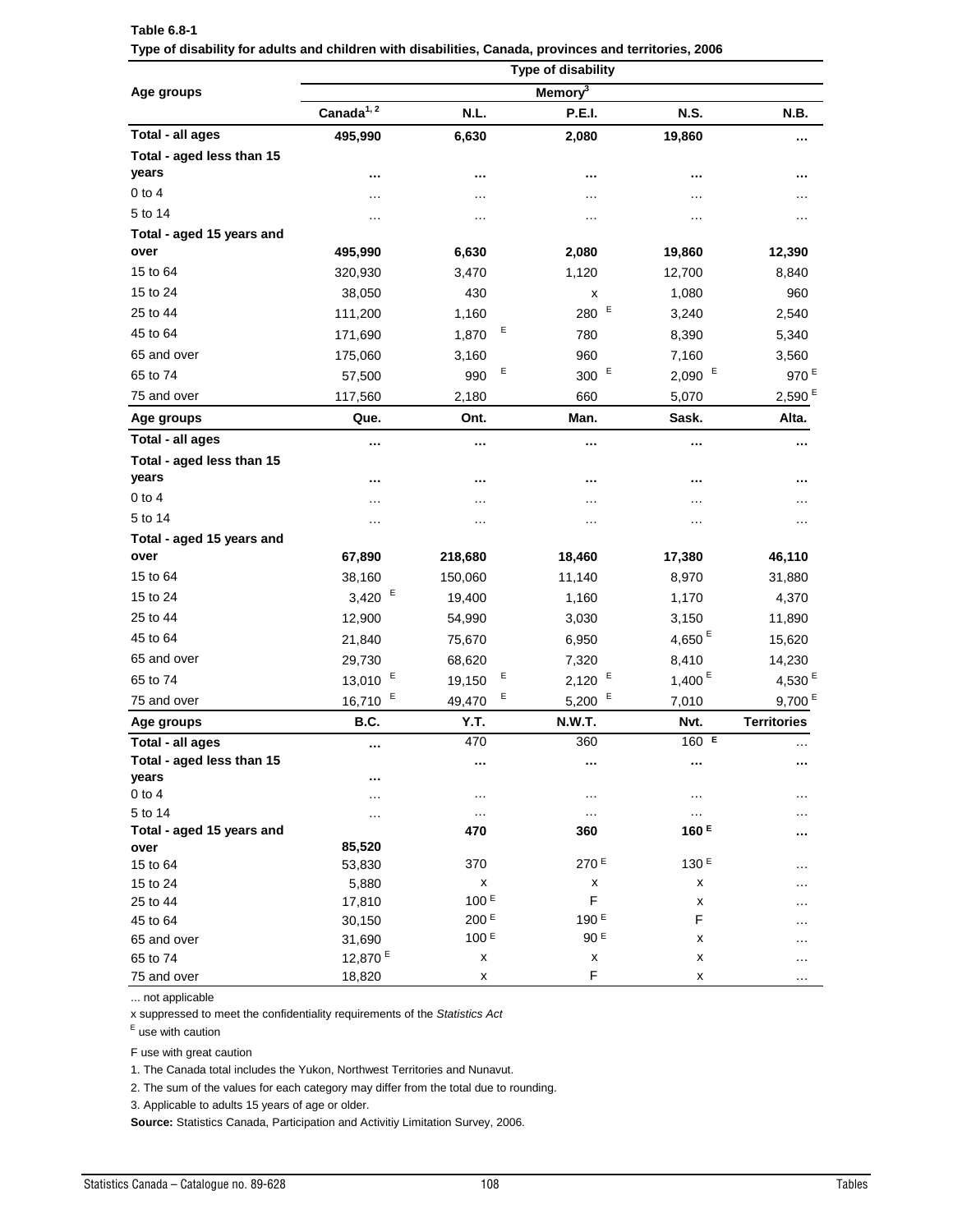|                                    |                            |                    | Type of disability |             |          |          |  |  |
|------------------------------------|----------------------------|--------------------|--------------------|-------------|----------|----------|--|--|
| Age groups                         | Developmental <sup>3</sup> |                    |                    |             |          |          |  |  |
|                                    | Canada $1, 2$              | N.L.               | <b>P.E.I.</b>      | <b>N.S.</b> | N.B.     | Que.     |  |  |
| Total - all ages                   | 166,320                    | 3,040              | 650                | 3,990       | 3,220    | 36,710   |  |  |
| Total - aged less than<br>15 years | 46,180                     | 590                | 170 $E$            | 1,400       | 960      | 8,660    |  |  |
| $0$ to $4$                         | $\cdots$                   | $\cdots$           | $\cdots$           | $\cdots$    | $\cdots$ | $\cdots$ |  |  |
| 5 to 14                            | 46,180                     | 590                | $170$ <sup>E</sup> | 1,400       | 960      | 8,660    |  |  |
| Total - aged 15 years              |                            |                    |                    |             |          |          |  |  |
| and over                           | 120,140                    | 2,450              | 480 $E$            | 2,600       | F        | F        |  |  |
| 15 to 64                           | 109,060 <sup>E</sup>       | F                  | $\mathsf F$        | F           | F        | F        |  |  |
| 15 to 24                           | 26,010 <sup>E</sup>        | F                  | F                  | F           | F        | F        |  |  |
| 25 to 44                           | 38,280 <sup>E</sup>        | F                  | F                  | F           | F        | F        |  |  |
| 45 to 64                           | F                          | X                  | X                  | F           | F        | F        |  |  |
| 65 and over                        | F                          | X                  | x                  | X           | X        | x        |  |  |
| 65 to 74                           | F                          | X                  | x                  | X           | X        | x        |  |  |
| 75 and over                        | F                          | $\pmb{\mathsf{x}}$ | x                  | x           | X        | X        |  |  |

| Table 6.9                                                                                    |  |
|----------------------------------------------------------------------------------------------|--|
| Type of disability for adults and children with disabilities, for Canada and provinces, 2001 |  |

**Ont. Man. Sask. Alta. B.C. Total - all ages 166,320 69,670 6,150 4,950 17,160 20,770 Total - aged less than 15 years 46,180 19,370 1,890 1,350 5,610 6,160** 0 to 4 … ……… … … 5 to 14 46,180 19,370 1,890 1,350 5,610 6,160 **Total - aged 15 years and over 120,140 F F F F F** 15 to 64 109,060 <sup>E</sup> F F F F F 15 to 24 26,010 <sup>E</sup> F F F F F 25 to 44 38,280 <sup>E</sup> F F F F 45 to 64 F F F X F F F F 65 and over Free and  $\begin{array}{ccc} 5 \ 2 \ 1 \end{array}$  Free Assembly Section Free Assembly Section Free Assembly Section F 65 to 74 F x x x x x x x 75 and over  $\begin{array}{ccc} \n\mathsf{F} & \mathsf{x} & \mathsf{x} & \mathsf{x} & \mathsf{x} & \mathsf{x} & \mathsf{x} \\
\mathsf{x} & \mathsf{x} & \mathsf{x} & \mathsf{x} & \mathsf{x} & \mathsf{x} \\
\mathsf{x} & \mathsf{x} & \mathsf{x} & \mathsf{x} & \mathsf{x} & \mathsf{x} \\
\mathsf{x} & \mathsf{x} & \mathsf{x} & \mathsf{x} & \mathsf{x} & \mathsf{x} \\
\mathsf{x} & \mathsf{x} & \mathsf{x} & \mathsf{x} & \mathsf{x} & \mathsf{x} \\
\mathsf{x} & \mathsf{x} &$ **Age groups Canada1, 2 Type of disability Developmental<sup>3</sup>**

... not applicable

x suppressed to meet the confidentiality requirements of the *Statistics Act* 

E use with caution

F use with great caution

1. The Canada total excludes the Yukon, Northwest Territories and Nunavut.

2. The sum of the values for each category may differ from the total due to rounding.

3. Not applicable to children 0 to 4 years of age.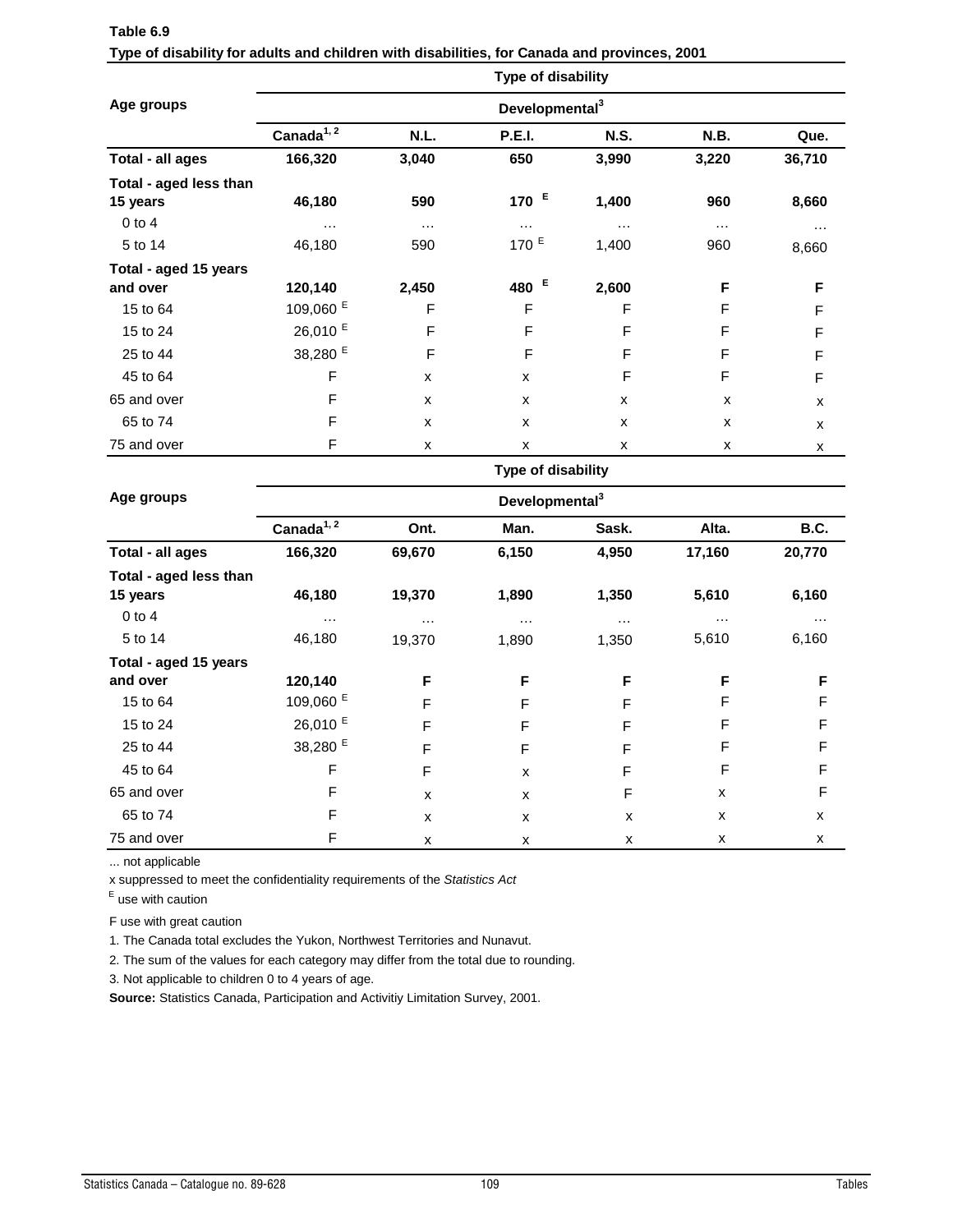|                                   | Type of disability     |             |                            |                      |                      |  |  |  |
|-----------------------------------|------------------------|-------------|----------------------------|----------------------|----------------------|--|--|--|
| Age groups                        |                        |             | Developmental <sup>3</sup> |                      |                      |  |  |  |
|                                   | Canada <sup>1, 2</sup> | N.L.        | <b>P.E.I.</b>              | <b>N.S.</b>          | N.B.                 |  |  |  |
| Total - all ages                  | 190,310                | 3,240       | 790                        | 7,420                | 5,570                |  |  |  |
| Total - aged less than 15         |                        |             |                            |                      |                      |  |  |  |
| years                             | 53,740                 | 610         | E<br>170                   | 1,790                | 1,350                |  |  |  |
| $0$ to $4$                        | $\cdots$               | $\ldots$    | $\ldots$                   | $\ldots$             | $\cdots$             |  |  |  |
| 5 to 14                           | 53,740                 | 610         | 170                        | 1,790                | 1,350                |  |  |  |
| Total - aged 15 years and         |                        |             |                            |                      |                      |  |  |  |
| over                              | 136,570                | 2,630       | 620                        | 5,630                | 4,210                |  |  |  |
| 15 to 64                          | 129,310                | 2,370       | 560                        | 5,080                | 3,680                |  |  |  |
| 15 to 24                          | 37,940                 | 710         | 150 $E$                    | 1,430                | 950                  |  |  |  |
| 25 to 44                          | 44,080                 | 1,170       | $210^{-E}$                 | 1,730 $E$            | $1,540$ <sup>E</sup> |  |  |  |
| 45 to 64                          | 47,290                 | Ε<br>490    | 210 $E$                    | 1,930 $E$            | 1,190 $E$            |  |  |  |
| 65 and over                       | $7,260$ <sup>E</sup>   | x           | х                          | x                    | х                    |  |  |  |
| 65 to 74                          | E<br>3,740             | x           | х                          | x                    | x                    |  |  |  |
| 75 and over                       | $\mathsf F$            | x           | х                          | x                    | х                    |  |  |  |
| Age groups                        | Que.                   | Ont.        | Man.                       | Sask.                | Alta.                |  |  |  |
| Total - all ages                  | 37,550                 | 73,570      | 7,450                      | 7,610                | 19,590               |  |  |  |
| Total - aged less than 15         |                        |             |                            |                      |                      |  |  |  |
| years                             | 10,960                 | 20,110      | 2,250                      | 1,800                | 7,510                |  |  |  |
| $0$ to $4$                        | $\cdots$               | $\cdots$    | $\cdots$                   | $\cdots$             |                      |  |  |  |
| 5 to 14                           | 10,960                 | 20,110      | 2,250                      | 1,800                | $\cdots$<br>7,510    |  |  |  |
| Total - aged 15 years and         |                        |             |                            |                      |                      |  |  |  |
| over                              | 26,590                 | 53,460      | 5,200                      | 5,800                | 12,080               |  |  |  |
| 15 to 64                          | 25,070                 | 50,720      | 4,590                      | 5,290                | 11,900               |  |  |  |
| 15 to 24                          | 5,710                  | 15,510      | 1,630                      | 1,250                | 4,750                |  |  |  |
| 25 to 44                          | 11,490                 | Ε<br>14,270 | 1,770 $E$                  | 1,960 $E$            | 3,500 $E$            |  |  |  |
| 45 to 64                          | F                      | E<br>20,940 | 1,190 $E$                  | $2,080$ <sup>E</sup> | 3,640 <sup>E</sup>   |  |  |  |
| 65 and over                       |                        |             |                            |                      |                      |  |  |  |
|                                   | х                      | x           | х                          | x                    | х                    |  |  |  |
| 65 to 74                          | X                      | x           | х                          | х                    | х                    |  |  |  |
| 75 and over                       | x                      | x           | х                          | х                    | х                    |  |  |  |
| Age groups                        | <b>B.C.</b>            | Y.T.        | <b>N.W.T.</b>              | Nvt.                 | <b>Territories</b>   |  |  |  |
| Total - all ages                  | 27,130                 | 180E        | 170                        | 40 <sup>E</sup>      |                      |  |  |  |
| Total - aged less than 15         | 7,000                  |             | $\cdots$                   |                      | 180                  |  |  |  |
| years                             |                        |             |                            |                      |                      |  |  |  |
| $0$ to $4$                        | $\cdots$               | $\cdots$    | $\cdots$                   |                      | $\cdots$             |  |  |  |
| 5 to 14                           | 7,000                  | x           | х                          | х                    | 180                  |  |  |  |
| Total - aged 15 years and<br>over | 20,130                 | F           | 80 <sup>E</sup>            | X                    | $\cdots$             |  |  |  |
| 15 to 64                          | 19,860                 | F           | 60 E                       | x                    | .                    |  |  |  |
| 15 to 24                          | 5,750                  | x           | x                          | x                    | .                    |  |  |  |
| 25 to 44                          | 6,420 <sup>E</sup>     | x           | х                          | x                    | .                    |  |  |  |
| 45 to 64                          | 7,690 <sup>E</sup>     | x           | x                          | x                    | .                    |  |  |  |
| 65 and over                       | x                      | x           | x                          | x                    | .                    |  |  |  |
| 65 to 74                          | x                      | X           | x                          | x                    | .                    |  |  |  |
| 75 and over                       | x                      | X           | x                          | x                    | .                    |  |  |  |

| Table 6.9-1                                                                                           |  |
|-------------------------------------------------------------------------------------------------------|--|
| Type of disability for adults and children with disabilities, Canada, provinces and territories, 2006 |  |

x suppressed to meet the confidentiality requirements of the *Statistics Act* 

E use with caution

F use with great caution

1. The Canada total includes the Yukon, Northwest Territories and Nunavut.

2. The sum of the values for each category may differ from the total due to rounding.

3. Not applicable to children 0-4 years of age.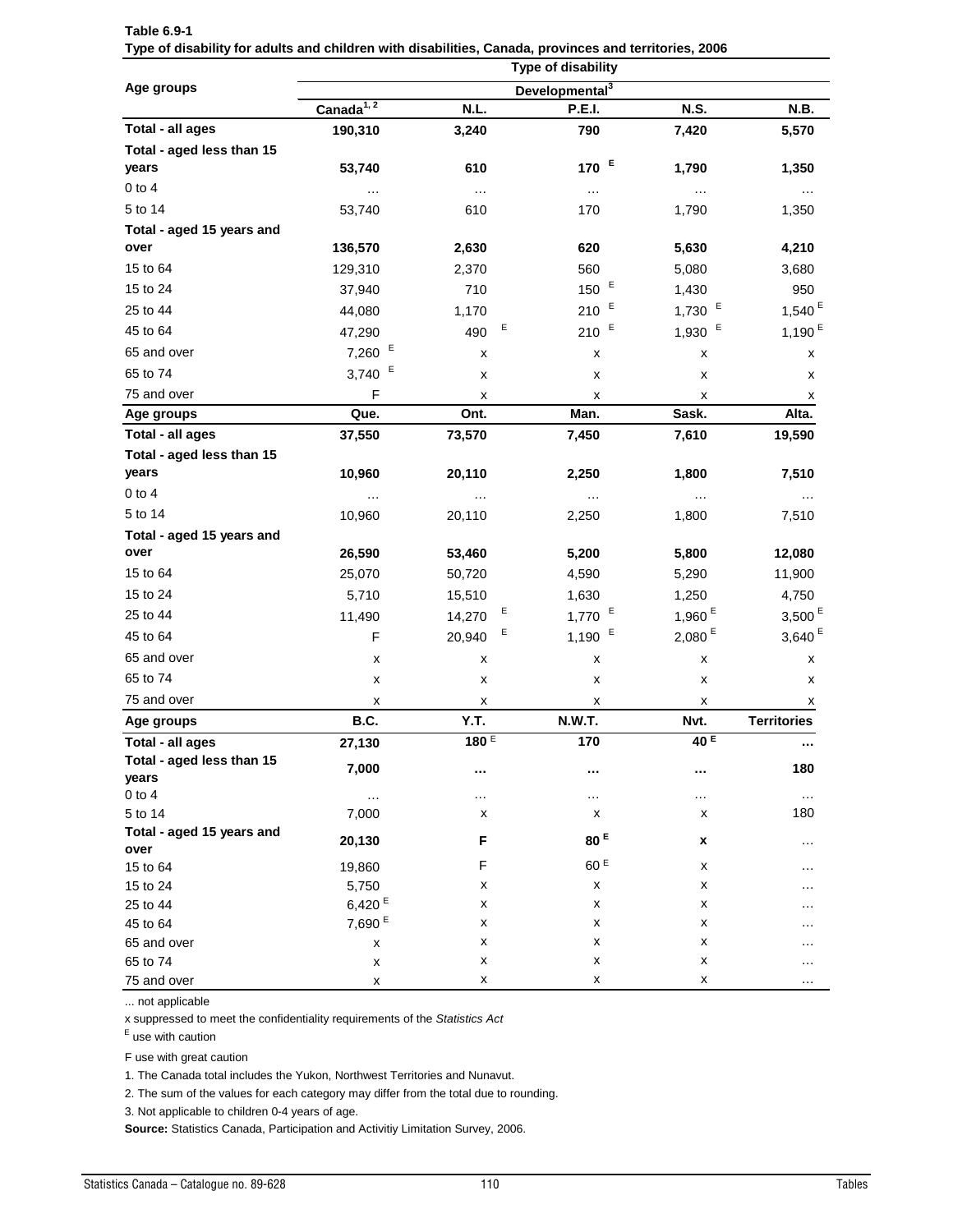|                                    | Type of disability<br>Psychological <sup>3</sup> |          |                    |             |                      |            |  |  |
|------------------------------------|--------------------------------------------------|----------|--------------------|-------------|----------------------|------------|--|--|
| Age groups                         |                                                  |          |                    |             |                      |            |  |  |
|                                    | Canada <sup>1, 2</sup>                           | N.L.     | <b>P.E.I.</b>      | <b>N.S.</b> | N.B.                 | Que.       |  |  |
| Total - all ages                   | 572,090                                          | 8,430    | 2,290              | 21,830      | 12,170               | 89,360     |  |  |
| Total - aged less than<br>15 years | 49,140                                           | 560      | 190 $E$            | 1,570       | 850                  | 7,910      |  |  |
| $0$ to $4$                         | $\cdots$                                         | $\cdots$ | $\cdots$           | $\cdots$    | X                    | X          |  |  |
| 5 to 14                            | 49,140                                           | 560      | Е<br>190           | 1,570       | 850                  | 7,910      |  |  |
| Total - aged 15 years<br>and over  | 522,950                                          | F        | F                  | Е<br>20,250 | 11,330 $E$           | 81,450 $E$ |  |  |
| 15 to 64                           | 429,350                                          | F        | F                  | Е<br>16,450 | $9,060$ <sup>E</sup> | 62,090 E   |  |  |
| 15 to 24                           | 34,080 $E$                                       | F        | F                  | F           | F                    | F          |  |  |
| 25 to 44                           | 157,790                                          | F        | F                  | Е<br>6,500  | F                    | 22,270 E   |  |  |
| 45 to 64                           | 237,490 <sup>E</sup>                             | F        | F                  | F           | F                    | F          |  |  |
| 65 and over                        | 93,590 <sup>E</sup>                              | F        | F                  | F           | F                    | F          |  |  |
| 65 to 74                           | F                                                | F        | X                  | F           | F                    | F          |  |  |
| 75 and over                        | F                                                | X        | x                  | F           | F                    | F          |  |  |
|                                    |                                                  |          | Type of disability |             |                      |            |  |  |

| <b>Table 6.10</b>                                                                            |  |
|----------------------------------------------------------------------------------------------|--|
| Type of disability for adults and children with disabilities, for Canada and provinces, 2001 |  |

**Ont. Man. Sask. Alta. B.C. Total - all ages 572,090 260,610 17,510 14,490 53,330 92,050 Total - aged less than 15 years 49,140 21,160 1,960 1,320 5,560 8,050** 0 to 4 … x … … … … 5 to 14 49,140 21,160 1,960 1,320 5,560 8,050 **Total - aged 15 years and over 522,950 239,450E** <sup>E</sup> **15,550** <sup>E</sup> **13,170** <sup>E</sup> **47,780** <sup>E</sup> **83,990** <sup>E</sup> 15 to 64 429,350 200,410E <sup>E</sup> 12,280 <sup>E</sup> 10,210 <sup>E</sup> 41,260 <sup>E</sup> 69,150 <sup>E</sup> 15 to 24 34,080 <sup>E</sup> F F F F 25 to 44 157,790 71,370 <sup>E</sup> F F F 26,360 <sup>E</sup> 45 to 64 237,490 <sup>E</sup> F F F F 65 and over  $93,590$ <sup>E</sup> F F F F F 65 to 74 F F F F F F 75 and over F F F F F F **Age groups Psychological<sup>3</sup> Canada1, 2**

... not applicable

x suppressed to meet the confidentiality requirements of the *Statistics Act* 

E use with caution

F use with great caution

1. The Canada total excludes the Yukon, Northwest Territories and Nunavut.

2. The sum of the values for each category may differ from the total due to rounding.

3. Not applicable to children 0 to 4 years of age.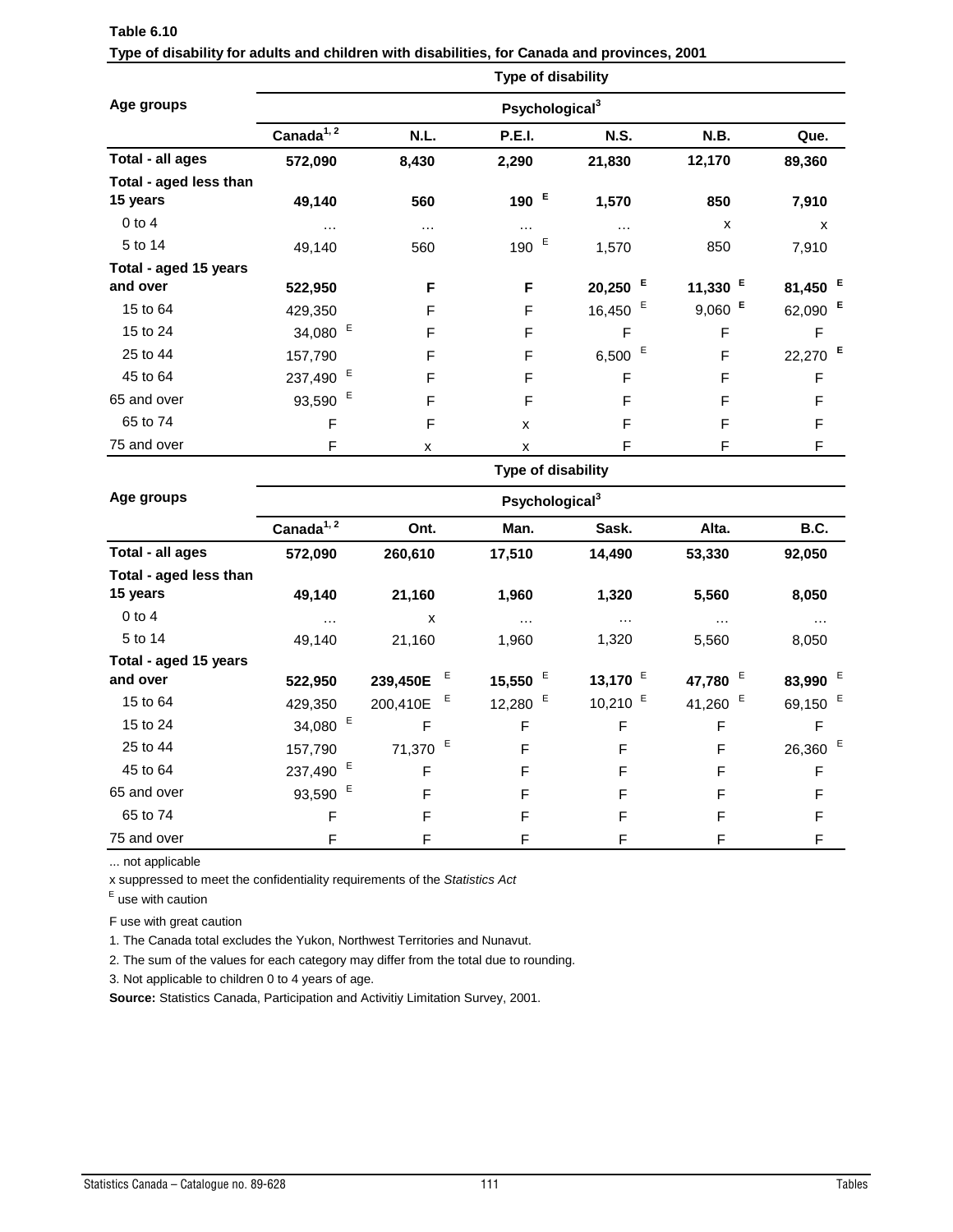|                           | Type of disability<br>Psychological <sup>3</sup> |                  |                      |                    |                    |  |  |  |
|---------------------------|--------------------------------------------------|------------------|----------------------|--------------------|--------------------|--|--|--|
| Age groups                |                                                  |                  |                      |                    |                    |  |  |  |
|                           | Canada $\sqrt{1, 2}$                             | N.L.             | <b>P.E.I.</b>        | <b>N.S.</b>        | N.B.               |  |  |  |
| Total - all ages          | 649,780                                          | 8,170            | 2,580                | 26,150             | 15,850             |  |  |  |
| Total - aged less than 15 |                                                  |                  |                      |                    |                    |  |  |  |
| years                     | 60,310                                           | 560              | 210                  | 1,990              | 1,120              |  |  |  |
| $0$ to $4$                | $\ldots$                                         | $\ldots$         | $\ldots$             | $\cdots$           | $\cdots$           |  |  |  |
| 5 to 14                   | 60,310                                           | 560              | 210                  | 1,990              | 1,120              |  |  |  |
| Total - aged 15 years and |                                                  |                  |                      |                    |                    |  |  |  |
| over                      | 589,470                                          | 7,600            | 2,370                | 24,150             | 14,730             |  |  |  |
| 15 to 64                  | 505,630                                          | 6,240            | 1,940                | 20,050             | 13,220             |  |  |  |
| 15 to 24                  | 44,900                                           | 510              | 120 $E$              | 1,710              | 1,160              |  |  |  |
| 25 to 44                  | 179,470                                          | 2,350            | 510                  | 5,660              | 4,010              |  |  |  |
| 45 to 64                  | 281,250                                          | 3,370            | 1,300                | 12,680             | 8,050              |  |  |  |
| 65 and over               | 83,840                                           | 1,370            | 430 E                | 4,100              | 1,510              |  |  |  |
| 65 to 74                  | 45,830                                           | Ε<br>850         | E<br>260             | E<br>2,500         | 1,300 $E$          |  |  |  |
| 75 and over               | 38,010                                           | Ε<br>520         | E<br>170             | Е<br>1,600         | X                  |  |  |  |
| Age groups                | Que.                                             | Ont.             | Man.                 | Sask.              | Alta.              |  |  |  |
| Total - all ages          | 107,190                                          | 290,250          | 21,810               | 17,290             | 53,330             |  |  |  |
| Total - aged less than 15 |                                                  |                  |                      |                    |                    |  |  |  |
| years                     | 11,810                                           | 24,640           | 2,260                | 1,800              | 6,730              |  |  |  |
| 0 to 4                    | $\cdots$                                         | $\ddotsc$        | $\cdots$             | $\cdots$           |                    |  |  |  |
| 5 to 14                   | 11,810                                           | 24,640           | 2,260                | 1,800              | 6,730              |  |  |  |
| Total - aged 15 years and |                                                  |                  |                      |                    |                    |  |  |  |
| over                      | 95,380                                           | 265,610          | 19,560               | 15,480             | 46,600             |  |  |  |
| 15 to 64                  | 78,540                                           | 228,900          | 15,580               | 12,700             | 41,520             |  |  |  |
| 15 to 24                  | 4,760                                            | 21,680           | 1,900                | 1,130              | 4,770              |  |  |  |
| 25 to 44                  | 24,620                                           | 87,190           | 4,290                | 4,890              | 14,480             |  |  |  |
| 45 to 64                  | 49,160                                           | 120,040          | 9,390                | 6,690              | 22,270             |  |  |  |
| 65 and over               | 16,840 $E$                                       | 36,710           | $3,980$ <sup>E</sup> | 2,780 <sup>E</sup> | 5,080 $E$          |  |  |  |
| 65 to 74                  | 11,360 $E$                                       | Ε<br>17,760      | $2,140$ <sup>E</sup> | 1,380 $E$          | 2,280E             |  |  |  |
| 75 and over               | X                                                | Ε<br>18,950      | F                    | 1,400 $E$          | $2,810^{E}$        |  |  |  |
| Age groups                | B.C.                                             | Y.T.             | <b>N.W.T.</b>        | Nvt.               | <b>Territories</b> |  |  |  |
| Total - all ages          | 106,010                                          | 440              | 550                  | 150 <sup>E</sup>   |                    |  |  |  |
| Total - aged less than 15 |                                                  | $\cdots$         | $\cdots$             | $\cdots$           | 160                |  |  |  |
| years                     | 9,020                                            |                  |                      |                    |                    |  |  |  |
| $0$ to $4$                | $\cdots$                                         | $\cdots$         | $\cdots$             | $\cdots$           |                    |  |  |  |
| 5 to 14                   | 9,020                                            | $\cdots$         | $\cdots$             | $\cdots$           | 160                |  |  |  |
| Total - aged 15 years and |                                                  | 380              | 480                  | 130 <sup>E</sup>   | $\cdots$           |  |  |  |
| over                      | 96,990                                           |                  |                      |                    |                    |  |  |  |
| 15 to 64                  | 86,050                                           | 330              | 450                  | 110E               | .                  |  |  |  |
| 15 to 24                  | 7,000                                            | x                | F                    | $\pmb{\mathsf{x}}$ | .                  |  |  |  |
| 25 to 44                  | 31,190                                           | 120 <sup>E</sup> | 110 <sup>E</sup>     | 60 E               | .                  |  |  |  |
| 45 to 64                  | 47,850                                           | 170 E            | 230 E                | 50 E               | .                  |  |  |  |
| 65 and over               | 10,950 <sup>E</sup>                              | X                | x                    | x                  | .                  |  |  |  |
| 65 to 74                  | 5,930 E                                          | x                | X                    | x                  | .                  |  |  |  |
| 75 and over               | $\mathsf F$                                      | x                | x                    | x                  | .                  |  |  |  |

**Type of disability for adults and children with disabilities, Canada, provinces and territories, 2006 Table 6.10-1**

x suppressed to meet the confidentiality requirements of the *Statistics Act* 

E use with caution

F use with great caution

1. The Canada total includes the Yukon, Northwest Territories and Nunavut.

2. The sum of the values for each category may differ from the total due to rounding.

3. Not applicable to children 0-4 years of age.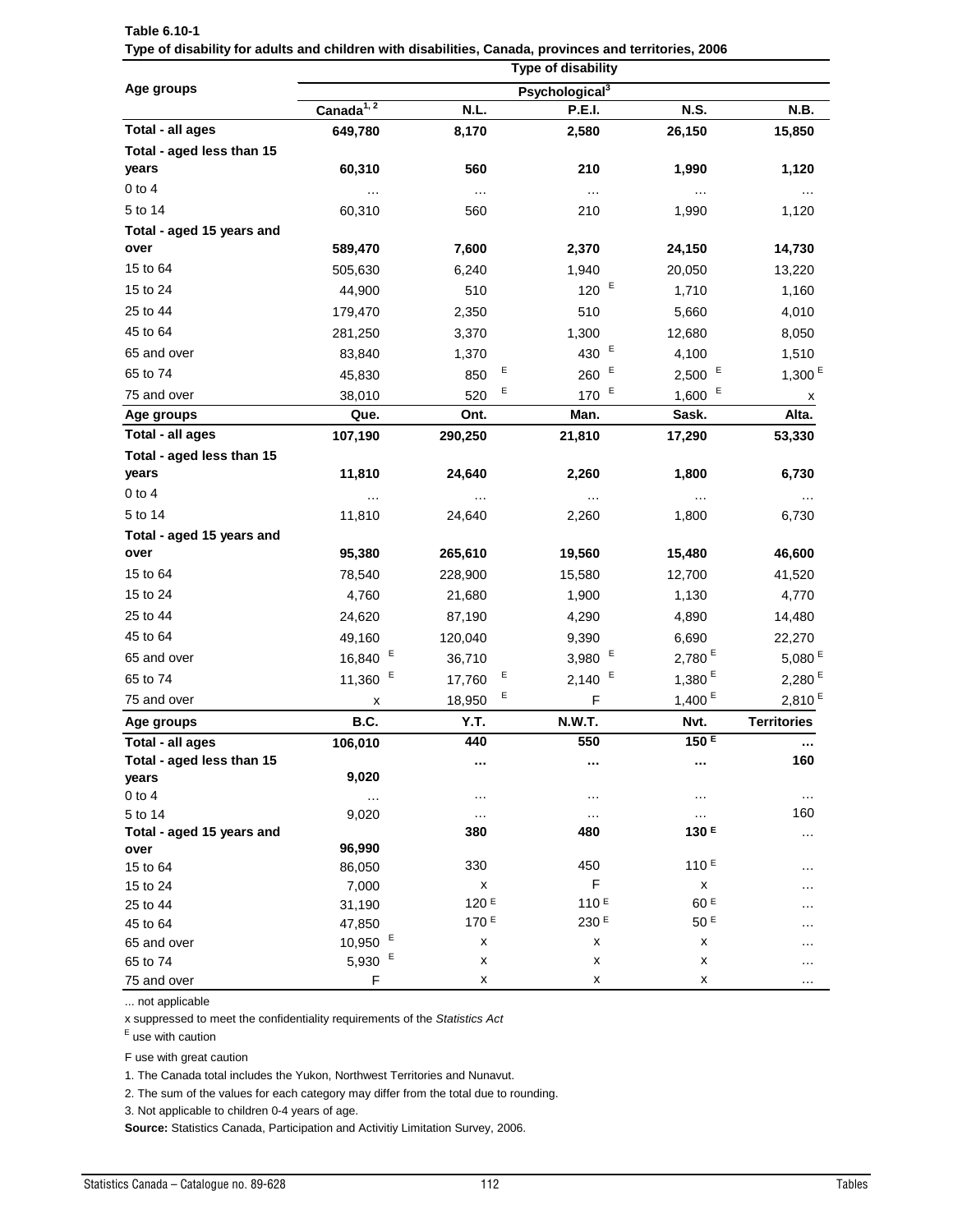| Table 6.11                                                                                   |
|----------------------------------------------------------------------------------------------|
| Type of disability for adults and children with disabilities, for Canada and provinces, 2001 |

|                        | Type of disability<br>Delay $3$ |          |               |             |          |          |  |  |
|------------------------|---------------------------------|----------|---------------|-------------|----------|----------|--|--|
| Age groups             |                                 |          |               |             |          |          |  |  |
|                        | Canada $1,2$                    | N.L.     | <b>P.E.I.</b> | <b>N.S.</b> | N.B.     | Que.     |  |  |
| Total - all ages       | $\cdots$                        | $\cdots$ | $\cdots$      |             | $\cdots$ | $\cdots$ |  |  |
| Total - aged less than |                                 |          |               |             |          |          |  |  |
| 15 years               | $\cdots$                        | $\cdots$ | $\cdots$      | $\cdots$    |          | $\cdots$ |  |  |
| $0$ to $4$             | 17,820                          | 230      | Ε<br>110      | Ε<br>330    | 290 E    | 3,320    |  |  |
| 5 to 14                | $\cdots$                        | $\cdots$ | $\cdots$      | $\cdots$    | $\cdots$ | $\cdots$ |  |  |
| Total - aged 15 years  |                                 |          |               |             |          |          |  |  |
| and over               | $\cdots$                        | $\cdots$ | $\cdots$      | $\cdots$    | $\cdots$ | $\cdots$ |  |  |
| 15 to 64               | $\cdots$                        | $\cdots$ | $\cdots$      | $\cdots$    | .        | $\cdots$ |  |  |
| 15 to 24               | $\cdots$                        | $\cdots$ | $\cdots$      | $\cdots$    | $\cdots$ | $\cdots$ |  |  |
| 25 to 44               | $\cdots$                        | $\cdots$ | $\cdots$      | $\cdots$    | $\cdots$ | $\cdots$ |  |  |
| 45 to 64               | $\cdots$                        | $\cdots$ | $\cdots$      | $\cdots$    | .        | $\cdots$ |  |  |
| 65 and over            | $\cdots$                        | $\cdots$ | $\cdots$      | $\cdots$    | $\cdots$ | $\cdots$ |  |  |
| 65 to 74               | $\cdots$                        | $\cdots$ | $\cdots$      | $\cdots$    | .        | $\cdots$ |  |  |
| 75 and over            | $\cdots$                        | $\cdots$ | $\cdots$      | $\cdots$    | $\cdots$ | $\cdots$ |  |  |

|                         | Type of disability<br>Delay $3$ |          |          |          |          |             |  |  |
|-------------------------|---------------------------------|----------|----------|----------|----------|-------------|--|--|
| Age groups              |                                 |          |          |          |          |             |  |  |
|                         | Canada $1, 2$                   | Ont.     | Man.     | Sask.    | Alta.    | <b>B.C.</b> |  |  |
| <b>Total - all ages</b> | $\cdots$                        | $\cdots$ | $\cdots$ | $\cdots$ | $\cdots$ | $\cdots$    |  |  |
| Total - aged less than  |                                 |          |          |          |          |             |  |  |
| 15 years                | $\cdots$                        | $\cdots$ | $\cdots$ | $\cdots$ | $\cdots$ | $\cdots$    |  |  |
| $0$ to $4$              | 17,820                          | 7,860    | 790      | 530      | 1,770    | 2,590       |  |  |
| 5 to 14                 | $\cdots$                        | $\cdots$ | $\cdots$ | $\cdots$ | $\cdots$ | $\cdots$    |  |  |
| Total - aged 15 years   |                                 |          |          |          |          |             |  |  |
| and over                | $\cdots$                        | $\cdots$ | $\cdots$ | $\cdots$ | $\cdots$ | $\cdots$    |  |  |
| 15 to 64                | $\cdots$                        | $\cdots$ | $\cdots$ | $\cdots$ | $\cdots$ | $\cdots$    |  |  |
| 15 to 24                | $\cdots$                        | $\cdots$ | $\cdots$ | $\cdots$ | $\cdots$ | $\cdots$    |  |  |
| 25 to 44                | $\cdots$                        | $\cdots$ | $\cdots$ | $\cdots$ | $\cdots$ | $\cdots$    |  |  |
| 45 to 64                | $\cdots$                        | $\cdots$ | $\cdots$ | $\cdots$ | $\cdots$ | $\cdots$    |  |  |
| 65 and over             | $\cdots$                        | $\cdots$ | $\cdots$ | $\cdots$ | $\cdots$ | $\cdots$    |  |  |
| 65 to 74                | $\cdots$                        | $\cdots$ | $\cdots$ | $\cdots$ | $\cdots$ | $\cdots$    |  |  |
| 75 and over             | $\cdots$                        | $\cdots$ | $\cdots$ | $\cdots$ | $\cdots$ | $\cdots$    |  |  |

x suppressed to meet the confidentiality requirements of the *Statistics Act* 

E use with caution

1. The Canada total excludes the Yukon, Northwest Territories and Nunavut.

2. The sum of the values for each category may differ from the total due to rounding.

3. Not applicable to children 0 to 4 years of age.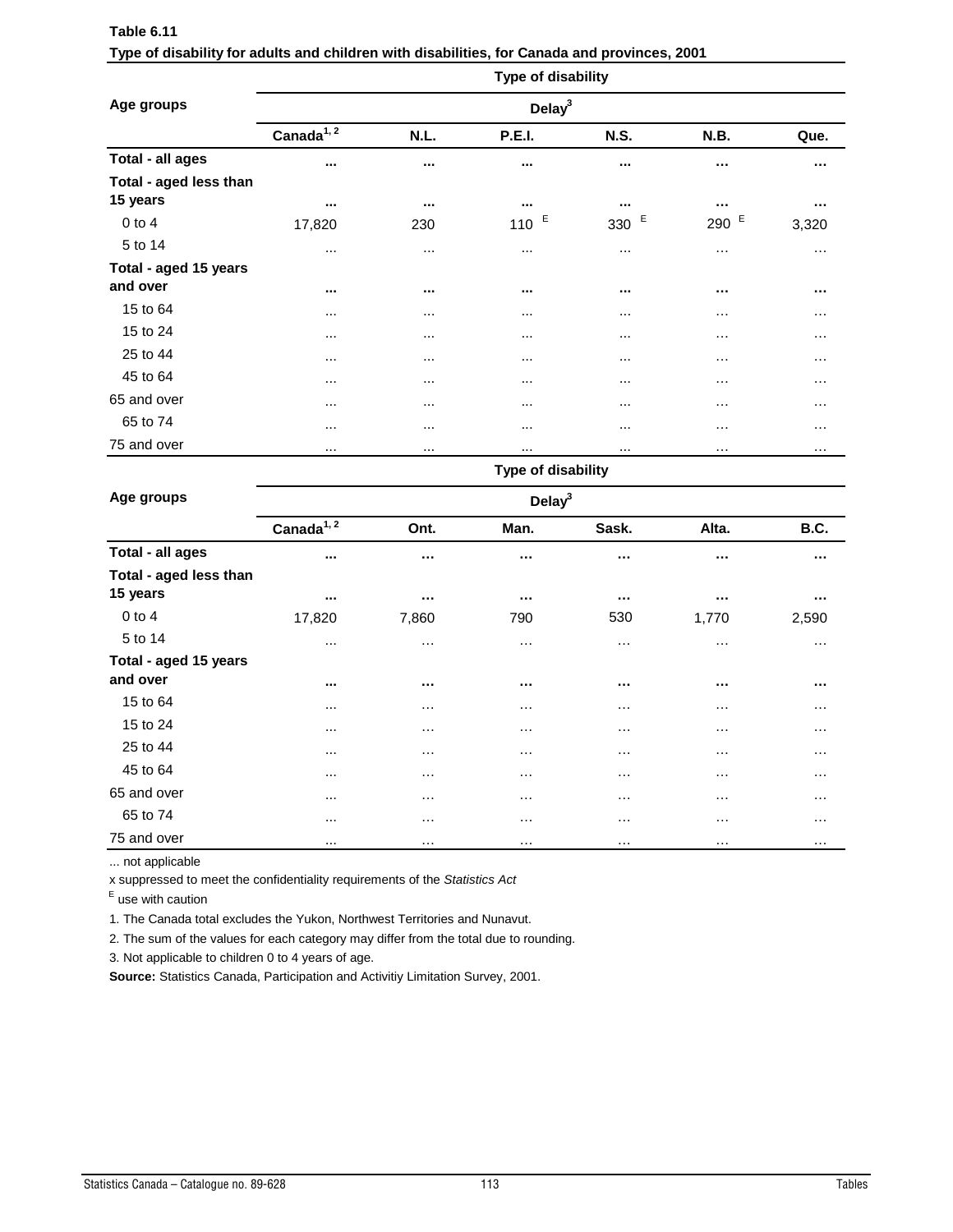|                                   | <b>Type of disability</b> |            |                    |                  |                    |  |  |  |
|-----------------------------------|---------------------------|------------|--------------------|------------------|--------------------|--|--|--|
| Age groups                        |                           |            | Delay <sup>3</sup> |                  |                    |  |  |  |
|                                   | Canada <sup>1, 2</sup>    | N.L.       | <b>P.E.I.</b>      | <b>N.S.</b>      | N.B.               |  |  |  |
| Total - all ages                  | $\cdots$                  | $\cdots$   | $\cdots$           | $\cdots$         | $\cdots$           |  |  |  |
| Total - aged less than 15         |                           |            |                    |                  |                    |  |  |  |
| years                             | 17,090                    | 270        | E<br>110           | 500              |                    |  |  |  |
| $0$ to $4$                        | 17,090                    | 270        | Ε<br>110           | 500              | 310                |  |  |  |
| 5 to 14                           | $\cdots$                  | $\cdots$   | $\cdots$           | $\cdots$         | .                  |  |  |  |
| Total - aged 15 years and<br>over |                           | $\cdots$   | $\cdots$           |                  | $\cdots$           |  |  |  |
| 15 to 64                          | $\cdots$                  | $\cdots$   | $\cdots$           | $\cdots$         |                    |  |  |  |
| 15 to 24                          | $\cdots$                  | $\cdots$   | $\cdots$           | $\cdots$         | .                  |  |  |  |
| 25 to 44                          | $\ddotsc$                 | $\cdots$   | $\cdots$           | $\cdots$         | .                  |  |  |  |
| 45 to 64                          | $\ddotsc$                 | $\cdots$   | $\cdots$           | $\cdots$         | .                  |  |  |  |
| 65 and over                       | $\cdots$                  | $\cdots$   | $\cdots$           | $\cdots$         | $\cdots$           |  |  |  |
| 65 to 74                          | $\ddotsc$                 | $\cdots$   | $\ddotsc$          | $\cdots$         | $\cdots$           |  |  |  |
| 75 and over                       | $\ddotsc$                 | $\cdots$   | $\ldots$           | $\ldots$         | $\cdots$           |  |  |  |
| Age groups                        | Que.                      | Ont.       | Man.               | Sask.            | Alta.              |  |  |  |
| Total - all ages                  |                           | $\cdots$   |                    |                  | $\cdots$           |  |  |  |
| Total - aged less than 15         | $\cdots$                  |            | $\cdots$           | $\cdots$         |                    |  |  |  |
| years                             | $\cdots$                  | $\cdots$   | $\cdots$           |                  |                    |  |  |  |
| $0$ to $4$                        | 3,250                     | Ε<br>5,830 | E<br>830           | 650 <sup>E</sup> | 2,130              |  |  |  |
| 5 to 14                           | $\cdots$                  | $\cdots$   | $\cdots$           | $\cdots$         | $\cdots$           |  |  |  |
| Total - aged 15 years and         | $\cdots$                  |            | $\cdots$           | $\cdots$         | $\cdots$           |  |  |  |
| over                              |                           |            |                    |                  |                    |  |  |  |
| 15 to 64                          | $\ddotsc$                 | $\cdots$   | $\cdots$           | $\cdots$         | $\cdots$           |  |  |  |
| 15 to 24                          | $\cdots$                  | $\cdots$   | $\cdots$           | $\cdots$         | $\cdots$           |  |  |  |
| 25 to 44                          | $\cdots$                  | $\cdots$   | $\cdots$           | $\cdots$         | $\cdots$           |  |  |  |
| 45 to 64                          | $\ddotsc$                 | $\cdots$   | $\cdots$           | $\cdots$         | .                  |  |  |  |
| 65 and over                       | $\ddotsc$                 | $\cdots$   | $\cdots$           | $\cdots$         | .                  |  |  |  |
| 65 to 74                          | $\cdots$                  | $\cdots$   | $\cdots$           | $\cdots$         | .                  |  |  |  |
| 75 and over                       | $\cdots$                  | $\cdots$   | $\cdots$           | $\cdots$         | $\cdots$           |  |  |  |
| Age groups                        | B.C.                      | Y.T.       | <b>N.W.T.</b>      | Nvt.             | <b>Territories</b> |  |  |  |
| Total - all ages                  | $\cdots$                  | $\cdots$   | $\cdots$           | $\cdots$         | $\cdots$           |  |  |  |
| Total - aged less than 15         | $\cdots$                  |            | $\cdots$           |                  |                    |  |  |  |
| years                             |                           |            |                    |                  |                    |  |  |  |
| $0$ to $4$                        | 3,140                     | х          | х                  | х                | 80 E               |  |  |  |
| 5 to 14                           | $\cdots$                  | $\cdots$   | $\cdots$           | $\cdots$         | $\cdots$           |  |  |  |
| Total - aged 15 years and         | $\ddotsc$                 | $\cdots$   | $\cdots$           | $\cdots$         | .                  |  |  |  |
| over                              |                           |            |                    |                  |                    |  |  |  |
| 15 to 64                          | $\cdots$                  | $\cdots$   | $\cdots$           | $\cdots$         | $\cdots$           |  |  |  |
| 15 to 24<br>25 to 44              | $\ddotsc$                 | $\cdots$   | $\cdots$           |                  | .                  |  |  |  |
|                                   | .                         | $\ddotsc$  | $\ddotsc$          |                  | .                  |  |  |  |
| 45 to 64                          | .                         | $\cdots$   | $\cdots$           | $\cdots$         | .                  |  |  |  |
| 65 and over                       | $\cdots$                  | $\cdots$   | $\cdots$           | $\cdots$         | .                  |  |  |  |
| 65 to 74                          | $\ddotsc$                 | $\cdots$   | $\cdots$           | $\cdots$         |                    |  |  |  |
| 75 and over                       | $\cdots$                  | $\cdots$   | $\cdots$           | $\cdots$         | $\cdots$           |  |  |  |

**Type of disability for adults and children with disabilities, Canada, provinces and territories, 2006 Table 6.11-1**

x suppressed to meet the confidentiality requirements of the *Statistics Act* 

E use with caution

1. The Canada total includes the Yukon, Northwest Territories and Nunavut.

2. The sum of the values for each category may differ from the total due to rounding.

3. Applies to children aged 0 to 4.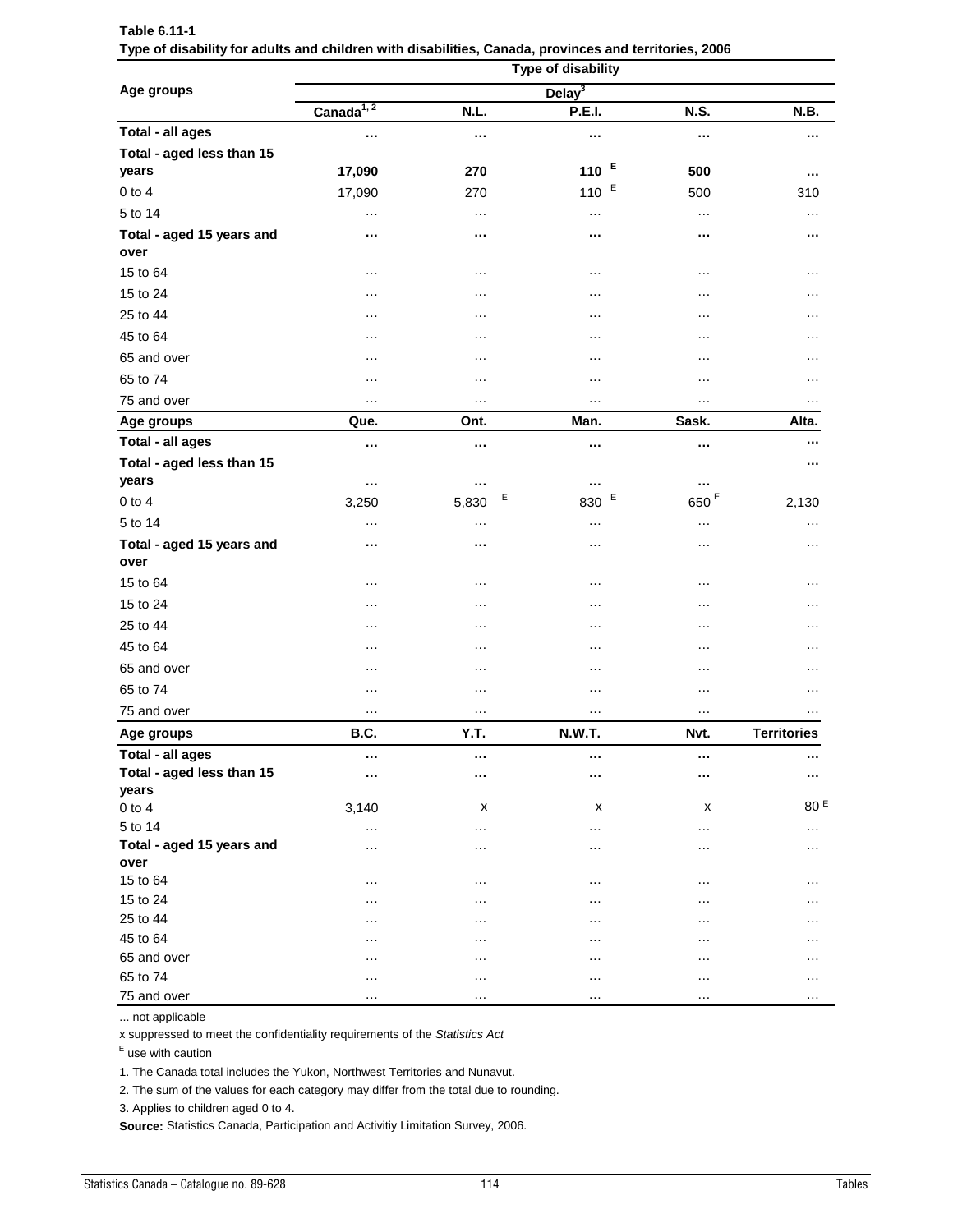| Table 6.12                                                                                   |  |
|----------------------------------------------------------------------------------------------|--|
| Type of disability for adults and children with disabilities, for Canada and provinces, 2001 |  |

|                        |              | Type of disability<br>Chronic <sup>3</sup> |               |             |          |          |  |  |  |
|------------------------|--------------|--------------------------------------------|---------------|-------------|----------|----------|--|--|--|
| Age groups             |              |                                            |               |             |          |          |  |  |  |
|                        | Canada $1,2$ | N.L.                                       | <b>P.E.I.</b> | <b>N.S.</b> | N.B.     | Que.     |  |  |  |
| Total - all ages       | $\cdots$     | $\cdots$                                   | $\cdots$      | $\cdots$    |          | $\cdots$ |  |  |  |
| Total - aged less than |              |                                            |               |             |          |          |  |  |  |
| 15 years               | 117,510      | 1,840                                      | 630           | 4,210       | 2,780    | 17,860   |  |  |  |
| $0$ to $4$             | 16,400       | 250                                        | E<br>120      | Ε<br>410    | 280 E    | 3,100    |  |  |  |
| 5 to 14                | 101,110      | 1,590                                      | 510           | 3,800       | 2,500    | 14,770   |  |  |  |
| Total - aged 15 years  |              |                                            |               |             |          |          |  |  |  |
| and over               | $\cdots$     | $\cdots$                                   | $\cdots$      | $\cdots$    | $\cdots$ | $\cdots$ |  |  |  |
| 15 to 64               | $\cdots$     | $\cdots$                                   | $\cdots$      | $\cdots$    | $\cdots$ | $\cdots$ |  |  |  |
| 15 to 24               | $\cdots$     | $\cdots$                                   | $\cdots$      | $\cdots$    | $\cdots$ | $\cdots$ |  |  |  |
| 25 to 44               | $\cdots$     | $\cdots$                                   | $\cdots$      | $\cdots$    | $\cdots$ | $\cdots$ |  |  |  |
| 45 to 64               | $\cdots$     | $\cdots$                                   | $\cdots$      | $\cdots$    | $\cdots$ | $\cdots$ |  |  |  |
| 65 and over            | $\cdots$     | $\cdots$                                   | $\cdots$      | $\cdots$    | $\cdots$ | $\cdots$ |  |  |  |
| 65 to 74               | $\cdots$     | $\cdots$                                   | $\cdots$      | $\cdots$    | $\cdots$ | $\cdots$ |  |  |  |
| 75 and over            | $\cdots$     | $\cdots$                                   | $\cdots$      | $\cdots$    | $\cdots$ | $\cdots$ |  |  |  |

|                        | Type of disability<br>Chronic <sup>3</sup> |          |          |          |          |             |  |  |
|------------------------|--------------------------------------------|----------|----------|----------|----------|-------------|--|--|
| Age groups             |                                            |          |          |          |          |             |  |  |
|                        | Canada <sup>1, 2</sup>                     | Ont.     | Man.     | Sask.    | Alta.    | <b>B.C.</b> |  |  |
| Total - all ages       |                                            | $\cdots$ | $\cdots$ |          | $\cdots$ | $\cdots$    |  |  |
| Total - aged less than |                                            |          |          |          |          |             |  |  |
| 15 years               | 117,510                                    | 50,680   | 4,950    | 3,660    | 15,150   | 15,750      |  |  |
| $0$ to $4$             | 16,400                                     | 7,010    | 700      | 580      | 1,800    | 2,150       |  |  |
| 5 to 14                | 101,110                                    | 43,670   | 4,250    | 3,080    | 13,350   | 13,590      |  |  |
| Total - aged 15 years  |                                            |          |          |          |          |             |  |  |
| and over               | $\cdots$                                   | $\cdots$ | $\cdots$ |          | $\cdots$ | $\cdots$    |  |  |
| 15 to 64               | $\cdots$                                   | $\cdots$ | $\cdots$ | $\cdots$ | $\cdots$ | $\cdots$    |  |  |
| 15 to 24               | $\cdots$                                   | $\cdots$ | $\cdots$ | $\cdots$ | $\cdots$ | $\cdots$    |  |  |
| 25 to 44               | $\cdots$                                   | $\cdots$ | $\cdots$ | $\cdots$ | $\cdots$ | $\cdots$    |  |  |
| 45 to 64               | $\cdots$                                   | $\cdots$ | $\cdots$ | $\cdots$ | $\cdots$ | $\cdots$    |  |  |
| 65 and over            | $\cdots$                                   | $\cdots$ | $\cdots$ | $\cdots$ | $\cdots$ | $\cdots$    |  |  |
| 65 to 74               | $\cdots$                                   | $\cdots$ | $\cdots$ | $\cdots$ | $\cdots$ | $\cdots$    |  |  |
| 75 and over            | $\cdots$                                   | $\cdots$ | $\cdots$ | $\cdots$ | $\cdots$ | $\cdots$    |  |  |

x suppressed to meet the confidentiality requirements of the *Statistics Act* 

E use with caution

F use with great caution

1. The Canada total excludes the Yukon, Northwest Territories and Nunavut.

2. The sum of the values for each category may differ from the total due to rounding.

3. Applicable to children aged less than 15 years.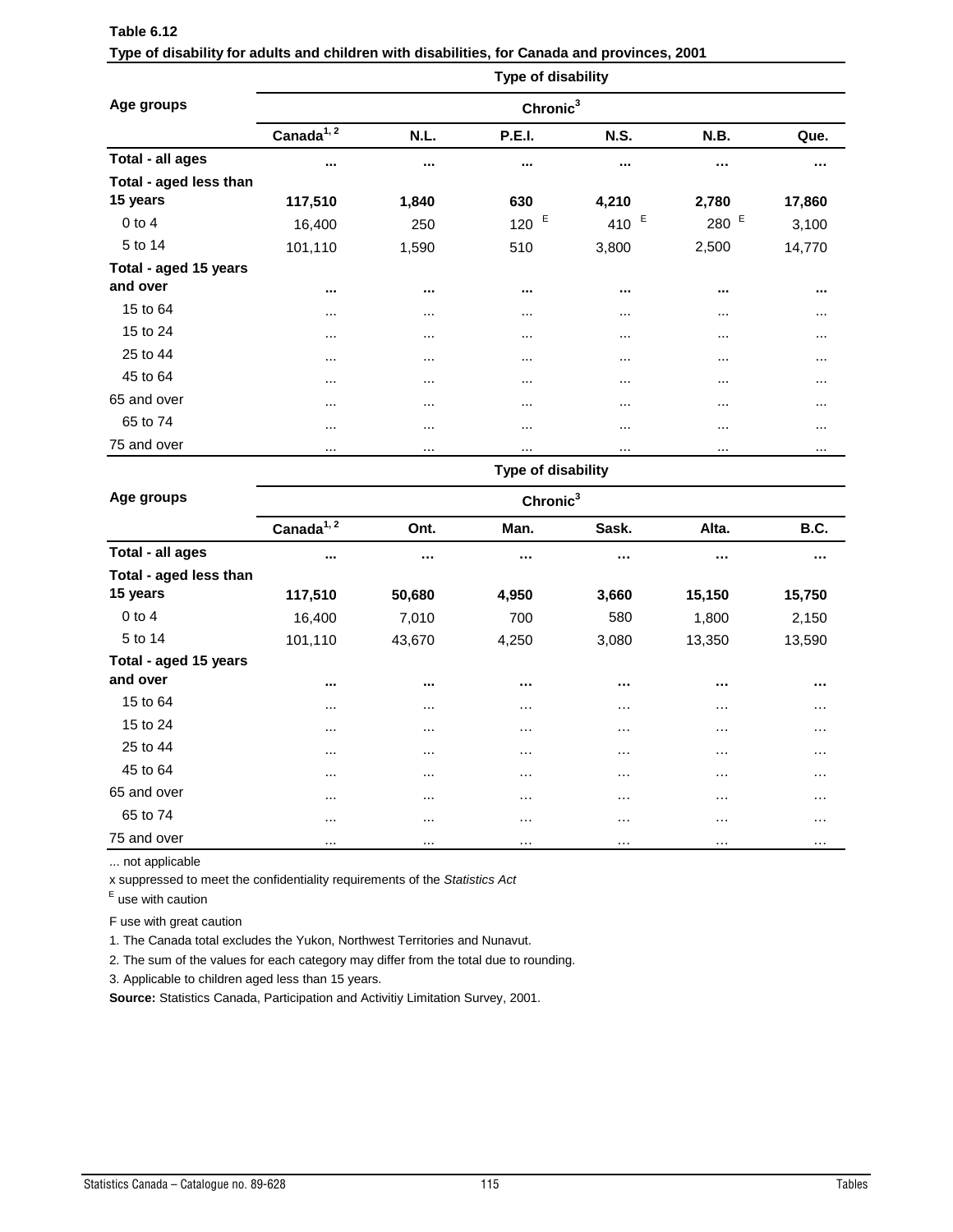|                           | i ype or alsability for addits and children with disabilities, candual, provinces and territories, 2000<br>Type of disability |            |                      |                  |                    |  |  |
|---------------------------|-------------------------------------------------------------------------------------------------------------------------------|------------|----------------------|------------------|--------------------|--|--|
| Age groups                |                                                                                                                               |            | Chronic <sup>3</sup> |                  |                    |  |  |
|                           | Canada <sup>1,2</sup>                                                                                                         | N.L.       | <b>P.E.I.</b>        | <b>N.S.</b>      | N.B.               |  |  |
| Total - all ages          | $\cdots$                                                                                                                      | $\cdots$   | $\cdots$             | $\cdots$         |                    |  |  |
| Total - aged less than 15 |                                                                                                                               |            |                      |                  |                    |  |  |
| years                     | 135,570                                                                                                                       | 2,100      | 680                  | 4,700            | 3,100              |  |  |
| $0$ to $4$                | 19,230                                                                                                                        | 340        | Ε<br>110             | 500              | 390                |  |  |
| 5 to 14                   | 116,340                                                                                                                       | 1,760      | 580                  | 4,210            | 2,710              |  |  |
| Total - aged 15 years and | $\cdots$                                                                                                                      | $\cdots$   | $\cdots$             | $\cdots$         | $\cdots$           |  |  |
| over                      |                                                                                                                               |            |                      |                  |                    |  |  |
| 15 to 64                  | $\cdots$                                                                                                                      | $\cdots$   | $\cdots$             | $\cdots$         |                    |  |  |
| 15 to 24                  | $\cdots$                                                                                                                      | $\cdots$   | $\cdots$             | $\cdots$         |                    |  |  |
| 25 to 44                  | $\cdots$                                                                                                                      | $\cdots$   | $\cdots$             | $\cdots$         |                    |  |  |
| 45 to 64                  | $\cdots$                                                                                                                      | $\cdots$   | $\cdots$             | $\cdots$         |                    |  |  |
| 65 and over               | $\cdots$                                                                                                                      | $\cdots$   | $\cdots$             | .                | .                  |  |  |
| 65 to 74                  |                                                                                                                               |            |                      |                  |                    |  |  |
|                           | $\cdots$                                                                                                                      | $\cdots$   | $\cdots$             | $\cdots$         | .                  |  |  |
| 75 and over               | $\cdots$                                                                                                                      | $\cdots$   | $\cdots$             | $\cdots$         | $\cdots$           |  |  |
| Age groups                | Que.                                                                                                                          | Ont.       | Man.                 | Sask.            | Alta.              |  |  |
| Total - all ages          | $\cdots$                                                                                                                      | $\cdots$   | $\cdots$             | $\cdots$         |                    |  |  |
| Total - aged less than 15 |                                                                                                                               |            |                      |                  |                    |  |  |
| years                     | 25,320                                                                                                                        | 55,370     | 5,940                | 4,280            | 16,070             |  |  |
| $0$ to $4$                | 3,230                                                                                                                         | E<br>8,140 | 900                  | 630 <sup>E</sup> | 1,900              |  |  |
| 5 to 14                   | 22,090                                                                                                                        | 47,230     | 5,040                | 3,640            | 14,170             |  |  |
| Total - aged 15 years and | $\cdots$                                                                                                                      | $\cdots$   | $\cdots$             | $\cdots$         |                    |  |  |
| over                      |                                                                                                                               |            |                      |                  |                    |  |  |
| 15 to 64                  | $\cdots$                                                                                                                      | $\cdots$   | $\cdots$             | $\cdots$         | .                  |  |  |
| 15 to 24                  | $\cdots$                                                                                                                      | $\cdots$   | $\cdots$             | $\cdots$         |                    |  |  |
| 25 to 44                  | $\cdots$                                                                                                                      | $\cdots$   | $\cdots$             |                  | .                  |  |  |
| 45 to 64                  | $\cdots$                                                                                                                      | $\cdots$   | $\cdots$             | $\cdots$         |                    |  |  |
| 65 and over               | $\cdots$                                                                                                                      | $\cdots$   | $\cdots$             | $\cdots$         | .                  |  |  |
| 65 to 74                  | $\cdots$                                                                                                                      | $\cdots$   | $\cdots$             | $\cdots$         | .                  |  |  |
| 75 and over               | $\cdots$                                                                                                                      | $\cdots$   | $\cdots$             | $\cdots$         | .                  |  |  |
| Age groups                | B.C.                                                                                                                          | Y.T.       | <b>N.W.T.</b>        | Nvt.             | <b>Territories</b> |  |  |
| Total - all ages          | $\cdots$                                                                                                                      | $\cdots$   | $\cdots$             | $\cdots$         | $\cdots$           |  |  |
| Total - aged less than 15 |                                                                                                                               | x          | X                    | x                | 420                |  |  |
| years                     | 17,600                                                                                                                        |            |                      |                  |                    |  |  |
| $0$ to $4$                | 3,020                                                                                                                         | x          | х                    | X                | 90E                |  |  |
| 5 to 14                   | 14,590                                                                                                                        | x          | x                    | х                | 330                |  |  |
| Total - aged 15 years and | $\cdots$                                                                                                                      | $\cdots$   | $\cdots$             | $\cdots$         | $\cdots$           |  |  |
| over                      |                                                                                                                               |            |                      |                  |                    |  |  |
| 15 to 64                  | $\cdots$                                                                                                                      | $\cdots$   | $\cdots$             | $\cdots$         | .                  |  |  |
| 15 to 24                  | $\cdots$                                                                                                                      | $\cdots$   | $\cdots$             | $\cdots$         |                    |  |  |
| 25 to 44                  | $\cdots$                                                                                                                      | $\cdots$   | $\cdots$             | .                |                    |  |  |
| 45 to 64                  |                                                                                                                               | $\cdots$   | $\cdots$             |                  |                    |  |  |
| 65 and over               | $\cdots$                                                                                                                      | $\cdots$   | $\cdots$             | $\cdots$         | .                  |  |  |
| 65 to 74                  | $\cdots$                                                                                                                      | $\cdots$   | $\cdots$             | .                |                    |  |  |
| 75 and over               | $\cdots$                                                                                                                      | $\cdots$   | $\cdots$             | $\cdots$         |                    |  |  |

**Type of disability for adults and children with disabilities, Canada, provinces and territories, 2006 Table 6.12-1**

x suppressed to meet the confidentiality requirements of the *Statistics Act* 

E use with caution

1. The Canada total includes the Yukon, Northwest Territories and Nunavut.

2. The sum of the values for each category may differ from the total due to rounding.

3. Applicable to children aged less than 15 years.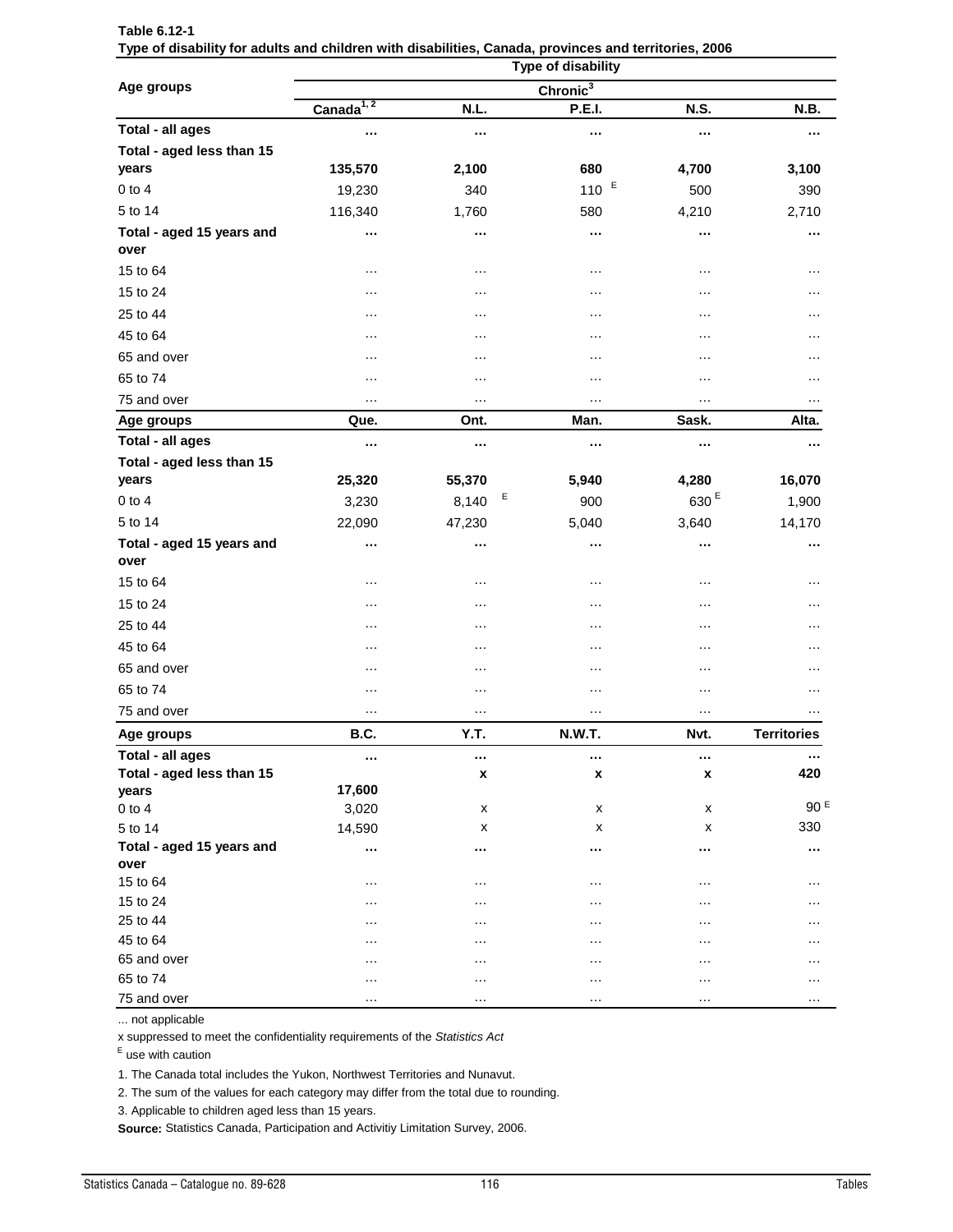|                        | Type of disability     |                    |                 |                  |                           |                     |  |  |
|------------------------|------------------------|--------------------|-----------------|------------------|---------------------------|---------------------|--|--|
| Age groups             | <b>Unknown</b>         |                    |                 |                  |                           |                     |  |  |
|                        | Canada <sup>1, 2</sup> | N.L.               | <b>P.E.I.</b>   | <b>N.S.</b>      | N.B.                      | Que.                |  |  |
| Total - all ages       | 103,460                | 1,120E             | 600 $E$         | 4,260            | 2,530                     | 16,860 <sup>E</sup> |  |  |
| Total - aged less than |                        |                    |                 |                  |                           |                     |  |  |
| 15 years               | 7,280                  | 130 $E$            | 70 <sup>E</sup> | 190 <sup>E</sup> | 190 $E$                   | 1,100 $E$           |  |  |
| $0$ to $4$             | $2,340$ <sup>E</sup>   | $\pmb{\times}$     | $\pmb{\times}$  | X                | X                         | X                   |  |  |
| 5 to 14                | 4,950                  | $120$ <sup>E</sup> | $\pmb{\times}$  | X                | 130 <sup>E</sup>          | 740 <sup>E</sup>    |  |  |
| Total - aged 15 years  |                        |                    |                 |                  |                           |                     |  |  |
| and over               | 96,180 $E$             | F                  | F               | F                | F                         | F                   |  |  |
| 15 to 64               | 53,550 <sup>E</sup>    | F                  | F               | F                | F                         | F                   |  |  |
| 15 to 24               | F                      | F                  | X               | F                | $\boldsymbol{\mathsf{x}}$ | F                   |  |  |
| 25 to 44               | F                      | X                  | F               | F                | F                         | F                   |  |  |
| 45 to 64               | F                      | X                  | X               | F                | F                         | F                   |  |  |
| 65 and over            | F                      | F                  | $\mathsf F$     | F                | F                         | F                   |  |  |
| 65 to 74               | F                      | X                  | X               | F                | F                         | $\mathsf F$         |  |  |
| 75 and over            | F                      | F                  | X               | F                | F                         | X                   |  |  |

| Table 6.13                                                                                   |  |
|----------------------------------------------------------------------------------------------|--|
| Type of disability for adults and children with disabilities, for Canada and provinces, 2001 |  |

**Ont. Man. Sask. Alta. B.C. Total - all ages 103,460 39,720 <sup>E</sup> 4,450 3,900 11,940 18,070 Total - aged less than 15 years 7,280 1,860 <sup>E</sup> 440 <sup>E</sup> 280 <sup>E</sup> 1,520 1,510 <sup>E</sup>**  $0$  to  $4$   $2,340$   $5$  x x  $x$   $490$   $5$  x 5 to 14 4,950 x 310 **<sup>E</sup>** 200 <sup>E</sup> 1,030 <sup>E</sup> 1,100 <sup>E</sup> **Total - aged 15 years**  and over 96,180 <sup>E</sup> F F F F F 15 to 64  $53{,}550^{\text{ E}}$  F F F F F 15 to 24 F F F F F F 25 to 44 F F F F F F 45 to 64 F F F F F F 65 and over F F F F F F 65 to 74 F F F F F F 75 and over F x F F F F **Age groups Canada1, 2 Type of disability Unknown**

... not applicable

x suppressed to meet the confidentiality requirements of the *Statistics Act* 

E use with caution

F too unreliable to be published

1. The Canada total excludes the Yukon, Northwest Territories and Nunavut.

2. The sum of the values for each category may differ from the total due to rounding.